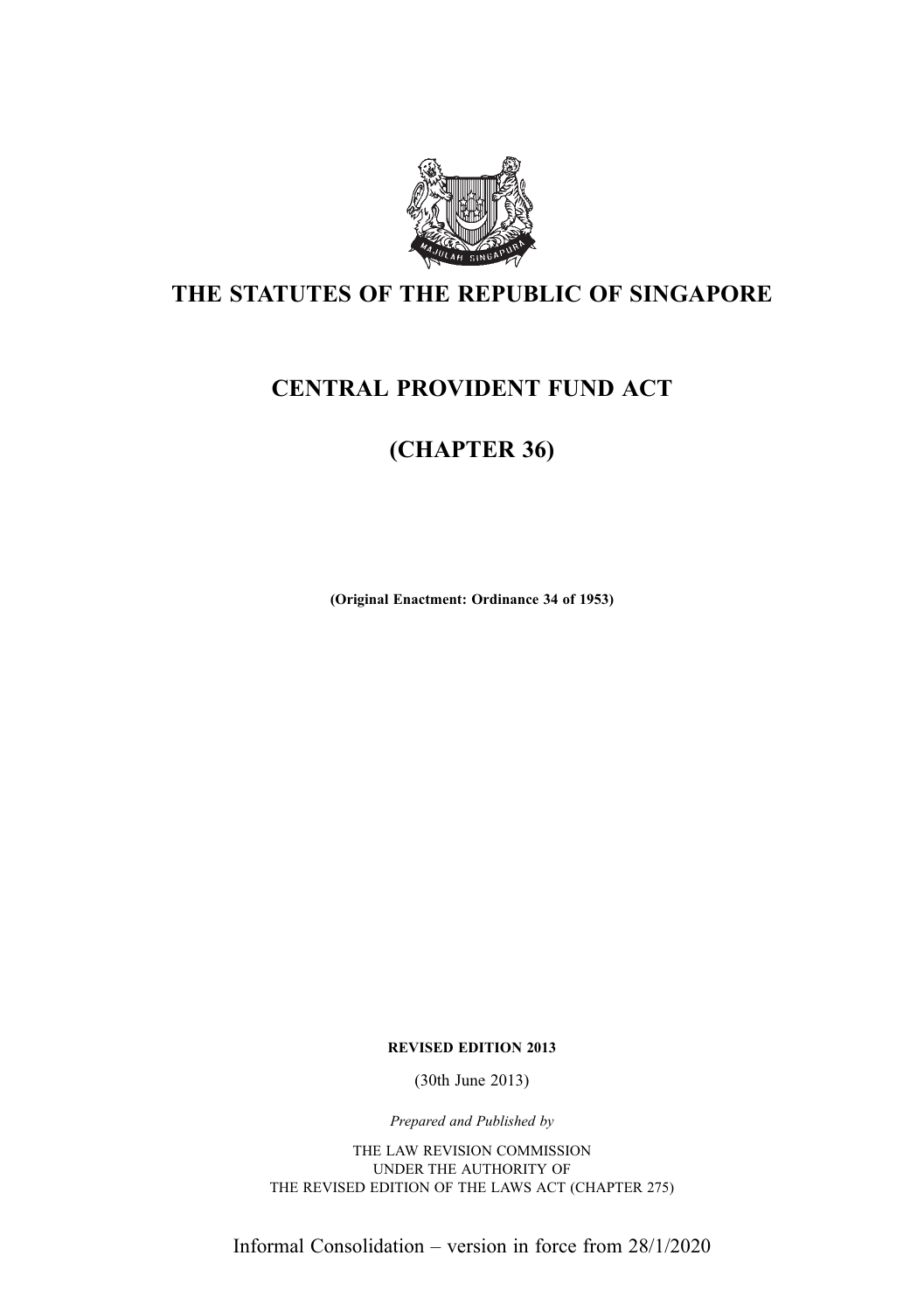# CHAPTER 36

# Central Provident Fund Act

#### ARRANGEMENT OF SECTIONS

#### PART I

#### PRELIMINARY

#### **Section**

- 1. Short title
- 2. Interpretation
- 3. Establishment and constitution of Central Provident Fund Board
- 4. Membership of Board
- 4A. Appointment of officers and employees
- 5. Appointment of inspectors
- 5A. Budget
- 5B. Issue of shares, etc.
- 5C. Symbol or representation of Board
- 5D. Directions by Minister

#### PART II

#### CONTRIBUTIONS TO FUND

- 6. Establishment of Central Provident Fund
- 7. Rates of contributions
- 8. Agreement by statutory body to pay excess contributions deemed void
- 9. Payment of interest on contributions in arrears
- 9A. Contributions by self-employed person
- 9B. Estimated contributions by collectors
- 9C. Waiver of contributions
- 9D. Disclosure and provision of information to facilitate administration of contributions under section 9A or 9B
- 10. Expenses, etc.
- 11. Financial provisions
- 12. Contributions to be paid into Fund
- 13. Crediting of contributions and interest into subsidiary accounts, etc.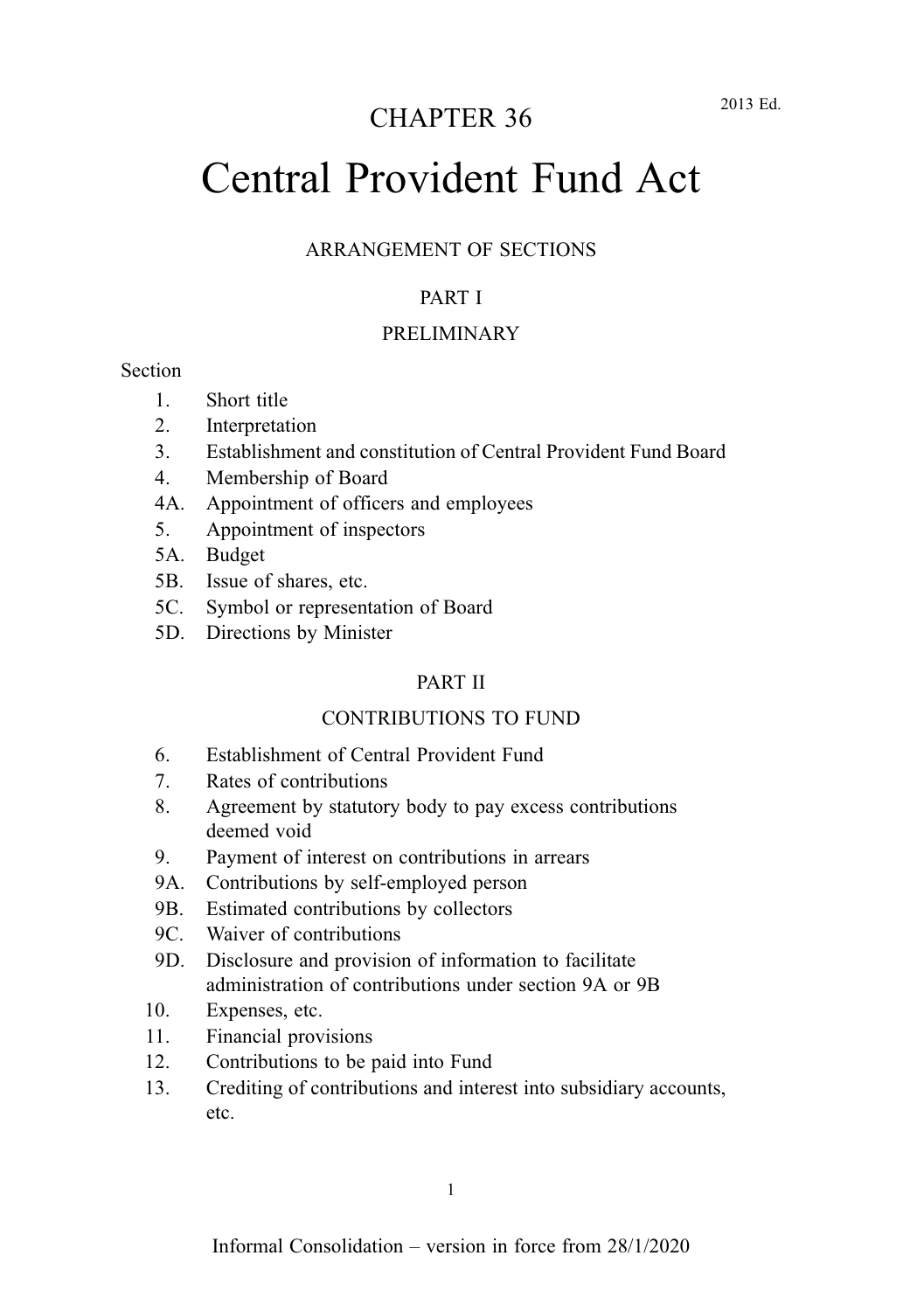- 13A. Power to impose conditions relating to contributions by selfemployed persons
- 13B. Voluntary contributions
- 13C. Other contributions to Fund
- 14. Payment of cash grant by Government or other payments into Fund
- 14A. Loan by Government to member

#### PART III

#### WITHDRAWAL OF CONTRIBUTIONS

- 15. Authorisation and conditions for withdrawal from Fund
- 15A. Restrictions on withdrawals to ensure repayment of approved loan
- 15B. Setting aside additional sum
- 16. Restrictions on withdrawal from medisave account
- 16A. Withdrawal from medisave account of deceased member
- 17. Withdrawal from special account for loan, etc.
- 18. Transfer or payment of moneys to retirement account or special account, and voluntary maintenance of sum in retirement account
- 18A. Transfer of member's moneys in ordinary account or special account to retirement account
- 18B. Transfer of member's money in ordinary account to special account
- 18C. Transfer of member's moneys in ordinary account or special account to medisave account
- 18D. Transfer of member's moneys in ordinary account or special account to medisave account of related person
- 19. Provisions relating to moneys transferred or paid to relevant individual's, parent's, grandparent's, spouse's or sibling's retirement account on death or withdrawal under section  $15(2)(b)$  or  $(c)$
- 19A. Provisions relating to moneys transferred or paid to relevant individual's, spouse's or sibling's special account on death or withdrawal under section  $15(2)(b)$  or  $(c)$
- 19B. Exceptions to sections 19(1) and (2) and 19A(1) and (2)
- 19C. Exceptions to sections 19(5) and (6) and 19A(5) and (6)
- 20. Withdrawals
- 21. Charge on immovable property to secure repayment of withdrawals from Fund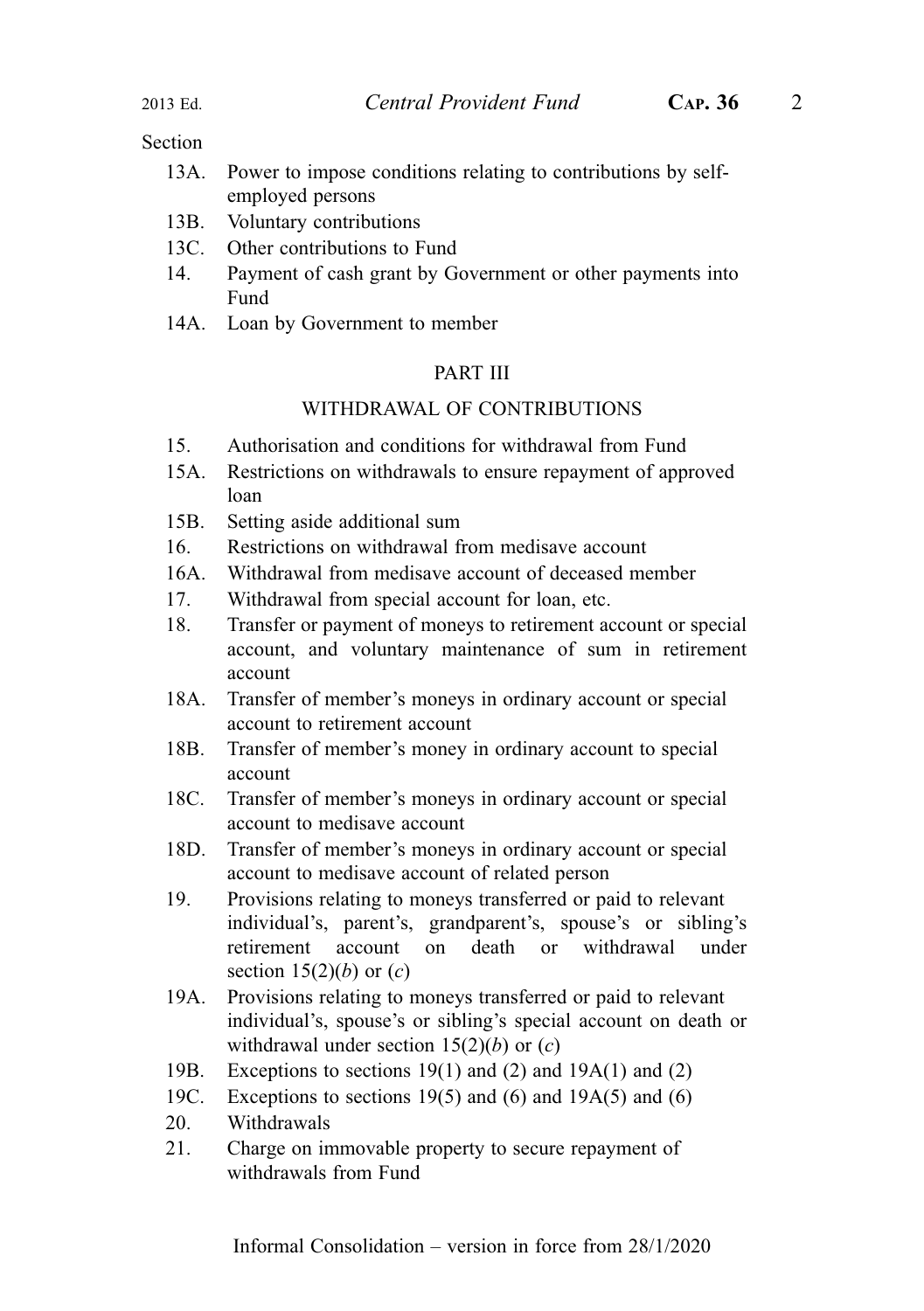- 21A. Registration of charge on immovable property to secure repayment of withdrawals from Fund before 1st June 1981
- 21B. Charge on HDB flats to secure repayment of withdrawals from Fund
- 22. Withdrawals for payment of tuition fees at approved educational institution
- 23. Regulations for purposes of section 22
- 24. Protection of benefits
- 24A. Exceptions to section 24(2) relating to certain provisions in or under other written law
- 25. Moneys payable on death of member
- 26. Distribution and disposal of certain shares on death of member who dies on or after 1st January 1996 and has executed memorandum under section 25(1)
- 26A. Distribution and disposal of certain shares on death of member who died before 1st January 1996 or has not executed memorandum under section 25(1)
- 26B. Disposal of certain shares and dividends, etc., when member's accounts in Fund deemed to be dormant
- 26C. Payment of dividends, etc., in respect of certain shares before Board is notified of death of member
- 26D. Payment of dividends, etc., in respect of certain shares after Board is notified of death of member
- 27. Withdrawals by undischarged bankrupts

## PART IIIA

#### DIVISION OF FUND-RELATED ASSETS IN MATRIMONIAL PROCEEDINGS

- 27A. Interpretation of this Part
- 27B. Order of court for transfer or payment of money standing to credit of member
- 27C. Order of court for transfer or sale of immovable property in relation to which charge has been created under section 15(9) or (9A)
- 27D. Order of court for transfer or sale of immovable property in relation to which undertaking has been given under section 15(10) or (10A)
- 27DA. Order of court for transfer or sale of immovable property in relation to which charge has been created under section 15(11D) or (11E)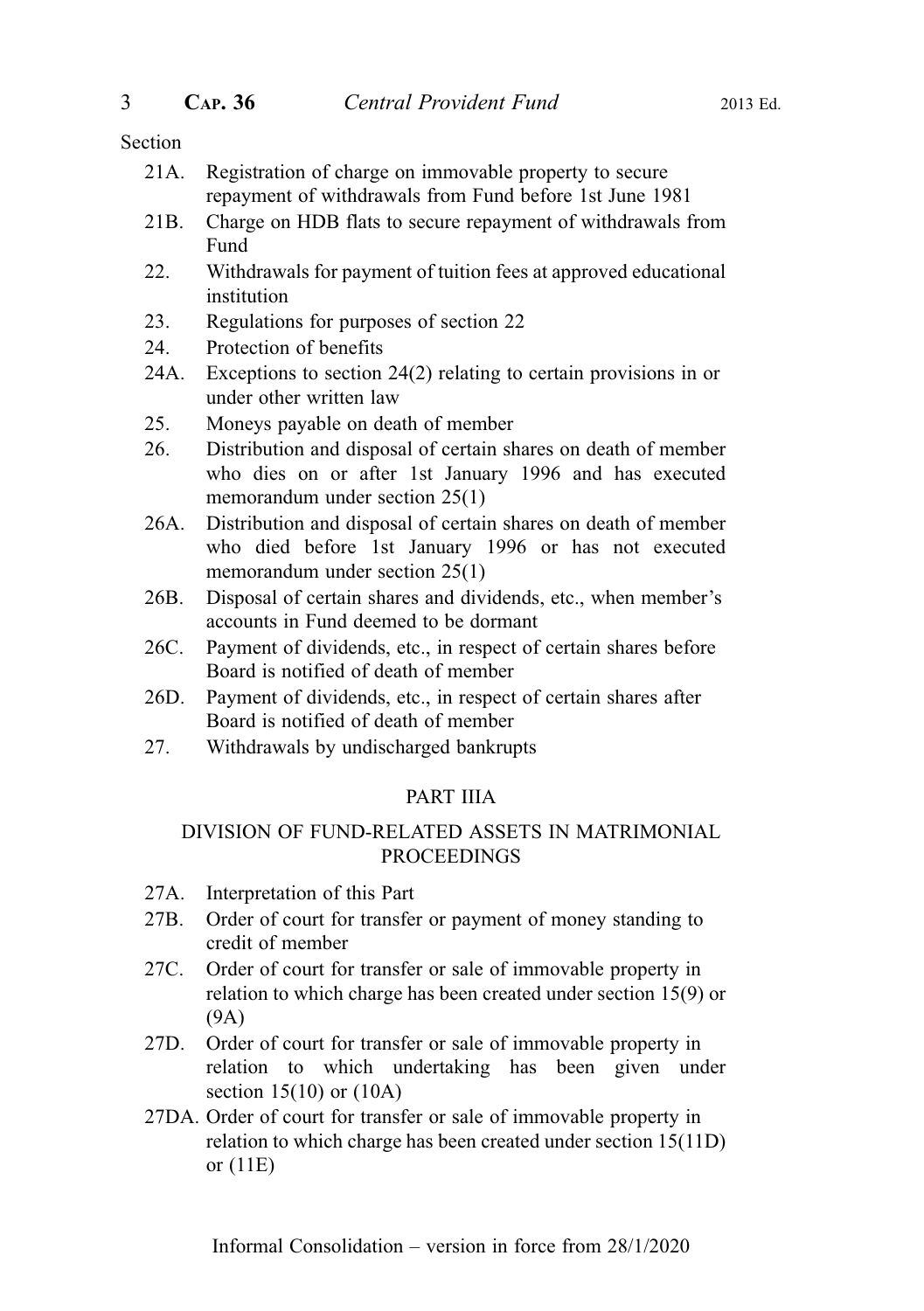- 27E. Order of court for transfer or sale of immovable property in relation to which charge under section  $21(1)$  or  $21A(1)$  exists
- 27F. Order of court for transfer or sale of HDB flat in relation to which charge has been constituted under section 21B(1)
- 27G. Order of court for transfer of investments
- 27H. Order of court for sale of investments
- 27I. Miscellaneous matters

#### PART IIIB

#### LIFELONG INCOME SCHEME

- 27J. Interpretation of this Part
- 27K. Establishment of Lifelong Income Scheme
- 27L. Premium
- 27M. Minister may delegate functions and powers under sections  $27K(6)$  and  $27L(1)$  and  $(1A)$
- 27N. Establishment of Lifelong Income Fund
- 27O. Non-application of Insurance Act
- 27P. Order of court for payment of moneys received by relevant member under Scheme
- 27Q. Regulations for purposes of this Part and section  $6(4B)(a)(ii)$

#### PART IV

#### HOME PROTECTION INSURANCE SCHEME

- 28. Interpretation of this Part
- 29. Establishment of Home Protection Insurance Scheme
- 30. Double insurance cover under Scheme prohibited
- 31. Medical condition of member of Scheme
- 32. Premium
- 33. Establishment of Home Protection Fund
- 34. [Repealed]
- 35. [Repealed]
- 36. Amount payable by Board on death or incapacity of member of Scheme
- 37. Housing Authority or approved mortgagee to send notice to Board on payment of premium
- 38. Non-application of Insurance Act
- 39. Regulations for purposes of this Part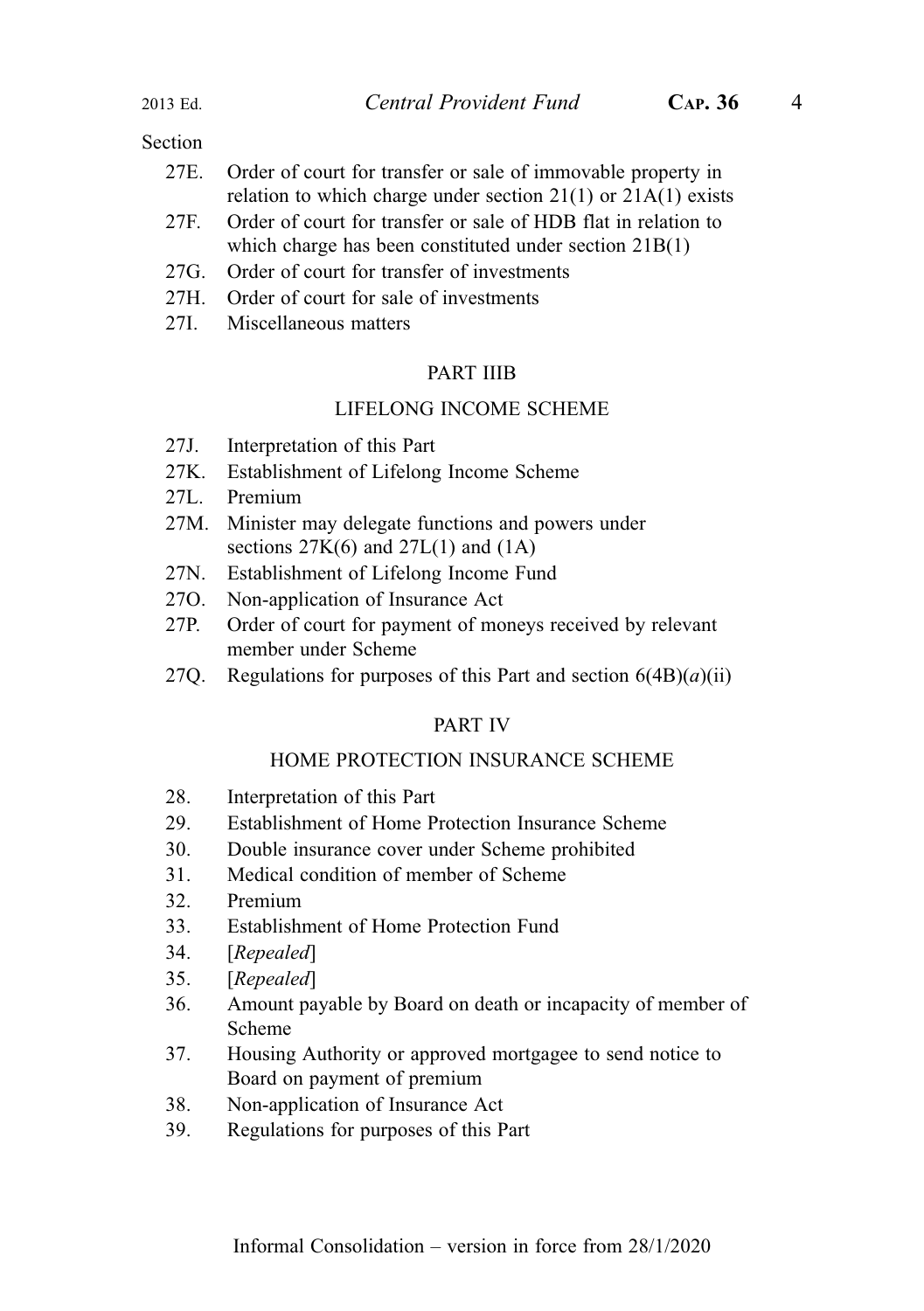#### PART V

#### DEPENDANTS' PROTECTION INSURANCE SCHEME

#### Section

- 40. Interpretation of this Part
- 41. Establishment of Dependants' Protection Insurance Scheme
- 42. Persons insured under Scheme
- 42A. Application to persons below 21 years of age
- 43. Board may cancel insurance cover
- 43A. Board may reinstate, etc., member's cover
- 44. Board may require insured person to furnish information
- 45. Premium
- 46. [Repealed]
- 47. Period of cover
- 48. Rights and benefits under Scheme not assignable or transferable
- 48A. Insurance policy under Scheme not to create trust
- 49. Amount payable on death or incapacity of insured person
- 49A. Transfer of Board's liabilities under Scheme
- 49B. Application of moneys in dissolved Dependants' Protection Insurance Fund, etc.
- 49C. Disclosure of information
- 50. Non-application of Insurance Act
- 51. Regulations for purposes of this Part

#### PART VI

#### MEDISHIELD SCHEME

- 52. Interpretation of this Part
- 53. [Repealed]
- 53A. [Repealed]
- 54. [Repealed]
- 55. [Repealed]
- 56. [Repealed]
- 56A. Transfer of liabilities under Scheme
- 56B. Non-application of Insurance Act
- 57. [Repealed]

#### PART VIA

#### WORKFARE INCOME SUPPLEMENT SCHEME

- 57A. Interpretation of this Part
- 57B. Establishment of Workfare Income Supplement Scheme

Informal Consolidation – version in force from 28/1/2020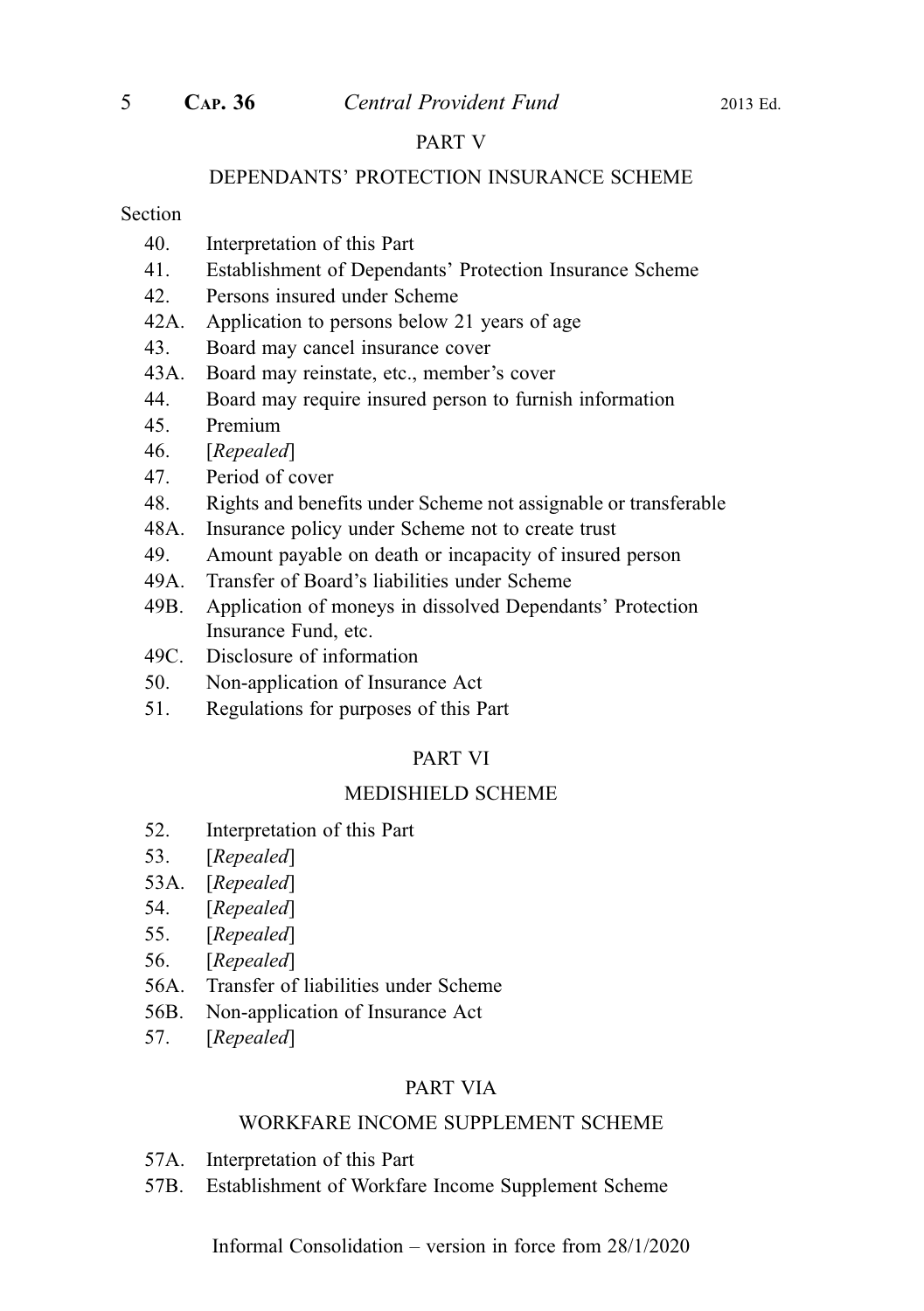- 57C. Cash payments and contributions under Scheme
- 57D. Recovery of cash payment, etc., upon conviction
- 57DA. Withdrawal from Fund where relevant contribution credited into account of eligible member in certain circumstances
- 57E. Certificate of Board on amount of cash payment, etc.
- 57F. Regulations for purposes of this Part

#### PART VII

#### OFFENCES, PENALTIES AND PROCEEDINGS

- 58. Offences
- 58A. Offences relating to investments
- 59. Publication of information to unauthorised person, etc.
- 60. Offences by corporations
- 61. General penalties
- 61A. Jurisdiction of court
- 61B. Recovery of contributions, etc., upon conviction
- 62. Notice to attend court
- 62A. Service of notice and summons
- 63. Composition of offences
- 64. Saving of proceedings under other laws
- 65. Recovery of sums due to Fund
- 66. Certificate of authorised officer to be evidence
- 66A. Certificate of Board
- 67. Conduct of prosecutions

#### PART VIIA

#### ADMINISTRATIVE PENALTIES

- 67A. Interpretation of this Part
- 67B. Application to withdraw money from member's medisave account by approved applicant
- 67C. Financial penalties for approved applicants
- 67D. Repayment of moneys withdrawn from medisave account

#### PART VIII

#### MISCELLANEOUS

- 68. Protection of employee's or member's interest in execution proceedings and sale under mortgage or charge
- 69. Power to exempt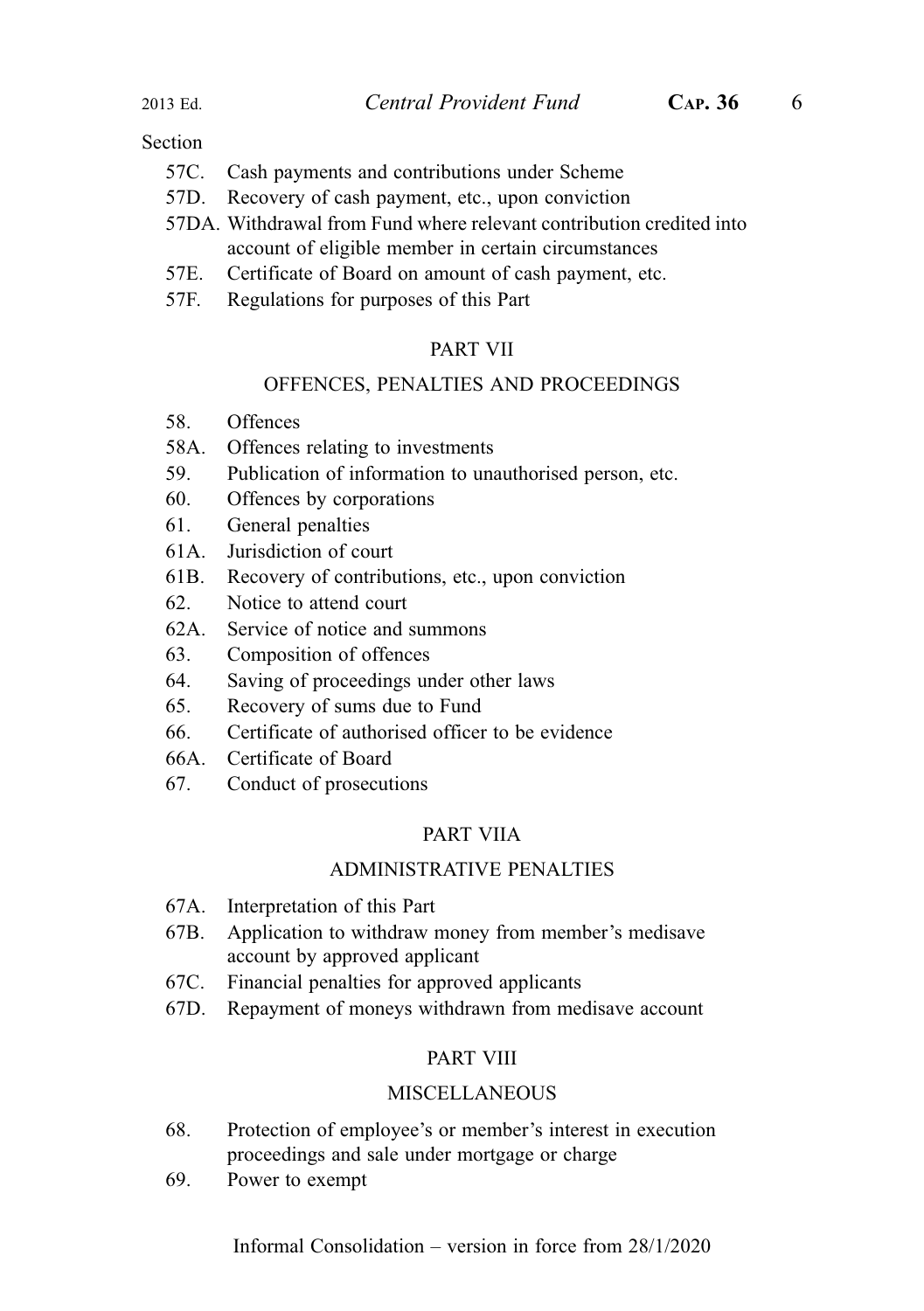- 70. Application made, or information furnished, to Board by approved caregiver, etc.
- 71. Refund of moneys from Fund
- 72. [Repealed]
- 73. Transfer to Fund from provident fund or other scheme
- 74. [Repealed]
- 75. [Repealed]
- 75A. [Repealed]
- 75B. [Repealed]
- 75C. [Repealed]
- 75D. [Repealed]
- 76. Board may engage in activities not directly related to Fund and may call for information
- 76A. Protection from personal liability
- 77. Regulations and rules
- 78. Regulations and rules to be presented to Parliament
- 79. Reciprocal agreements First Schedule — Rates of contribution Second Schedule — Financial provisions Third Schedule — Specified acts relating to self-employed persons

An Act to make provision for the establishment of the Central Provident Fund Board and a central provident fund.

[1st July 1955]

## PART I

# PRELIMINARY

#### Short title

1. This Act may be cited as the Central Provident Fund Act.

#### Interpretation

- $2,-(1)$  In this Act, unless the context otherwise requires
	- "additional interest" means the interest referred to in section 6(4B);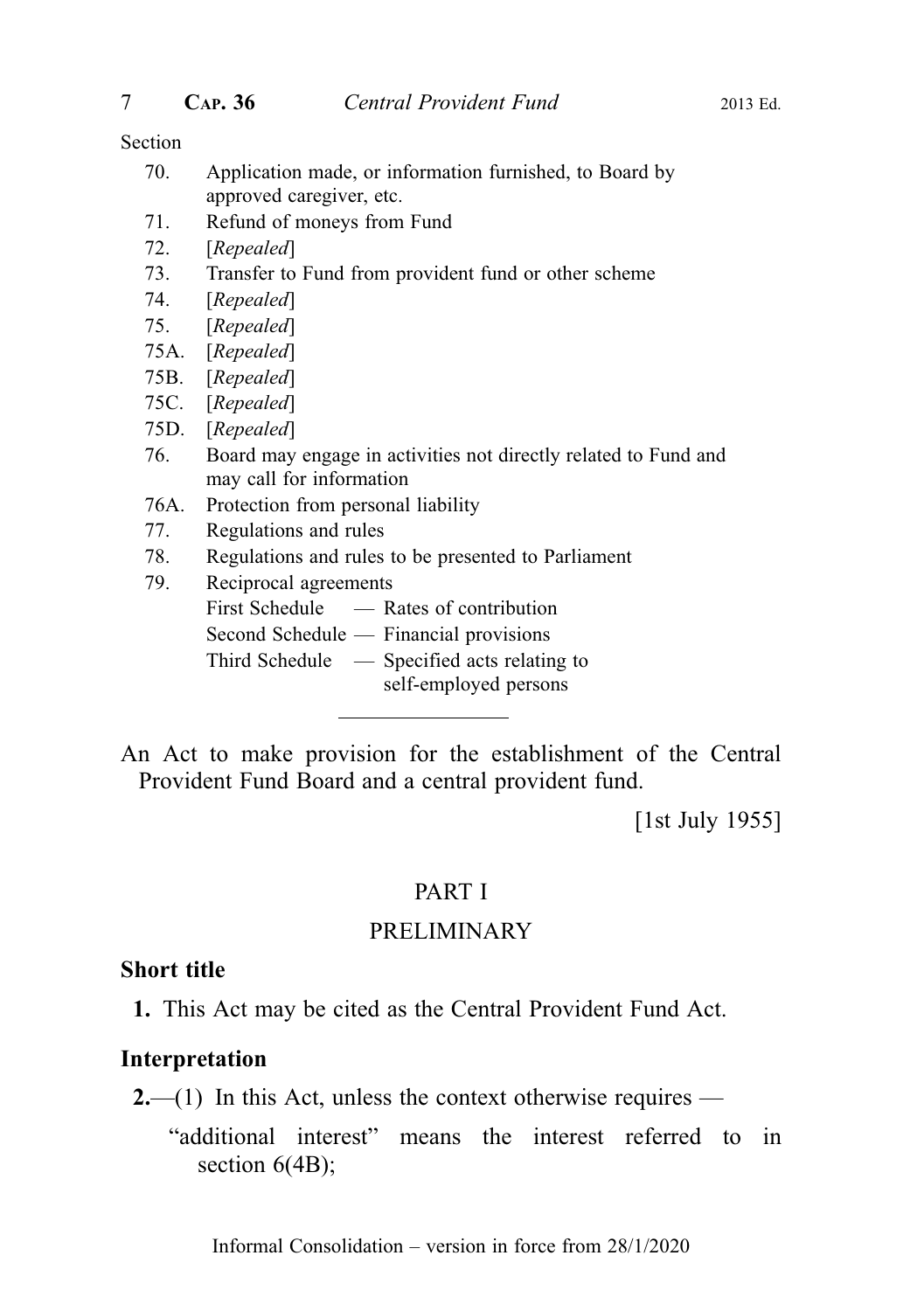"approved annuity" means an annuity approved by the Board for the purposes of section  $15(6C)(b)$  or the former section  $15(6C)(b)$ ;

[Act 43 of 2017 wef 01/10/2018]

"approved bank" means a bank approved by the Board for the purposes of section  $15(6C)(a)$  or the former section  $15(6C)(b)$ ;

[Act 43 of 2017 wef 01/10/2018]

"approved corporation" means any company which —

(a) is incorporated in Singapore;

(b) is  $-$ 

- (i) wholly or partly owned by the Government;
- (ii) a subsidiary of a company wholly or partly owned by the Government; or
- (iii) a subsidiary of a statutory board; and
- (c) is approved by the Minister;
- "Board" means the Central Provident Fund Board constituted under section 3;

"chief executive officer" means the chief executive of the Board, and includes any individual acting in that capacity;

"collector" means any person or a member of a class of persons, specified by regulations made under section 77(1) to be a person who is required under section 9B to pay an estimated contribution in respect of a self-employed person;

[Act 37 of 2019 wef 01/01/2020]

- "contract" means any contract, whether written or oral, and whether express or implied;
- "employed" means engaged under a contract of service or apprenticeship or in an employment in respect of which contributions are payable under regulations made under section 77;

<sup>[</sup>Act 5 of 2018 wef 01/04/2018]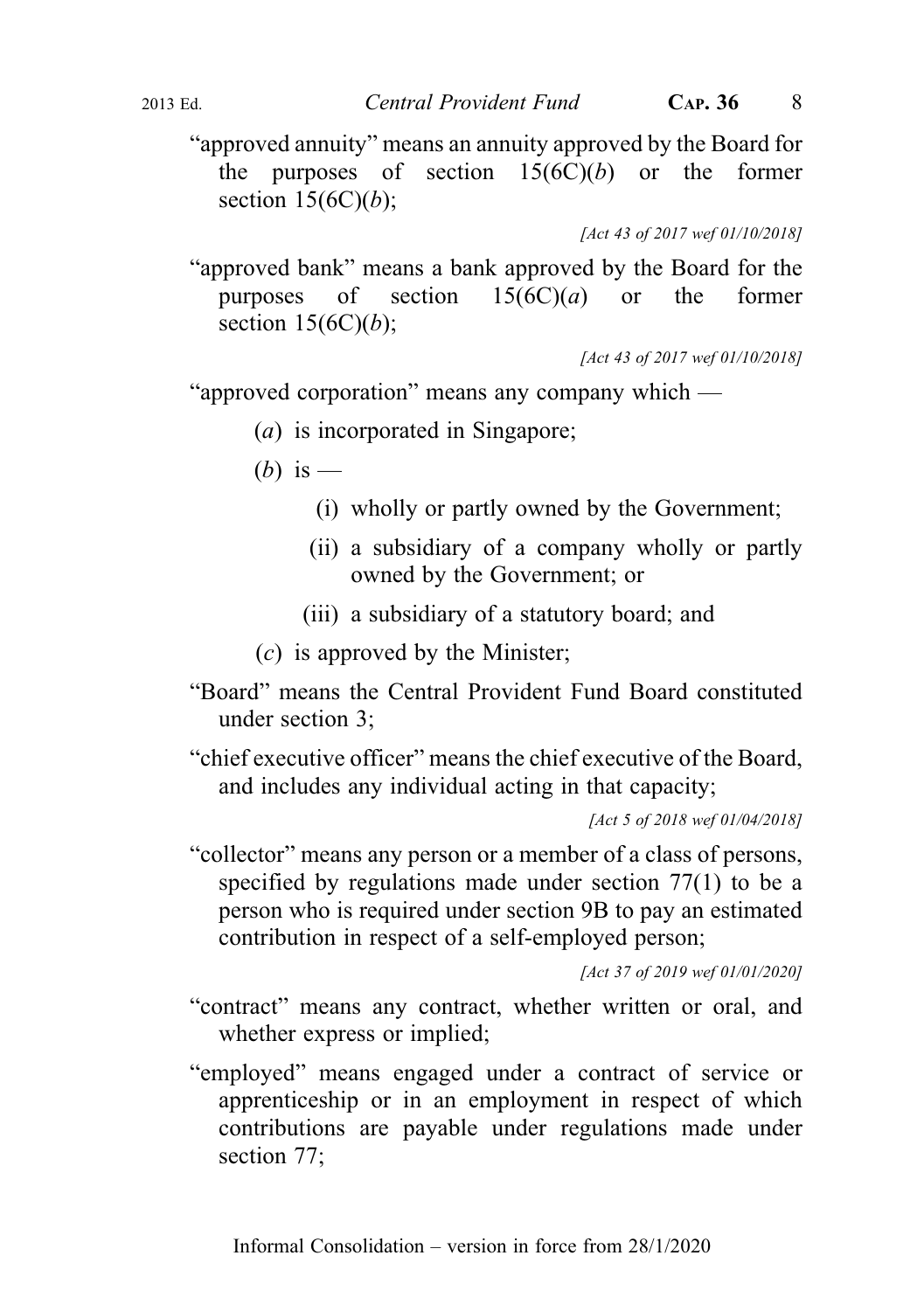"employee" means any person who —

- (a) is employed in Singapore by an employer otherwise than as a master, a seaman or an apprentice in any vessel; or
- (b) being a citizen of Singapore is employed
	- (i) as a master, a seaman or an apprentice in any vessel, the owners of which have not been exempted from the provisions of this Act; and
	- (ii) under a contract of service or other agreement entered into in Singapore;

"employer" means —

- (a) any person, company, association or body of persons, whether or not incorporated, by whom an employee is employed;
- (b) the owners of any vessel on which an employee is employed;
- (c) any manager, agent or person responsible for the payment of wages to an employee on behalf of an employer; and
- (*d*) the Government in respect of such categories, classes or descriptions of officers or employees of such Government as may from time to time be declared by the President by notification in the Gazette to be employees for the purposes of this Act;
- "estimated contribution" means a contribution to the Fund payable by a collector under section 9B;

[Act 37 of 2019 wef 01/01/2020]

- "flat" means a horizontal stratum of any building or part thereof, whether the stratum or part is on one or more levels or is partially or wholly below the surface of the ground;
- "Fund" means the Central Provident Fund established under section 6;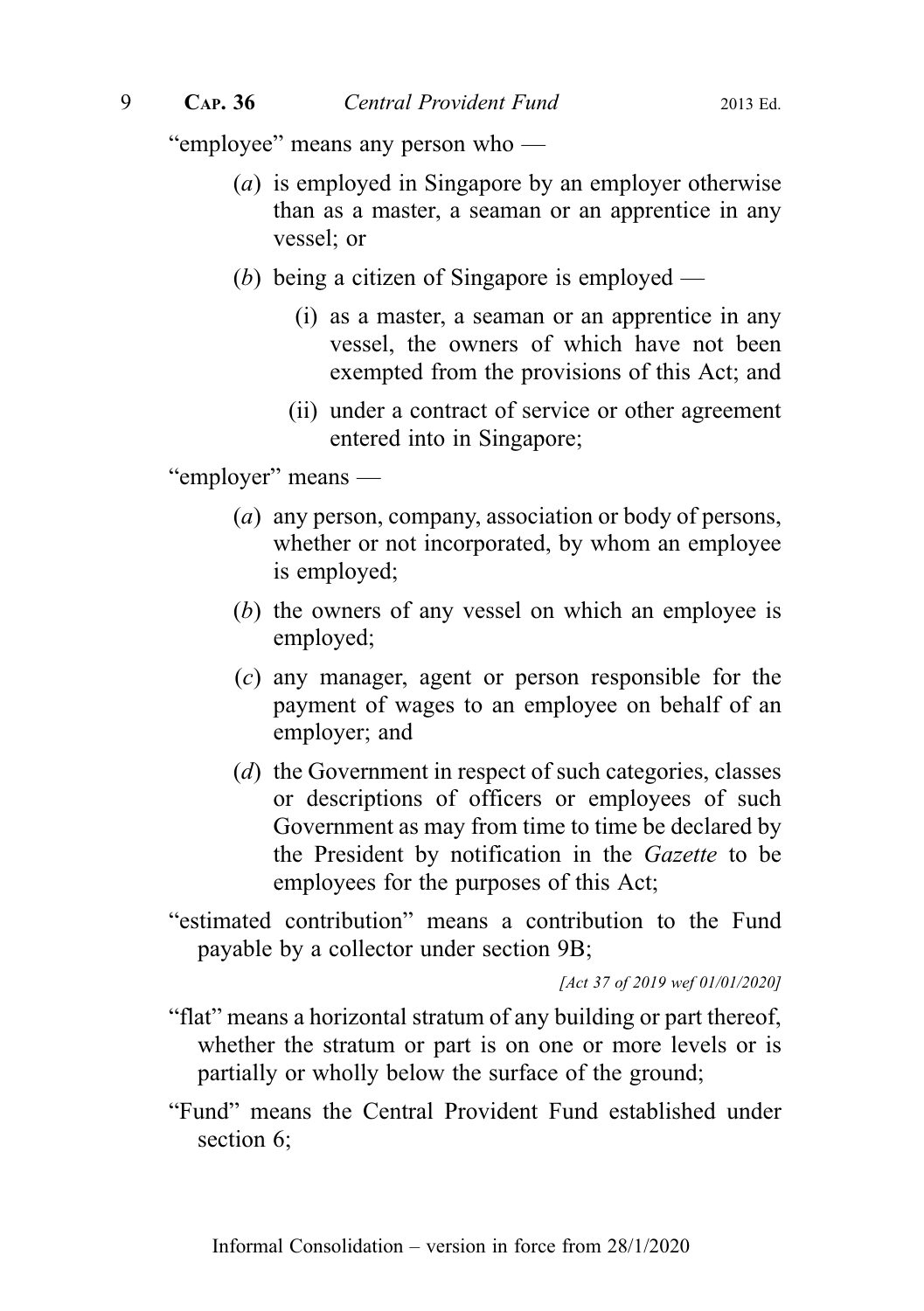- "general moneys of the Fund" means the moneys of the Fund (whether or not standing to the credit of any member in the Fund) that are not accounted for in any subsidiary account maintained for a member in respect of the money standing to his credit in the Fund;
- "HDB flat" means any flat, house or other building sold under Part IV or IVB of the Housing and Development Act (Cap. 129) which has been acquired by the present owner thereof whether directly from the Housing and Development Board or otherwise;
- "Housing and Development Board" means the Housing and Development Board constituted under the Housing and Development Act;

"immovable property" includes —

- (a) any estate or interest in land comprising a building or flat which is erected or to be erected on the land;
- (b) any undivided share in any estate or interest in land comprising several flats erected or to be erected thereon;

"inspector" means an inspector appointed under section 5(1);

- "interest in land" means any interest in land recognised as such by law, and includes an estate in land;
- "land" includes land, freehold or leasehold, or of whatever tenure, whether or not held apart from the surface, and buildings or parts thereof (whether completed or otherwise and whether divided horizontally, vertically or in any other manner), and tenements and hereditaments, corporeal or incorporeal;
- "Lifelong Income Fund" means the Lifelong Income Fund established and maintained by the Board under section 27N;
- "master" and "seaman" have the same meanings respectively assigned to them in the Merchant Shipping Act (Cap. 179);
- "medisave account" means a medisave account maintained under section 13;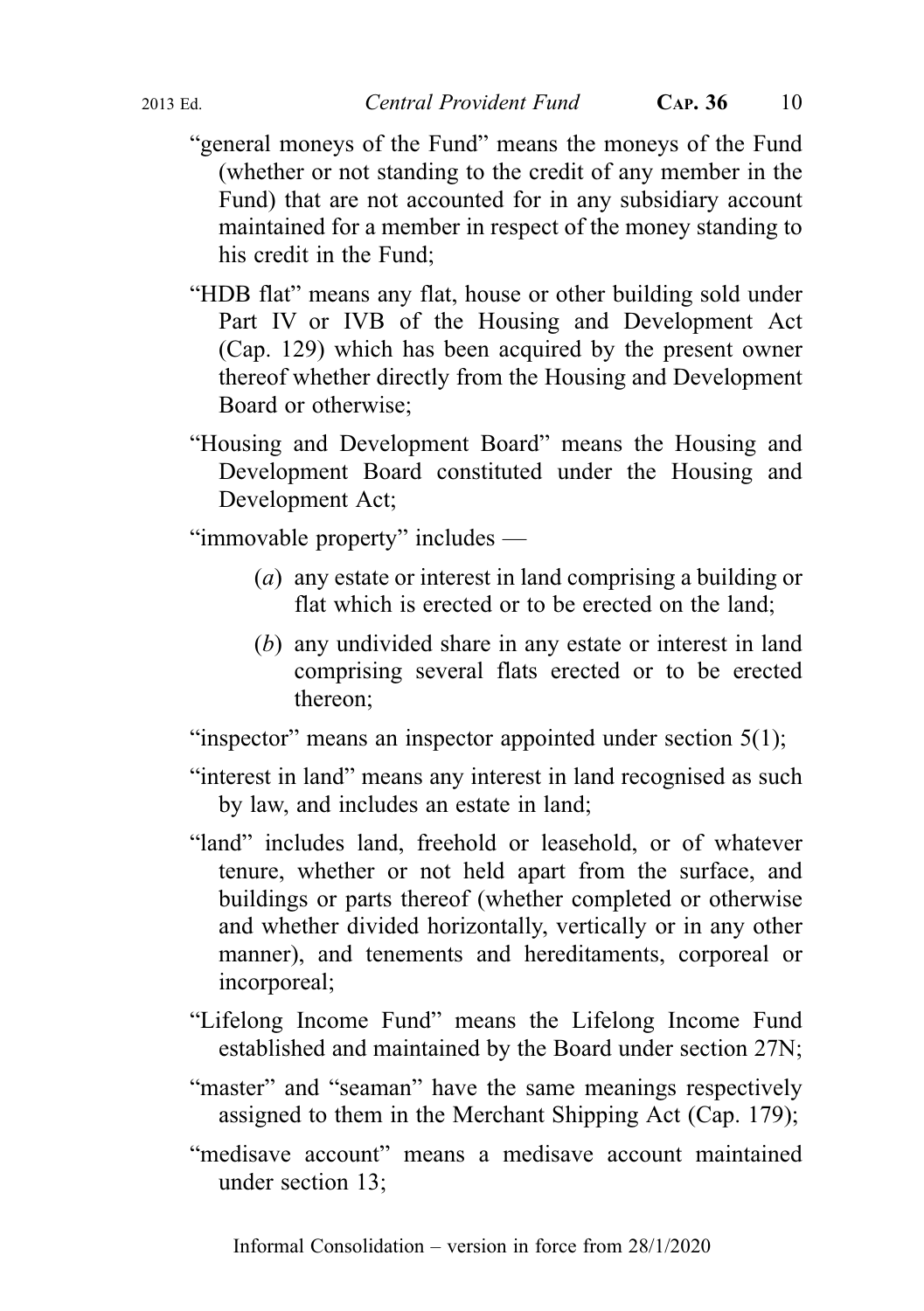"MediShield Life Scheme" means the MediShield Life Scheme referred to in section 3 of the MediShield Life Scheme Act 2015;

[Act 4 of 2015 wef 01/11/2015]

"member of the Fund" or "member" means any person to whose credit any amount is standing in the Fund, or for whom any account in the Fund is maintained for any of the purposes of this Act;

[Act 6 of 2016 wef 01/05/2016]

[Deleted by Act 26 of 2016 wef 01/01/2017]

- "nominee account" means any nominee ordinary account, nominee medisave account, nominee special account or nominee retirement account maintained for a deceased member under section 20(1D);
- "ordinary account" means an ordinary account maintained under section 13:
- "payout benchmark applicable to the member" means the payout benchmark specified by the Minister in relation to the member under section  $15(8CA)(a)$  or  $(c)$ ;

[Act 43 of 2017 wef 01/10/2018]

- "prescribed age" means such age of a member as the Minister may prescribe by regulations made under section 77(1), and the Minister may prescribe different ages for different purposes and in respect of different classes of members;
- "relevant individual" means such individual as the Minister may prescribe by regulations made under section 77(1) for the purposes of section  $18(1)(a)$ ,  $(2)(a)$  and  $(3)(a)$ , and the Minister may prescribe different individuals in different regulations for different purposes;
- "reserved amount", in relation to a member, means such reserved amount referred to in section  $15(2A)(c)$ ,  $(6)(c)$ ,  $(7B)(c)$  or  $(8A)(c)$  as may be applicable to the member;

[Act 24 of 2013 wef 01/06/2014]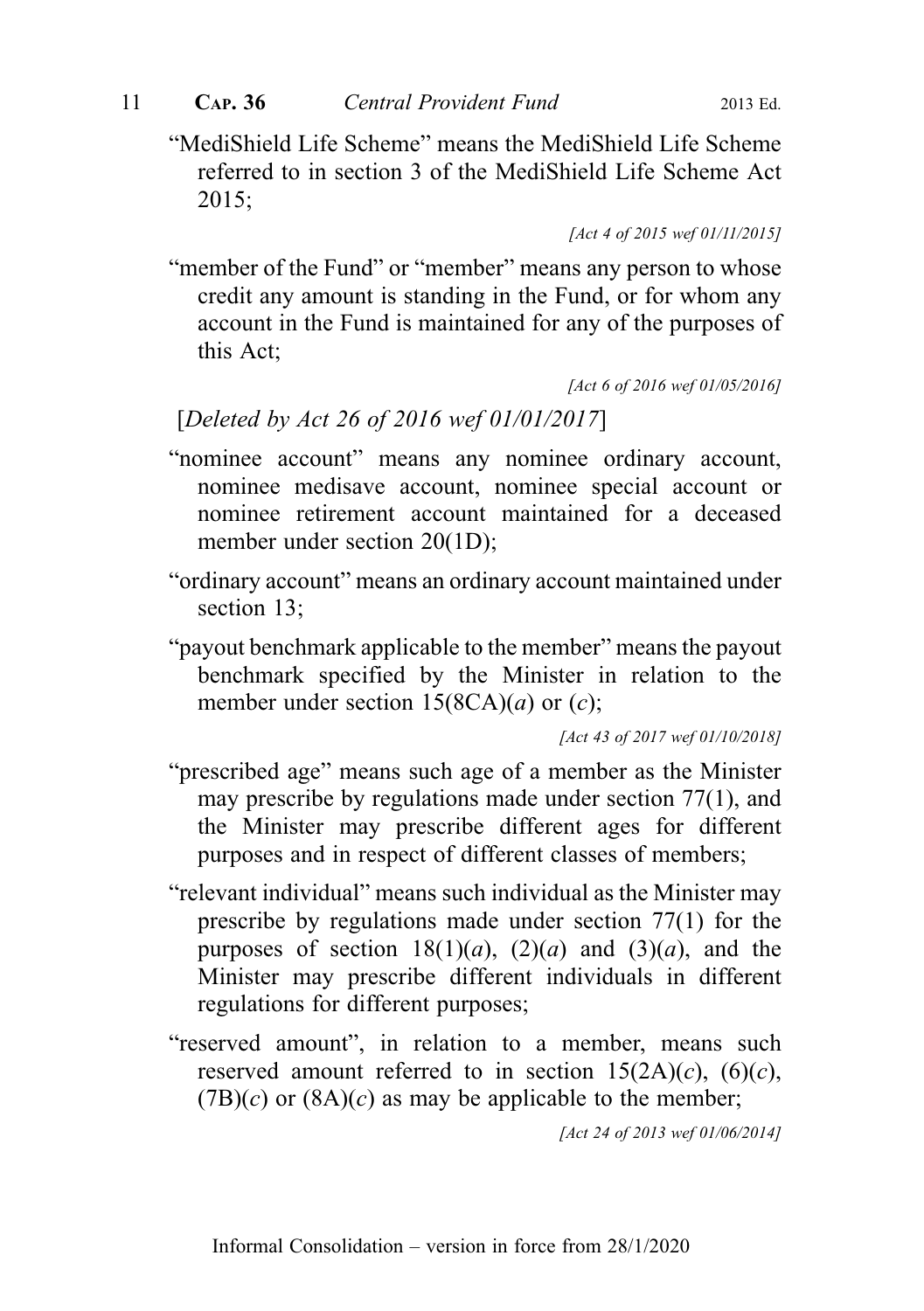"retirement account" means a retirement account —

- (a) maintained for the crediting, transfer and payment to the account of moneys or contributions in accordance with this Act; and
- (b) from which withdrawals, transfers and deductions may be made in accordance with this Act;

[Act 6 of 2016 wef 01/05/2016]

"retirement sum", in relation to a member, means any of the following as may be applicable:

- (a) the retirement sum mentioned in section  $15(6)(a)$  that is applicable to the member;
- (b) the minimum sum mentioned in section  $15(6)(a)$ , as in force immediately before the date of commencement of section  $5(g)$  of the Central Provident Fund (Amendment No. 2) Act 2016, that is applicable to the member;

[Act 26 of 2016 wef 01/01/2017]

"revenue payment" means any payment prescribed by regulations made under section 77(1) to be a revenue payment for the purposes of section 9B;

[Act 37 of 2019 wef 01/01/2020]

- "securities account" means a securities account with the Central Depository (Pte) Limited;
- "self-employed person" has the meaning given to it in any regulations made under section  $77(1)(e)$ ;

[Act 6 of 2016 wef 01/05/2016]

- "shares" includes warrants, transferable subscription rights, options to subscribe for shares, convertibles and other security interests arising from or accruing or attaching to the shares;
- "special account" means a special account maintained under section 13;
- "Town Council" means a Town Council established under the Town Councils Act (Cap. 329A);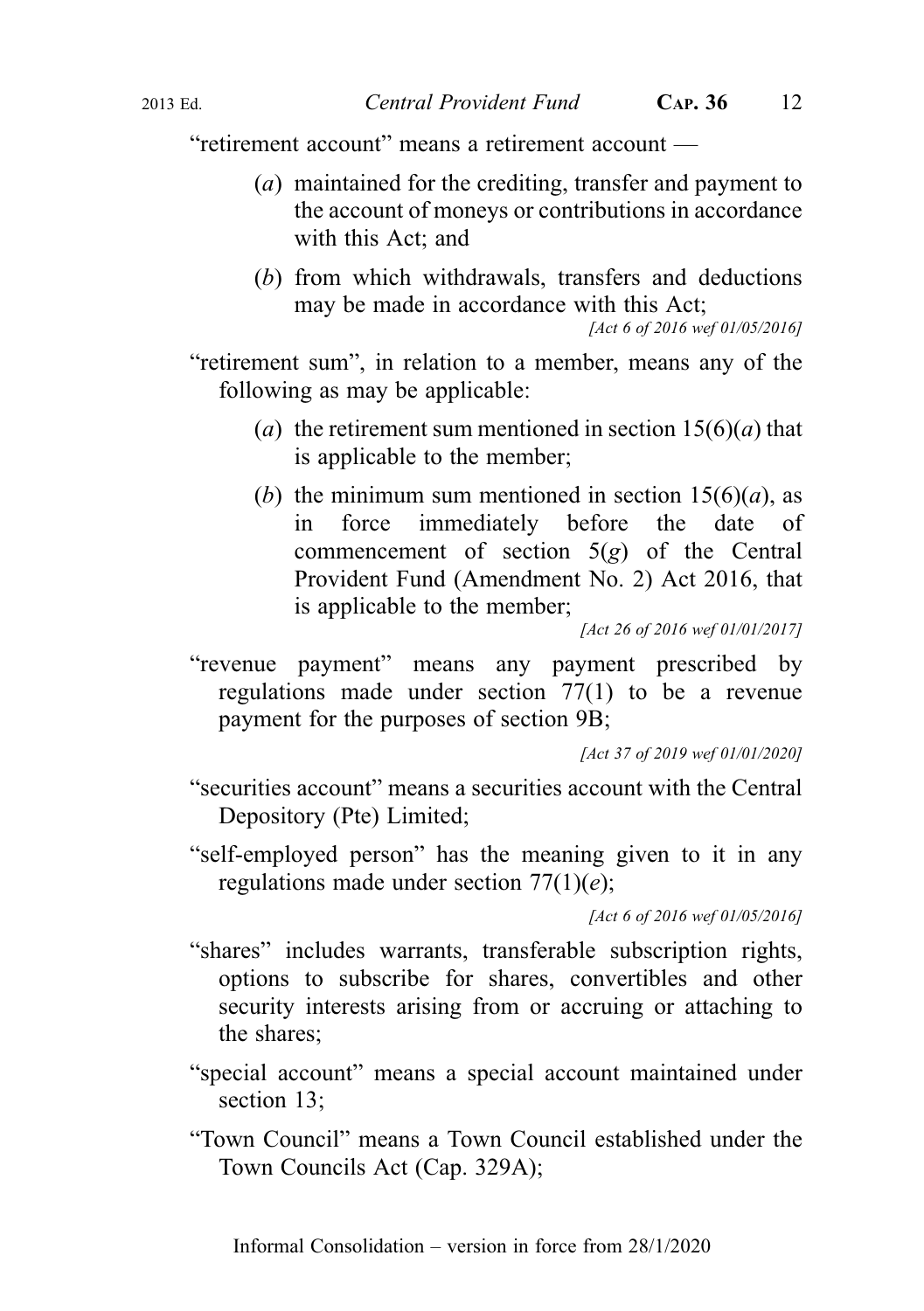"wages" means the remuneration in money, including any bonus, due or granted to a person in respect of his employment but does not include such payments as the Minister may, by notification in the Gazette, specify.

> [19/83; 32/84; 16/86; 5/87; 10/94; 30/98; 39/2000; 40/2007; 57/2007; 25/2008; 18/2009; 22/2010; 20/2011; 23/2012]

 $(1AA)$  In this Act —

- (a) a reference to the former section  $15(6C)(b)$  is a reference to section  $15(6C)(b)$ , as in force immediately before the date of commencement of section 9(1) of the Central Provident Fund (Amendment) Act 2016; and
- (b) a reference to an amount referred to in section  $15(6C)(a)$  is a reference to an amount deposited with an approved bank or retained in the member's retirement account under that section or the former section  $15(6C)(b)$ .

[Act 6 of 2016 wef 01/01/2017]

(1A) For the purposes of this Act, unless the context otherwise requires or any regulations made under section  $77(1)(a)$  provide otherwise —

- (a) an individual attains a particular age expressed in years on the corresponding anniversary of the date of that individual's birth; and
- (b) despite paragraph (a), where an individual was born on 29 February in any year, then, in any subsequent year that is not a leap year, the anniversary of that individual's birth is deemed to occur on 1 March of that subsequent year. [Act 26 of 2016 wef 01/01/2018]

(1B) For the purposes of this Act, a member's accounts in the Fund shall be deemed to be dormant if, and with effect from the date on which, all of the following requirements are satisfied:

(a) the member has attained, or is deemed to have attained, such age as may be prescribed in any regulations made under section 77(1) for the purposes of this subsection (referred to in this subsection as the relevant regulations);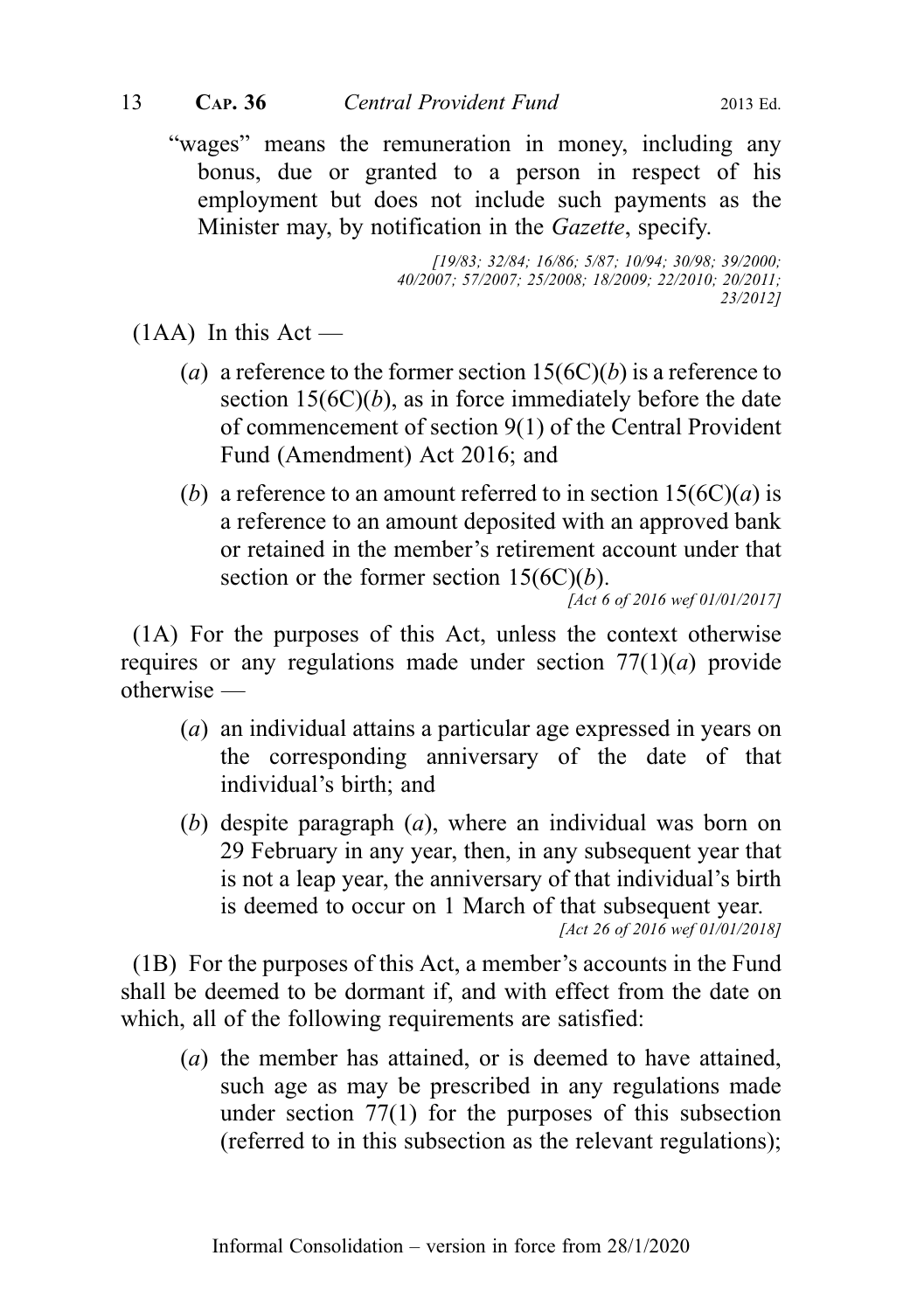- (b) there exist such circumstances as may be prescribed in the relevant regulations;
- $(c)$  the Board has notified the member, in such manner as may be prescribed in the relevant regulations, that he is required to satisfy the Board that he is still alive; and
- (d) the member fails to do so in accordance with the relevant regulations.

```
[22/2010]
```
(1C) When calculating the age of a member for the purposes of subsection (1B), the following provisions shall apply:

- (a) where the day of the month on which the member was born cannot be ascertained, he shall be deemed to be born on the first day of the month in which he was born;
- (b) where the month in which the member was born cannot be ascertained, he shall be deemed to be born in January; and
- (c) where the year in which the member was born cannot be ascertained, he shall be deemed to have attained the age of  $20$  years —
	- (i) on the date of his last known contribution to the Fund; or
	- (ii) if that date cannot be readily ascertained, on 1st January 1970.

[22/2010]

(2) [Deleted by Act 6 of 2016 wef 01/05/2016]

(3) In this Act, unless the context otherwise requires, where a person referred to in subsection  $(4)(a)$  lacks capacity within the meaning of section 4 of the Mental Capacity Act (Cap. 177A) —

(a) any thing which the person might have done, or which would have applied to him, under any provision referred to in subsection  $(4)(b)$ , if he had such capacity, and any thing which would have applied to him in any event under any provision referred to in subsection  $(4)(b)$ , may likewise be done by, or will likewise apply to, a deputy appointed or deemed to be appointed for the person by the court under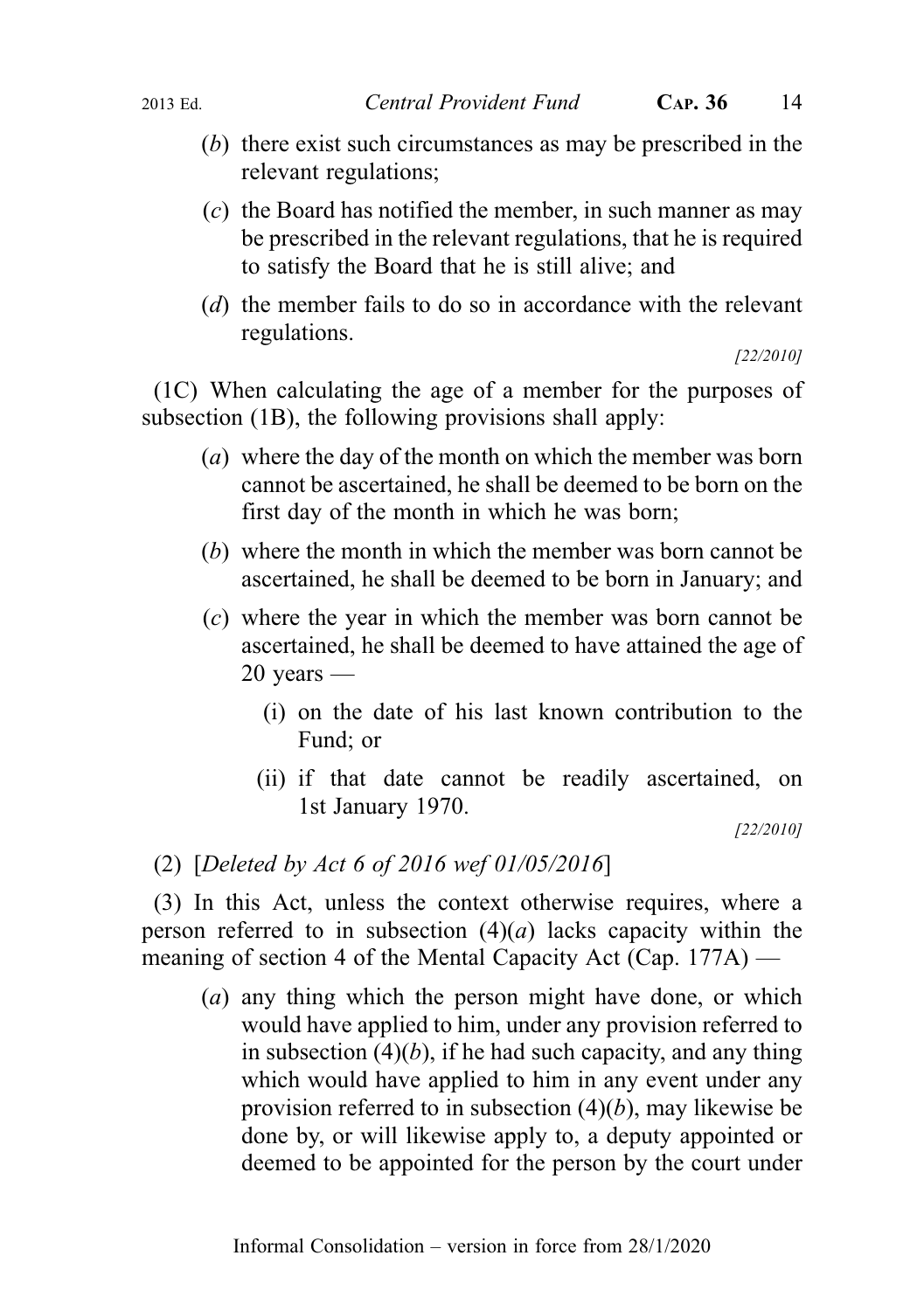the Mental Capacity Act with power in relation to the person for the purposes of this Act; and

[Act 27 of 2014 wef 01/10/2014]

(b) any thing which the person might have done, or which would have applied to him, under any provision referred to in subsection  $(4)(c)$ , if he had such capacity, and any thing which would have applied to him in any event under any provision referred to in subsection  $(4)(c)$ , may likewise be done by, or will likewise apply to, a donee under a lasting power of attorney registered under the Mental Capacity Act with power in relation to the person for the purposes of this Act.

[18/2009; 22/2010; 20/2011]

(4) The Minister may, by regulations made under all or any of sections 23, 27Q, 39, 49A, 51, 56A, 57F, and 77(1), prescribe —

- (*a*) the persons to whom subsection  $(3)$  applies;
- (b) the provisions in this Act to which subsection  $(3)(a)$ applies;
- (c) the provisions in this Act to which subsection  $(3)(b)$ applies; and
- (d) how any provision referred to in paragraph (b) or  $(c)$  will be modified in its application to either or both of the following:
	- (i) a deputy appointed or deemed to be appointed for any person referred to in paragraph  $(a)$  by the court under the Mental Capacity Act with power in relation to that person for the purposes of this Act;

[Act 27 of 2014 wef 01/10/2014]

(ii) a donee under a lasting power of attorney registered under the Mental Capacity Act with power in relation to any person referred to in paragraph  $(a)$  for the purposes of this Act.

> [18/2009; 22/2010] [Act 4 of 2015 wef 01/11/2015]

(5) For the purposes of this Act, a reference to the Board being satisfied that a person lacks capacity within the meaning of section 4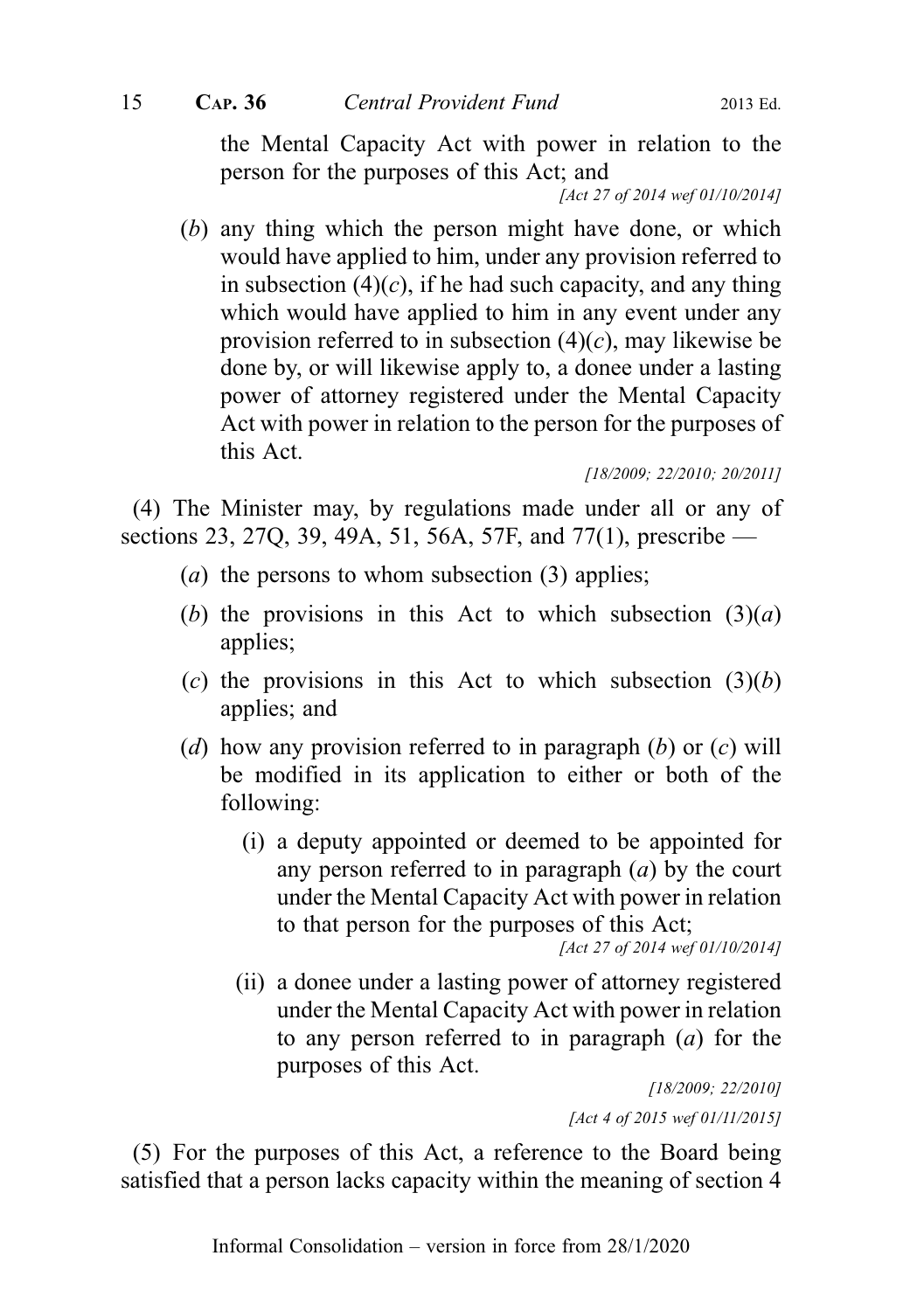2013 Ed. Central Provident Fund CAP. 36 16

of the Mental Capacity Act shall be construed as including a reference to the Board being satisfied that the person's lack of capacity is likely to be permanent.

[22/2010]

(6) In this Act, unless the context otherwise requires, a reference to the amount payable on a member's death out of the Fund shall be construed as a reference to the balance standing to the credit of the member in the Fund after deducting the following amounts:

- (a) any sum withdrawn, or to be withdrawn, under section 16A;
- (b) any sum credited, or to be credited, to the account of another person under section 19(2) or (6) or 19A(2) or (6);
- (c) any sum transferred or paid, or to be transferred or paid, to another person under section 27B or to the general moneys of the Fund under section 14(3C); and

[Act 26 of 2016 wef 01/01/2017]

(d) any sum recovered, or to be recovered, by the Board under section 14(3) or (3A),  $27N(4)$  or  $57C(5)$  or (6). [Act 26 of 2016 wef 01/01/2017]

[20/2011]

(7) For the purposes of sections 6(4C) and (4D), 13(7A), (7B) and (7C), 26 and 26A, where a member has died, but the day on which, or the month or year in which, the member died cannot be ascertained, the following provisions shall apply:

- (a) where the day of the month on which the member died cannot be ascertained, the member shall be deemed to have died —
	- (i) in any case where the Board has received satisfactory proof, or obtained reliable information, that the member died within a particular period, on the last day of that period; or
	- (ii) in any other case, on the first day of the month in which the member died or is deemed under paragraph  $(b)$  to have died;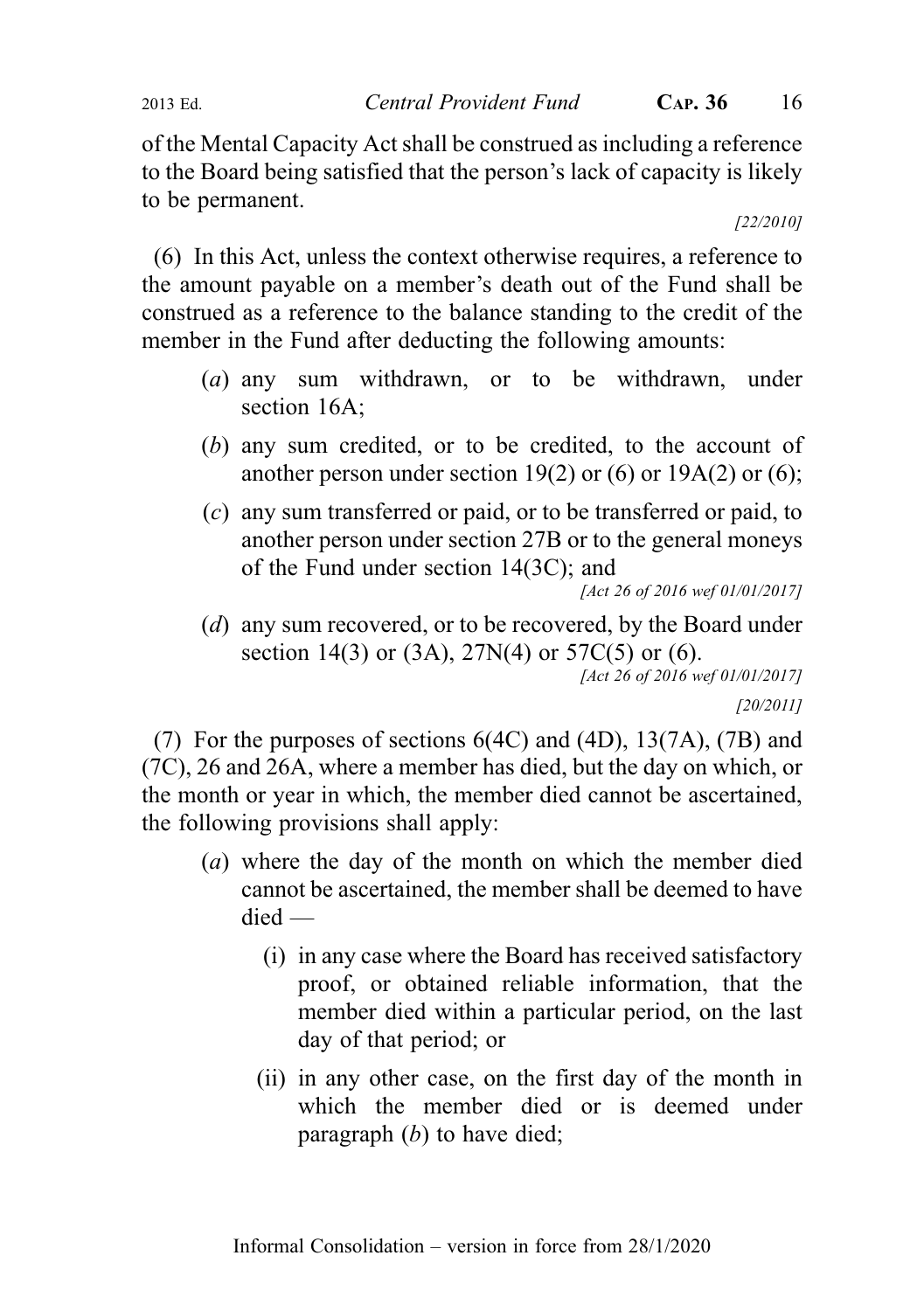- (b) where the month in which the member died cannot be ascertained, the member shall be deemed to have died —
	- (i) in any case where the Board has received satisfactory proof, or obtained reliable information, that the member died within a particular period, in the last month of that period; or
	- (ii) in any other case, in January of the year in which the member died or is deemed under paragraph (c) to have died; and
- (c) where the year in which the member died cannot be ascertained, and the Board has received satisfactory proof, or obtained reliable information, that the member died within a particular period, the member shall be deemed to have died in the last year of that period.

[20/2011]

(8) For the purposes of determining the rates of contributions applicable to a member whose date, month or year of birth cannot be ascertained, the following provisions shall apply:

- (a) where the day of the month on which the member was born cannot be ascertained, he shall be deemed to be born on the first day of the month in which he was born;
- (b) where the month in which the member was born cannot be ascertained, he shall be deemed to be born in January; and
- (c) where the year in which the member was born cannot be ascertained, he shall be deemed to be below 35 years of age at the time the determination is made.

[23/2012]

(9) Notwithstanding subsection (8), where the Board has computed the amount of contributions payable by a member or his employer in reliance on that subsection, and the Board is notified subsequently, in such manner as the Board may require, of the date, month or year of birth of the member —

(a) the Board may recompute the amount of contributions payable by the member or his employer, as the case may be; and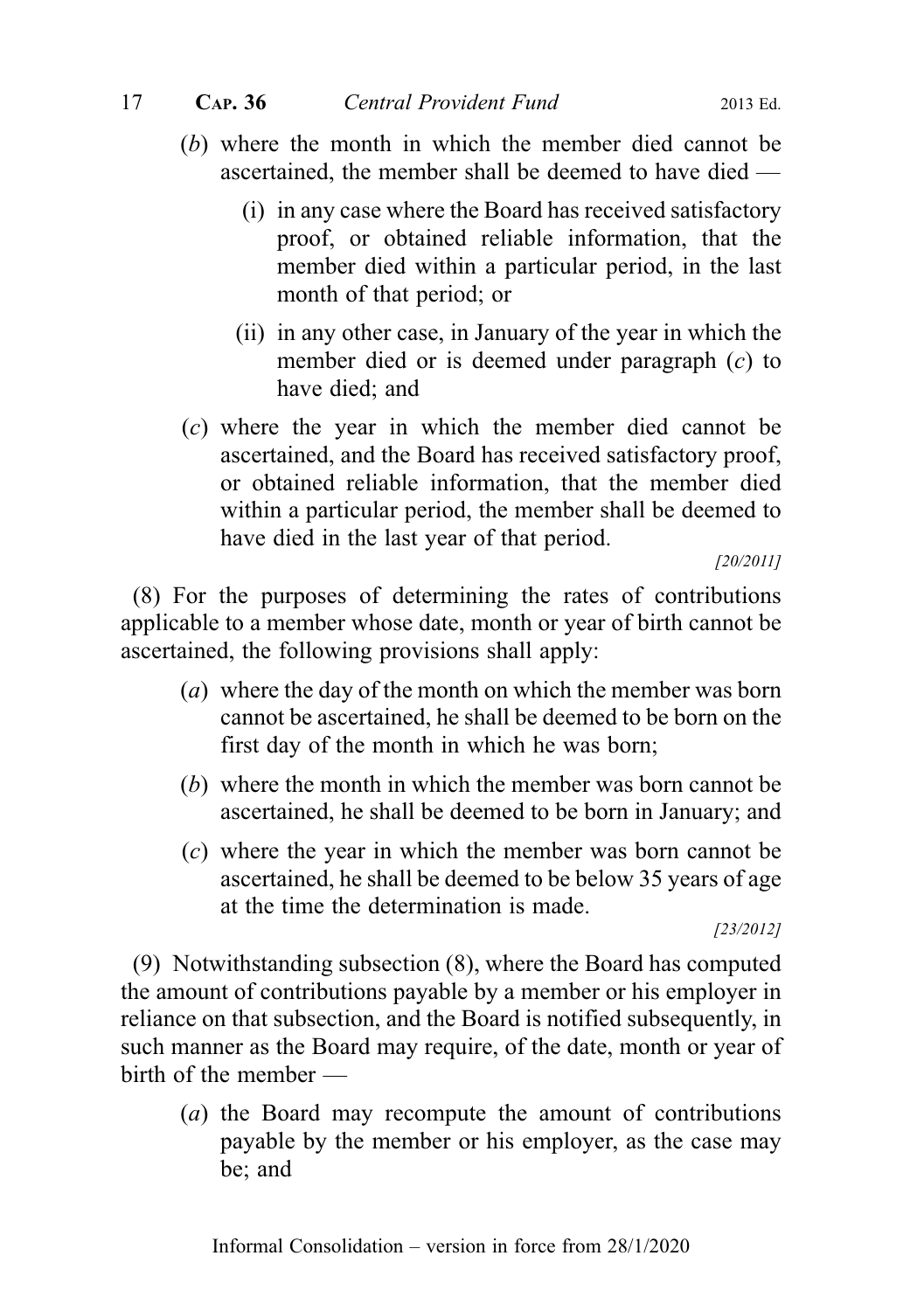- (b) if the recomputed amount is higher than the amount that the Board computed originally —
	- (i) the Board may issue to the member or his employer, as the case may be, a notice specifying the recomputed amount; and
	- (ii) the member or his employer, as the case may be, shall pay, within such time as is specified in the notice, the shortfall, in addition to the amount that the Board computed originally if not previously paid.

[23/2012]

# Establishment and constitution of Central Provident Fund Board

3.—(1) For the purposes of this Act, there shall be a Board, called the Central Provident Fund Board, consisting of —

- (a) a Chairman appointed under section  $4(1)$ ;
- (b) a Deputy Chairman appointed under section 4(2); and
- (c) such other members as may be appointed under section  $4(4)$ .

[27/92]

(2) The Board shall be a body corporate with perpetual succession and a common seal, with power, subject to the provisions of this  $Act -$ 

- (a) to sue and be sued in its corporate name;
- (b) to acquire and dispose of property, both movable and immovable; and
- (c) to perform such other acts as bodies corporate may by law perform.

[23/2012]

(3) All deeds, documents and other instruments requiring the common seal of the Board shall be sealed with the common seal of the Board.

[36/2002]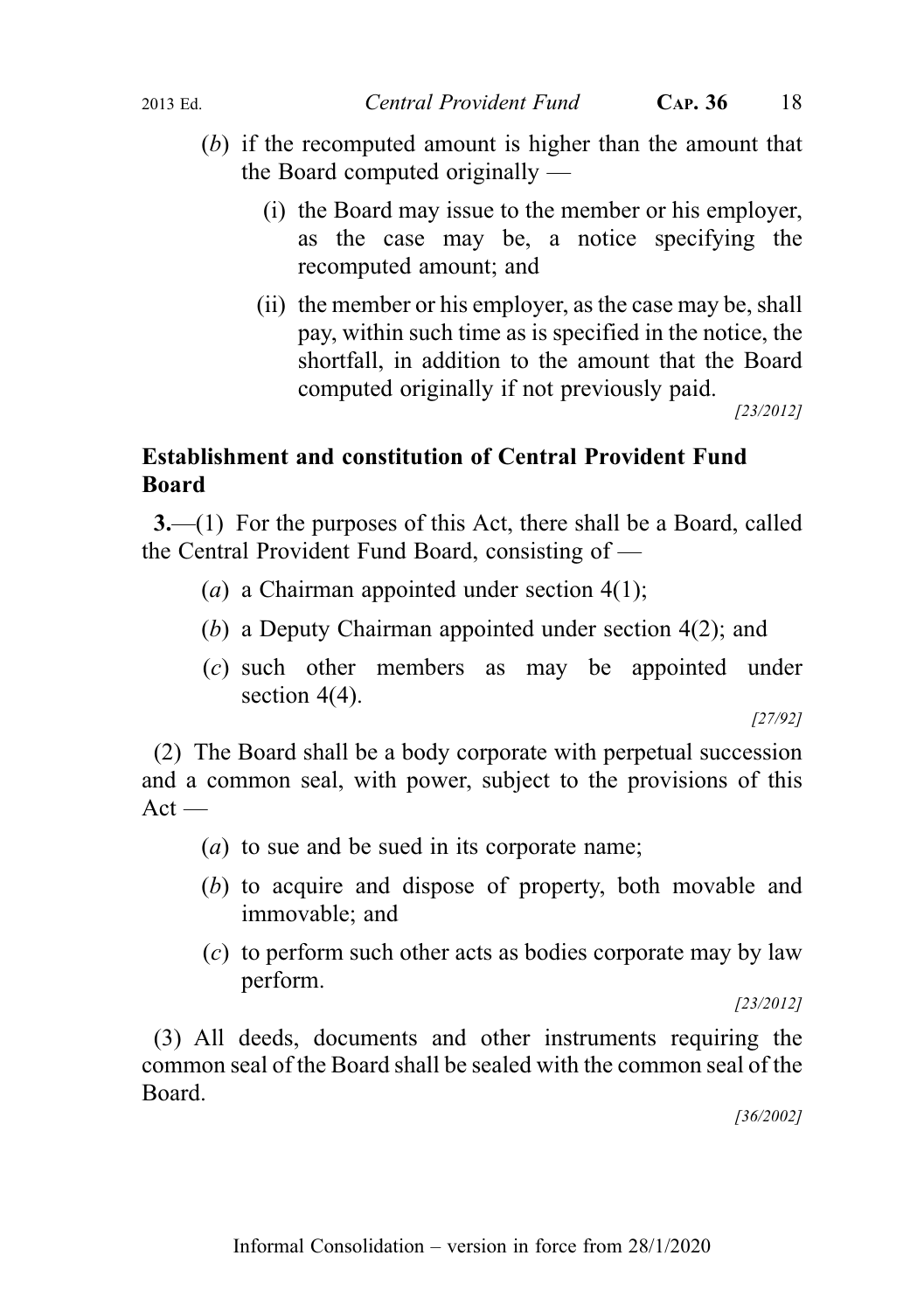(3A) All instruments to which the common seal is affixed shall be signed by any 2 officers of the Board generally or specially authorised by the Board for the purpose.

#### [36/2002]

(4) The Board may by resolution or otherwise appoint an officer of the Board or any other agent either generally or in a particular case to execute or sign on behalf of the Board any agreement or other instrument not under seal in relation to any matter coming within the powers of the Board.

(5) Section 11 of the Registration of Deeds Act (Cap. 269) shall not apply to any instrument purporting to have been executed under subsection (3).

(5A) The Board may, with the approval of the Minister, form or participate in the formation of any company, or enter into any joint venture or partnership, for the purposes of —

- (a) this Act; or
- (b) carrying out all or any of the following:
	- (i) the functions and duties of the Board;
	- (ii) any thing which the Board may engage in under section 76(1)(*a*) or (*b*).

[23/2012]

(6) The Board has power to do all things necessary or convenient to be done for, or in connection with, the performance of its functions, duties or activities under this Act or any other written law, and may by instrument in writing delegate to any person all or any of those powers.

[Act 5 of 2018 wef 01/04/2018]

# Membership of Board

4.—(1) The Minister, with the President's concurrence under Article  $22A(1)(b)$  of the Constitution, shall appoint a Chairman of the Board for a term of 3 years, or for such shorter term as the Minister may determine, and the Chairman shall be eligible for reappointment.

[11/91]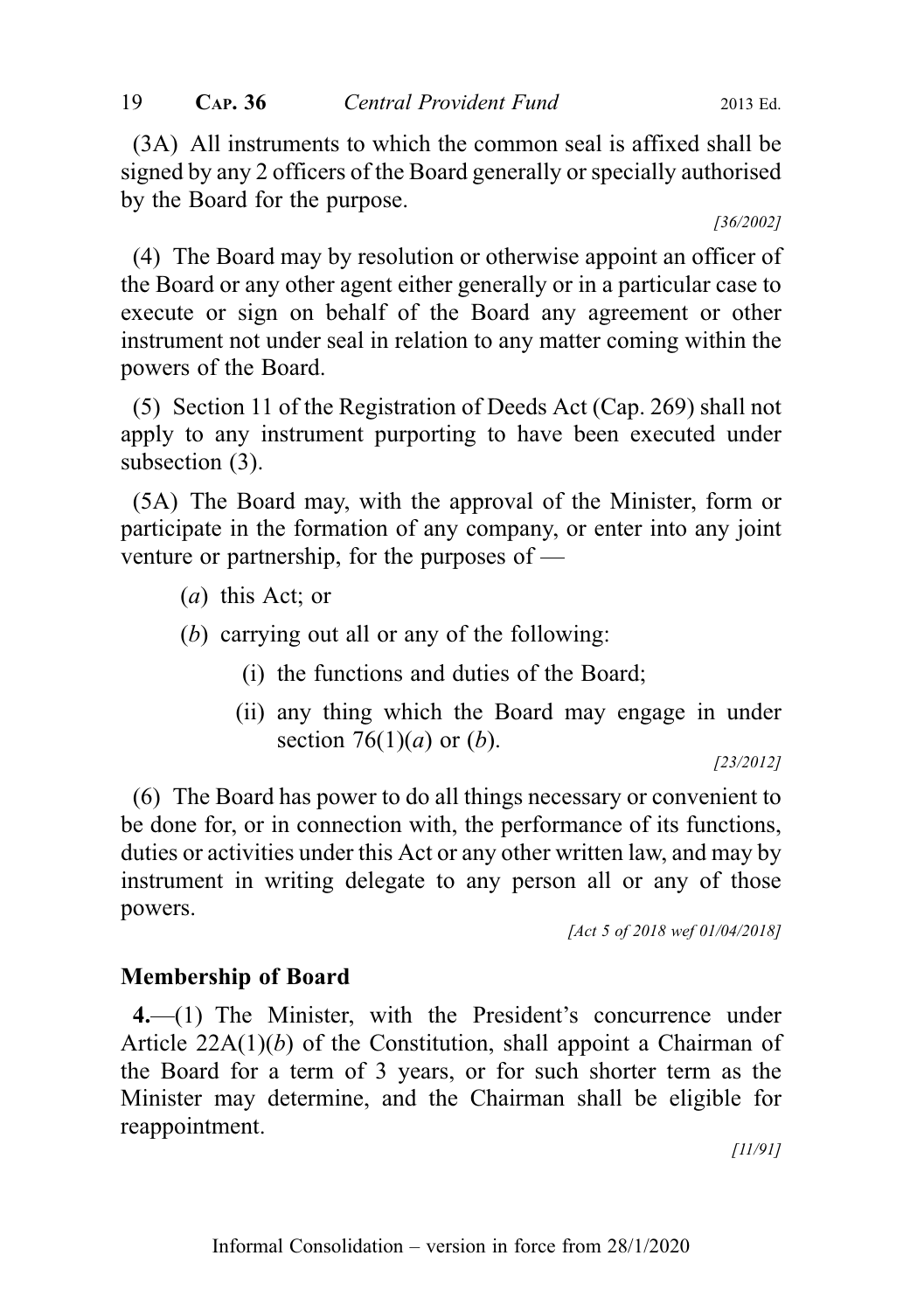2013 Ed. Central Provident Fund CAP. 36 20

(2) The Minister, with the President's concurrence under Article  $22A(1)(b)$  of the Constitution, may appoint a Deputy Chairman of the Board for a term of 3 years, or for such shorter term as the Minister may determine, and the Deputy Chairman shall be eligible for reappointment.

[27/92]

(3) The Deputy Chairman may, subject to such directions as may be given by the Chairman, exercise all or any of the powers exercisable by the Chairman under this Act.

[27/92]

(3A) The Minister, with the President's concurrence under Article  $22A(1)(b)$  of the Constitution, may appoint any member of the Board to be a temporary Chairman or temporary Deputy Chairman during the temporary incapacity from illness or otherwise, or during the temporary absence from Singapore, of the Chairman or Deputy Chairman, as the case may be.

[39/2000]

(4) The other members of the Board shall be appointed by the Minister with the President's concurrence under Article 22A(1)(b) of the Constitution and shall consist of the following persons:

- (a) 2 persons holding office of emolument under the Government;
- (b) 2 persons representing employers;
- (c) 2 persons representing employees; and
- (d) such other persons, not being more than 7, as the Minister may from time to time determine.

[11/91; 15/2006]

(4A) The Minister, with the President's concurrence under Article  $22A(1)(b)$  of the Constitution, may appoint the chief executive officer to be a member of the Board.

[15/2006]

(5) The quorum of the Board shall be 5.

(6) The Deputy Chairman shall, in the absence of the Chairman, preside at a meeting of the Board and, in the absence of both the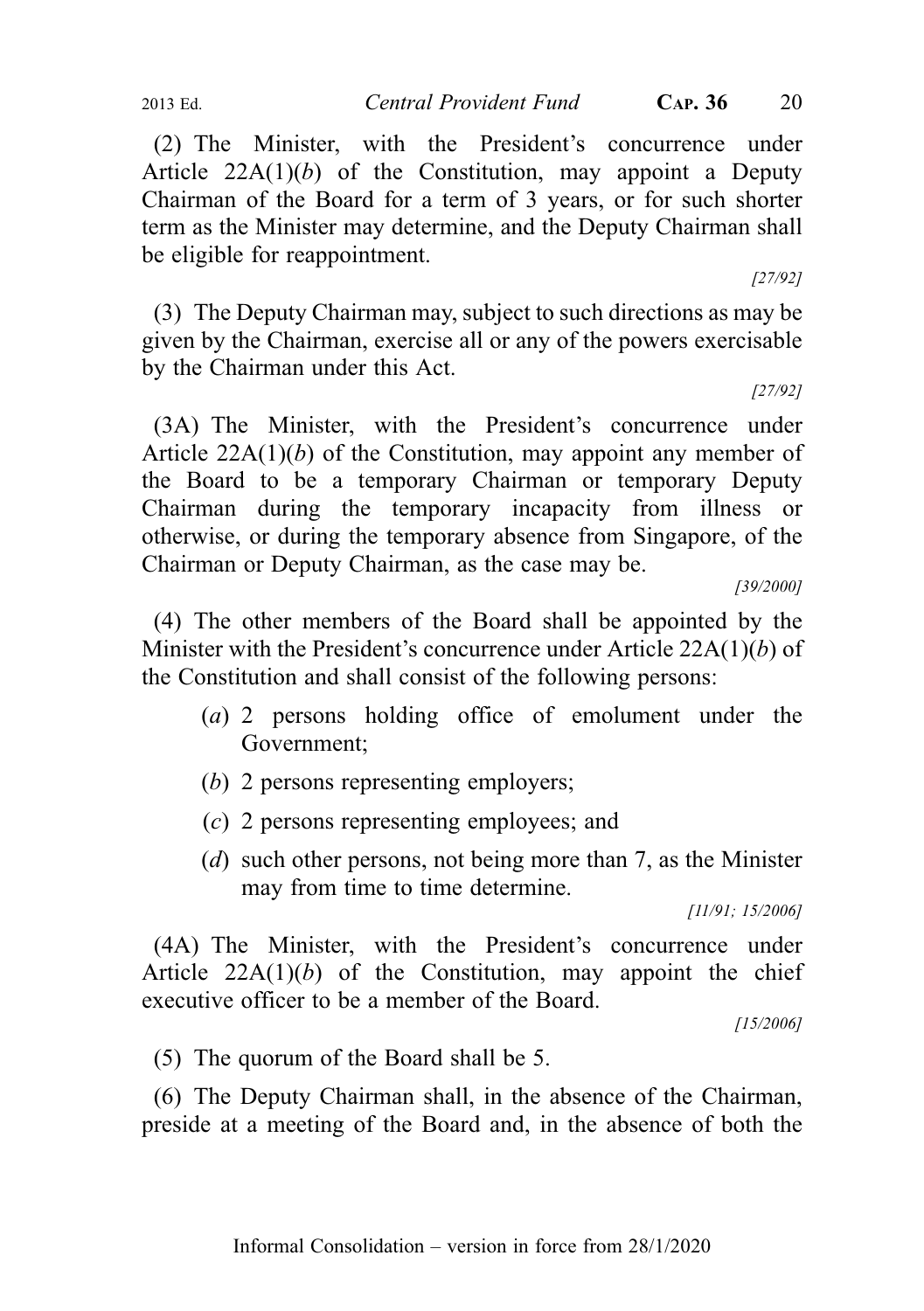Chairman and the Deputy Chairman, such member as the members present may elect shall preside at the meeting.

[27/92]

[27/92]

(7) The members of the Board shall be paid such allowances as may be fixed by the Minister.

(8) The appointment of members of the Board, other than the Chairman and the Deputy Chairman, shall be liable to be revoked at any time by the Minister but the members shall, unless their appointment is so revoked or they resign in the meantime, hold office for a term of 3 years or for such shorter period as the Minister may in any case determine.

(9) No revocation of the appointment of the Chairman, the Deputy Chairman or any other member of the Board shall be made without the President's concurrence under Article  $22A(1)(b)$  of the Constitution.

[11/91; 27/92]

(10) Any person who is a Member of Parliament shall be disqualified from being appointed to or remaining a member of the Board.

(11) The Chairman may, by instrument in writing, authorise any member of the Board to exercise any power or perform any function conferred on the Chairman by or under this Act.

[39/2000]

# Appointment of officers and employees

4A.—(1) There must be a chief executive officer of the Board, whose appointment, removal, discipline and promotion must be in accordance with the Public Sector (Governance) Act 2018, and Article 22A of the Constitution.

# (1A) [Deleted by Act 5 of 2018 wef 01/04/2018]

(2) The Board may, subject to the Public Sector (Governance) Act 2018 and Article 22A of the Constitution, appoint an individual to act temporarily as the chief executive officer during any period, or during all periods, when the chief executive officer —

<sup>[</sup>Act 5 of 2018 wef 01/04/2018]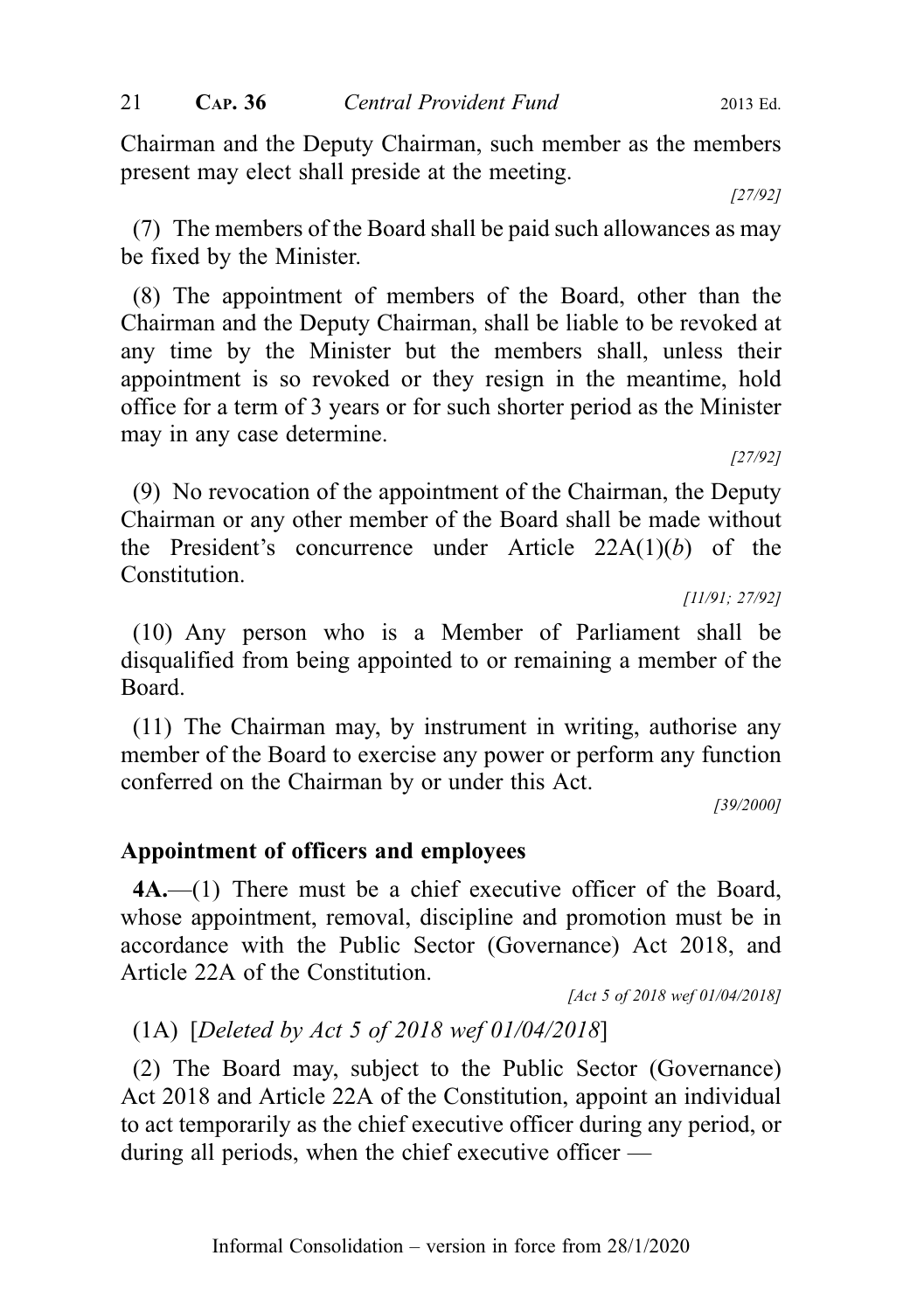- (a) is absent from duty or Singapore; or
- (b) is, for any reason, unable to perform the duties of the office.

[Act 5 of 2018 wef 01/04/2018]

(3) The Board may, subject to the Public Sector (Governance) Act 2018, appoint and employ, on such terms and conditions as it may determine, such other officers, employees, consultants and agents as may be necessary for the effective performance of its functions.

[Act 5 of 2018 wef 01/04/2018]

(4) The Board may make rules for all or any of the purposes of this section and section 4 and, in particular, may make rules —

- (a) for the conduct of its proceedings; and
- (b) for the appointment, promotion, dismissal, termination of service and disciplinary control of all persons employed by the Board.

# Appointment of inspectors

5.—(1) The Board may appoint such number of inspectors as it may consider necessary for carrying this Act into effect.

[15/2006]

(2) The Commissioner for Labour and any Deputy Commissioner for Labour, Principal Assistant Commissioner for Labour, Assistant Commissioner for Labour or inspecting officer appointed under the Employment Act (Cap. 91) may exercise all or any of the powers of an inspector.

[Act 24 of 2013 wef 01/01/2014]

(3) In the course of an inspection, an inspector may at any reasonable time —

- (a) enter any premises or place where he has reasonable cause to believe that a person is employed therein;
- (b) examine, either alone or in the presence of any other person with respect to any matter under this Act or which he may reasonably require information, any person whom he has reasonable cause to believe to be or to have been an employee or an employer, and require every such person to be examined and for the purposes of the examination may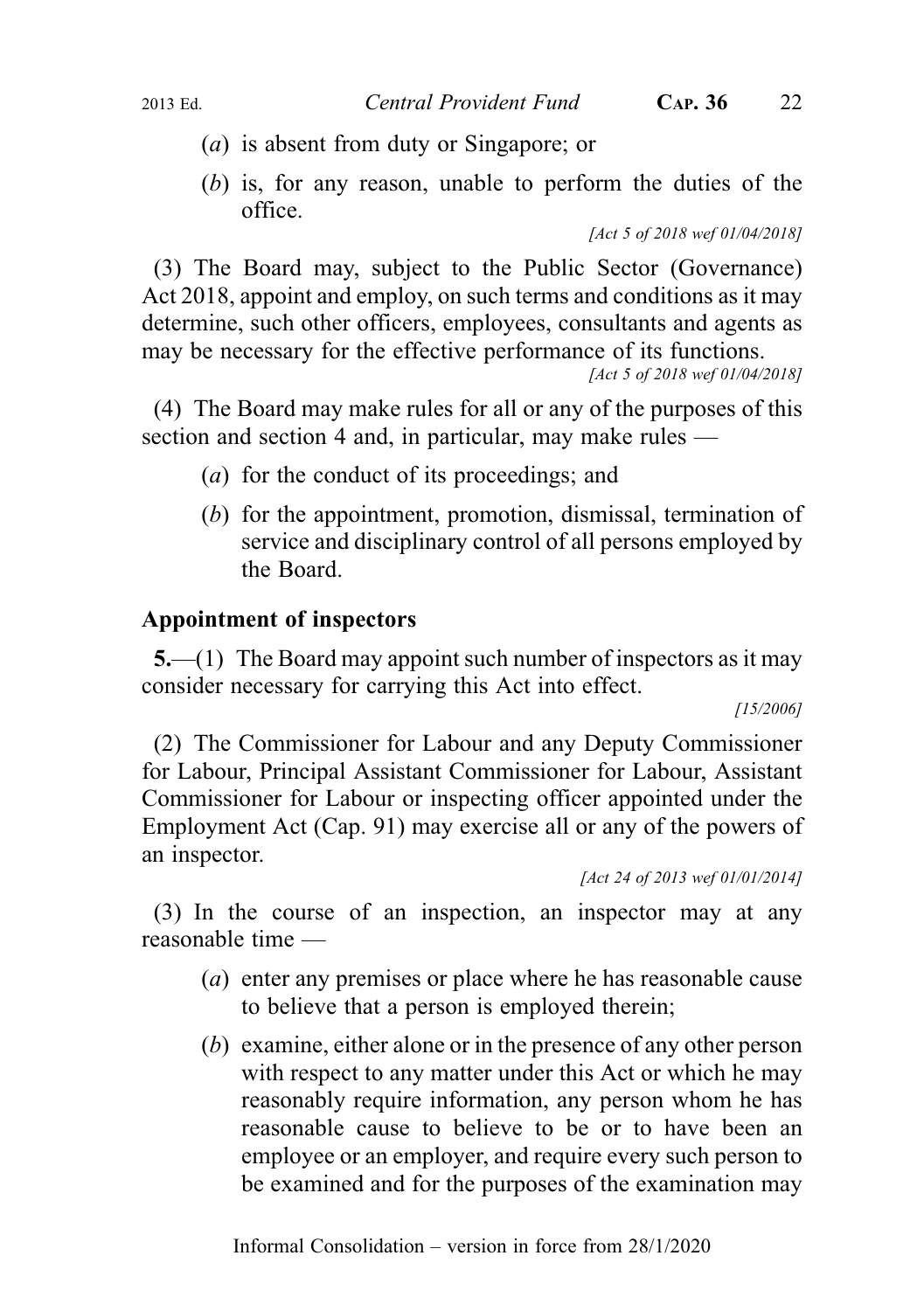summon any such person to attend at the place and time specified in the summons;

(c) put questions concerning employees or their employment to their employers or to any person who may be in charge of them, or to the employees themselves, or to any other person whom he may consider it desirable to question, and the employers or employees or person shall be legally bound to answer the questions truthfully to the best of his ability;

[Act 24 of 2013 wef 01/01/2014]

(d) require any employer to produce before him all or any of the employees employed by him together with any contract of service, book of account of wages, register and other document concerning the employees or their employment and to answer such questions relating thereto as he may think proper to ask;

[Act 24 of 2013 wef 01/01/2014]

- (e) require any employer to produce for his inspection the audited statements of accounts of his undertaking and other records relating to the accounts and to answer such questions relating thereto as he may think proper to ask; and
- (*f*) require
	- (i) any document or record containing information concerning employees or their employment to be furnished by their employers, by any person who may be in charge of the employees, by the employees themselves or by any other person from whom the inspector may consider it desirable to require such document or record to be furnished; and
	- (ii) the employers, employees or person referred to in sub-paragraph (i) to answer such questions as the inspector may think proper to ask relating to such document or record.

[Act 24 of 2013 wef 01/01/2014]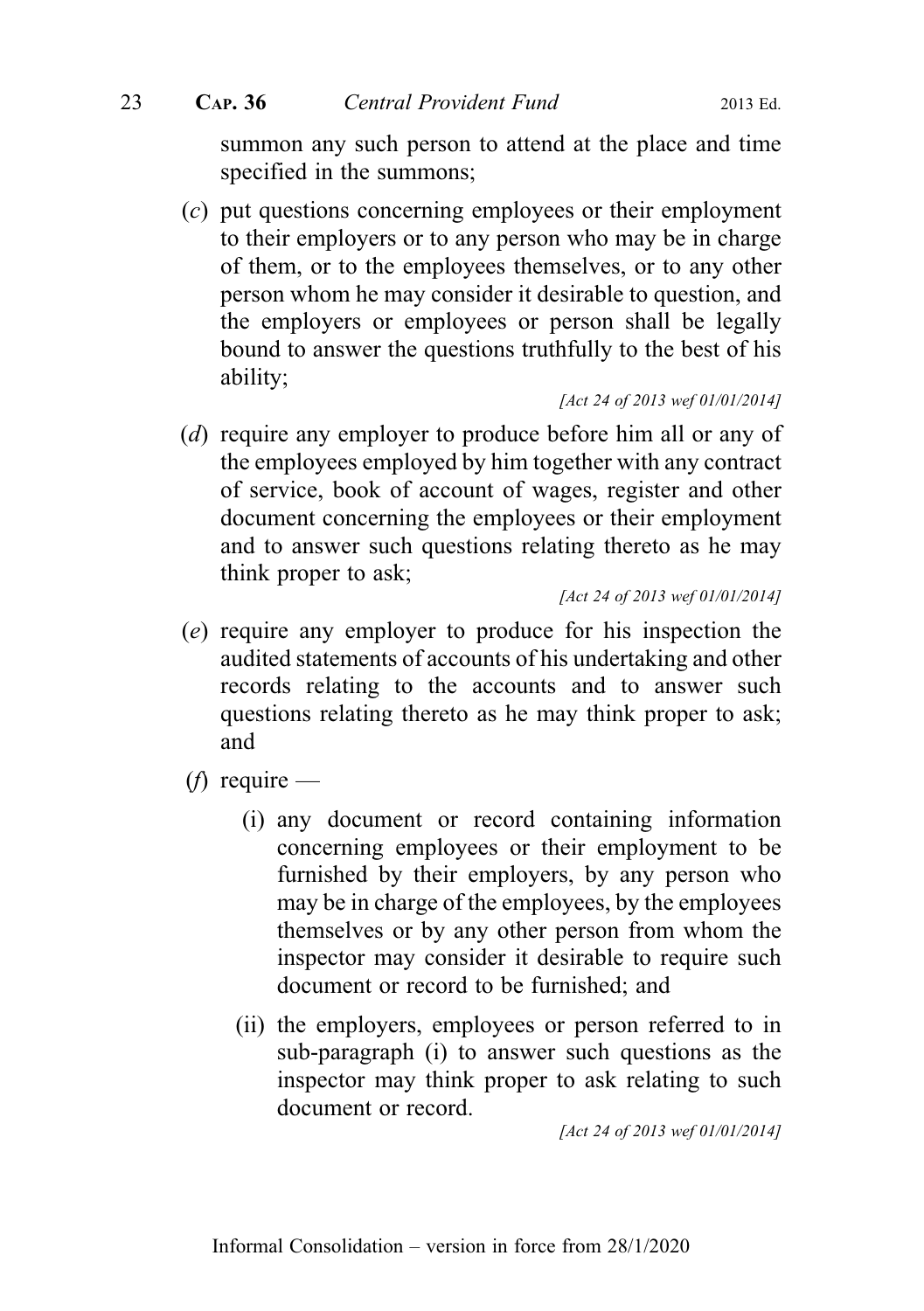(3A) In addition to the powers conferred on him by subsection (3), an inspector who has reasonable cause to believe that an offence under section  $7(3)$  or  $(5)$  or  $58(b)$  has been committed by an

employer, or that an offence under section 60 has thereby been committed by any director, manager, secretary or other officer of the employer, may by notice in writing require any person to furnish, within a reasonable period specified in the notice —

- (a) any information within the knowledge of that person; or
- (b) any document or record in the possession, custody or control of that person,

which the inspector considers to be relevant to the investigation of that offence.

[Act 24 of 2013 wef 01/01/2014]

(3B) An inspector may inspect, make a copy of or take extracts from any book, register, document or record produced or furnished under subsection  $(3)(d)$ ,  $(e)$  or  $(f)$  or  $(3A)$ , and take possession of the book, register, document or record, when in his opinion —

- (*a*) the copying thereof cannot reasonably be performed unless possession is taken;
- (b) the book, register, document or record may be tampered with unless possession is taken; or
- (c) the book, register, document or record may be required as evidence in any proceedings for an offence under this Act or in any proceedings for the recovery of any moneys due to the Fund.

[Act 24 of 2013 wef 01/01/2014]

(4) Subsections (3), (3A) and (3B) shall apply, with the necessary modifications, to a self-employed person who is required under section 9A to contribute to the Fund as it applies to an employer; and a reference to wages in subsection (3) shall be construed as a reference to income of that person.

[Act 37 of 2019 wef 01/01/2020] [Act 24 of 2013 wef 01/01/2014] [27/92]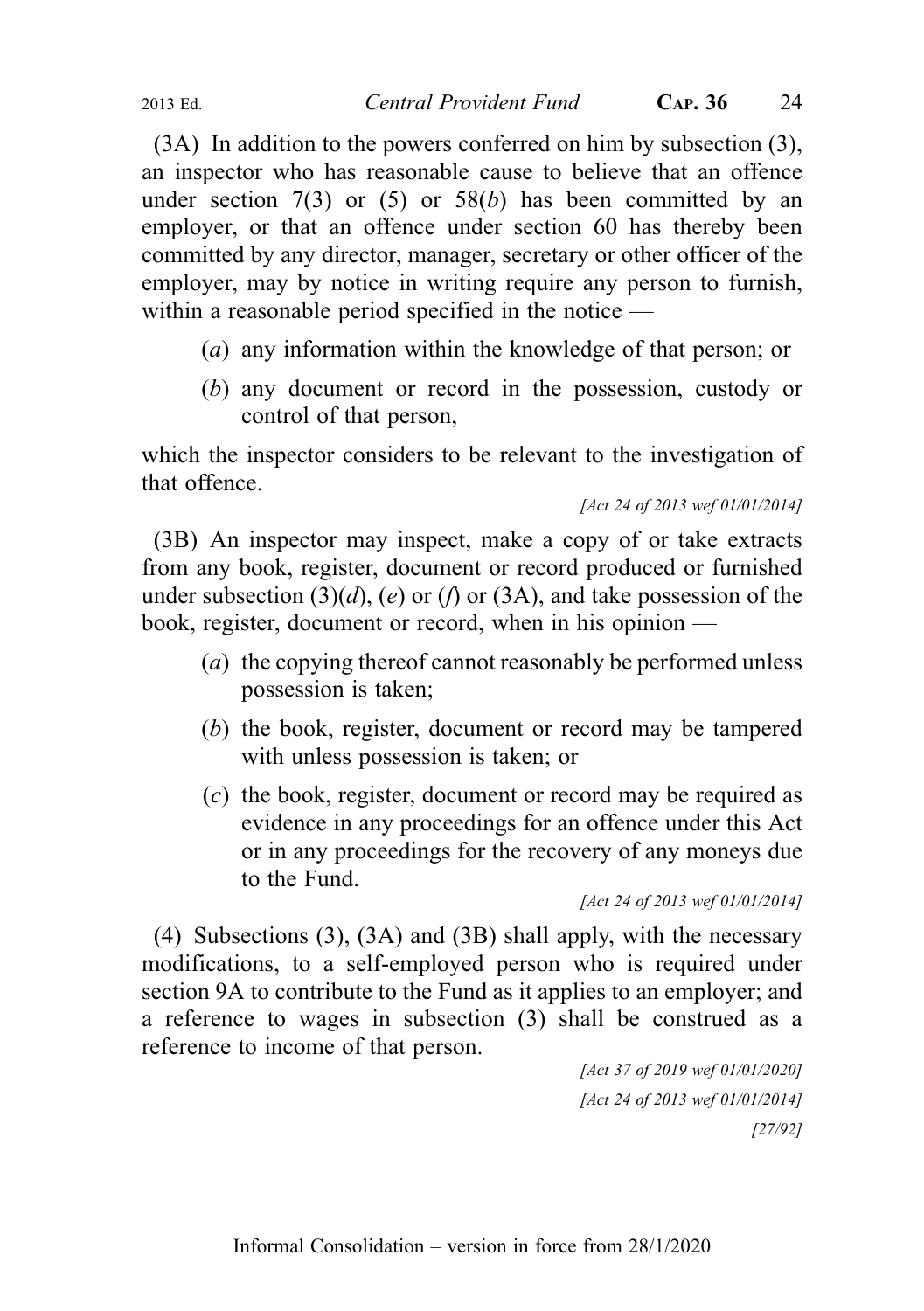- $(5)$  If any person
	- (a) wilfully delays an inspector or any of the officers referred to in subsection (2) in the exercise of any power under this section;
	- (b) fails to comply with the requisition of an inspector or any such officer in pursuance of this section or to produce any record, certificate, notice or document which he is required by or in pursuance of this section to produce;
	- (c) wilfully withholds any information as to who are the employees of any employer, or as to the employment or employer of any employee, which that person is required by this section to furnish to an inspector or such officer; or [Act 24 of 2013 wef 01/01/2014]
	- (d) conceals or prevents or attempts to conceal or prevent a person from appearing before or being examined by an inspector or such officer,

that person shall be deemed to obstruct an inspector or that officer in the execution of his duties under this Act.

(6) Any person who obstructs an inspector or any of the officers referred to in subsection (2) shall be guilty of an offence.

- $(7)$  In this section
	- "document" means a document in any medium and includes a document containing information in digital or electronic form;
	- "record" means a record in any medium and includes a record containing information in digital or electronic form.

[40/2007]

# Budget

5A.—(1) The Board shall in every financial year prepare a budget containing estimates of income and expenditure of the Board for the ensuing financial year and a supplementary budget (if necessary) for any financial year and present them to the President for his approval under Article 22B of the Constitution.

[11/91]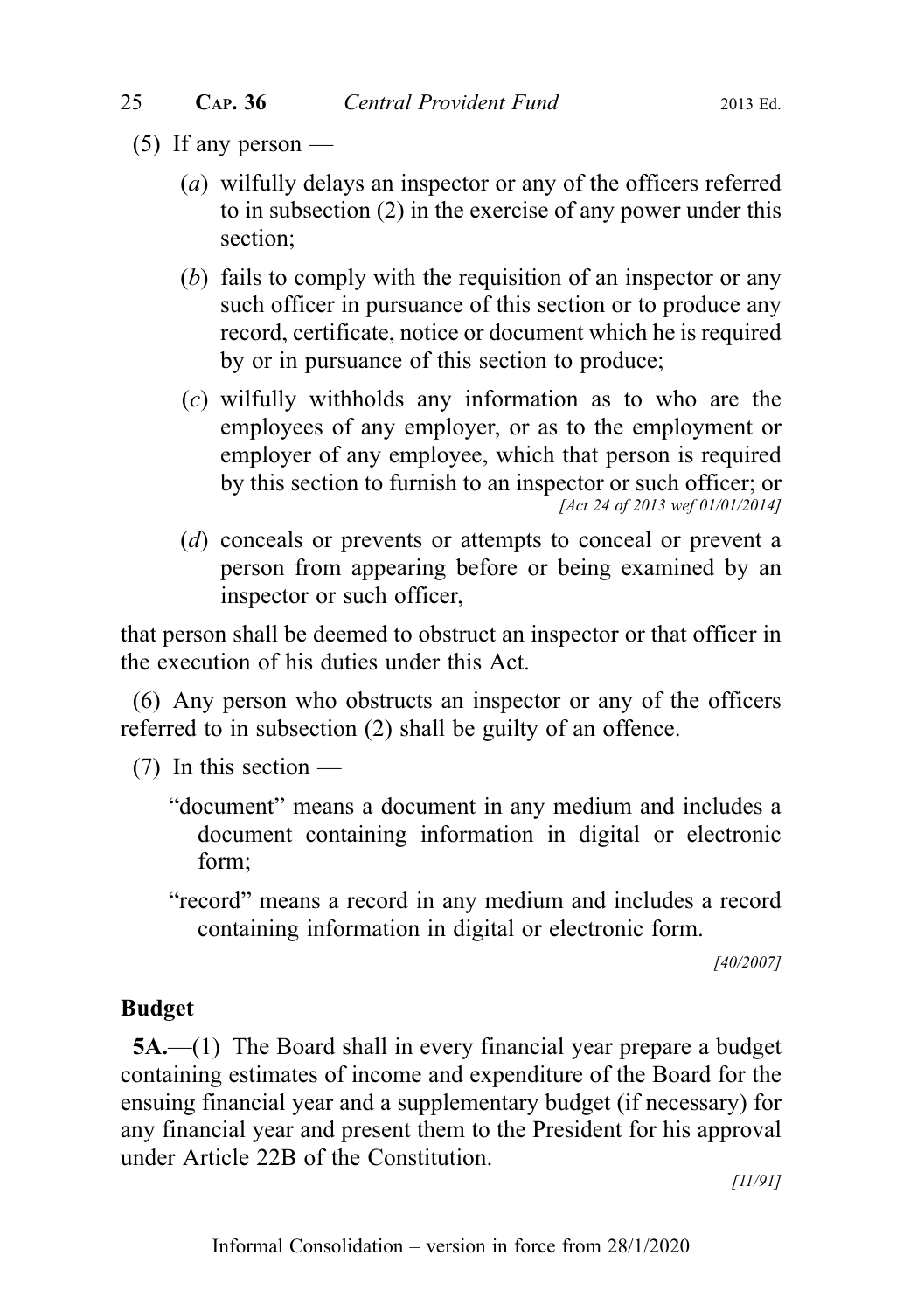(2) The budget and supplementary budget (if any) when approved by the President shall be published in the Gazette.

[11/91]

## Issue of shares, etc.

5B. As a consequence of the vesting of any property, rights or liabilities of the Government in the Board under this Act, or of any capital injection or other investment by the Government in the Board in accordance with any written law, the Board shall issue such shares or other securities to the Minister for Finance as that Minister may from time to time direct.

[5/2002]

#### Symbol or representation of Board

5C.—(1) The Board shall have the exclusive right to the use of such symbol or representation as the Board may select or devise and thereafter display or exhibit such symbol or representation in connection with its activities or affairs.

[40/2007]

(2) Any person who uses a symbol or representation identical with that of the Board, or which so resembles the Board's symbol or representation as to deceive or cause confusion, or to be likely to deceive or to cause confusion, shall be guilty of an offence and shall be liable on conviction to a fine not exceeding \$10,000 or to imprisonment for a term not exceeding 6 months or to both and, in the case of a continuing offence, to a further fine not exceeding \$250 for every day or part thereof during which the offence continues after conviction.

[40/2007]

#### Directions by Minister

5D. The Minister may give to the Board any direction under section 5 of the Public Sector (Governance) Act 2018.

[Act 5 of 2018 wef 01/04/2018]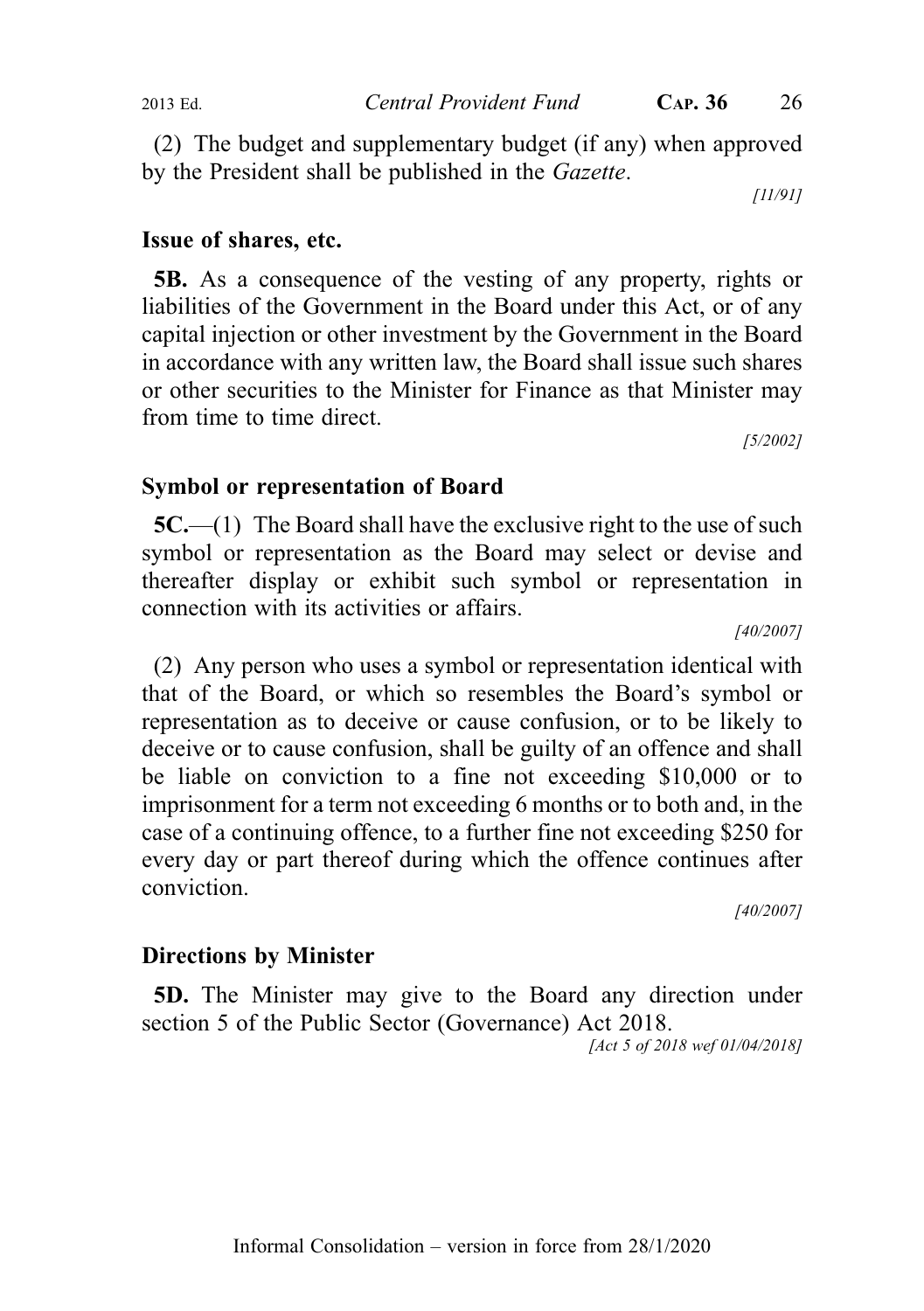## PART II

#### CONTRIBUTIONS TO FUND

#### Establishment of Central Provident Fund

 $6-(1)$  For the purposes of this Act, there shall be established a fund to be called the Central Provident Fund into which shall be paid all contributions authorised under this Act and out of which shall be met all payments authorised to be paid under this Act.

(2) The Board shall be the trustee of the Fund and all moneys belonging to the Fund may be —

- (a) deposited in a bank or banks approved by the Board;
- (b) invested in accordance with the standard investment power of statutory bodies as defined in section 33A of the Interpretation Act (Cap. 1); or
- (c) used for the purchase of any property and for the construction of buildings for the purposes of the Board or for letting to derive income therefrom and the Board may dispose of all or any part of the property or buildings. [45/2004]

(3) The land situate at 79 Robinson Road, Singapore, acquired by the Board and the building constructed thereon prior to 15th May 1980 shall be deemed to have been purchased and constructed by the Board in pursuance of the powers conferred upon the Board by subsection  $(2)(c)$ .

(4) Subject to subsections (4C) to (4I), the Board shall pay to a member of the Fund interest —

- (a) at such intervals, and on the amount standing to the credit of the member in the Fund at such time, as the Board may determine; and
- (b) at such rate per annum as the Board may from time to time declare by notification published in the Gazette, being a rate of interest which —
	- (i) is not less than 2.5% per annum; and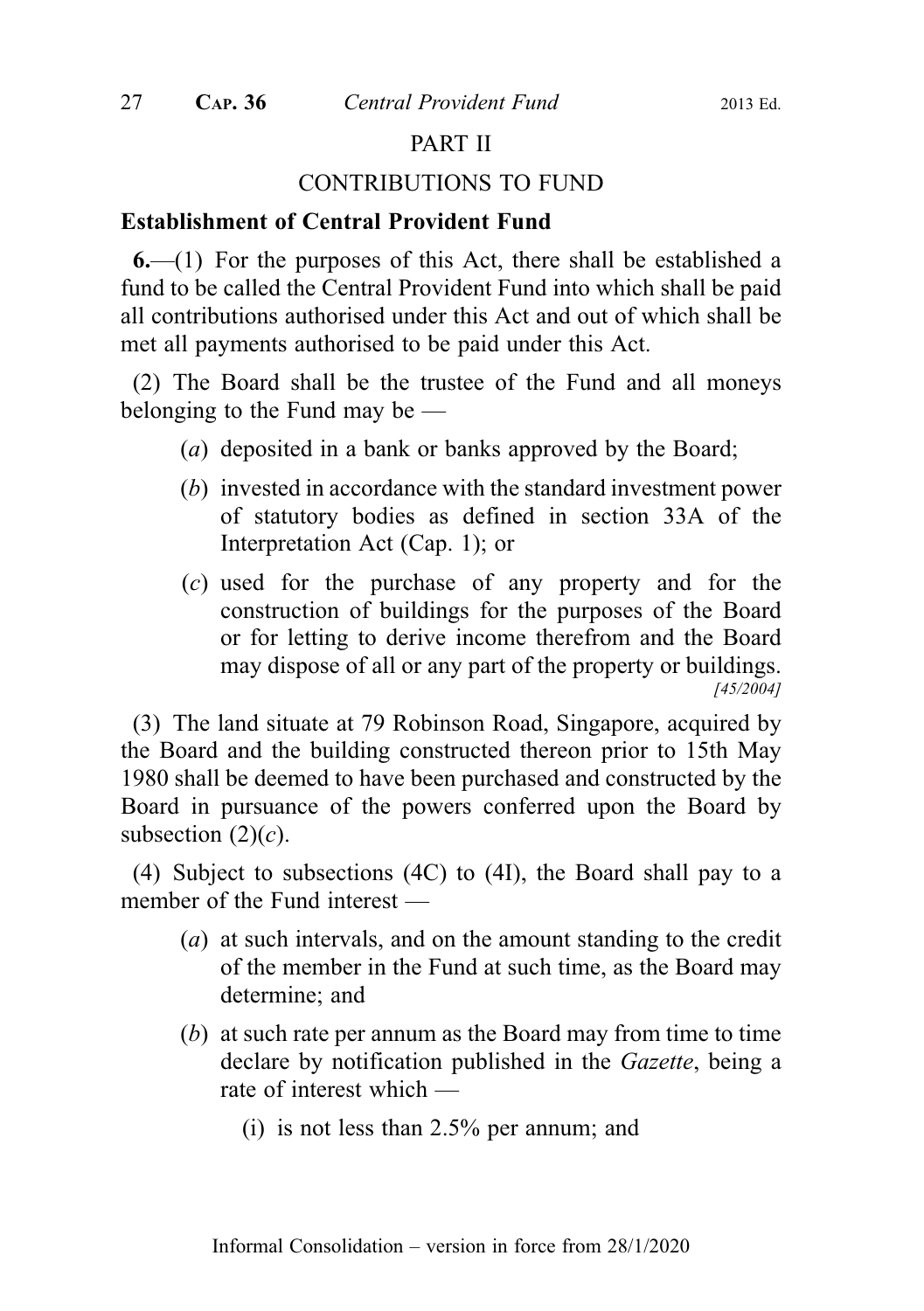(ii) may exceed 2.5% per annum if the Minister for Finance so approves.

[57/2007; 22/2010]

(4A) For the purposes of subsection (4), the Board may declare different rates of interest for different parts of the amount standing to the credit of a member in the Fund.

[57/2007]

(4B) The Board may, in its discretion, pay to a member of the Fund interest in addition to that referred to in subsection  $(4)$  —

- (*a*) at such intervals as the Board may determine
	- (i) on the whole or such part, as the Board may determine, of the amount standing to the credit of the member in the Fund at such time as the Board may determine; and
	- (ii) if the member belongs to such class of members as the Minister may prescribe by regulations made under section 27Q, on the whole or such part, as the Board may determine, of the aggregate at such time as the Board may determine of —
		- (A) the amount of any premium paid by the member under section 27L; and
		- (B) the interest that would have been payable thereon, if that amount had been standing to the credit of the member in his retirement account; and
- (b) at such rate per annum, and subject to such terms and conditions, as the Board may, with the approval of the Minister for Finance, determine.

[57/2007; 18/2009; 23/2012]

(4C) Where a member of the Fund died before 1st January 2004, the Board may cease to pay interest on any amount standing to the credit of the deceased member in the Fund —

(a) in any case where that amount is transferred to the general moneys of the Fund on or before 31st December 2010, after 31st December 2010;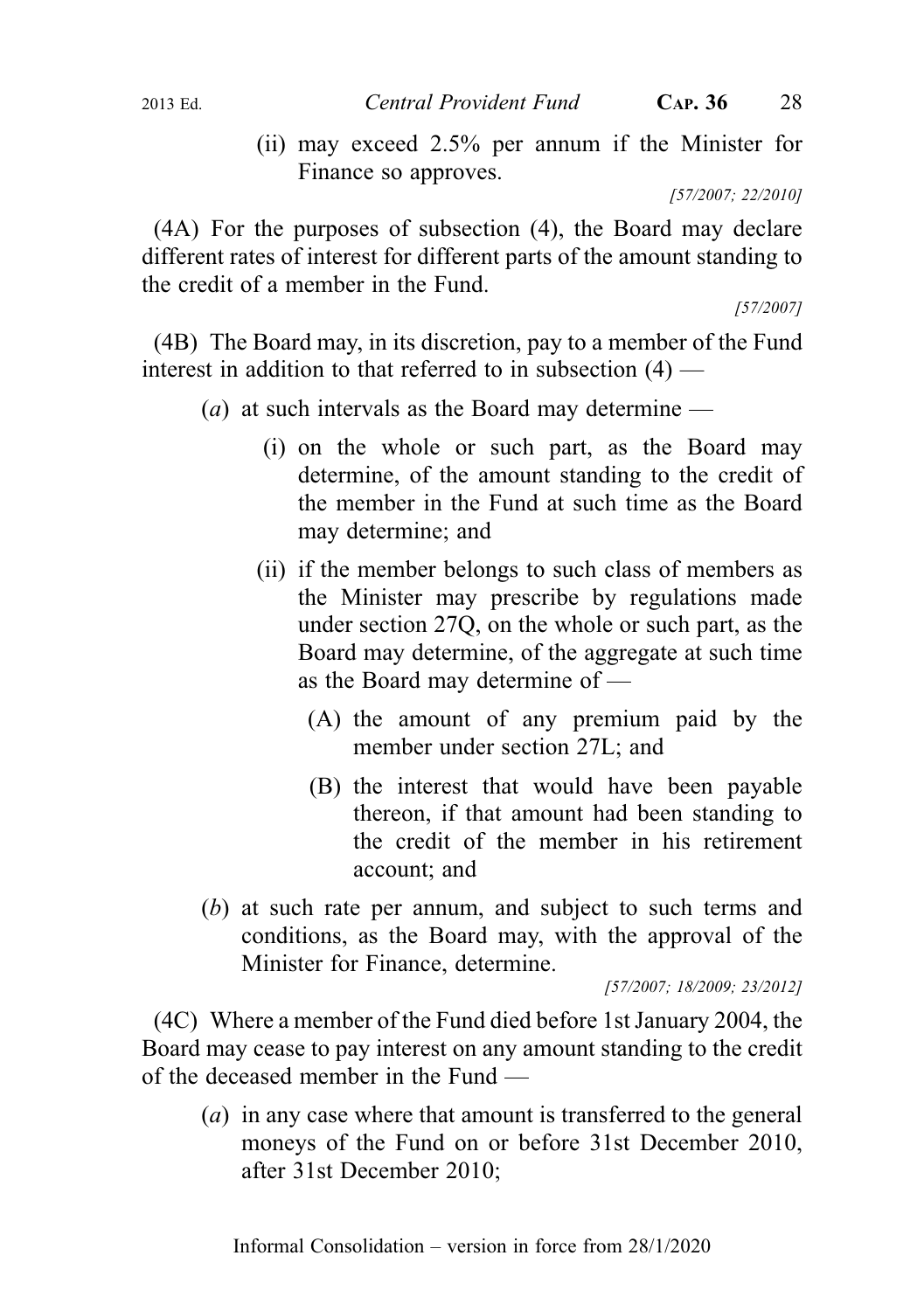- (b) in any case where that amount is transferred to the general moneys of the Fund after 31st December 2010, with effect from the date of the transfer; or
- (c) in any case where that amount has not been transferred to the general moneys of the Fund, after the later of the following dates:
	- (i) 31st December 2010; or
	- (ii) the date on which the Board is notified, in such manner as may be prescribed in any regulations made under section 77(1), of the member's death.

[22/2010]

(4D) Where a member of the Fund dies on or after 1st January 2004, the Board may cease to pay interest on any amount standing to the credit of the deceased member in the Fund that is not in any nominee account maintained for the deceased member —

- (a) in any case where that amount is transferred to the general moneys of the Fund on or before the 7th anniversary of the day of the member's death, after the 7th anniversary of the day of the member's death;
- (b) in any case where that amount is transferred to the general moneys of the Fund after the 7th anniversary of the day of the member's death, with effect from the date of the transfer; or
- (c) in any case where that amount has not been transferred to the general moneys of the Fund, after the later of the following dates:
	- (i) the 7th anniversary of the day of the member's death; or
	- (ii) the date on which the Board is notified, in such manner as may be prescribed in any regulations made under section 77(1), of the member's death. [22/2010; 20/2011]

(4E) Subject to subsections (4C) and (4D), the Board may suspend the payment of interest on any amount standing to the credit of a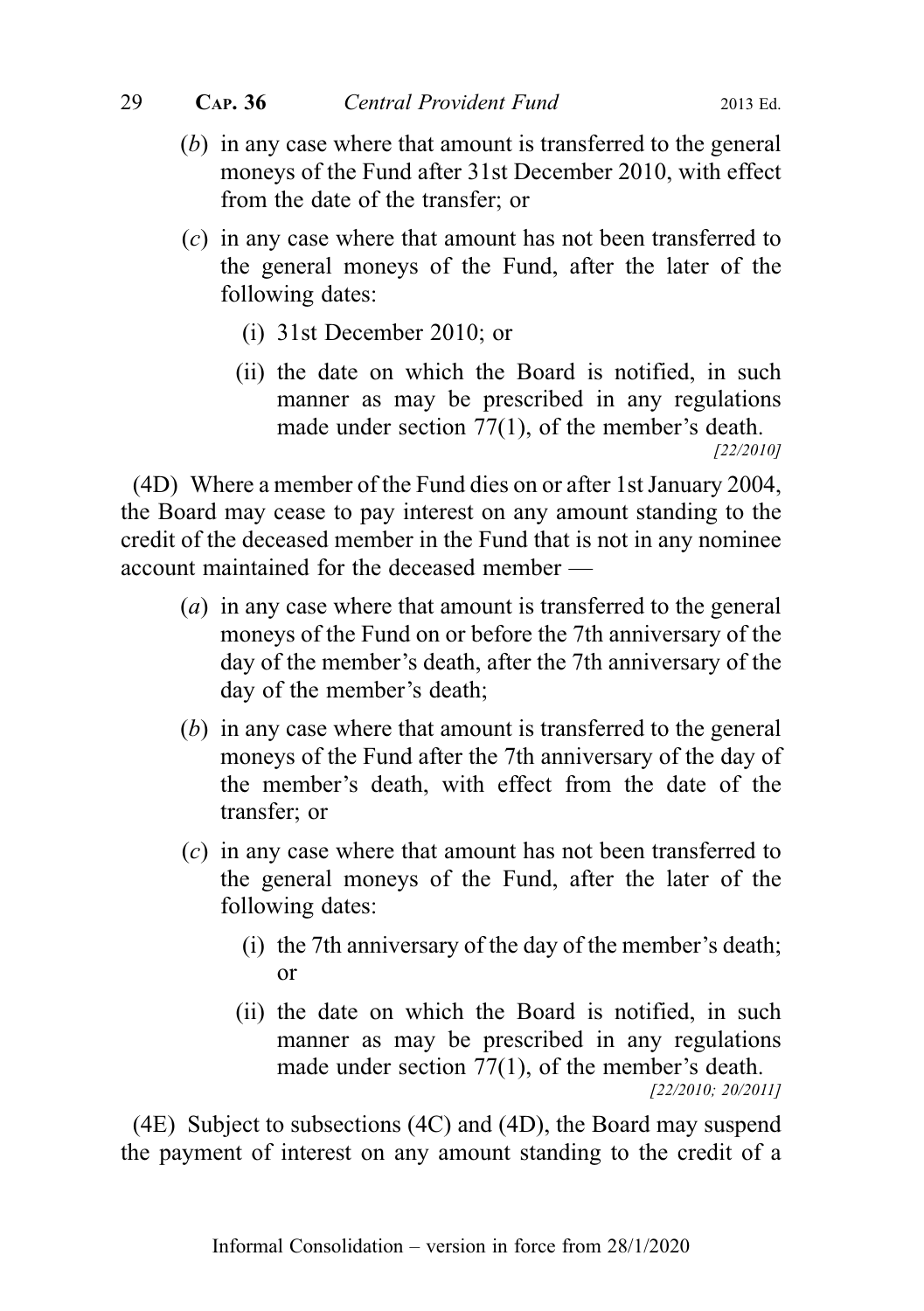2013 Ed. Central Provident Fund CAP. 36 30

member in the Fund after that amount is transferred to the general moneys of the Fund.

[22/2010]

(4F) Where any shares belonging to a deceased member that are vested in the Board under section 26(1) or 26A(1) are sold by the Board, the Board shall not pay any interest on any proceeds of the sale of those shares that are paid into the general moneys of the Fund under section 26(4D) or 26A(9), as the case may be, notwithstanding that those proceeds constitute an amount standing to the credit of the deceased member in the Fund.

#### [22/2010]

(4G) Where any shares belonging to a member that are vested in the Board under section 26B(1) are sold by the Board, the Board shall suspend the payment of interest on any proceeds of the sale of those shares that are paid into the general moneys of the Fund under section  $26B(3)(b)$ , notwithstanding that those proceeds constitute an amount standing to the credit of the member in the Fund.

[22/2010]

(4H) Where any shares belonging to a member are vested in the Board under section 26B(1), the Board shall suspend the payment of interest on any dividends, returned paid-up share capital or other moneys in respect of those shares that are paid into the general moneys of the Fund under section 26B(5), notwithstanding that the dividends, capital or other moneys constitute amounts standing to the credit of the member in the Fund.

#### [22/2010]

(4I) Where the Board has paid any dividends, returned paid-up share capital, proceeds of sale or other moneys in respect of any shares belonging to a deceased member into the general moneys of the Fund under section 26D(1), the Board shall not pay any interest on the dividends, capital, proceeds or other moneys notwithstanding that the dividends, capital, proceeds or other moneys constitute amounts standing to the credit of the deceased member in the Fund.

[22/2010; 20/2011]

(5) If the Board is at any time unable to pay any sum which the Fund is required to pay under this Act, the sum required to be so paid shall be charged on and advanced to the Board from the Consolidated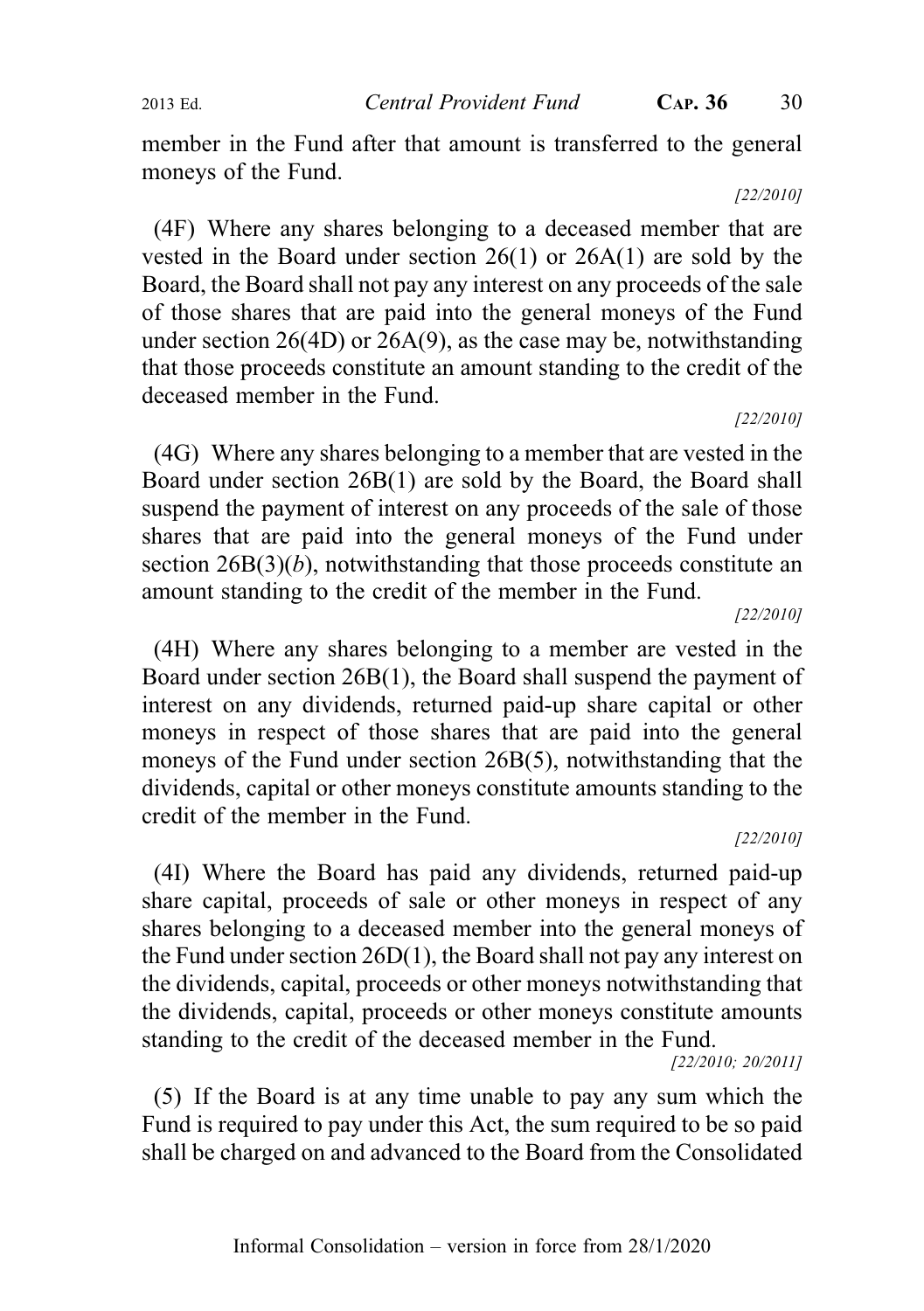31 CAP. 36 Central Provident Fund 2013 Ed.

Fund and the Board shall as soon as practicable repay to the Government the sum so advanced.

# Rates of contributions

7.—(1) Subject to section 69 and any regulations made under section 77, every employer of an employee shall pay to the Fund monthly in respect of each employee contributions at the appropriate rates set out in the First Schedule.

(1A) The Board may, in its discretion and on such terms and conditions as the Board may impose, authorise an employer or a class or classes of employers to pay those contributions at other intervals not exceeding 6 months.

(2) Notwithstanding the provisions of any written law or any contract to the contrary, an employer shall be entitled to recover from the monthly wages of an employee the amount shown in the First Schedule as so recoverable from the employee.

[27/92]

[27/92]

(3) Where any employer who has recovered any amount from the monthly wages of an employee in accordance with subsection  $(2)$ fails to pay the contributions to the Fund within such time as may be prescribed, he shall be guilty of an offence and shall be liable on conviction to a fine not exceeding \$10,000 or to imprisonment for a term not exceeding 7 years or to both.

(4) Without prejudice to subsections (1) and (2) and the First Schedule, and subject to such terms and conditions as the Board may impose —

- (a) an employee may at any time contribute voluntarily to the Fund a sum additional to that shown in the First Schedule as payable by the employer;
- (b) an employee who desires to have contributions in excess of the appropriate rate deducted from his monthly wages by his employer may give to his employer written notice to that effect, and thereafter, so long as he is employed by that employer, the employer shall make the deductions from his wages for each month until such time, not being less than 6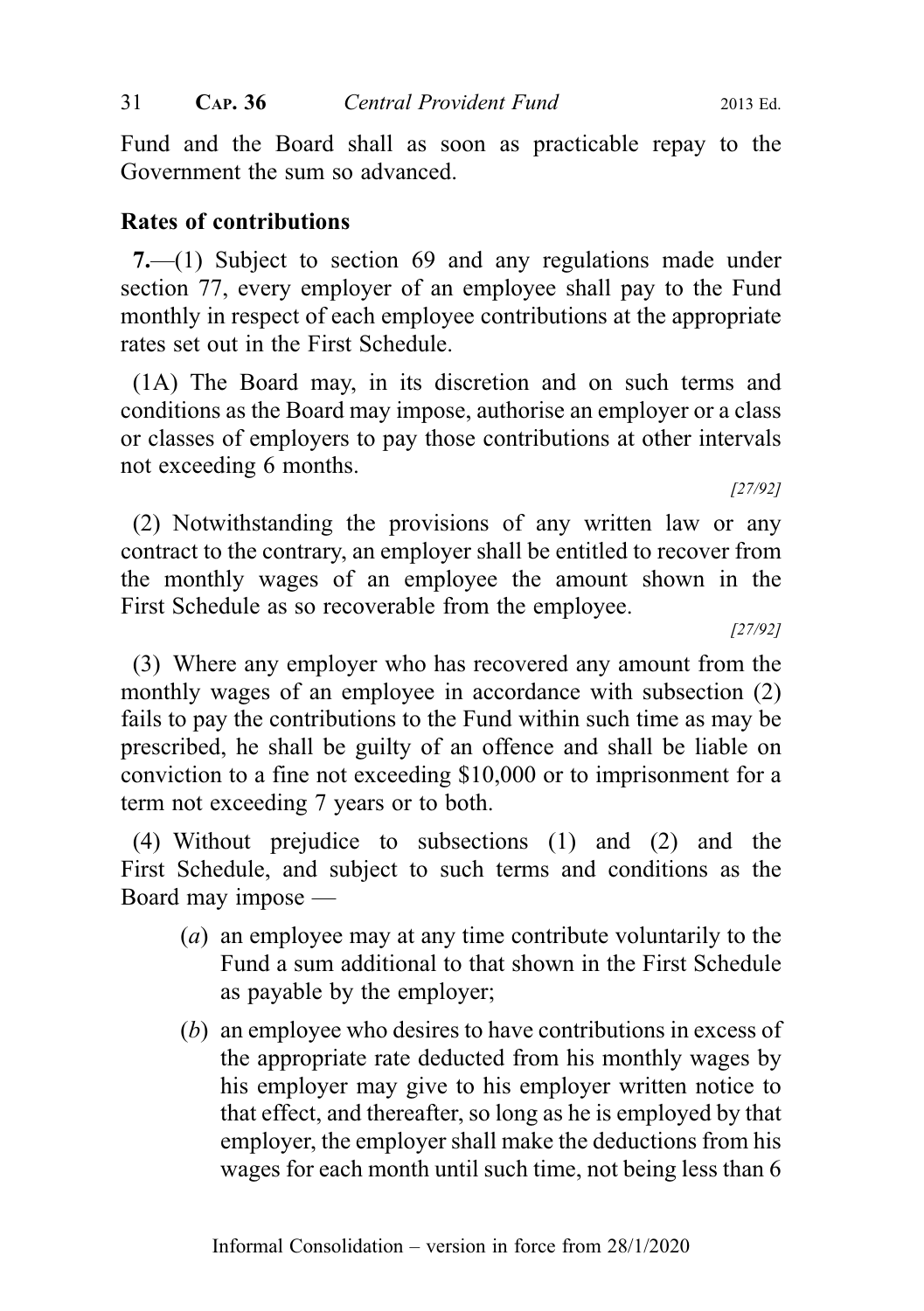months from the giving of the previous notice, as he gives further written notice to his employer of his desire to cease to have the excess monthly contributions deducted from his wages, and the employer shall pay the amount of the excess deductions to the Fund in addition to the appropriate monthly contributions; or

(c) an employer may at any time pay to the Fund contributions in respect of any of his employees at a rate in excess of the appropriate rate set out in the First Schedule.

[27/92]

[Act 6 of 2016 wef 01/05/2016]

(4A) Despite subsection (4), the Board may refuse to credit any voluntary contribution received under subsection (4) to an employee's account in the Fund —

- (a) where the amount of the intended voluntary contribution for any year, if paid into the Fund to the employee's credit, will result in the prescribed sum under section 13B(3) being exceeded for that year;
- (b) where the intended voluntary contribution is to be made only to the medisave account of the employee and the amount of the intended voluntary contribution, if paid into the employee's medisave account, will result in —
	- (i) the total amount in the employee's medisave account exceeding the amount that the Minister directs under section  $13(6)$ ; or
	- (ii) the prescribed sum under section 13B(3) being exceeded for that year; or
- (c) in such other circumstances as may be prescribed in regulations made under section 77(1).

[Act 6 of 2016 wef 01/05/2016]

(5) Notwithstanding any contract to the contrary, an employer shall not be entitled to recover in any way from an employee in respect of contributions payable under this Act any sum in excess of that permitted to be recovered under subsection (2) together with any sum contributed voluntarily by the employee under subsection (4) and any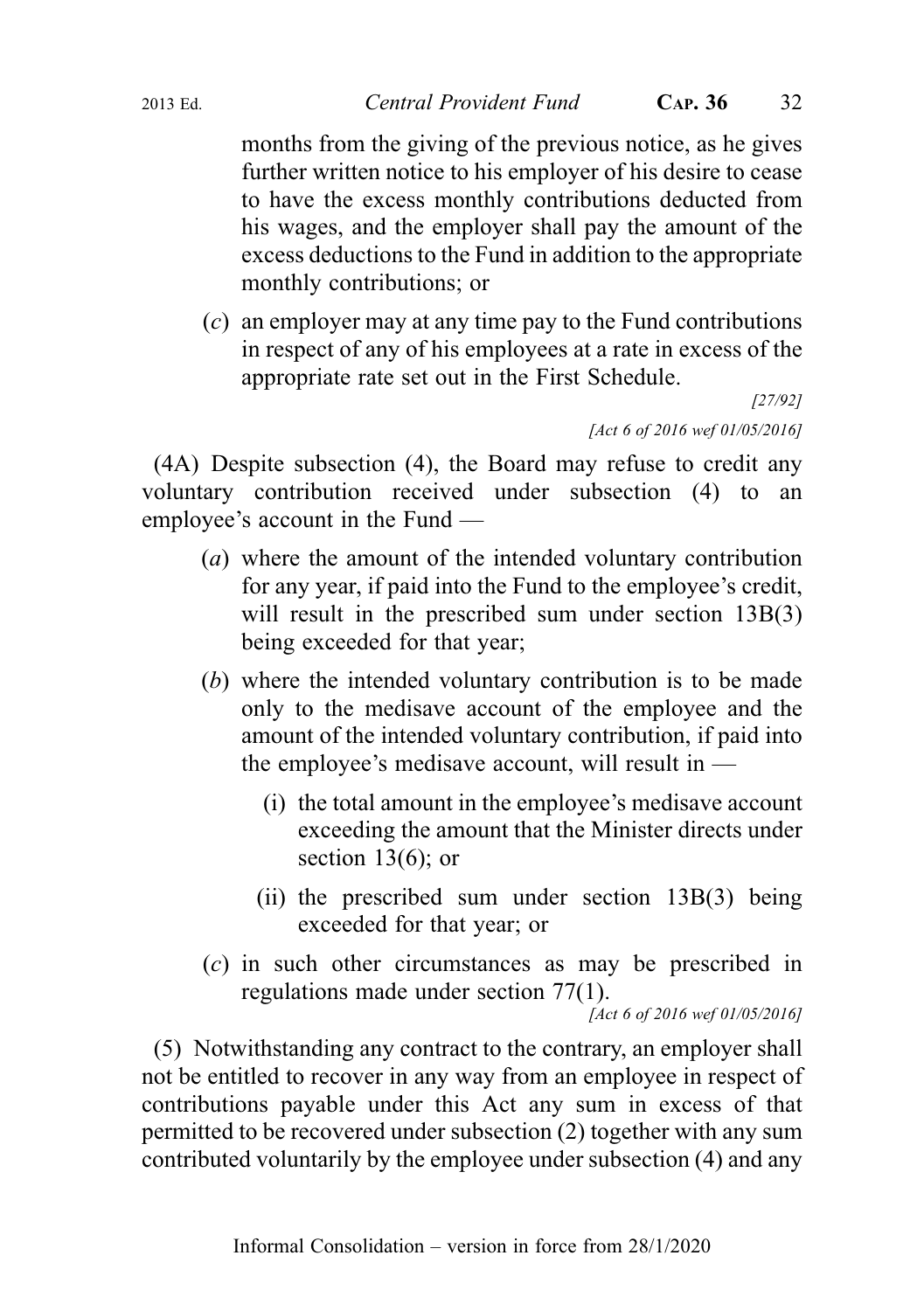employer who recovers or attempts to recover any greater sum shall be guilty of an offence.

(6) The portion of any contribution recoverable under the First Schedule from the wages of an employee in accordance with subsections (2) and (4) shall be recovered by the employer from the wages in respect of which the contribution is payable at the time of payment of those wages and not otherwise.

(6A) Subject to such conditions as may be prescribed by the Board, where an employer has, by error not occasioned by that employer's negligence, omitted to recover from the wages paid to an employee any amount or part of any amount that he would otherwise have been entitled to recover at the time of payment of the wages, the amount or part thereof may be recovered from the wages payable by the employer to the employee not later than 6 months from the date of the payment of the wages in respect of which the amount or part thereof was omitted to be recovered.

[27/92]

(7) Notwithstanding subsection (6), where wages are payable at intervals of less than one month, if in any month it appears to the employer that the wages of any employee for that month are likely to exceed \$500, the employer —

- (a) may deduct from the employee's wages at the time of each payment in the month the appropriate proportion of such sum as would be recoverable from the employee in accordance with the First Schedule in respect of the wages if paid at the same rate throughout the month; and
- (b) shall make such adjustment as may be necessary on the occasion of the last payment in that month, but if the wages do not actually exceed \$500 for that month, he shall forthwith refund to the employee the amount of the deductions.

[27/92; 31/2003]

(8) The Minister may, by notification in the Gazette, amend the First Schedule and may prescribe in the First Schedule —

(a) different rates of contributions payable in respect of different types of wages;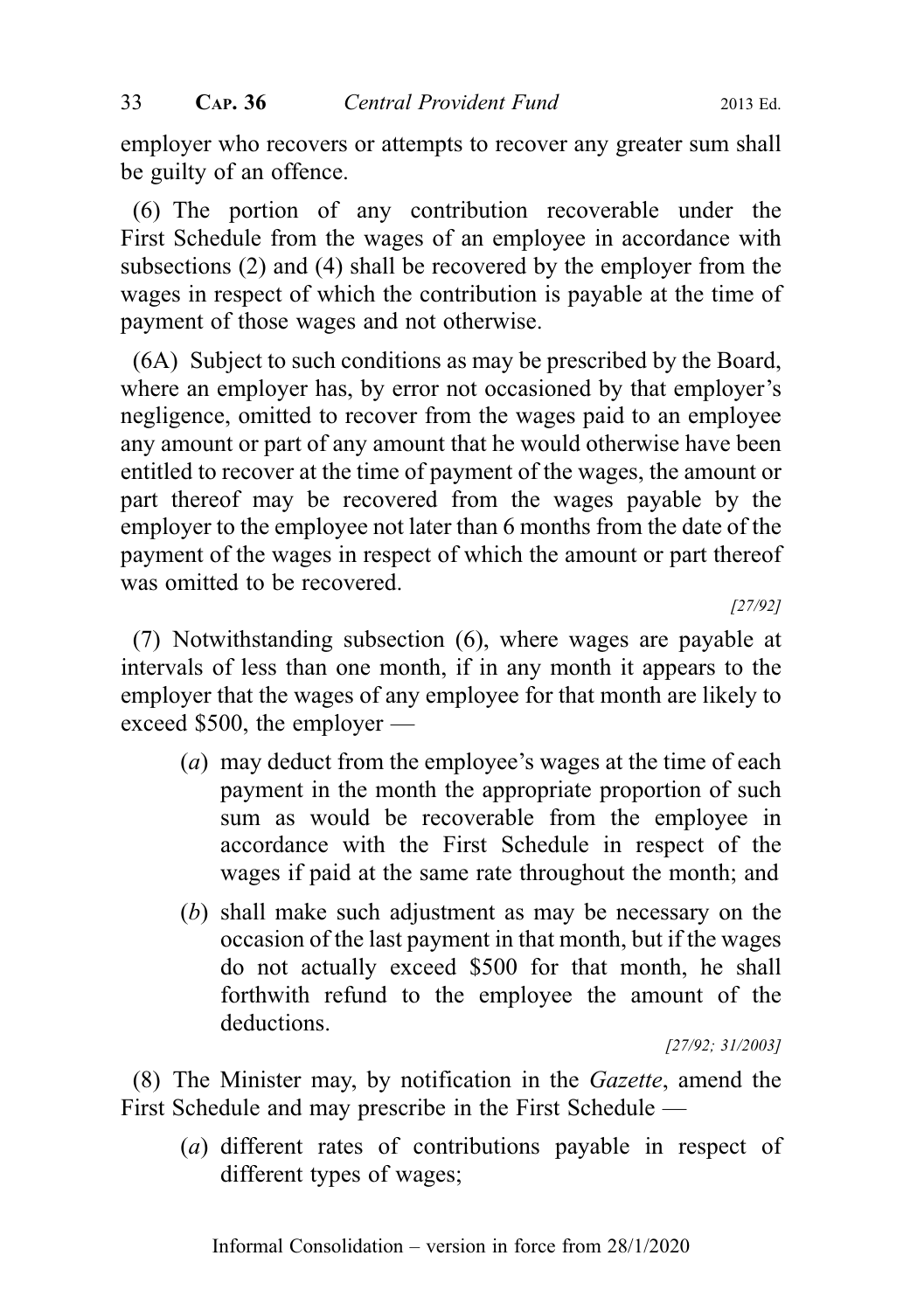- (b) the payment of contributions on such additional wages as may be specified in the First Schedule, and the computation of such contributions which may —
	- (i) be based on the wages of an employee for the preceding year or the current year; and
	- (ii) be adjusted at the end of the year or in the last month of the employee's employment with the employer based on the employee's actual wages for the year; and

- (c) modifications to the contributions payable on an employee's additional wages for any year by any of the employee's employers which the Board is satisfied —
	- (i) are related in a manner approved by the Board; and
	- (ii) meet any requirements specified by the Board. [Act 6 of 2016 wef 01/11/2016] [22/90; 27/92]

(9) Notwithstanding subsection (6), where an employer is required to pay to the Fund any additional contributions on additional wages and is entitled to recover such contributions from the wages of the employee in accordance with the First Schedule, the employer may recover such contributions from the wages payable by him to the employee not later than 6 months from the end of the year in which the additional contributions are payable.

[22/90; 27/92]

(10) Notwithstanding subsection (5), if it appears to the employer at the time when additional wages as specified in the First Schedule are payable to the employee that additional contributions in respect of such additional wages are likely to arise at the end of the year due to the recomputation of additional wages on which contributions are payable in accordance with the First Schedule, the employer may —

(a) contribute to the Fund a sum additional to that shown in the First Schedule as payable by the employer; and

<sup>[</sup>Act 6 of 2016 wef 01/11/2016]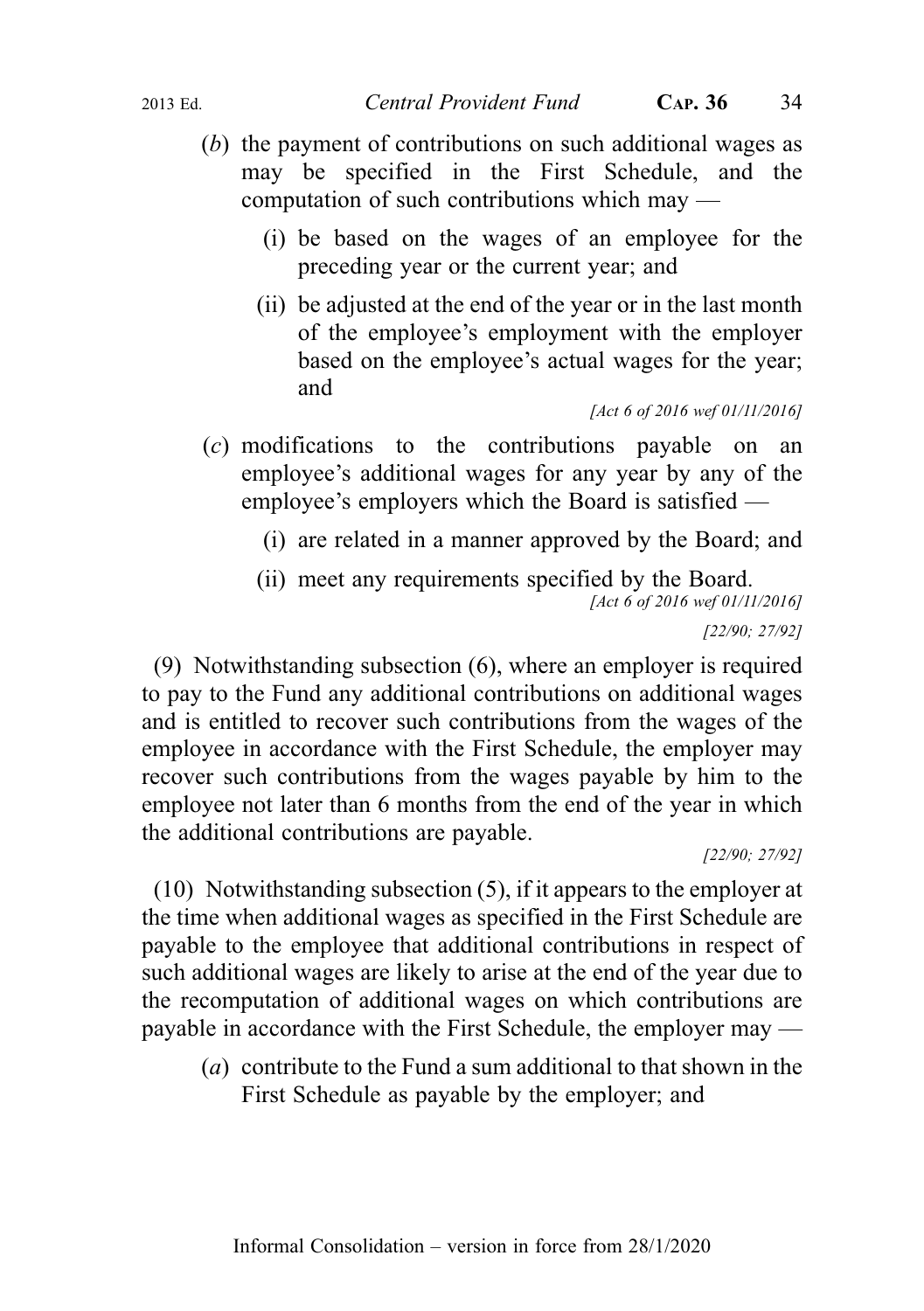(b) notwithstanding subsection (6), recover the appropriate proportion of such sum in accordance with the First Schedule from the additional wages of the employee. [22/90; 27/92]

(11) Where an employer is required to pay to the Fund any additional contributions and is entitled to recover such contributions from the wages of the employee in accordance with the First Schedule, the Board may, notwithstanding subsection (1), if it is satisfied that the employer is unable to recover in full or in part from the wages of the employee and that the employee is no longer in the employment of the employer, waive the payment of that portion of the additional contributions that the employer is unable to so recover. [22/90; 27/92]

# Agreement by statutory body to pay excess contributions deemed void

8. Any agreement made between any statutory body specified in the First Schedule and any of its employees under which that body is liable to pay any contribution to the Fund in respect of that employee in excess of the amount prescribed as payable for that employee shall, in so far as it relates to such liability, be void and of no effect. [32/84; 27/92]

# Payment of interest on contributions in arrears

9.—(1) Where the amount of the contributions which an employer is liable to pay under section 7 in respect of any month is not paid within such period as may be prescribed, the employer shall be liable to pay interest on the amount for every day the amount remains unpaid commencing from the first day of the month succeeding the month in respect of which the amount is payable and the interest shall be calculated at the rate of  $1\frac{1}{2}\%$  per month or the sum of \$5, whichever is the greater.

(2) Where the amount of the contributions a self-employed person is liable to pay under section 9A is not paid within the time prescribed for payment, that person shall be liable to pay interest on that amount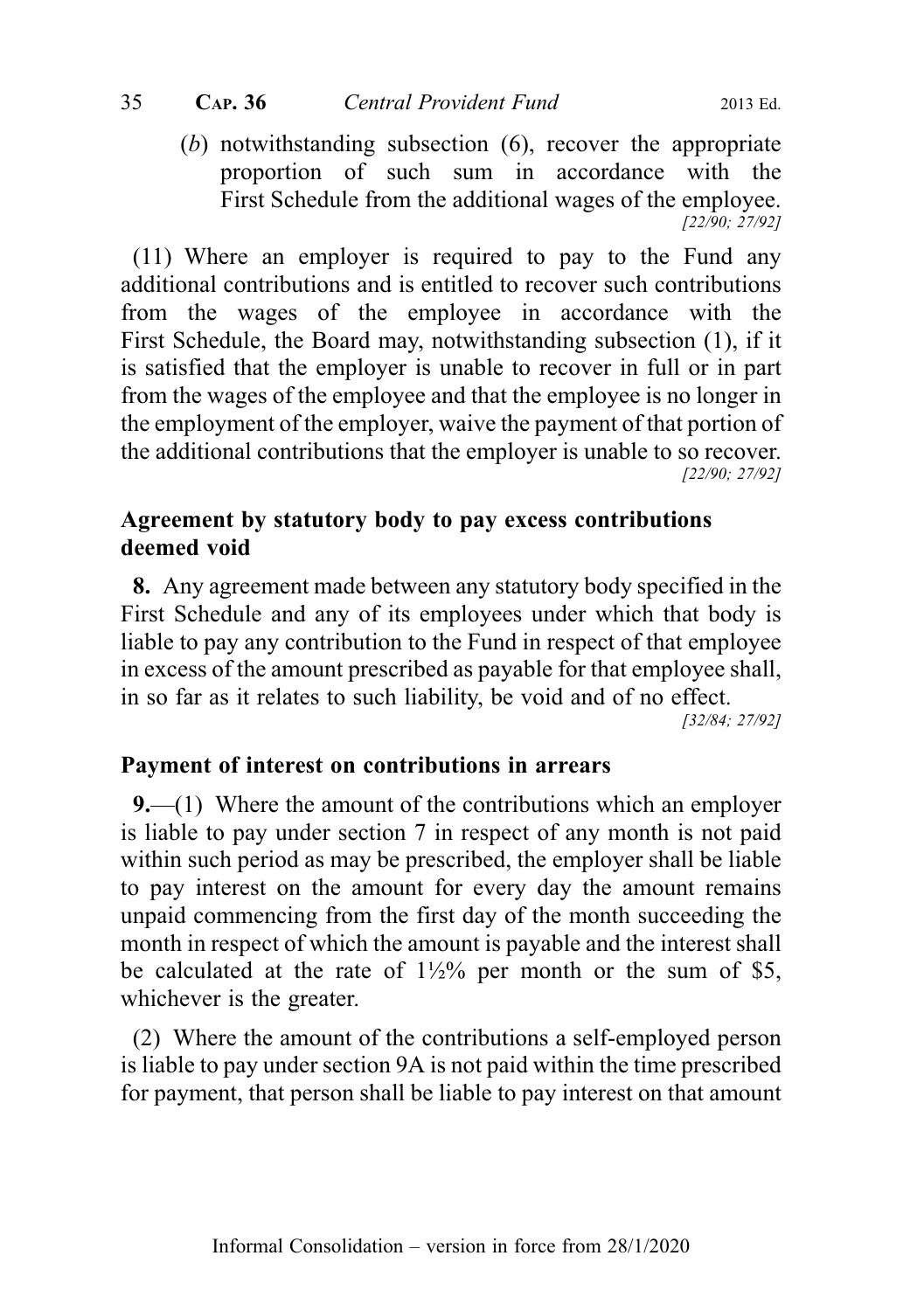for every day the amount remains unpaid at such rate and commencing from such date as may be prescribed.

[Act 37 of 2019 wef 01/01/2020]

[27/92]

(3) The Board may, in any case in which it thinks fit, waive the payment of the whole or part of, or remit in whole or in part, any interest due or paid under subsection (1) or (2).

[27/92]

# Contributions by self-employed person

9A.—(1) A self-employed person must pay contributions to the Fund, in respect of the self-employed person's income determined in the manner prescribed by regulations made under section  $77(1)$  —

- (a) of an amount computed in the manner prescribed by regulations made under section 77(1);
- (b) before the expiry of the prescribed period, or any longer period that the Board specifies in any particular case; and
- (c) in the approved manner.

(2) Regulations made under section 77(1) may prescribe different manners of computation of the amount of contributions payable in respect of different classes of income or classes of self-employed persons.

- $(3)$  In this section
	- "approved manner", in relation to the payment of contributions under this section, means any manner of payment of contributions that is permitted —
		- (a) by regulations made under section 77(1); or
		- (b) by the Board for a particular payment;
	- "income" means assessable income from any trade, business, profession or vocation (other than from employment under a contract of service) ascertained in accordance with section 37(1) of the Income Tax Act (Cap. 134), and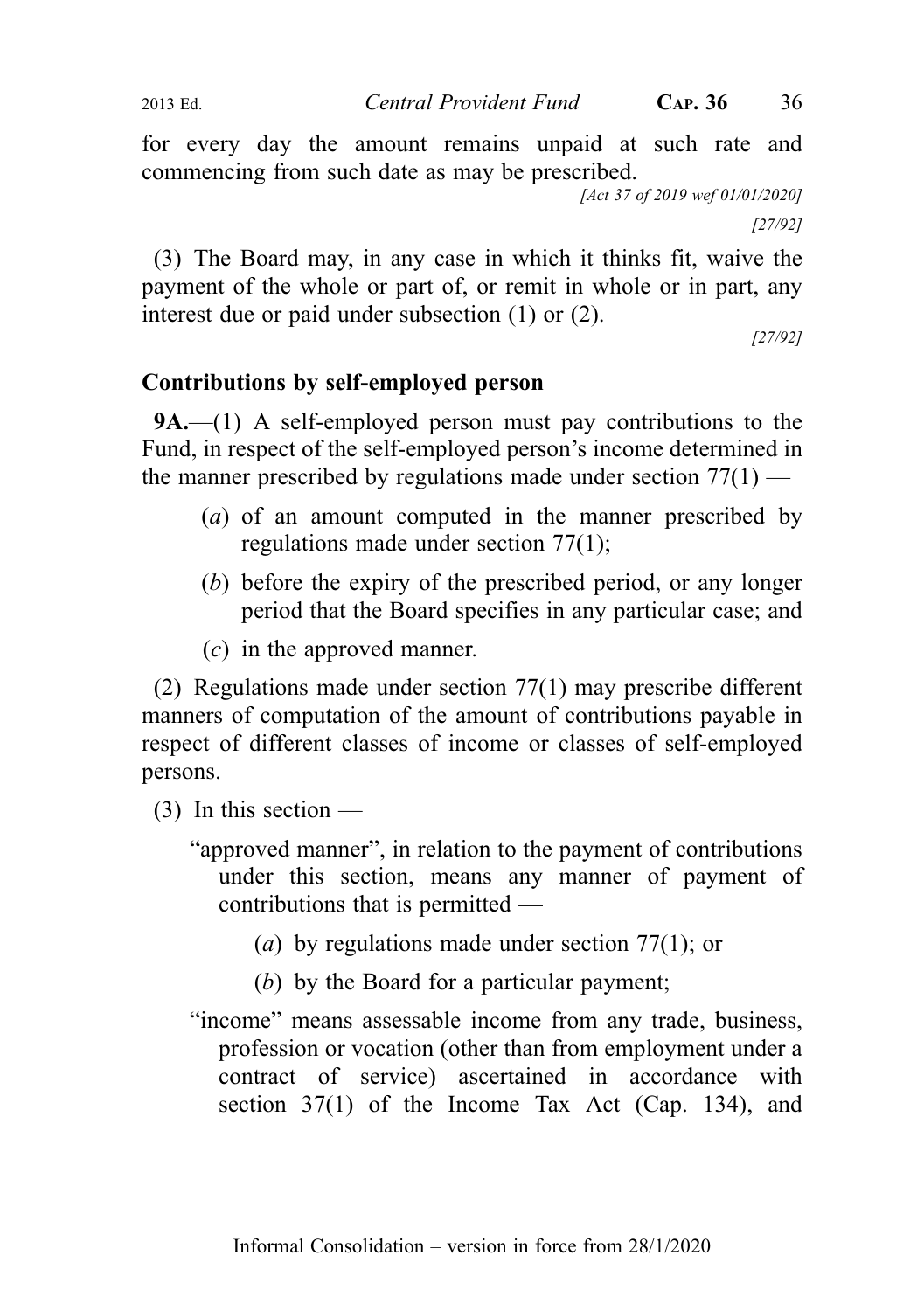excludes any income prescribed by regulations made under section  $77(1)$ .

[Act 37 of 2019 wef 01/01/2020]

## Estimated contributions by collectors

**9B.**—(1) Where a collector makes any revenue payment to a selfemployed person, the collector must pay a contribution to the Fund (called in this Act an estimated contribution) for the self-employed person —

- (a) of an amount computed in the manner prescribed by regulations made under section 77(1) based on the amount of the revenue payment;
- (b) before the expiry of the prescribed period, or any longer period that the Board specifies in any particular case; and
- (c) in the approved manner.

(2) Regulations made under section 77(1) may prescribe different manners of computation of the amount of estimated contributions payable in respect of different classes of revenue payment or classes of collectors or self-employed persons.

(3) A collector by whom any estimated contribution is payable in respect of a revenue payment to a self-employed person is entitled to deduct the amount of the estimated contribution payable from that revenue payment.

(4) Where a collector pays an estimated contribution in respect of a revenue payment to an approved payer in accordance with an approved manner of payment, the collector is taken to have paid the estimated contribution to the Fund.

 $(5)$  In this section —

- "approved manner", in relation to the payment of contributions under this section, means any manner of payment of contributions that is permitted —
	- (a) by regulations made under section 77(1); or
	- (b) by the Board for a particular payment;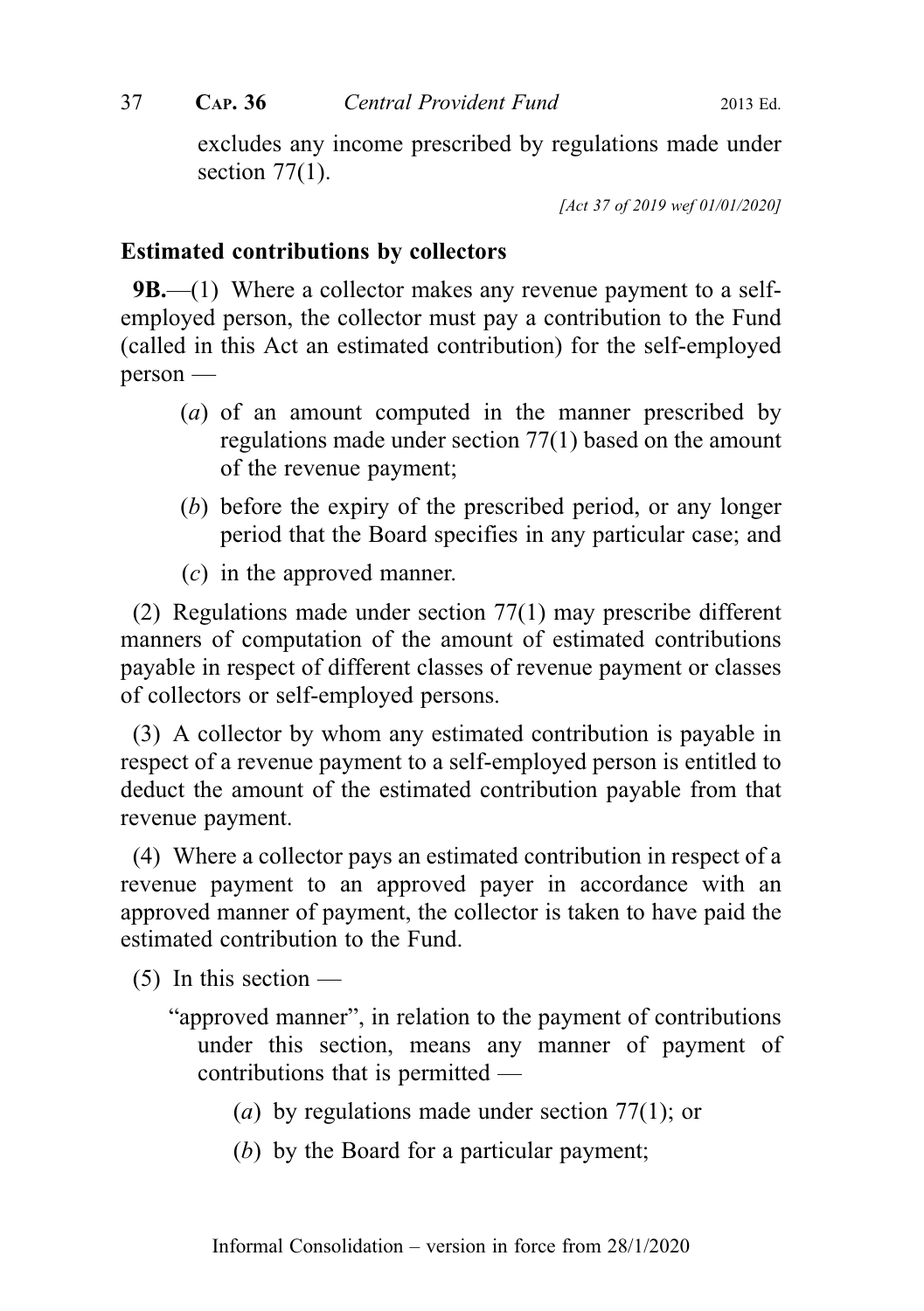"approved payer" means a person approved by the Board to assist a collector in making payment of any estimated contribution for a self-employed person in accordance with an approved manner of payment under this section.

[Act 37 of 2019 wef 01/01/2020]

## Waiver of contributions

9C. The Minister may waive the payment of the whole or any part of any contribution required under section 9A or 9B in any particular case.

[Act 37 of 2019 wef 01/01/2020]

## Disclosure and provision of information to facilitate administration of contributions under section 9A or 9B

9D.—(1) The Board may provide information concerning any selfemployed person to the following persons for the corresponding purpose:

- (a) a collector to pay any estimated contribution for a selfemployed person;
- (b) an approved payer to pay any estimated contribution for, or revenue payment to, the self-employed person in accordance with an approved manner of payment under section 9B.

(2) A self-employed person must provide information to the Board or persons mentioned in subsection (1) to facilitate the performance of the duties, or the exercise of the powers, of the Board or those persons (as the case may be) in relation to the payment of contributions for the self-employed person under section 9A or 9B. [Act 37 of 2019 wef 01/01/2020]

### Expenses, etc.

10.—(1) All expenses incurred by the Board including the cost of auditing the accounts of the Fund be defrayed out of the moneys of the Fund.

> [Act 4 of 2015 wef 01/11/2015] [Act 5 of 2018 wef 01/04/2018]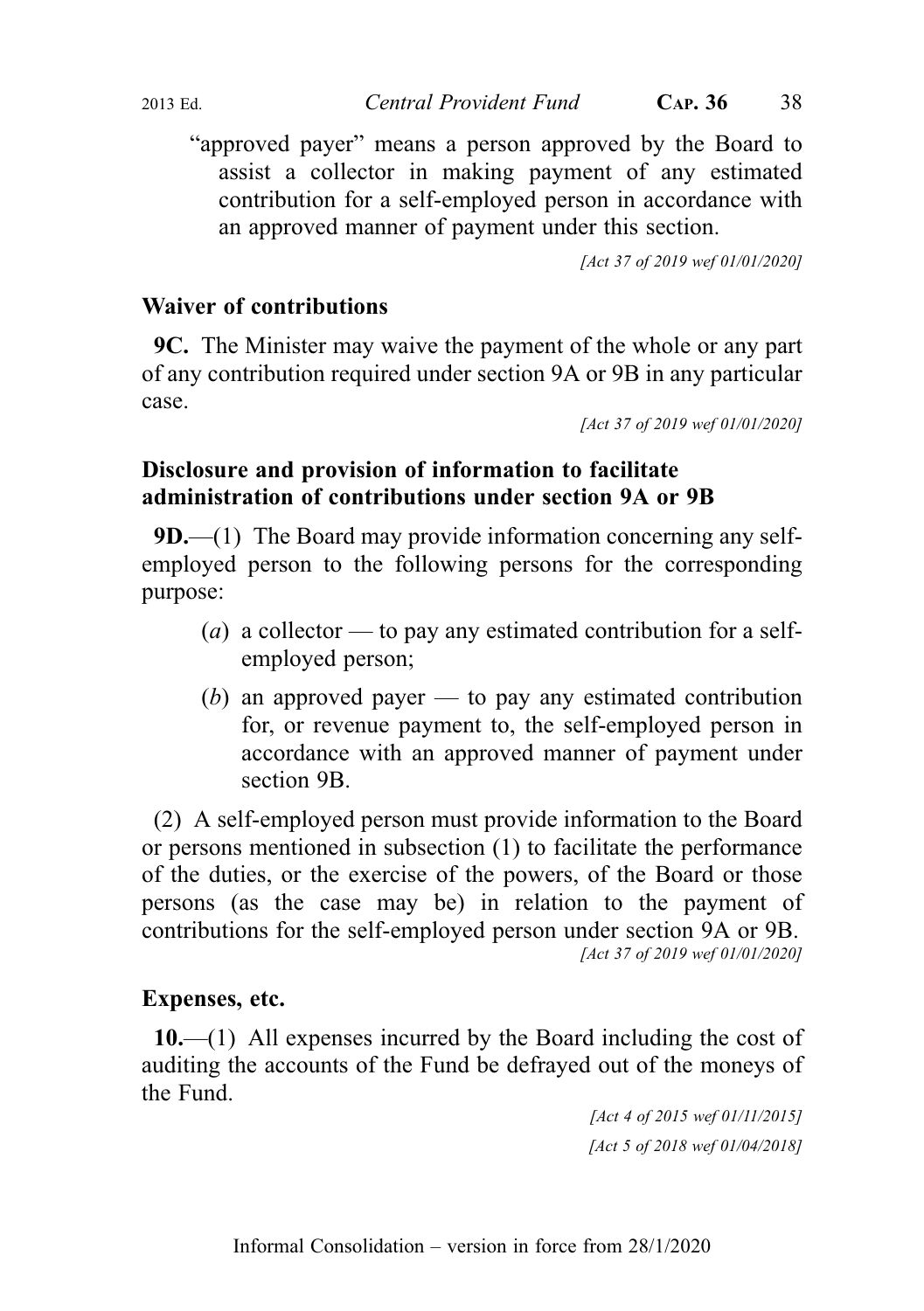(2) Despite anything in this Act or the MediShield Life Scheme Act 2015, no money in the Fund is to be used to make any payment for the purposes of the MediShield Life Scheme Act 2015 or any costs or expenses incurred in the administration of the MediShield Life Scheme, except for —

- (a) withdrawals or deductions from a member's medisave account made in accordance with this Act or the MediShield Life Scheme Act 2015; or
- (b) any payment made by the Board, as a defaulter's agent under section 12 or 13 of the MediShield Life Scheme Act 2015, from moneys payable from the Fund.

[Act 4 of 2015 wef 01/11/2015] [Act 4 of 2015 wef 01/11/2015]

(3) Despite anything in this Act, no money in the Fund is to be used to make any payment for the purposes of Part IIIB or IV or any costs or expenses incurred in the administration of the Lifelong Income Scheme or the Home Protection Insurance Scheme, except for withdrawals or deductions from any of a member's accounts in the Fund made in accordance with this Act.

[Act 6 of 2016 wef 01/05/2016]

#### Financial provisions

11. The financial provisions set out in the Second Schedule shall apply to the Board.

[27/92]

#### Contributions to be paid into Fund

12.—(1) All sums recovered or collected on account of contributions to the Fund under this Act shall be paid into or carried to the Fund in such manner as may be prescribed.

(2) The Board shall cause to be credited to each member of the Fund —

- (a) the amount of every contribution paid to the Fund for him;
- (b) the interest payable to him under section 6(4); and
- (c) any additional interest payable to him under section 6(4B). [57/2007]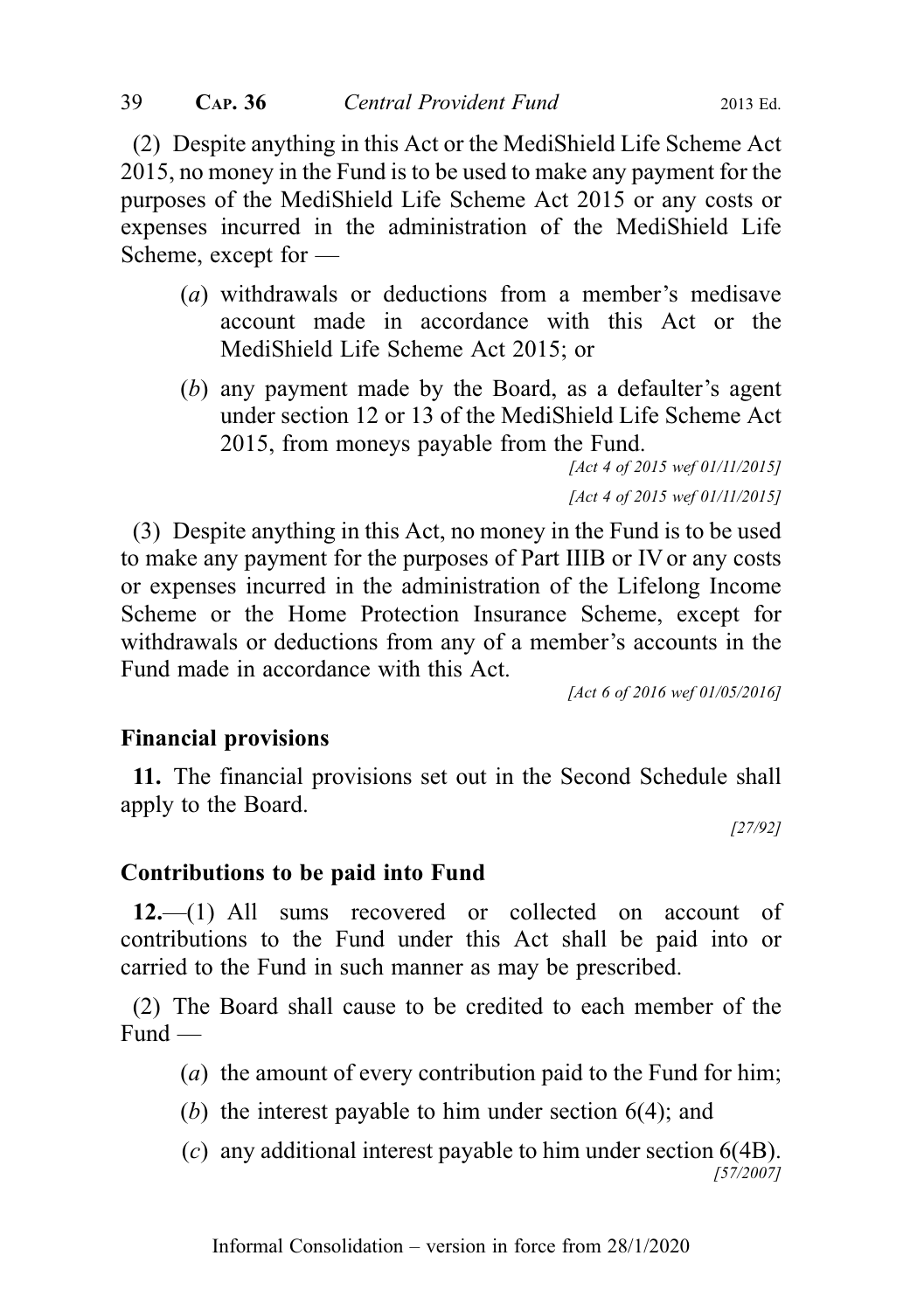## Crediting of contributions and interest into subsidiary accounts, etc.

13.—(1) Subject to subsections (7A) to (7G), the following subsidiary accounts are to be maintained for each member in respect of the money standing to the member's credit in the Fund:

- (a) an ordinary account;
- (b) a medisave account;
- (c) a special account.

[Act 6 of 2016 wef 01/05/2016]

(1A) An account referred to in subsection (1) is an account —

- (a) maintained for the crediting, transfer and payment to the account of moneys or contributions in accordance with this Act or the MediShield Life Scheme Act 2015 (Act 4 of 2015); and
- (b) from which withdrawals, transfers and deductions may be made in accordance with this Act or the MediShield Life Scheme Act 2015.

[Act 6 of 2016 wef 01/05/2016]

(2) Every ordinary account, medisave account and special account which was maintained by the Board for a member before 28th September 1984 shall be deemed to have been validly maintained.

[32/84]

(3) All moneys standing to the credit of a member in his special account as at 1st April 1984 shall be deemed to have been transferred to his medisave account except where the member is entitled at that date to withdraw such money under section 15.

[32/84]

(4) The Board shall credit to the accounts of a member specified in subsection (1), in such manner as the Minister may direct, every contribution paid into the Fund for the member under —

- (a) section 7;
- (b) section 9A;

[Act 37 of 2019 wef 01/01/2020]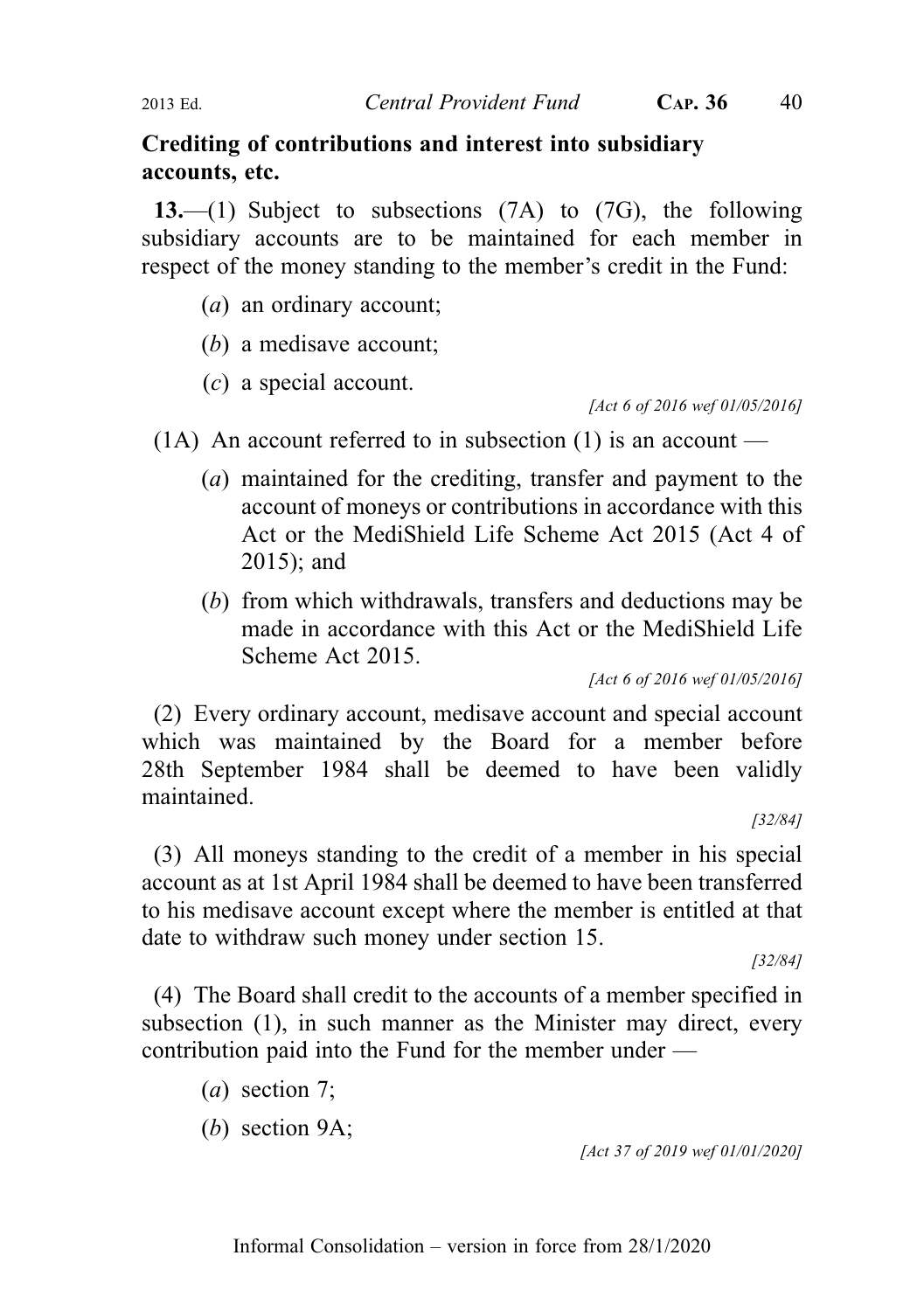(ba) section 9B; or

[Act 37 of 2019 wef 01/01/2020]

(c) such other provision as the Minister may prescribe.

[57/2007]

(4A) The Minister may give different directions in respect of different classes of members under subsection (4).

[57/2007]

(5) The Board shall credit to each account of a member the interest referred to in section 6(4) on the amount standing to the credit of the member in that account.

[57/2007]

(5A) Where any additional interest is payable to a member under section  $6(4B)$  —

- (a) the Board shall credit the additional interest into one or more of the member's ordinary account, medisave account, special account, retirement account and nominee account (if any) in such manner as the Board may determine; and [Act 6 of 2016 wef 01/05/2016]
- (b) the Board may make different determinations under paragraph (a) in respect of different classes of members. [57/2007]

(6) The Board shall transfer to one or more designated accounts of a member, in accordance with any regulations made under section  $77(1)(ka)$ , any amount standing to his credit in his medisave account which is in excess of such amount as the Minister may from time to time direct.

[16/86; 15/2006]

(6A) For the purposes of subsection (6), the Minister may direct different amounts for different classes of members.

[Act 26 of 2016 wef 01/01/2017]

(7) Where there is no balance in the medisave account of a member, the Board may, on the member's application and with the Minister's approval, transfer to the member's medisave account the whole or such part, as the Board may determine, of —

(a) the amount standing to the member's credit in any designated account, not exceeding the total amount which had been transferred from the medisave account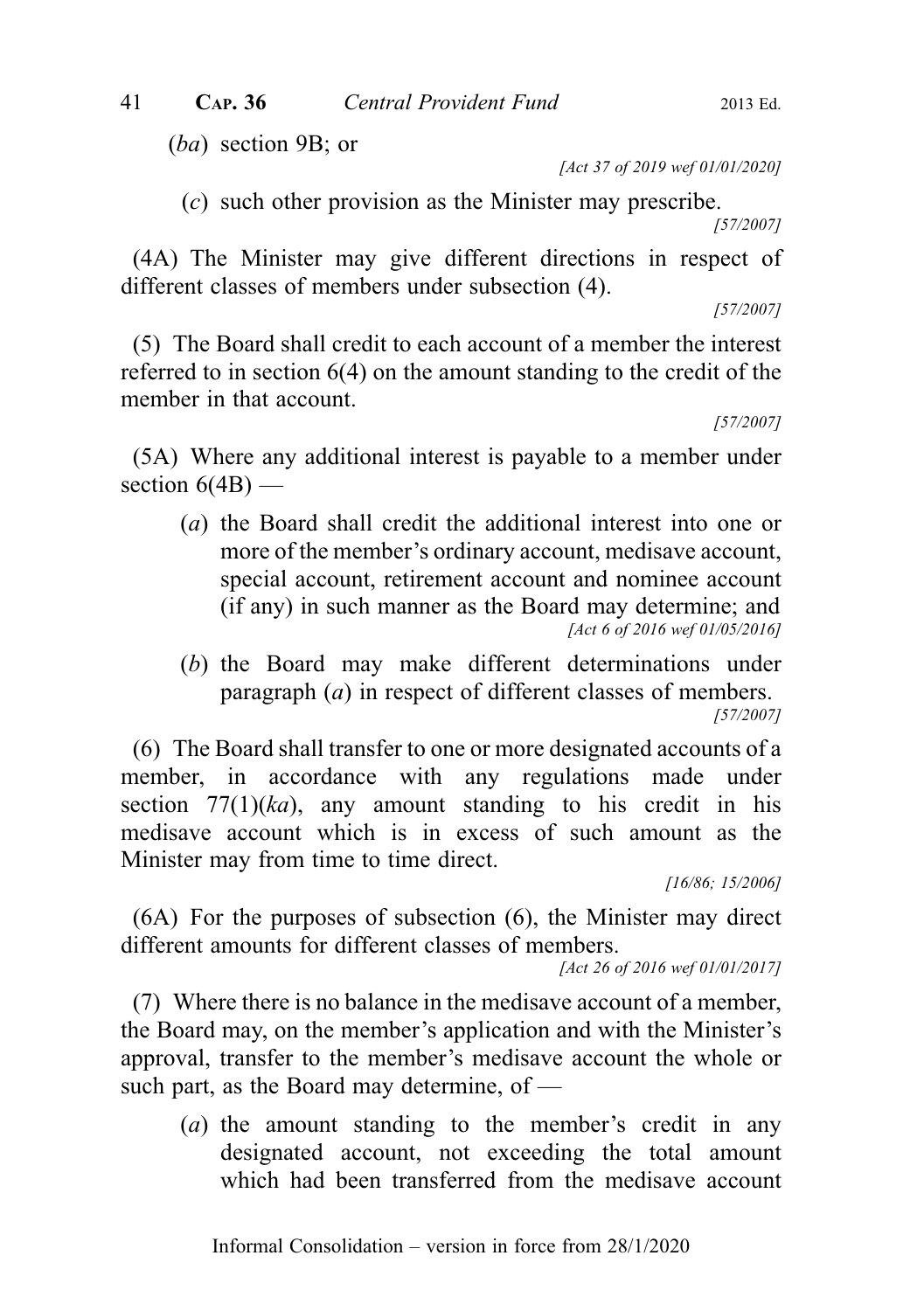to that designated account under subsection (6) (called in this subsection the transferred amount); and

(b) any interest that would have been payable on the transferred amount if the transfer had not been made. [Act 6 of 2016 wef 01/05/2016]

(7A) The Board may transfer to a member's ordinary account, in accordance with any regulations made under section  $77(1)$  —

- (a) if the member's accounts in the Fund are deemed to be dormant, and such period (as may be prescribed in those regulations) after the day his accounts in the Fund are deemed to be dormant has passed, any amount standing to his credit in the Fund; or
- (b) if the member has died, and such period (as may be prescribed in those regulations) after the day of his death has passed, any amount standing to his credit in the Fund that is not in any nominee account maintained for him.

[20/2011]

(7B) The Board may transfer to the general moneys of the Fund, in accordance with any regulations made under section 77(1) —

- (a) if a member's accounts in the Fund are deemed to be dormant, and the 7th anniversary of the day his accounts in the Fund are deemed to be dormant has passed, any amount standing to his credit in the Fund; or
- (b) if a member has died, and the 7th anniversary of the day of his death has passed, any amount standing to his credit in the Fund that is not in any nominee account maintained for him.

#### [20/2011]

(7C) Where the Board has made an initial transfer specified in subsection (7D) of any amount standing to a member's credit in the Fund from any account of the member in the Fund (called in this subsection Account A), the Board may in such circumstances as may be prescribed in any regulations made under section  $77(1)$  —

(a) restore to Account A or transfer to such other account of the member in the Fund as may be prescribed in those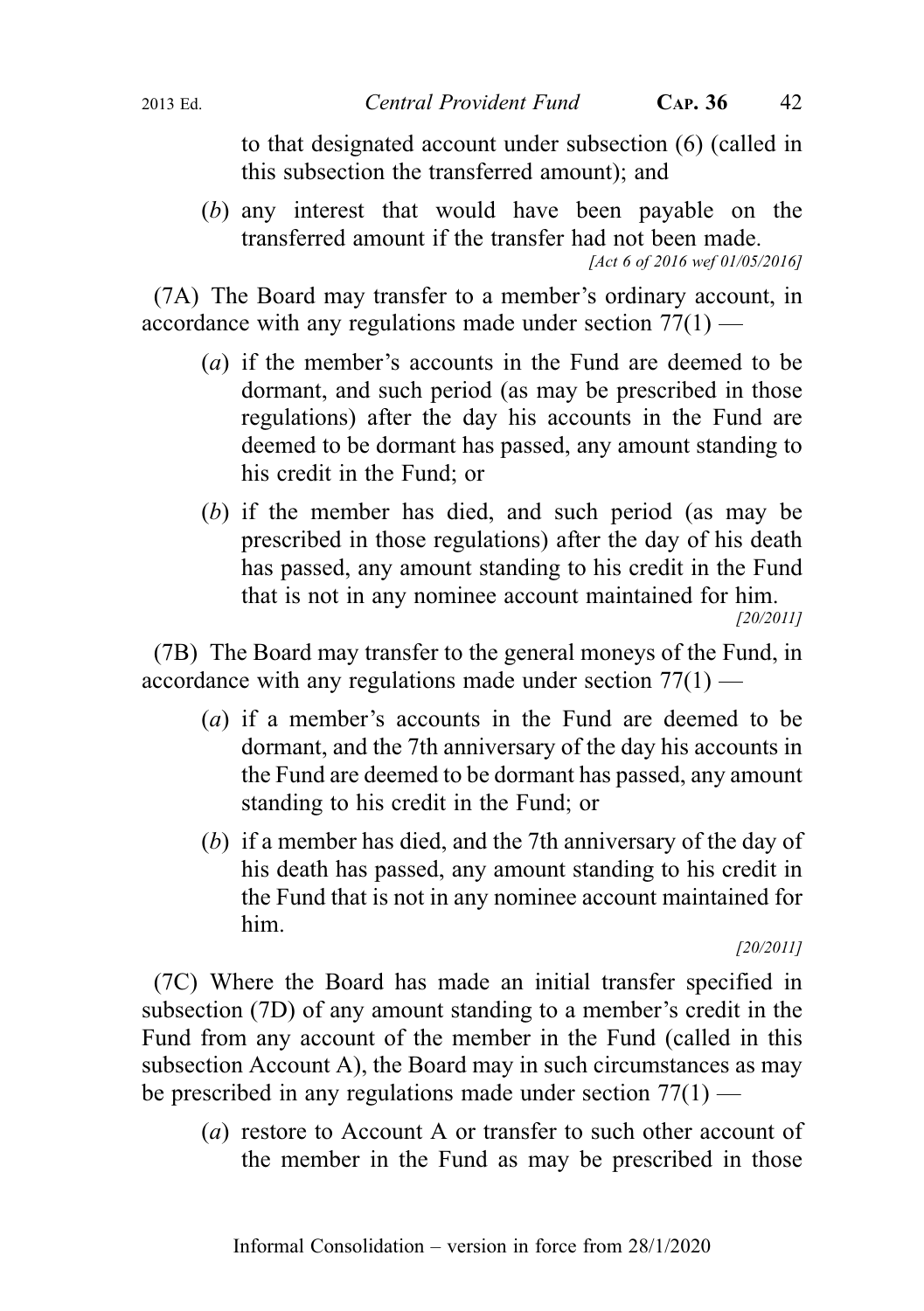regulations (called in this subsection Account B), the whole or such part, as the Board may determine, of the amount of the initial transfer; and

(b) pay into Account A or Account B (as the case may be) the whole or such part, as the Board may determine, of any interest that would have been payable on the amount restored to Account A or transferred to Account B, if the initial transfer had not been made.

[Act 6 of 2016 wef 01/05/2016]

- (7D) The initial transfer referred to in subsection (7C) is  $-$ 
	- (a) a transfer to the member's ordinary account under subsection (7A);
	- (b) a transfer to the general moneys of the Fund under subsection (7B); or
	- (c) a transfer to the general moneys of the Fund under any regulations made under section 77(1).

[Act 6 of 2016 wef 01/05/2016]

(7E) Where the Board is unable to ascertain a member's identity, the Board may transfer to the general moneys of the Fund, in accordance with any regulations made under section 77(1), any amount standing to his credit in the Fund.

[22/2010]

(7F) Where, after the Board has transferred any amount standing to a member's credit in the Fund to the general moneys of the Fund under subsection (7E) or any regulations made under section 77(1), the Board ascertains the identity of the member, the Board shall restore that amount (including the whole or such part, as the Board may determine, of any interest that would have been payable thereon if the transfer had not been made) to the member's account in the Fund.

[22/2010]

(7G) Subsections (7A) to (7F) do not preclude, and do not affect the validity of, any transfer to the general moneys of the Fund, whether before, on or after 1st January 2011, under any regulations made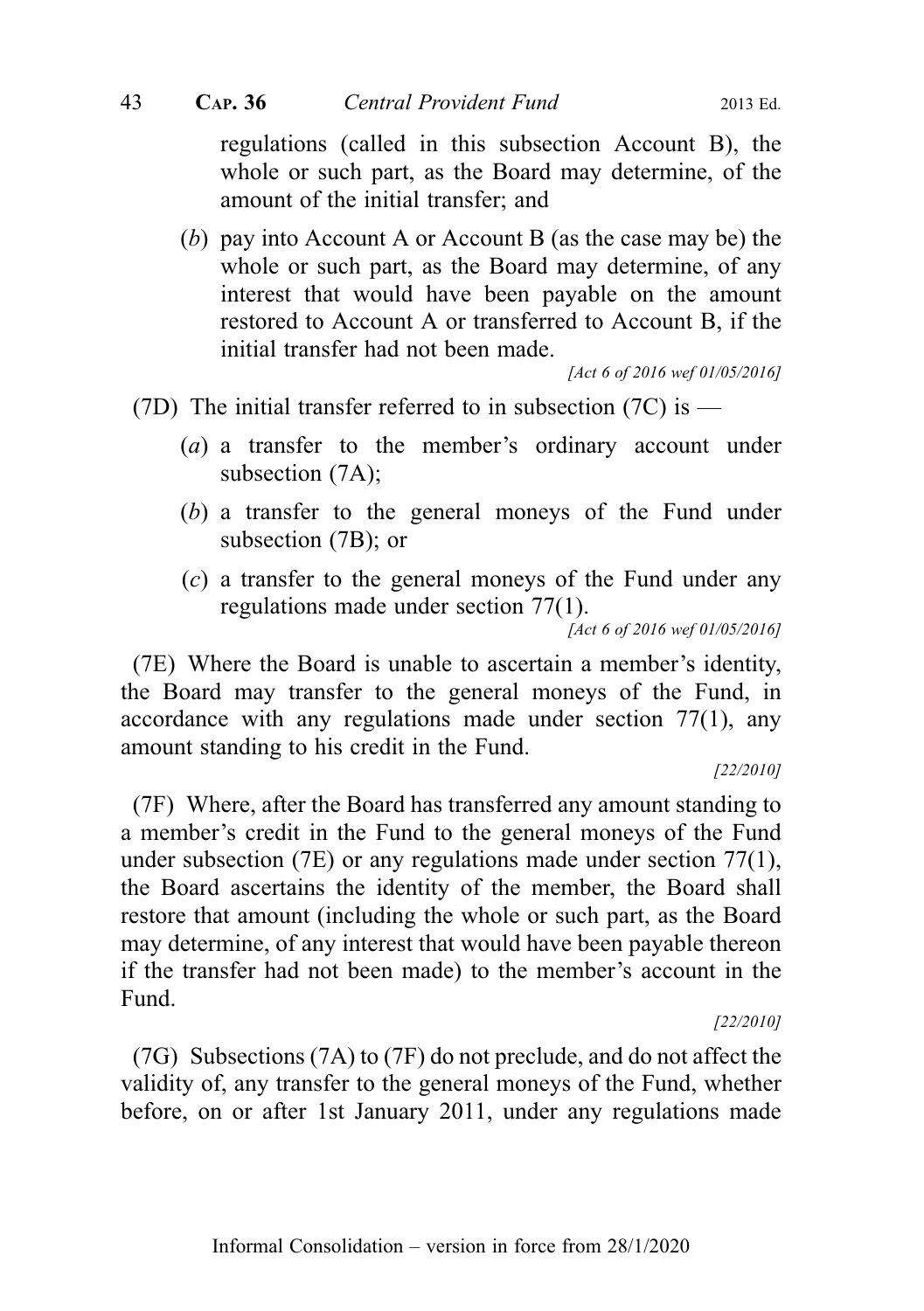under section 77(1), of any amount standing to a member's credit in the Fund.

[22/2010]

(7H) Where the Board has transferred any money standing to the credit of a member in the Fund from any account of the member in the Fund (referred to in this subsection as Account A) to any other account in the Fund (referred to in this subsection as Account B) under section 15(2A), (6), (7B) or (8A), 18(1)(*a*), (2)(*a*) or (3)(*a*), 18A(1), 18B, 18C(1) or 18D, any condition referred to in section  $27(2)(b)$  or (3) or any regulations made under section 77(1), the Board may, on its own motion or on the application of the member, and subject to such terms and conditions as it may impose —

- (a) restore to Account A the whole or any part of the amount of the transferred money;
- (b) pay into Account A the whole or such part, as the Board may determine, of any interest that would have been payable on the restored amount if the restored amount had not been transferred to Account B; and
- (c) transfer, from Account B to the general moneys of the Fund, the whole or such part, as the Board may determine, of any interest paid on the restored amount while the restored amount was in Account B.

```
[Act 43 of 2017 wef 01/01/2018]
[Act 26 of 2016 wef 01/01/2017]
                     [23/2012]
```
(7I) Where the Board has credited any money to a member's account in the Fund under section  $13(4)$ ,  $13B(1)(b)$  or  $(2)(b)$  or  $13C$ , where any money has been paid into a member's account in the Fund under section 18(1)(b) or (c), (2)(b) or (3)(b) or any regulations made under section 77(1), the Board may, on the Board's own motion or on an application to the Board, and subject to such terms and conditions as the Board may impose —

(a) refund to the person who paid the money, or pay to any person whom the Board is satisfied is entitled to that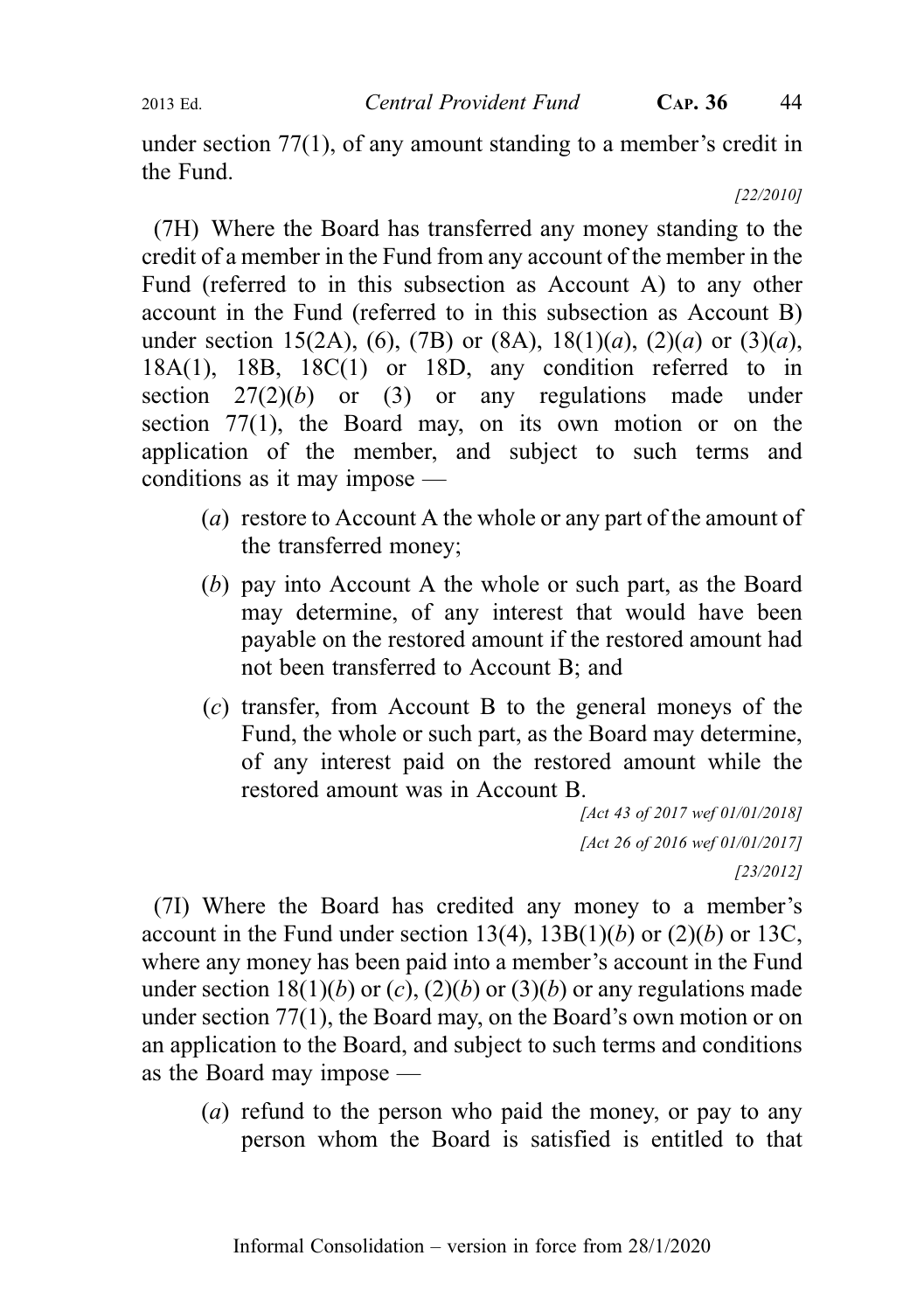payment, the whole or any part of the amount of the money; and

(b) transfer, from the member's account in the Fund to the general moneys of the Fund, the whole or such part, as the Board may determine, of any interest paid on the amount refunded or paid under paragraph (a) while that amount was in that account.

```
[Act 37 of 2019 wef 01/01/2020]
 [Act 6 of 2016 wef 01/05/2016]
                     [23/2012]
```
(8) In this section, "designated account", in relation to a member, means such ordinary account, special account or retirement account (if any) of the member as may be prescribed by any regulations made under section  $77(1)(ka)$ .

[15/2006]

# Power to impose conditions relating to contributions by selfemployed persons

13A.—(1) Any power to register, license or maintain the particulars of any person, or to grant, renew or reinstate any registration, licence, certificate or permit, under any Act specified in the Third Schedule shall include a power to impose conditions relating to the payment of contributions into the Fund, pursuant to section 9A, such contributions to be credited —

- (a) to the medisave account of the person, applicant, registrant, licensee or holder of the certificate or permit, as the case may be; or
- (b) as otherwise provided under section 13(4).

```
[Act 37 of 2019 wef 01/01/2020]
```
[18/2009; 22/2010]

(1A) The Board may give, to any person entitled to exercise any power referred to in subsection (1), such information concerning any member of the Fund as may be necessary to facilitate the exercise of that power by that person in relation to that member.

[22/2010]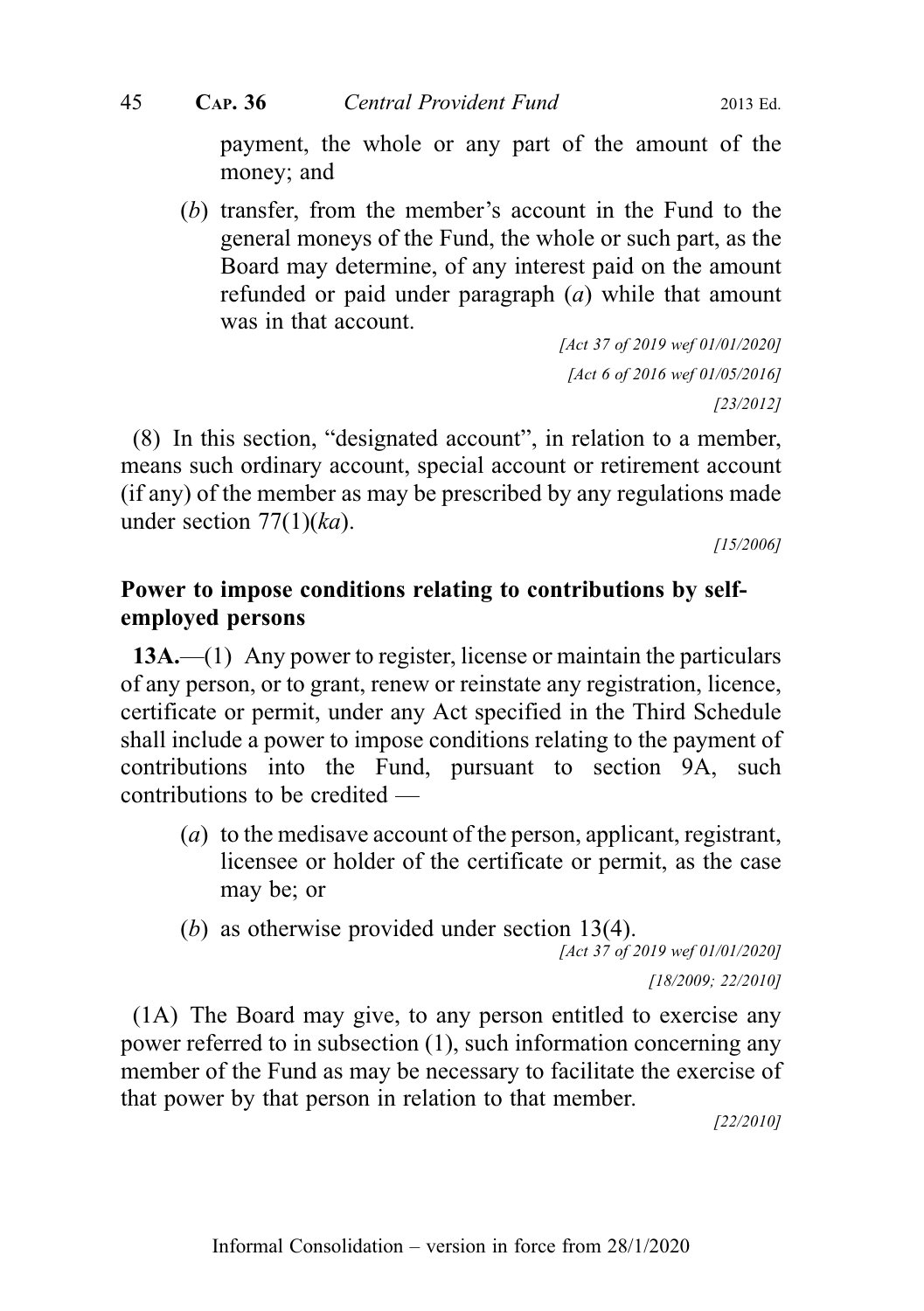(2) The Minister may, by notification in the Gazette, amend the Third Schedule.

[27/92]

# Voluntary contributions

13B.—(1) Notwithstanding anything in this Act but subject to any regulations made under section 77(1), and such terms and conditions as the Board may impose —

- (*a*) any person may
	- (i) if he is a citizen or permanent resident of Singapore in respect of whom no contribution is required to be paid under this Act, contribute voluntarily to the Fund in such manner and at such rate as the Minister may direct; or
	- (ii) on or after 1st January 2011, voluntarily pay to the Fund contributions for any other person (being a citizen or permanent resident of Singapore in respect of whom no contribution is required to be paid under this Act) in such manner and at such rate as the Minister may direct;
- (b) the Board shall credit every contribution received under paragraph  $(a)(i)$  or (ii) into an ordinary account, a medisave account or a special account in such manner as the Minister may direct; and

[Act 6 of 2016 wef 01/05/2016]

(c) the Minister may give different directions in respect of different classes of members.

> [20/2011] [Act 6 of 2016 wef 01/05/2016]

(2) Notwithstanding anything in this Act but subject to any regulations made under section 77(1), and such terms and conditions as the Board may impose —

(a) any person may, on or after 1st January 2011, voluntarily pay to the Fund contributions for any other person (being a citizen or permanent resident of Singapore in respect of whom any contribution is required to be paid under this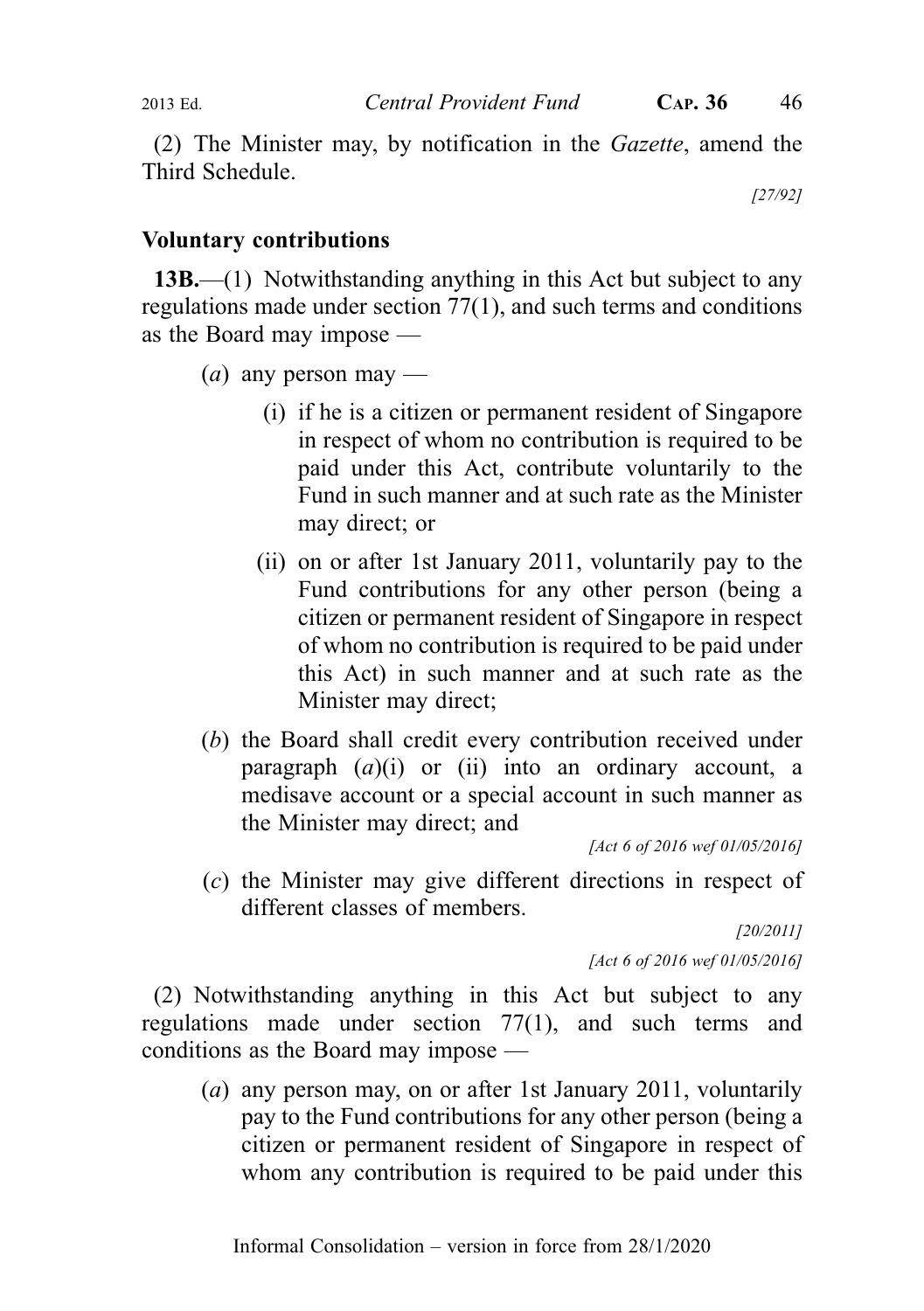Act, but no contribution is required to be paid under this Act by the first-mentioned person) in such manner and at such rate as the Minister may direct;

(b) the Board shall credit every contribution received under paragraph  $(a)$  into an ordinary account, a medisave account or a special account in such manner as the Minister may direct; and

```
[Act 6 of 2016 wef 01/05/2016]
```
(c) the Minister may give different directions in respect of different classes of members.

> [20/2011] [Act 6 of 2016 wef 01/05/2016]

(3) The aggregate of the following amounts which may be contributed by or for a person shall not, in any year, exceed such sum as the Minister may prescribe by regulations made under section  $77(1)$ :

- (a) the amount which that person may contribute voluntarily in that year under subsection  $(1)(a)(i)$ ;
- (b) the amount which may be contributed for that person in that year under subsection  $(1)(a)(ii)$  or  $(2)(a)$ ; and
- (c) such other amounts which may be contributed by or for that person in that year as the Minister may prescribe by regulations made under section 77(1).

[20/2011; 23/2012] [Act 6 of 2016 wef 01/05/2016]

(3A) [Deleted by Act 6 of 2016 wef 01/05/2016]

(4) Every amount voluntarily paid to the Fund on or after 1st January 2011, but before 30th December 2011, by a person as a contribution for any other person (being a citizen or permanent resident of Singapore in respect of whom no contribution is required to be paid under this Act, or being a citizen or permanent resident of Singapore in respect of whom any contribution is required to be paid under this Act, but no contribution is required to be paid under this Act by the first-mentioned person) shall be deemed to be and always to have been validly paid, and no legal proceedings shall lie or be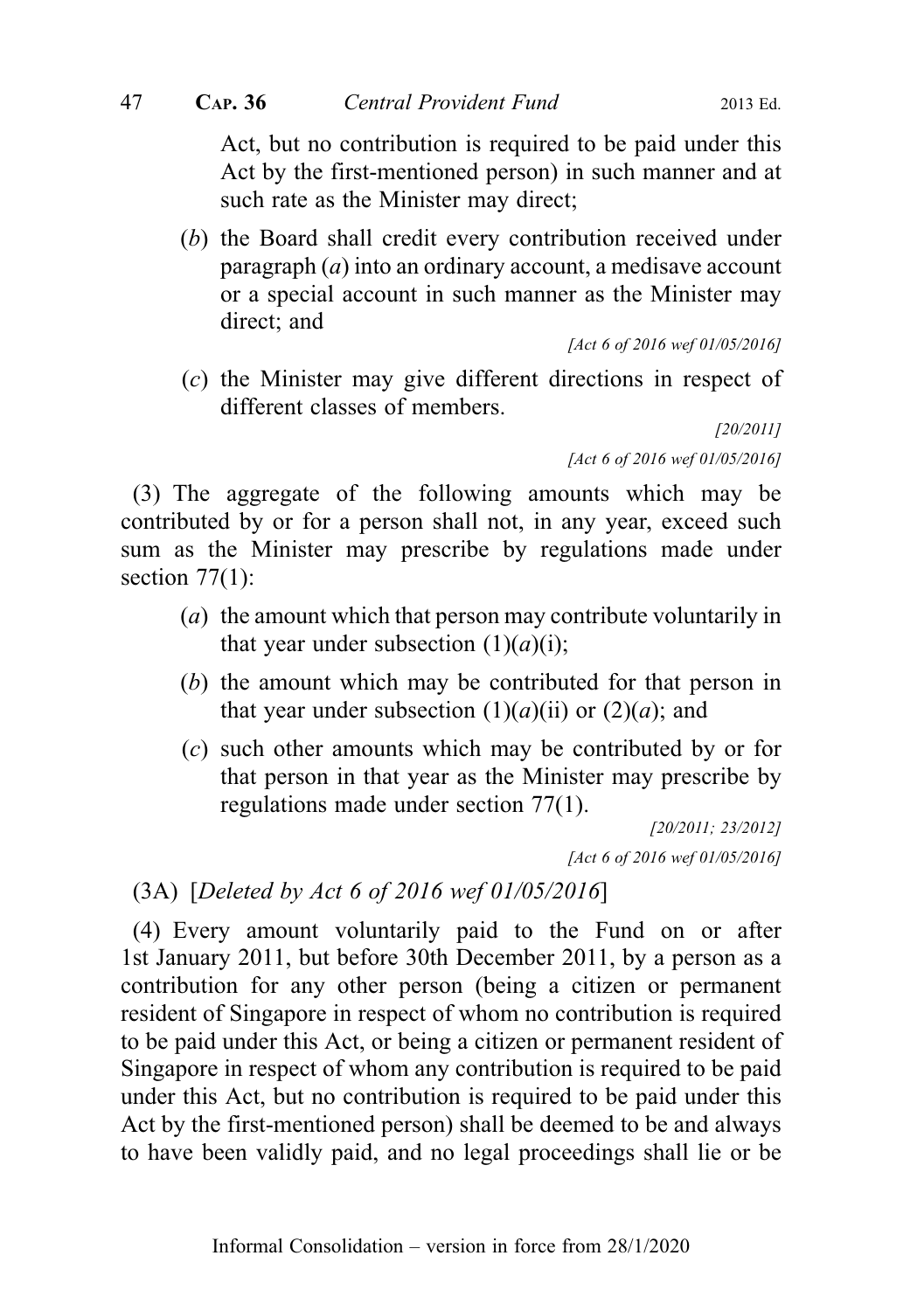#### 2013 Ed. Central Provident Fund C<sub>AP</sub>. 36 48

instituted or maintained in any court of law on account of or in respect of any such payment.

[20/2011]

(5) Despite subsections (1) and (2), the Board may refuse to credit any voluntary contribution received under subsection  $(1)(a)$ ,  $(2)(a)$  or  $(3)(c)$  to a member's account in the Fund under this section —

- (a) where the amount of the intended voluntary contribution for any year, if paid into the Fund to the person's credit, will result in the prescribed sum under subsection (3) being exceeded for that year;
- (b) where the intended voluntary contribution is to be made only to the medisave account of the person and the amount of the intended voluntary contribution, if paid into the person's medisave account, will result in —
	- (i) the total amount in the person's medisave account exceeding the amount that the Minister directs under section  $13(6)$ ; or
	- (ii) the prescribed sum under subsection (3) being exceeded for that year; or
- (c) in such other circumstances as may be prescribed in regulations made under section 77(1).

[Act 6 of 2016 wef 01/05/2016]

## Other contributions to Fund

13C.—(1) This section applies to a person who —

- (a) has withdrawn the sum standing to the person's credit in the Fund by virtue of section  $15(2)(b)$  or  $(c)$ ; and
- (b) subsequently applies to be or becomes a citizen or permanent resident of Singapore.

(2) Despite anything in this Act, the Board may, in any particular case, permit a person referred to in subsection (1) to contribute to the Fund, if the person satisfies such conditions as the Board may impose.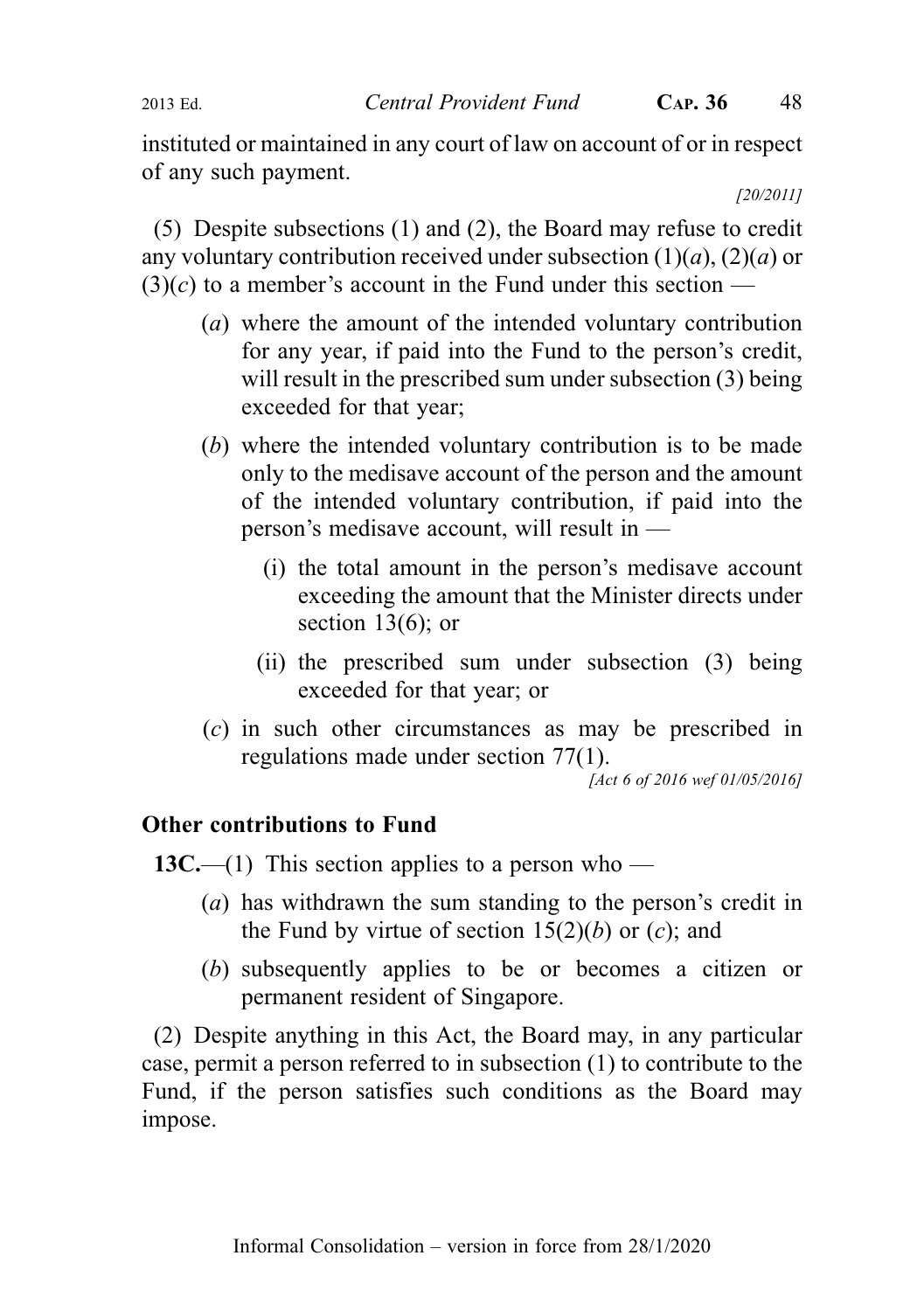(3) Where the Board permits a person to contribute to the Fund, the Board may determine the manner and amount of the person's contribution to the Fund, including —

- (a) the account or accounts of that person in the Fund to which the amount of contribution is to be credited; and
- (b) the amount to be credited into each account of that person in the Fund.

(4) A contribution which the Board may permit under this section is not subject to any maximum limit, despite anything in this Act.

[Act 6 of 2016 wef 01/05/2016]

# Payment of cash grant by Government or other payments into Fund

14.—(1) The Board may after 1st June 1984 accept any cash grant made by the Government for the benefit of any person who qualifies for such grant under any approved scheme, and the Board shall credit the cash grant into such account in the Fund of that person as the Minister may direct.

> [32/84; 31/95] [Act 6 of 2016 wef 01/05/2016]

 $(1A)$  Where —

- (a) the Board, pursuant to an activity engaged under section  $76(1)(a)$  —
	- (i) has attempted to make a cash payment to a person by issuing a cheque or other physical payment instrument to the person; and
	- (ii) has sent a notice to the person of the issue of the cheque or other physical payment instrument, whether or not the person receives the notice; and
- (b) the cheque or other physical payment instrument has been returned to the Board or has expired before it is encashed,

the Board may, in lieu of making the cash payment, credit an amount equivalent to the value of the cash payment into such account of that person in the Fund as the Minister may direct.

[Act 6 of 2016 wef 01/05/2016]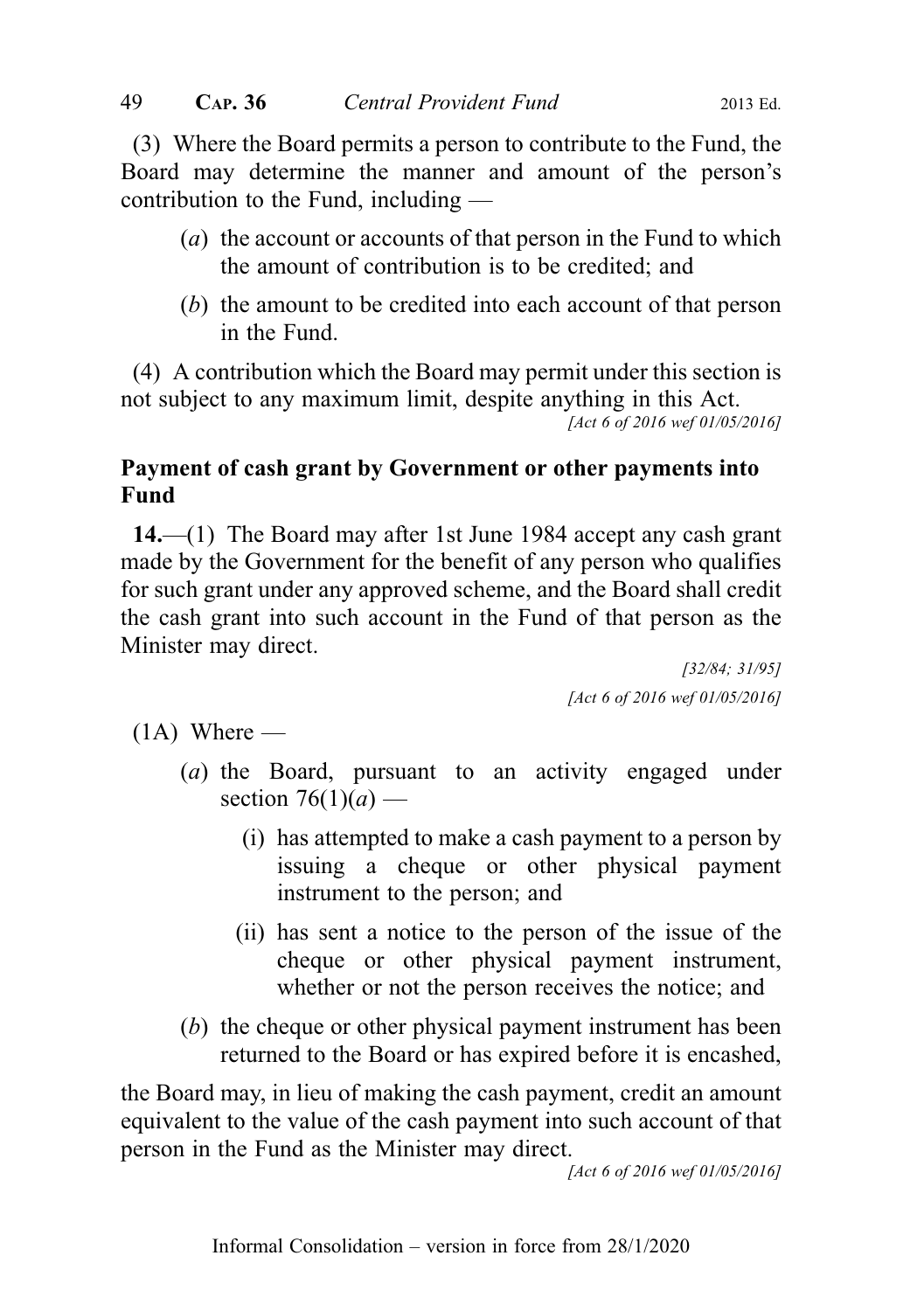(2) Any cash grant or payment paid into the Fund under subsection  $(1)$  or  $(1A)$ , as the case may be, shall be deemed to be contributions for the purposes of this Act and such cash grant or payment or interest thereon may be withdrawn under the provisions of this Act for such purposes and in such manner as may be prescribed by the regulations.

[31/95]

[Act 6 of 2016 wef 01/05/2016]

(3) The Board is entitled to recover on behalf of the Government the whole or part of the amount of any cash grant or payment paid into the Fund under subsection (1) or (1A), as the case may be, for the benefit of any person, together with any interest which the person is liable to pay to the Government under the terms of the cash grant or payment, from any money standing to the credit of that person in the Fund if, before, on or after the date of commencement of section 4 of the Central Provident Fund (Amendment No. 2) Act 2016 —

- (a) the person has obtained the cash grant or payment by means of any false or misleading statement or any document that is false or misleading in any particular;
- (b) the person has committed a breach of any of the terms and conditions of the cash grant or payment; or
- (c) the person is eligible to receive another cash grant or payment, or a cash grant or payment of a different amount, in place of the cash grant or payment to be recovered. [Act 26 of 2016 wef 01/01/2017]

(3A) The Board is entitled to recover on behalf of the Government the whole or part of the amount of any cash grant or payment paid into the Fund under subsection (1) or (1A), as the case may be, for the benefit of any person, from any money standing to the credit of that person in the Fund before, on or after the expiry of the prescribed period mentioned in paragraph  $(b)$  if —

(a) the whole or part of the cash grant or payment is paid in error into the person's account in the Fund before, on or after the date of commencement of section 4 of the Central Provident Fund (Amendment No. 2) Act 2016; and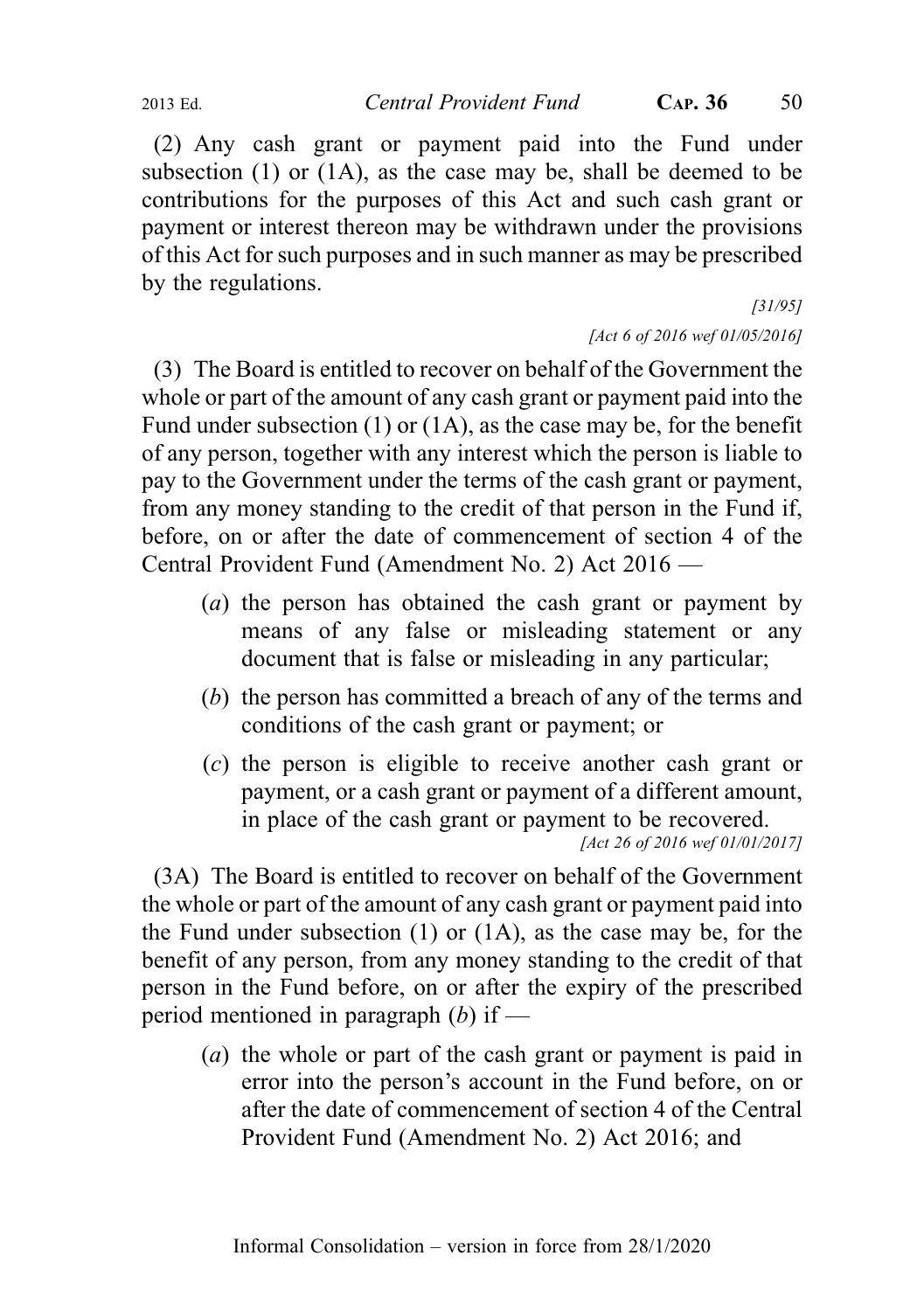- (b) before the expiry of the prescribed period beginning on the date on which the cash grant or payment was paid into the person's account in the Fund in error —
	- (i) the Board issues a notice of intent to recover that amount, whether or not received by the person; or
	- (ii) the Government, in such manner as the Board may require, requests the Board to recover that amount. [Act 26 of 2016 wef 01/01/2017]

(3B) Where the Board has, before the date of commencement of section 4 of the Central Provident Fund (Amendment No. 2) Act 2016, recovered any of the following amounts, the recovered amounts are taken to be and always to have been validly recovered and no legal proceedings lie or may be instituted or maintained in any court of law in respect of any such recovery:

- (a) the whole or part of the amount of any cash grant or payment paid in error into a person's account in the Fund;
- (b) any interest on any cash grant or payment mentioned in paragraph  $(a)$ .

[Act 26 of 2016 wef 01/01/2017]

(3C) Where the Board has recovered any amount from a person's account in the Fund under subsection (3) or (3A), the Board may transfer, from the person's account in the Fund to the general moneys of the Fund, the whole or such part, as the Board may determine, of any interest paid on the recovered amount while the recovered amount was in the person's account in the Fund.

[Act 26 of 2016 wef 01/01/2017]

(3D) Any interest transferred to the general moneys of the Fund before the date of commencement of section 4 of the Central Provident Fund (Amendment No. 2) Act 2016, which if transferred on or after that date would be permitted under subsection (3C), is taken to be and always to have been validly transferred, and no legal proceedings lie or may be instituted or maintained in any court of law in respect of any such transfer.

[Act 26 of 2016 wef 01/01/2017]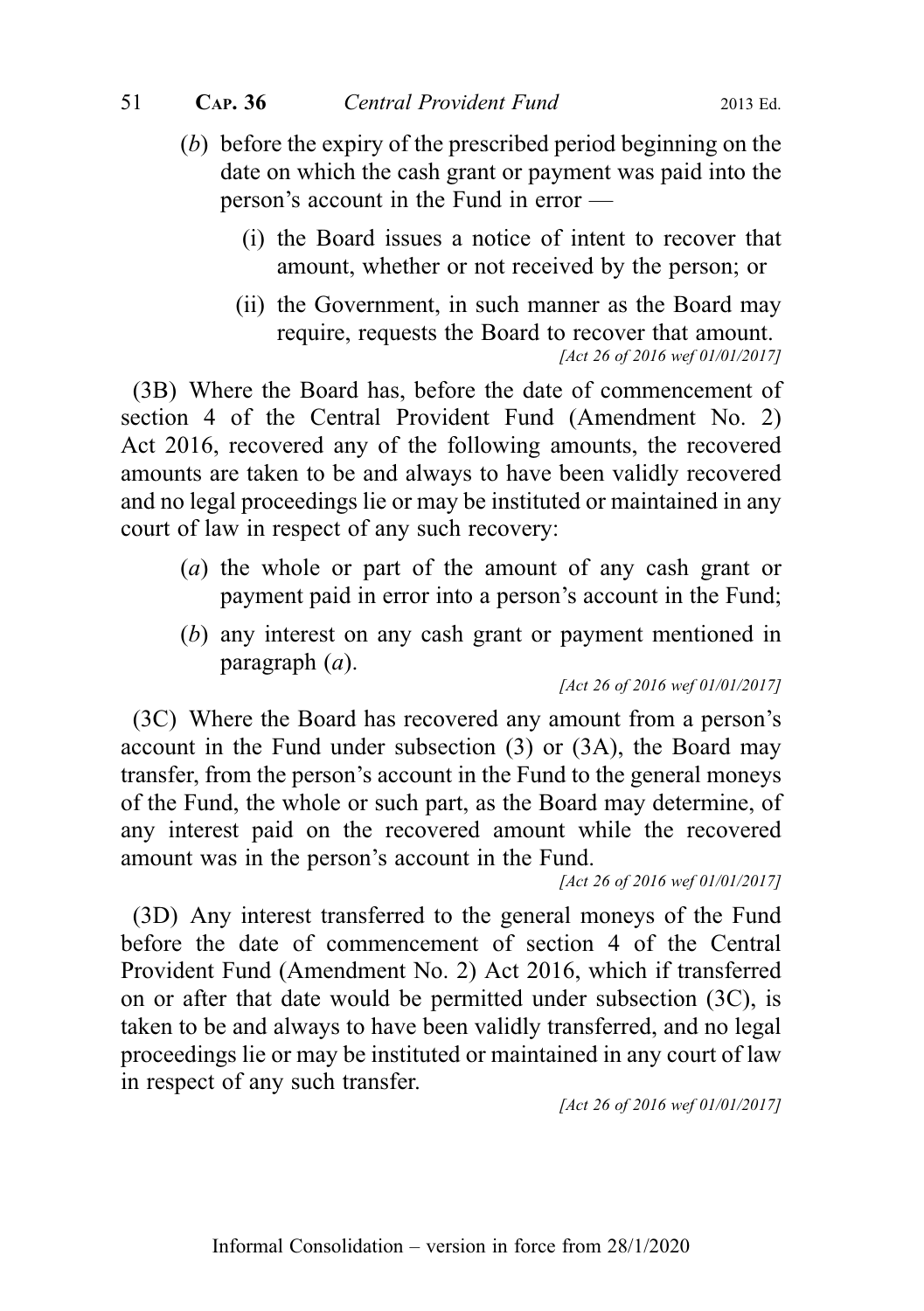(4) Any money recovered by the Board from any person under subsection (3) shall be refunded forthwith to the Government.

[32/84]

(4A) Despite sections  $20(1)(b)$  and  $(1)$  and  $25 -$ 

- (a) the Board may recover or transfer, as the case may be, any amount from a person's account in the Fund under this section even after the person's death; and
- (b) where, before the date of commencement of section 4 of the Central Provident Fund (Amendment No. 2) Act 2016, the Board had recovered or transferred, as the case may be, any amount from a person's account in the Fund after the person's death, which if recovered or transferred on or after that date would be permitted under this section, the amount is taken to be and always to have been validly recovered or transferred, and no legal proceedings lie or may be instituted or maintained in any court of law on account of or in respect of any such recovery or transfer.

[Act 26 of 2016 wef 01/01/2017]

(4B) Subsections (3) to (3D) and (4A) apply despite any other provisions of this Act, but are without prejudice to any other right of action or remedy which the Board or the Government may have under any written law or rule of law.

[Act 26 of 2016 wef 01/01/2017]

 $(5)$  In this section —

"approved scheme" means a scheme approved by the Minister;

"cash grant" means a cash grant made by the Government under any approved scheme.

[Act 6 of 2016 wef 01/05/2016]

### Loan by Government to member

14A.—(1) The Board may, from time to time, accept moneys lent by the Government to any member of the Fund pursuant to any approved loan scheme.

[12/99]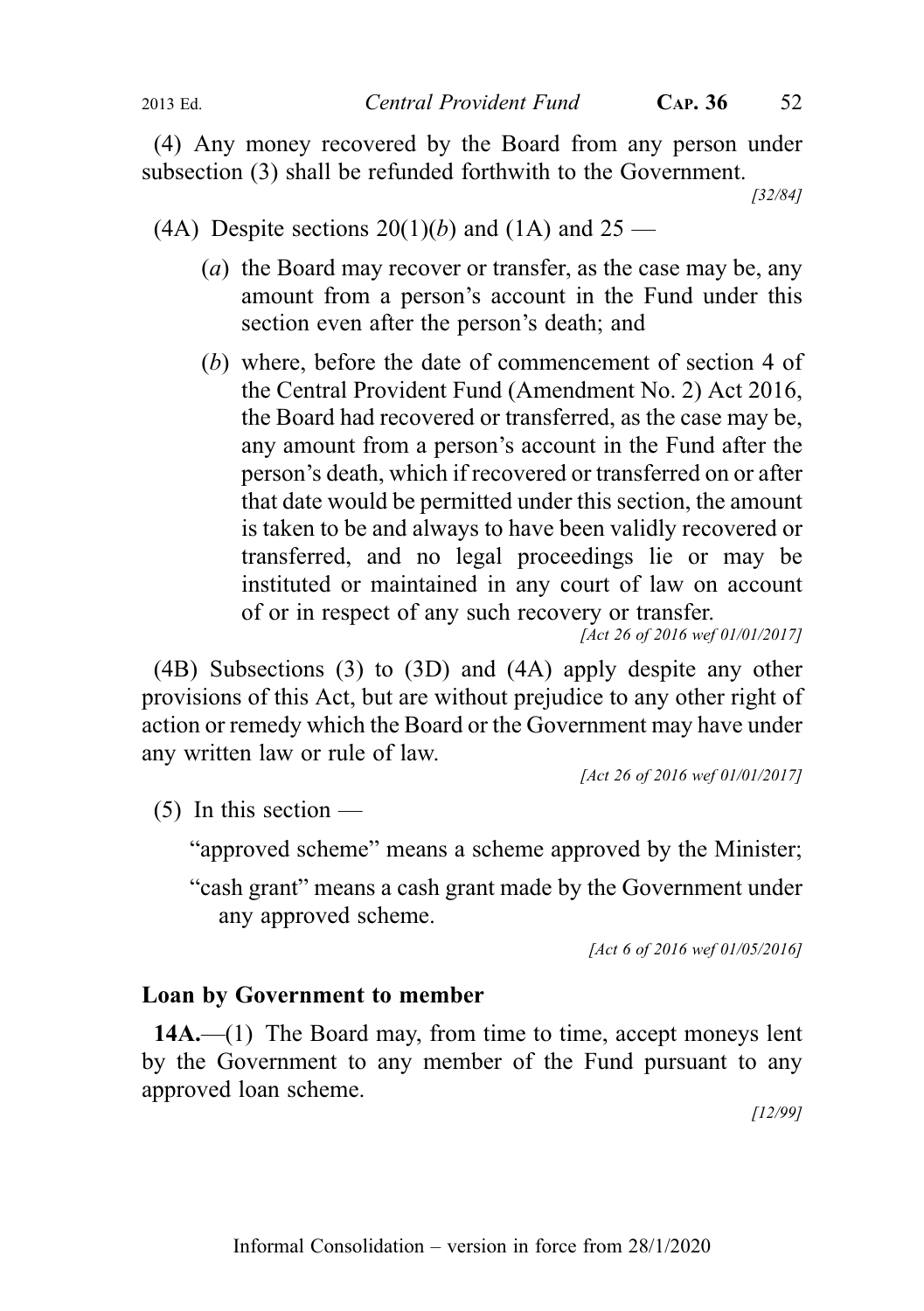(2) The Board shall credit the moneys lent to any member under subsection (1) into the ordinary account of that member.

[12/99]

(3) Any moneys paid into the Fund under subsection (2) shall be deemed to be contributions for the purposes of this Act and those moneys or interest thereon may be withdrawn under the provisions of any regulations made under this Act for such purposes and in such manner as may be prescribed by the regulations.

[12/99]

(4) Notwithstanding anything in this Act, the Board may allow a member who has taken a loan from the Government pursuant to an approved loan scheme to withdraw any part of the contributions and interest standing to his credit in the Fund for the repayment of the loan and the payment of any interest or other charges which the member may from time to time be liable to pay to the Government under the terms and conditions of that loan.

[12/99]

(5) The Board shall be entitled to receive any repayment and payment under subsection (4) on behalf of the Government.

[12/99]

(6) Notwithstanding anything in this Act, the Board shall be entitled to recover on behalf of the Government any moneys lent to a member pursuant to any approved loan scheme and which have been paid into the Fund for the benefit of the member under subsection (2), together with any interest and other charges which the member is liable to pay to the Government under the terms and conditions of the loan from any money standing to the credit of the member's accounts in the Fund if the member —

(a) fails to pay any sum under the loan when due; or

(b) is in breach of any other term or condition of the loan. [12/99]

(7) Any moneys received or recovered by the Board from any member under subsection (5) or (6) shall be refunded immediately to the Government.

[12/99]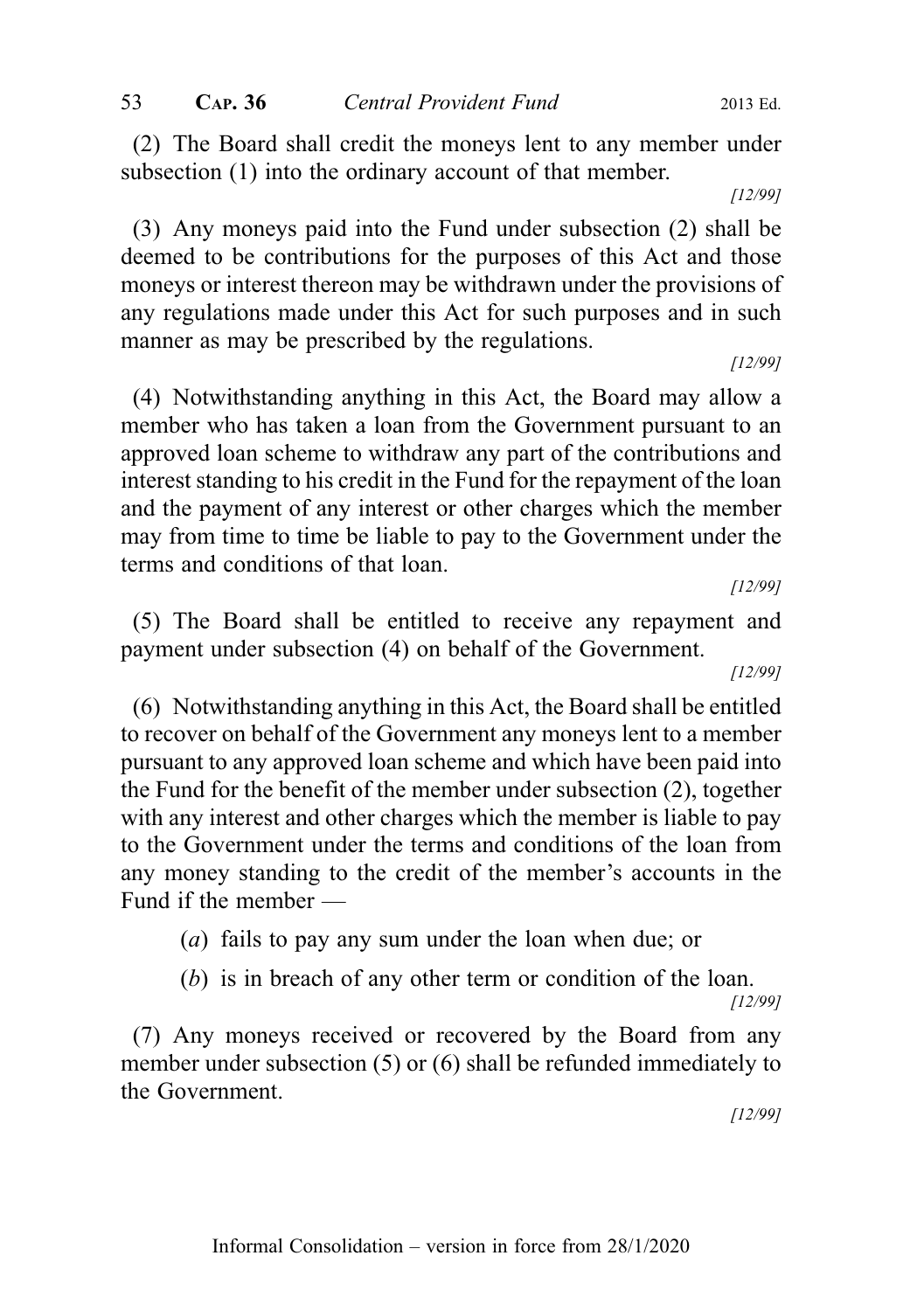(8) In this section, "approved loan scheme" means a loan scheme approved by the Minister.

[12/99]

## PART III

# WITHDRAWAL OF CONTRIBUTIONS

# Authorisation and conditions for withdrawal from Fund

15.—(1) No sum of money standing to the credit of a member of the Fund may be withdrawn from the Fund except with the authority of the Board.

- (1A) The Board may give its authority under subsection  $(1)$ 
	- (a) for the withdrawal of money standing to a member's credit in the Fund, on the application of a person who  $-$ 
		- (i) is entitled or allowed to withdraw the money; or
		- (ii) will be entitled to withdraw the money under subsection (2)(*a*), (3) or (7) within such period as the Board may determine; or
	- (b) without any application mentioned in paragraph  $(a)$ , for the withdrawal of —
		- (i) the whole or part of an amount referred to in subsection  $(6C)(a)$  that a member is entitled to withdraw under subsection  $(7)$ ;
		- (ii) the whole or part of any money that the Board may allow the member to withdraw under subsection  $(4)(b)$ ;
		- (iii) the amount standing to the credit of a deceased member in the Fund that a person nominated by the deceased member in accordance with section 25(1) is entitled to withdraw under subsection (5); or
		- (iv) such other amounts standing to the credit of a member in the Fund for payment to the member as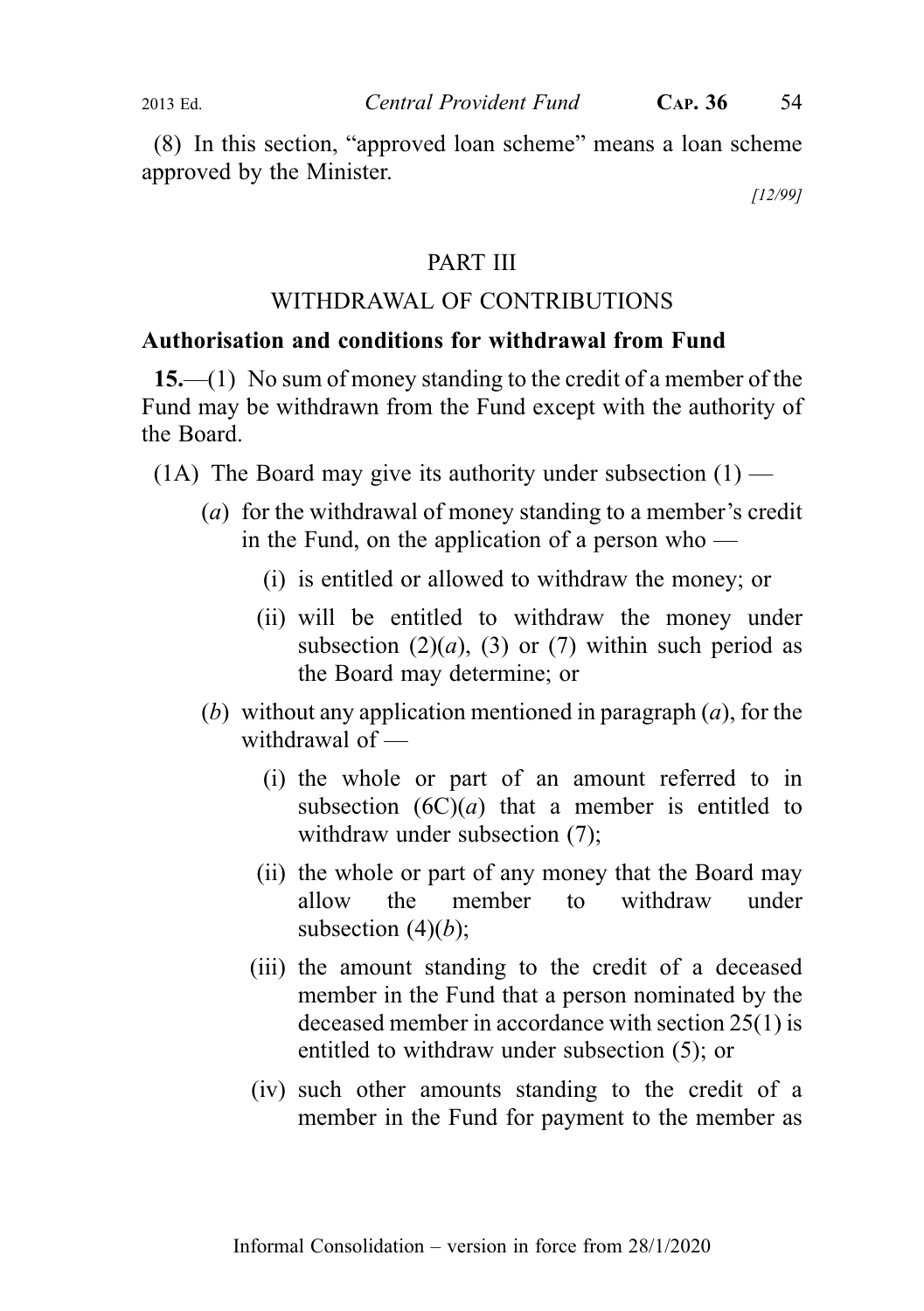may be prescribed by regulations made under section  $77(1)$ .

[Act 26 of 2016 wef 01/01/2017]

(1B) [Deleted by Act 26 of 2017 wef 01/01/2017]

(1C) [Deleted by Act 26 of 2017 wef 01/01/2017]

(1D) [Deleted by Act 26 of 2017 wef 01/01/2017]

(2) Subject to this section and sections 16, 19 and 19A, a member of the Fund shall be entitled to withdraw the sum standing to the credit of the member in the Fund at any time after the Board is satisfied that the member —

- (a) has attained the age of 55 years;
- (b) not being a citizen of Singapore, has left or is about to leave Singapore and the States of Malaya permanently with no intention to return thereto;
- (c) being a citizen of Malaysia has left or is about to leave Singapore permanently for the States of Malaya in such circumstances as the Minister may approve;
- ( $d$ ) is physically or mentally incapacitated
	- (i) from ever continuing in any employment; or
	- (ii) in such other manner as the Minister may approve;
- (e) lacks capacity within the meaning of section 4 of the Mental Capacity Act (Cap. 177A);
- (f) is suffering from a medical condition leading to a severely impaired life expectancy; or
- (g) is suffering from a terminal illness or disease.

[Act 26 of 2016 wef 01/01/2017]

[5/87; 15/2006; 21/2008; 25/2008; 18/2009; 22/2010]

(2A) Where a member of the Fund is entitled under subsection (2)(d), (e) or (f) to withdraw the sum standing to his credit in the Fund, at the time of the withdrawal and at such other times as the Minister may determine, and in accordance with such directions as the Minister may give in any particular case —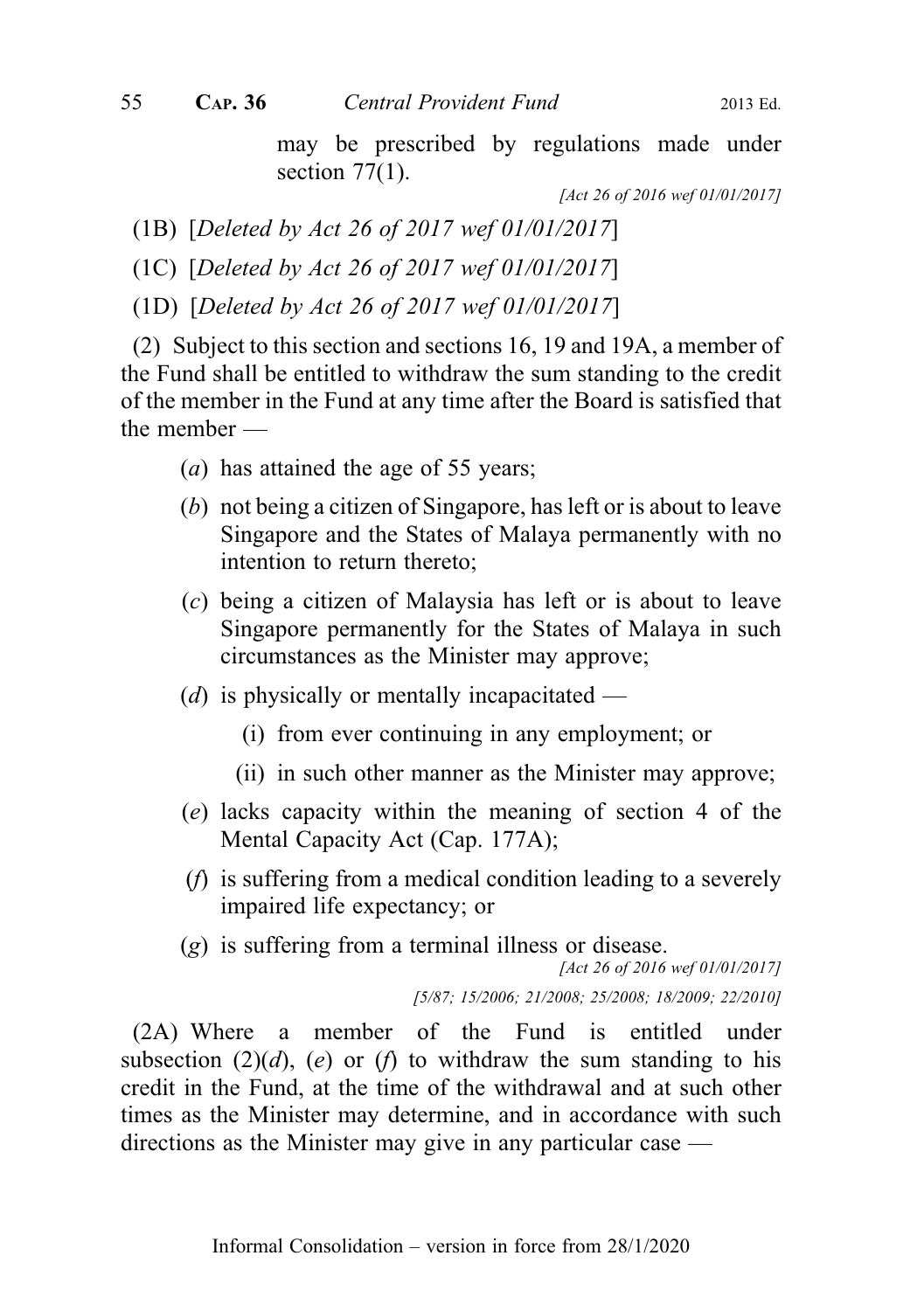- (a) such amount as the Minister may specify shall be set aside or topped-up in the member's retirement account —
	- (i) by the member; or
	- (ii) from the sum standing to the member's credit in the Fund, after excluding any reserved amount standing to the member's credit in his ordinary account; and [Act 26 of 2016 wef 01/01/2017]
- (b) [Deleted by Act 26 of 2016 wef 01/01/2017]
- (c) if there exist such circumstances as may be prescribed by any regulations made under section 77(1) and the member is thereby required to reserve any amount in his ordinary account, such reserved amount shall be set aside or toppedup in that account —
	- (i) by the member; or
	- (ii) from the sum standing to the member's credit in that account.

[Act 24 of 2013 wef 01/06/2014]

(2B) Where any amount has been set aside or topped-up in the member's retirement account for the purposes of subsection  $(2A)(a)$ , the amount standing to the credit of the member in his retirement account may be withdrawn by the member in accordance with such terms and conditions as the Minister may from time to time impose. [Act 24 of 2013 wef 01/01/2014]

(3) Subject to subsection (6) and section 16, a member of the Fund who has withdrawn any money from the Fund on the ground that he has attained the age of 55 years shall be entitled to make one further withdrawal of the sum standing to his credit in the Fund on or after every first anniversary of his date of birth after he has attained the age of 55 years or such other period as the Minister may direct.

[Act 26 of 2016 wef 01/01/2017]

[5/87; 36/2002]

(4) Notwithstanding subsection (3) but subject to subsection (6) and section 16, the Board may —

(a) where a member has withdrawn any money from the Fund on the ground that he has attained the age of 55 years, allow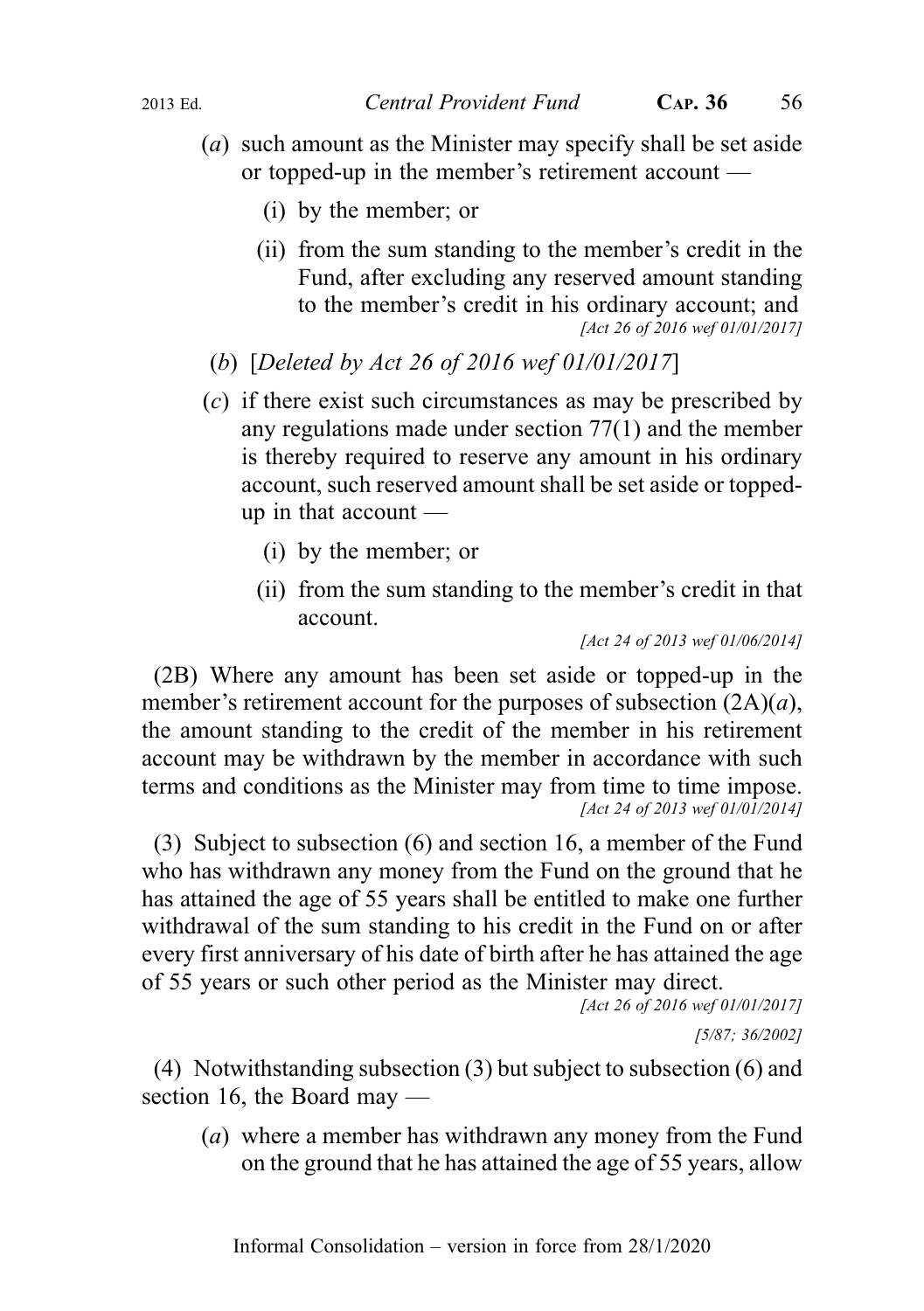him to withdraw, at any time, the sum standing to his credit in the Fund if he satisfies such conditions as the Board may impose in any particular case; and

(b) where a member has attained the age of 55 years, allow him to withdraw, within such time as the Board may permit, the whole or any part of the amount of any money that is paid, repaid or refunded into his account in the Fund pursuant to a charge under subsection (9), (9A), (11D) or (11E) or section 21(1), 21A(1), 21B(1), 27C(1)(v)(A) or (B), 27D(1)(v)(B), 27DA(1)(v), 27E(1)(iv) or 27F(1)(iv), or pursuant to an undertaking given under subsection (10) or (10A) or section  $27D(1)(v)(A)$ .

[Act 26 of 2016 wef 01/01/2017] [Act 24 of 2013 wef 01/01/2014]

(5) Subject to section 25(3), after the death of a member of the Fund, a person who is nominated by the deceased member, by a memorandum executed in accordance with section 25(1), shall be entitled to withdraw, in the manner provided for in the memorandum, from the balance standing to the credit of the deceased member in the Fund, such portion of the amount payable on the deceased member's death out of the Fund as the person has been nominated to receive under the memorandum.

[20/2011]

(6) Subject to subsections (6A), (8) and (8A), where a member of the Fund is entitled under subsection  $(2)(a)$  or  $(3)$ , or is allowed under subsection (4), to withdraw the sum standing to his credit in the Fund, at the time of the withdrawal and in accordance with any regulations made under this Act —

- (a) such retirement sum applicable to the member as may be prescribed shall be set aside or topped-up —
	- (i) by the member; or
	- (ii) from the sum standing to the member's credit in the Fund, after excluding any reserved amount standing to the member's credit in his ordinary account; and [Act 26 of 2016 wef 01/01/2017]

(b) [Deleted by Act 26 of 2016 wef 01/01/2017]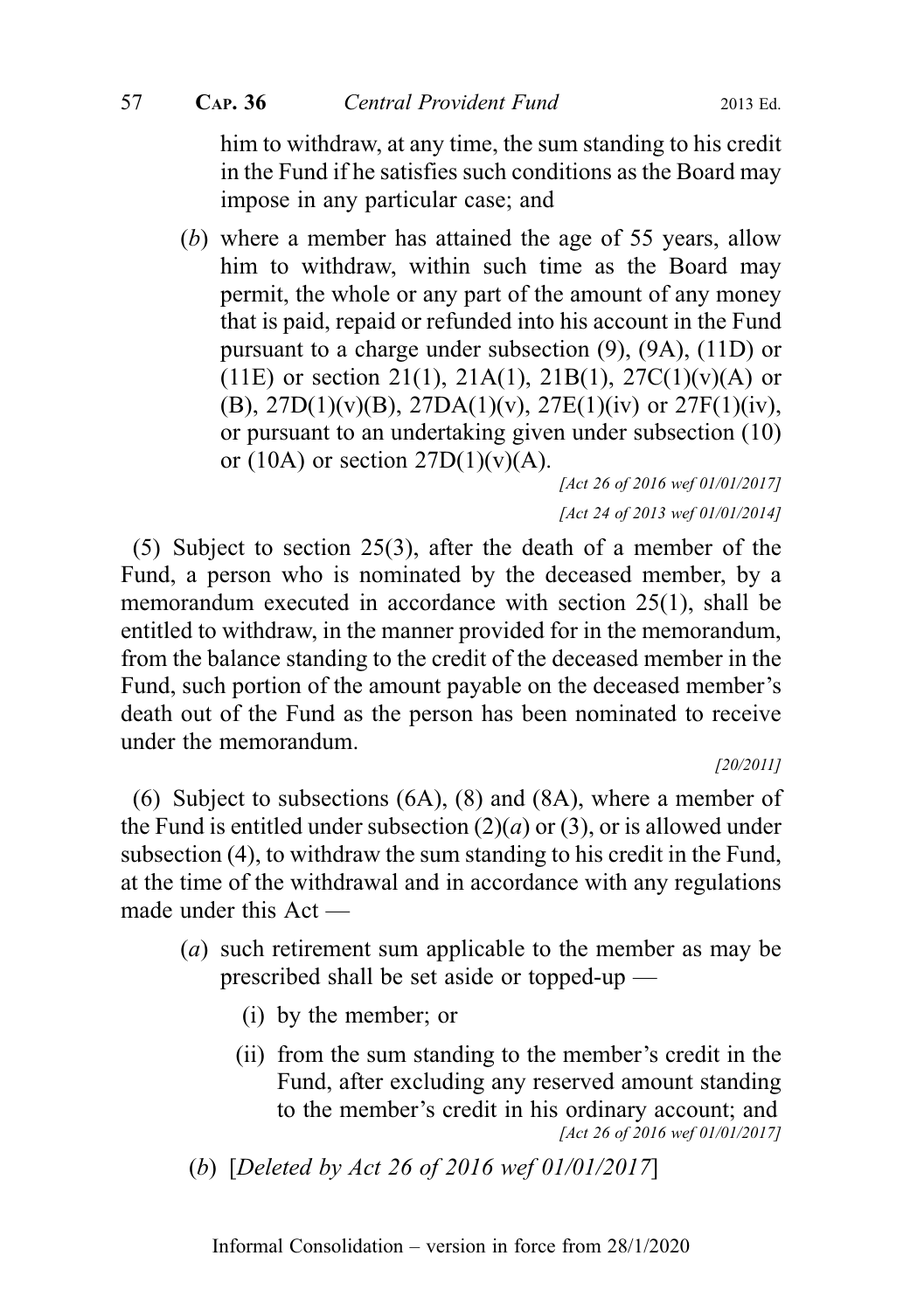- (c) if there exist such circumstances as may be prescribed by any regulations made under section 77(1) and the member is thereby required to reserve any amount in his ordinary account, such reserved amount shall be set aside or toppedup in that account —
	- (i) by the member; or
	- (ii) from the sum standing to the member's credit in that account.

[Act 26 of 2016 wef 01/01/2017] [Act 24 of 2013 wef 01/06/2014]

(6A) Where 2 members of the Fund are parties to a marriage, and neither member is a relevant member, the Board may, on a joint application made by them before 1st January 2013, permit them to set aside jointly an amount which is less than 2 times the retirement sum if each member has executed a memorandum under section 25(1) nominating the other member to receive, on his death, an amount belonging to him which is not less than such amount as the Board may specify.

[Act 26 of 2016 wef 01/01/2017] [15/2006; 18/2009; 23/2012]

(6B) Any memorandum executed under subsection (6A) by 2 members of the Fund who are parties to a marriage —

- (a) shall not be revocable during the subsistence of the marriage, unless the Board is satisfied that —
	- (i) either member is, or both members are, physically or mentally incapacitated —
		- (A) from ever continuing in any employment; or
		- (B) in such other manner as the Minister may approve;
	- (ii) either member lacks, or both members lack, capacity within the meaning of section 4 of the Mental Capacity Act;
	- (iii) either member is, or both members are, suffering from a medical condition leading to a severely impaired life expectancy; or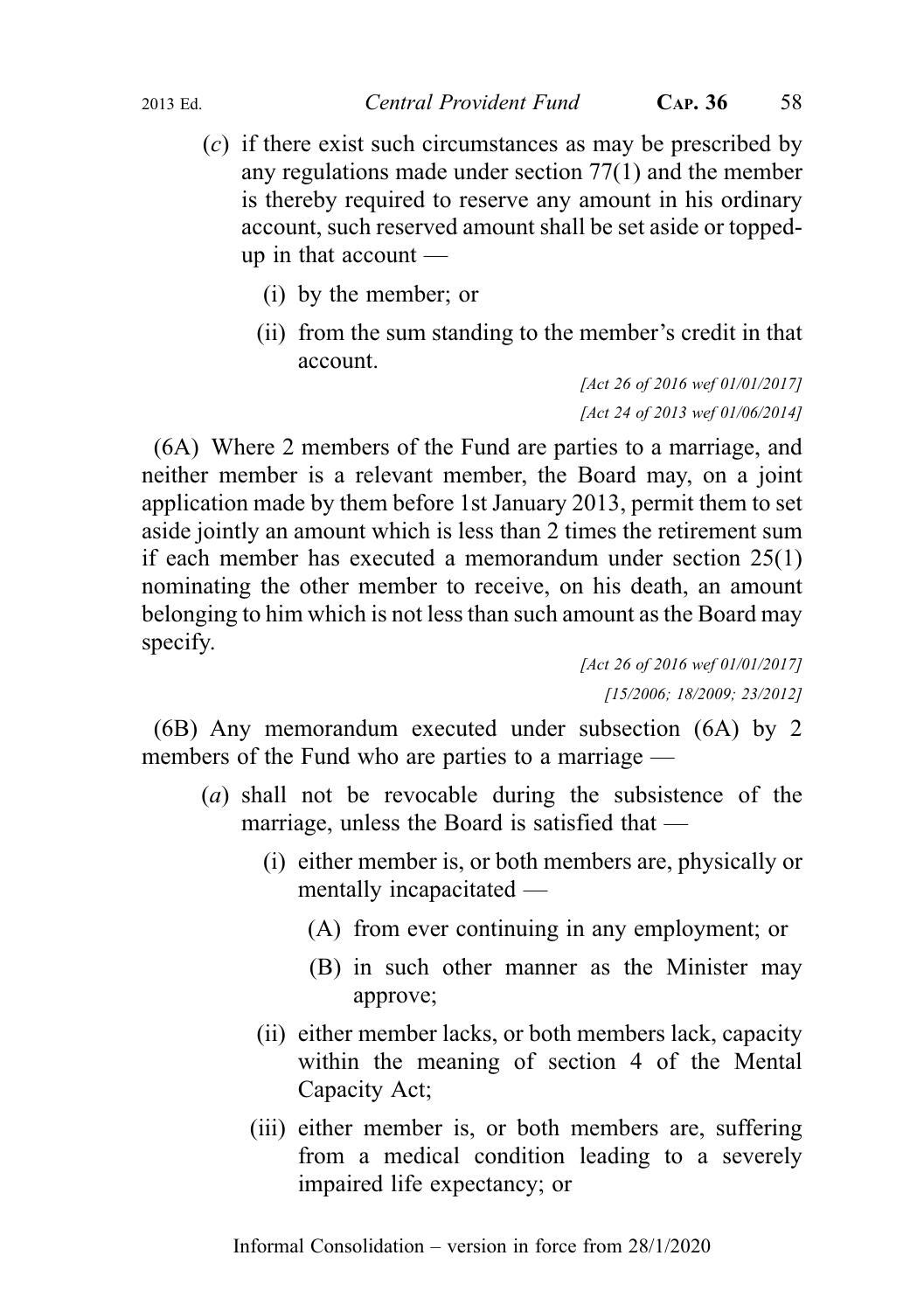- (iv) either member is, or both members are, suffering from a terminal illness or disease; and
- (b) shall, where the marriage has been dissolved (otherwise than by death) or has been annulled, be revoked upon the Board being notified of the dissolution or annulment of the marriage.

[40/2007; 21/2008; 22/2010]

(6C) The amount standing to the credit of a member in the member's retirement account may, in accordance with such terms and conditions as the Board may impose, be used or withdrawn in all or any of the following manner:

- (a) deposited before 1 January 2014 with an approved bank or retained in the member's retirement account;
- (b) withdrawn to purchase an approved annuity from an insurer;
- (c) withdrawn to pay a premium referred to in section  $27L(1)$ or (1A);
- (d) used, transferred or withdrawn in any other circumstances as permitted under this Act.

[Act 6 of 2016 wef 01/07/2017]

(6CA) For the purposes of subsections  $(6)(a)$  and  $(6C)$ , the Board shall, if required by any regulations made under section 77(1), transfer from the sum standing to the credit of a member in the Fund to his retirement account, towards the maintenance of the retirement sum, such amount at such time as may be prescribed in those regulations.

```
[Act 26 of 2016 wef 01/01/2017]
                     [23/2012]
```
(6CB) For the purposes of subsection (6CA), different amounts and times may be prescribed for different classes of members.

[23/2012]

## (6D) [Deleted by Act 26 of 2016 wef 01/01/2017]

(7) Where a member has deposited the amount referred to in subsection  $(6C)(a)$  with an approved bank or retained that amount in the member's retirement account, the member is entitled, at any time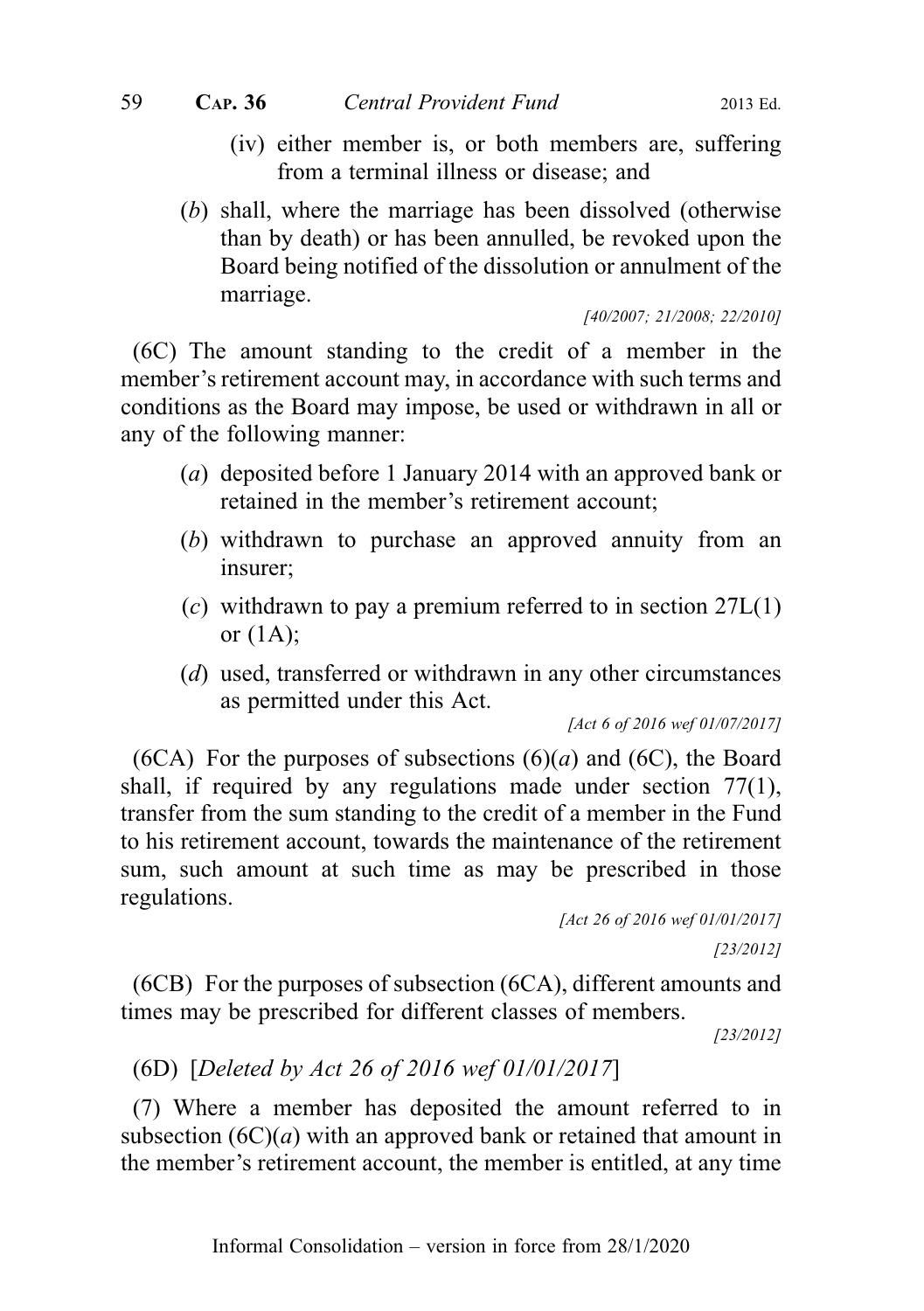2013 Ed. Central Provident Fund CAP. 36 60

on or after the entitlement date, to withdraw that amount or such part of that amount and any interest accruing on that amount, as the Board may determine, in accordance with any regulations made under section  $77(1)$ .

> [Act 43 of 2017 wef 01/10/2018] [Act 6 of 2016 wef 01/01/2017]

(7A) A member who has attained the age of 55 years but has not attained the prescribed age is entitled, in accordance with any regulations made under section 77(1), to withdraw the amount referred to in subsection  $(6C)(a)$  which is deposited with an approved bank or retained in the member's retirement account or such part of that amount as the Board may determine, or to surrender his approved annuity from an insurer, if the Board is satisfied that the member —

(*a*) is physically or mentally incapacitated —

- (i) from ever continuing in any employment; or
- (ii) in such other manner as the Minister may approve;
- (b) lacks capacity within the meaning of section 4 of the Mental Capacity Act;
- (c) is suffering from a medical condition leading to a severely impaired life expectancy;
- (d) is suffering from a terminal illness or disease; or
- (e) is receiving or will receive a pension, annuity or other benefit approved by the Board that provides the member with a monthly income, whether or not the monthly income is less in value than the payout benchmark applicable to the member.

[22/2010] [Act 24 of 2013 wef 01/01/2014] [Act 6 of 2016 wef 01/01/2017] [Act 43 of 2017 wef 01/10/2018]

(7B) Where a member of the Fund is entitled under subsection  $(7A)(a)$ , (b) or (c) to withdraw the amount referred to in subsection  $(6C)(a)$  which is deposited with an approved bank or retained in the member's retirement account or any part of that amount or surrender his approved annuity from an insurer, at the time of the withdrawal or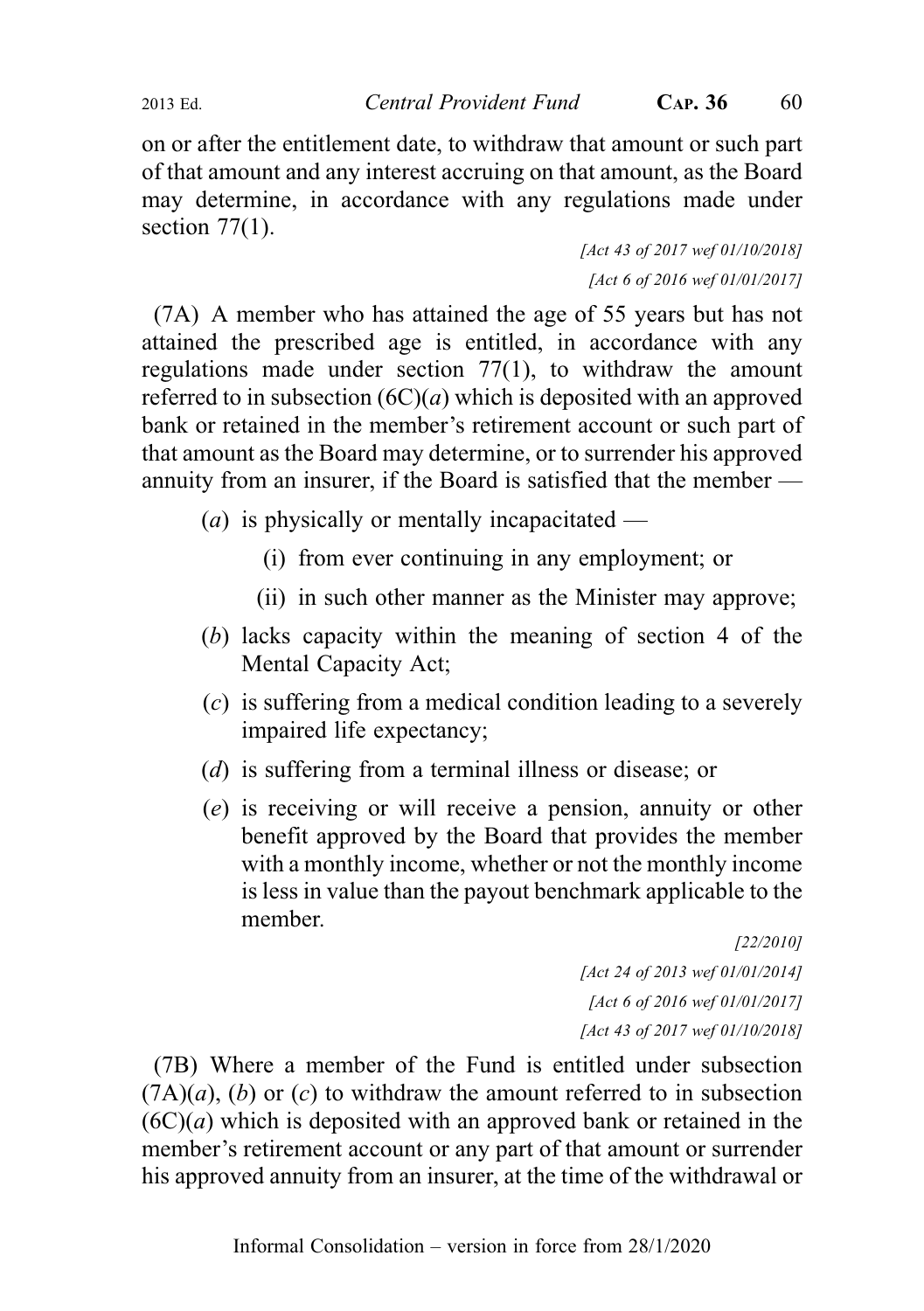surrender, as the case may be, and at such other times as the Minister may determine, and in accordance with such directions as the Minister may give in any particular case —

- (a) such amount as the Minister may specify shall be set aside or topped-up in the member's retirement account —
	- (i) by the member; or
	- (ii) from the sum standing to the member's credit in the Fund, after excluding any reserved amount standing to the member's credit in his ordinary account; and [Act 26 of 2016 wef 01/01/2017]
- (b) [Deleted by Act 26 of 2016 wef 01/01/2017]
- (c) if there exist such circumstances as may be prescribed by any regulations made under section 77(1) and the member is thereby required to reserve any amount in his ordinary account, such reserved amount shall be set aside or toppedup in that account —
	- (i) by the member; or
	- (ii) from the sum standing to the member's credit in that account.

[Act 24 of 2013 wef 01/06/2014] [Act 6 of 2016 wef 01/01/2017]

(7C) Where any amount has been set aside or topped-up in the member's retirement account for the purposes of subsection  $(7B)(a)$ , the amount standing to the credit of the member in his retirement account may be withdrawn by the member in accordance with such terms and conditions as the Minister may from time to time impose. [Act 24 of 2013 wef 01/01/2014]

(8) A member need not comply with subsection  $(6)(a)$  if the Board is satisfied that the member —

- (*a*) is physically or mentally incapacitated
	- (i) from ever continuing in any employment; or
	- (ii) in such other manner as the Minister may approve;
- (b) lacks capacity within the meaning of section 4 of the Mental Capacity Act;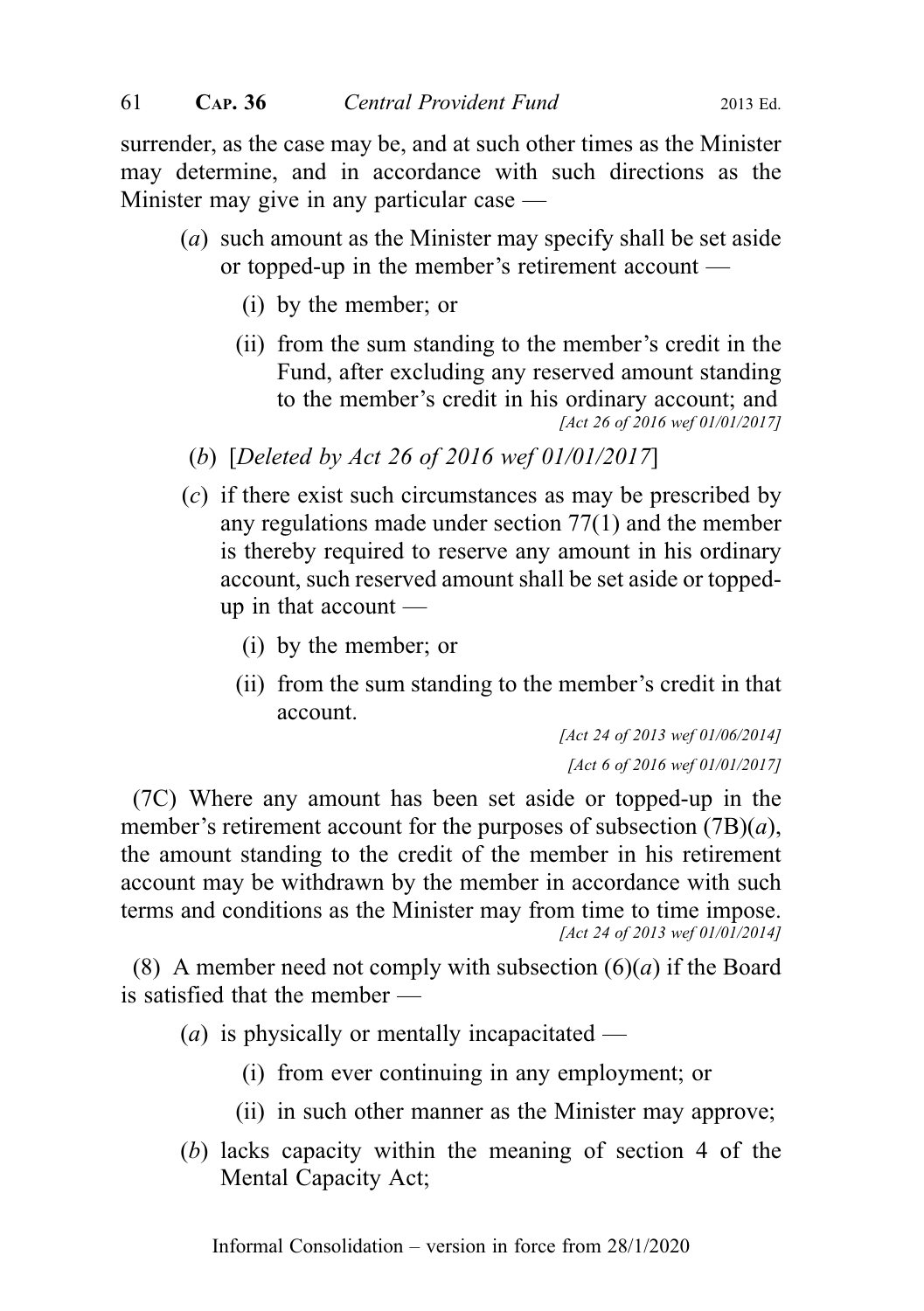- (c) is suffering from a medical condition leading to a severely impaired life expectancy;
- (*d*) is suffering from a terminal illness or disease;
- (e) is receiving or will receive a pension, annuity or other benefit approved by the Board that provides the member with a monthly income not less in value than the payout benchmark applicable to the member; or

[Act 43 of 2017 wef 01/10/2018]

(f) has attained the age of 55 years before 1st January 1987. [15/2006; 21/2008; 18/2009; 22/2010]

(8A) Where a member of the Fund is entitled under subsection  $(2)(a)$  or  $(3)$ , or is allowed under subsection  $(4)$ , to withdraw the sum standing to his credit in the Fund and, under subsection (8)(*a*), (*b*) or (*c*), need not comply with subsection (6)(*a*), at the time of the withdrawal and at such other times as the Minister may determine, and in accordance with such directions as the Minister may give in any particular case —

- (a) such amount as the Minister may specify shall be set aside or topped-up in the member's retirement account —
	- (i) by the member; or
	- (ii) from the sum standing to the member's credit in the Fund, after excluding any reserved amount standing to the member's credit in his ordinary account; and [Act 26 of 2016 wef 01/01/2017]
	- (b) [Deleted by Act 26 of 2016 wef 01/01/2017]
- (c) if there exist such circumstances as may be prescribed by any regulations made under section 77(1) and the member is thereby required to reserve any amount in his ordinary account, such reserved amount shall be set aside or toppedup in that account —
	- (i) by the member; or
	- (ii) from the sum standing to the member's credit in that account.

[Act 26 of 2016 wef 01/01/2017] [Act 24 of 2013 wef 01/06/2014]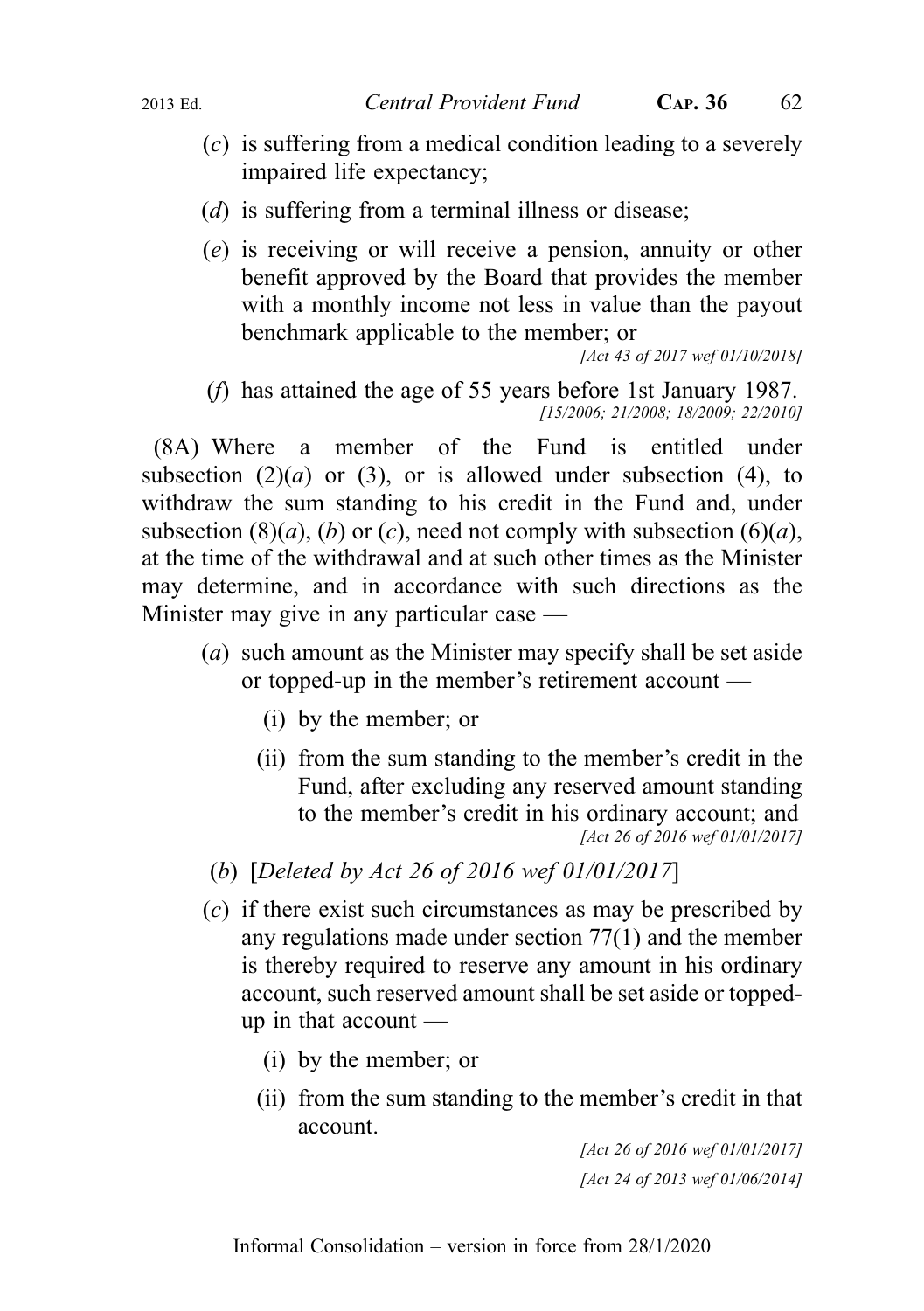(8B) Where any amount has been set aside or topped-up in the member's retirement account for the purposes of subsection  $(8A)(a)$ , the amount standing to the credit of the member in his retirement account may be withdrawn by the member in accordance with such terms and conditions as the Minister may from time to time impose. [Act 24 of 2013 wef 01/01/2014]

(8C) A member who has attained the prescribed age and who need not comply with subsection  $(6)(a)$  by reason of subsection  $(8)(e)$  is entitled, in accordance with any regulations made under section  $77(1)$  —

- (a) where any amount standing to the member's credit in the member's retirement account is deposited with an approved bank or retained in the member's retirement account under subsection  $(6C)(a)$ , to withdraw the amount or such part of the amount, as the Board may determine, which was so deposited or retained; and
- (b) where any amount standing to the member's credit in the member's retirement account is used to purchase an approved annuity under subsection  $(6C)(b)$ , to surrender the approved annuity.

[Act 6 of 2016 wef 01/01/2017]

(8CA) For the purposes of subsections  $(7A)(e)$  and  $(8)(e)$ , the Minister —

- (a) may specify different amounts of payout benchmark for different classes of members, taking into account the life expectancy of the different classes of members;
- (b) must publish the payout benchmark applicable to each class of members in a manner accessible to the public; and
- (c) may, on the application of a member, specify a payout benchmark for that member that is less than the payout benchmark published under paragraph (b) for the class of members to which the member belongs.

[Act 43 of 2017 wef 01/10/2018]

(8D) Despite sections 14(2), 15(2), (2A), (6), (6C), (7), (7B) and (8A) and 27, where the Board has transferred or paid any amount into a member's account in the Fund (called in this section the transferred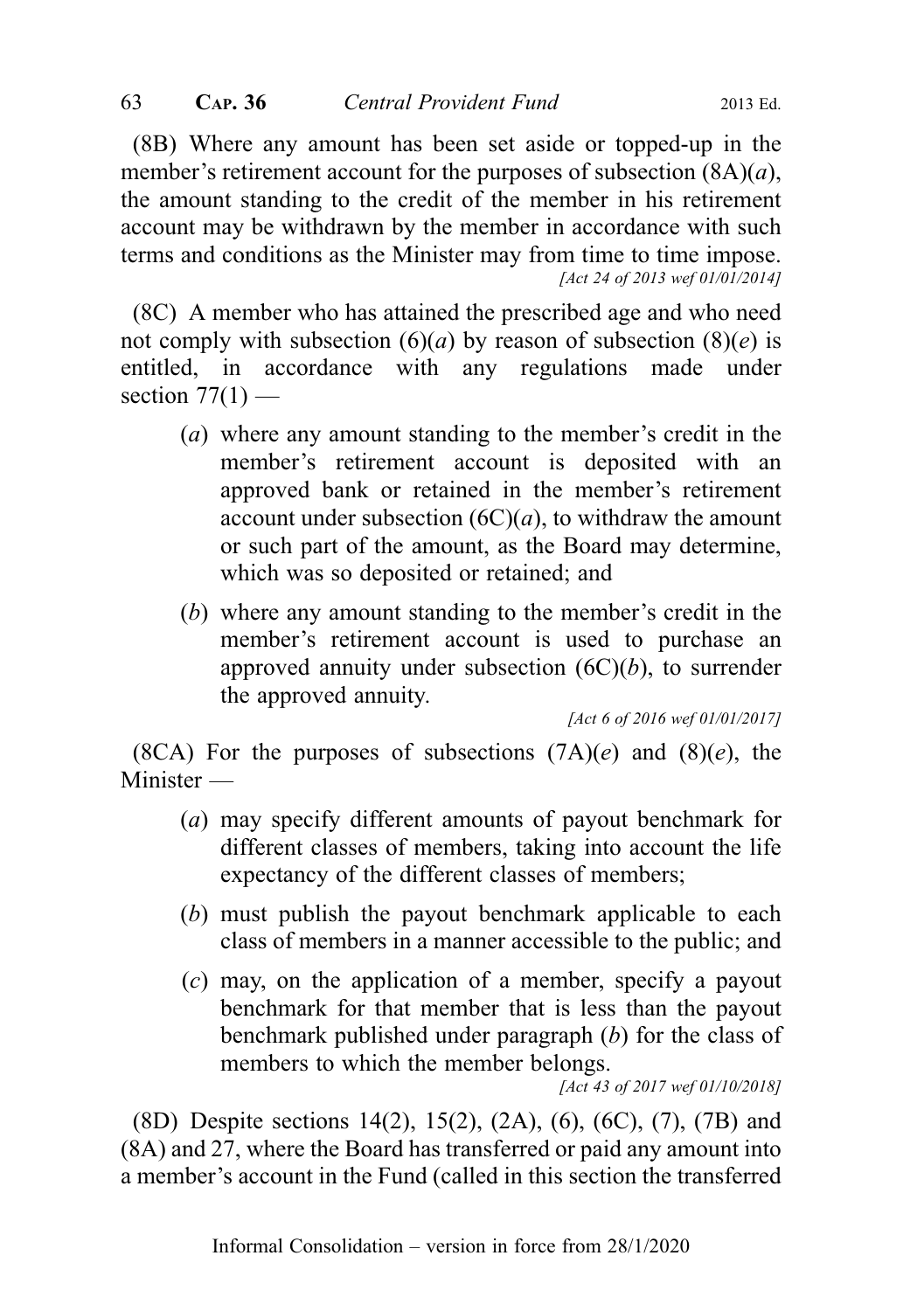amount), the Board may, on the member's application, permit the member to withdraw an amount determined by the Board —

- (a) from one or more accounts in the Fund as the Board may determine;
- (b) in circumstances prescribed by regulations made under section 77(1); and
- (c) if the member satisfies such requirements as the Board may specify.

[Act 6 of 2016 wef 01/01/2017]

(8E) An application under subsection (8D) must be made within such time as may be prescribed by regulations made under section 77(1), and different times may be prescribed for different types of withdrawals.

[Act 6 of 2016 wef 01/01/2017]

(8F) The amount that the Board may permit a member to withdraw under subsection (8D) must not exceed the transferred amount.

[Act 6 of 2016 wef 01/01/2017]

(9) Where a member or his spouse owns any immovable property of a value equal to or exceeding the retirement sum, the Board may, on an application made before 1st January 2013, permit the member —

- (a) to withdraw the amount referred to in the former subsection  $(6C)(b)$  or part thereof from his account with an approved bank or his retirement account; or
- (b) to surrender his approved annuity,

if the member or his spouse, as the case may be, agrees to the creation of a charge on the immovable property owned by him or his spouse, to secure the payment to the Board of the retirement sum.

> [Act 26 of 2016 wef 01/01/2017] [Act 6 of 2016 wef 01/01/2017] [5/87; 39/2000; 15/2006; 18/2009; 23/2012]

(9A) Where a member and one or more related persons jointly own any immovable property of a value equal to or exceeding the retirement sum, the Board may, on an application made before 1st January 2013, permit the member —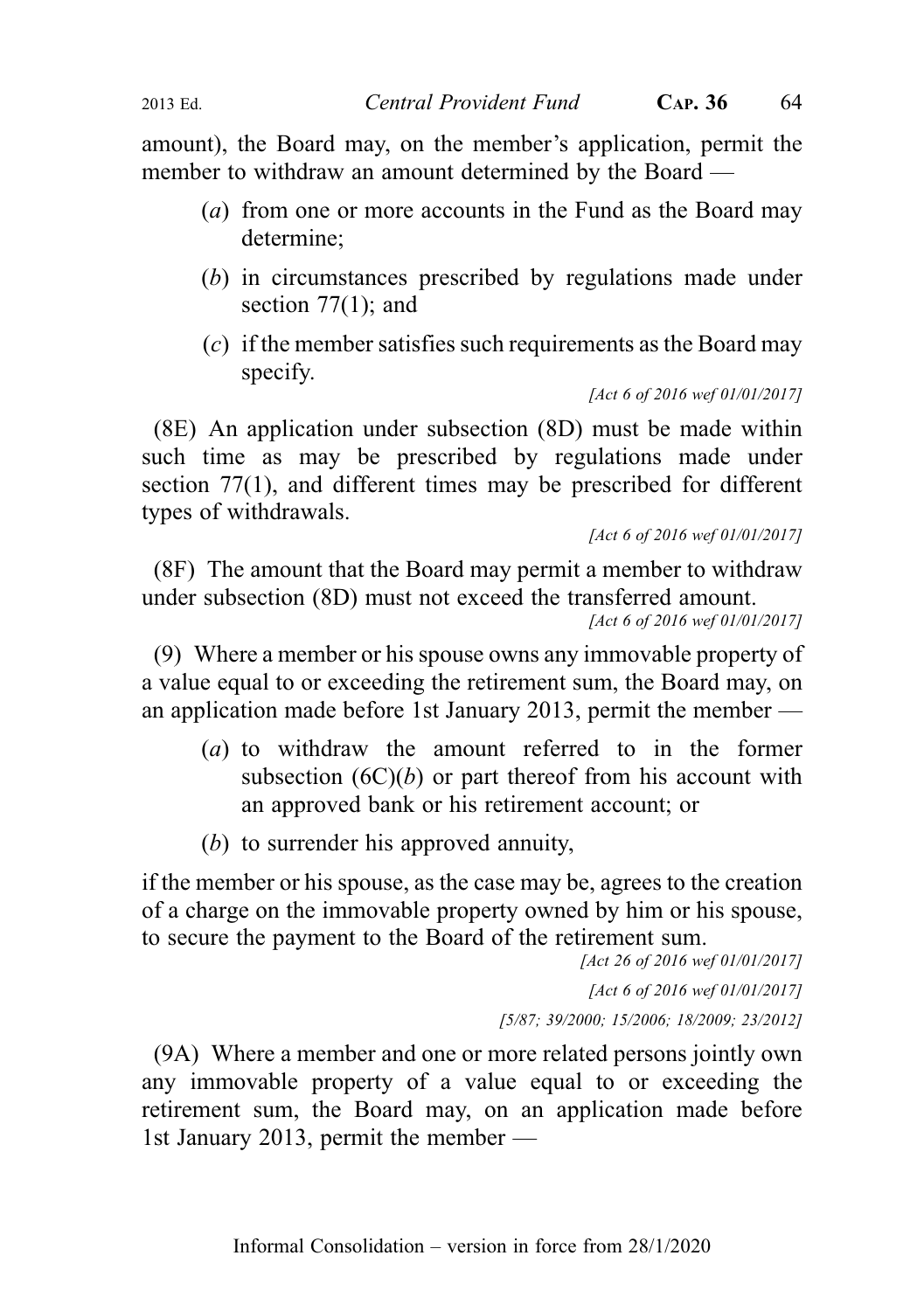- (a) to withdraw the amount referred to in the former subsection  $(6C)(b)$  or part thereof from his account with an approved bank or his retirement account; or
- (b) to surrender his approved annuity,

if the member and the related person or persons, as the case may be, agree to the creation of a charge on the immovable property owned by them to secure the payment to the Board of the retirement sum.

[Act 26 of 2016 wef 01/01/2017] [Act 6 of 2016 wef 01/01/2017] [39/2000; 18/2009; 23/2012]

(10) Where a member or his spouse or both of them jointly own any immovable property sold by an approved developer, by a Housing Authority or by a lessee of a Housing Authority, the Board may, on an application made before 1st January 2013, permit the member —

- (a) to withdraw the amount referred to in the former subsection  $(6C)(b)$  or part thereof from his account with an approved bank or his retirement account; or
- (b) to surrender his approved annuity,

if the member or his spouse (or both of them), as the case may be, gives an undertaking to refund to the Board an amount equal to the member's retirement sum or part thereof which is required to be set aside in the event the property is sold or otherwise disposed of.

> [Act 26 of 2016 wef 01/01/2017] [Act 6 of 2016 wef 01/01/2017] [5/87; 40/2007; 18/2009; 20/2011; 23/2012]

(10A) Where a member and one or more persons jointly own any immovable property sold by an approved developer, by a Housing Authority or by a lessee of a Housing Authority, the Board may, on an application made before 1st January 2013, permit the member —

- (a) to withdraw the amount referred to in the former subsection  $(6C)(b)$  or part thereof from his account with an approved bank or his retirement account; or
- (b) to surrender his approved annuity,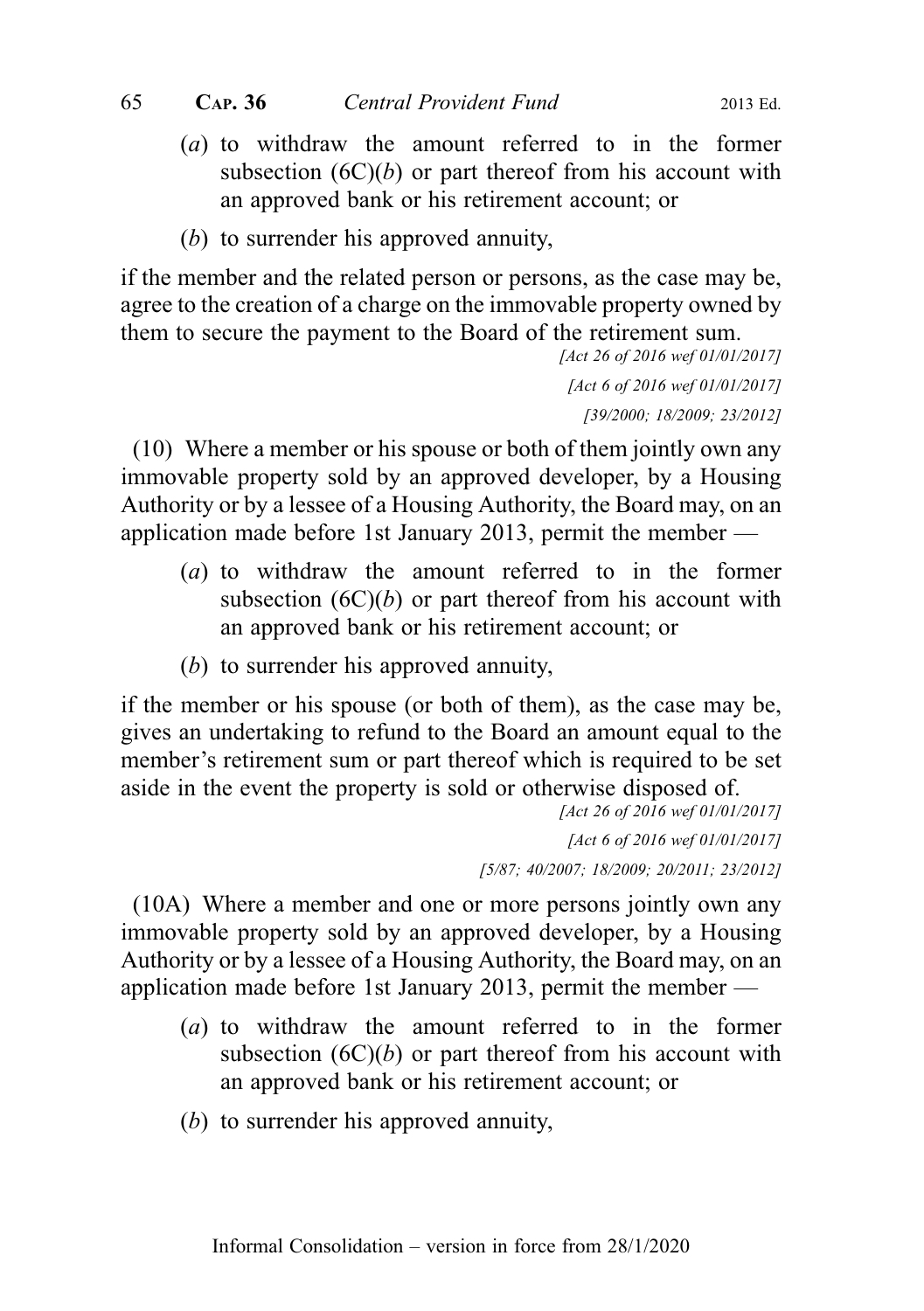if the member and the person or persons, as the case may be, give an undertaking to refund to the Board an amount equal to the member's retirement sum or part thereof which is required to be set aside in the event the property is sold or otherwise disposed of.

> [Act 26 of 2016 wef 01/01/2017] [Act 6 of 2016 wef 01/01/2017] [39/2000; 40/2007; 18/2009; 20/2011; 23/2012]

(10B) The Board shall not enforce any undertaking under subsection (10) or (10A) if there exist such circumstances as may be prescribed in any regulations made under section 77(1) for the purposes of this subsection.

[15/2006; 23/2012]

# (10C) [Deleted by Act 23 of 2012]

(11) Where a member owns any immovable property of a value equal to or exceeding the retirement sum, the Board may, on an application made on or after 1st January 2013, permit the member, in accordance with any regulations made under section  $77(1)$  —

- (a) to withdraw the amount referred to in subsection  $(6C)(a)$ which is deposited with an approved bank or retained in the member's retirement account or any part of that amount; or
- (b) to surrender his approved annuity.

```
[Act 26 of 2016 wef 01/01/2017]
 [Act 6 of 2016 wef 01/01/2017]
                     [23/2012]
```
(11A) Where a member and one or more persons jointly own any immovable property of a value equal to or exceeding the retirement sum, the Board may, on an application made on or after 1st January 2013, permit the member, in accordance with any regulations made under section  $77(1)$  —

(a) to withdraw the amount referred to in subsection  $(6C)(a)$ which is deposited with an approved bank or retained in the member's retirement account or any part of that amount; or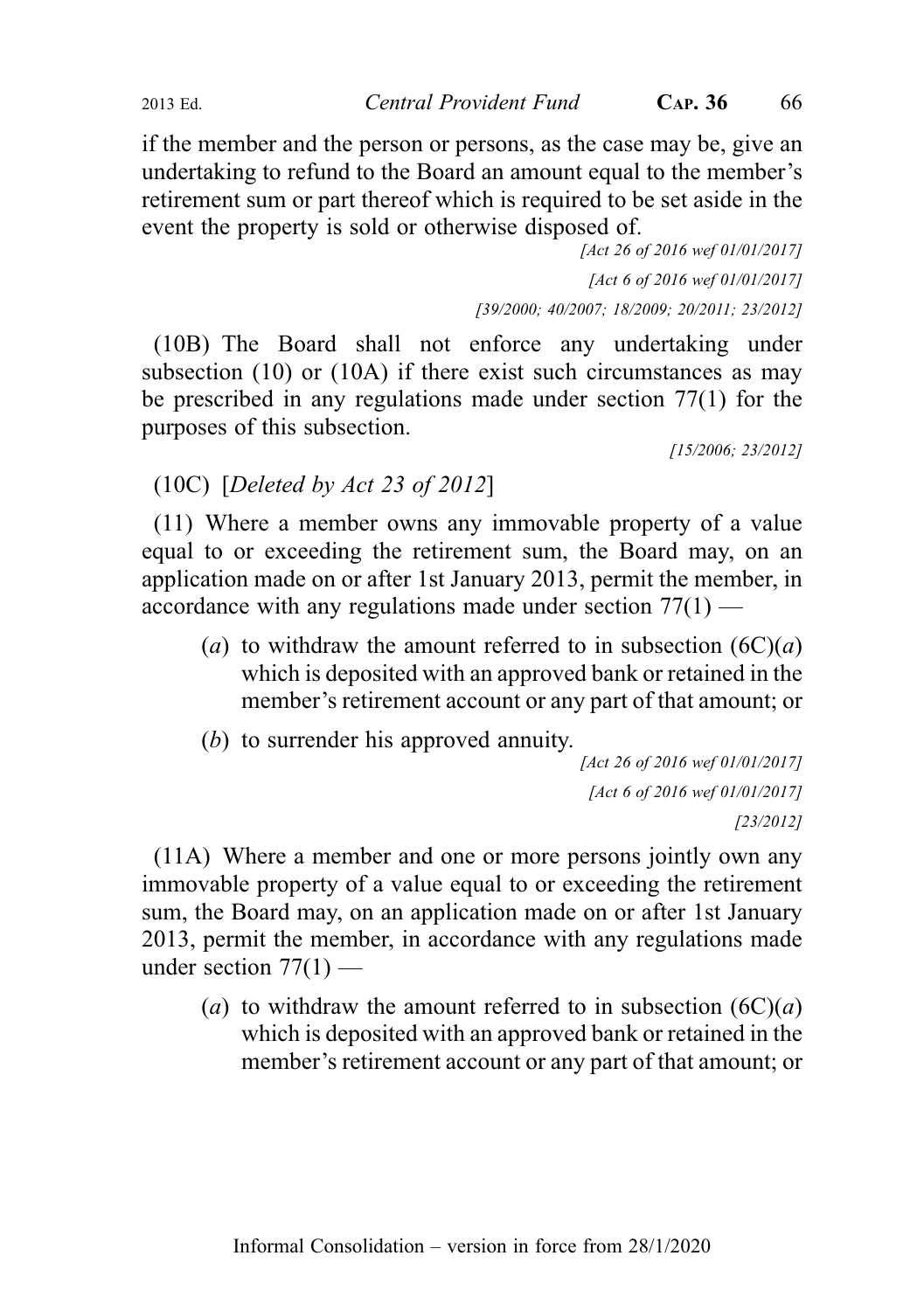(b) to surrender his approved annuity.

[Act 26 of 2016 wef 01/01/2017] [Act 6 of 2016 wef 01/01/2017] [23/2012] [Act 24 of 2013 wef 01/01/2014]

(11B) Where a member owns any immovable property sold by an approved developer, by a Housing Authority or by a lessee of a Housing Authority, the Board may, on an application made on or after 1st January 2013, permit the member, in accordance with any regulations made under section 77(1) —

- (a) to withdraw the amount referred to in subsection  $(6C)(a)$ which is deposited with an approved bank or retained in the member's retirement account or any part of that amount; or
- (b) to surrender his approved annuity.

[23/2012] [Act 6 of 2016 wef 01/01/2017]

(11C) Where a member and one or more persons jointly own any immovable property sold by an approved developer, by a Housing Authority or by a lessee of a Housing Authority, the Board may, on an application made on or after 1st January 2013, permit the member, in accordance with any regulations made under section 77(1) —

- (a) to withdraw the amount referred to in subsection  $(6C)(a)$ which is deposited with an approved bank or retained in the member's retirement account or any part of that amount; or
- (b) to surrender his approved annuity.

[23/2012] [Act 6 of 2016 wef 01/01/2017]

(11D) Where a member, with the permission of the Board under subsection (11), (11A), (11B) or (11C), has withdrawn the amount referred to in subsection  $(6C)(a)$  which is deposited with an approved bank or retained in the member's retirement account or any part of that amount, there shall be a charge constituted on the immovable property referred to in subsection (11), (11A), (11B) or (11C), as the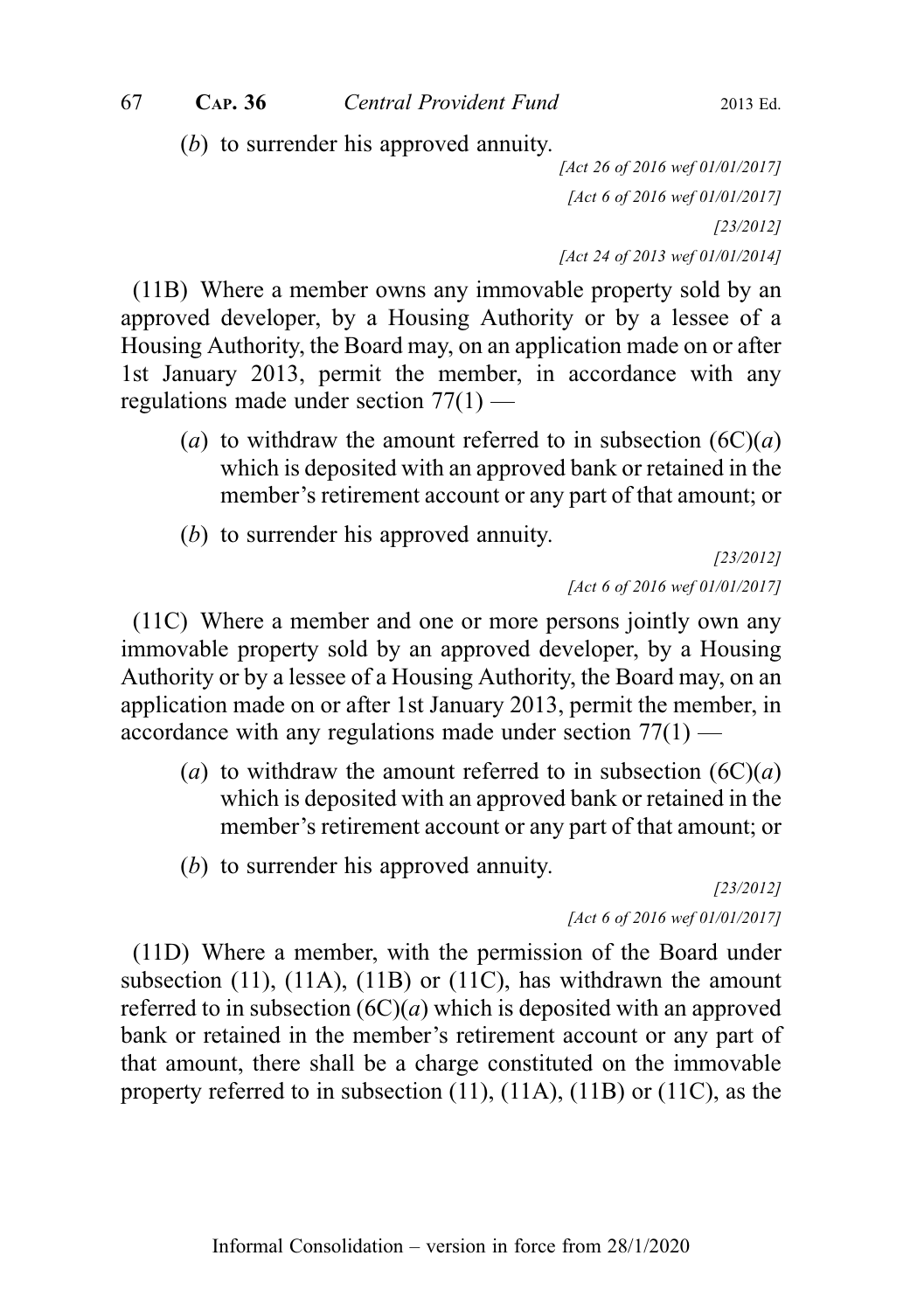2013 Ed. Central Provident Fund C<sub>AP</sub>. 36 68

case may be, to secure the payment to the Board of the amount withdrawn.

[23/2012]

[Act 6 of 2016 wef 01/01/2017]

(11E) Where a member, with the permission of the Board under subsection (11), (11A), (11B) or (11C), has surrendered his approved annuity, there shall be a charge constituted on the immovable property referred to in subsection (11), (11A), (11B) or (11C), as the case may be, to secure the payment to the Board of the entire surrender value of the approved annuity.

[23/2012]

(11F) The following provisions shall apply to a charge constituted on any immovable property under subsection (11D) or (11E):

- (a) the charge shall be subject to all prior statutory rights and charges of any public authority over the immovable property and to all encumbrances registered or notified prior to the date of the constitution of the charge;
- (b) upon the constitution of the charge, the Board shall have the power of sale and all other powers relating or incidental thereto to sell and effectually transfer the immovable property to any purchaser as if the Board were a registered mortgagee and, in any case where the immovable property is registered land within the meaning of the Land Titles Act (Cap. 157), notwithstanding that the charge is not registered under that Act;
- (c) the charge shall extend to all the rights, benefits and interests of the member, or of the member and the other person or persons who jointly own the immovable property, as the case may be, under his or their agreement for sale and purchase of the immovable property;
- (d) where the Board has lodged with the Registrar an instrument (which shall be in such form as the Registrar may require) for the purpose of registering or notifying the charge, the Registrar shall not be concerned to enquire into the regularity or validity of the charge and shall, on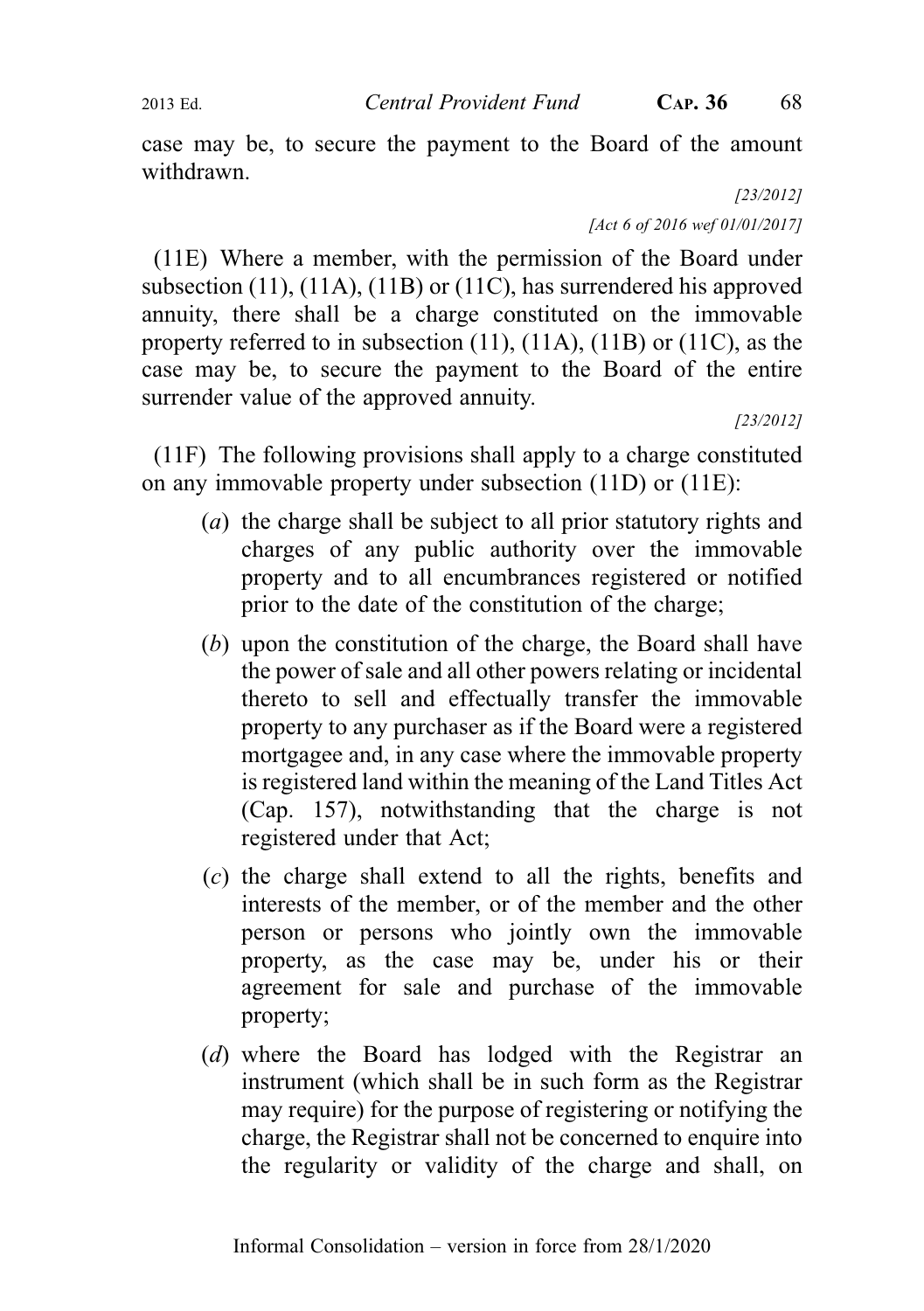acceptance of the instrument, register or notify the charge in the appropriate register maintained by the Registrar under the Land Titles Act, the Land Titles (Strata) Act (Cap. 158) or the Registration of Deeds Act (Cap. 269), as the case may be;

(e) the charge shall continue in force until the Board is satisfied of the occurrence of any event prescribed in any regulations made under section 77(1) for the purposes of this paragraph.

[23/2012]

(12) [Deleted by Act 24 of 2013 wef 01/01/2014]

(13) [Deleted by Act 24 of 2013 wef 01/01/2014]

(14) [Deleted by Act 24 of 2013 wef 01/01/2014]

(15) The following provisions shall apply to a charge created over any immovable property under subsection (9) or (9A):

- (a) the charge shall be subject to all prior statutory rights and charges of any public authority over the immovable property and to all encumbrances registered or notified prior to the date of the notification of the charge;
- (b) upon lodgment by the Board with the Registrar of an instrument (which shall be in such form as the Registrar may require) for the purpose of registering or notifying the charge and the acceptance of the instrument by the Registrar, the Board shall have —
	- (i) the power of sale and all other powers relating or incidental thereto as if the Board is a registered mortgagee; and
	- (ii) the power to sell, assign and dispose of all rights, benefits and interests under the agreement for the sale and purchase of the immovable property;
- (c) the charge shall extend to all the rights, benefits and interests of the member or his spouse, or the member and the related person or persons, as the case may be, under his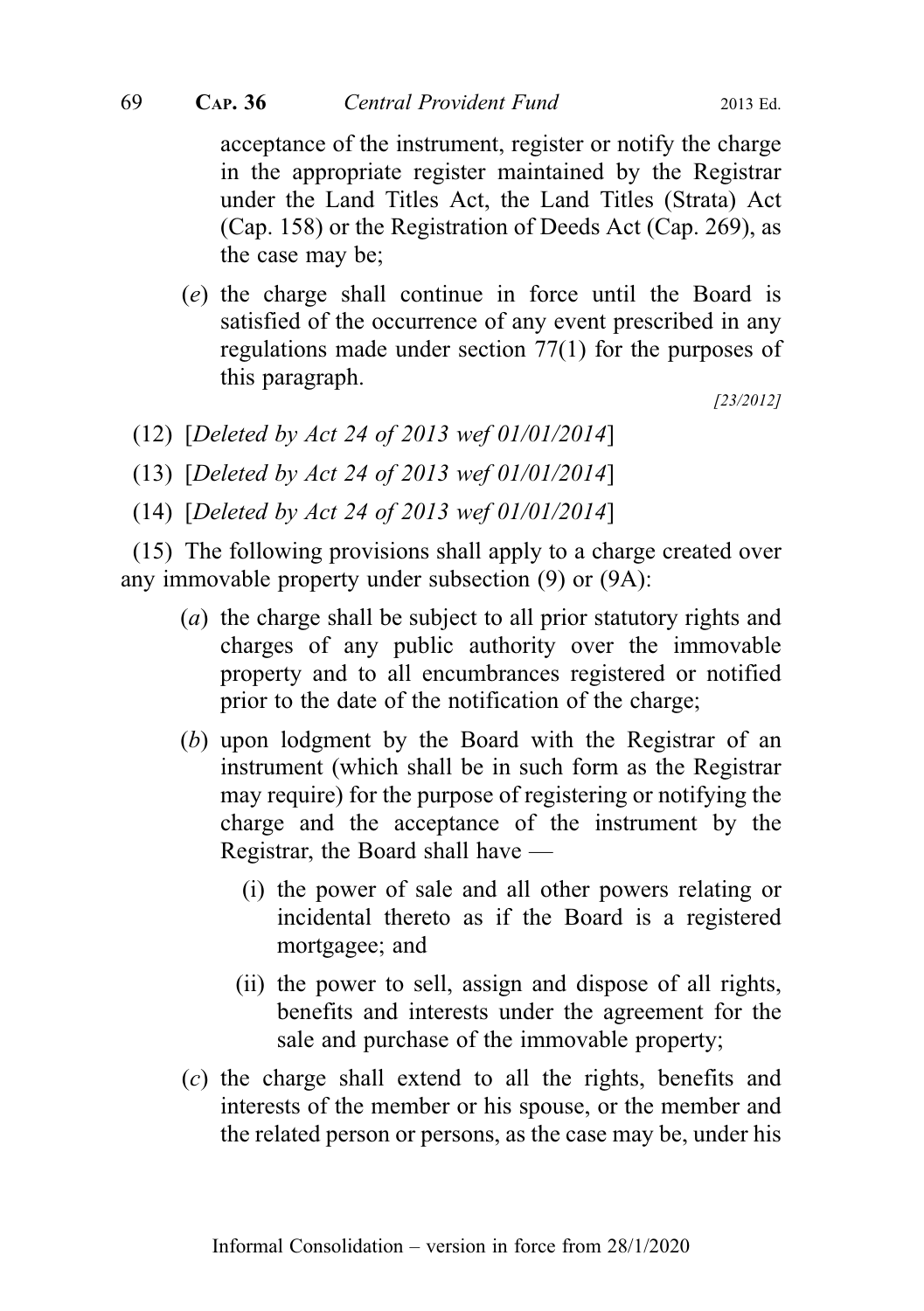or their agreement for sale and purchase of the immovable property;

- (d) the Registrar shall not be concerned to enquire into the regularity or validity of the charge and shall, on acceptance of the instrument to register or notify the charge, register or notify the charge in the appropriate register maintained by the Registrar under the Land Titles Act, the Land Titles (Strata) Act or the Registration of Deeds Act, as the case may be;
- (e) the charge shall, on the application of the member or any other person having an interest in the property, be cancelled if the Board is satisfied of the occurrence of any event prescribed in any regulations made under section 77(1) for the purposes of this paragraph.

[5/87; 39/2000; 15/2006; 18/2009; 22/2010; 20/2011; 23/2012]

(15A) Section 73 of the Conveyancing and Law of Property Act (Cap. 61) and sections 49L and 49M of the Insurance Act (Cap. 142) shall not apply to any annuity purchased with any amount standing to the credit of a member in his retirement account.

[3/2009; 23/2012]

(16) In this section and section 15B —

[Deleted by Act 43 of 2017 wef 01/10/2018]

- "approved developer" means an approved developer under Part IVB of the Housing and Development Act (Cap. 129);
- "entitlement date", in relation to a member, means a date specified by the Board, for the purposes of subsection (7), that falls in the month in which the member attains the prescribed age;

[Act 43 of 2017 wef 01/10/2018]

"Housing Authority" has the same meaning as in section 28;

"related person", in relation to a member, means —

- $(a)$  his spouse;
- (b) a child of the member, including an adopted child and a step-child;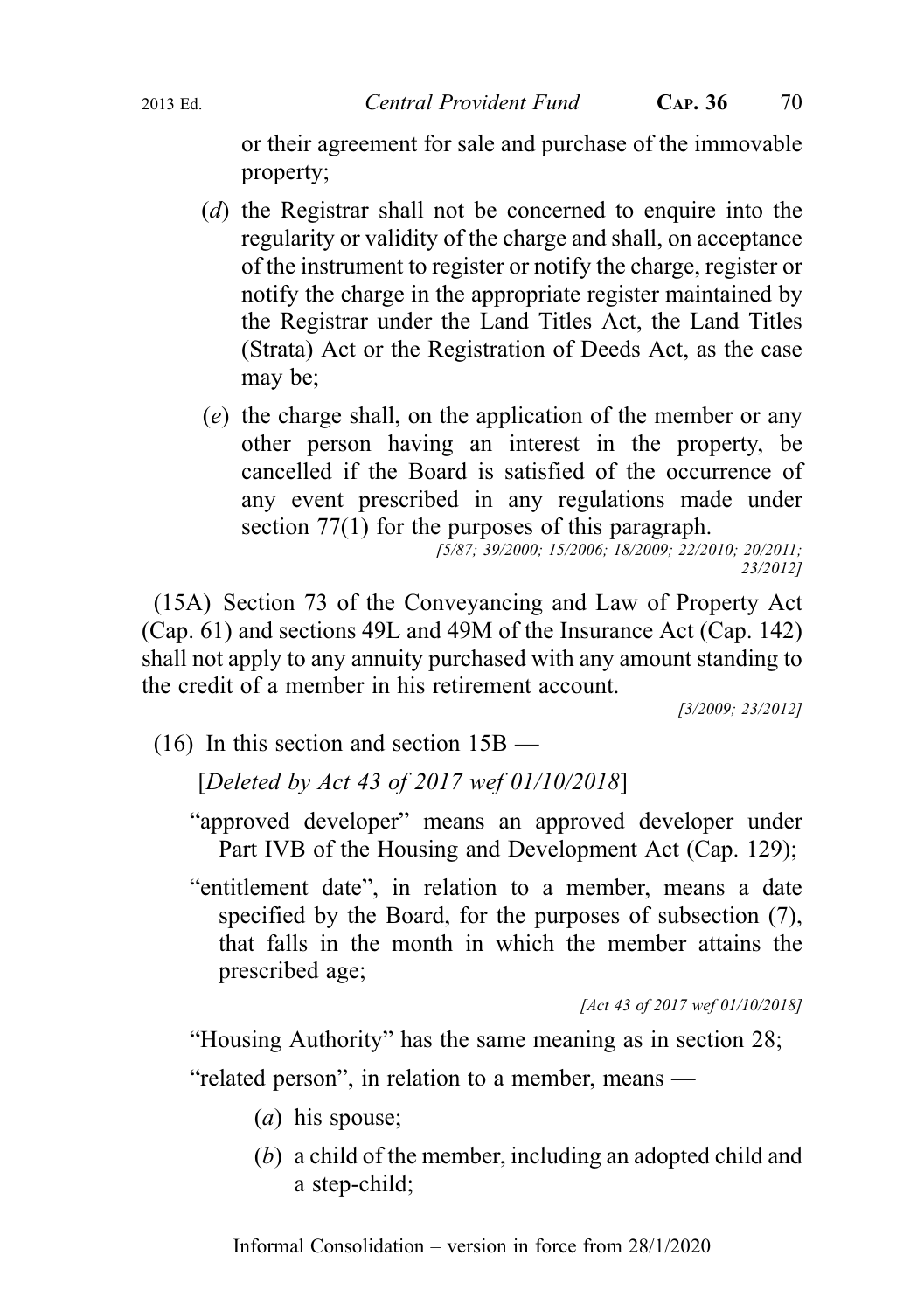- (c) a father or mother of the member;
- (*d*) a brother or sister of the member;
- (e) a grandchild of the member;
- (f) a grandparent of the member; or
- (g) any other person who in the opinion of the Board should be regarded as a related person for the purposes of this section;

"relevant member" has the same meaning as in section 27J.

[39/2000; 40/2007; 18/2009; 23/2012]

# Restrictions on withdrawals to ensure repayment of approved loan

15A. Notwithstanding anything in section 15, a member of the Fund shall not be entitled to withdraw from the Fund any sum standing to his credit under section 15(2)(b), (c), (d), (e), (f) or (g) unless the Board is satisfied that all moneys lent to the member pursuant to any approved loan scheme within the meaning of section 14A and which have been paid into the Fund under section 14A(2) for the benefit of the member, together with any interest and other charges which the member is liable to pay to the Government under the terms and conditions of the loan, have been repaid to the Government.

[12/99; 15/2006]

### Setting aside additional sum

15B.—(1) Before 1st January 2014, a member who is entitled to withdraw the sum standing to his credit in the Fund under section  $15(2)(a)$ , (3) or (4) may, in addition to the retirement sum required to be set aside under section  $15(6)(a)$ , set aside in accordance with regulations made under this Act, the balance or any part of the balance of the sum which the member is entitled to withdraw under section  $15(2)(a)$ , (3) or (4) (referred to in this section as the additional sum).

> [Act 26 of 2016 wef 01/01/2017] [39/2000; 20/2011] [Act 24 of 2013 wef 01/01/2014]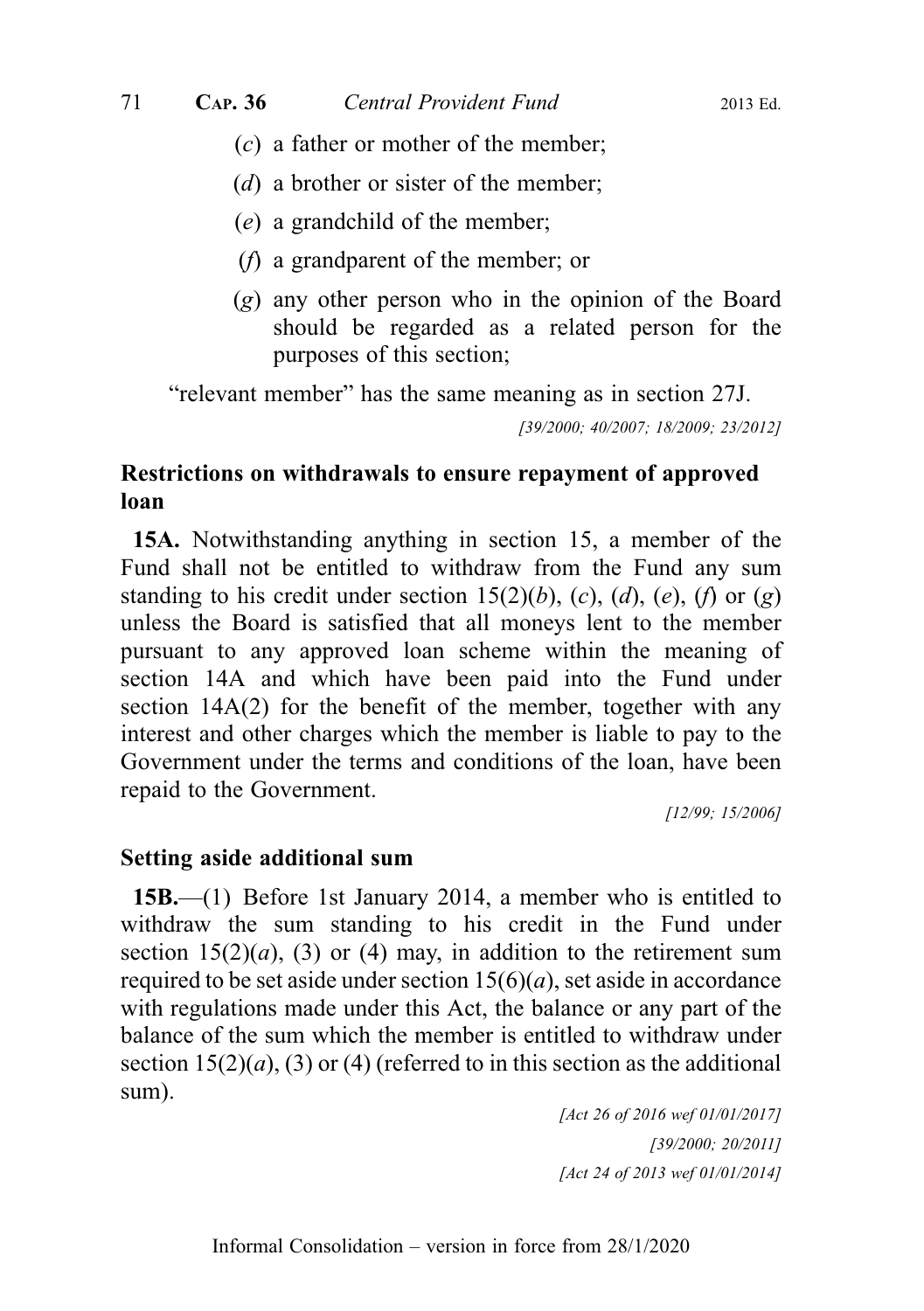(2) The additional sum set aside under subsection (1) may, before 1st January 2014 —

(a) be deposited with an approved bank; or

(b) be used to purchase an approved annuity from an insurer. [Act 24 of 2013 wef 01/01/2014]

(3) Section 25 shall not apply to the additional sum set aside under subsection  $(1)$ .

[39/2000]

#### Restrictions on withdrawal from medisave account

 $16.$ —(1) A member of the Fund is not entitled to withdraw any sum standing to the credit of the member in the member's medisave account under section  $15(2)(a)$  or (3).

(2) A member of the Fund is not entitled to withdraw any sum standing to the credit of the member in the member's medisave account under section  $15(2)(d)$ , (e), (f) or (g), except with the approval of the Minister.

(3) The Board must not allow a member of the Fund to withdraw any sum standing to the credit of the member in the member's medisave account under section 15(4).

[Act 26 of 2016 wef 01/01/2017]

#### Withdrawal from medisave account of deceased member

 $116A$ .—(1) Notwithstanding section 24(3A), on or after the death of a member of the Fund, the Board may, subject to such conditions as the Minister may from time to time impose, permit the withdrawal, for one or more of the following purposes, of the whole or any part of the sum standing to the member's credit in his medisave account, in accordance with any regulations made under section 34 of the MediShield Life Scheme Act 2015 or section 77(1):

(a) for such medical, psychiatric or other treatment or services received by the member as may be prescribed by regulations made under section 77(1), if that withdrawal had been authorised —

Subsection (1) of section 16A has been deleted and substituted and the heading of section 16A has been amended when section  $8(a)$  and (b) of the Central Provident Fund (Amendment) Act 2012 (Act 23 of 2012) came into operation on 1st August 2013 (S 474/2013).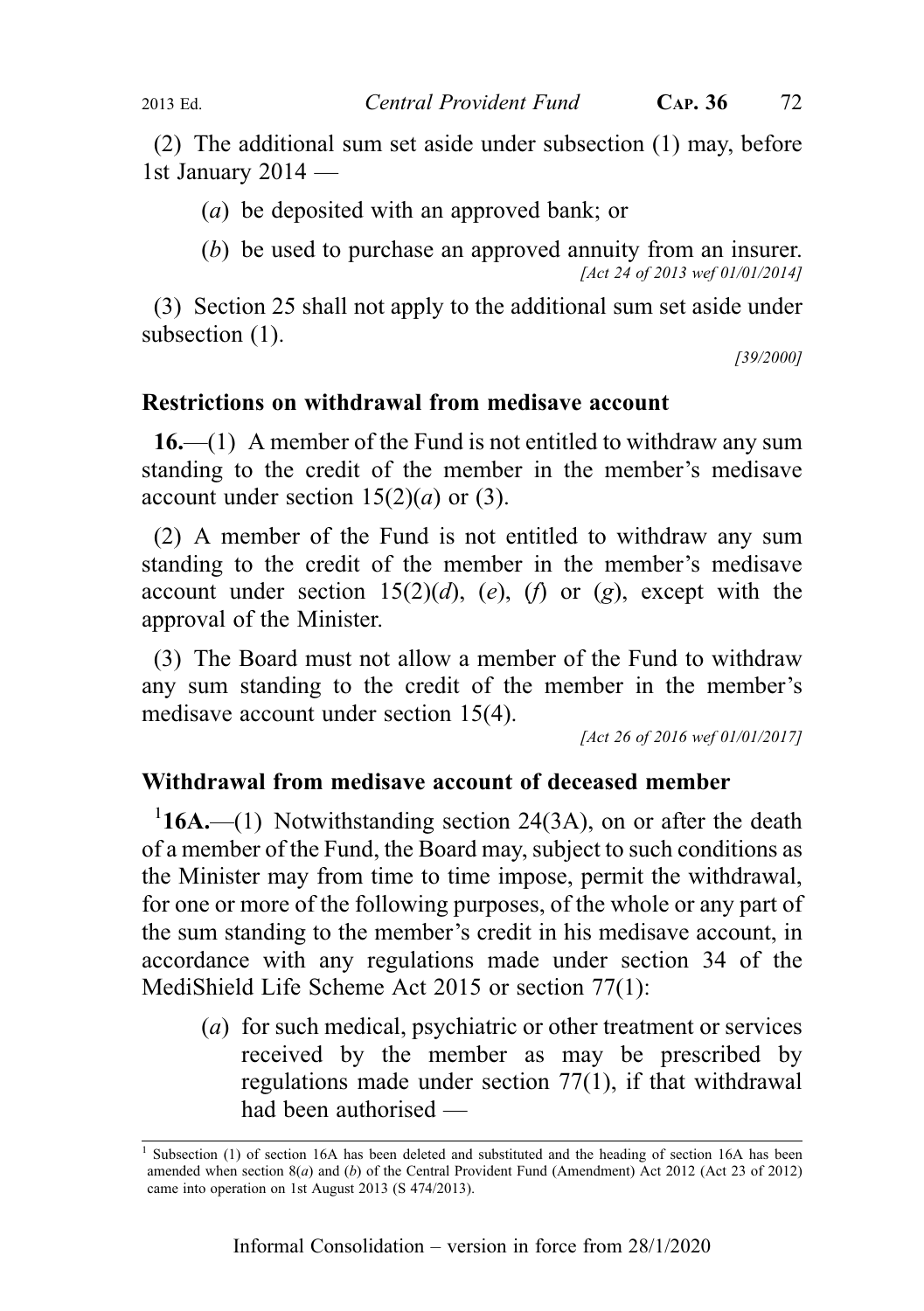- (i) before the member's death, by him or, if he was unable to give the authorisation, by a prescribed person; or
- (ii) on or after the member's death, by a prescribed person;

[Act 4 of 2015 wef 01/11/2015]

(b) for such medical, psychiatric or other treatment or services as may be prescribed by regulations made under section 77(1) received (whether before, on or after the date of commencement of section 8 of the Central Provident Fund (Amendment) Act 2012), or to be received, by the member's spouse, child or parent or by such other person as may be prescribed by regulations made under section 77(1), if that withdrawal had been authorised by the member before his death;

[Act 4 of 2015 wef 01/11/2015]

- (c) for any premium (including interest and penalties for late payment) and other sums payable for the member's insurance under the MediShield Life Scheme, or under any medical insurance scheme or other insurance scheme referred to in section  $34(2)(i)$  of the MediShield Life Scheme Act 2015 or section  $77(1)(k)$ , if —
	- (i) the member is insured under the MediShield Life Scheme, or under any medical insurance scheme or other insurance scheme, as the case may be; and [Act 4 of 2015 wef 01/11/2015]
	- (ii) the Board has authorised, whether before or after the member's death, the withdrawal of any amount standing to his credit in his medisave account for the payment of any such premium.

[Act 23 of 2012 wef 01/08/2013] [Act 4 of 2015 wef 01/11/2015] [Act 4 of 2015 wef 01/11/2015]

(2) Where the Board has permitted the withdrawal of any money under subsection (1), section 24(3A) shall not apply to that money. [15/2006]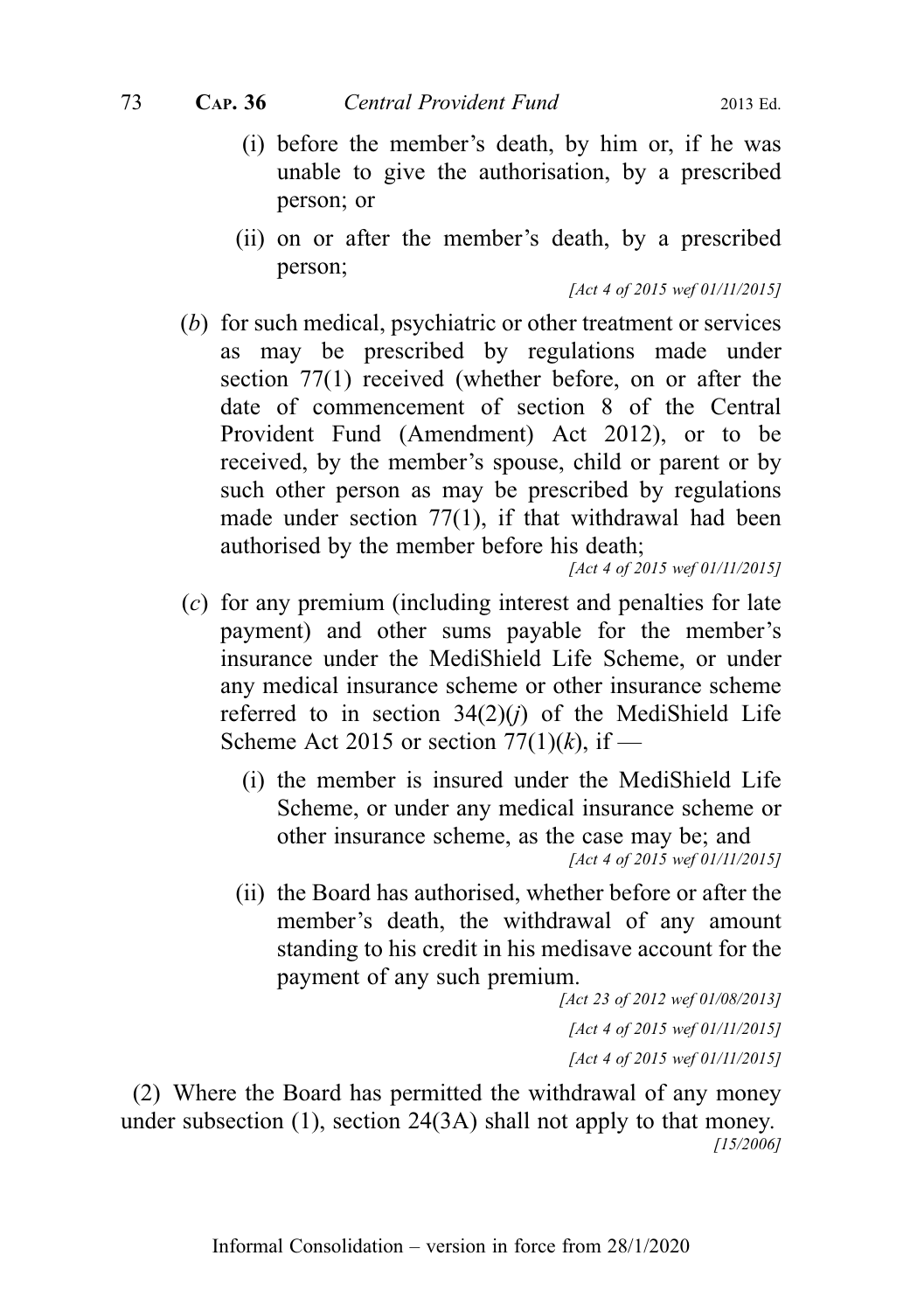(3) In subsection (1), "prescribed person" means such person or committee as may be prescribed by any regulations made under section  $77(1)$ .

[15/2006]

# Withdrawal from special account for loan, etc.

17. The Board may allow a member to withdraw the whole or part of the moneys standing to his credit in his special account for all or any of the following purposes:

- (a) for the payment of any loan taken by him for the purchase of any immovable property by the member in accordance with any regulations made under section 77;
- (b) for the payment of
	- (i) any improvement contribution due to the Housing and Development Board in respect of upgrading works carried out under Part IVA of the Housing and Development Act (Cap. 129) or to a Town Council in respect of lift upgrading works carried out under Part IVA of the Town Councils Act (Cap. 329A);
	- (ii) any interest imposed by the Housing and Development Board or the Town Council, as the case may be, on the improvement contribution referred to in sub-paragraph (i), where the improvement contribution is paid in instalments; and
	- (iii) any costs, fees or other incidental expenses arising from such works;
- (c) for such other purposes as permitted under, and in accordance with, this Act.

[12/99; 23/2005] [Act 6 of 2016 wef 01/01/2017]

# Transfer or payment of moneys to retirement account or special account, and voluntary maintenance of sum in retirement account

18.—(1) The Board may, for any of the purposes mentioned in section 15(6C), and subject to any regulations made under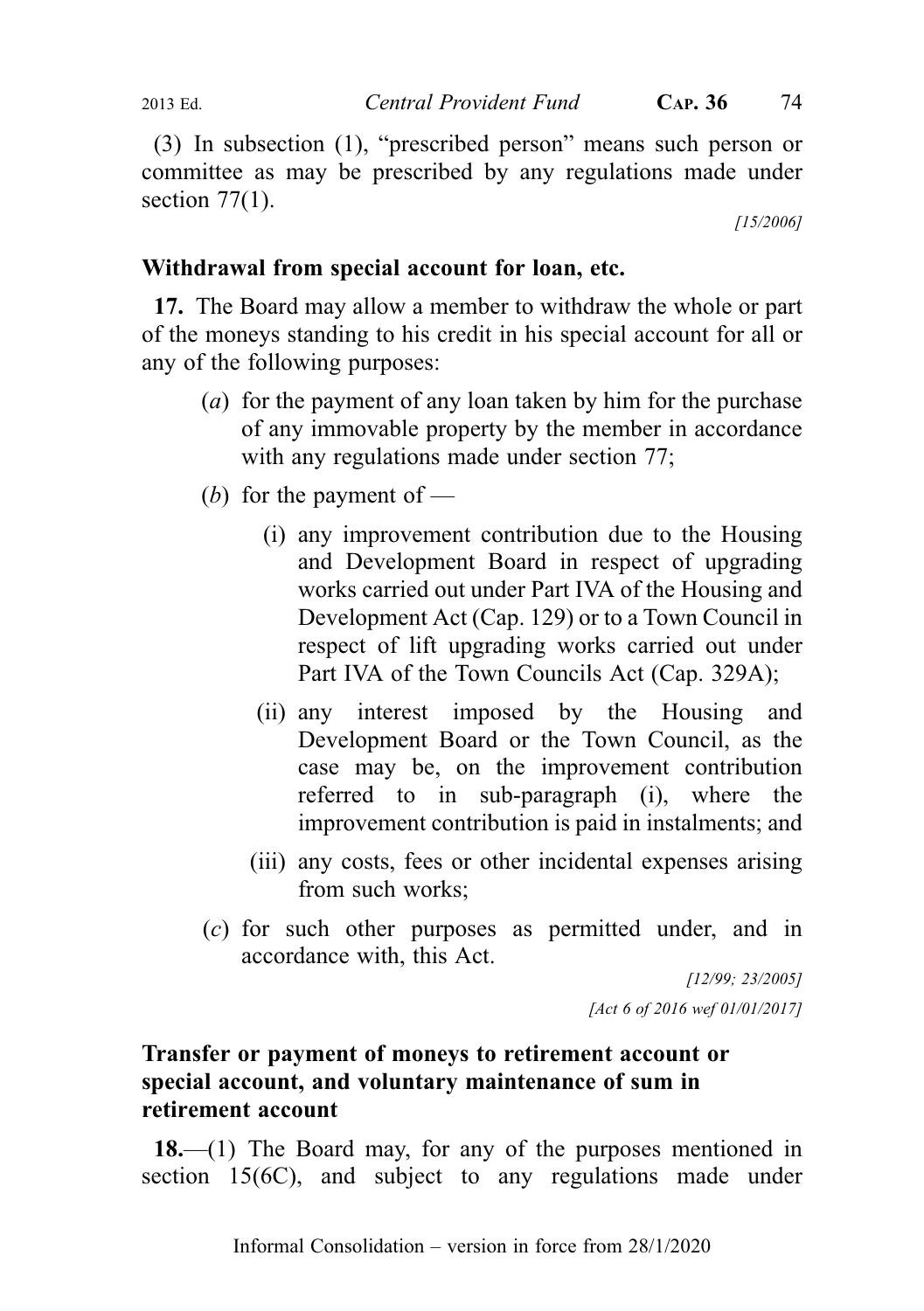section  $77(1)(o)$  and such terms and conditions as the Board may impose, permit —

(a) a member to transfer such portion (not exceeding such amount as may be prescribed) of the sum standing to the member's credit in the Fund as the Board may determine to the retirement account of a relevant individual, if the relevant individual has attained the age of 55 years;

[Act 43 of 2017 wef 01/01/2018]

- (b) any person to pay money into the retirement account of a member who has attained the age of 55 years; or
- (c) any person to voluntarily maintain, in a retirement account with the Board —
	- (i) a retirement sum; or

[Act 26 of 2016 wef 01/01/2017]

(ii) any other sum that the Board may allow, being a sum not exceeding such sum as may be prescribed by any regulations made under section  $77(1)(o)$ .

[40/2007; 25/2008; 23/2012] [Act 6 of 2016 wef 01/01/2017]

(1A) All moneys transferred to or paid into a retirement account under subsection  $(1)(a)$  or  $(b)$  shall be applied in accordance with any regulations made under section  $77(1)(o)$  and such terms and conditions as the Board may impose.

[40/2007]

(2) The Board may, subject to such terms and conditions as it may impose, permit —

- (a) a member to transfer such portion (not exceeding such amount as the Minister may specify) of the sum standing to the member's credit in the Fund as the Board may determine to the retirement account of a relevant individual, if any amount referred to in section  $15(2A)(a)$ ,  $(7B)(a)$  or  $(8A)(a)$  is required to be set aside or topped-up in the retirement account of the relevant individual; or
- (b) any person to pay money (not exceeding such amount as the Minister may specify) into the retirement account of a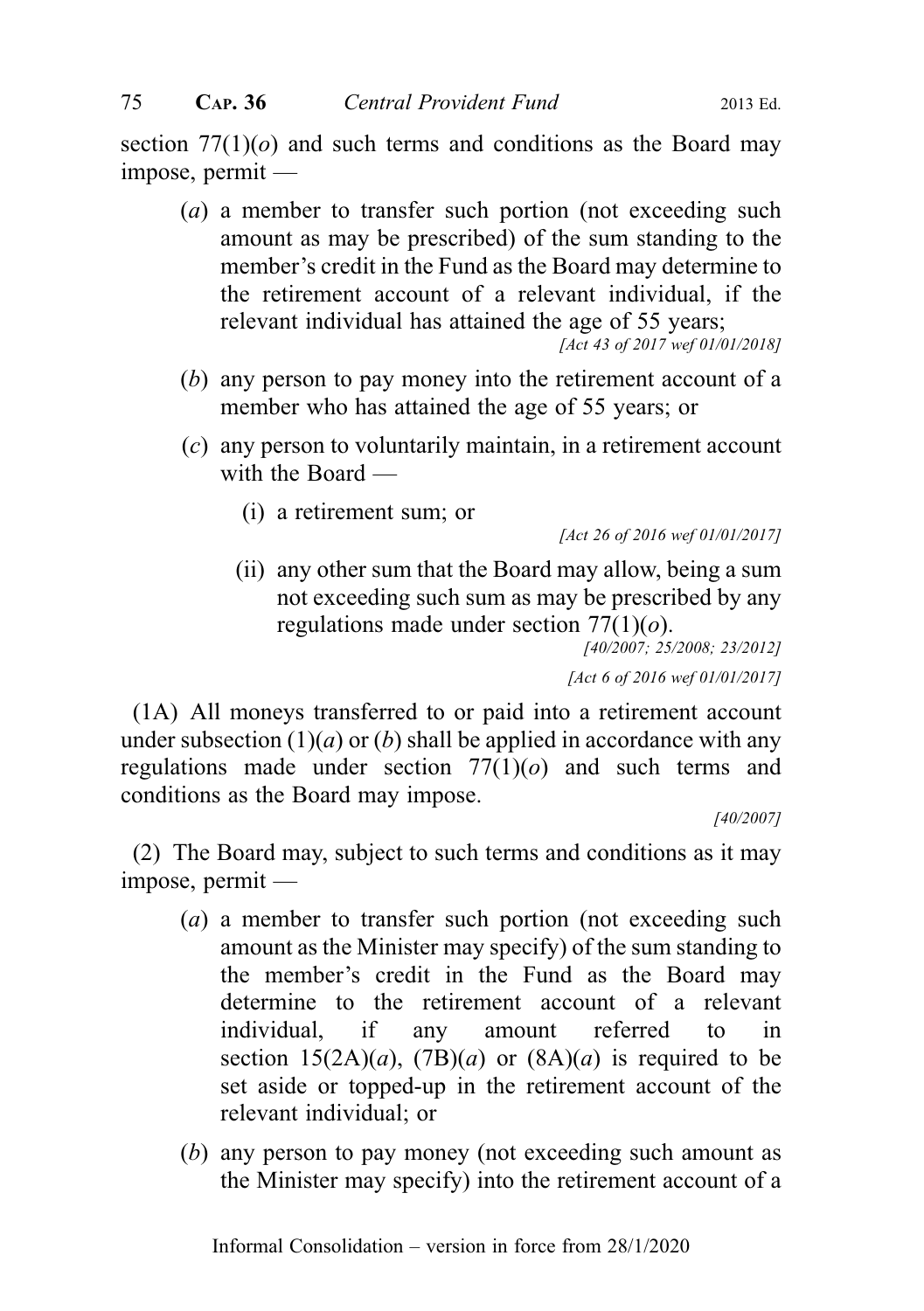member, if any amount referred to in section  $15(2A)(a)$ ,  $(TB)(a)$  or  $(8A)(a)$  is required to be set aside or topped-up in the retirement account of the member.

[23/2012]

(2A) All moneys transferred to or paid into a retirement account under subsection  $(2)(a)$  or  $(b)$  shall be applied in accordance with such terms and conditions as the Minister may impose.

[23/2012]

(3) The Board may, subject to any regulations made under section  $77(1)(oa)$  and such terms and conditions as it may impose, permit —

(a) a member to transfer such portion (not exceeding such amount as may be prescribed) of the sum standing to the member's credit in the Fund as the Board may determine to the special account of a relevant individual, if the Board has not transferred under section 15(6CA) any amount from the sum standing to the credit of the relevant individual in the Fund to the relevant individual's retirement account; or

> [Act 43 of 2017 wef 01/01/2018] [Act 24 of 2013 wef 28/06/2014]

(b) any person to pay money into the special account of a member, if the Board has not transferred under section 15(6CA) any amount from the sum standing to the credit of the member in the Fund to the member's retirement account.

> [Act 24 of 2013 wef 28/06/2014] [40/2007; 25/2008; 18/2009; 23/2012]

(4) Subject to subsection (6), where a member is a relevant individual to whose special account any moneys have been transferred under subsection  $(3)(a)$  —

- (a) the moneys so transferred; and
- (b) the whole or such part as the Board may determine of any interest that would have accrued thereon,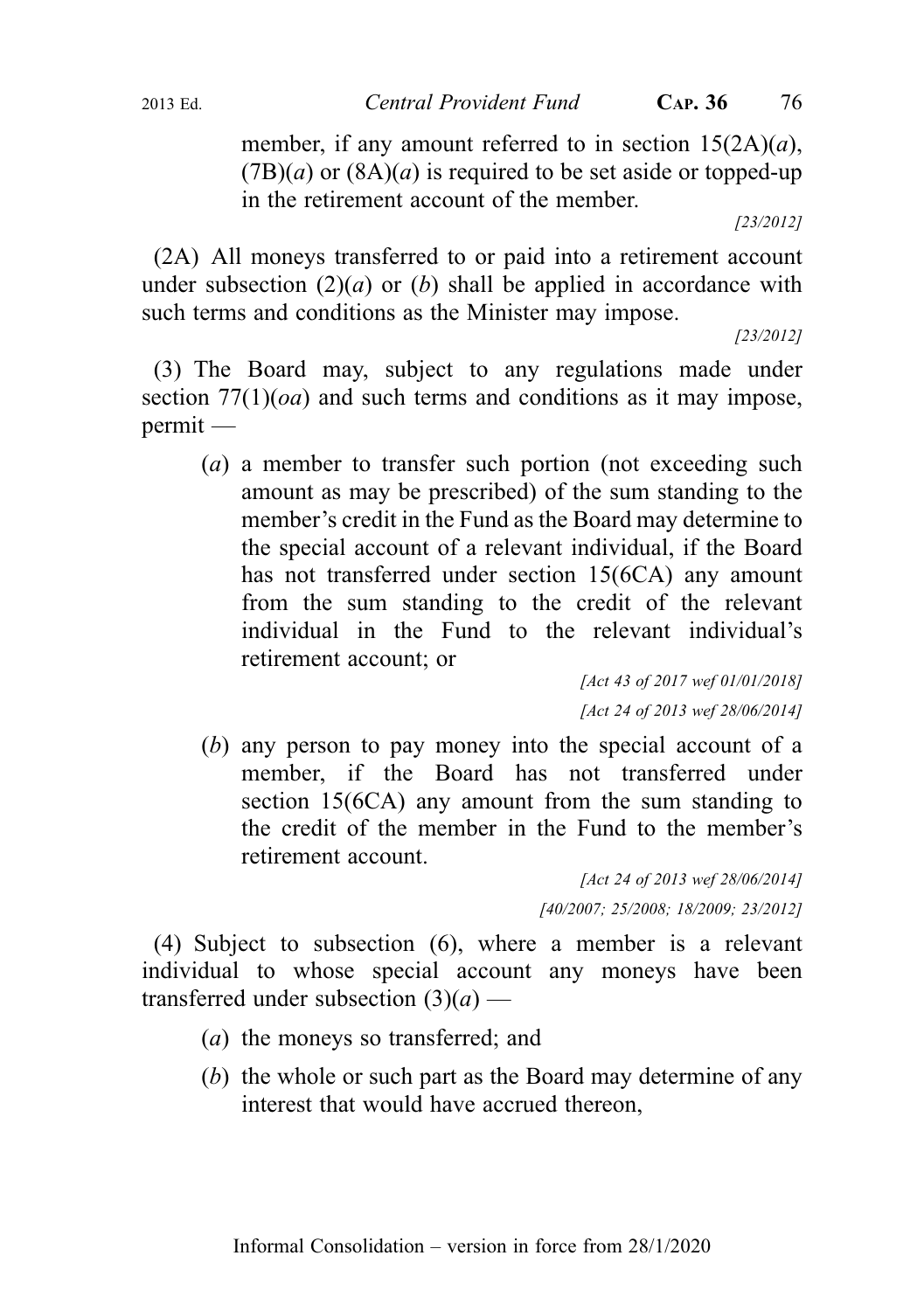shall be transferred by the Board to the member's retirement account at the relevant time.

[Act 24 of 2013 wef 28/06/2014]

- (5) Subject to subsection  $(6)$ 
	- (a) any moneys paid by any person into a member's special account under subsection  $(3)(b)$ ; and
	- (b) the whole or such part as the Board may determine of any interest that would have accrued thereon,

shall be transferred by the Board to the member's retirement account at the relevant time.

[Act 24 of 2013 wef 28/06/2014]

(6) Where, at the relevant time, the total amount of the moneys and interest referred to in subsections  $(4)(a)$  and  $(b)$  and  $(5)(a)$  and  $(b)$ exceeds the retirement sum applicable to a member —

- (a) the total amount to be transferred by the Board to the member's retirement account under subsections (4) and (5) shall not exceed the retirement sum applicable to the member; and
- (b) the moneys and interest referred to in subsections  $(4)(a)$ and  $(b)$  and  $(5)(a)$  and  $(b)$  shall be transferred by the Board to the member's retirement account in such order of priority as may be prescribed in any regulations made under section  $77(1)(oa)$ .

[Act 26 of 2016 wef 01/01/2017] [Act 24 of 2013 wef 28/06/2014]

(7) All moneys transferred to or paid into a special account under subsection (3) shall be applied in accordance with any regulations made under section  $77(1)(oa)$  and such terms and conditions as the Board may impose.

[40/2007]

(8) Any moneys transferred under subsection  $(1)(a)$ ,  $(2)(a)$  or  $(3)(a)$ , paid under subsection  $(1)(b)$ ,  $(2)(b)$  or  $(3)(b)$  or maintained under subsection  $(1)(c)$  shall be deemed to be contributions for the purposes of this Act.

[25/2008]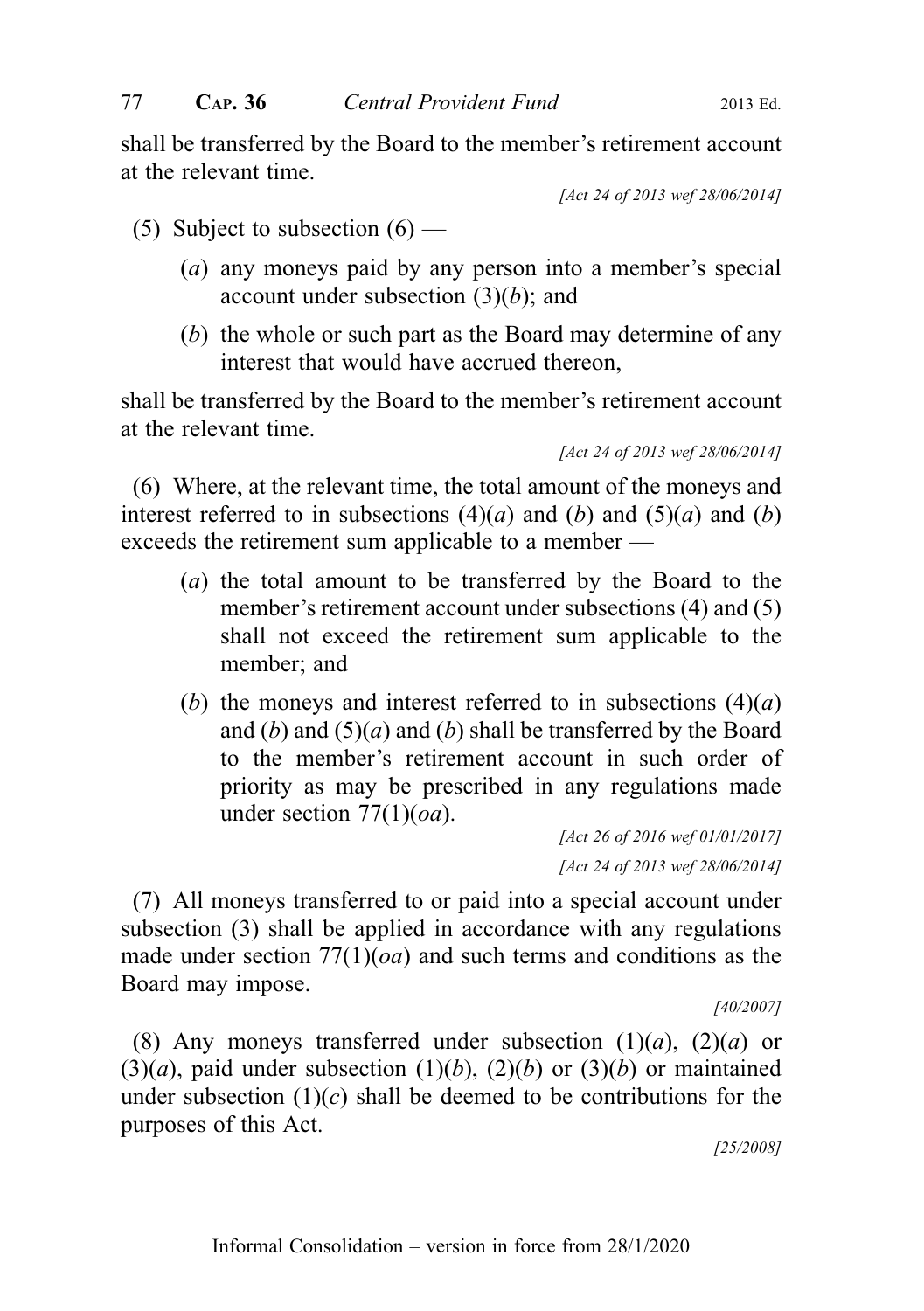(8A) The Minister may —

- (a) for the purposes of subsection  $(1)(a)$  or  $(3)(a)$ , prescribe different amounts that may be transferred by different classes of members to different classes of relevant individuals;
- (b) for the purposes of subsection  $(2)(a)$ , specify different amounts that may be transferred by different classes of members to different classes of relevant individuals; and
- (c) for the purposes of subsection  $(2)(b)$ , specify different amounts that may be paid by different classes of persons to different classes of members.

[Act 43 of 2017 wef 01/01/2018]

(8B) The Board may, for the purposes of subsection  $(1)(a)$ ,  $(2)(a)$  or  $(3)(a)$ , determine different portions that may be transferred by different classes of members to different classes of relevant individuals.

```
[Act 43 of 2017 wef 01/01/2018]
```
(9) In this section, "relevant time", in relation to a member, means such time as may be prescribed in relation to the member in any regulations made under section 77(1).

[Act 24 of 2013 wef 28/06/2014]

## Transfer of member's moneys in ordinary account or special account to retirement account

18A.—(1) The Board may, subject to any regulations made under section  $77(1)(o)$  and such terms and conditions as it may impose, permit a member who has less than the prescribed amount standing to his credit in his retirement account to transfer a sum (not exceeding such amount as may be prescribed in those regulations) standing to his credit in his ordinary account or special account, or in both accounts, to his retirement account.

[23/2012]

(1A) All moneys transferred to a retirement account under subsection (1) shall be applied in accordance with any regulations made under section  $77(1)(o)$  and such terms and conditions as the Board may impose.

[23/2012]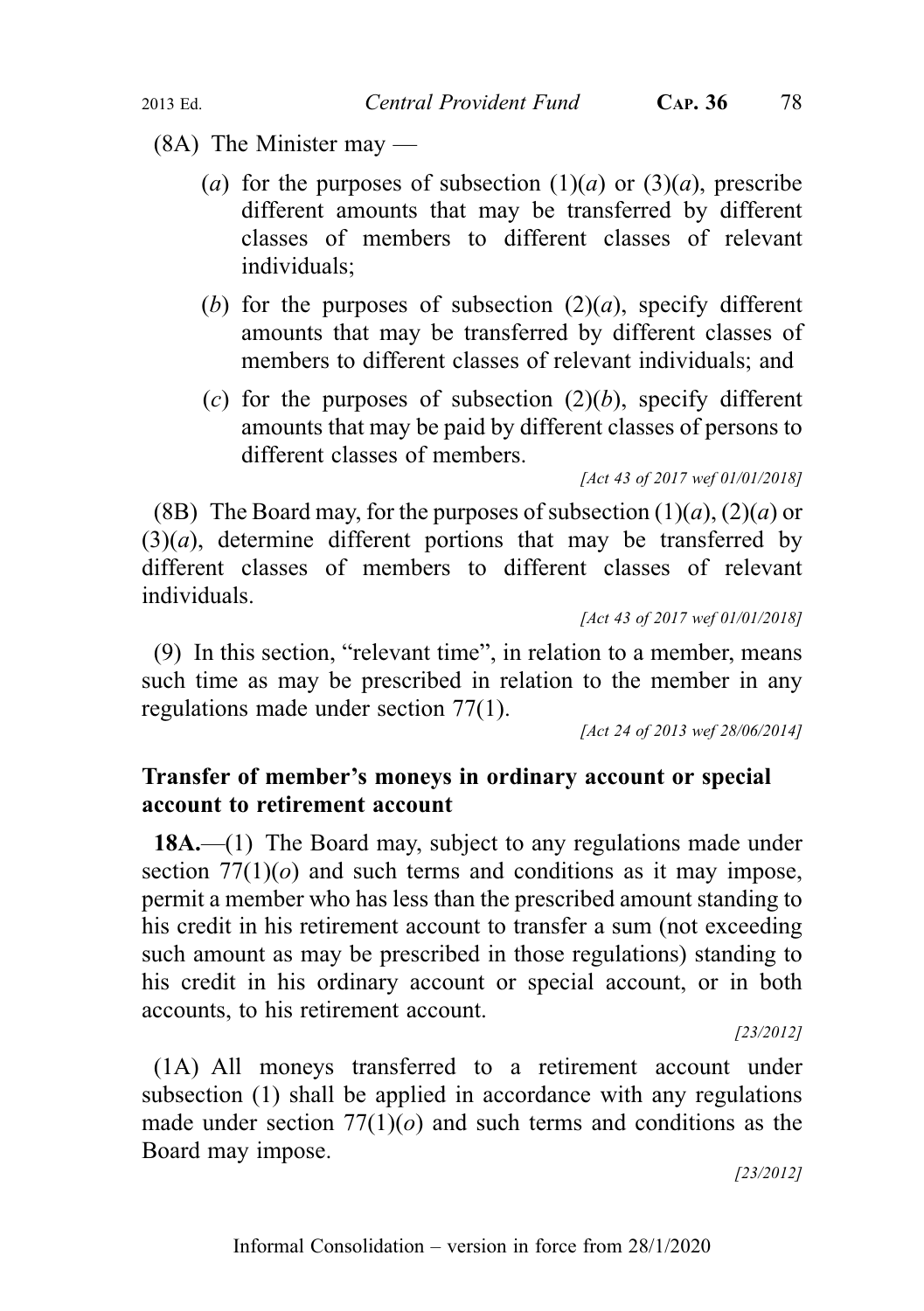(2) In this section, "prescribed amount" means an amount prescribed by regulations made under section  $77(1)(o)$ .

[Act 6 of 2016 wef 01/01/2017]

# Transfer of member's money in ordinary account to special account

18B. The Board may (on a member's application and subject to any regulations made under section 77(1) and any terms and conditions as the Board may impose) transfer a sum, not exceeding the special account top-up limit computed in accordance with regulations made under section 77(1), from the amount standing to a member's credit in the member's ordinary account to the member's special account. [Act 43 of 2017 wef 01/01/2018]

## Transfer of member's moneys in ordinary account or special account to medisave account

18C.—(1) The Board may, on the application of a member who has less than the requisite amount applicable to the member standing to his credit in his medisave account and subject to such terms and conditions as the Board may impose, transfer to his medisave account a sum standing to his credit in his ordinary account or special account, or in both accounts.

[Act 26 of 2016 wef 01/01/2017] [20/2011]

(2) [Deleted by Act 20 of 2011]

(3) In this section, "requisite amount" means the amount as directed by the Minister under section 13(6).

[31/2003]

## Transfer of member's moneys in ordinary account or special account to medisave account of related person

18D. The Board may, on the application of a member and subject to such terms and conditions as the Board may impose, permit the member to transfer the whole or part of the amount standing to the credit of the member in either or both of the member's ordinary account and special account to the medisave account of any person who is related to the member in a manner specified by the Board.

[Act 26 of 2016 wef 01/01/2017]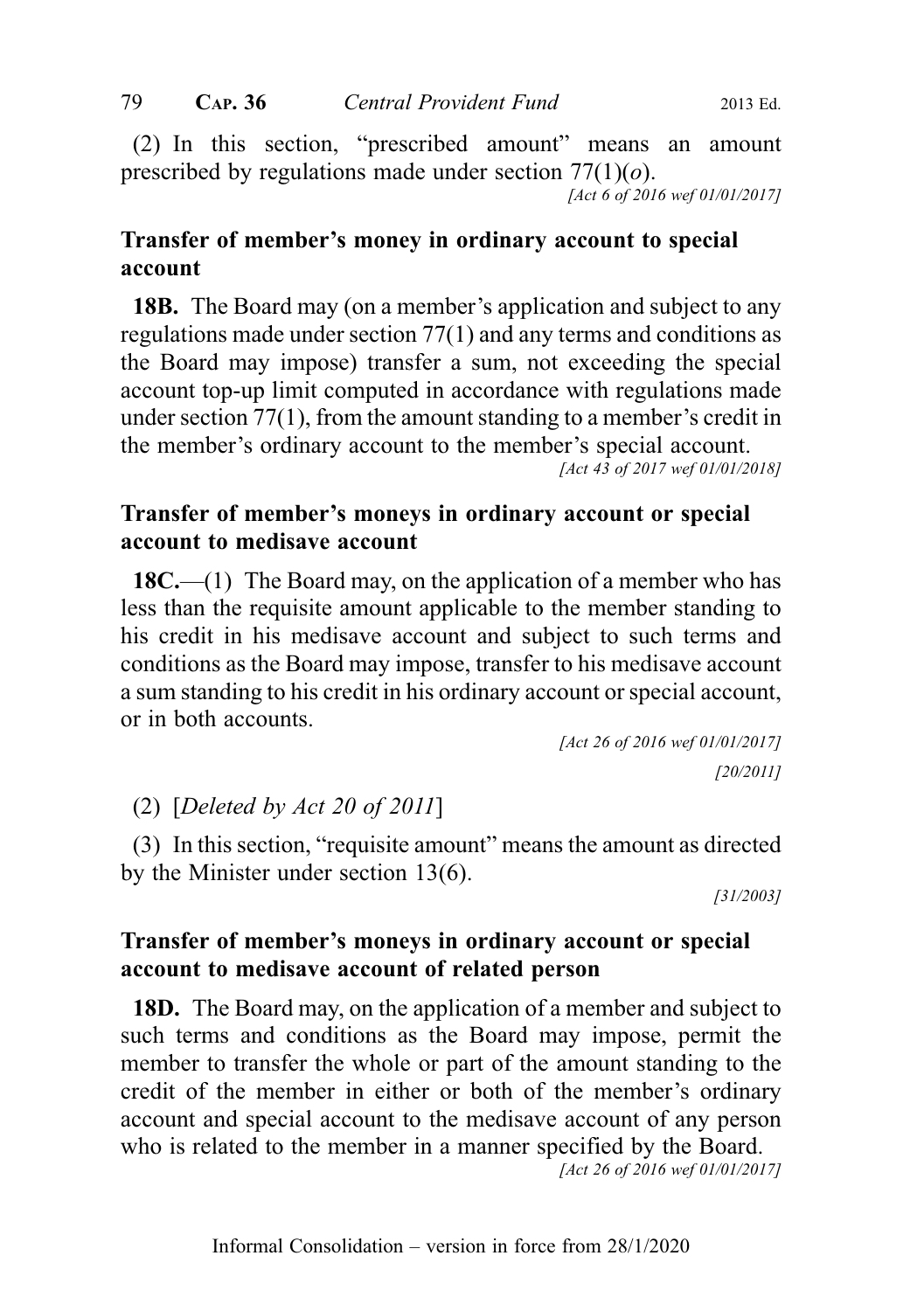Provisions relating to moneys transferred or paid to relevant individual's, parent's, grandparent's, spouse's or sibling's retirement account on death or withdrawal under section  $15(2)(b)$  or  $(c)$ 

19.—(1) Any moneys transferred by a member to the retirement account of a relevant individual under section  $18(1)(a)$  or  $(2)(a)$  —

- (a) shall not form part of the moneys payable out of the Fund on the death of the relevant individual; and
- (b) shall not be withdrawn from the Fund by the relevant individual under section  $15(2)(b)$  or  $(c)$ .

[25/2008; 23/2012]

(2) Except as otherwise provided by subsections (3) and (4), the moneys transferred under section  $18(1)(a)$  or  $(2)(a)$ , or the balance thereof, shall be credited to the account from which it was transferred upon —

- (a) the death of the relevant individual; or
- (b) the withdrawal of any sum from the Fund by the relevant individual under section  $15(2)(b)$  or  $(c)$ .

[25/2008; 23/2012]

(3) Where any moneys transferred by a member to the retirement account of a relevant individual under section  $18(1)(a)$  or  $(2)(a)$  are transferred or paid by the Board to any person under section 27B —

- (a) subsection (2) shall not apply to those moneys; and
- (b) the person to whom those moneys have been transferred or paid by the Board under section 27B shall be entitled to retain those moneys.

```
[25/2008; 23/2012]
```
(4) Where the Board receives notice, in accordance with any regulations made under section 77(1), that any moneys transferred by a member to the retirement account of a relevant individual under section  $18(1)(a)$  or  $(2)(a)$  are to be transferred or paid by the Board to any person under section 27B, and the Board has not, at the time it receives the notice, credited those moneys to the account of the member under subsection (2) —

(a) subsection (2) shall not apply to those moneys; and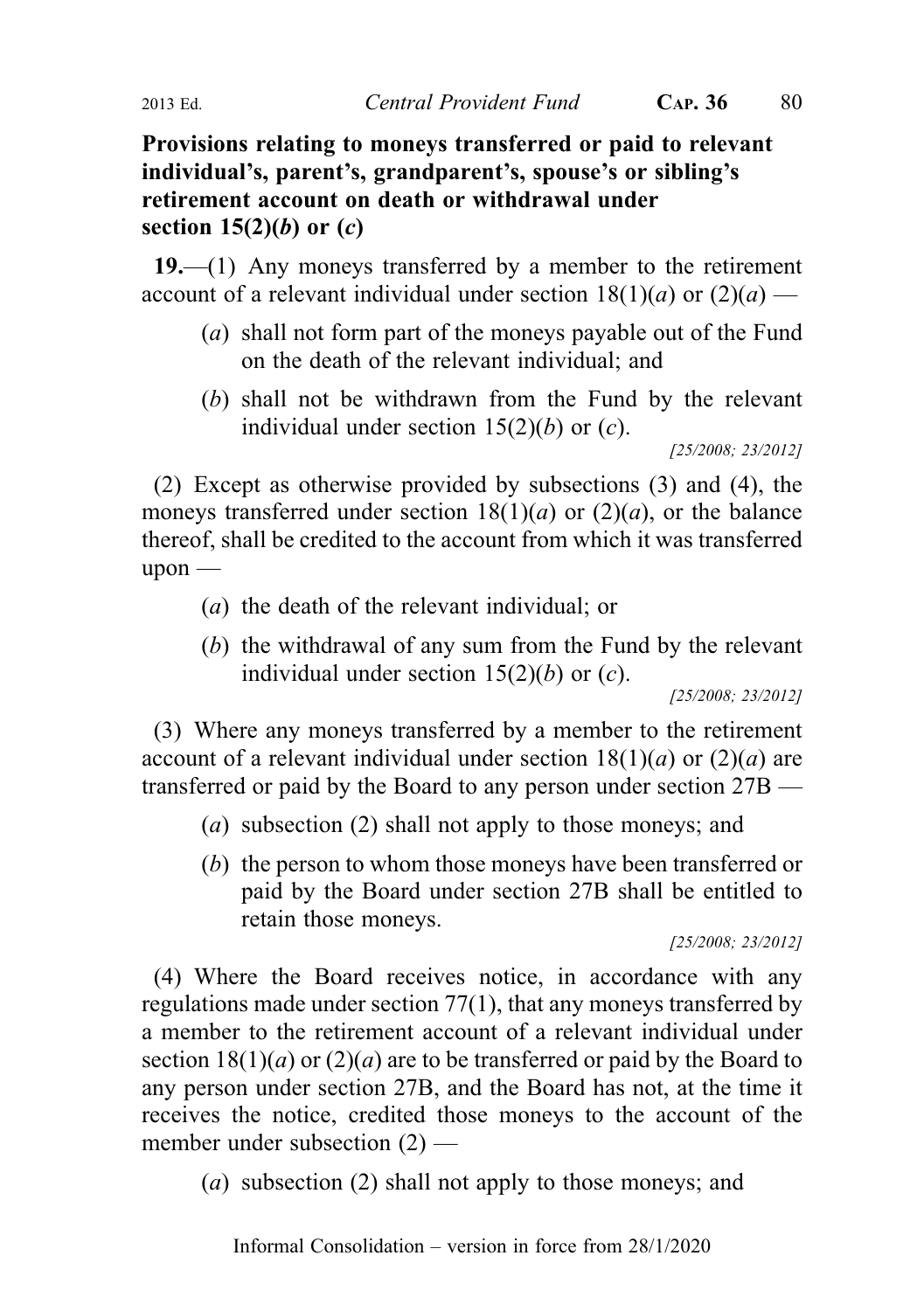(b) the person to whom those moneys are to be transferred or paid under section 27B shall be entitled to those moneys. [25/2008; 23/2012]

(5) Any moneys paid by a person before 1st November 2008 to his parent's, grandparent's, spouse's or sibling's retirement account under section  $18(1)(b)$  or  $(2)(b)$  as in force immediately before that date shall not form part of the moneys payable out of the Fund on the death of the parent, grandparent, spouse or sibling, as the case may be.

[25/2008]

(6) Except as otherwise provided by subsections (7) and (8), the moneys paid under section  $18(1)(b)$  or  $(2)(b)$  as in force immediately before 1st November 2008, or the balance thereof, shall be credited to the account of the person who made the payment upon the death of the parent, grandparent, spouse or sibling.

[25/2008]

(7) Where any moneys paid by a person before 1st November 2008 to the retirement account of his parent, grandparent, spouse or sibling under section  $18(1)(b)$  or  $(2)(b)$  as in force immediately before that date are transferred or paid by the Board to any person under section 27<sub>B</sub>

- (a) subsection (6) shall not apply to those moneys; and
- (b) the person to whom those moneys have been transferred or paid by the Board under section 27B shall be entitled to retain those moneys.

[25/2008]

(8) Where the Board receives notice, in accordance with any regulations made under section 77(1), that any moneys paid by a person before 1st November 2008 to the retirement account of his parent, grandparent, spouse or sibling under section  $18(1)(b)$  or  $(2)(b)$ as in force immediately before that date are to be transferred or paid by the Board to any person under section 27B, and the Board has not, at the time it receives the notice, credited those moneys to the account of the member under subsection (6) —

(a) subsection (6) shall not apply to those moneys; and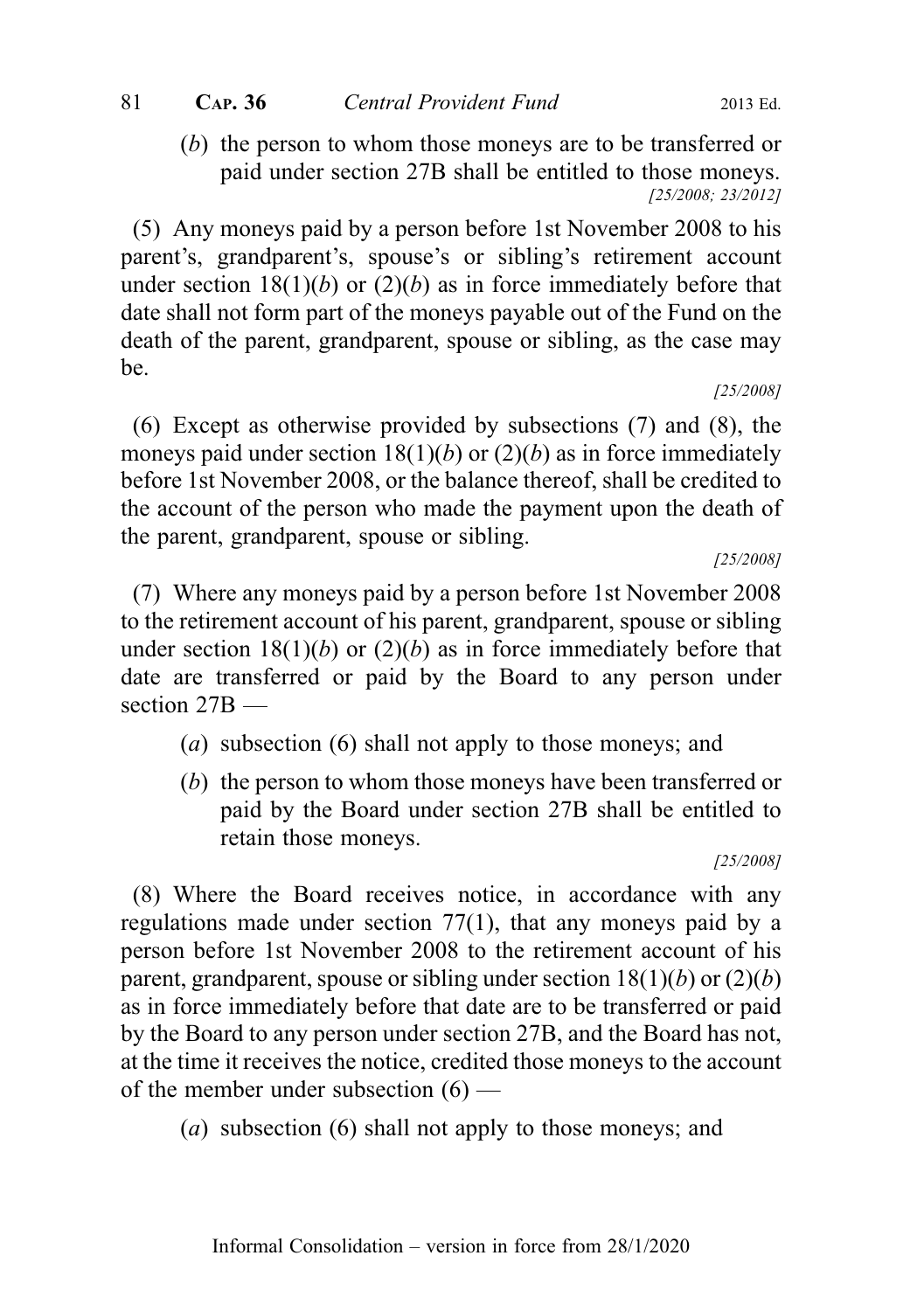(b) the person to whom those moneys are to be transferred or paid under section 27B shall be entitled to those moneys. [25/2008]

## Provisions relating to moneys transferred or paid to relevant individual's, spouse's or sibling's special account on death or withdrawal under section  $15(2)(b)$  or  $(c)$

19A.—(1) Any moneys transferred by a member to the special account of a relevant individual under section  $18(3)(a)$  —

- (a) shall not form part of the moneys payable out of the Fund on the death of the relevant individual; and
- (b) shall not be withdrawn from the Fund by the relevant individual under section  $15(2)(b)$  or  $(c)$ .

[25/2008; 18/2009; 23/2012]

(2) Except as otherwise provided by subsections (3) and (4), the moneys transferred under section  $18(3)(a)$ , or the balance thereof, shall be credited to the account from which it was transferred upon —

- (a) the death of the relevant individual; or
- (b) the withdrawal of any sum from the Fund by the relevant individual under section  $15(2)(b)$  or  $(c)$ .

[25/2008; 18/2009; 23/2012]

(3) Where any moneys transferred by a member to the special account of a relevant individual under section  $18(3)(a)$  are transferred or paid by the Board to any person under section 27B —

- (a) subsection (2) shall not apply to those moneys; and
- (b) the person to whom those moneys have been transferred or paid by the Board under section 27B shall be entitled to retain those moneys.

[25/2008; 18/2009; 23/2012]

(4) Where the Board receives notice, in accordance with any regulations made under section 77(1), that any moneys transferred by a member to the special account of a relevant individual under section  $18(3)(a)$  are to be transferred or paid by the Board to any person under section 27B, and the Board has not, at the time it receives the notice, credited those moneys to the account of the member under subsection (2) —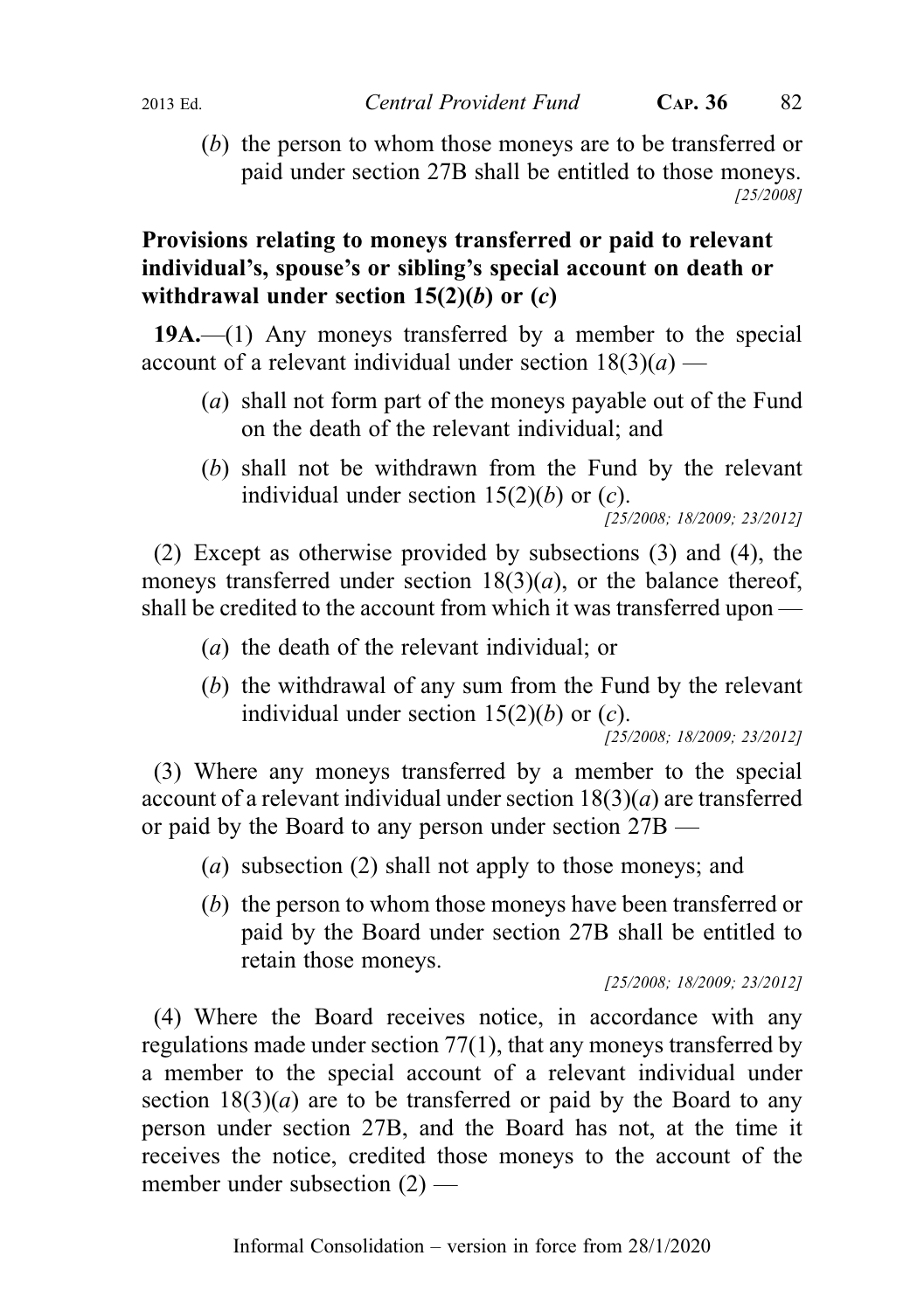- (a) subsection (2) shall not apply to those moneys; and
- (b) the person to whom those moneys are to be transferred or paid under section 27B shall be entitled to those moneys. [25/2008; 18/2009; 23/2012]

(5) Any moneys paid by a person before 1st November 2008 to his spouse's or sibling's special account under section  $18(3)(b)$  as in force immediately before that date shall not form part of the moneys payable out of the Fund on the death of the spouse or sibling, as the case may be.

[25/2008]

(6) Except as otherwise provided by subsections (7) and (8), the moneys paid under section  $18(3)(b)$  as in force immediately before 1st November 2008, or the balance thereof, shall be credited to the account of the person who made the payment upon the death of the spouse or sibling.

[25/2008]

(7) Where any moneys paid by a person before 1st November 2008 to the special account of his spouse or sibling under section  $18(3)(b)$ as in force immediately before that date are transferred or paid by the Board to any person under section 27B —

- (a) subsection (6) shall not apply to those moneys; and
- (b) the person to whom those moneys have been transferred or paid by the Board under section 27B shall be entitled to retain those moneys.

[25/2008]

(8) Where the Board receives notice, in accordance with any regulations made under section 77(1), that any moneys paid by a person before 1st November 2008 to the special account of his spouse or sibling under section  $18(3)(b)$  as in force immediately before that date are to be transferred or paid by the Board to any person under section 27B, and the Board has not, at the time it receives the notice, credited those moneys to the account of the member under subsection  $(6)$  —

(a) subsection (6) shall not apply to those moneys; and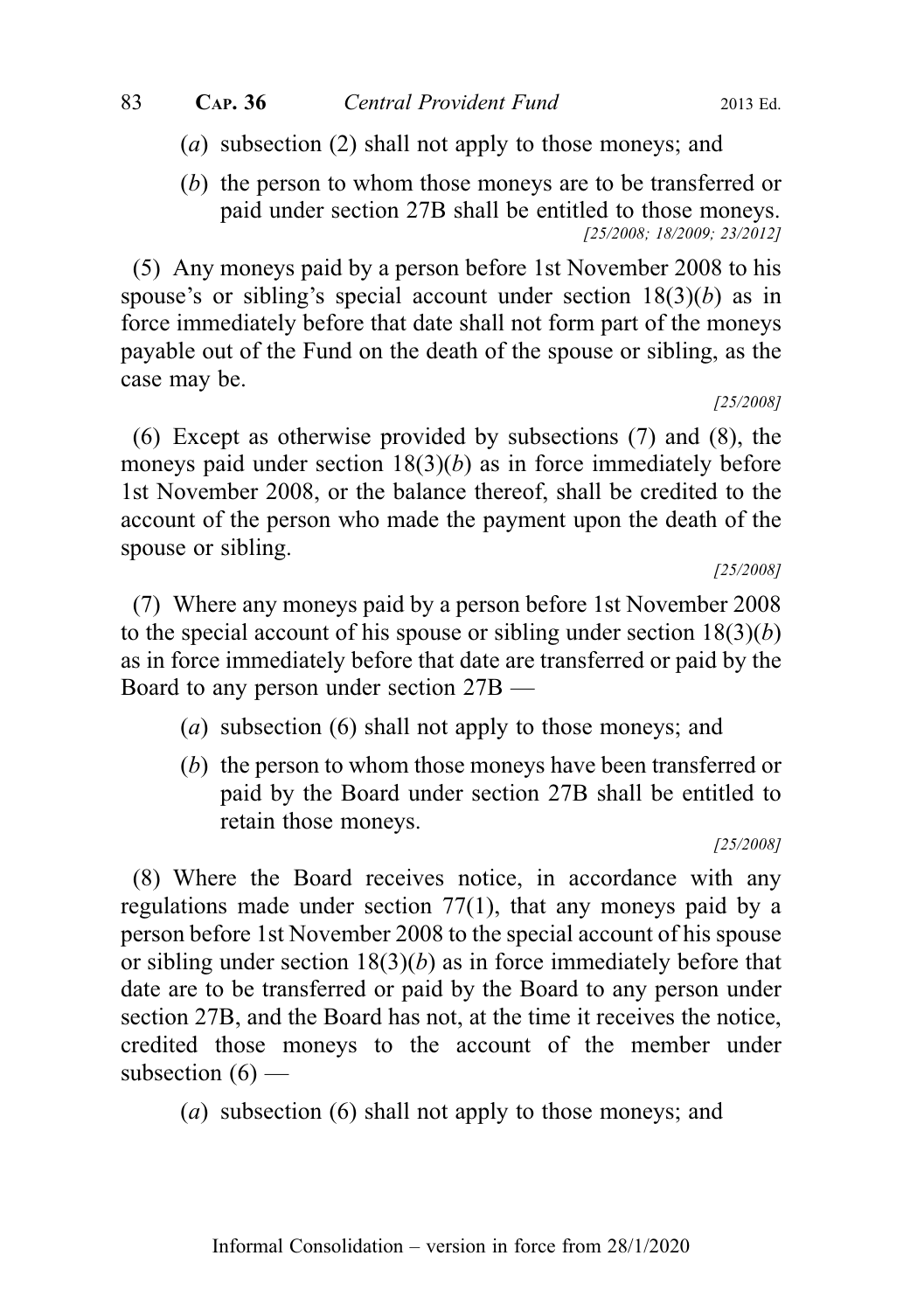(b) the person to whom those moneys are to be transferred or paid under section 27B shall be entitled to those moneys. [25/2008]

## Exceptions to sections  $19(1)$  and  $(2)$  and  $19A(1)$  and  $(2)$

19B.—(1) Despite sections 19(1) and (2) and 19A(1) and (2), where a relevant individual —

- (a) dies; or
- (b) withdraws any sum from the Fund under section  $15(2)(b)$ or  $(c)$ ,

the amount of the relevant individual's transferred moneys mentioned in subsection (2) standing in any account in the Fund of the relevant individual on the death or withdrawal —

- (c) must not be credited to the account from which it was transferred under section  $18(1)(a)$ ,  $(2)(a)$  or  $(3)(a)$ , as the case may be; but
- (d) forms part of the moneys payable out of the Fund on the death of the relevant individual or that may be withdrawn from the Fund by the relevant individual under section  $15(2)(b)$  or  $(c)$ , as the case may be.

(2) Subsection (1) applies to the amount of the relevant individual's transferred moneys that —

- (a) before the relevant event occurs in relation to the relevant individual, is withdrawn from the relevant individual's retirement account or special account (as the case may be) under any applicable provision, and then restored to any account of the relevant individual in the Fund because —
	- (i) the payment of the withdrawn moneys was unsuccessful; or
	- (ii) the instrument in respect of that payment was returned to the Board or had expired;
- (b) before the relevant event occurs in relation to the relevant individual, is transferred to any other account of the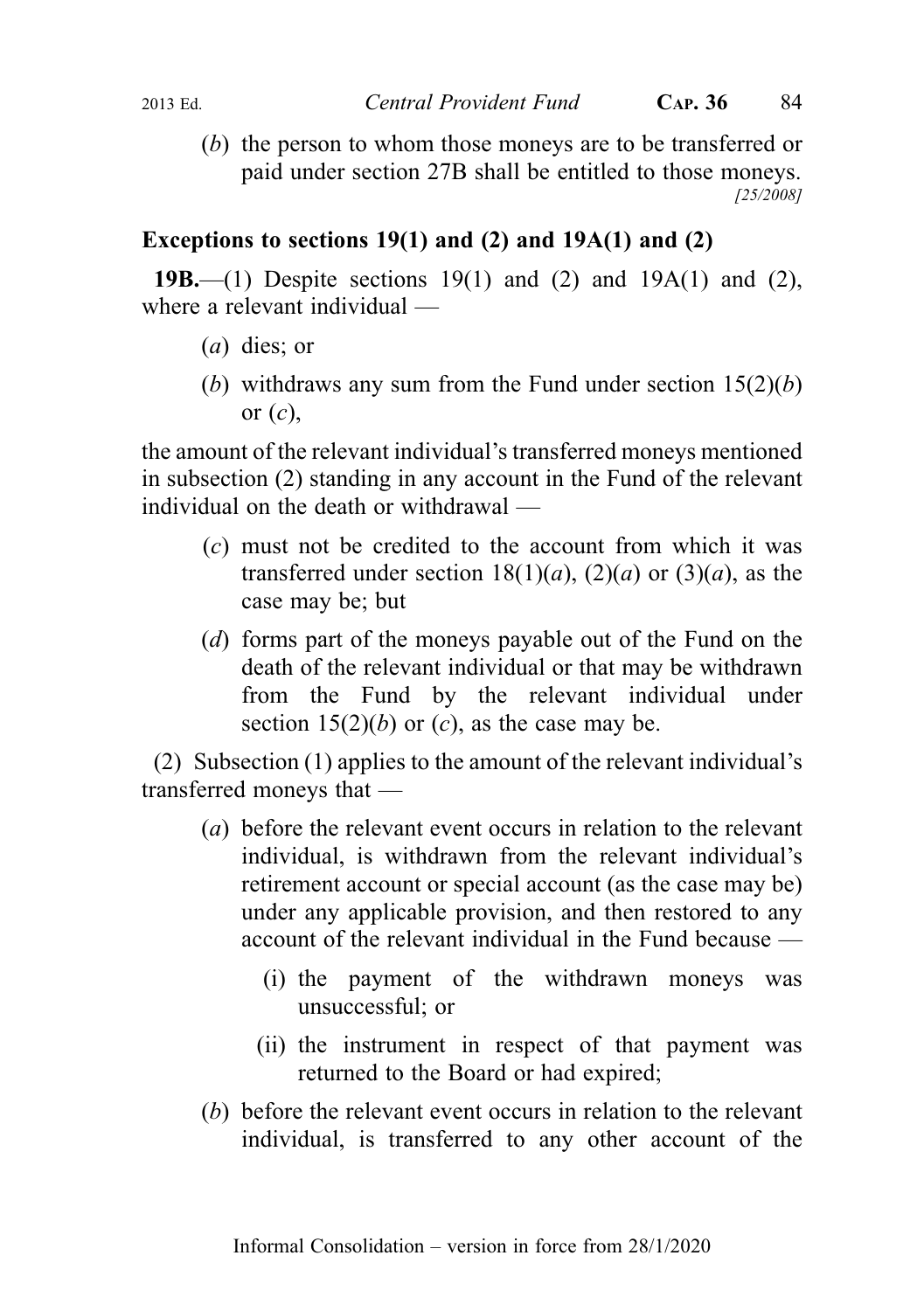relevant individual in the Fund under any applicable provision;

- (c) before the relevant event occurs in relation to the relevant individual, is dealt with in any other way prescribed for the purposes of this paragraph in regulations made under section  $77(1)$ ; or
- (d) on the occurrence of the relevant event in relation to the relevant individual, remains standing to the credit of the relevant individual in the Fund in any circumstances prescribed in regulations made under section 77(1).

(3) Any payment by the Board, made before the date of commencement of section 9 of the Central Provident Fund (Amendment) Act 2019, from a relevant individual's transferred moneys that would, if made on or after that date, be valid under subsection (1) is taken to be and always to have been validly made; and no legal proceedings lie or may be instituted or maintained, in any court of law on account of or in respect of such payment.

- $(4)$  In this section
	- "applicable provision" means section  $15(2)(d)$ , (e), (f) or (g), (2B), (7), (7C) or (8B);
	- "relevant event", in relation to a relevant individual, means the event mentioned in subsection  $(1)(a)$  or  $(b)$  that occurs in relation to the relevant individual;

"relevant individual's transferred moneys" means the amount of moneys transferred from a member's account in the Fund  $to -$ 

- (a) the relevant individual's retirement account under section  $18(1)(a)$  or  $(2)(a)$ ; or
- (b) the relevant individual's special account under section  $18(3)(a)$ .

[Act 37 of 2019 wef 01/01/2020]

#### Exceptions to sections  $19(5)$  and  $(6)$  and  $19A(5)$  and  $(6)$

19C.—(1) Despite sections 19(5) and (6) and 19A(5) and (6), the amount of a payee's paid moneys mentioned in subsection (2) that, on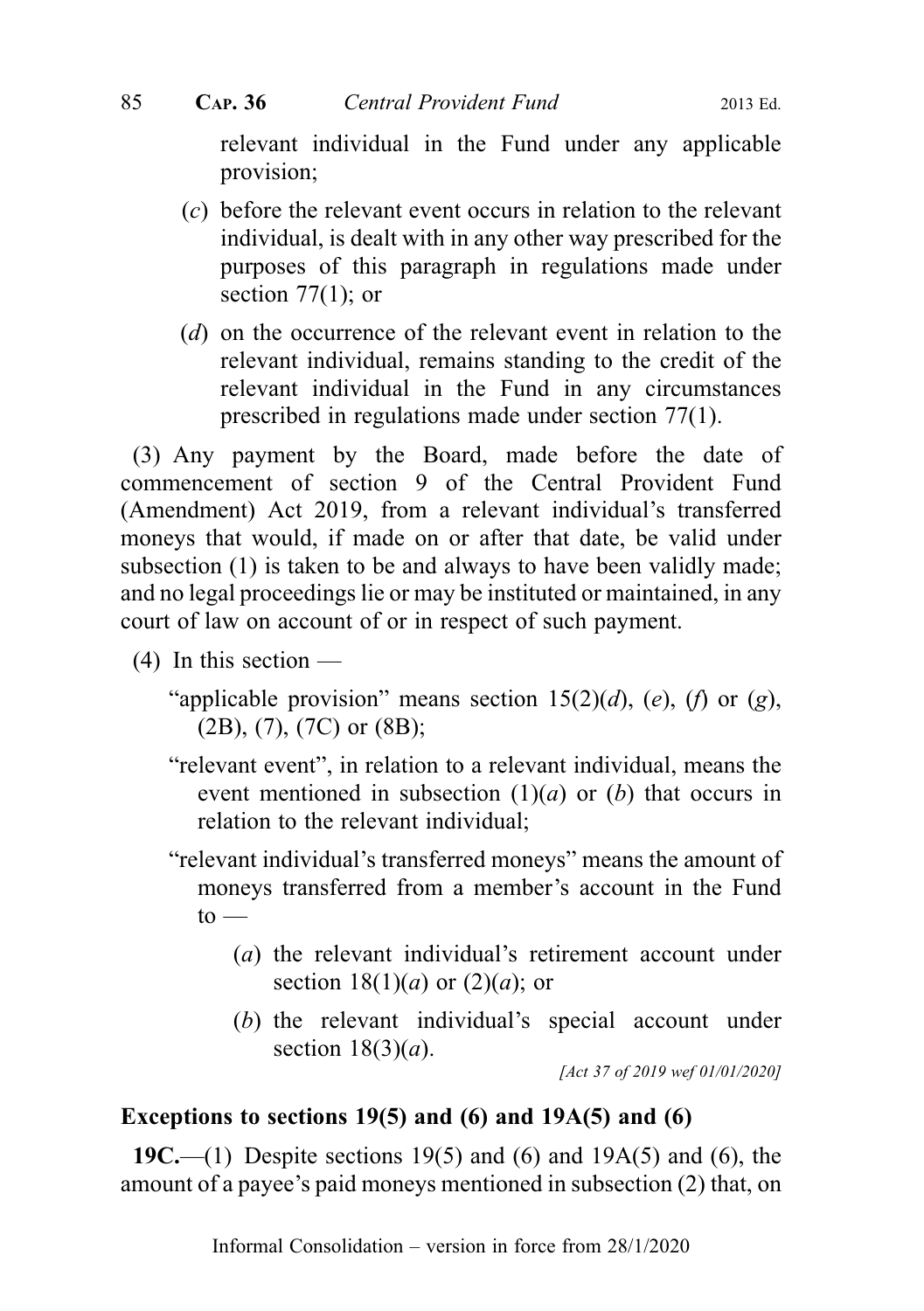the death of the payee, is standing in any of the payee's accounts in the Fund —

- (a) must not be credited to the account mentioned in section 19 $(6)$  or 19 $A(6)$  (as the case may be) on the death of the payee; but
- (b) forms part of the moneys payable out of the Fund on the death of the payee.

(2) Subsection (1) applies to the amount of the payee's paid moneys that —

- (a) before the death of the payee, is withdrawn from the payee's retirement account or special account (as the case may be) under any applicable provision, and then restored to any account of the payee in the Fund because —
	- (i) the payment of the withdrawn moneys was unsuccessful; or
	- (ii) the instrument in respect of that payment was returned to the Board or had expired;
- (b) before the death of the payee, is transferred to any other account of the payee in the Fund under any applicable provision;
- (c) before the death of the payee, is dealt with in any other way prescribed for the purposes of this paragraph in regulations made under section 77(1); or
- (d) on the death of the payee, remains standing to the credit of the payee in the Fund in any circumstances prescribed in regulations made under section 77(1).

(3) Any payment by the Board, made before the date of commencement of section 9 of the Central Provident Fund (Amendment) Act 2019, from a payee's paid moneys that would, if made on or after that date, be valid under subsection (1) is taken to be and always to have been validly made; and no legal proceedings lie or may be instituted or maintained, in any court of law on account of or in respect of such payment.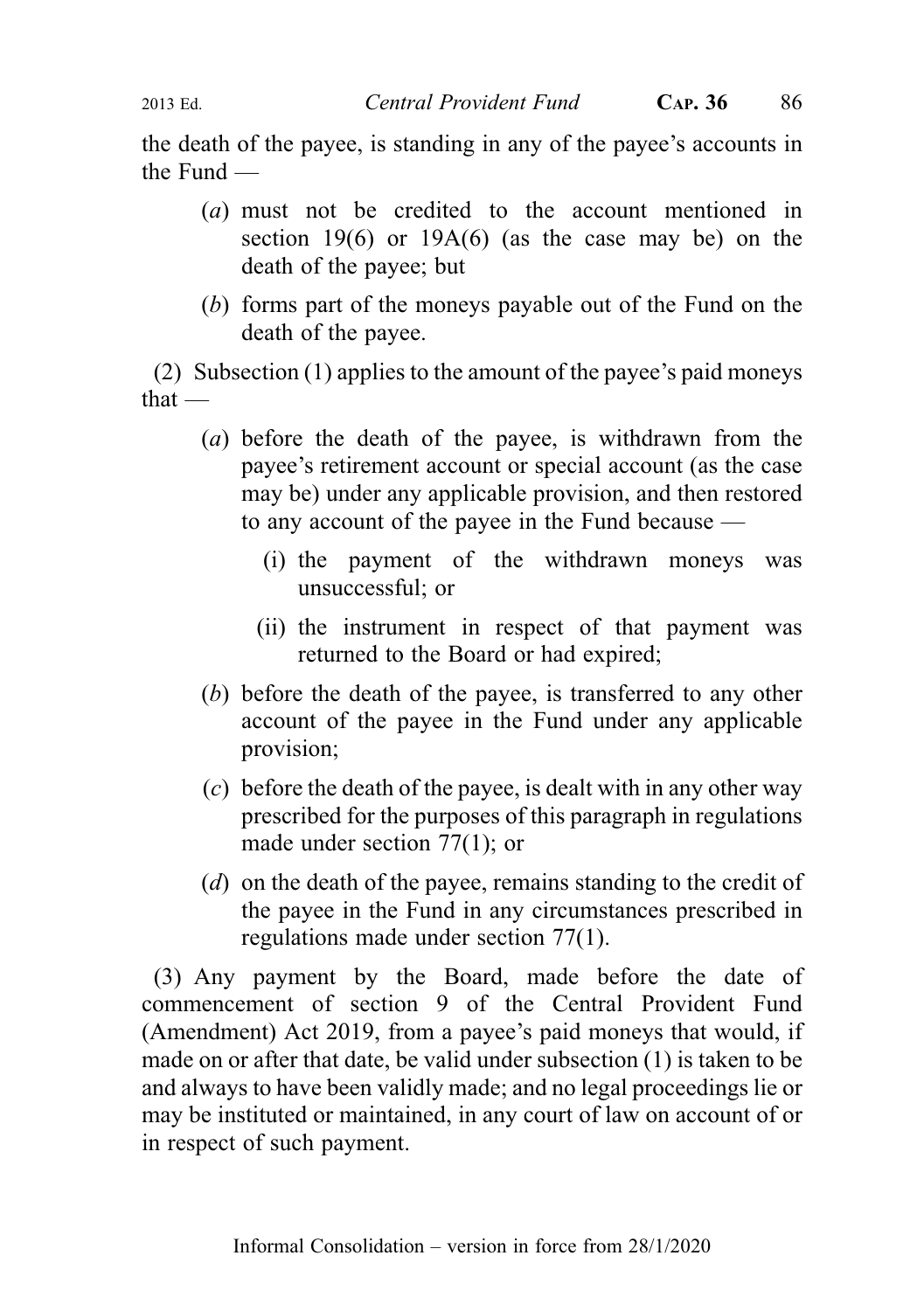$(4)$  In this section —

"applicable provision" means section  $15(2)(d)$ , (e), (f) or (g), (2B), (7), (7C) or (8B);

"payee" means —

- (a) in relation to moneys paid by any person into the retirement account of a member under section  $18(1)(b)$  or  $(2)(b)$  — the person's parent, grandparent, spouse or sibling to whose retirement account the moneys were paid under that section; and
- (b) in relation to moneys paid by any person into the special account of a member under section  $18(3)(b)$  — the person's spouse or sibling to whose special account the moneys were paid under that section;

"payee's paid moneys" means the moneys paid by any person, before 1 November 2008, into —

- (a) the retirement account of the payee (being the person's parent, grandparent, spouse or sibling) under section  $18(1)(b)$  or  $(2)(b)$  as in force immediately before that date; or
- (b) the special account of the payee (being the person's spouse or sibling) under section  $18(3)(b)$  as in force immediately before that date.

[Act 37 of 2019 wef 01/01/2020]

#### Withdrawals

**20.**—(1) Subject to subsection  $(1A)$  and section  $25(3)$ , upon an application for the withdrawal of a sum of money standing to the credit of a member of the Fund by a person entitled thereto under section 15 —

(a) where the applicant is the member, the Board may pay him such sum as he is entitled to withdraw from the Fund (including any interest calculated in accordance with section 6(4) and (4B) up to the date the Board authorised the payment); or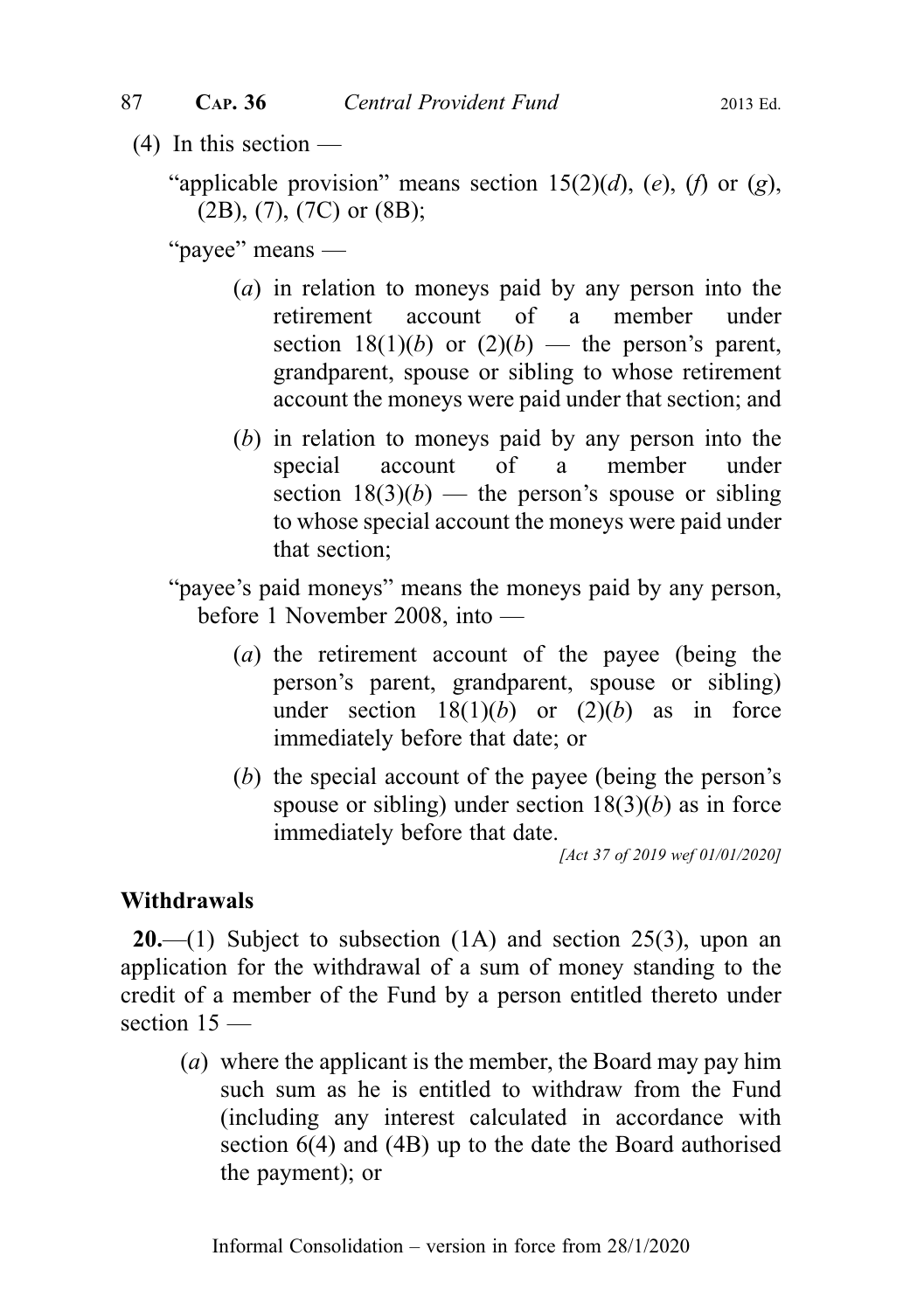- (b) where the member has died and the applicant is a person nominated by the member by a memorandum executed in accordance with section  $25(1)$  —
	- (i) if the memorandum provides for payment to the person in accordance with section  $25(1)(a)(i)$ (whether or not the person is a citizen or permanent resident of Singapore), or if the memorandum provides for payment to the person in accordance with section  $25(1)(a)(ii)$  but the person is not a citizen or permanent resident of Singapore, the Board may pay the person such portion of the amount payable on the member's death out of the Fund as he is nominated to receive;
	- (ii) if the memorandum provides for payment to the person in accordance with section  $25(1)(a)(ii)$ , and the person is a citizen or permanent resident of Singapore, the Board may —
		- (A) subject to sub-paragraph (B), transfer to the person's accounts in the Fund, in such manner as the member has specified in the memorandum, such portion of the amount payable on the member's death out of the Fund as the person is nominated to receive; or
		- (B) if that portion exceeds such maximum amount as the Minister may determine for the purposes of section  $25(1)(a)(ii)(B)$ , transfer that maximum amount to the person's accounts in the Fund in such manner as the member has specified in the memorandum, and pay the person the excess; or
	- (iii) if the memorandum provides for payment to the person in accordance with section  $25(1)(a)(iii)$ (whether or not the member is a citizen or permanent resident of Singapore at the time of his death, whether or not the person is a citizen or permanent resident of Singapore, and whether or not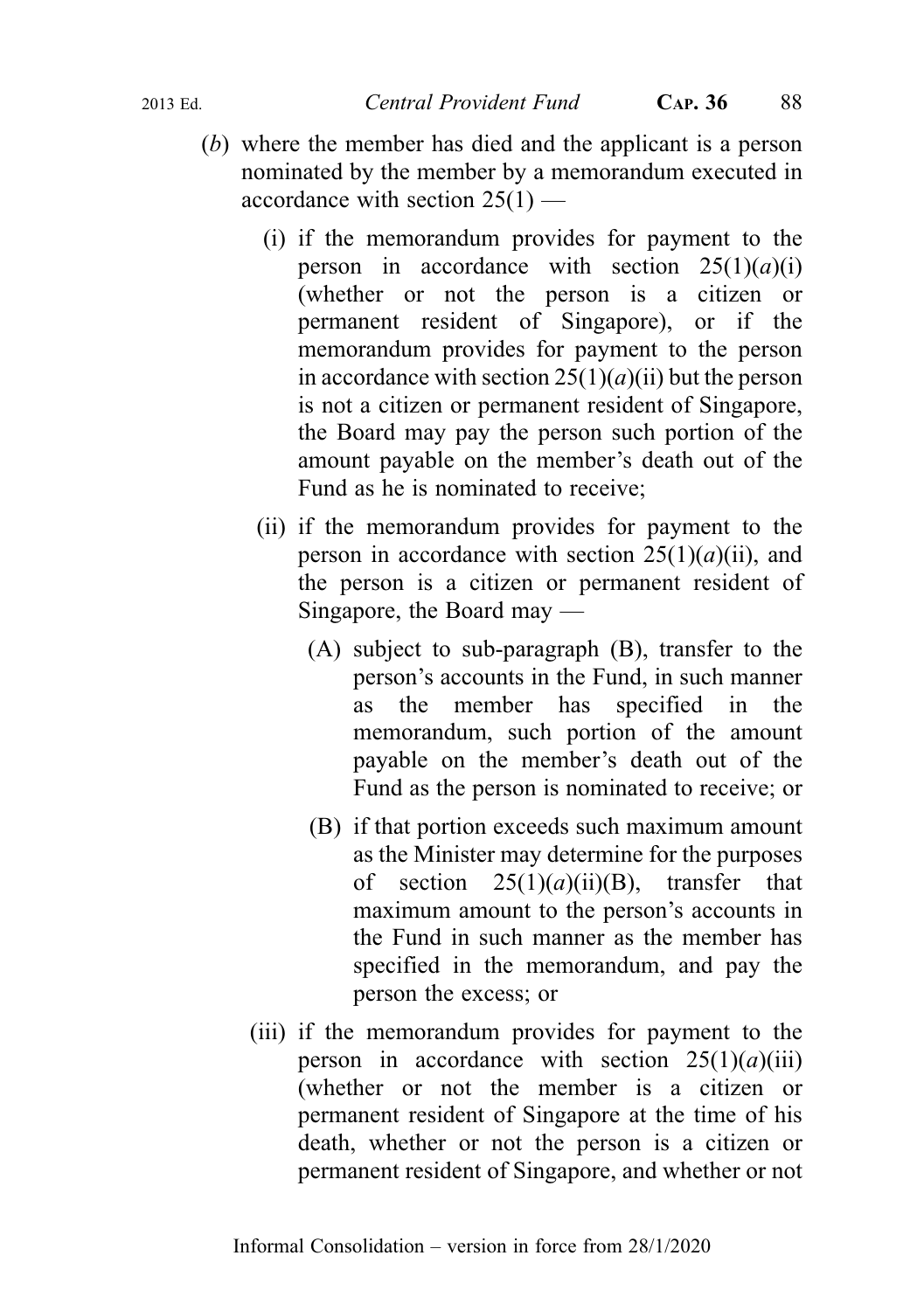the certification under section 25(1C) issued in respect of the person remains in force), the Board  $m$ ay —

- (A) subject to sub-paragraph (C) and if the memorandum so provides, pay the person such portion of the amount payable on the member's death out of the Fund as the person is nominated to receive in periodic instalments in such manner as the Board may determine;
- (B) subject to sub-paragraph (C) and if the memorandum so provides, transfer such part of that portion as the Board may determine to the person's medisave account in periodic instalments in such manner as the Board may determine, and pay the remainder of that portion to the person in periodic instalments in such manner as the Board may determine; or
- (C) if any of the circumstances specified in subsection (1B) applies —
	- (CA) pay that portion to the person;
	- (CB) pay such part of that portion as the Board may determine in accordance with sub-paragraph  $(A)$  or  $(B)$ , and pay the remainder of that portion to the person; or
	- (CC) transfer such part of that portion as the Board may determine to the person's medisave account in periodic instalments in such manner as the Board may determine (if the memorandum so provides), and pay the remainder of that portion to the person.

[22/2010; 20/2011]

(1A) Subject to section 25(3) and such conditions as the Minister may impose, where the Board has been notified, in such manner as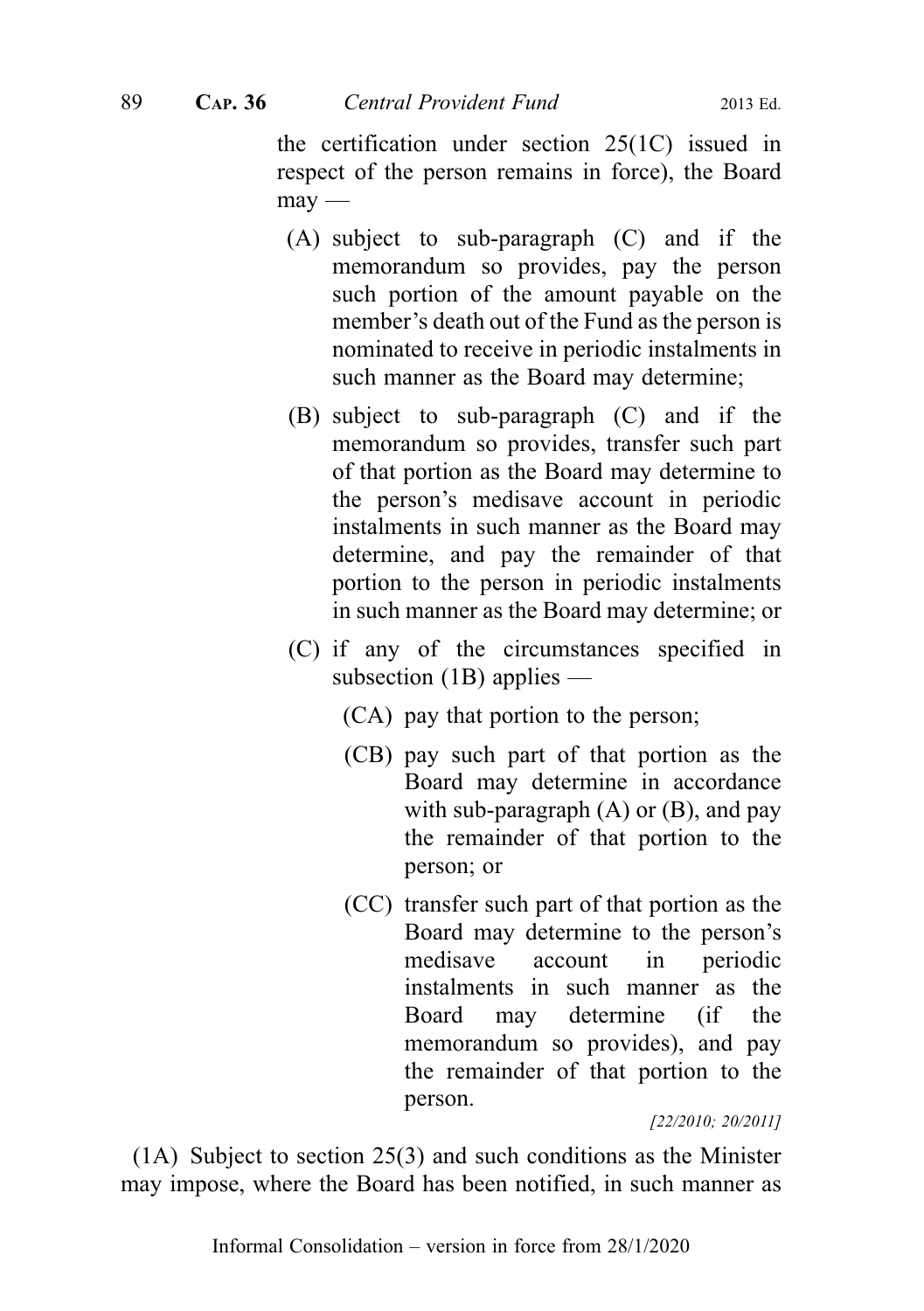may be prescribed in any regulations made under section 77(1), of the death of a member of the Fund who has executed a memorandum in accordance with section 25(1), the Board may, without any application for the withdrawal of a sum of money standing to the credit of that member by a person nominated by that member by the memorandum —

- (a) if the memorandum provides for payment to the person in accordance with section  $25(1)(a)(i)$ , and the person is a citizen or permanent resident of Singapore, pay the person such portion of the amount payable on the member's death out of the Fund as he is nominated to receive;
- (b) if the memorandum provides for payment to the person in accordance with section  $25(1)(a)(ii)$ , and the person is a citizen or permanent resident of Singapore —
	- (i) subject to sub-paragraph (ii), transfer to the person's accounts in the Fund, in such manner as the member has specified in the memorandum, such portion of the amount payable on the member's death out of the Fund as the person is nominated to receive; or
	- (ii) if that portion exceeds such maximum amount as the Minister may determine for the purposes of section  $25(1)(a)(ii)(B)$ , transfer that maximum amount to the person's accounts in the Fund in such manner as the member has specified in the memorandum, and pay the person the excess; or
- (c) if the memorandum provides for payment to the person in accordance with section  $25(1)(a)(iii)$  (whether or not the member is a citizen or permanent resident of Singapore at the time of his death, and whether or not the certification under section 25(1C) issued in respect of the person remains in force), and the person is a citizen or permanent resident of Singapore —
	- (i) subject to sub-paragraph (iii) and if the memorandum so provides, pay the person such portion of the amount payable on the member's death out of the Fund as the person is nominated to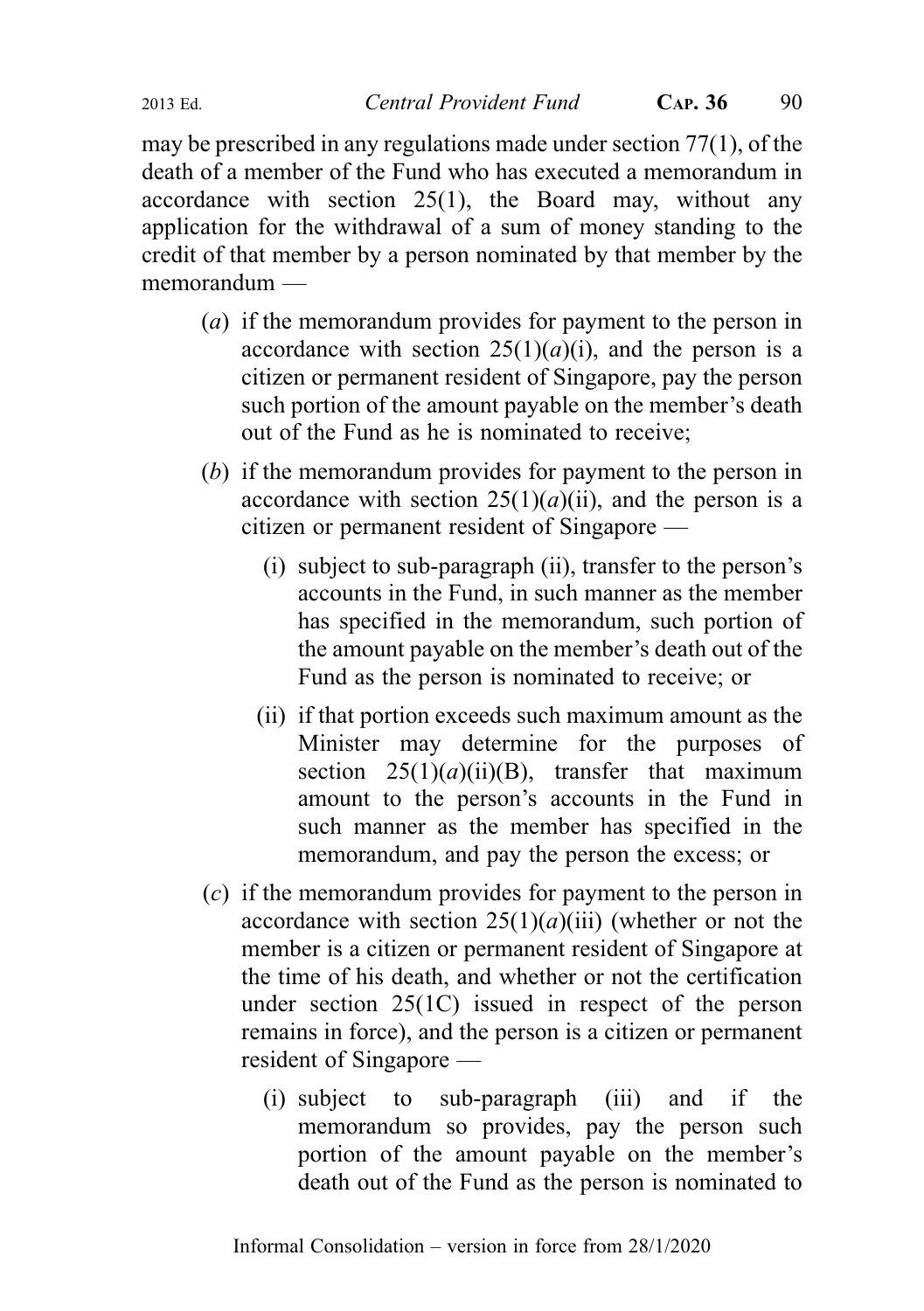receive in periodic instalments in such manner as the Board may determine;

- (ii) subject to sub-paragraph (iii) and if the memorandum so provides, transfer such part of that portion as the Board may determine to the person's medisave account in periodic instalments in such manner as the Board may determine, and pay the remainder of that portion to the person in periodic instalments in such manner as the Board may determine; or
- (iii) if any of the circumstances specified in subsection (1B) applies —
	- (A) pay that portion to the person;
	- (B) pay such part of that portion as the Board may determine in accordance with sub-paragraph (i) or (ii), and pay the remainder of that portion to the person; or
	- (C) transfer such part of that portion as the Board may determine to the person's medisave account in periodic instalments in such manner as the Board may determine (if the memorandum so provides), and pay the remainder of that portion to the person.

[22/2010; 20/2011]

(1B) For the purposes of subsections  $(1)(b)(iii)(C)$  and  $(1A)(c)(iii)$ , the circumstances are as follows:

- (a) such portion of the amount payable on the member's death out of the Fund as the person is nominated to receive does not exceed such amount as the Minister may determine under section  $25(1)(a)(iii)(C)$ ;
- (b) the person has withdrawn, or the Board (on the person's application) has given its authority under section 15(1) for the withdrawal of, the sum standing to the credit of the person in the Fund under section  $15(2)(b)$  or  $(c)$ ;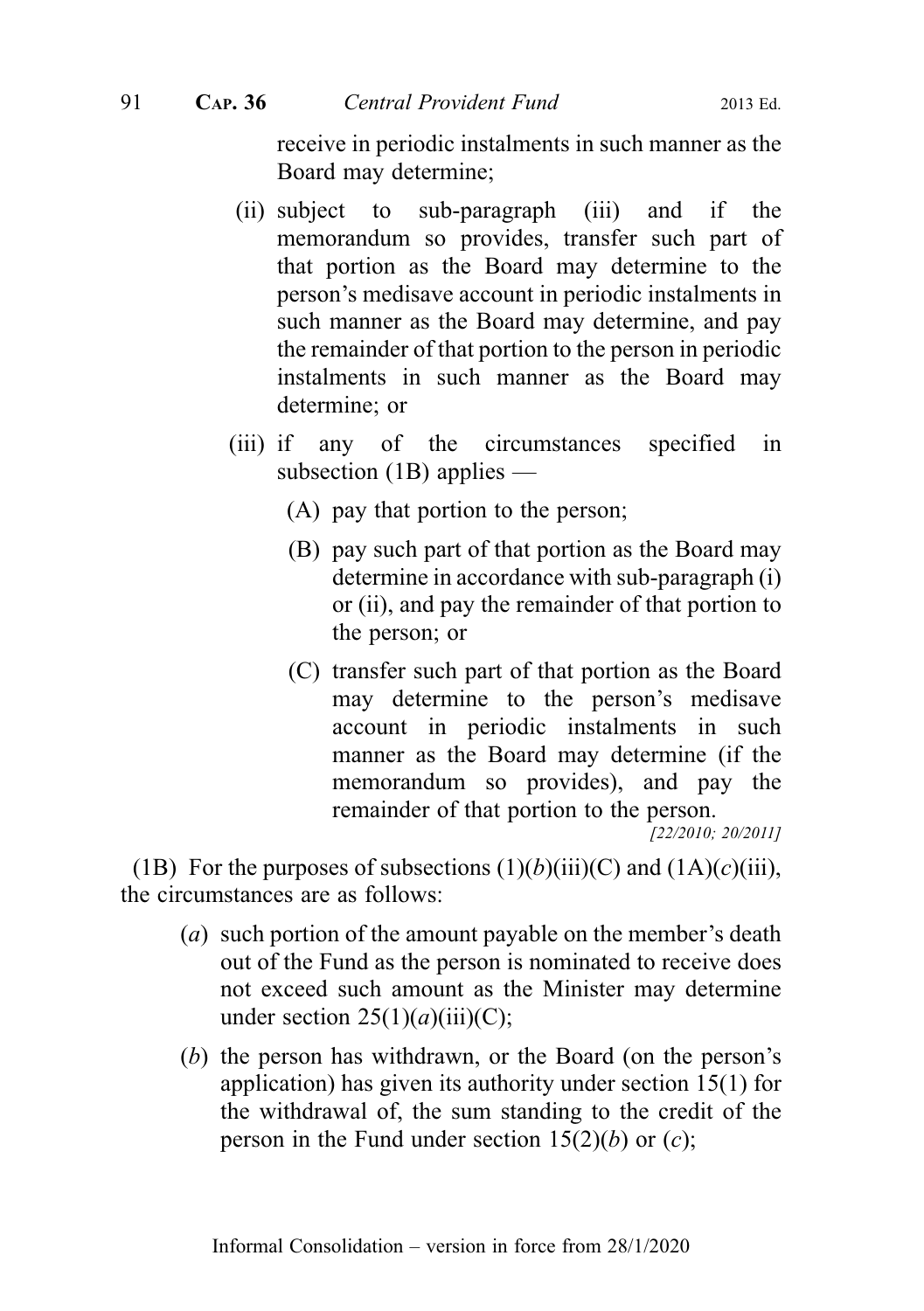- (c) the person has applied to the Board to withdraw such portion of the amount payable on the member's death out of the Fund as the person is nominated to receive, and the Board is satisfied that the person —
	- (i) not being a citizen of Singapore, has left or is about to leave Singapore and the States of Malaya permanently with no intention to return thereto; or
	- (ii) being a citizen of Malaysia, has left or is about to leave Singapore permanently for the States of Malaya in such circumstances as the Minister may approve; or
- (d) the person has applied to the Minister charged with the responsibility for social services to withdraw such portion of the amount payable on the member's death out of the Fund as the person is nominated to receive, and that Minister has granted the person's application.

[20/2011]

(1C) The Minister charged with the responsibility for social services may in writing delegate to any person or group of persons appointed by that Minister all or any of his functions and powers under subsection  $(1B)(d)$ .

#### [20/2011]

(1D) Where a member of the Fund has executed a memorandum under section 25(1) nominating any person to receive the person's portion of the amount payable on the member's death out of the Fund in accordance with section  $25(1)(a)(iii)$ , and the Board has been notified, in such manner as may be prescribed in any regulations made under section 77(1), of the death of the member, the Board may, in accordance with any regulations made under section  $77(1)$  —

(*a*) maintain for the member —

- (i) a nominee ordinary account;
- (ii) a nominee medisave account;
- (iii) a nominee special account; and
- (iv) a nominee retirement account, if the member had a retirement account at the time of his death;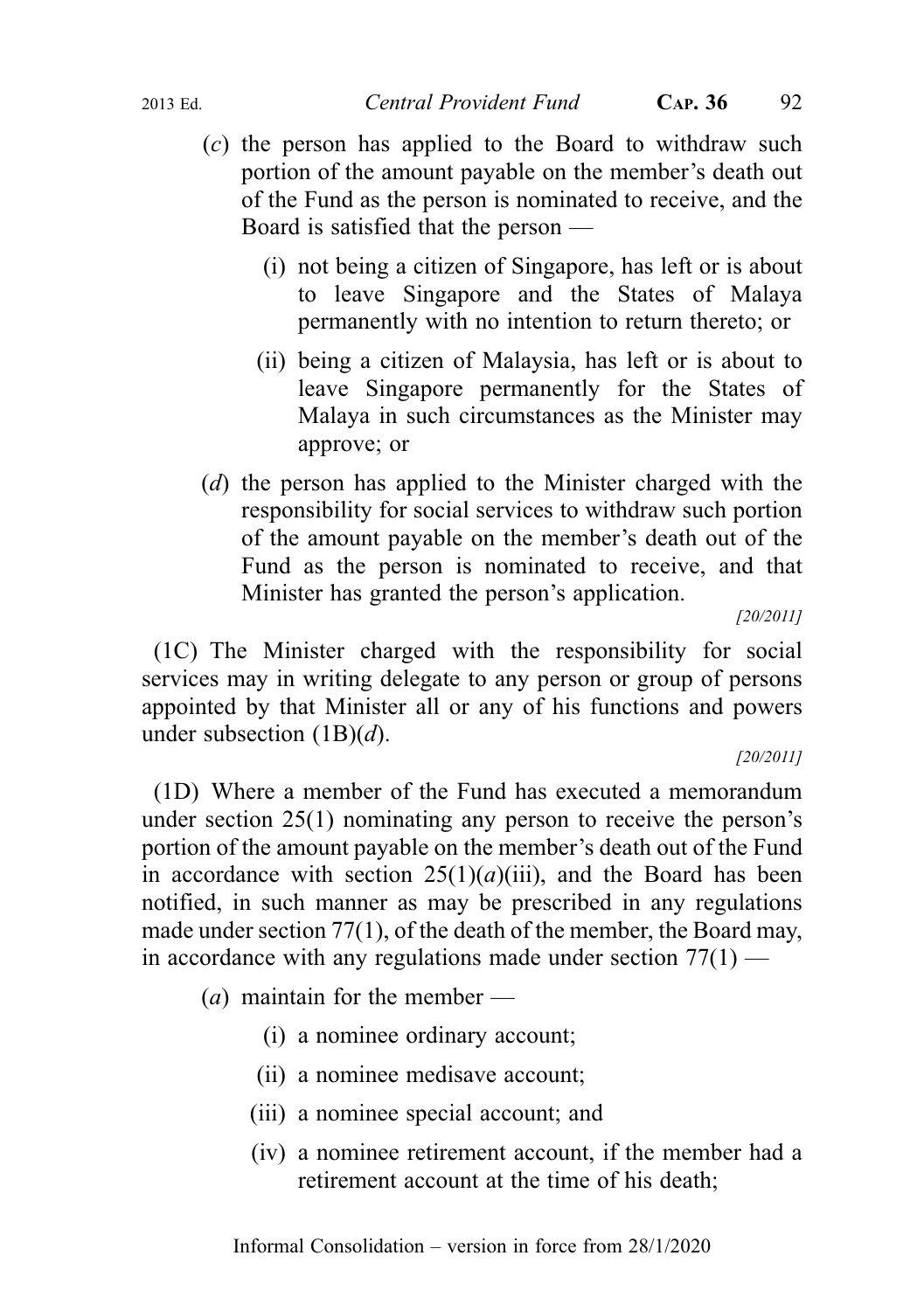- (b) transfer the person's portion of the amount payable on the member's death out of the Fund from the member's ordinary account, medisave account, special account and retirement account (if any) to the nominee accounts maintained for the member; and
- (c) pay the person, or transfer to the person's medisave account, any periodic instalment or the person's portion of the amount payable on the member's death out of the Fund, in accordance with the applicable sub-paragraph of subsection  $(1)(b)(iii)$  or  $(1A)(c)$ , from the person's share of the amount standing to the credit of the member that is in the nominee accounts maintained for the member.

[20/2011]

(2) When any contributions are due to be paid for a member of the Fund in respect of any period ending not later than the last day of the month next following the date on which the withdrawal of the sum of money standing to his credit in the Fund is authorised and the contributions are not paid to the Fund until after the date of authorisation, those contributions may in the discretion of the Board be treated as if they had been included in the amount standing to the credit of the member at the date of authorisation of withdrawal and dealt with in accordance with subsection (1) or (1A), as the case may be.

[5/87; 22/2010]

(3) All applications for withdrawal shall be supported by such evidence as may be prescribed by the Board and by such further evidence as the Board may reasonably require.

[22/2010]

# Charge on immovable property to secure repayment of withdrawals from Fund

21.—(1) Where in accordance with any regulations made under section 77, a member of the Fund has on or after 1st June 1981 withdrawn any money standing to his credit in the Fund for all or any of the following purposes:

(a) to make payment, either full or partial, towards the purchase or acquisition of an immovable property;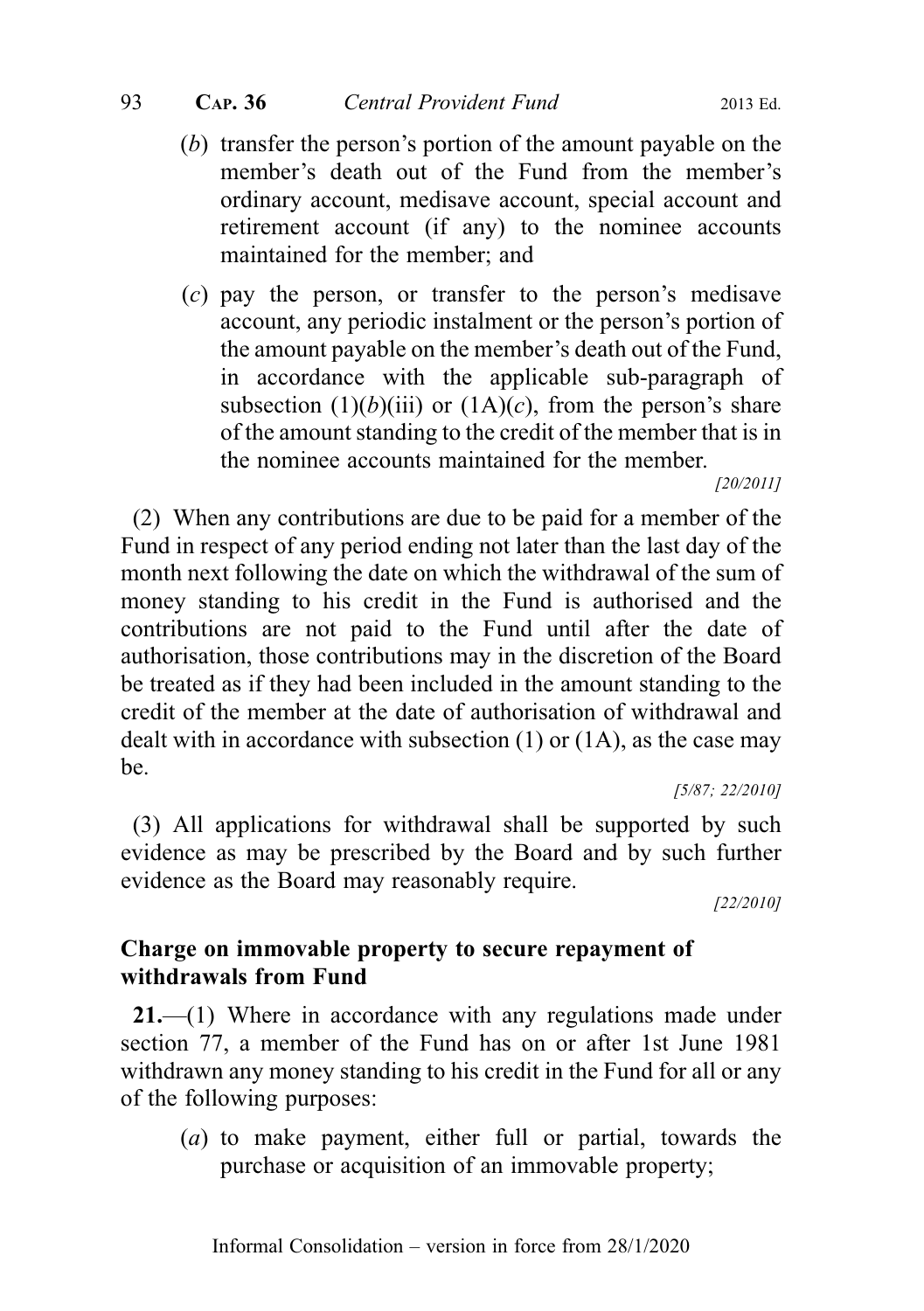- (b) to repay or to make periodic payments towards the repayment of any loan taken by the member to finance or re-finance the purchase or acquisition of an immovable property;
- (c) to repay any loan or to reimburse any cost, fee or other expense pursuant to regulations made under section  $77(1)(i)$ ;
- $(ca)$  to pay
	- (i) any improvement contribution due to the Housing and Development Board in respect of upgrading works carried out under Part IVA of the Housing and Development Act (Cap. 129) or to a Town Council in respect of lift upgrading works carried out under Part IVA of the Town Councils Act (Cap. 329A);
	- (ii) any interest imposed by the Housing and Development Board or the Town Council, as the case may be, on the improvement contribution referred to in sub-paragraph (i), where the improvement contribution is paid in instalments; and
	- (iii) any costs, fees or other incidental expenses arising from such works;

[Act 6 of 2016 wef 01/01/2017]

- (d) to pay any costs, fees or other expenses incurred
	- (i) for the purchase or acquisition of an immovable property;
	- (ia) to change the manner of holding of an immovable property from a joint tenancy to a tenancy in common, or vice versa;
	- (ib) for the transfer of any part (but not the whole) of the member's estate or interest in an immovable property to any other person;
	- (ii) for obtaining a loan to finance or re-finance any purchase or acquisition referred to in sub-paragraph (i); and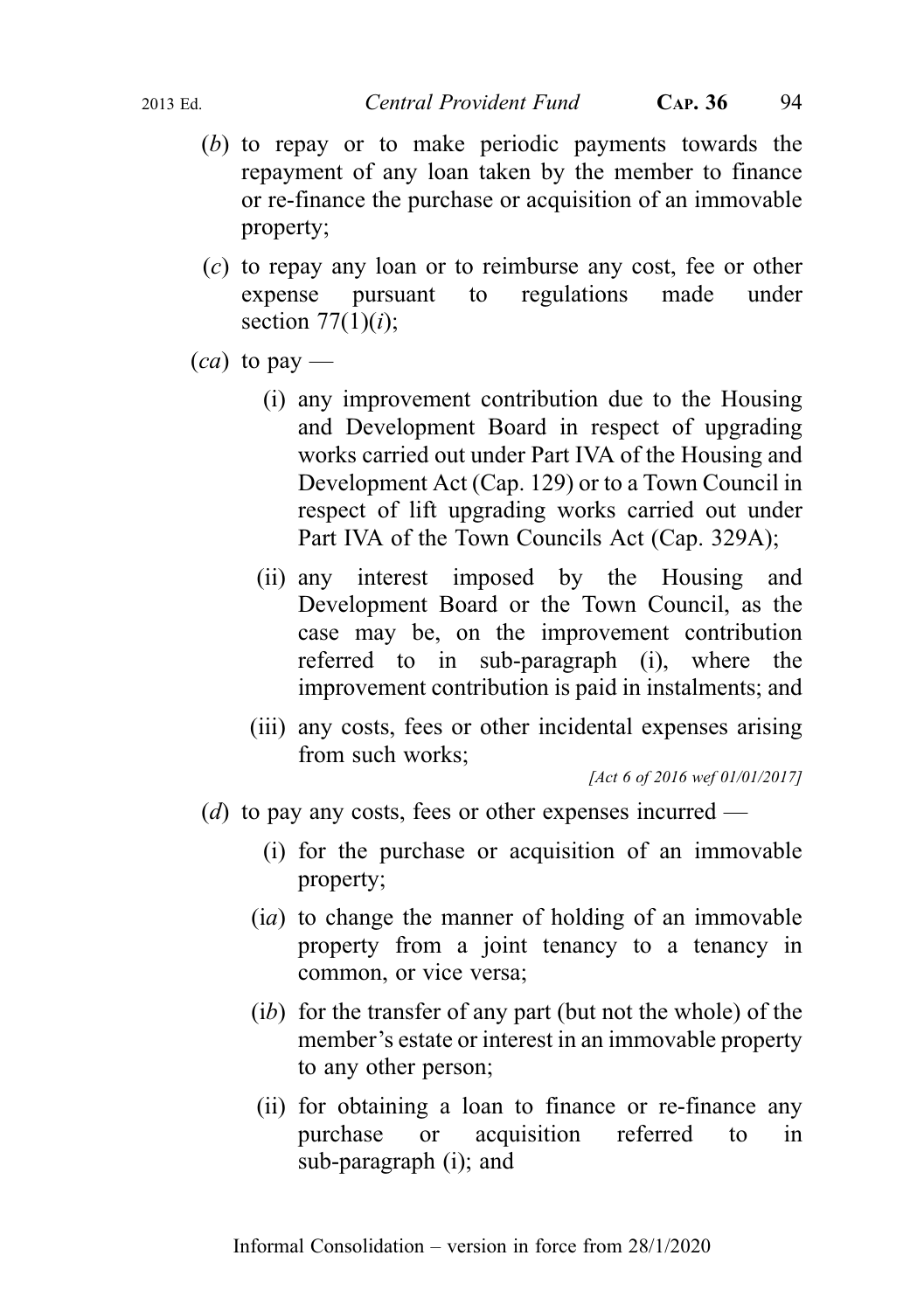(iii) in connection with withdrawals of any money from the Fund,

there shall be a charge on the member's estate or interest in the immovable property, or the remainder thereof (if paragraph  $(d)(ib)$ ) applies), to secure the repayment of the money withdrawn from the Fund including the whole or such part, as the Board may determine, of the interest that would have been payable thereon if the withdrawal had not been made.

[23/2005; 57/2007; 18/2009; 23/2012]

(1A) Where the immovable property is purchased, acquired or owned by the member as a co-purchaser, joint-tenant or tenant-incommon, as the case may be, with one or more persons, the charge shall, with the prior written consent of all the co-purchasers or coowners, extend to all their respective estates or interests in the immovable property.

[19/83; 16/86; 5/87; 29/93; 57/2007]

(2) A charge under subsection (1) shall extend to all the rights, benefits and interests of the member or the co-purchasers or coowners, as the case may be, under his or their agreement for sale and purchase of the immovable property.

[19/83; 16/86]

(3) [Deleted by Act 23 of 2012]

(4) Upon lodgment by the Board with the Registrar of an instrument (which shall be in such form as the Registrar may require) for the purpose of registering or notifying any charge under subsection (1) and the acceptance of the instrument by the Registrar, the Board shall have —

- (a) the power of sale and all other powers relating or incidental thereto as if the Board is a registered mortgagee; and
- (b) the power to sell, assign and dispose of all rights, benefits and interests under the agreement for the sale and purchase of the immovable property.

[19/83; 16/86]

(5) The Registrar shall not be concerned to enquire into the regularity or validity of a charge under subsection (1), and shall, on acceptance of the instrument to register or notify the charge, register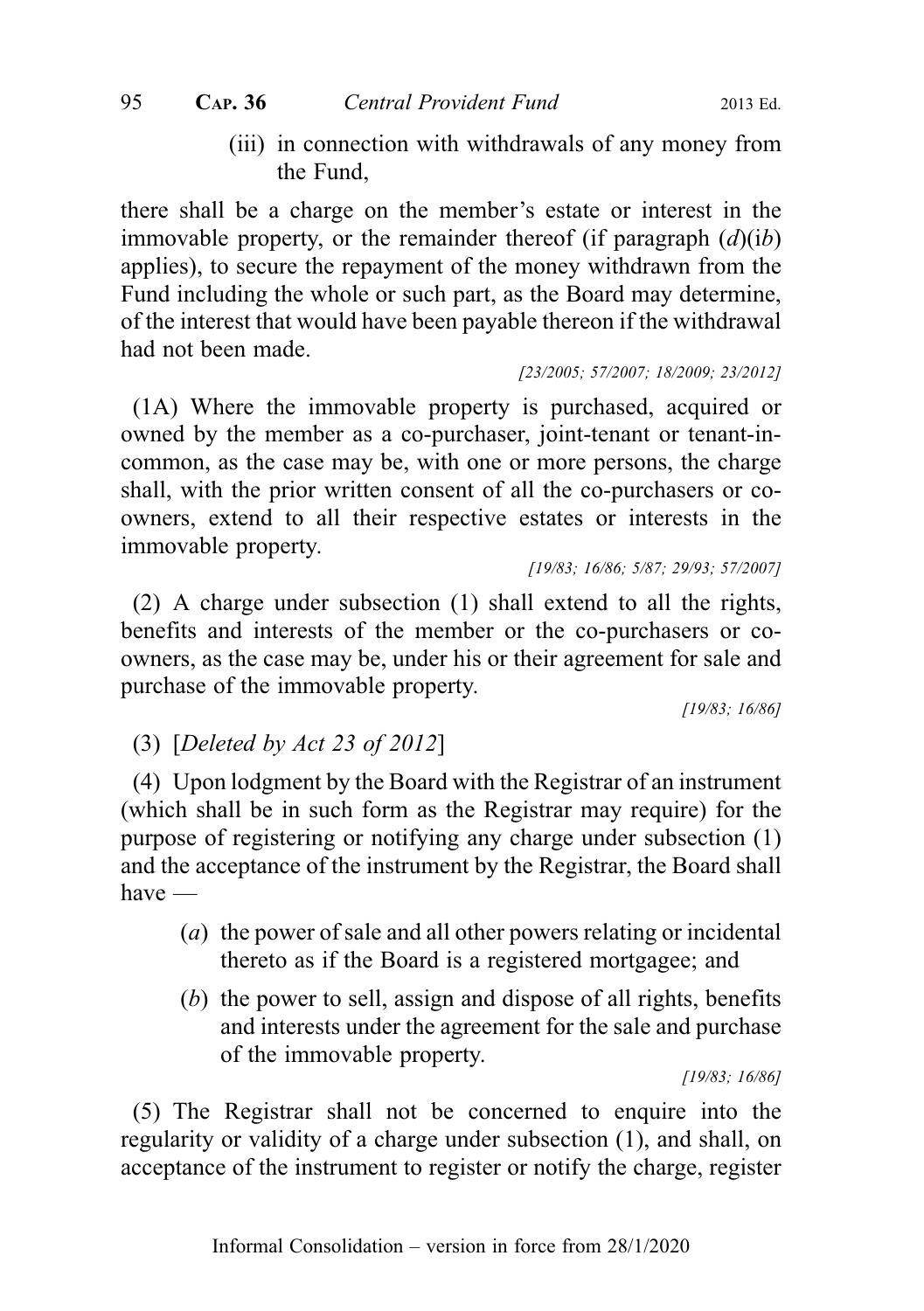or notify the charge in the appropriate register maintained by the Registrar under the Land Titles Act (Cap. 157), the Land Titles (Strata) Act (Cap. 158) or the Registration of Deeds Act (Cap. 269), as the case may be.

[19/83]

(6) Any charge under subsection (1) shall be subject to all statutory rights and charges of any public authority over the immovable property and, in the absence of any agreement giving priority to the Board, to all encumbrances registered or notified prior to the date of acceptance by the Registrar of the instrument to register or notify the charge.

[19/83; 16/86]

## (7) [Deleted by Act 23 of 2012]

(8) Notwithstanding section 80 of the Land Titles Act and section 15 of the Registration of Deeds Act —

- (a) where further withdrawals from the Fund are authorised by the Board after the registration or notification of any mortgage or charge created in favour of the Board at any time after the acceptance by the Registrar of the instrument lodged under subsection (4) for the purpose of registering or notifying a charge under subsection (1), all such withdrawals shall rank in priority to any other claims as if the withdrawals were made at the date of the creation of the mortgage or charge in favour of the Board; and
- (b) where any further advances have been made by a prior mortgagee or chargee after the Board has given notice in writing of the charge under subsection (1) to the prior mortgagee or chargee or after the acceptance by the Registrar of the instrument to register or notify the charge under subsection (4), such further advances shall not rank in priority to the Board's charge under subsection (1). [19/83]

(9) Notwithstanding subsections (1) and (8), advances, interest and other moneys secured by a mortgage or charge on an immovable property may, with the agreement of the Board and subject to such conditions as the Board may impose, rank in priority or in pari passu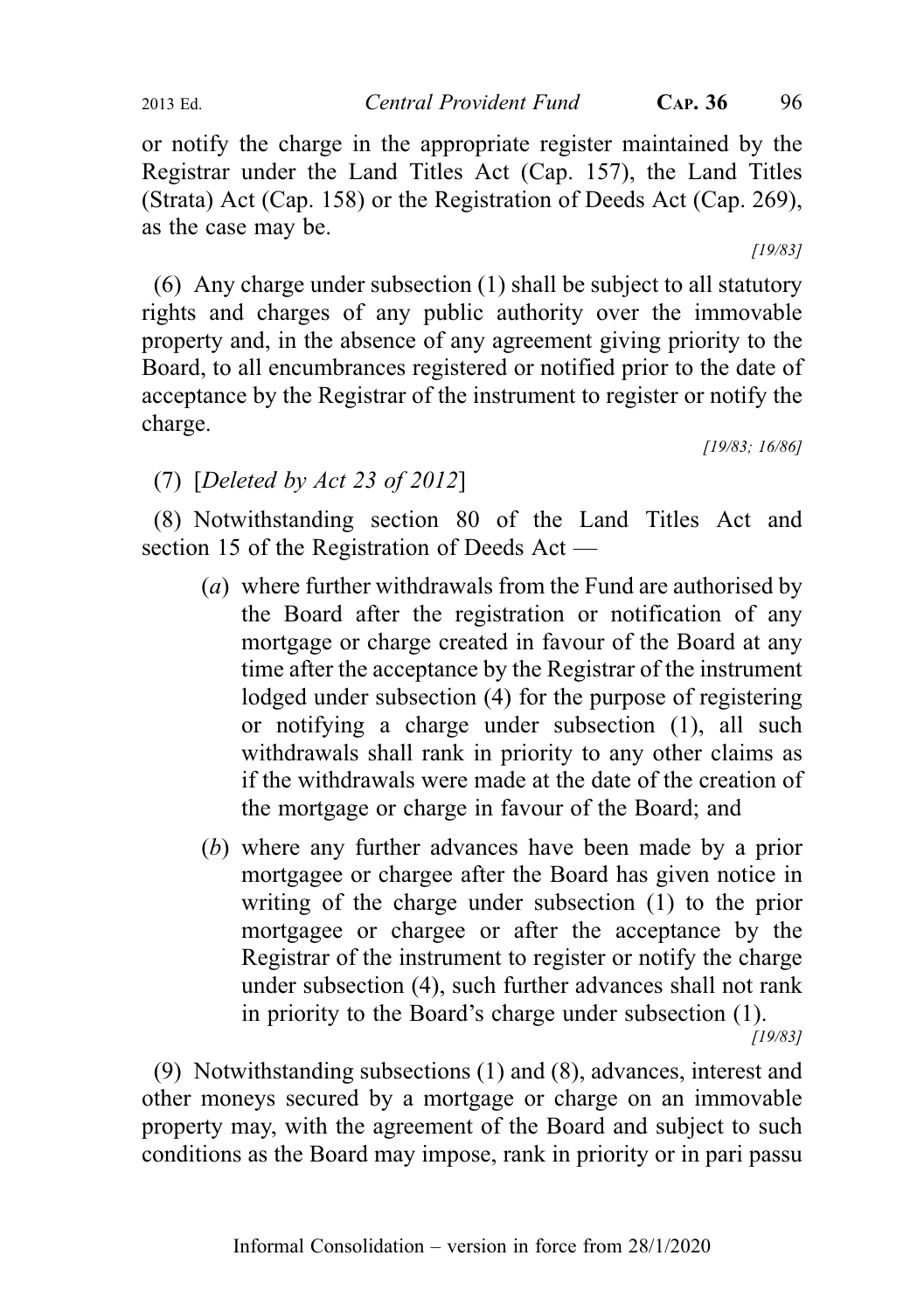to the Board's charge under subsection (1) or any mortgage or charge created in favour of the Board.

[19/83; 16/86]

(10) A charge under subsection (1) on a member's estate or interest in an immovable property shall continue in force until, and the member or any other person having an interest in the immovable property shall be entitled to have the charge cancelled in the event that, all moneys secured by the charge —

- (a) have been repaid to the Fund; or
- (b) are no longer required by any regulations made under section 77(1) to be repaid to the Fund.

[23/2012]

(10A) Without prejudice to subsection (10), where there is a charge under subsection (1) on a member's estate or interest in an immovable property, and the Board is satisfied of the occurrence of any event prescribed in any regulations made under section 77(1) for the purposes of this subsection, the member or any other person having an interest in the immovable property may, with the approval of the Board, have the charge cancelled.

[23/2012]

(11) Subsections  $(4)$ ,  $(9)$ ,  $(10)$  and  $(10A)$  shall apply to all charges under subsection (1) securing the repayment of moneys withdrawn from the Fund pursuant to any regulations made under section 77.

[19/83; 23/2012]

(12) In this section and sections 15, 21A and 21B —

"public authority" means the Government, the Collector of Land Revenue, the Comptroller of Property Tax, and any other person, corporation or body, authorised or empowered by any written law to attach, sell or acquire land compulsorily;

"Registrar" means —

(a) the Registrar of Titles, a Deputy Registrar of Titles or an Assistant Registrar of Titles appointed under the Land Titles Act; and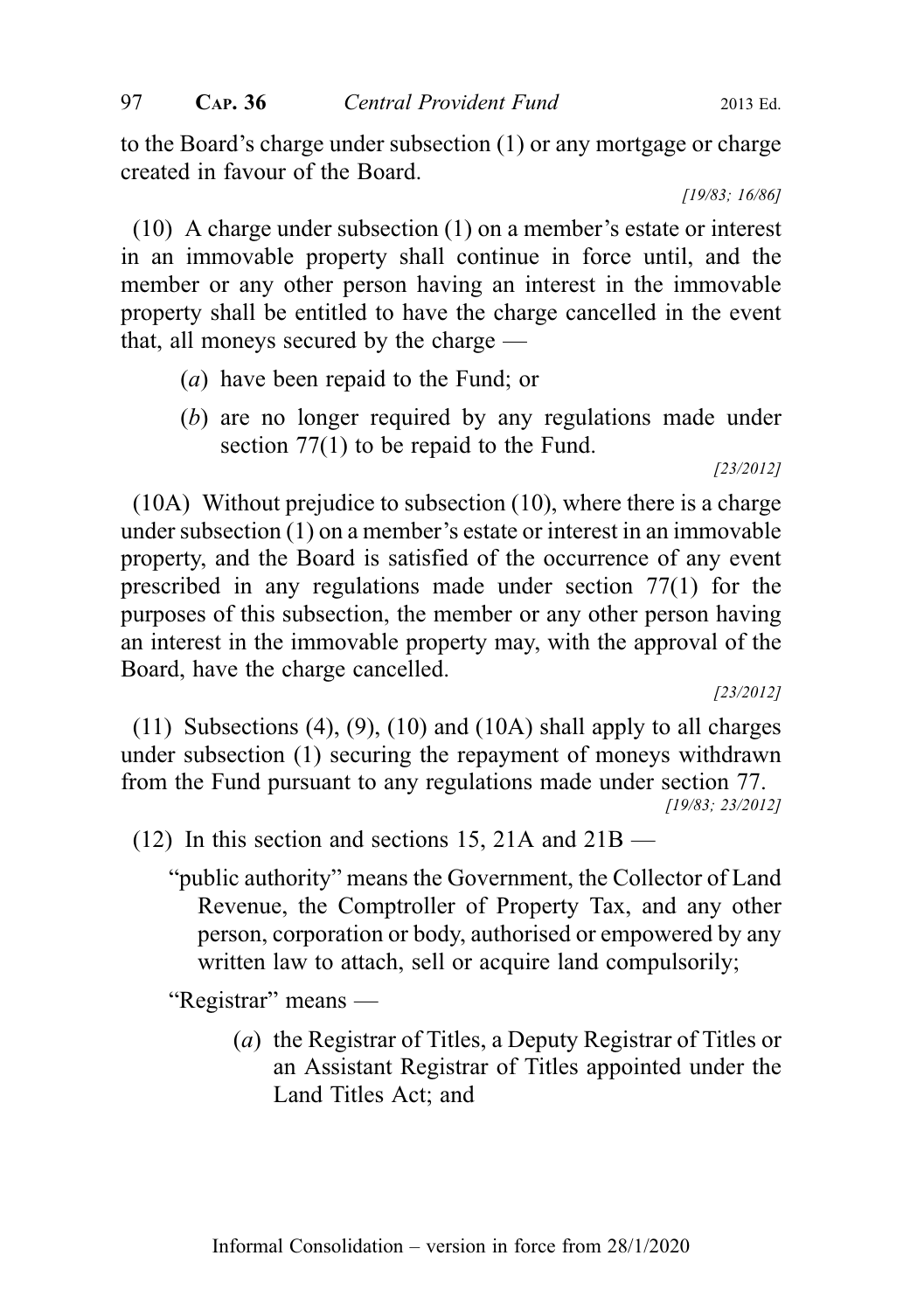- 
- (b) where the occasion requires, the Registrar of Deeds or a Deputy Registrar of Deeds appointed under the Registration of Deeds Act.

[19/83; 5/87; 27/95; 36/2002]

(13) This section shall not apply to any immovable property or class of immovable properties which the Minister may, by notification in the Gazette, specify.

[19/83; 16/86]

# Registration of charge on immovable property to secure repayment of withdrawals from Fund before 1st June 1981

21A.—(1) Where in accordance with any regulations made under section 77, a member of the Fund has before 1st June 1981 withdrawn any money standing to his credit in the Fund —

- (a) to make payment, either full or partial, towards the purchase or acquisition of an immovable property;
- (b) to repay or to make periodic payments towards the repayment of any loan taken by the member to finance or re-finance the purchase or acquisition of an immovable property; or
- (c) to pay any costs, fees or other expenses incurred
	- (i) for the purchase or acquisition of an immovable property;
	- (ii) for obtaining a loan to finance or re-finance such purchase or acquisition; and
	- (iii) in connection with withdrawals of any money from the Fund,

the Board may register or notify, in the appropriate register maintained by the Registrar under the Land Titles Act (Cap. 157), the Land Titles (Strata) Act (Cap. 158) or the Registration of Deeds Act (Cap. 269), a charge on the member's estate or interest in the immovable property to secure the repayment of the money withdrawn from the Fund including the whole or such part, as the Board may determine, of the interest that would have been payable thereon if the withdrawal had not been made.

[57/2007; 23/2012]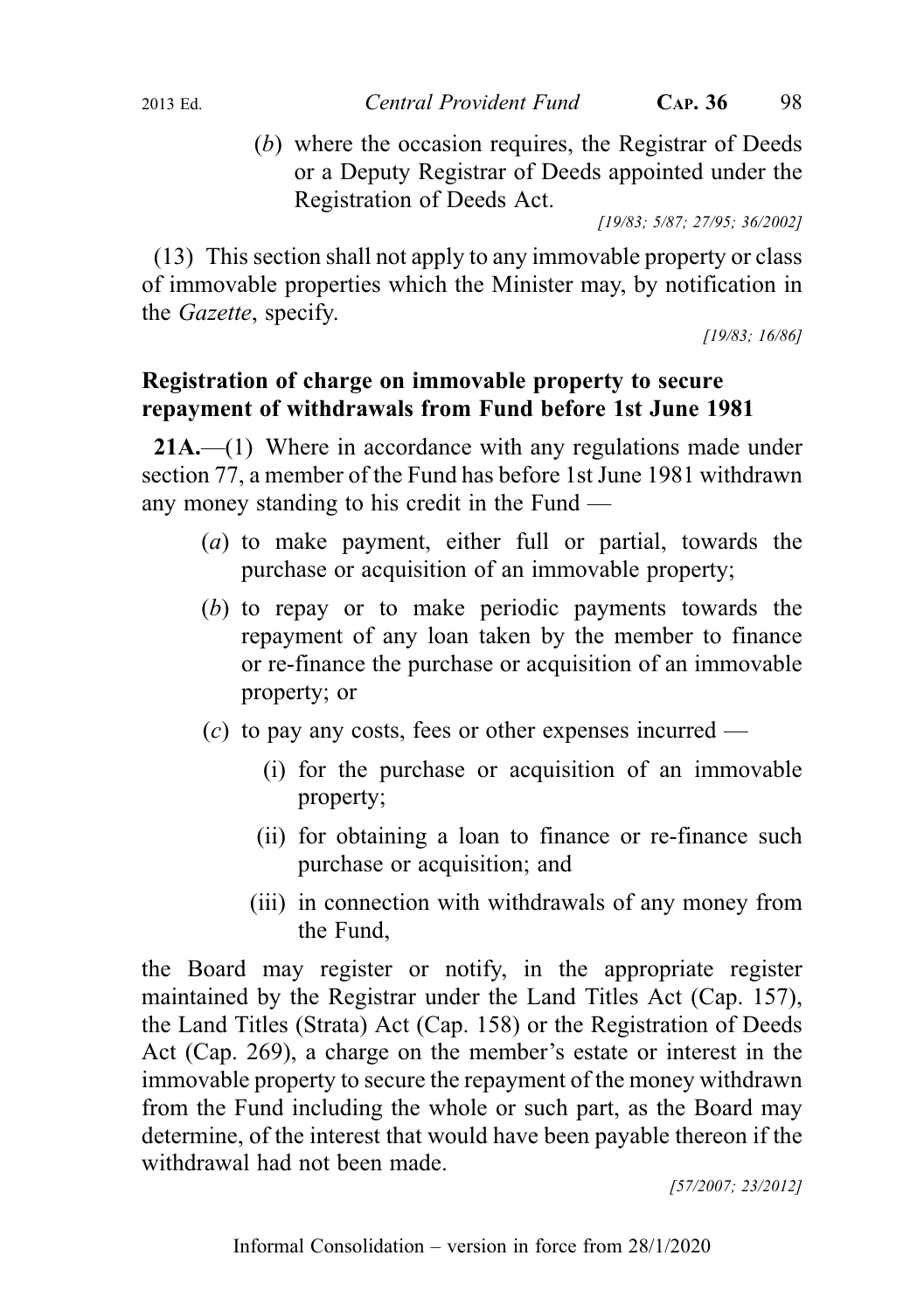(1A) Where the immovable property is purchased, acquired or owned by the member as a co-purchaser, joint-tenant or tenant-incommon, as the case may be, with one or more persons, the charge shall, with the prior written consent of all the co-purchasers or coowners, extend to all their respective estates or interests in the immovable property.

[27/95; 57/2007]

(2) A charge under subsection (1) shall extend to all the rights, benefits and interests of the member or the co-purchasers or coowners, as the case may be, under his or their agreement for sale and purchase of the immovable property.

[27/95]

(3) Upon lodgment by the Board with the Registrar of an instrument (which shall be in such form as the Registrar may require) for the purpose of registering or notifying any charge under subsection (1) and the acceptance of the instrument by the Registrar, the Board shall have —

- (a) the power of sale and all other powers relating or incidental thereto as if the Board is a registered mortgagee; and
- (b) the power to sell, assign and dispose of all rights, benefits and interests under the agreement for the sale and purchase of the immovable property.

[27/95]

(4) The Registrar shall not be concerned to enquire into the regularity or validity of a charge under subsection (1) and shall, on acceptance of the instrument to register or notify the charge, register or notify the charge in the appropriate register maintained by the Registrar under the Land Titles Act, the Land Titles (Strata) Act or the Registration of Deeds Act, as the case may be.

[27/95]

(5) Any charge under subsection (1) shall be subject to all statutory rights and charges of any public authority over the immovable property and, in the absence of any agreement giving priority to the Board, to all encumbrances registered or notified prior to the date of acceptance by the Registrar of the instrument to register or notify the charge.

[27/95]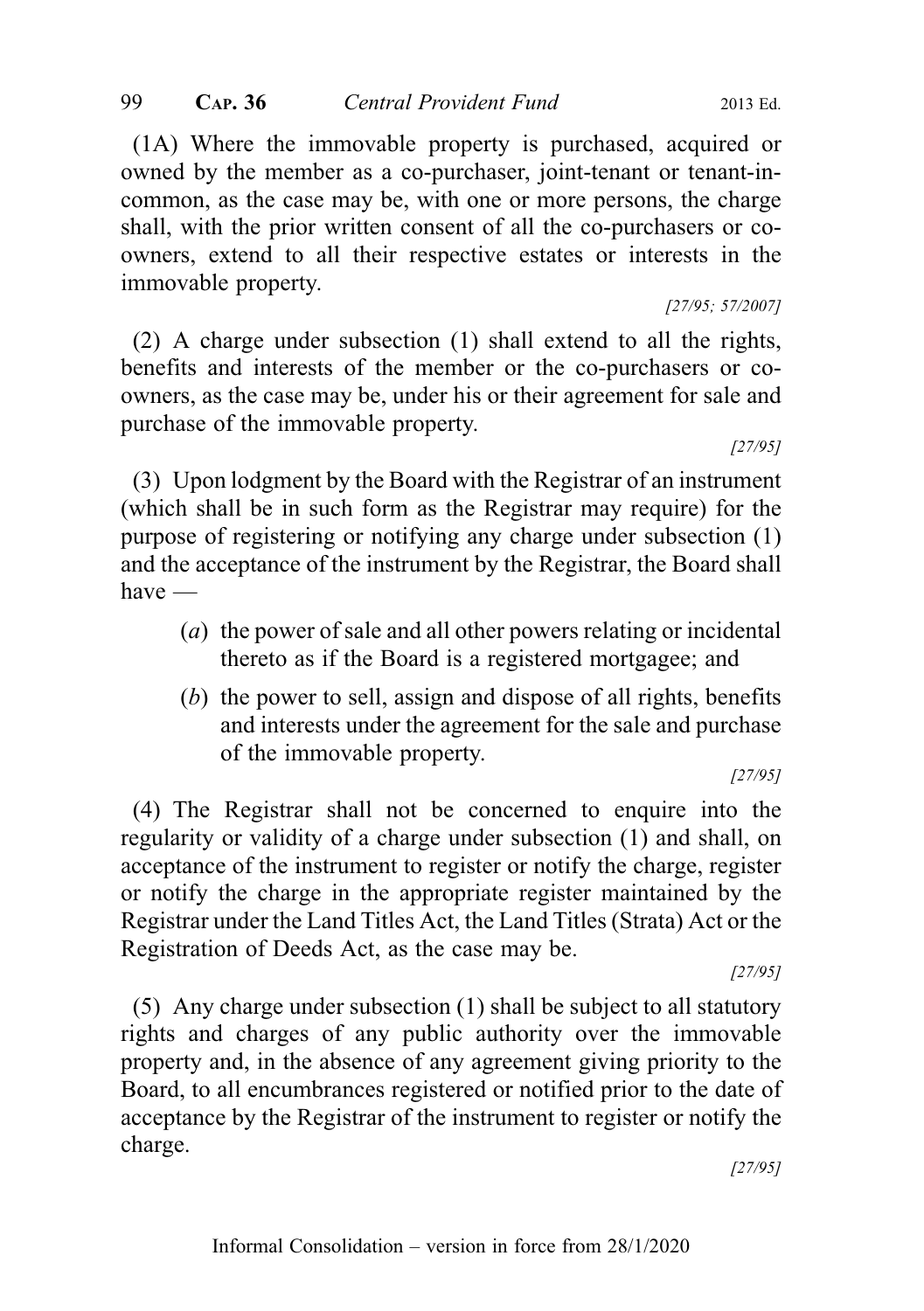(6) [Deleted by Act 23 of 2012]

(7) Notwithstanding section 80 of the Land Titles Act and section 15 of the Registration of Deeds Act—

- (a) where further withdrawals from the Fund are authorised by the Board after the registration or notification of any mortgage or charge created in favour of the Board at any time after the acceptance by the Registrar of the instrument lodged under subsection (3) for the purpose of registering or notifying a charge under subsection (1), all such withdrawals shall rank in priority to any other claims as if the withdrawals were made at the date of the creation of the mortgage or charge in favour of the Board; and
- (b) where any further advances have been made by a prior mortgagee or chargee after the Board has given notice in writing of the charge under subsection (1) to the prior mortgagee or chargee or after the acceptance by the Registrar of the instrument to register or notify the charge under subsection (3), such further advances shall not rank in priority to the Board's charge under subsection (1). [27/95]

(8) Notwithstanding subsections (1) and (7), advances, interest and other moneys secured by a mortgage or charge on an immovable property may, with the agreement of the Board and subject to such conditions as the Board may impose, rank in priority or in pari passu to the Board's charge under subsection (1) or any mortgage or charge created in favour of the Board.

[27/95]

(9) A charge under subsection (1) on a member's estate or interest in an immovable property shall continue in force until, and the member or any other person having an interest in the immovable property shall be entitled to have the charge cancelled in the event that, all moneys secured by the charge —

- (a) have been repaid to the Fund; or
- (b) are no longer required by any regulations made under section 77(1) to be repaid to the Fund.

[23/2012]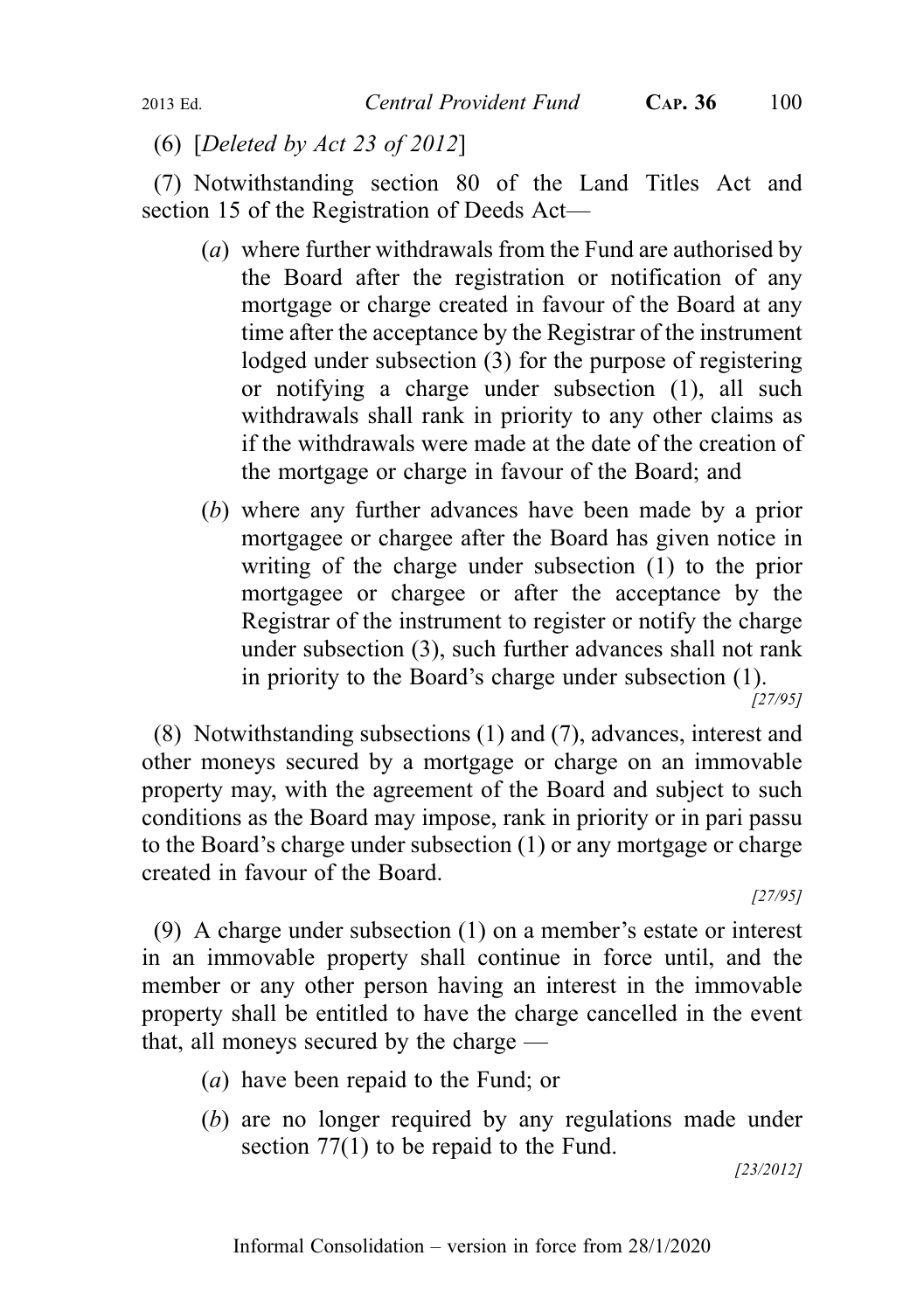(9A) Without prejudice to subsection (9), where there is a charge under subsection (1) on a member's estate or interest in an immovable property, and the Board is satisfied of the occurrence of any event prescribed in any regulations made under section 77(1) for the purposes of this subsection, the member or any other person having an interest in the immovable property may, with the approval of the Board, have the charge cancelled.

[23/2012]

(10) Where costs, fees or other incidental expenses are incurred for the registration or notification of a charge under subsection (1) or section 21(4) or the discharge thereof, the Board may, subject to such terms and conditions as it may impose, authorise the whole or part of the amount standing to the member's credit in the Fund to be withdrawn and used to pay such costs, fees and other incidental expenses.

[27/95]

(11) This section shall not apply to any immovable property or class of immovable properties which the Minister may, by notification in the Gazette, specify.

[27/95]

## Charge on HDB flats to secure repayment of withdrawals from Fund

21B.—(1) Where in accordance with any regulations made under section 77, a member of the Fund had or has before, on or after 1st January 2003 withdrawn any money standing to his credit in the Fund —

- (a) to make full or partial payment towards the purchase or acquisition of an HDB flat;
- (b) to repay or to make periodic payments towards the repayment of any loan taken by the member to finance or re-finance the purchase or acquisition of an HDB flat;
- $(c)$  to pay
	- (i) any improvement contribution due to the Housing and Development Board in respect of upgrading works carried out under Part IVA of the Housing and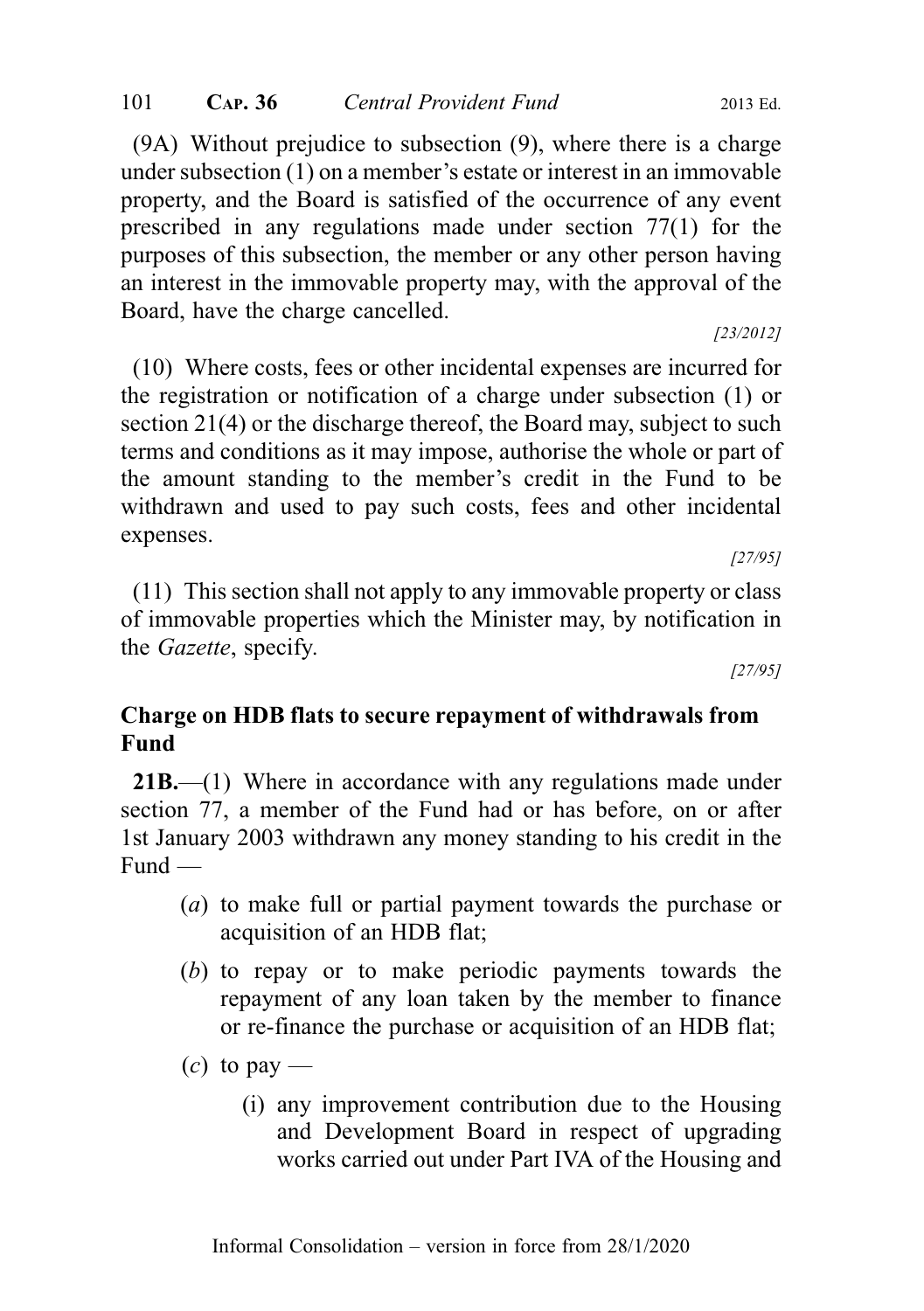Development Act (Cap. 129) or to a Town Council in respect of lift upgrading works carried out under Part IVA of the Town Councils Act (Cap. 329A);

- (ii) any interest imposed by the Housing and Development Board or the Town Council, as the case may be, on the improvement contribution referred to in sub-paragraph (i), where the improvement contribution is paid in instalments; and
- (iii) any costs, fees or other incidental expenses arising from such works; or

[Act 6 of 2016 wef 01/01/2017]

- (d) to pay any costs, fees or other expenses incurred
	- (i) for the purchase or acquisition of an HDB flat;
	- (ia) to change the manner of holding of an HDB flat from a joint tenancy to a tenancy in common, or vice versa;
	- (ib) for the transfer of any part (but not the whole) of the member's estate or interest in an HDB flat to any other person;
	- (ii) for obtaining a loan to finance or re-finance any purchase or acquisition referred to in sub-paragraph (i); and
	- (iii) in connection with withdrawals of any money from the Fund,

there shall, immediately upon any such withdrawal, be a charge constituted on that HDB flat to secure the repayment of the money withdrawn from the Fund including the whole or such part, as the Board may determine, of the interest that would have been payable thereon if the withdrawal had not been made.

[36/2002; 23/2005; 57/2007; 23/2012]

(2) Upon the constitution of the charge on an HDB flat under subsection (1), the Board shall have the power of sale and all other powers relating or incidental thereto to sell and effectually transfer the title to the HDB flat to any purchaser as if the Board were a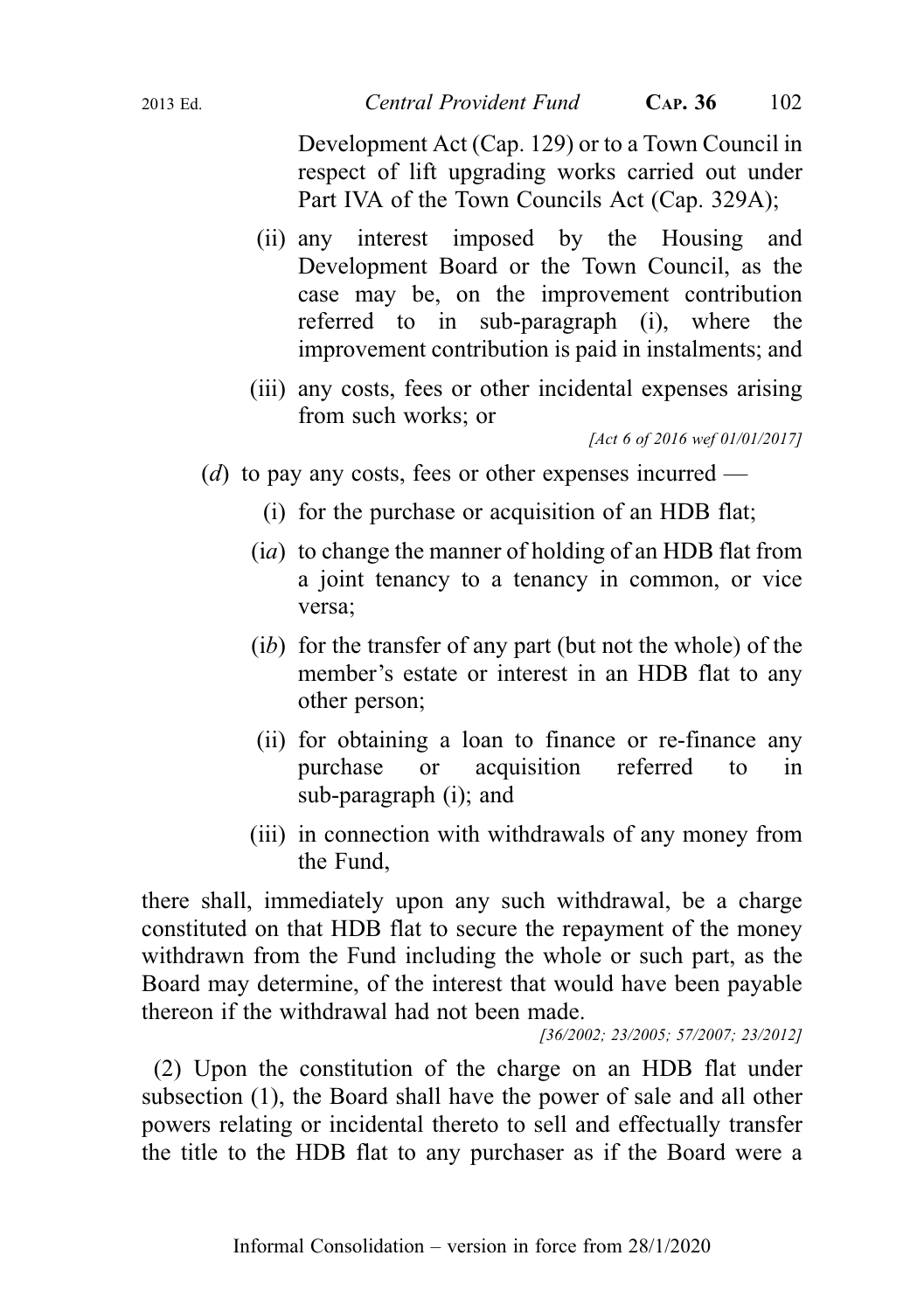registered mortgagee notwithstanding that the charge is not registered under the Land Titles Act (Cap. 157).

[36/2002]

(3) Any charge constituted on an HDB flat under subsection (1) shall be —

- (a) subject to all statutory rights and charges of any public authority over the HDB flat;
- (b) subject to any resale levy imposed by the Housing and Development Board in respect of the HDB flat except where the person on whom the resale levy is imposed has obtained a loan, whether redeemed or not, from any person other than the Housing and Development Board to finance the purchase or acquisition of the HDB flat;
- (c) subject to, in the absence of any agreement giving priority to the Board, all encumbrances registered or notified prior to the date of the constitution of the charge; and
- (d) subject to, rank in priority to, or rank equally without preference with, such other encumbrances as may be specified in regulations made under section 77.

[36/2002; 57/2007]

- (4) [Deleted by Act 23 of 2012]
- $(5)$  If
	- (a) moneys secured by any charge constituted on an HDB flat under subsection (1) become due and payable to the Board under any regulations made under section 77; and
	- (b) such moneys or any part thereof is not paid on the expiry of the period of 60 days from the date they become due and payable,

the Board may, with the prior written approval of the Housing and Development Board, by notice of sale (to be served or published in the manner to be specified in regulations made under section 77) declare its intention of selling the HDB flat.

[36/2002]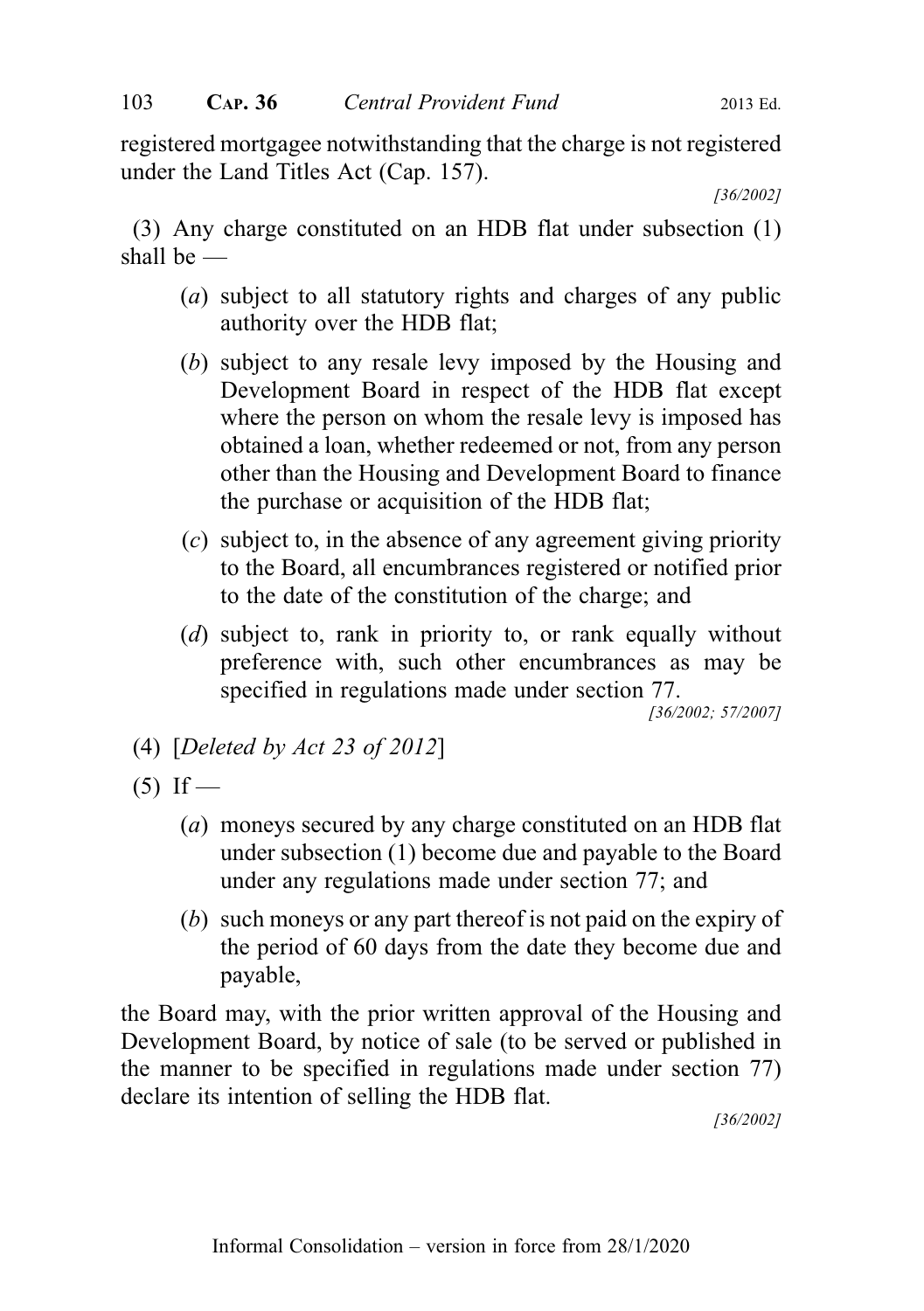(6) If, on the expiry of the period of 90 days from the date of the notice of sale, the moneys secured by the charge or any part thereof has not been paid to the Board, the Board may sell the HDB flat.

[36/2002]

(7) Where the Board has sold any HDB flat under subsection (6), neither the purchaser of the HDB flat nor the Registrar shall be concerned to inquire into the regularity or validity of the sale or transfer.

[36/2002]

(8) For the purpose of registration of a transfer of any HDB flat sold under subsection (6), the Registrar may dispense with the production of the duplicate lease of the HDB flat or the duplicate subsidiary certificate of title in respect of the HDB flat, as the case may be.

[36/2002]

(9) The moneys received by the Board in exercise of its power of sale under subsection (6) shall be held by the Board in trust to be applied —

- (a) firstly, to discharge any right or charge specified in subsection  $(3)(a)$ ;
- (b) secondly, to pay any resale levy specified in subsection  $(3)(b)$ ;
- (c) thirdly, to discharge any encumbrance specified in subsection  $(3)(c)$ ;
- (d) fourthly, in payment of all costs and expenses properly incurred by the Board as incident to the sale or attempted sale, or otherwise;
- (e) fifthly, in payment to the Board of all moneys secured by the charge and in payment to any other party of all moneys to discharge any encumbrance specified in regulations made under section 77 for the purpose of subsection  $(3)(d)$ , in the order of priority specified in the regulations; and
- (f) finally, in payment of moneys in the order of priority specified in regulations made under section 77.

[36/2002]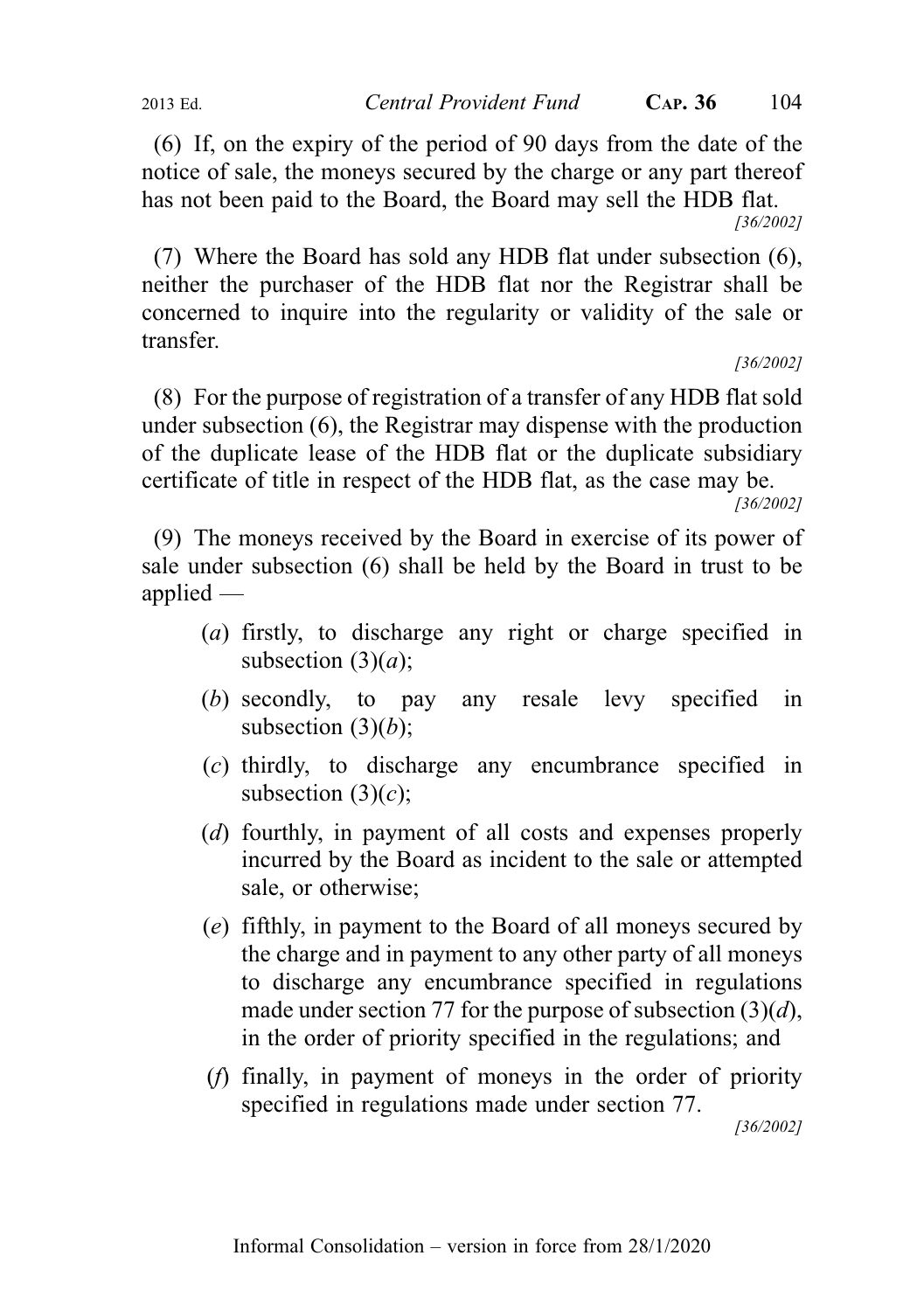(10) Notwithstanding section 80 of the Land Titles Act, where further withdrawals from the Fund are authorised by the Board when a charge constituted on an HDB flat under subsection (1) is subsisting, all such withdrawals shall rank in priority to any other claims over the HDB flat as if the withdrawals were made at the date of the constitution of that charge.

[36/2002]

(11) Any charge constituted under subsection (1) shall continue in force until all moneys secured by the charge —

- (a) have been repaid to the Fund; or
- (b) are no longer required by any regulations made under section 77(1) to be repaid to the Fund.

[23/2012]

(11A) Without prejudice to subsection (11), where there is a charge constituted under subsection (1) on an HDB flat in respect of which a member has withdrawn any money standing to his credit in the Fund for any purpose referred to in subsection (1), and the Board is satisfied of the occurrence of any event prescribed in any regulations made under section 77(1) for the purposes of this subsection, the charge shall, on the application of the member or any other person having an interest in the HDB flat, cease to be in force if the Board approves the application.

[23/2012]

 $(12)$  This section shall not apply to —

- (a) any HDB flat in respect of which a charge in favour of the Board has been registered or notified in the appropriate register maintained by the Registrar under the Land Titles Act;
- (b) any HDB flat designated by the Housing and Development Board as an HUDC Phase III or IV flat; or
- (c) any HDB flat or class of HDB flats which the Minister may, by notification in the Gazette, specify.

[36/2002]

(13) Sections 21 and 21A shall not apply to any HDB flat to which this section applies.

[36/2002]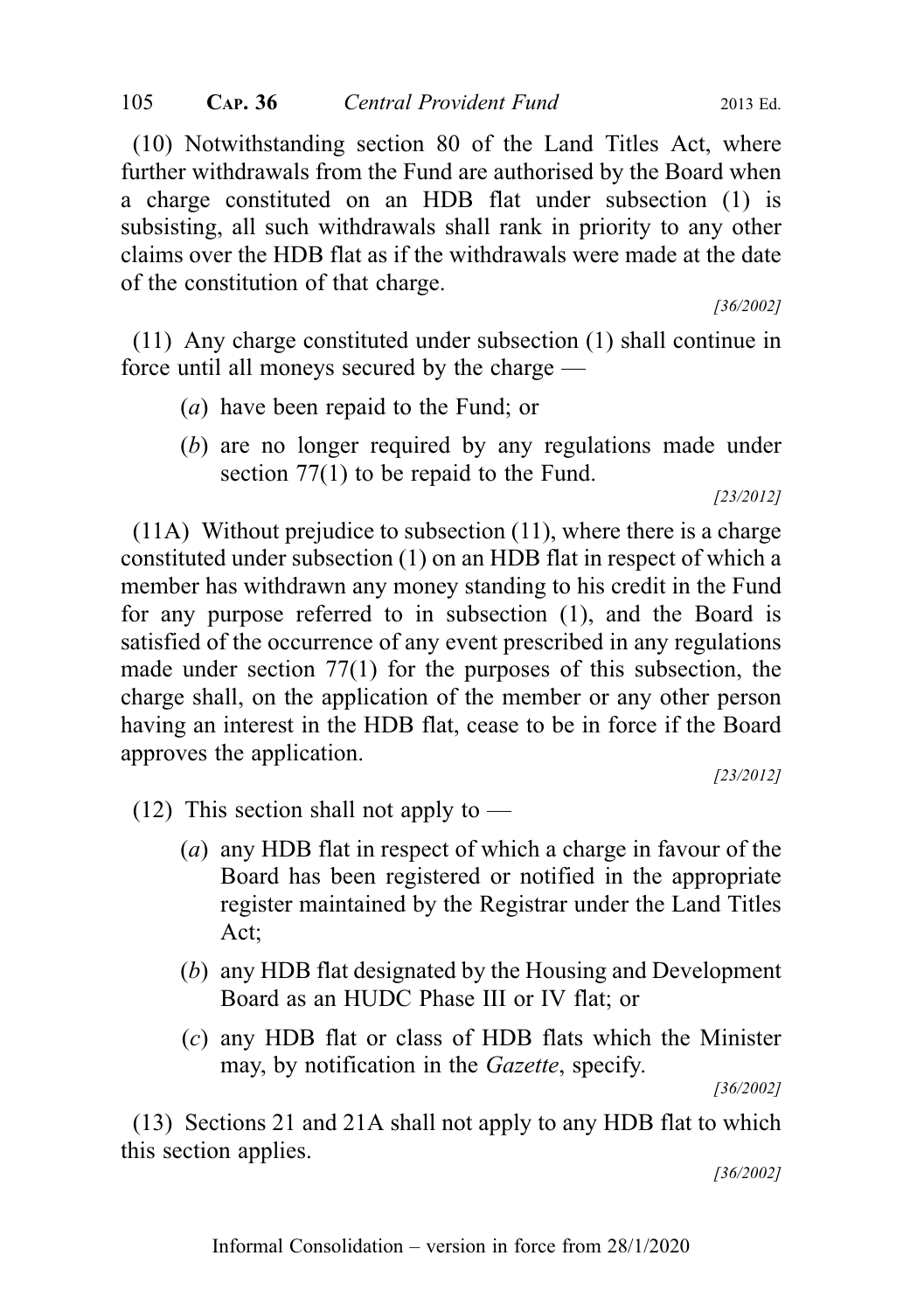(14) [Deleted by Act 18 of 2009]

### Withdrawals for payment of tuition fees at approved educational institution

22.—(1) The Board may, subject to such terms and conditions as it may impose, permit a member of the Fund to withdraw such portion of the sum standing to his credit in the Fund as may be prescribed for the payment of tuition fees payable by that member, his child or such other relative as may be approved by the Board, for a course of study conducted, or to be conducted, in whole or in part at an approved educational institution, including any such course of study leading to a qualification conferred by another educational institution.

(2) Every application for withdrawal under subsection (1) shall be made to the Board in such form as may be approved by the Board.

[30/89]

(3) Where any member wishes to make any withdrawal under subsection (1) for himself, his child or his relative, that member, child or relative shall —

- (a) give an undertaking to the Board; and
- (b) if required by the Board, furnish a guarantee by any person acceptable to the Board,

 $for -$ 

- (i) the repayment to that member's account in the Fund (in such manner and within such time as the Minister may prescribe) of all sums withdrawn under that subsection, together with the whole or such part, as the Board may determine, of the interest that would have been payable thereon; and
- (ii) the payment into the Fund of the whole or such part, as the Board may determine, of any reasonable expenses incurred by the Board in recovering any sum or interest referred to in paragraph (i).

[Act 24 of 2013 wef 01/01/2014]

<sup>[30/89; 25/2008]</sup>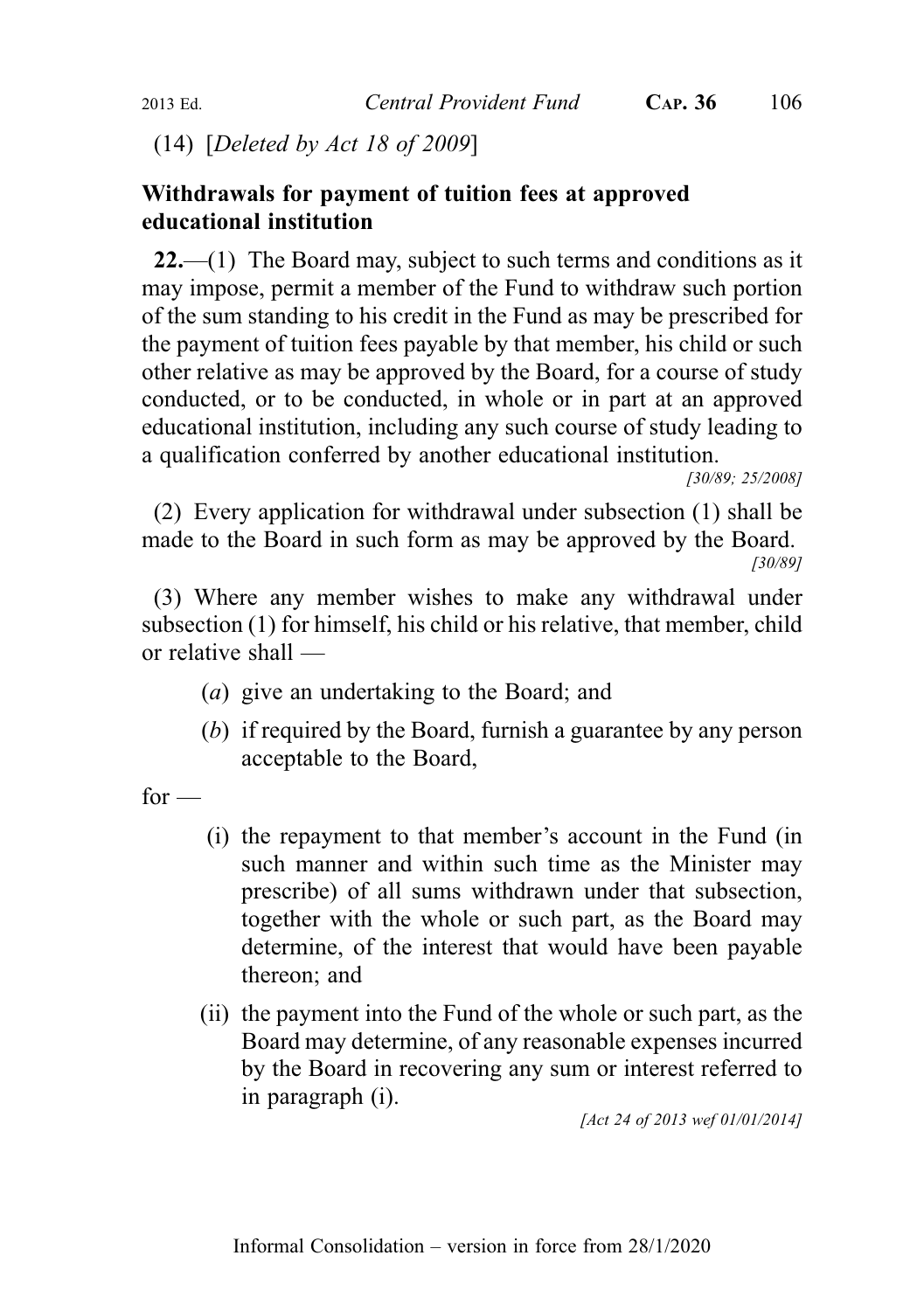(4) An undertaking given to the Board by any person under subsection (3) shall be enforceable notwithstanding that the person was a minor at the time the undertaking was given.

[30/89]

(4A) Any person who gives or has given an undertaking under subsection (3) to the Board in relation to any withdrawal under subsection (1) for payment to an approved educational institution may, if that person has attained 16 years of age, consent —

- (a) to the approved educational institution disclosing to the Board such information, evidence or document about that person as the Board may reasonably require for the purpose of carrying out the provisions of this section or regulations made under section 23; and
- (b) to the Board disclosing to any other person such information, evidence or document relating to that person as may be necessary or expedient —
	- (i) for the purpose of carrying out the provisions of this section or regulations made under section 23; or
	- (ii) to facilitate the enforcement of an undertaking given, or a payment or repayment required, under this section.

[Act 6 of 2016 wef 01/05/2016]

(5) Notwithstanding anything in this Act, any amount repayable to a member's account in the Fund, or payable to the Fund, pursuant to an undertaking given, or a guarantee furnished, under subsection (3) that is not repaid or paid (as the case may be) may be sued for and recovered by the Board under section 65.

[Act 24 of 2013 wef 01/01/2014]

(5A) The Board may refuse to permit a withdrawal under subsection (1) for a payment to an approved educational institution, if the approved educational institution fails to —

(a) provide such information, evidence and documents relevant to the payment as the Board may reasonably require from the approved educational institution; or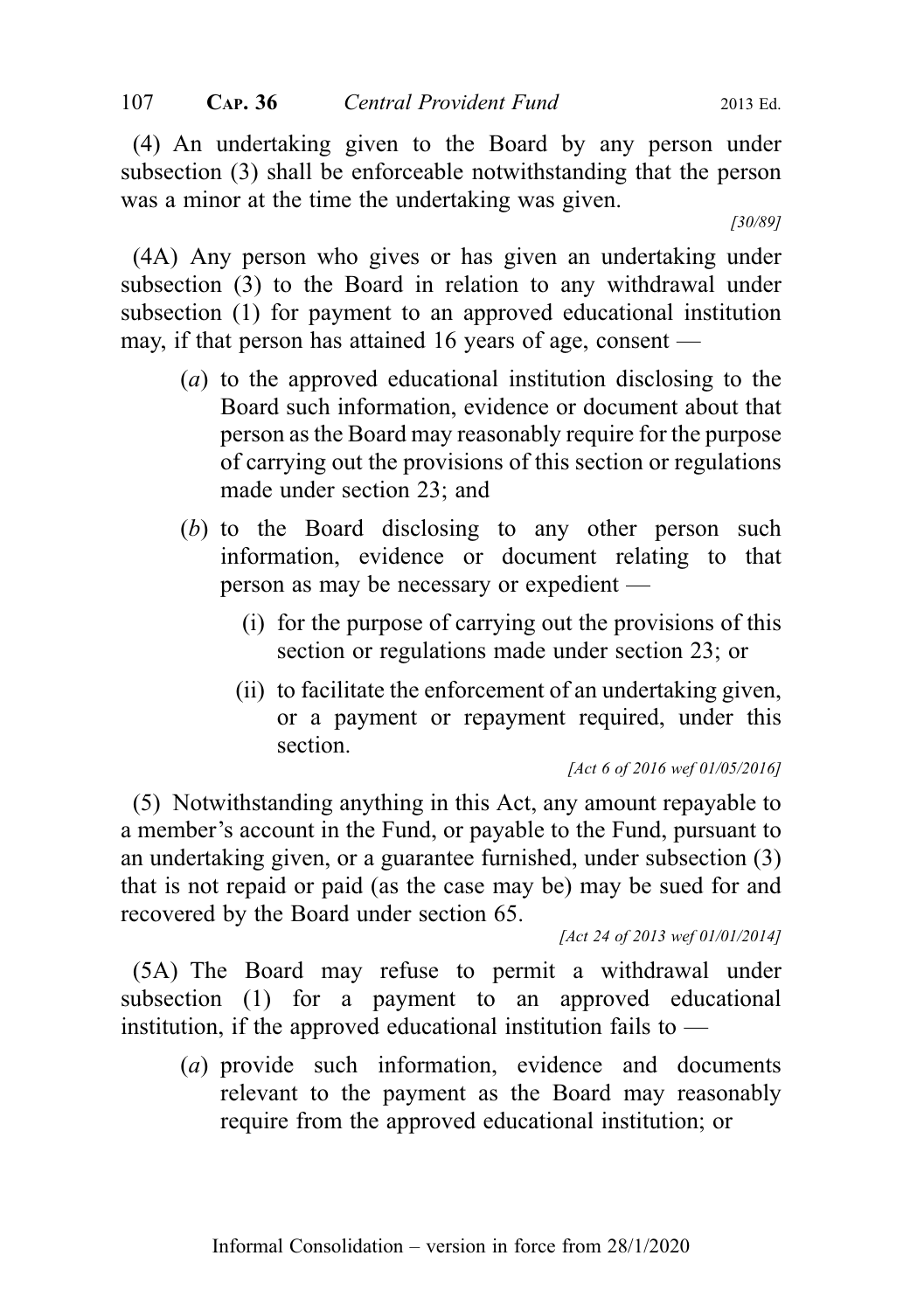(b) comply with such administrative or operational requirements as the Board may reasonably impose under an arrangement between the Board and the approved educational institution.

[25/2008]

(5B) Without prejudice to subsections (3), (4) and (5), where any sum standing to the credit of a member in the Fund has been withdrawn and paid to an approved educational institution in error —

- (a) the approved educational institution shall repay to the Board, to the account of the member in the Fund, that sum, together with the whole or such part, as the Board may determine, of the interest that would have been payable thereon;
- (b) the approved educational institution shall, if it caused or contributed to the error —
	- (i) reimburse the Board for all reasonable expenses incurred by the Board in rectifying the error; and
	- (ii) indemnify the Board against any liability (whether to the member or to any other person) incurred by the Board in connection with the withdrawal or payment;
- (c) any sum not repaid to the Board under paragraph  $(a)$  may be sued for and recovered by the Board under section 65; and
- (d) any sum not paid to the Board under paragraph  $(b)$  may be sued for and recovered by the Board as a debt due to the Board.

[25/2008]

- $(6)$  In this section
	- "approved educational institution" means any educational institution in Singapore approved by the Minister for the purposes of subsection (1);
	- "course of study" means any course of study which is of a type prescribed by the Minister for the purposes of subsection (1);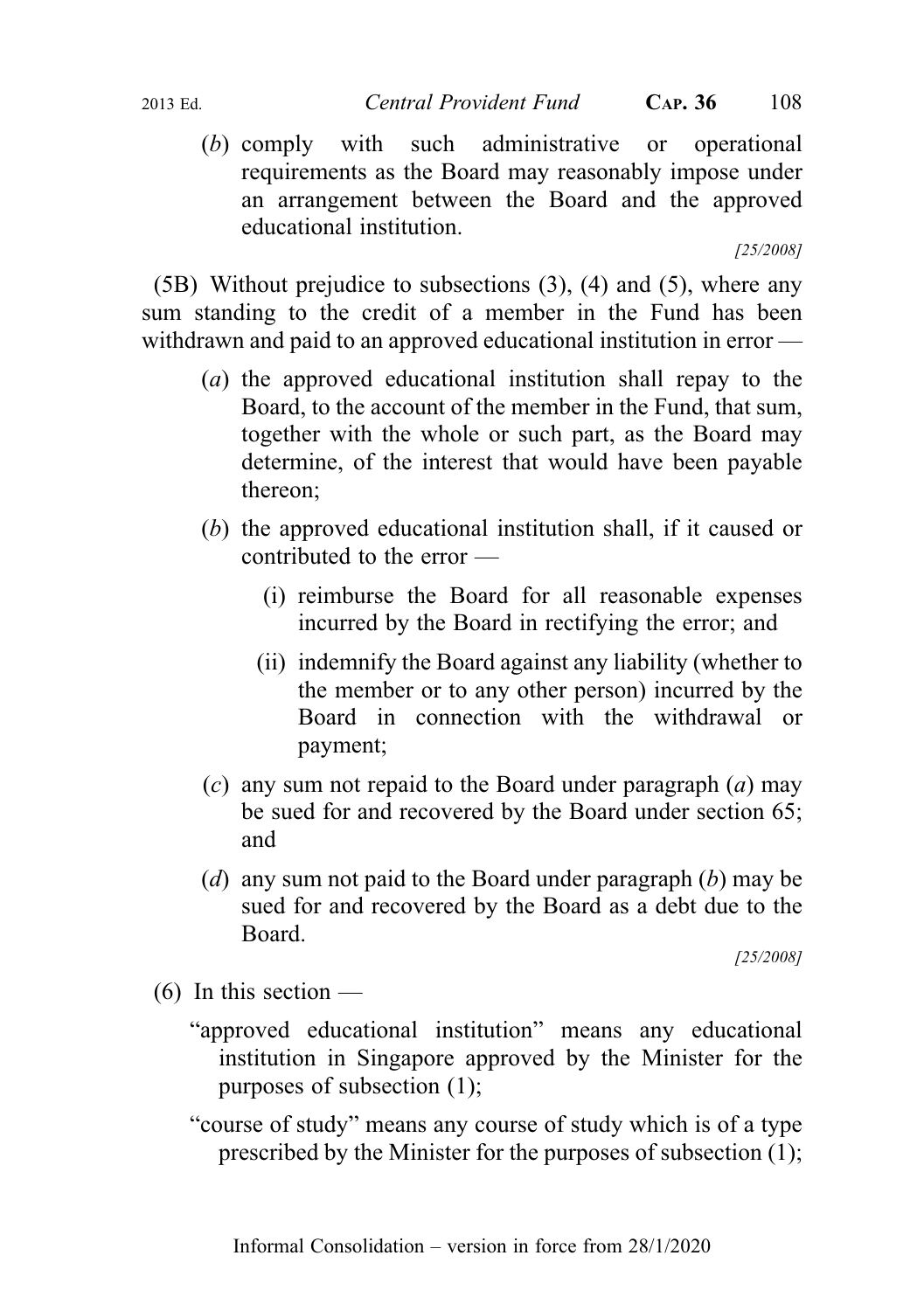"relative" means a person who is related to a member and who is dependent on that member for his care and maintenance;

"tuition fees" includes any administrative fees imposed by the Board in respect of any withdrawals made by a member under this section.

[30/89; 25/2008]

### Regulations for purposes of section 22

23. The Minister may make such regulations as are necessary or expedient for the purpose of carrying out the provisions of section 22 and, in particular, such regulations may —

- (a) prescribe the amount and the manner in which withdrawals may be made by members;
- (b) provide for the manner and time for the repayment of such withdrawals by members and other persons who have utilised the withdrawals;
- (c) provide for such information, evidence and documents that the Board may require from members of the Fund and other persons who have utilised such withdrawals; and
- (d) prescribe anything which may be prescribed by the Minister under section 22.

[30/89]

### Protection of benefits

- **24.**—(1) Subsection (2) shall apply to all of the following things:
	- (a) any contributions to the Fund, interest thereon and other moneys standing to the credit of a member in the Fund;
	- (b) any withdrawals made from the Fund under this Act, and any rights of any member acquired thereunder;
	- (c) any moneys repayable to the Fund by any member which are secured by —
		- (i) a charge on the member's estate or interest in an immovable property under section 21(1), 21A(1),  $27C(1)(v)(A)$  or  $27E(1)(iv)$ ;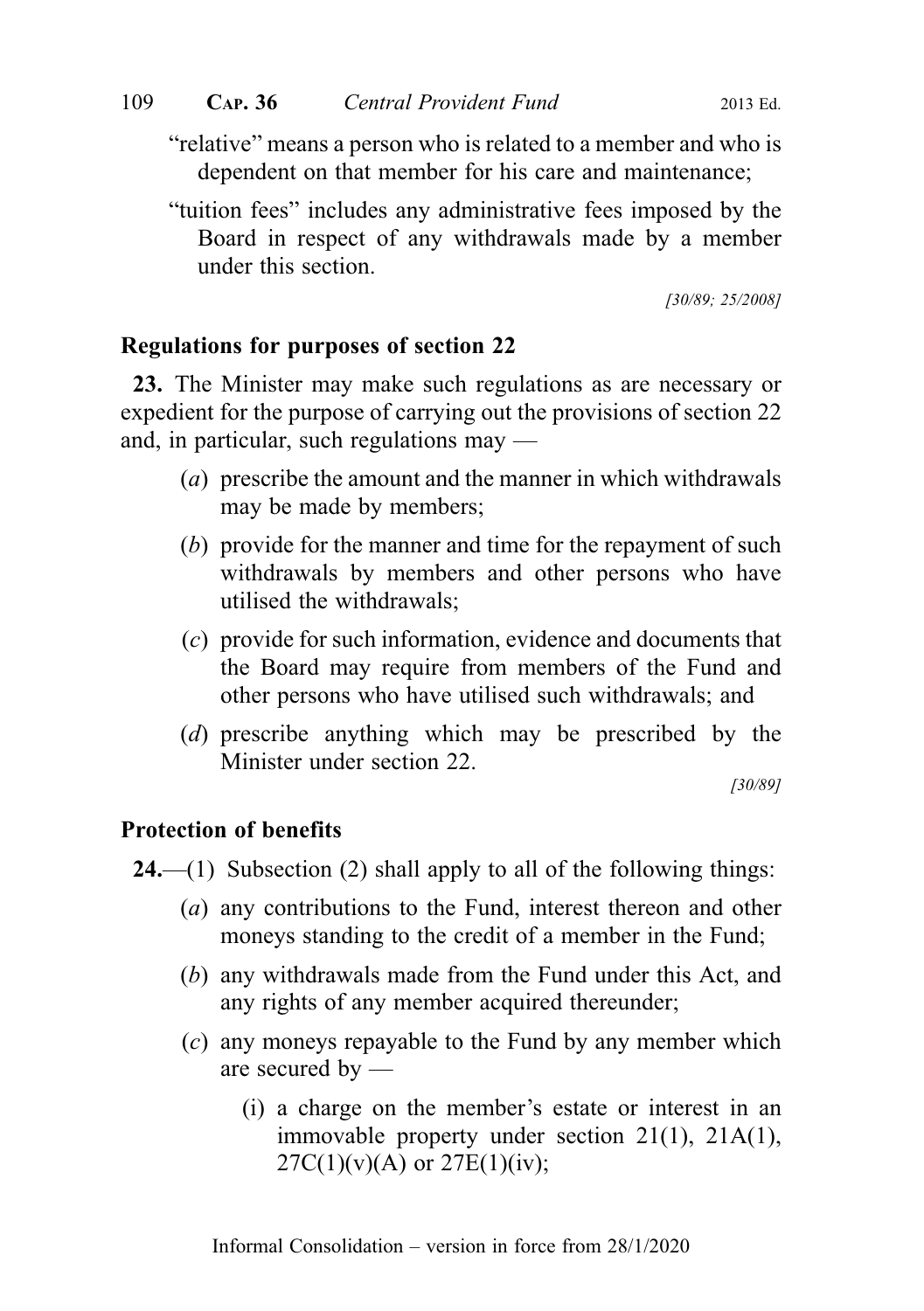- (ii) a charge constituted on an HDB flat under section  $21B(1)$  or  $27F(1)(iv)$ ;
- (iii) a charge created or constituted on an immovable property under section 15(9),  $(9A)$ ,  $(11D)$  or  $(11E)$ ,  $27C(1)(v)(B)$ ,  $27D(1)(v)(B)$  or  $27DA(1)(v)$ ;
- (d) any moneys repayable to the Fund pursuant to an undertaking given under section 15(10) or (10A) or  $27D(1)(v)(A);$
- (e) any moneys referred to in section  $15(6C)(a)$  or  $15B(2)$ which is deposited by a member with an approved bank and any interest on those moneys, and any withdrawals from the moneys and interest;

[Act 6 of 2016 wef 01/01/2017]

- (f) any payments from an approved annuity referred to in section  $15(6C)(b)$  or  $15B(2)$ ;
- (g) every investment made by a member under any scheme in accordance with any regulations made under section  $77(1)(n)$  the proceeds or benefits (or any part thereof) of which the member is obliged to repay into the Fund, and any proceeds or benefits of such an investment which the member is obliged to repay into the Fund.

[Act 24 of 2013 wef 01/01/2014]

(2) Notwithstanding any written or other law but subject to sections 14, 14A, 27B, 27C, 27D, 27DA, 27E, 27F, 27G, 27H, 27N and 57C and any regulations made under section 27Q, 57F or 77(1), the things set out in subsection (1)(*a*) to (*g*) —

- (a) shall not be assignable, transferable, attached, sequestered or levied upon for or in respect of any debt or claim;
- (b) shall not be subject to any set-off of any nature for any debt owing by the member; and
- (c) if the member is adjudicated a bankrupt by a court
	- (i) shall not pass to the Official Assignee on the bankruptcy of the member; and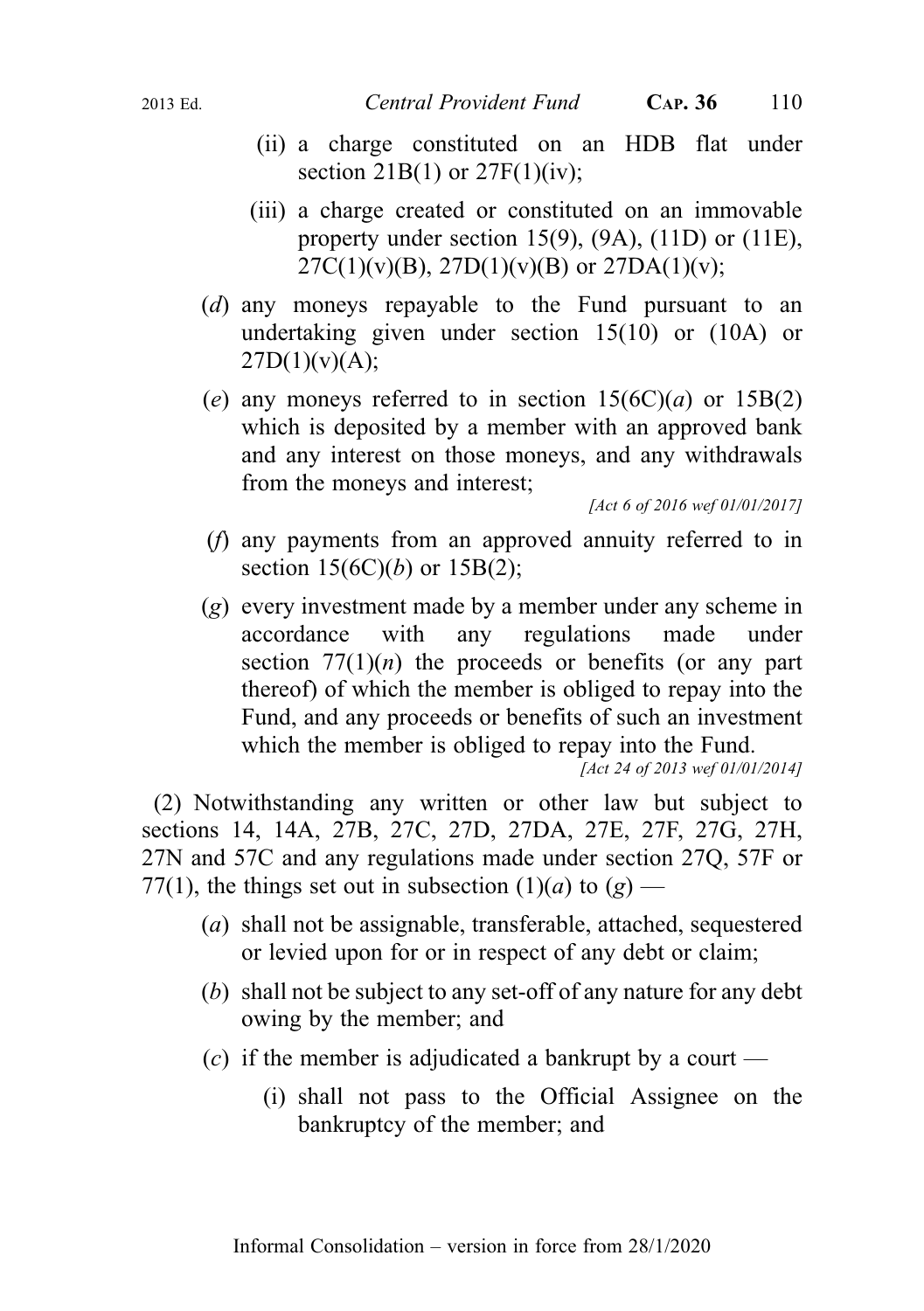(ii) shall be deemed not to form part of the property of the member.

[Act 24 of 2013 wef 01/01/2014]

(2A) Section 73 of the Conveyancing and Law of Property Act (Cap. 61) and section 49L of the Insurance Act (Cap. 142) shall not apply to  $-$ 

- (a) any policy of insurance which is an investment made by a member of the Fund under any scheme in accordance with any regulations made under section  $77(1)(n)$  the proceeds or benefits (or any part thereof) of which the member is obliged to repay into the Fund; and
- (b) any proceeds or benefits of such a policy of insurance which the member is obliged to repay into the Fund.

[3/2009]

(3) [Deleted by Act 24 of 2013 wef 01/01/2014]

(3A) Subject to subsection (3B), sections 16A, 25(2A), 27N and 57C and any regulations made under section 27Q or 57F, all moneys paid out of the Fund on the death of any member of the Fund shall be deemed to be impressed with a trust in favour of —

- (a) the person or persons nominated under section  $25(1)$  by the deceased member, if any; or
- (b) the person or persons determined by the Public Trustee in accordance with section 25(2) to be entitled thereto,

but shall, without prejudice to the operation of the Estate Duty Act (Cap. 96), be deemed not to form part of the deceased member's estate or to be subject to his debts.

[15/2006; 40/2007; 57/2007; 18/2009; 22/2010]

(3B) Where any money is payable to the spouse or former spouse of a member of the Fund under section 27B(1), (2) or (3) on the death of the member, subsection (3A) shall not apply to that money.

[40/2007]

(4) [Deleted by Act 24 of 2013 wef 01/01/2014]

(5) [Deleted by Act 24 of 2013 wef 01/01/2014]

(6) The bankruptcy of an employee shall not affect the payment of contributions from the wages of the employee in accordance with the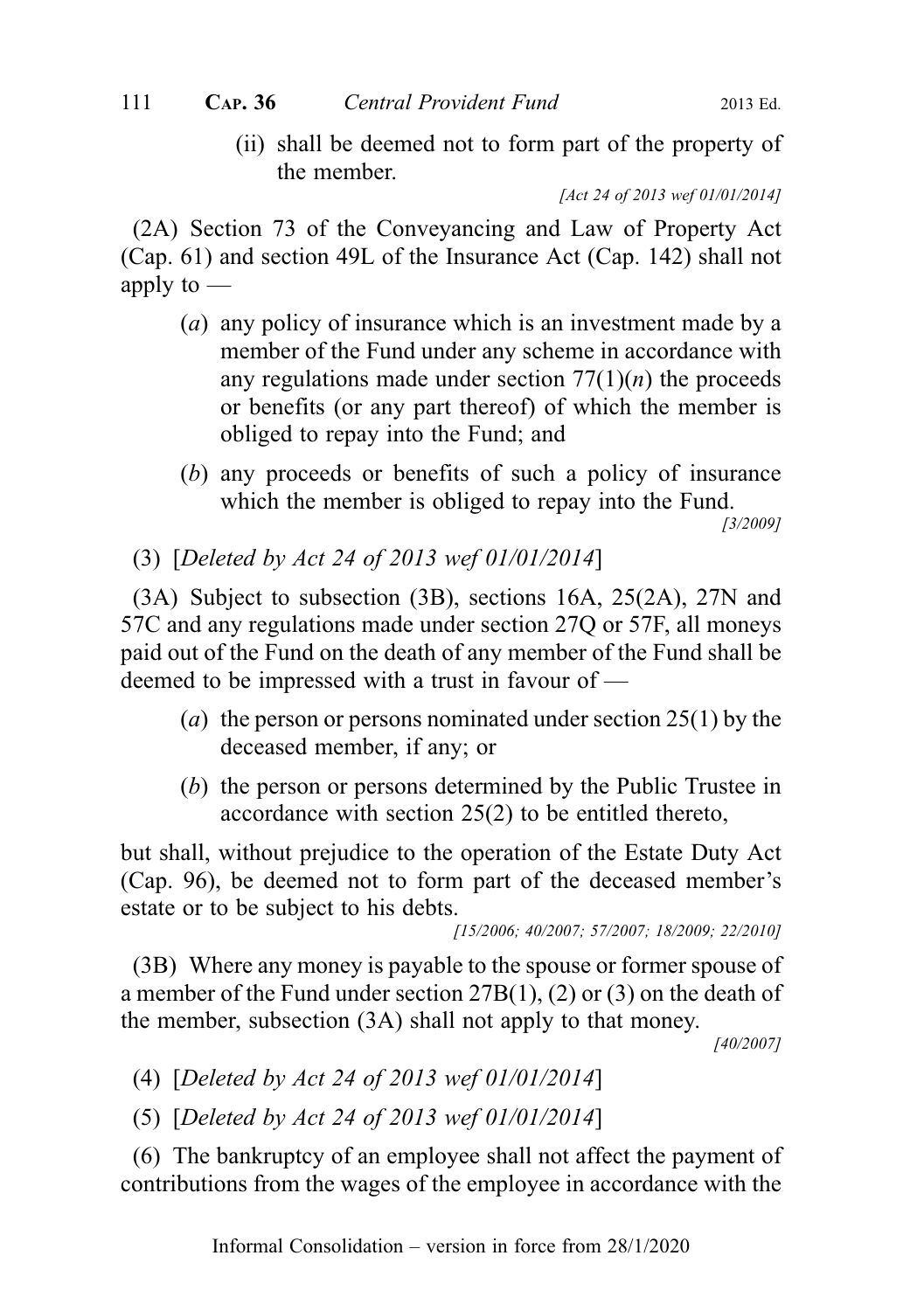provisions of this Act, but that payment shall continue to be made notwithstanding the provisions of any written law and the portion of wages so paid shall be deemed not to form part of his after-acquired property.

(7) [Deleted by Act 18 of 2009]

# Exceptions to section 24(2) relating to certain provisions in or under other written law

24A.—(1) Section 24(2) does not prevent the Board from doing, in relation to any thing set out in section 24(1), any thing required or allowed by the following provisions:

- (a) section 79 of the Goods and Services Tax Act (Cap. 117A), section 57 of the Income Tax Act, section 38 of the Property Tax Act (Cap. 254) or section 70 of the Stamp Duties Act (Cap. 312);
- (b) any provision of other written law specified in regulations made under section 77(1) for the purposes of this paragraph, being a provision that allows or requires the Board to make any payment on behalf of a member.

(2) Any payment made by the Board under any provision mentioned in subsection  $(1)(a)$ , before the date of commencement of section 11 of the Central Provident Fund (Amendment) Act 2019, which would be valid if made on or after that date is taken to be and always to have been validly made; and no legal proceedings lie or may be instituted or maintained, in any court of law on account of or in respect of such payment.

[Act 37 of 2019 wef 01/01/2020]

## Moneys payable on death of member

25.—(1) Subject to such conditions as may be prescribed by the Board, any member of the Fund who is at least 16 years of age may, by a memorandum executed in such manner as may be prescribed by the Board, nominate any person to receive in his own right —

- (a) such portion of the amount payable on the member's death out of the Fund as the memorandum shall indicate —
	- (i) by the payment of that portion to that person;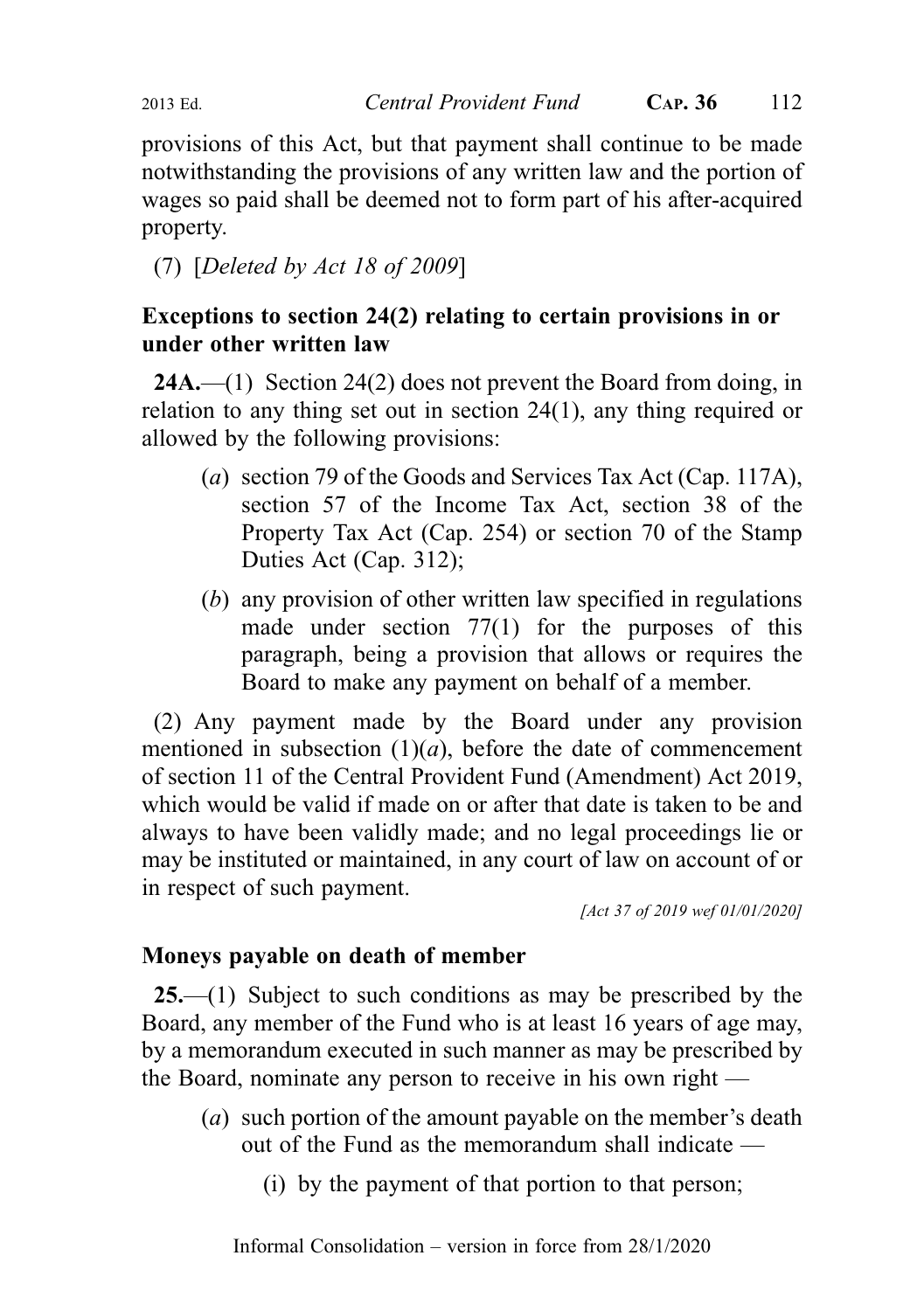- (ii) if, at the time the Board is satisfied that the memorandum is duly executed, that person is a citizen or permanent resident of Singapore —
	- (A) subject to sub-paragraph (B), by the transfer of that portion to that person's accounts in the Fund in such manner as the member may specify in the memorandum; or
	- (B) if that portion exceeds such maximum amount as the Minister may determine, by the transfer of that maximum amount to that person's accounts in the Fund in such manner as the member may specify in the memorandum, and by the payment of the excess to that person; or
- (iii) if, at the time the Board is satisfied that the memorandum is duly executed, the member and that person are citizens or permanent residents of Singapore, and a certification under subsection (1C) has been issued in respect of that person and remains in force —
	- (A) subject to sub-paragraph (C), by the payment of that portion to that person in periodic instalments in such manner as the Board may determine;
	- (B) subject to sub-paragraph (C), by the transfer of such part of that portion as the Board may determine to that person's medisave account in periodic instalments in such manner as the Board may determine, and by the payment of the remainder of that portion to that person in periodic instalments in such manner as the Board may determine; or
	- (C) if that portion does not exceed such amount as the Minister may determine —
		- (CA) by the payment of that portion to that person;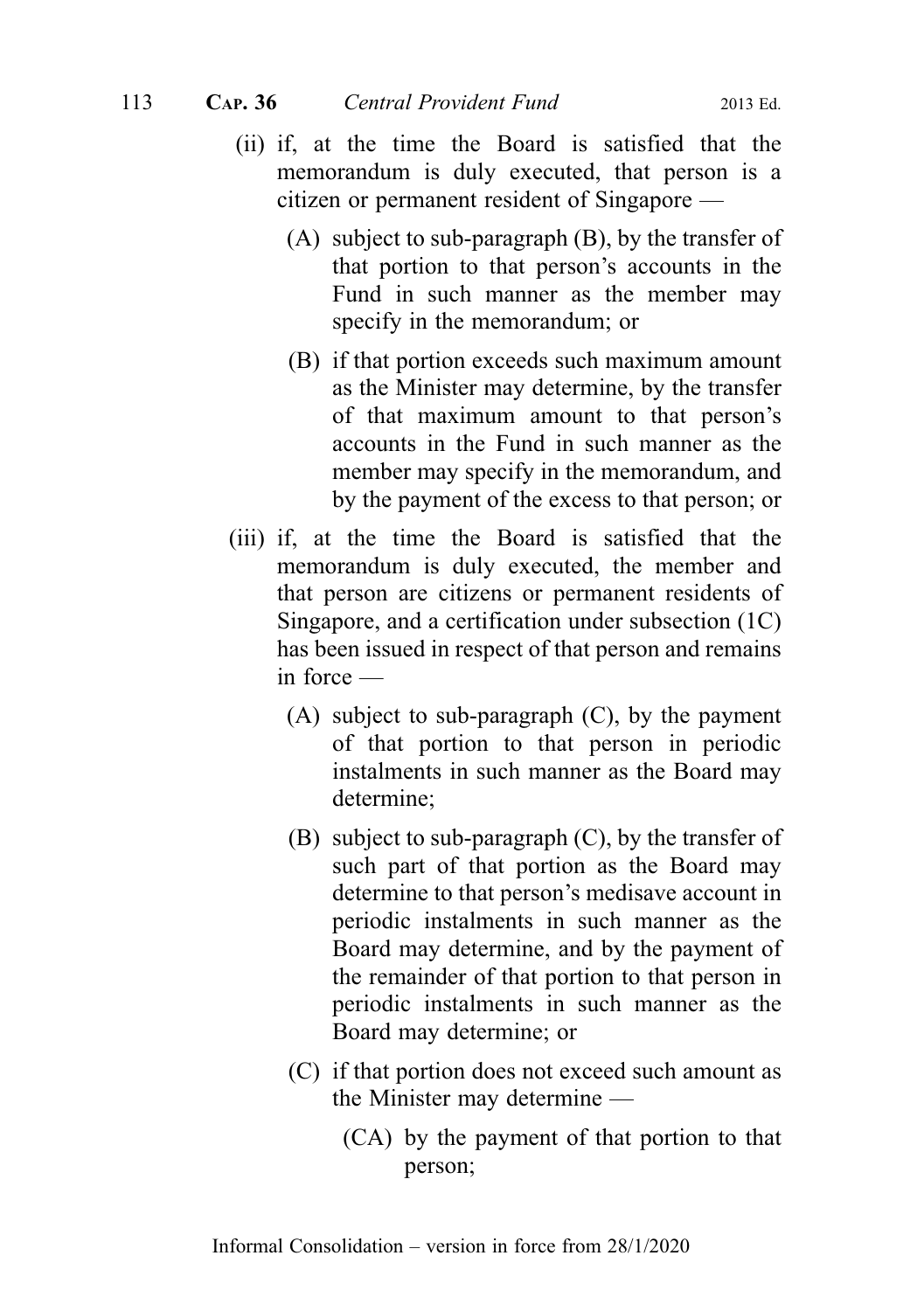- (CB) by the payment of such part of that portion as the Board may determine in accordance with sub-paragraph (A) or (B), and by the payment of the remainder of that portion to that person; or
- (CC) by the transfer of such part of that portion as the Board may determine to that person's medisave account in periodic instalments in such manner as the Board may determine, and by the payment of the remainder of that portion to that person; or
- (b) such portion of any shares designated under section 26(1) as the memorandum shall indicate.

[22/2010; 20/2011; 23/2012]

(1A) For the avoidance of doubt, a member of the Fund may nominate one or more persons by a memorandum under subsection  $(1)$ .

[22/2010]

(1B) The Minister may, for different classes of persons nominated under subsection (1), determine —

- (a) different maximum amounts for the purposes of subsection  $(1)(a)(ii)(B)$ ; and
- (b) different amounts for the purposes of subsection  $(1)(a)(iii)(C)$ .

(1C) The Minister charged with the responsibility for social services may, on an application by a member who wishes to execute a memorandum under subsection (1) nominating a person to receive the person's portion of the amount payable on the member's death out of the Fund in accordance with subsection  $(1)(a)$ (iii), issue a certification in writing stating that the person is eligible to receive that portion in that manner, if —

<sup>[20/2011]</sup>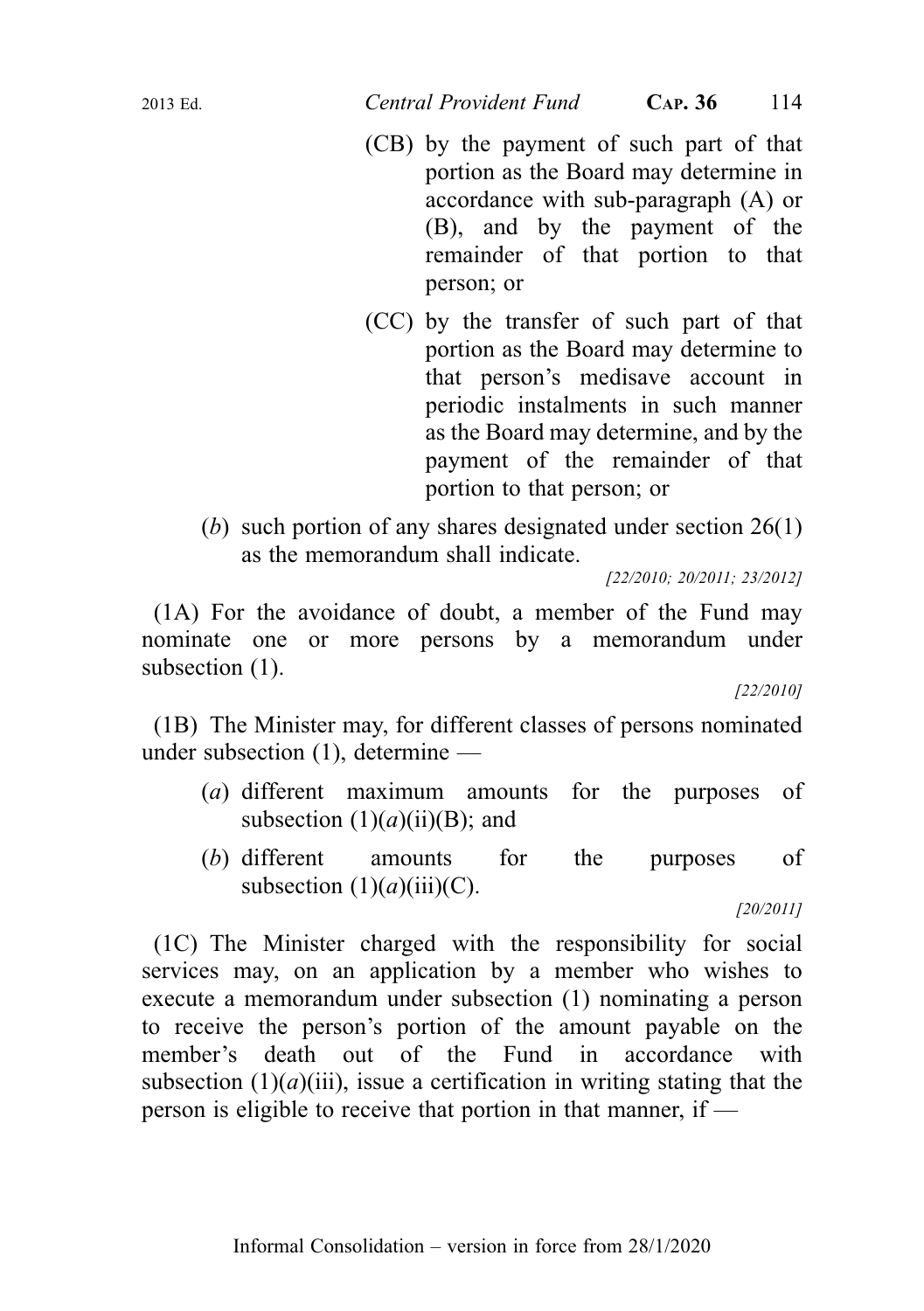(*a*) the person and the member are related —

- (i) in such manner as may be prescribed by any regulations made under section 77(1); or
- (ii) in such other manner as that Minister may determine; and
- (b) the person satisfies such other requirements as that Minister may impose.

[20/2011]

(1D) The Minister charged with the responsibility for social services may, in any particular case, waive any requirement imposed under subsection  $(1C)(b)$ .

[20/2011]

(1E) If the Minister charged with the responsibility for social services decides not to issue a certification under subsection (1C), any member or person referred to in that subsection who is aggrieved by that decision may, within such period as may be prescribed in any regulations made under section 77(1), apply to that Minister to reconsider the matter.

[20/2011]

(1F) The Minister charged with the responsibility for social services may determine an application under subsection (1E) —

- (a) by issuing a certification under subsection  $(1C)$ ; or
- (b) by confirming the earlier decision not to issue that certification.

[20/2011]

(1G) Any decision of the Minister charged with the responsibility for social services under subsection (1F) shall be final.

[20/2011]

(1H) The Minister charged with the responsibility for social services may —

(a) in writing delegate to any person or group of persons appointed by that Minister all or any of his functions and powers under subsections (1C) to (1F); and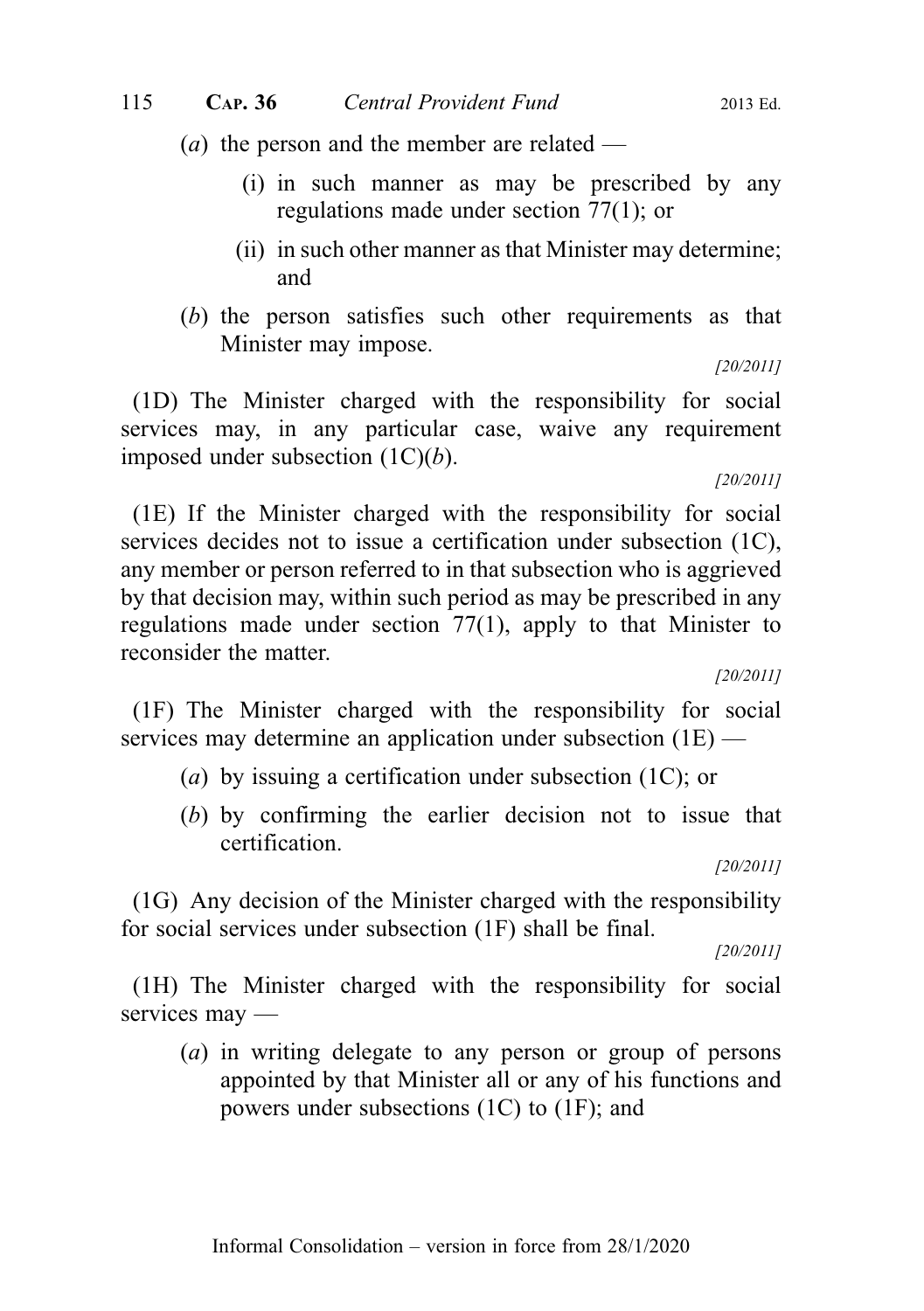- - (b) under paragraph (a), delegate different functions and powers to different persons or groups of persons.

[20/2011]

(1I) Notwithstanding subsection (1), where any member of the Fund, by a memorandum executed before 1st February 2012 in the prescribed manner but while the member was below the age of 21 years, purportedly nominated any person to receive in his own right any portion of the amount payable on the member's death out of the Fund, or any portion of any shares designated under section  $26(1)$  —

- (a) the memorandum shall be deemed to be and always to have been validly executed;
- (b) the nomination shall be deemed to be and always to have been validly made; and
- (c) no legal proceedings shall lie or be instituted or maintained in any court of law on account of or in respect of the memorandum or nomination.

(2) Subject to subsection (2A), where, at the time of the death of a member of the Fund, no person has been nominated by him under subsection (1), the total amount payable on his death out of the Fund shall be paid to the Public Trustee for disposal in accordance with —

- (a) the Intestate Succession Act (Cap. 146), if the member is not a Muslim at the time of his death; or
- (b) section 112 of the Administration of Muslim Law Act (Cap. 3), if the member is a Muslim at the time of his death. [15/2006; 22/2010]

(2A) Notwithstanding subsection (2) and section 24(3A), where any person has incurred any reasonable funeral expenses in respect of a deceased member of the Fund, and that person has been determined by the Public Trustee in accordance with subsection (2) to be entitled to any moneys paid out of the Fund on the death of the member, the Public Trustee —

(a) may pay to that person, from the moneys paid to the Public Trustee under subsection (2), such amount as the Public

<sup>[23/2012]</sup>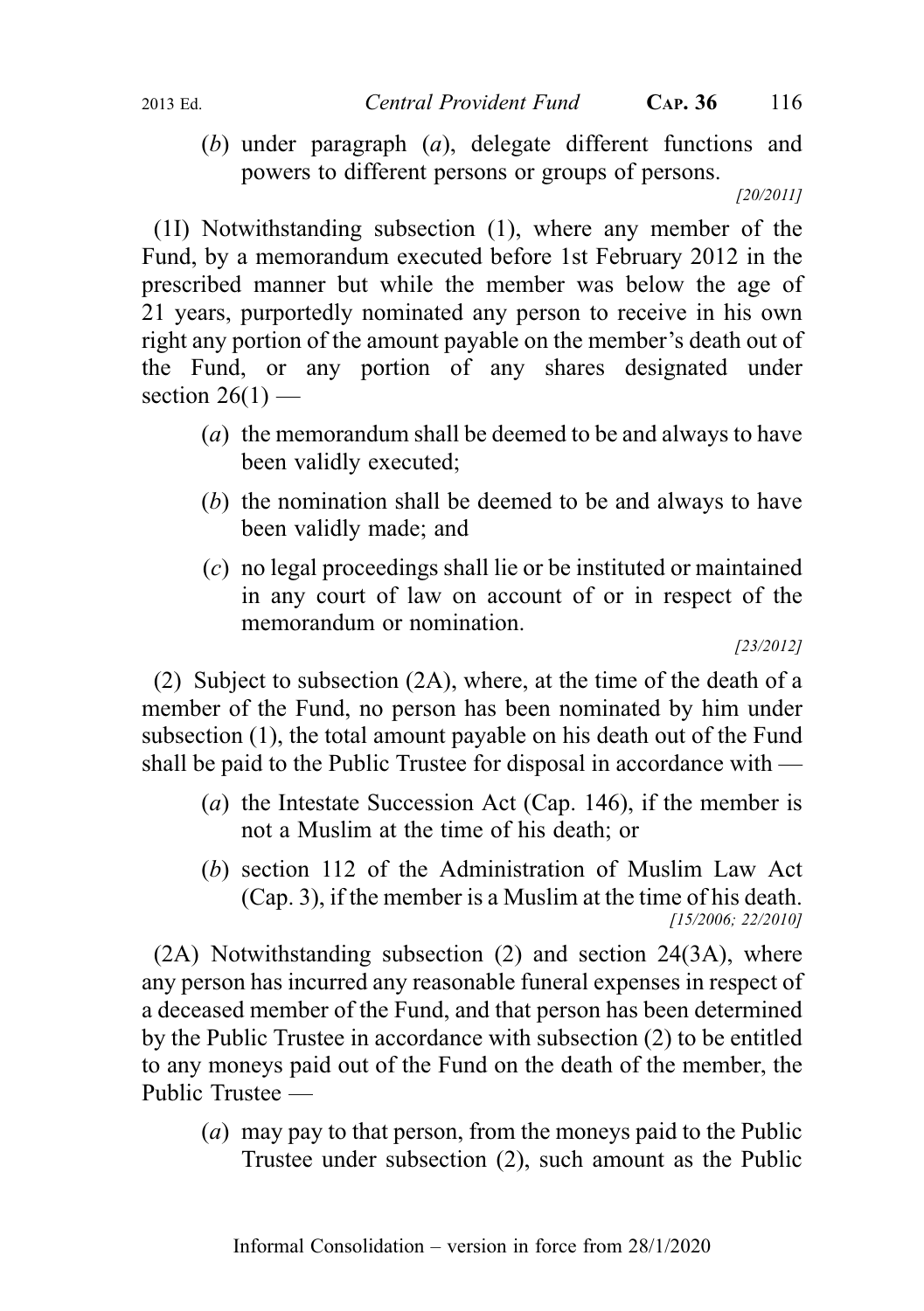Trustee determines to be reasonable to defray those expenses; and

- (b) shall pay the remainder of the moneys paid to the Public Trustee under subsection  $(2)$  in accordance with —
	- (i) the Intestate Succession Act, if the member is not a Muslim at the time of his death; or
	- (ii) section 112 of the Administration of Muslim Law Act, if the member is a Muslim at the time of his death.

[22/2010]

(3) Notwithstanding sections 15(5) and 20(1) and (1A), any portion of the amount payable on a member's death out of the Fund which a person nominated under subsection (1) would have received by payment to that person shall be paid to the Public Trustee for the benefit of that person —

- (a) in any case where that person is nominated to receive that portion in accordance with subsection  $(1)(a)(i)$  or (ii), if that person (not being a widow of the deceased member) is below the age of 18 years at the time of payment of that portion; or
- (b) in any case where that person is nominated to receive that portion in accordance with subsection  $(1)(a)(iii)$ , if —
	- (i) that person (not being a widow of the deceased member) is below the age of 18 years at the time of payment of that portion; and
	- (ii) that portion does not exceed such amount as the Minister may determine under subsection  $(1)(a)(iii)(C)$ .

[20/2011]

(4) The receipt of a person nominated under subsection (1) or of the Public Trustee shall be a discharge to the Board for the portion of the amount payable out of the Fund on the death of a member which is paid to the person or transferred to the person's accounts in the Fund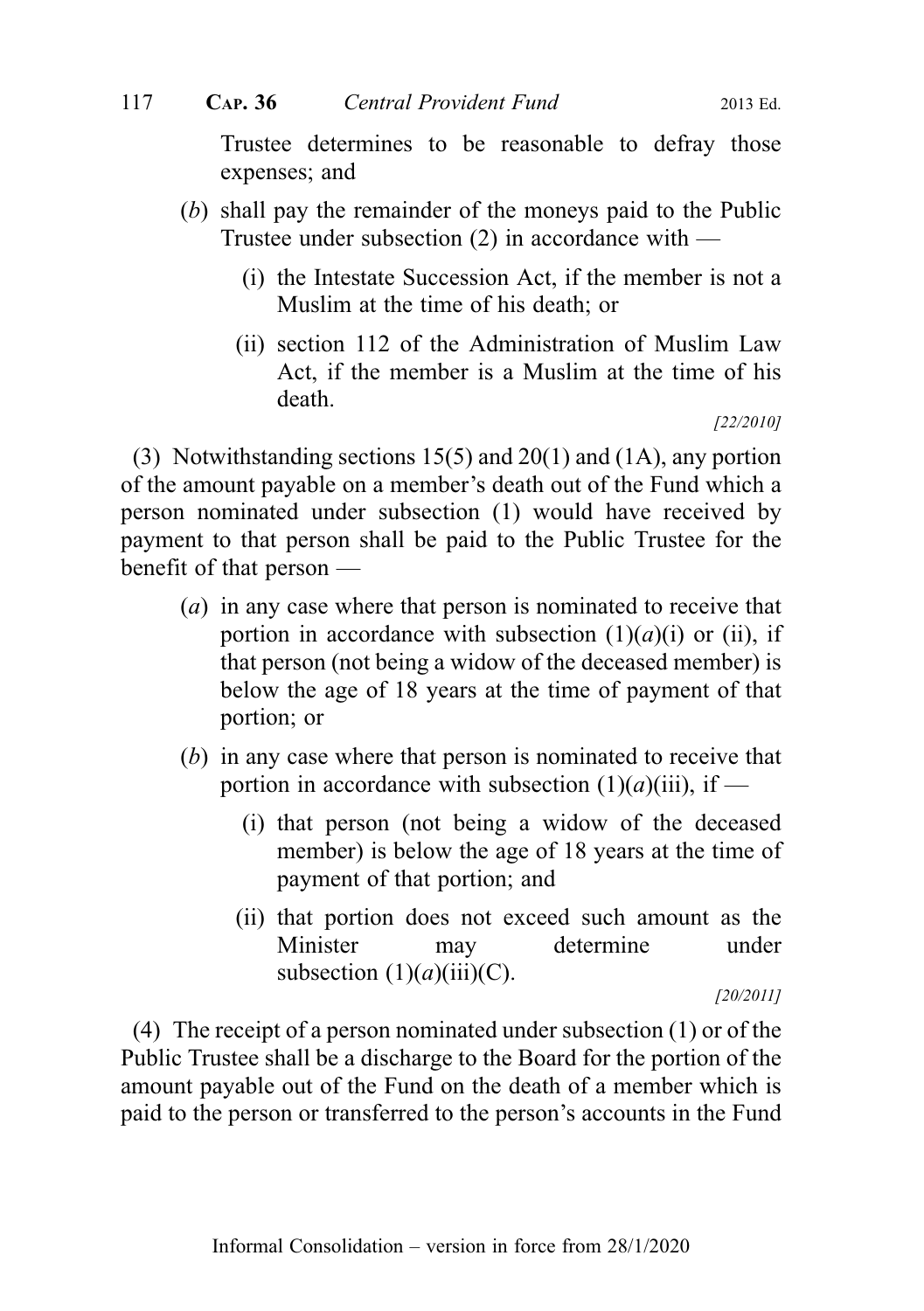or which is paid to the Public Trustee under subsection (2) or (3), as the case may be.

[22/2010]

(4A) If a person nominated by a member in accordance with subsection (1) has died at the time of payment of the amount payable out of the Fund on the death of the member, and the portion of that amount which the nominated person would have received by payment to the nominated person does not exceed such amount as the Minister may, by notification in the  $Gazette$ , specify —

- (a) the Board may pay to a proper claimant the whole or any part, as the Board may determine, of the portion of that amount which the nominated person would have received by payment to the nominated person; and
- (b) the receipt of the proper claimant shall be a discharge to the Board for the amount paid to the proper claimant under paragraph (a).

[18/2009; 22/2010]

(4B) Subsection (4A) shall not affect any recourse which any person may have against a proper claimant for an amount paid to the proper claimant under subsection  $(4A)(a)$ .

[18/2009]

(5) Any nomination made by a member of the Fund under subsection (1) shall be revoked —

- (a) by his marriage, whether the marriage was contracted before, on or after 15th May 1980; or
- (b) in such other circumstances, and in such manner, as the Board may prescribe.

[57/2007]

(6) Notwithstanding subsection (5), where a nomination made by a member under subsection (1) is revoked by his marriage, and the Board, in ignorance of the marriage, purports to pay or transfer any amount payable out of the Fund on the death of the member in accordance with the revoked nomination and this section —

(a) the Board shall nevertheless be discharged from all liability in respect of the payment or transfer; but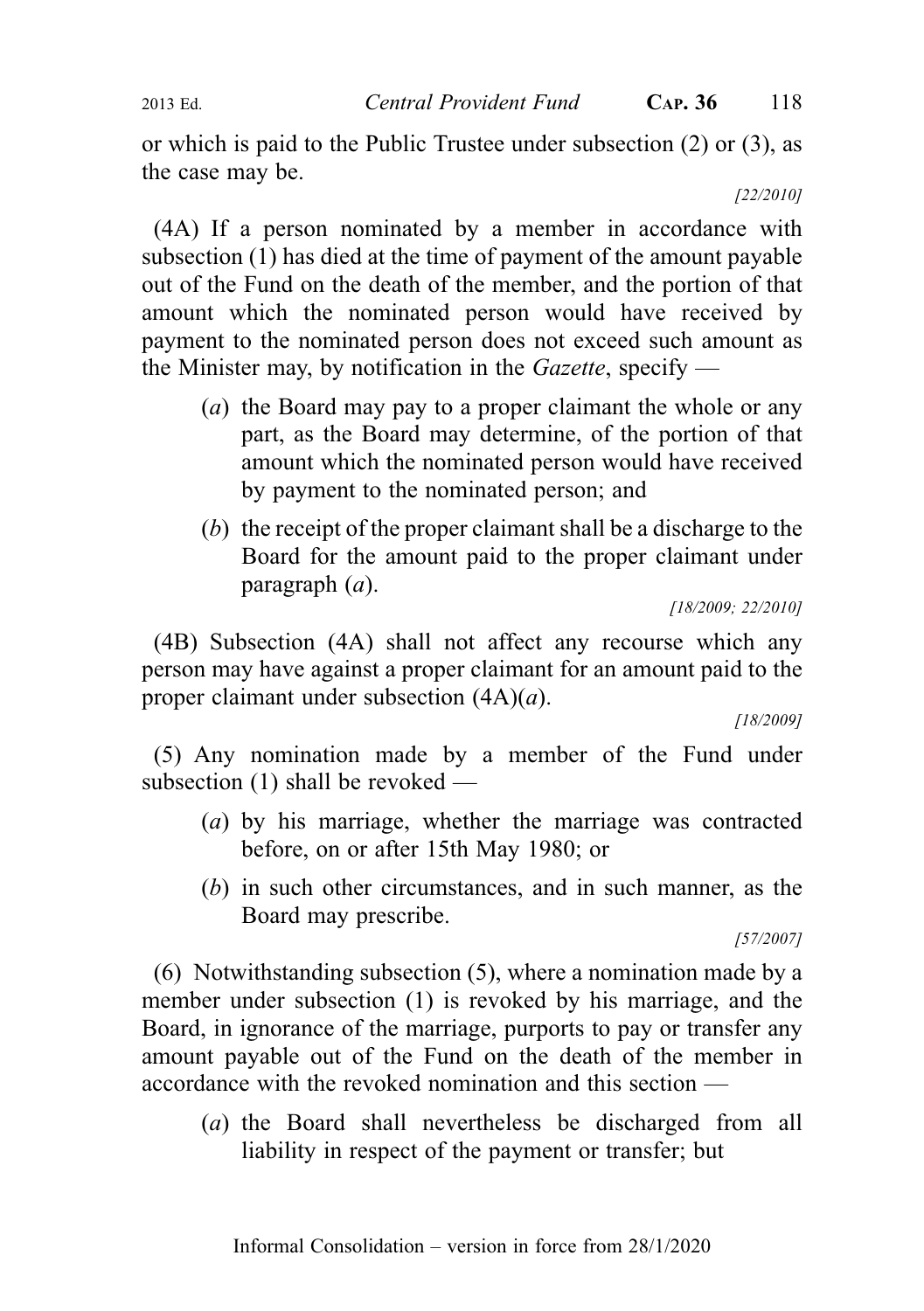(b) this subsection shall not affect any recourse which any person may have against the recipient of the payment or transfer.

[18/2009; 22/2010]

(6A) A member of the Fund who is at least 16 years of age may, when executing a memorandum under subsection (1), consent to the disclosure by the Board, after the member's death, to such persons as the member may specify in the memorandum, of any information relating to —

- (a) the memorandum; and
- (b) the member's accounts in the Fund.

[23/2012]

- (7) In this section
	- "child" means a legitimate child and includes any child adopted by virtue of an order of court under any written law for the time being in force in Singapore, Malaysia or Brunei Darussalam;

"parent" includes an adoptive parent;

"proper claimant" means a person who —

- (a) claims to be entitled to a deceased nominated person's portion of the amount payable out of the Fund on the death of a member as executor of the deceased nominated person; or
- (b) claims to be entitled to a deceased nominated person's portion of the amount payable out of the Fund on the death of a member (whether for his own benefit or not), and is the widower, widow, child, grandchild, parent, brother, sister, nephew, niece, grandparent, uncle or aunt of the deceased nominated person.

[18/2009]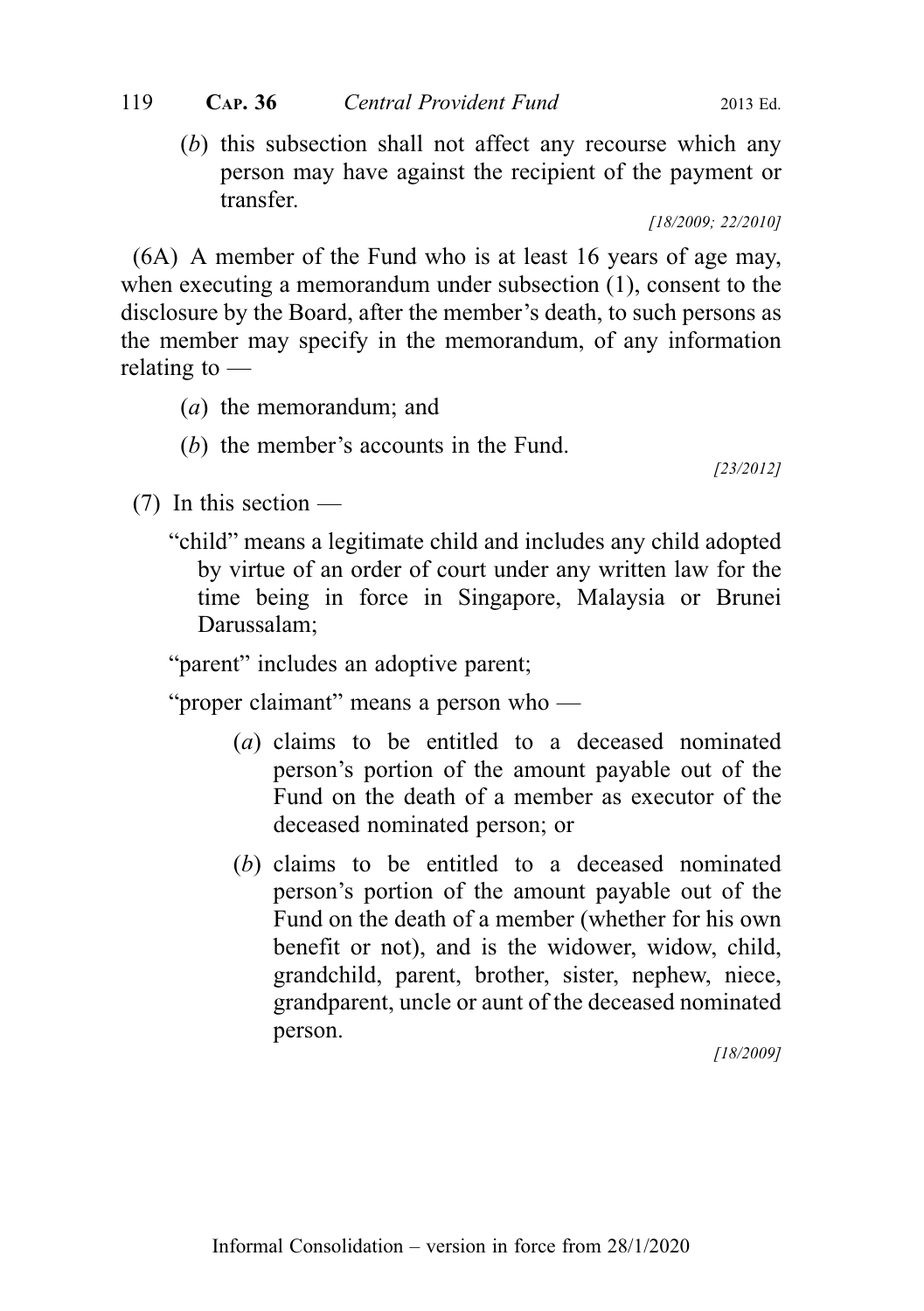## Distribution and disposal of certain shares on death of member who dies on or after 1st January 1996 and has executed memorandum under section 25(1)

 $26$ —(1) Upon the death of a member of the Fund who has executed a memorandum under section 25(1), such shares or class of shares in any approved corporation as the Minister may designate belonging to the member at the time of his death which were purchased from moneys withdrawn under this Act shall, notwithstanding any written or other law, vest in the Board and shall not form part of the estate of the deceased member.

[31/95; 22/2010]

(2) The Board shall, as soon as practicable and subject to such terms and conditions as the Board may impose, transfer the shares vested in the Board under subsection (1) to the person or persons nominated by the deceased member to receive in his or their own right such portions of the shares as indicated in the memorandum executed under section 25(1) and the receipt of such person or persons shall be a discharge to the Board in respect of the shares.

[31/95]

(2A) Where any document or information is necessary for effecting the transfer of any shares vested in the Board under subsection (1) to the person nominated to receive those shares, the Board may, by notice to any person who possesses that document or information, require that person to furnish that document or information to the Board within such reasonable period as may be specified in the notice.

[22/2010]

(2B) Where a person nominated to receive any shares is entitled to receive any amount payable on the member's death out of the Fund, the Board may deduct from that amount a sum for the payment of the whole or any part of any fee or charge in connection with the transfer of those shares to the nominated person.

[22/2010]

(3) Notwithstanding subsection (2), the Board may sell any shares vested in the Board under subsection (1), in such manner and at such time as may be prescribed by any regulations made under section  $77(1)$ , if —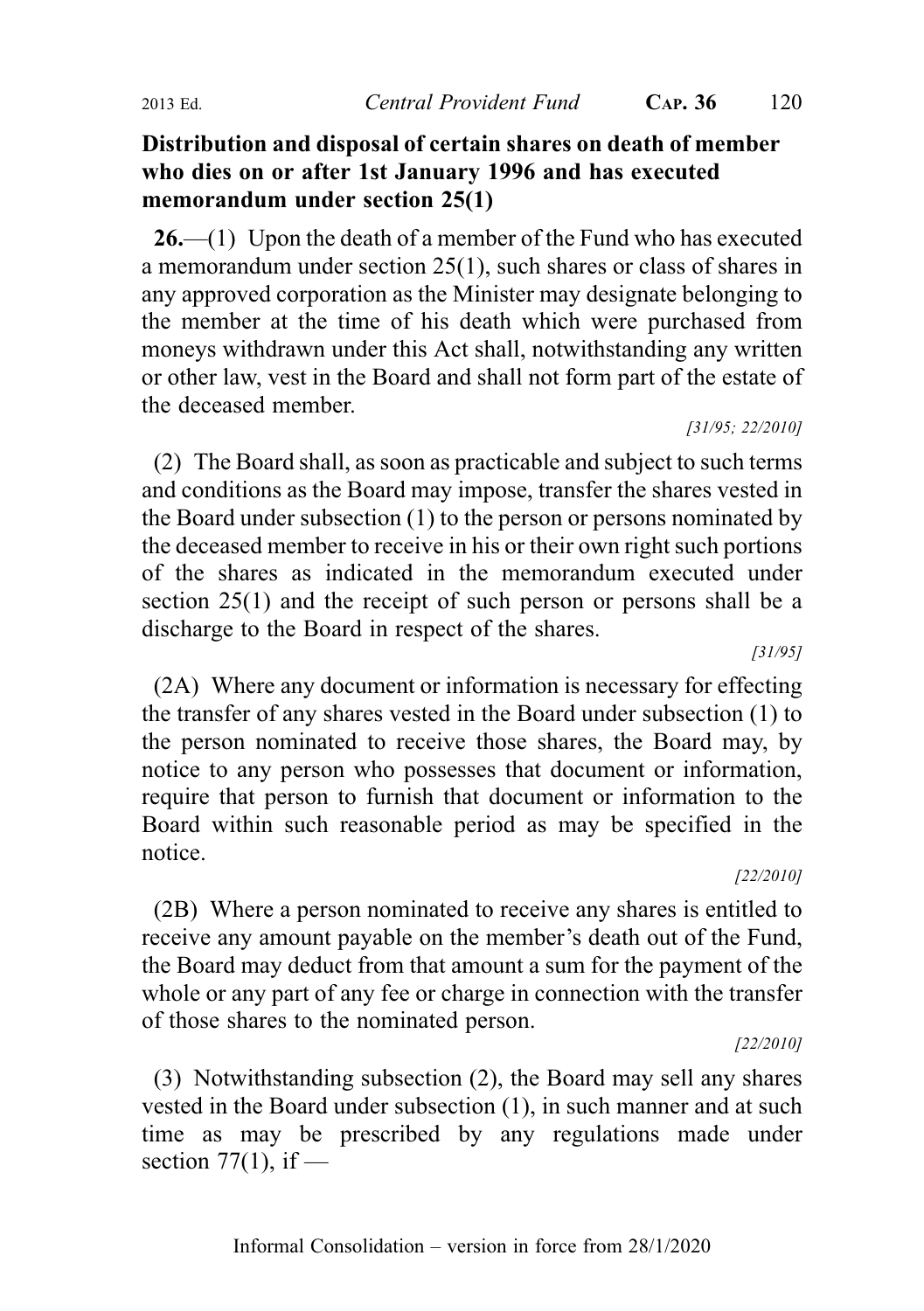- (a) the Board is for any reason unable to transfer those shares to the person nominated to receive those shares;
- (b) the nominated person has instructed the Board to sell those shares;
- (c) the nominated person is an undischarged bankrupt;
- (d) the nominated person has died;
- (e) the 7th anniversary of the day of the member's death has passed; or
- (f) there exist such other circumstances as may be prescribed in those regulations.

[22/2010]

(4) Where the Board has sold, under subsection (3), any shares which a person is nominated to receive —

- (a) the Board may deduct a sum for the payment of the whole or any part of any fee or charge in connection with the sale of those shares from the proceeds of the sale of the shares; and
- (b) the Board shall deal with the proceeds of the sale of the shares (after making any deduction under paragraph  $(a)$ ) in accordance with subsections (4A), (4B), (4BA) and (4D). [22/2010; 20/2011]

(4A) Where the memorandum executed by the deceased member under section 25(1) provides for payment in accordance with section  $25(1)(a)(i)$  (whether or not the person nominated to receive the shares is a citizen or permanent resident of Singapore), or where the memorandum executed by the deceased member provides for payment in accordance with section  $25(1)(a)(ii)$  but the person nominated to receive the shares is not a citizen or permanent resident of Singapore —

(a) the Board shall, as soon as practicable and after such application as the Board may require has been made to the Board, pay the proceeds of the sale of the shares (after making any deduction under subsection  $(4)(a)$  —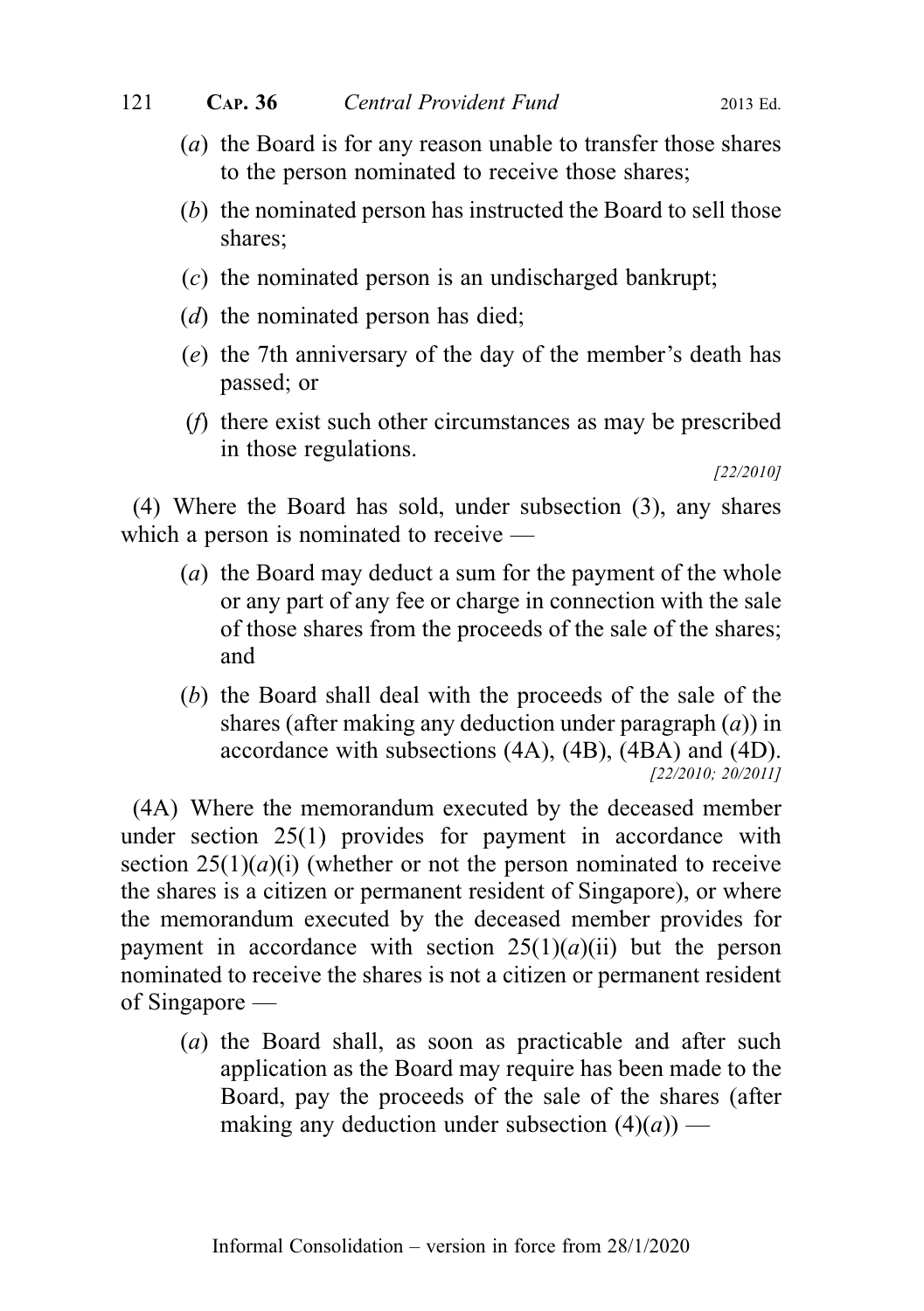- (i) subject to sub-paragraphs (ii) and (iii), to the nominated person;
- (ii) if the nominated person (not being a widow of the deceased member) is below the age of 18 years at the time of the payment, to the Public Trustee; or
- (iii) where the nominated person has died
	- (A) to the personal representatives of the deceased nominated person; or
	- (B) if to the best of the Board's knowledge the deceased nominated person does not have any personal representatives, and if the proceeds of the sale of the shares do not exceed such amount as the Minister may, by notification in the Gazette, specify, to a proper claimant; and
- (b) the following shall be a discharge to the Board in respect of the shares sold under subsection (3):
	- (i) the receipt of the nominated person for the proceeds of the sale of the shares, if paragraph  $(a)(i)$  applies;
	- (ii) the receipt of the Public Trustee for the proceeds of the sale of the shares, if paragraph  $(a)$ (ii) applies;
	- (iii) the receipt of the personal representatives of the deceased nominated person for the proceeds of the sale of the shares, if paragraph  $(a)$ (iii)(A) applies; or
	- (iv) the receipt of the proper claimant for the proceeds of the sale of the shares, if paragraph  $(a)(iii)(B)$  applies. [22/2010; 20/2011]

(4B) Where the memorandum executed by the deceased member under section 25(1) provides for payment in accordance with section  $25(1)(a)(ii)$ , and the person nominated to receive the shares is a citizen or permanent resident of Singapore —

(a) the Board shall, as soon as practicable and after such application as the Board may require has been made to the Board —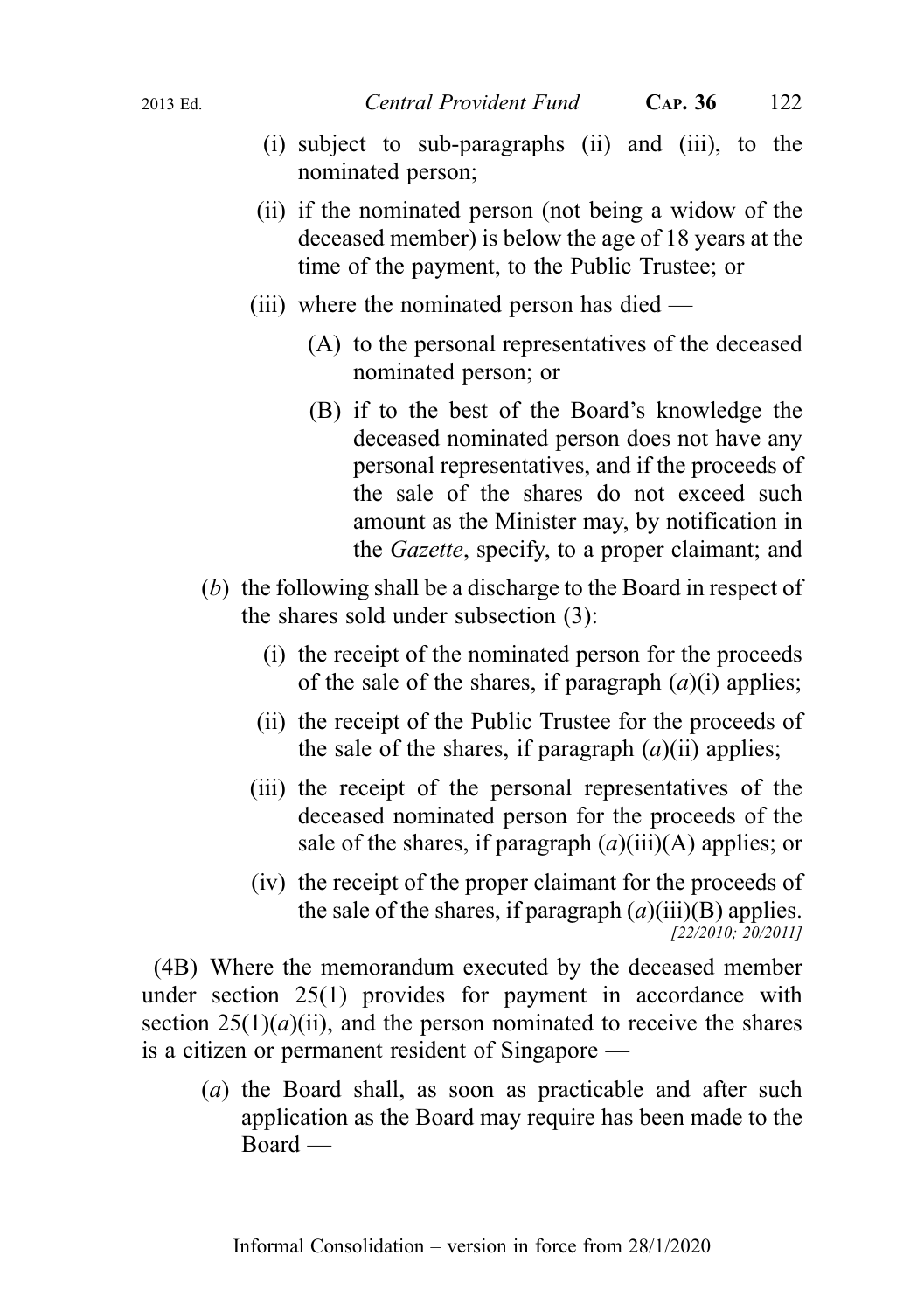- (i) subject to sub-paragraph (ii), pay to the nominated person's accounts in the Fund, in such manner as the member has specified in the memorandum, the proceeds of the sale of the shares (after making any deduction under subsection  $(4)(a)$ ; or
- (ii) if those proceeds exceed such maximum amount as the Minister may determine, pay that maximum amount to the nominated person's accounts in the Fund in such manner as the member has specified in the memorandum, and pay the excess —
	- (A) subject to sub-paragraphs (B) and (C), to the nominated person;
	- (B) if the nominated person (not being a widow of the deceased member) is below the age of 18 years at the time of the payment, to the Public Trustee; or
	- (C) where the nominated person has died
		- (CA) to the personal representatives of the deceased nominated person; or
		- (CB) if to the best of the Board's knowledge the deceased nominated person does not have any personal representatives, and if the excess does not exceed such amount as the Minister may, by notification in the Gazette, specify, to a proper claimant; and
- (b) the following shall be a discharge to the Board in respect of the shares sold under subsection (3):
	- (i) the receipt of the nominated person for the proceeds of the sale of the shares, if paragraph  $(a)(i)$  or  $(ii)(A)$ applies;
	- (ii) the payment of the amount referred to in paragraph  $(a)(ii)$  to the nominated person's account and the receipt of the Public Trustee for the balance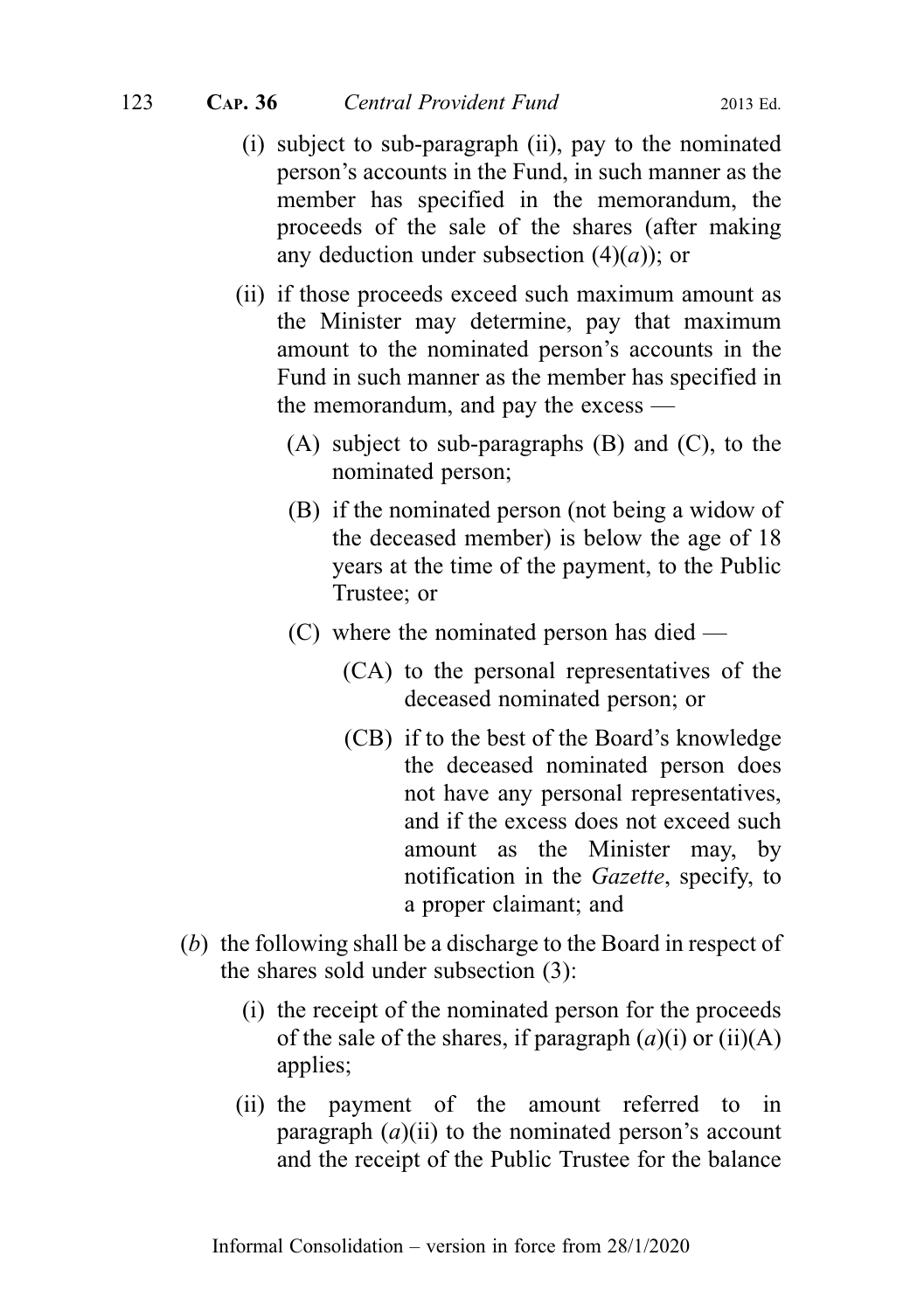of the proceeds of the sale of the shares referred to in paragraph  $(a)$ (ii), if paragraph  $(a)$ (ii)(B) applies;

- (iii) the payment of the amount referred to in paragraph  $(a)(ii)$  to the nominated person's account and the receipt of the personal representatives of the deceased nominated person for the balance of the proceeds of the sale of the shares referred to in paragraph  $(a)(ii)$ , if paragraph  $(a)(ii)(C)(CA)$ applies; or
- (iv) the payment of the amount referred to in paragraph  $(a)$ (ii) to the nominated person's account and the receipt of the proper claimant for the balance of the proceeds of the sale of the shares referred to in paragraph  $(a)(ii)$ , if paragraph  $(a)(ii)(C)(CB)$ applies.

[22/2010; 20/2011]

(4BA) Where the memorandum executed by the deceased member under section 25(1) provides for payment in accordance with section  $25(1)(a)(iii)$  (whether or not the deceased member is a citizen or permanent resident of Singapore at the time of his death, whether or not the person nominated to receive the shares is a citizen or permanent resident of Singapore, and whether or not the certification under section 25(1C) issued in respect of the person remains in force) —

- (a) the Board shall, as soon as practicable, pay to the member's nominee ordinary account the proceeds of the sale of the shares (after making any deduction under subsection  $(4)(a)$ ;
- (b) the Board shall pay the amount of those proceeds from the member's nominee ordinary account —
	- (i) subject to sub-paragraphs (ii) and (iii), to the nominated person in accordance with the sub-paragraph of section  $20(1)(b)(iii)$  or  $(1A)(c)$ that applies to the nominated person;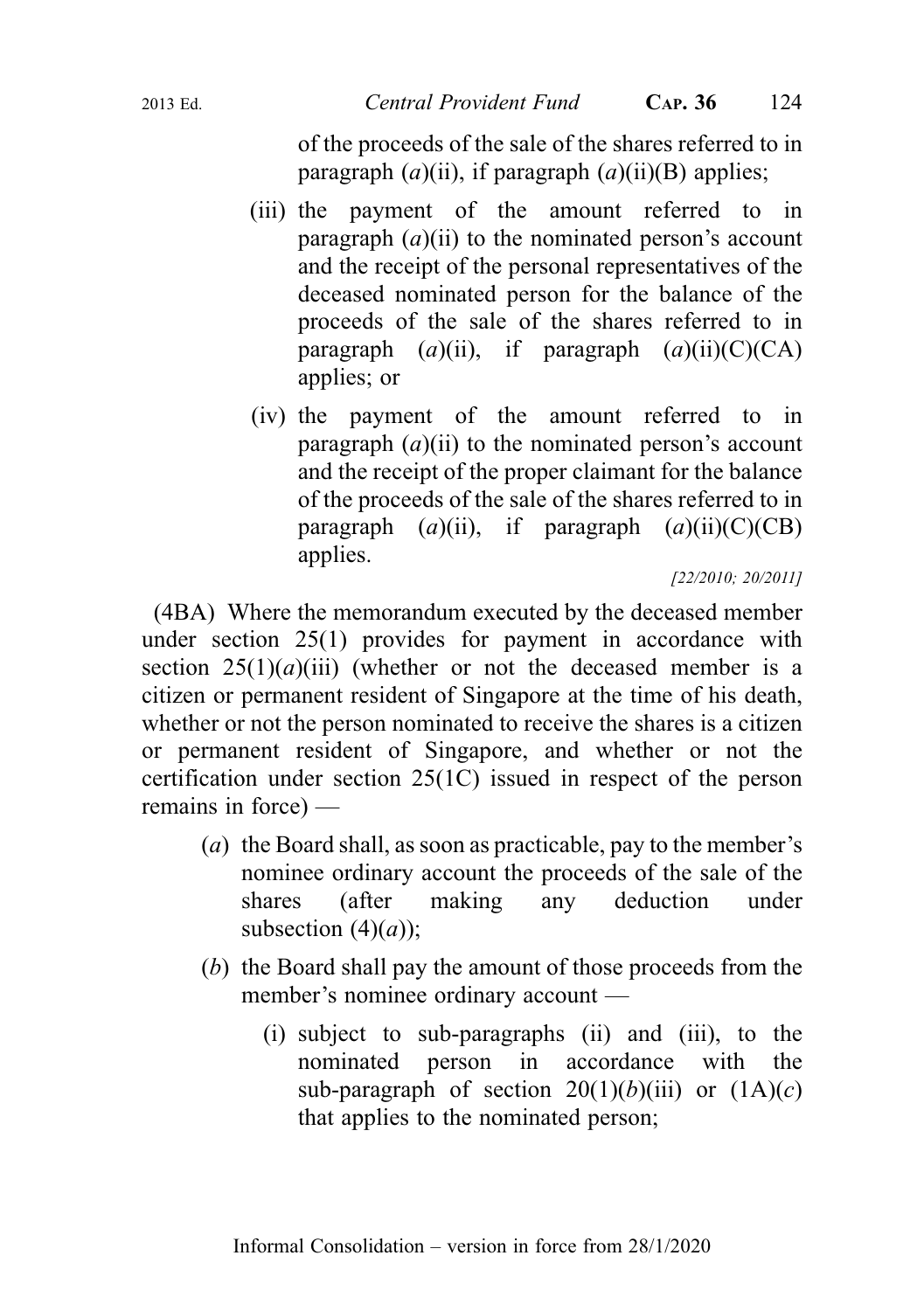- (ii) to the Public Trustee, if  $-$ 
	- (A) the nominated person (not being a widow of the deceased member) is below the age of 18 years at the time of the payment; and
	- (B) such portion of the amount payable on the member's death out of the Fund to the nominated person as the memorandum shall indicate does not exceed such amount as the Minister may determine under section  $25(1)(a)(iii)(C)$ ; or
- (iii) where the nominated person has died
	- (A) to the personal representatives of the deceased nominated person; or
	- (B) if to the best of the Board's knowledge the deceased nominated person does not have any personal representatives, and if the proceeds of the sale of the shares do not exceed such amount as the Minister may, by notification in the Gazette, specify, to a proper claimant; and
- (c) the following shall be a discharge to the Board in respect of the shares sold under subsection (3):
	- (i) the receipt of the nominated person for the amount of those proceeds, if paragraph  $(b)(i)$  applies;
	- (ii) the receipt of the Public Trustee for the amount of those proceeds, if paragraph  $(b)(ii)$  applies;
	- (iii) the receipt of the personal representatives of the deceased nominated person for the proceeds of the sale of the shares, if paragraph  $(b)(iii)(A)$  applies; or
	- (iv) the receipt of the proper claimant for the proceeds of the sale of the shares, if paragraph  $(b)(iii)(B)$  applies. [20/2011]

(4C) Subsections (4A), (4B) and (4BA) shall not affect any recourse which any person may have against a proper claimant for any amount paid to the proper claimant under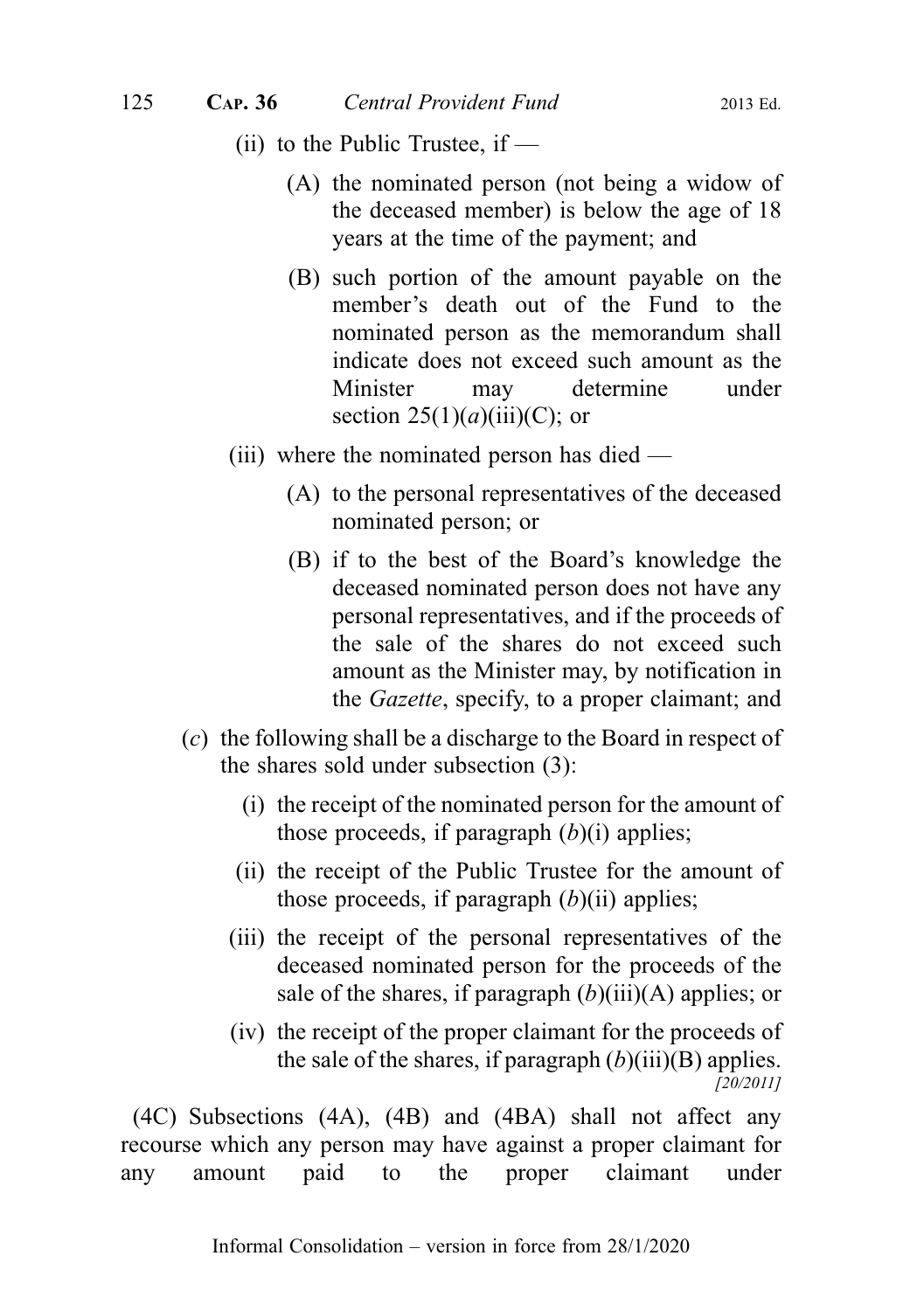subsections  $(4A)(a)(iii)(B)$ ,  $(4B)(a)(ii)(C)(CB)$  and  $(4BA)(b)(iii)(B)$ , respectively.

[22/2010; 20/2011]

(4D) Where the Board is for any reason unable to deal with the proceeds of the sale of the shares (after making any deduction under subsection  $(4)(a)$  in accordance with subsection  $(4A)$  or  $(4B)$ , the Board shall pay those proceeds into the general moneys of the Fund. [22/2010]

(4E) For the avoidance of doubt, subsection (4D) does not preclude the Board from dealing with the proceeds of the sale of the shares (after making any deduction under subsection  $(4)(a)$ ) in accordance with subsection (4A) or (4B) after those proceeds have been paid into the general moneys of the Fund.

[22/2010]

(4F) For the purposes of subsection  $(4B)(a)(ii)$ , the Minister may determine different maximum amounts for different classes of persons nominated to receive the shares.

[22/2010]

- $(5)$  In this section
	- "child" means a legitimate child and includes any child adopted by virtue of an order of court under any written law for the time being in force in Singapore, Malaysia or Brunei Darussalam;

"parent" includes an adoptive parent;

"proper claimant" means a person who —

- (a) claims to be entitled to the proceeds of the sale of a deceased nominated person's portion of the shares vested in the Board under subsection (1) or the balance thereof as executor of the deceased nominated person; or
- (b) claims to be entitled to the proceeds of the sale of a deceased nominated person's portion of the shares vested in the Board under subsection (1) or the balance thereof (whether for his own benefit or not), and is the widower, widow, child, grandchild, parent,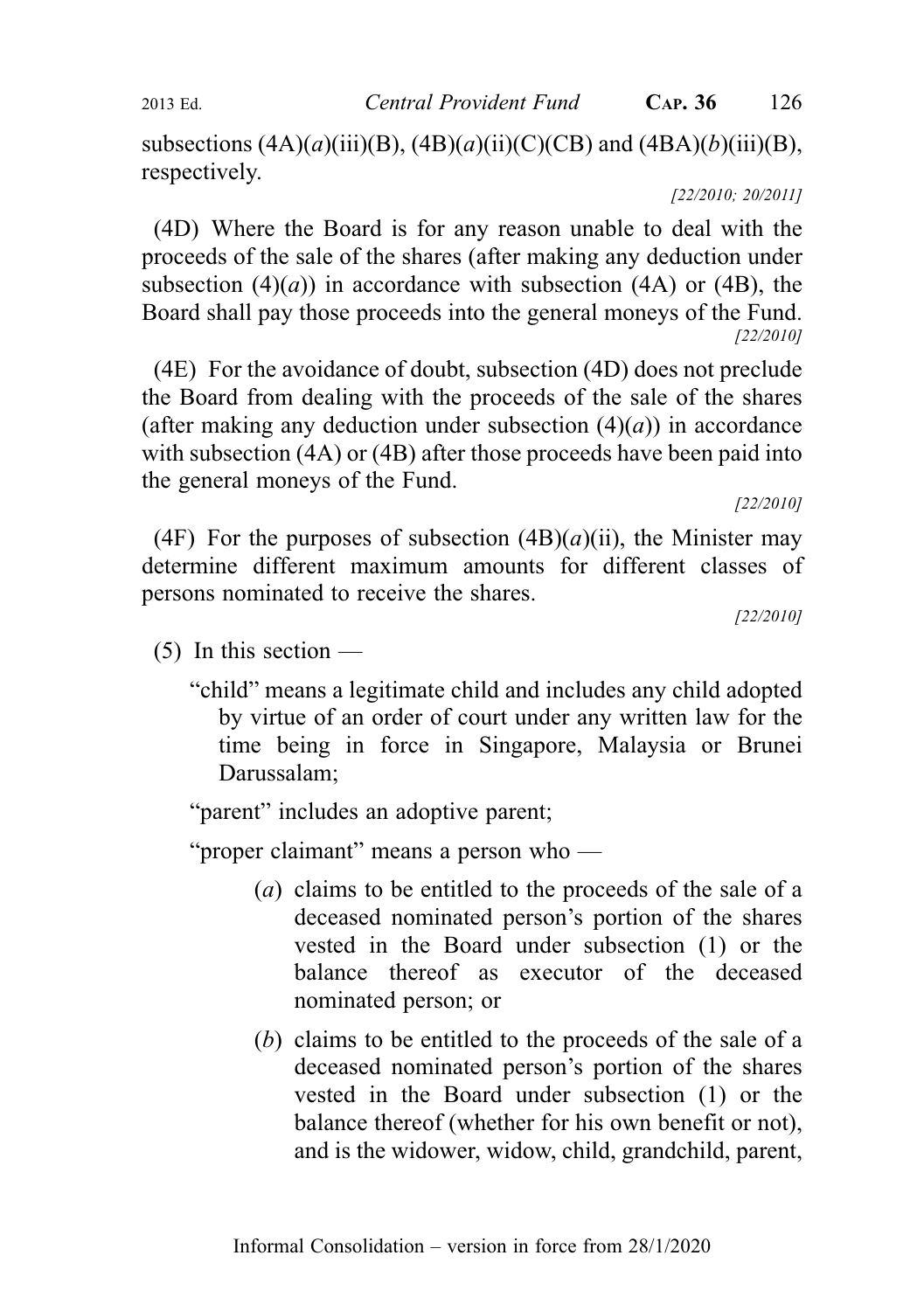brother, sister, nephew, niece, grandparent, uncle or aunt of the deceased nominated person.

[22/2010]

(6) A memorandum executed under section 25(1) by any member of the Fund shall, if valid immediately before 1st January 1996, be deemed to apply to any shares designated under subsection (1).

[31/95]

(7) This section shall not apply to any member of the Fund who died before 1st January 1996.

[31/95]

## Distribution and disposal of certain shares on death of member who died before 1st January 1996 or has not executed memorandum under section 25(1)

26A.—(1) Upon the death of a member who died before 1st January 1996, or who has not executed any memorandum under section 25(1), such shares or class of shares in any approved corporation as the Minister may designate belonging to the member at the time of his death which were purchased from moneys withdrawn under this Act shall, notwithstanding any written or other law, vest in the Board and shall not form part of the estate of the deceased member.

[22/2010]

(2) The Board shall, as soon as practicable and subject to such terms and conditions as the Board may impose, transfer the shares vested in the Board under subsection  $(1)$  to —

- (a) the securities account, if any, belonging to and in the sole name of the deceased member; or
- (b) if the deceased member does not have any securities account in his sole name, the securities account opened and operated by the personal representatives of the deceased member on behalf and for the benefit of the estate of the deceased member.

[22/2010]

(3) The following shall be a discharge to the Board in respect of the shares vested in the Board under subsection (1):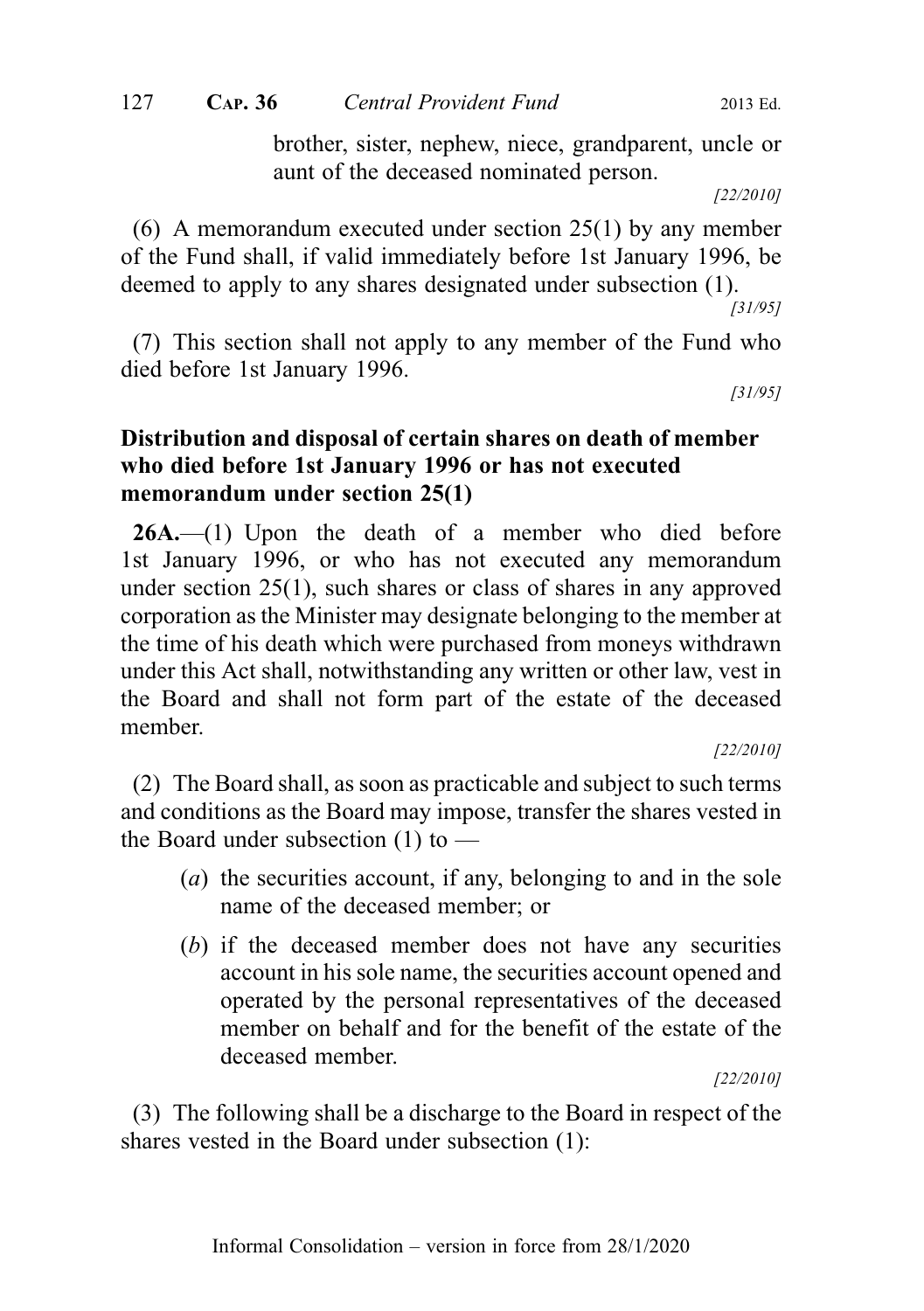- (a) the transfer of those shares in accordance with subsection  $(2)(a)$ ;
- (b) the transfer of those shares in accordance with subsection  $(2)(b)$ , and the receipt of the personal representatives of the deceased member in respect of those shares.

### [22/2010]

(4) Where any document or information is necessary for effecting the transfer, in accordance with subsection (2), of any shares vested in the Board under subsection (1), the Board may, by notice to any person who possesses that document or information, require that person to furnish that document or information to the Board within such reasonable period as may be specified in the notice.

[22/2010]

(5) The Board may recover the whole or any part of any fee or charge in connection with the transfer, in accordance with subsection (2), of the shares vested in the Board under subsection (1) from the personal representatives of the deceased member.

#### [22/2010]

(6) Notwithstanding subsection (2), the Board may sell any shares vested in the Board under subsection (1), in such manner and at such time as may be prescribed by any regulations made under section  $77(1)$ , if —

- (a) the Board is for any reason unable to transfer those shares in accordance with subsection (2);
- (b) the 7th anniversary of the day of the member's death has passed; or
- (c) there exist such other circumstances as may be prescribed in those regulations.

[22/2010]

(7) Where the Board has sold, under subsection (6), any shares vested in the Board under subsection (1) —

(a) the Board may deduct a sum for the payment of the whole or any part of any fee or charge in connection with the sale of those shares from the proceeds of the sale of the shares;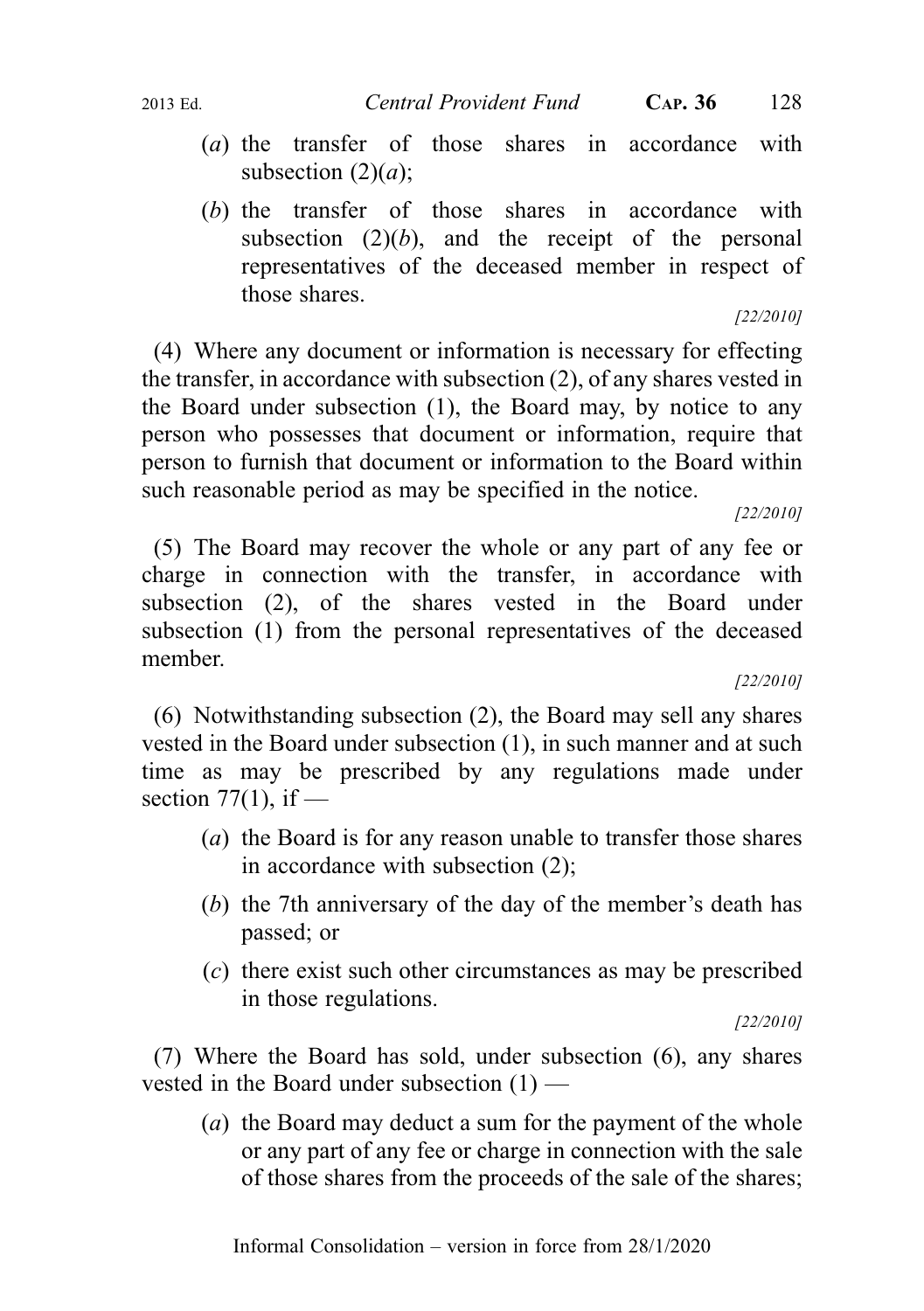- (b) the Board shall, as soon as practicable and after such application as the Board may require has been made to the Board, pay the proceeds of the sale of the shares (after making any deduction under paragraph  $(a)$ ) —
	- (i) to the personal representatives of the deceased member; or
	- (ii) if to the best of the Board's knowledge the deceased member does not have any personal representatives, and if the proceeds of the sale of the shares do not exceed such amount as the Minister may, by notification in the *Gazette*, specify, to a proper claimant; and
- (c) the following shall be a discharge to the Board in respect of the shares sold under subsection (6):
	- (i) the receipt of the personal representatives of the deceased member for the proceeds of the sale of the shares, if paragraph  $(b)(i)$  applies; or
	- (ii) the receipt of the proper claimant for the proceeds of the sale of the shares, if paragraph  $(b)$ (ii) applies. [22/2010]

(8) Subsection (7) shall not affect any recourse which any person may have against a proper claimant for any amount paid to the proper claimant under subsection  $(7)(b)(ii)$ .

[22/2010]

(9) Where the Board is for any reason unable to pay the proceeds of the sale of the shares (after making any deduction under subsection  $(7)(a)$  in accordance with subsection  $(7)(b)$ , the Board shall pay those proceeds into the general moneys of the Fund.

[22/2010]

(10) For the avoidance of doubt, subsection (9) does not preclude the Board from paying the proceeds of the sale of the shares (after making any deduction under subsection  $(7)(a)$  in accordance with subsection  $(7)(b)$  after those proceeds have been paid into the general moneys of the Fund.

[22/2010]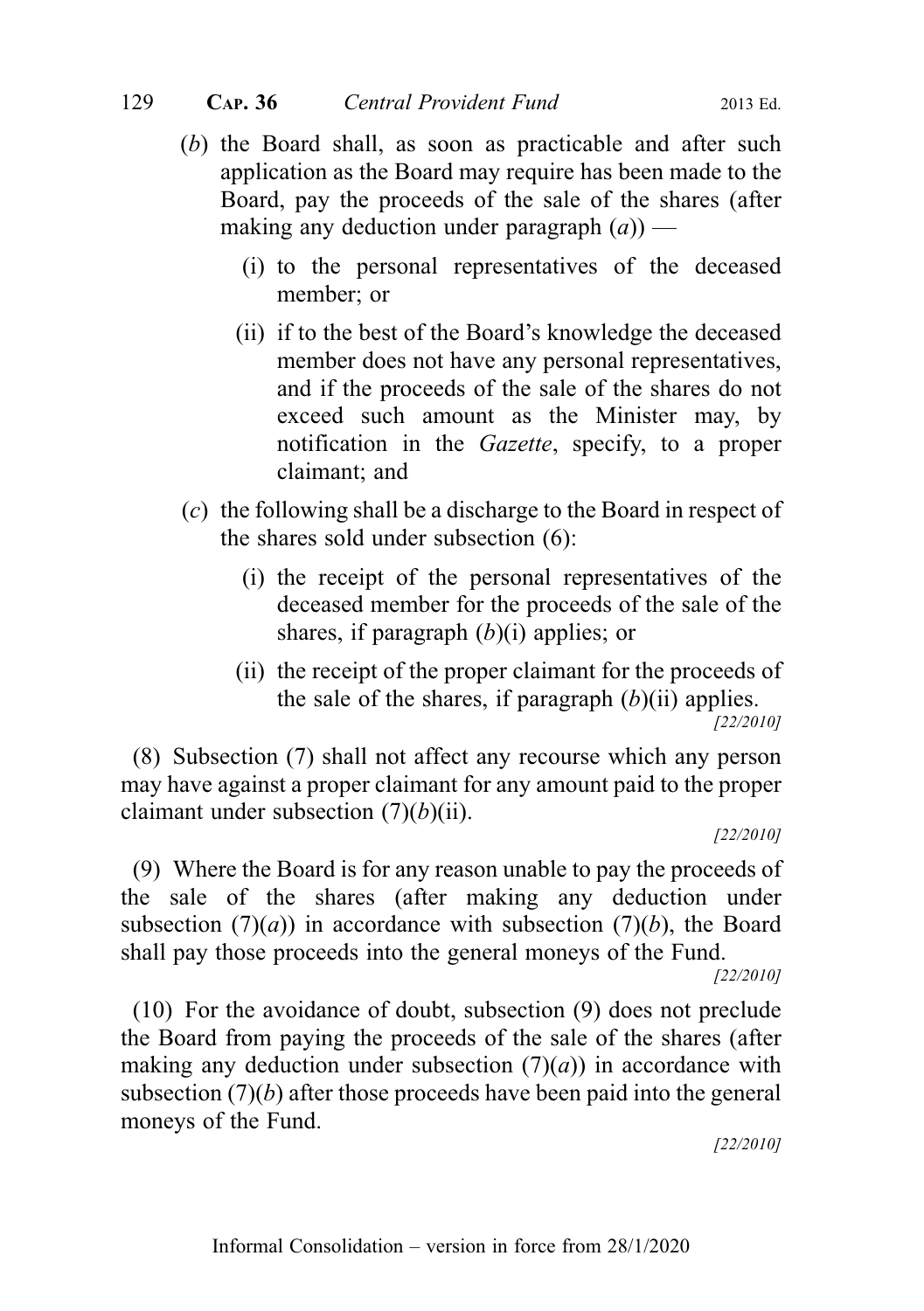$(11)$  In this section —

"child" means a legitimate child and includes any child adopted by virtue of an order of court under any written law for the time being in force in Singapore, Malaysia or Brunei Darussalam;

"parent" includes an adoptive parent;

"proper claimant" means a person who —

- (a) claims to be entitled to the proceeds of the sale of the shares vested in the Board under subsection (1) as executor of the deceased member; or
- (b) claims to be entitled to the proceeds of the sale of the shares vested in the Board under subsection (1) (whether for his own benefit or not), and is the widower, widow, child, grandchild, parent, brother, sister, nephew, niece, grandparent, uncle or aunt of the deceased member.

[22/2010]

## Disposal of certain shares and dividends, etc., when member's accounts in Fund deemed to be dormant

26B.—(1) When a member's accounts in the Fund are deemed to be dormant, such shares or class of shares in any approved corporation as the Minister may designate belonging to the member at the time those accounts are deemed to be dormant which were purchased from moneys withdrawn under this Act shall, notwithstanding any written or other law, vest in the Board.

[22/2010]

(2) The Board may sell any shares vested in the Board under subsection (1), in such manner and at such time as may be prescribed by any regulations made under section 77(1), if the 7th anniversary of the day the member's accounts in the Fund are deemed to be dormant has passed.

[22/2010]

(3) Where the Board has sold, under subsection (2), any shares vested in the Board under subsection (1) —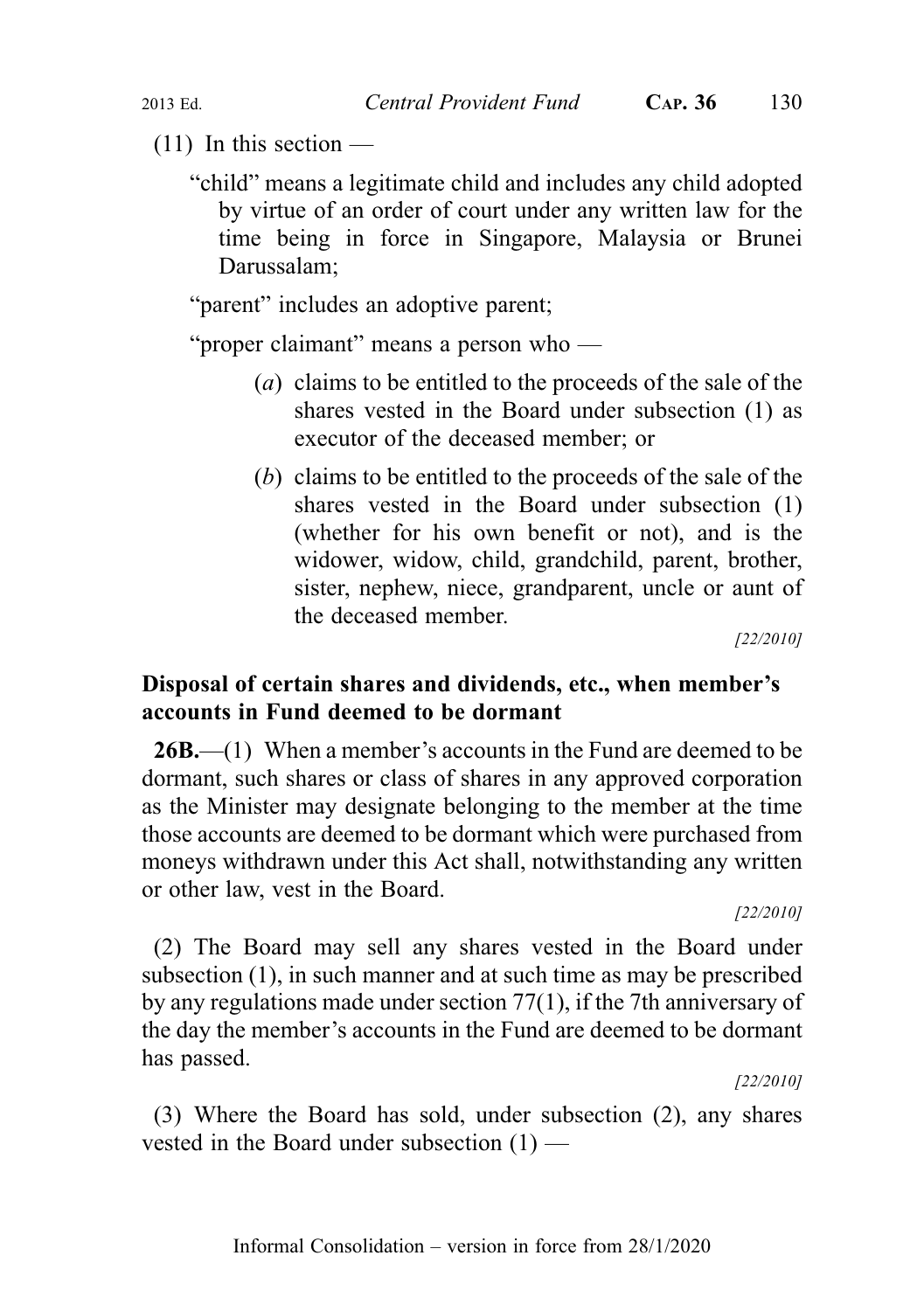- (a) the Board may deduct a sum for the payment of the whole or any part of any fee or charge in connection with the sale of those shares from the proceeds of the sale of the shares; and
- (b) the Board shall pay the proceeds of the sale of the shares (after making any deduction under paragraph  $(a)$ ) into the general moneys of the Fund. [22/2010]

(4) Where the Board has paid the proceeds of the sale of the shares into the general moneys of the Fund under subsection  $(3)(b)$ , if the Board is satisfied that the member was still alive at the time the shares were sold under subsection (2), the Board shall, as soon as practicable and after such application as the Board may require has been made to the Board, transfer from the general moneys of the Fund to the member's ordinary account those proceeds (including the whole or such part, as the Board may determine, of any interest that would have been payable thereon if those proceeds had been paid into the member's ordinary account instead of the general moneys of the Fund).

[22/2010]

(5) Where the Board has received any dividends, returned paid-up share capital or other moneys in respect of any shares vested in the Board under subsection (1), the Board shall pay the dividends, capital or other moneys into the general moneys of the Fund.

#### [22/2010]

(6) Where the Board has paid into the general moneys of the Fund any dividends, returned paid-up share capital or other moneys under subsection (5), if the Board is satisfied that the member was still alive at the time of the payment, the Board shall, as soon as practicable and after such application as the Board may require has been made to the Board, transfer from the general moneys of the Fund to the member's ordinary account the dividends, capital or other moneys (including the whole or such part, as the Board may determine, of any interest that would have been payable thereon if the dividends, capital or other moneys had been paid into the member's ordinary account instead of the general moneys of the Fund).

[22/2010]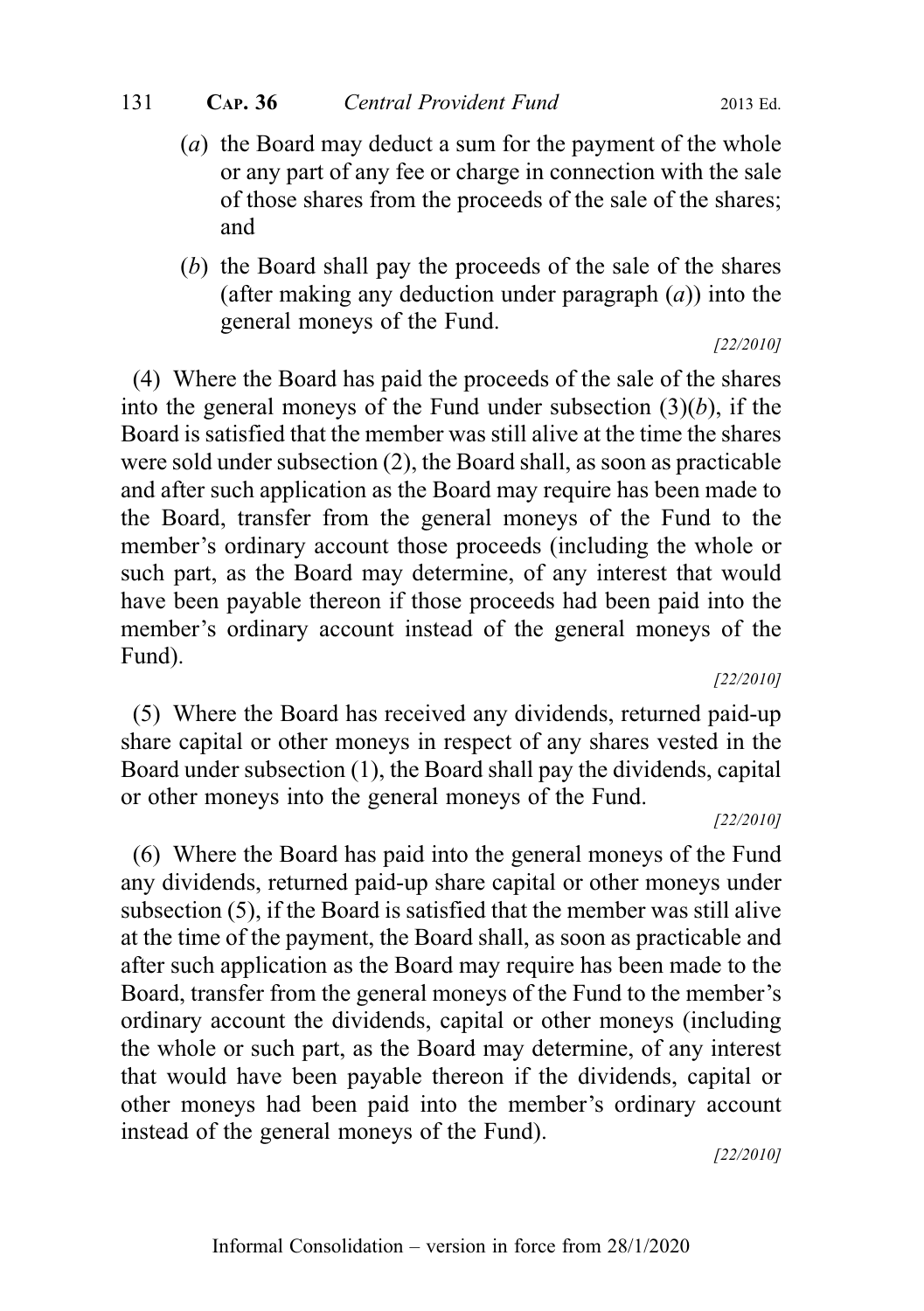(7) The transfer of the proceeds of the sale of the shares in accordance with subsection (4), and the transfer of the dividends, returned paid-up share capital or other moneys in accordance with subsection (6), shall be a discharge to the Board in respect of the shares vested in the Board under subsection (1).

[22/2010]

# Payment of dividends, etc., in respect of certain shares before Board is notified of death of member

 $26C$ .—(1) Where the Board has received, after the death of a member any dividends, returned paid-up share capital, proceeds of sale or other moneys in respect of any shares belonging to the member (being such shares or class of shares in any approved corporation as the Minister may designate), the Board shall, notwithstanding any written or other law, be entitled to pay the dividends, capital, proceeds or other moneys into the ordinary account of the member until such time as the Board is notified, in such manner as may be prescribed by any regulations made under section 77(1), of the death of the member.

[22/2010; 20/2011]

(2) Any such dividends, returned paid-up share capital, proceeds of sale or other moneys paid into the ordinary account of the member under subsection (1) shall be dealt with in accordance with sections  $20(1)(b)$  and  $(1A)$  and  $25$ .

[22/2010; 20/2011]

(3) This section shall apply to all such dividends, returned paid-up share capital, proceeds of sale or other moneys whenever paid by the Board into the ordinary account of the member after his death.

[22/2010; 20/2011]

## Payment of dividends, etc., in respect of certain shares after Board is notified of death of member

**26D.**—(1) Where the Board has received any dividends, returned paid-up share capital, proceeds of sale or other moneys in respect of any shares belonging to a deceased member (being such shares or class of shares in any approved corporation as the Minister may designate) after the Board has been notified, in such manner as may be prescribed by any regulations made under section 77(1) for the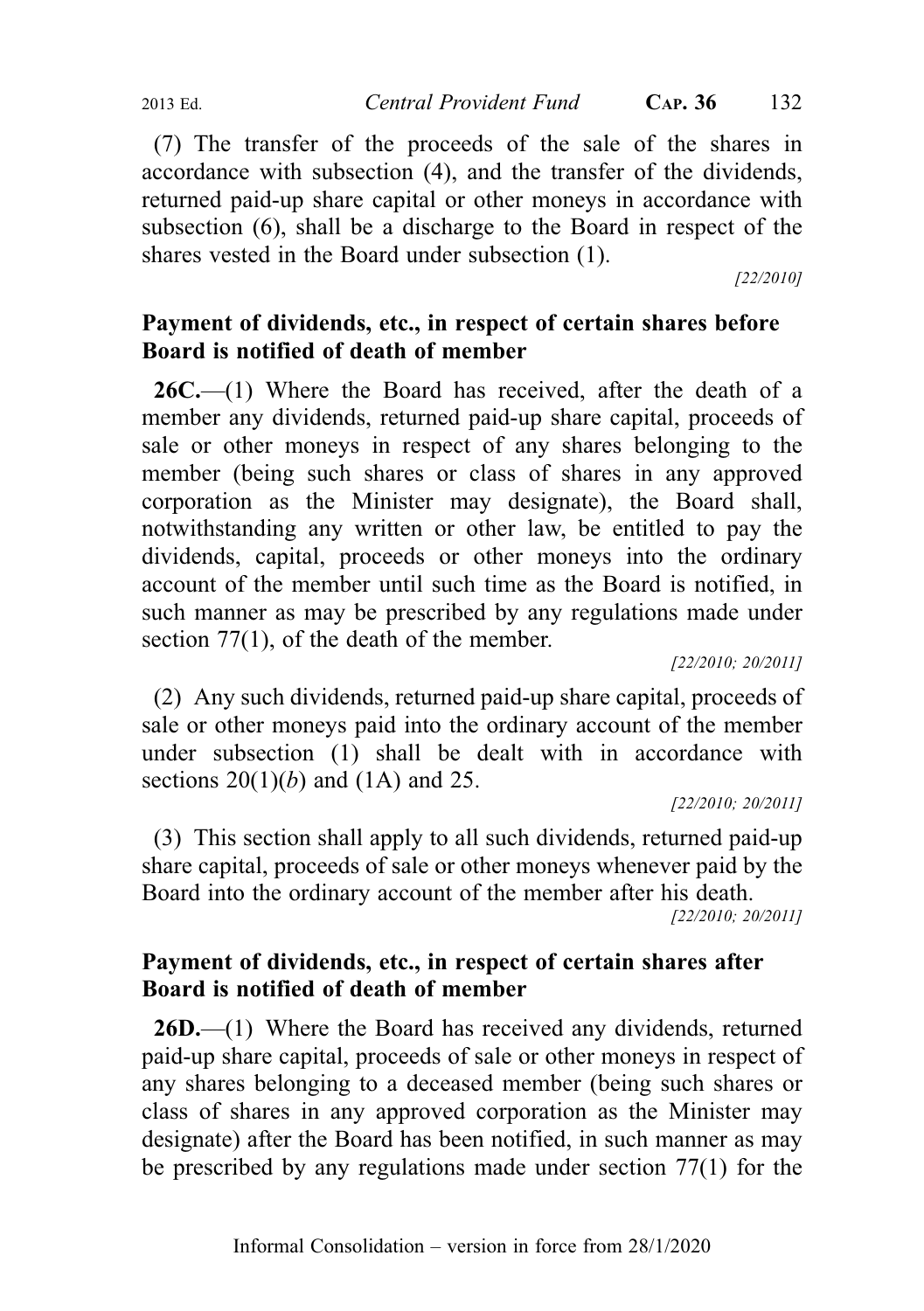purposes of section 26C(1), of the death of the member, the Board shall, notwithstanding any written or other law, be entitled to pay the dividends, capital, proceeds or other moneys into the general moneys of the Fund.

[22/2010; 20/2011]

(2) Where any such dividends, returned paid-up share capital, proceeds of sale or other moneys have been paid into the general moneys of the Fund under subsection (1), the Board shall, as soon as practicable and after such application as the Board may require has been made to the Board, pay out the dividends, capital, proceeds or other moneys from the general moneys of the Fund —

- (a) in any case where the member has executed a memorandum under section 25(1) and dies on or after 1st January 1996, in accordance with sections  $20(1)(b)$  and (1A) and 25; or
- (b) in any other case  $-$ 
	- (i) to the personal representatives of the deceased member; or
	- (ii) if to the best of the Board's knowledge the deceased member does not have any personal representatives, and if the dividends, capital, proceeds or other moneys do not exceed such amount as the Minister may, by notification in the *Gazette*, specify, to a proper claimant.

[22/2010; 20/2011]

(3) The receipt of the personal representatives of the deceased member shall be a discharge to the Board for the dividends, returned paid-up share capital, proceeds of sale or other moneys that are paid to the personal representatives under subsection  $(2)(b)(i)$ .

[22/2010; 20/2011]

(4) The receipt of the proper claimant shall be a discharge to the Board for the dividends, returned paid-up share capital, proceeds of sale or other moneys that are paid to the proper claimant under subsection  $(2)(b)(ii)$ .

[22/2010; 20/2011]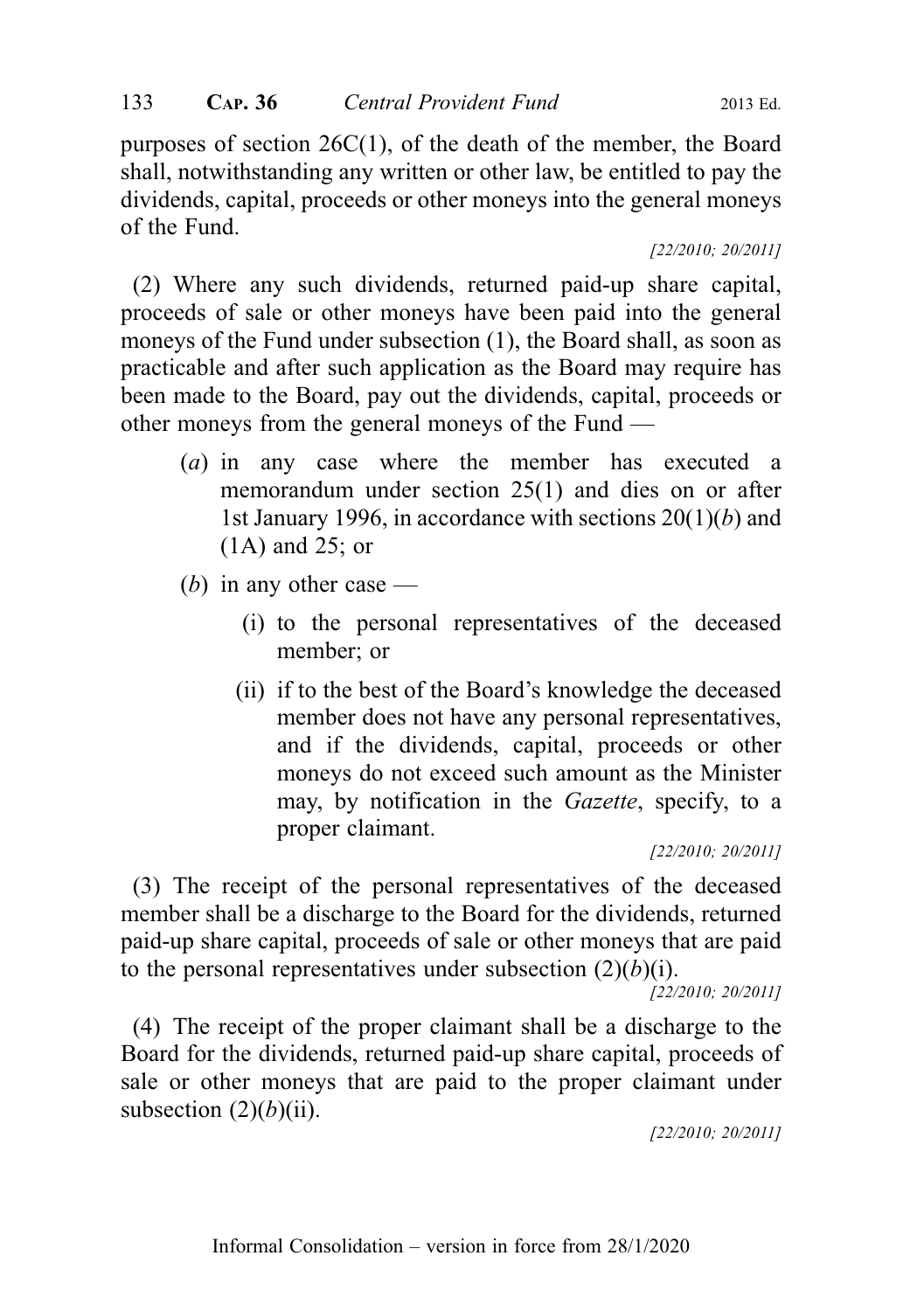- $(5)$  In this section
	- "child" means a legitimate child and includes any child adopted by virtue of an order of court under any written law for the time being in force in Singapore, Malaysia or Brunei Darussalam;

"parent" includes an adoptive parent;

"proper claimant" means a person who —

- (a) claims to be entitled to the dividends, returned paidup share capital, proceeds of sale or other moneys paid into the general moneys of the Fund under subsection (1) as executor of the deceased member; or
- (b) claims to be entitled to the dividends, returned paidup share capital, proceeds of sale or other moneys paid into the general moneys of the Fund under subsection (1) (whether for his own benefit or not), and is the widower, widow, child, grandchild, parent, brother, sister, nephew, niece, grandparent, uncle or aunt of the deceased member.

[22/2010; 20/2011]

## Withdrawals by undischarged bankrupts

27.—(1) Subject to this section or any regulations made under this Act, a member who is an undischarged bankrupt shall not be entitled to make withdrawals from the amount standing to his credit in the Fund.

[15/90]

(2) The Board may, in its discretion but only after the Board is satisfied that all repayments of any loan given to the member by the Government under an approved loan scheme within the meaning of section 14A, together with all interest and other charges which the member is liable to pay to the Government under the terms and conditions of that loan, have been paid, allow a member who is an undischarged bankrupt to withdraw from the amount standing to his credit in the Fund if —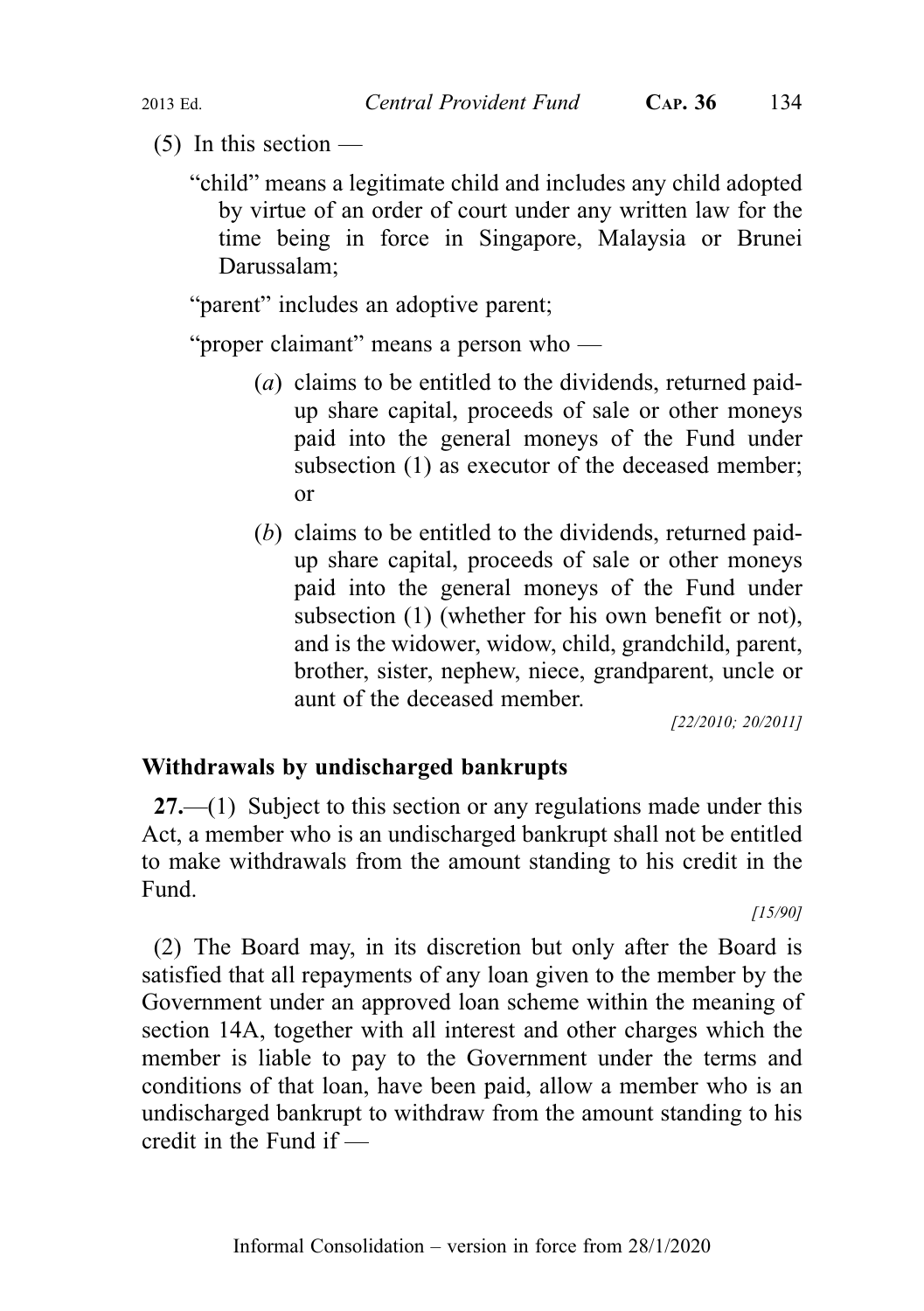(a) he satisfies any of the grounds for withdrawals specified in section 15(2); and

[Act 24 of 2013 wef 01/01/2014]

(b) he satisfies such conditions as may be specified by the Minister from time to time.

[31/2003; 15/2006]

(2A) Any moneys paid out of the Fund to that member —

- (a) shall not be assignable, transferable, attached, sequestered or levied upon for or in respect of any debt or claim;
- (b) shall not be subject to any set-off of any nature for any debt owing by that member;

[Act 6 of 2016 wef 01/05/2016]

- (c) shall not pass to the Official Assignee; and
- (d) shall be deemed not to form part of the property of that member.

(3) Where withdrawals are made by a member who is an undischarged bankrupt under subsection (2), the Board may impose such condition (including condition as to the amounts that may be withdrawn by the undischarged bankrupt) as it may think fit.

(4) [Deleted by Act 31 of 2003]

(5) All applications for withdrawals under this section shall be in such form and shall be supported by such evidence as the Board may reasonably require.

## PART IIIA

## DIVISION OF FUND-RELATED ASSETS IN MATRIMONIAL PROCEEDINGS

### Interpretation of this Part

**27A.** In this Part and section  $77(1)(ra)$  —

[Deleted by Act 43 of 2017 wef 01/10/2018]

[Deleted by Act 43 of 2017 wef 01/10/2018]

<sup>[</sup>Act 24 of 2013 wef 01/01/2014]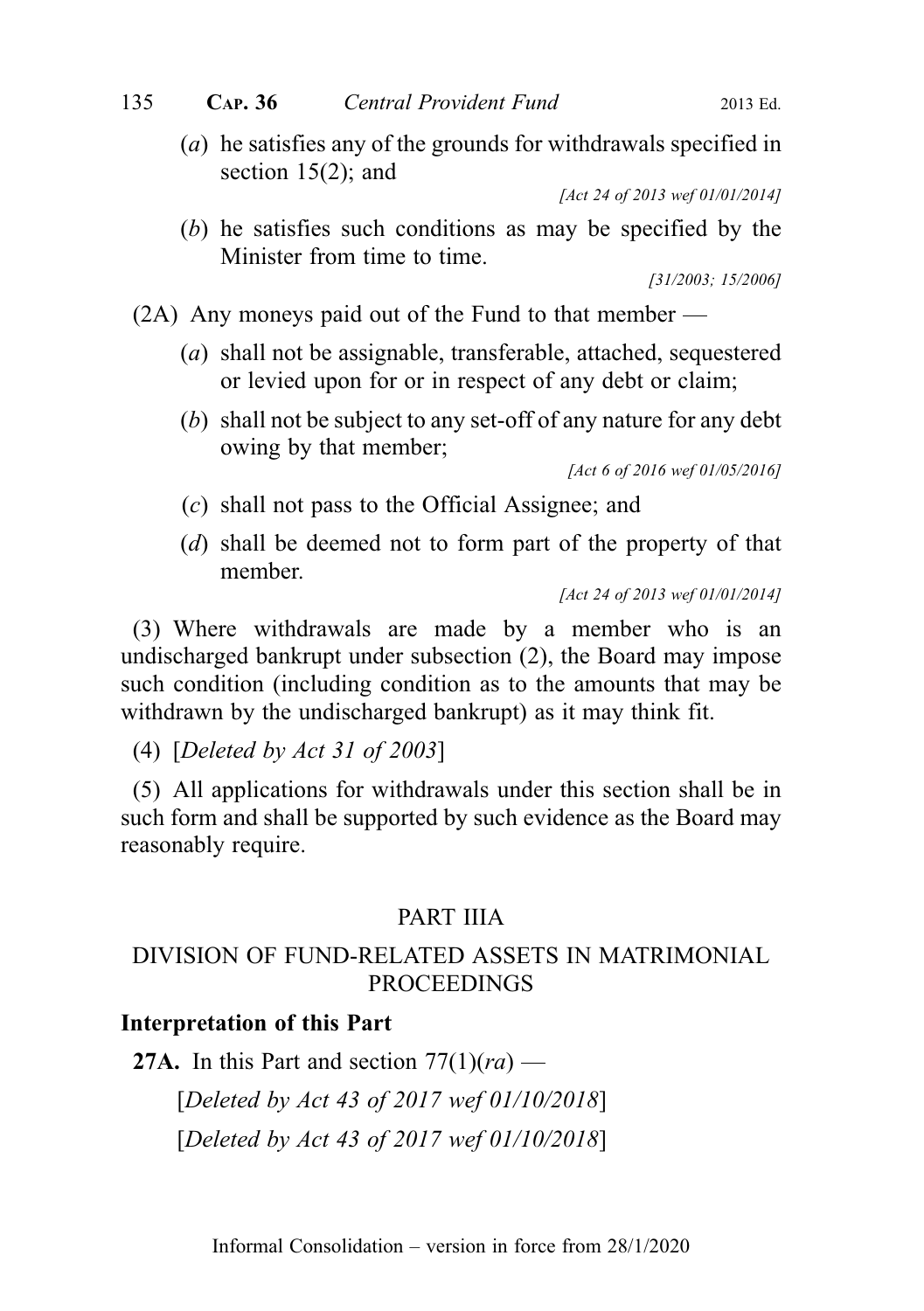"designated account" means such account maintained, or to be maintained, by the Board as may be prescribed by any regulations made under section 77(1);

"order of court" means —

- (a) an order made under section 112 of the Women's Charter (Cap. 353) in proceedings for divorce, judicial separation or nullity of marriage under Part X of the Women's Charter;
- (b) an order made under section  $52(3)(d)$ , (7) or (9) of the Administration of Muslim Law Act (Cap. 3) in proceedings for divorce or nullity of marriage under Part III of that Act; or
- (c) an order made under section 121G of the Women's Charter, being an order which the court could have made under section 112 of the Women's Charter;

"public authority" has the same meaning as in section 21(12);

"spouse" includes a former spouse.

[40/2007; 18/2009; 2/2011]

### Order of court for transfer or payment of money standing to credit of member

**27B.**—(1) Subject to subsections  $(2)$ ,  $(3)$  and  $(5)$ , where, under an order of court, the spouse of a member of the Fund has been awarded any amount to be paid out from the money standing to the credit of the member in the Fund, including any money which is payable or repayable to the Fund to the credit of the member —

- (a) if the spouse is a citizen or permanent resident of Singapore, the Board shall, as directed by the order of court —
	- (i) transfer the amount to one or more designated accounts maintained, or to be maintained, for the spouse in respect of the money standing to the credit of the spouse in the Fund, such transfer —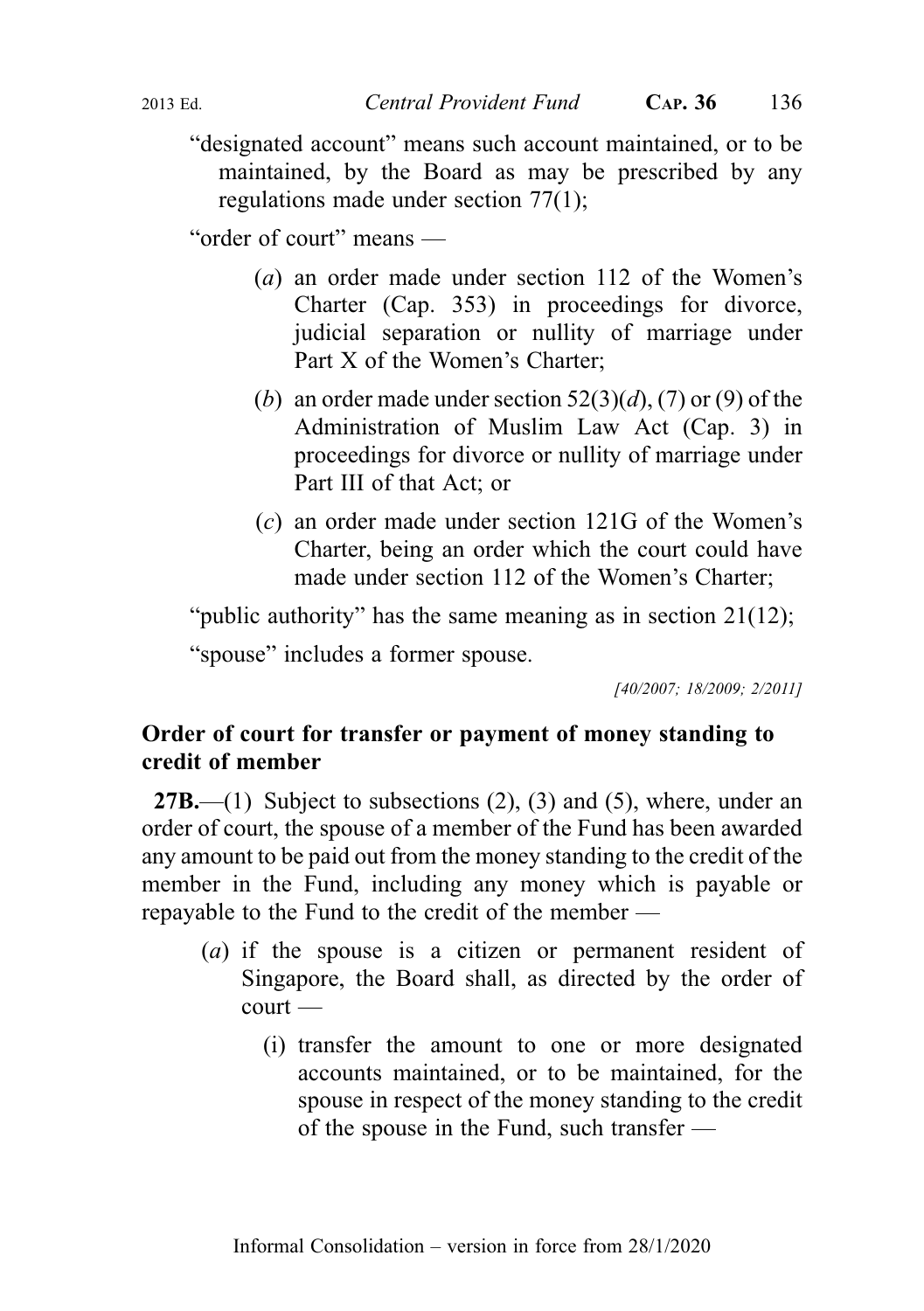- (A) to take place as soon as practicable after the Board has received a copy of the order of court; and
- (B) to be in accordance with any regulations made under section  $77(1)$  and subject to such terms and conditions as the Board may determine; or
- (ii) pay the amount to the spouse, such payment to take place —
	- (A) after the member has died or become entitled to withdraw the sum standing to the credit of the member under section 15(2) or 27, whichever is the earliest in time; and
	- (B) upon an application by the spouse for the withdrawal of the amount; or
- (b) if the spouse is not a citizen or permanent resident of Singapore, the Board shall pay the amount to the spouse, such payment to take place —
	- (i) after the member has died or become entitled to withdraw the sum standing to the credit of the member under section 15(2) or 27, whichever is the earliest in time; and
	- (ii) upon an application by the spouse for the withdrawal of the amount.

[40/2007]

(2) Subject to subsection (5), where the amount standing to the credit of a member in the Fund at the time of the transfer under subsection  $(1)(a)(i)$  or payment under subsection  $(1)(b)$ , after deducting —

(a) any amount which the Board is entitled to recover on behalf of the Government under section 14(3) or (3A), or to transfer to the general moneys of the Fund under section 14(3C); and

[Act 26 of 2016 wef 01/01/2017]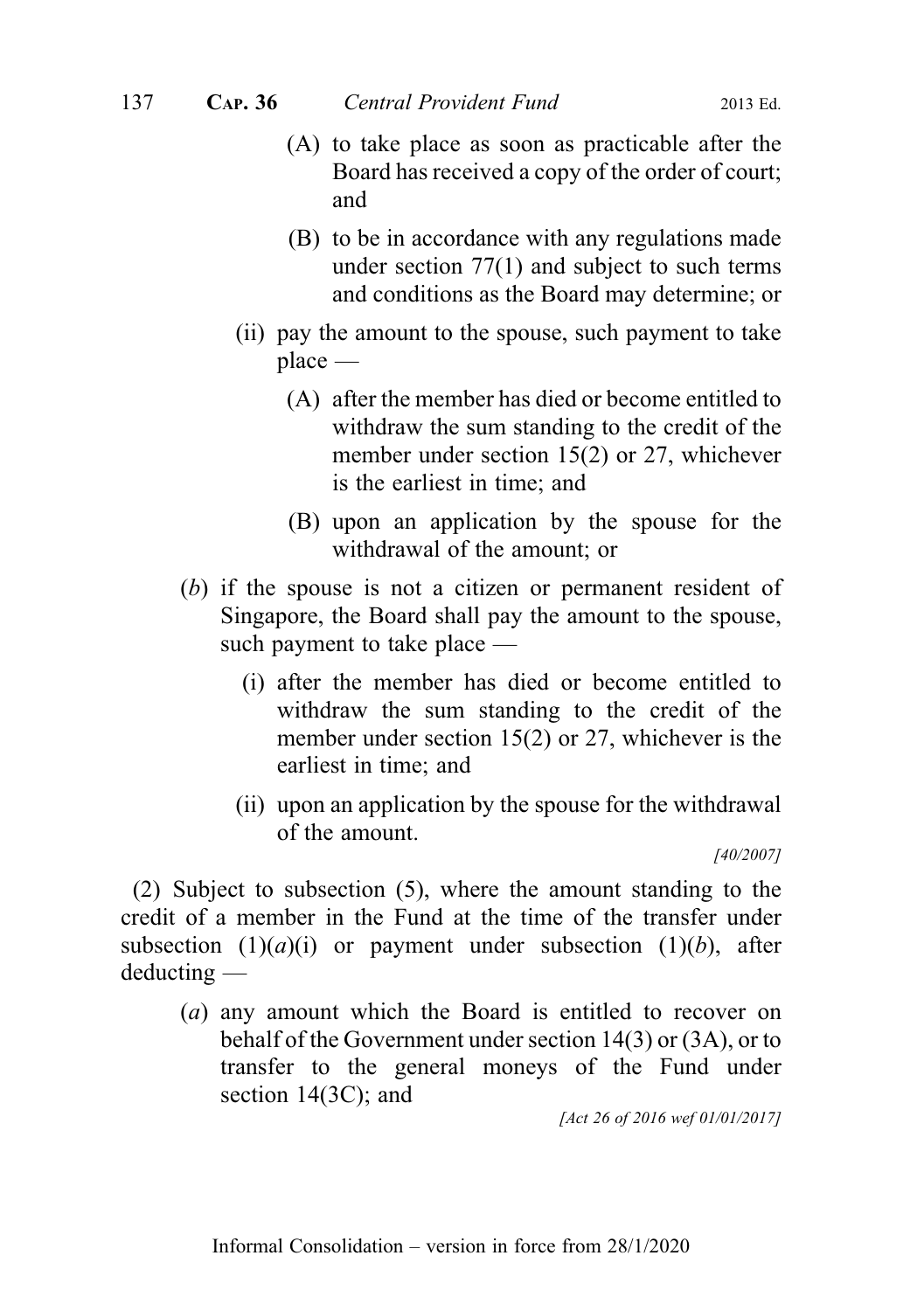(b) any amount which the Board is entitled to receive or recover on behalf of the Government under section 14A(5) or  $(6)$ ,

is less than the amount awarded under the order of court, the Board shall transfer or pay, as the case may be, the first-mentioned amount instead of the amount awarded under the order of court.

[40/2007]

(3) Subject to subsection (5), where the amount standing to the credit of a member in the Fund at the time of the payment under subsection  $(1)(a)(ii)$ , after deducting —

(a) any amount which the Board is entitled to recover on behalf of the Government under section 14(3) or (3A), or to transfer to the general moneys of the Fund under section 14(3C);

[Act 26 of 2016 wef 01/01/2017]

- (b) any amount which the Board is entitled to receive or recover on behalf of the Government under section 14A(5) or (6);
- (c) the amounts required to be set aside by the member, or from the amount standing to the credit of the member in the Fund, under section 15; and

[Act 26 of 2016 wef 01/01/2017]

(*d*) any amount which the member may be required to set aside under any condition referred to in section  $27(2)(b)$  or (3),

is less than the amount awarded under the order of court, the Board shall pay the first-mentioned amount instead of the amount awarded under the order of court.

[40/2007; 20/2011]

(4) A transfer or payment of money by the Board under subsection (2) or  $(3)$  —

- (a) shall be a good and valid discharge of the Board's obligations under the order of court; but
- (b) shall not affect any recourse which the spouse may have against the member for the balance of the amount awarded under the order of court.

[40/2007]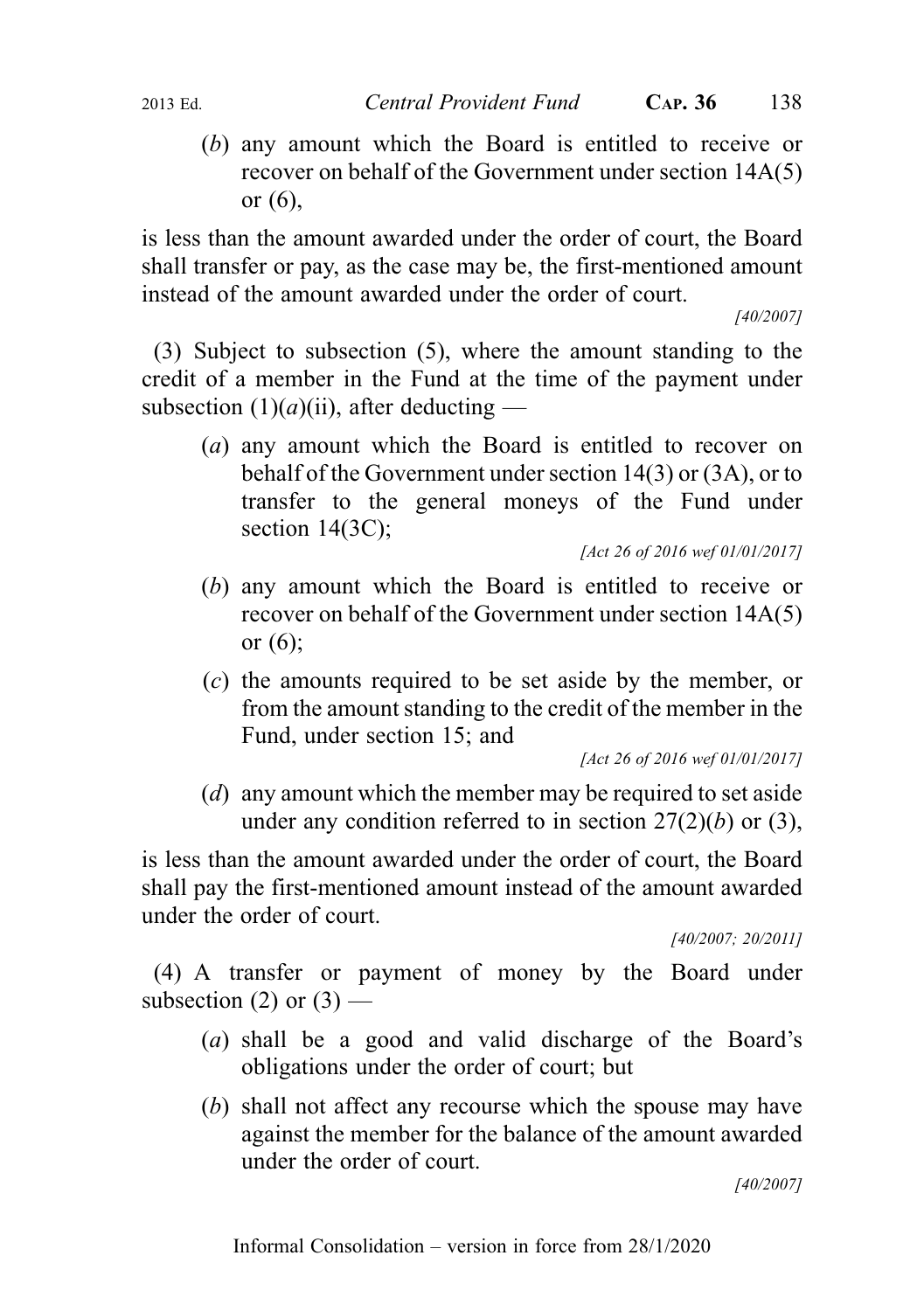(5) Where the order of court requires any amount to be paid or repaid to the Fund to the credit of the member before the Board makes any transfer or payment of money under subsection  $(1)$ ,  $(2)$  or  $(3)$ , the Board shall not make the transfer or payment unless —

- (a) that amount has been paid or repaid to the Fund; and
- (b) the Board has been notified, in such manner as may be prescribed by any regulations made under section 77(1), of the payment or repayment of that amount.

[40/2007]

(6) The Board shall make a transfer or payment of money standing to the credit of a member of the Fund under subsection  $(1)(a)(i)$  or  $(b)$ or  $(2)$  —

- (a) notwithstanding sections 24, 25 and 26 and every restriction on withdrawal from the Fund under section 15, 16 or 27 or any regulations made under section  $77(1)$ ; and
- (*b*) in priority to
	- (i) every withdrawal or transfer of money standing to the credit of the member referred to in section 13(7), 15(8D), 15B, 16A, 17, 18, 18A, 18B, 18C, 18D, 20, 21, 21A, 21B, 22 or 57DA or any regulations made under section 23 or 77(1); and

[Act 26 of 2016 wef 01/01/2017] [Act 6 of 2016 wef 01/01/2017]

- (ii) every deduction which the Board is entitled to make under —
	- (A) section 27L, 32 or 45 or any regulations made under section 77(1); and
	- (B) the MediShield Life Scheme Act 2015.

[Act 4 of 2015 wef 01/11/2015]

(7) The Board shall make a payment of money standing to the credit of a member of the Fund under subsection  $(1)(a)(ii)$  or  $(3)$  —

(a) notwithstanding sections 24, 25 and 26 and every restriction on withdrawal from the Fund under any regulations made under section 77(1); and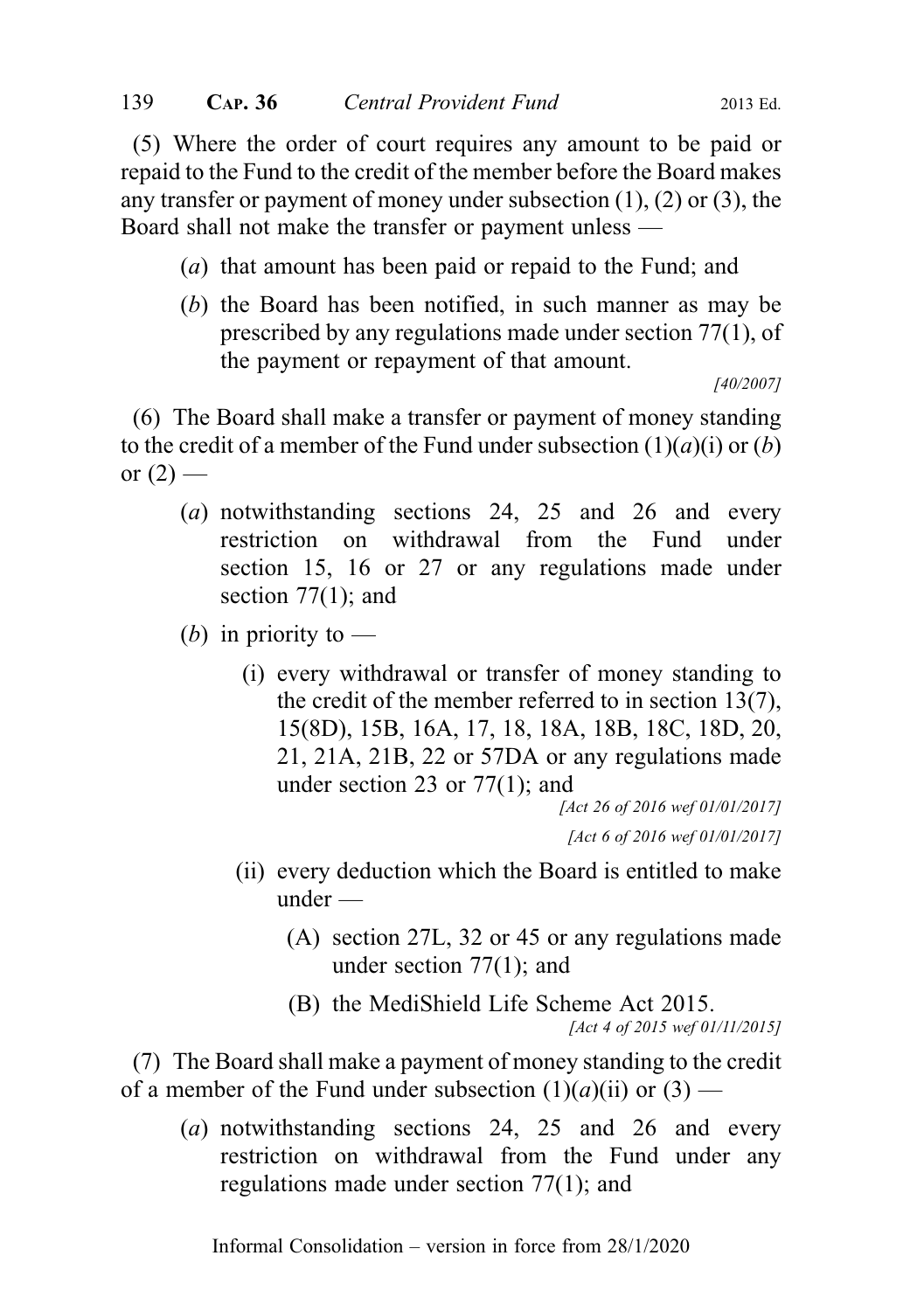- (*b*) in priority to
	- (i) every withdrawal or transfer of money standing to the credit of the member referred to in section 13(7), 15(8D), 15B, 16A, 17, 18, 18A, 18B, 18C, 18D, 20, 21, 21A, 21B, 22 or 57DA or any regulations made under section 23 or 77(1); and

[Act 26 of 2016 wef 01/01/2017] [Act 6 of 2016 wef 01/01/2017]

- (ii) every deduction which the Board is entitled to make under —
	- (A) section 27L, 32 or 45 or any regulations made under section 77(1); and
	- (B) the MediShield Life Scheme Act 2015. [Act 4 of 2015 wef 01/11/2015]

(8) The money transferred under subsection  $(1)(a)(i)$  or  $(2)$  and any interest thereon may be withdrawn in accordance with this Act for such purposes and in such manner as may be prescribed by any regulations made under section 77(1).

[40/2007]

## Order of court for transfer or sale of immovable property in relation to which charge has been created under section 15(9) or (9A)

 $27C$ —(1) Where —

(a) a member of the Fund has withdrawn the amount referred to in section  $15(6C)(a)$  which is deposited with an approved bank or retained in the member's retirement account or any part of that amount, or has surrendered his approved annuity, under section 15(9) or (9A);

[Act 6 of 2016 wef 01/01/2017]

(b) a charge has been created under section 15(9) or (9A) on an immovable property wholly owned by the member or jointly owned by the member and one or more other persons, as the case may be, to secure the payment to the Board of the member's retirement sum;

[Act 26 of 2016 wef 01/01/2017]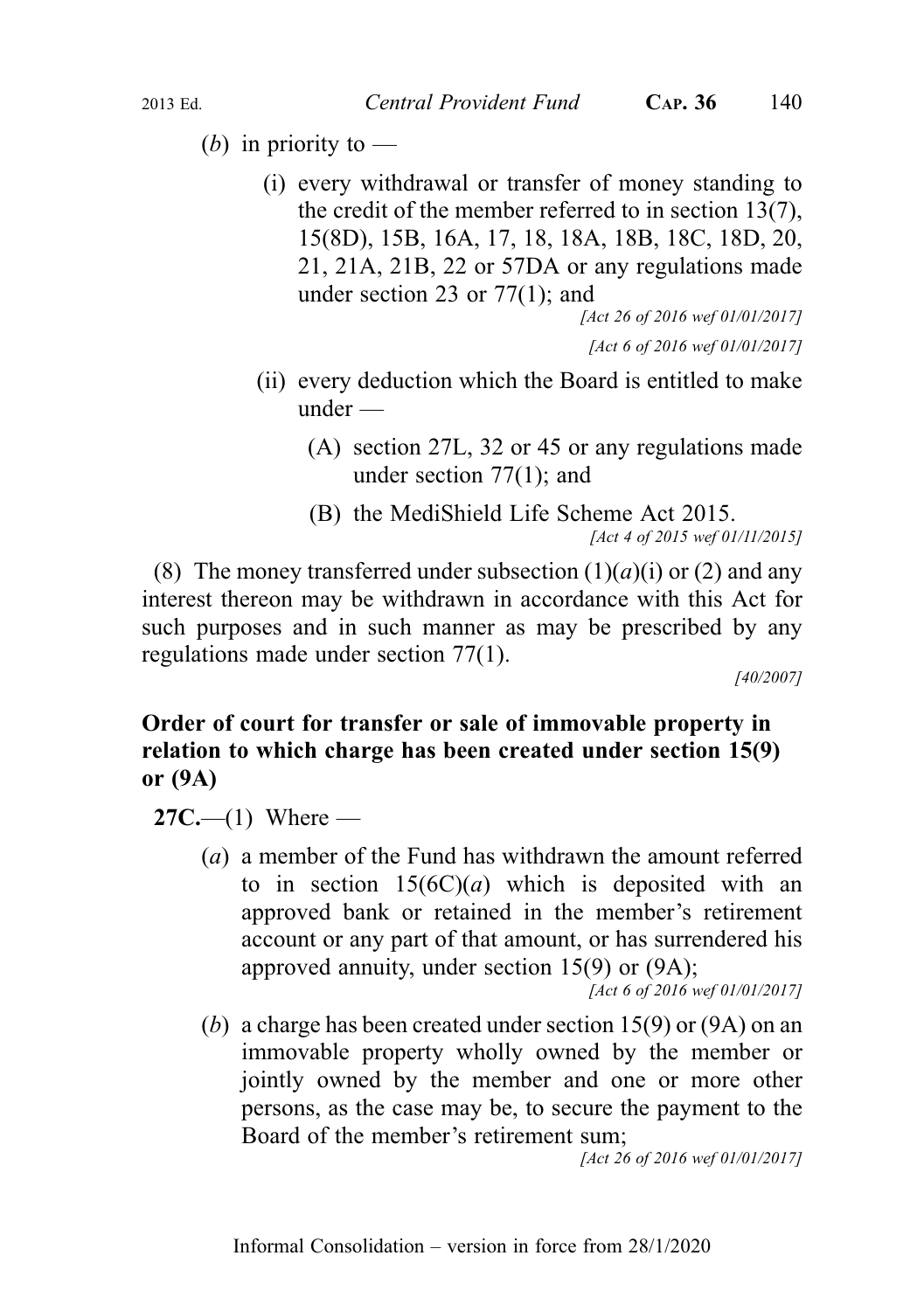- (c) an order of court is made requiring the transfer (other than by way of sale) of the member's estate or interest in the immovable property to his spouse; and
- (d) the spouse is a citizen or permanent resident of Singapore,

then, subject to any regulations made under section 77(1), the following provisions shall apply:

(i) if the order of court requires any person to pay to the Board any amount towards covering the deficiency in the member's retirement sum, that person shall pay to the Board that amount;

[Act 26 of 2016 wef 01/01/2017]

- (ii) the member shall pay to the Board a further amount sufficient to cover the deficiency in the member's retirement sum, unless the amount paid under paragraph (i), if any, is sufficient to cover that deficiency: [Act 26 of 2016 wef 01/01/2017]
- (iii) if the immovable property is subsequently sold or otherwise disposed of, the spouse shall pay to the Fund such amount as may be determined by the Board in accordance with any regulations made under section 77(1), and the Board shall credit that amount to one or more designated accounts maintained, or to be maintained, for the spouse;
- (iv) notwithstanding section  $15(15)(e)$ , upon the transfer of the member's estate or interest in the immovable property to the spouse, and upon payment in accordance with paragraph (i), if applicable —
	- (A) the charge referred to in paragraph  $(b)$  shall cease to secure the payment to the Board of the member's retirement sum; and

[Act 26 of 2016 wef 01/01/2017]

(B) the member, the spouse or any other person having an interest in the immovable property shall be entitled to have that charge cancelled, in so far as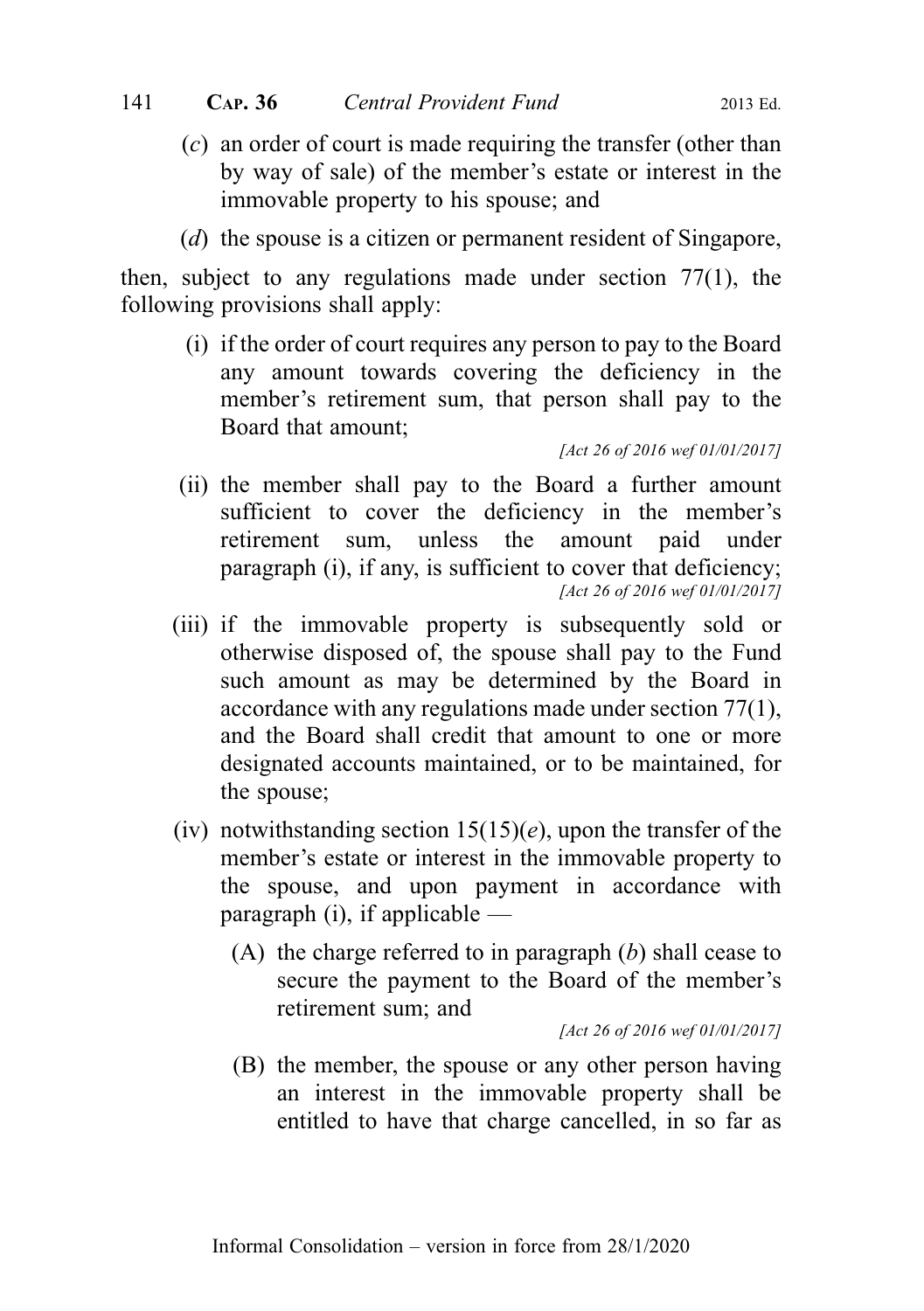it secures the payment to the Board of the member's retirement sum;

[Act 26 of 2016 wef 01/01/2017]

- (v) upon the transfer of the member's estate or interest in the immovable property to the spouse —
	- (A) in any case where the transfer occurs before 1st January 2013, there shall be a charge on the spouse's estate or interest in the immovable property to secure the payment referred to in paragraph (iii); and
	- (B) in any case where the transfer occurs on or after 1st January 2013, there shall be a charge constituted on the immovable property to secure the payment referred to in paragraph (iii);
- (vi) sections  $15(15)(b)$  to (e) and  $21(12)$  shall apply, with the necessary modifications, to the charge under paragraph  $(v)(A)$ , and for the purposes of such application —
	- (A) any reference to the charge under section 15(9) or (9A) shall be read as a reference to the charge under paragraph  $(v)(A)$ ; and
	- (B) any reference to the member shall be read as a reference to the spouse;
- (via) sections  $15(11F)(b)$  to (e) and  $21(12)$  shall apply, with the necessary modifications, to the charge under paragraph  $(v)(B)$ , and for the purposes of such application —
	- (A) any reference to the charge under section 15(11D) or (11E) shall be read as a reference to the charge under paragraph  $(v)(B)$ ; and
	- (B) any reference to the member shall be read as a reference to the spouse; and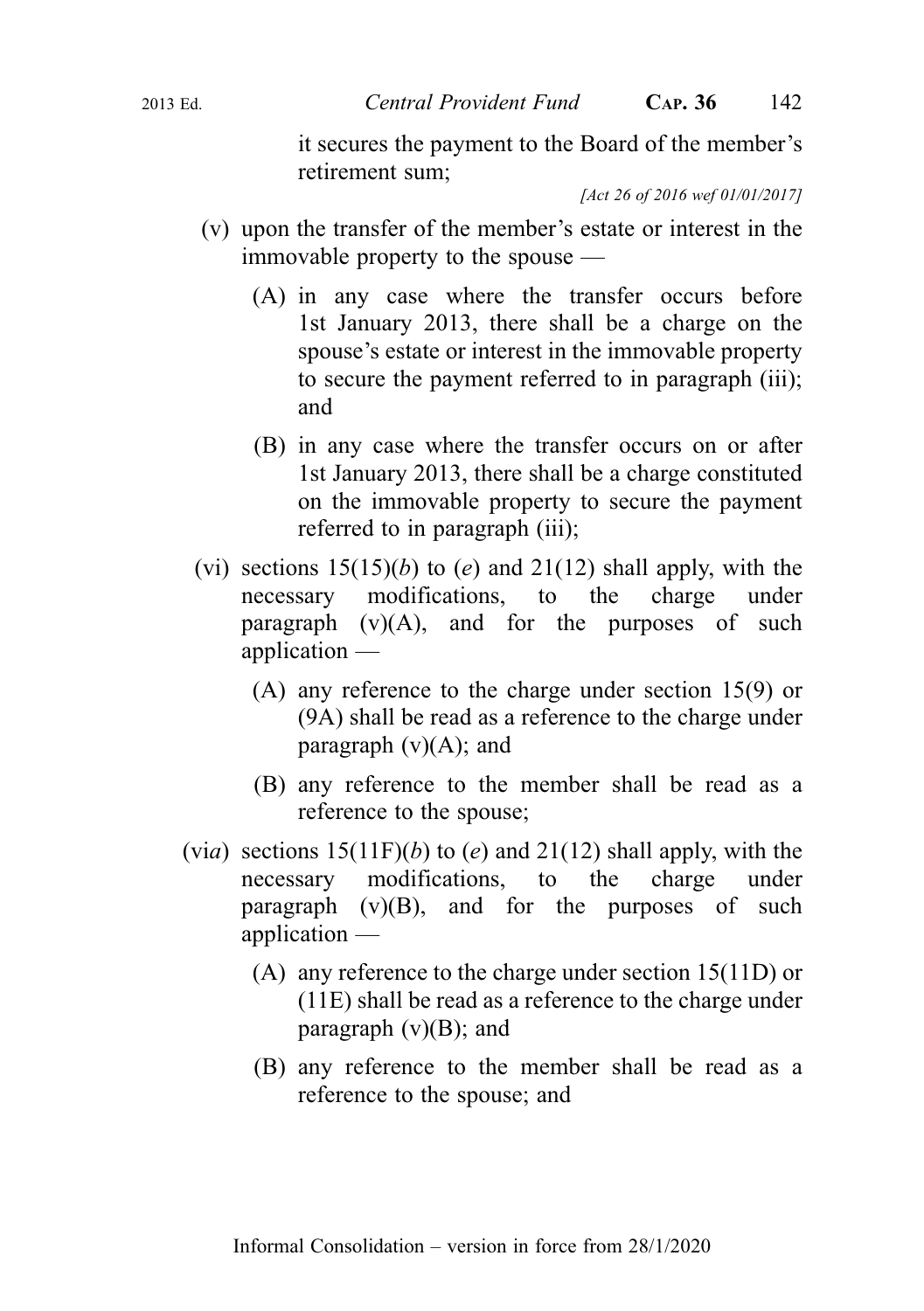(vii) the charge under paragraph (v)(A) or  $(B)$  —

- (A) shall be subject to all prior statutory rights and charges of any public authority over the immovable property; and
- (B) notwithstanding anything in the Land Titles Act (Cap. 157) or the Registration of Deeds Act  $(Cap. 269)$  —
	- (BA) shall not be subject to any encumbrance registered or notified on or after the date of the notification of the charge referred to in paragraph  $(b)$ ; and
	- (BB) shall rank equally with the charge referred to in paragraph  $(b)$ , had it continued or if it continues to be in force, in the order of priority of interests in the immovable property. [40/2007; 20/2011; 23/2012]
- (2) Except in a case to which subsection (1) applies, where
	- (a) a member of the Fund has withdrawn the amount referred to in section  $15(6C)(a)$  which is deposited with an approved bank or retained in the member's retirement account or any part of that amount, or has surrendered his approved annuity, under section 15(9) or (9A);

[Act 6 of 2016 wef 01/01/2017]

(b) a charge has been created under section 15(9) or (9A) on an immovable property wholly owned by the member or jointly owned by the member and one or more other persons, as the case may be, to secure the payment to the Board of the member's retirement sum; and

[Act 26 of 2016 wef 01/01/2017]

(c) an order of court is made requiring the transfer or sale of the member's estate or interest in the immovable property to any person,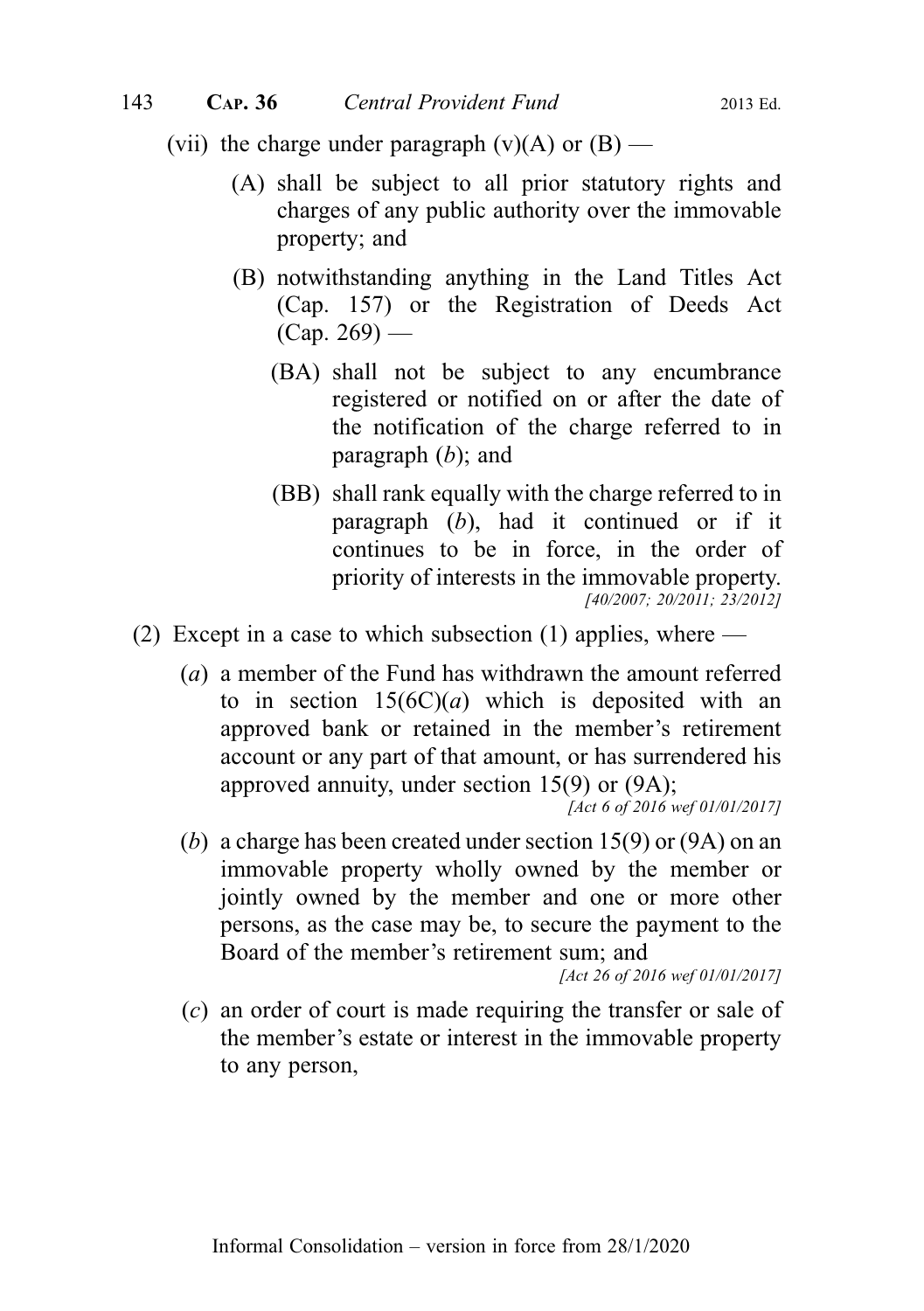the charge shall continue in force until —

(i) an amount sufficient to cover the deficiency in the member's retirement sum —

[Act 26 of 2016 wef 01/01/2017]

- (A) has been paid to the Board; or
- (B) is no longer required by any regulations made under section 77(1) to be paid to the Board; or
- (ii) the Board is satisfied of the occurrence of any event prescribed in any regulations made under section 77(1) for the purposes of this paragraph,

in which event the member, the person referred to in paragraph  $(c)$  or any other person having an interest in the immovable property shall be entitled to have the charge cancelled.

[40/2007; 20/2011; 23/2012]

# Order of court for transfer or sale of immovable property in relation to which undertaking has been given under section 15(10) or (10A)

**27D.**—(1) Where —

(a) a member of the Fund has withdrawn the amount referred to in section  $15(6C)(a)$  which is deposited with an approved bank or retained in the member's retirement account or any part of that amount, or has surrendered his approved annuity, under section 15(10) or (10A);

[Act 6 of 2016 wef 01/01/2017]

- (b) the member wholly owns, or the member and one or more other persons jointly own, an immovable property;
- (c) the member has given an undertaking under section 15(10), or the member and the other person or persons have given an undertaking under section 15(10) or (10A), as the case may be, to refund to the Board an amount equal to the member's retirement sum or part thereof which is required to be set aside in the event the immovable property is sold or otherwise disposed of;

[Act 26 of 2016 wef 01/01/2017]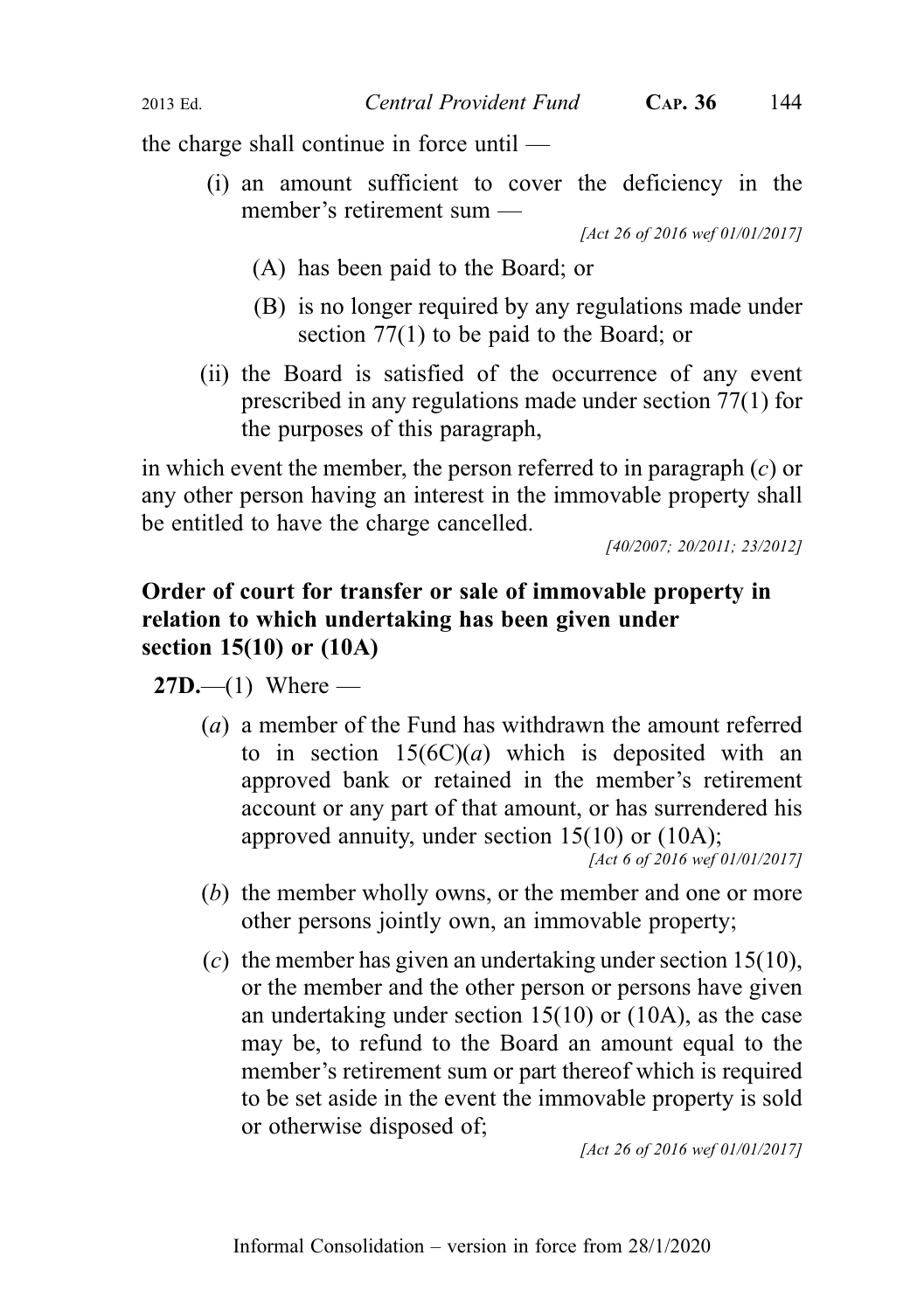- (d) an order of court is made requiring the transfer (other than by way of sale) of the member's estate or interest in the immovable property to his spouse; and
- (e) the spouse is a citizen or permanent resident of Singapore,

then, subject to any regulations made under section 77(1), the following provisions shall apply:

(i) if the order of court requires any person to pay to the Board any amount towards covering the deficiency in the member's retirement sum, that person shall pay to the Board that amount;

[Act 26 of 2016 wef 01/01/2017]

- (ii) the member shall pay to the Board a further amount sufficient to cover the deficiency in the member's retirement sum, unless the amount paid under paragraph (i), if any, is sufficient to cover that deficiency; [Act 26 of 2016 wef 01/01/2017]
- (iii) if the immovable property is subsequently sold or otherwise disposed of, the spouse shall pay to the Fund such amount as may be determined by the Board in accordance with any regulations made under section 77(1), and the Board shall credit that amount to one or more designated accounts maintained, or to be maintained, for the spouse;
- (iv) upon the transfer of the member's estate or interest in the immovable property to the spouse, and upon payment in accordance with paragraph (i), if applicable, the Board shall not enforce the undertaking under section 15(10) or (10A) against any person who has given that undertaking, in so far as it secures the refund to the Board of the member's retirement sum or part thereof which is required to be set aside;

[Act 26 of 2016 wef 01/01/2017]

- (v) upon the transfer of the member's estate or interest in the immovable property to the spouse —
	- (A) in any case where the transfer occurs before 1st January 2013, the spouse shall give an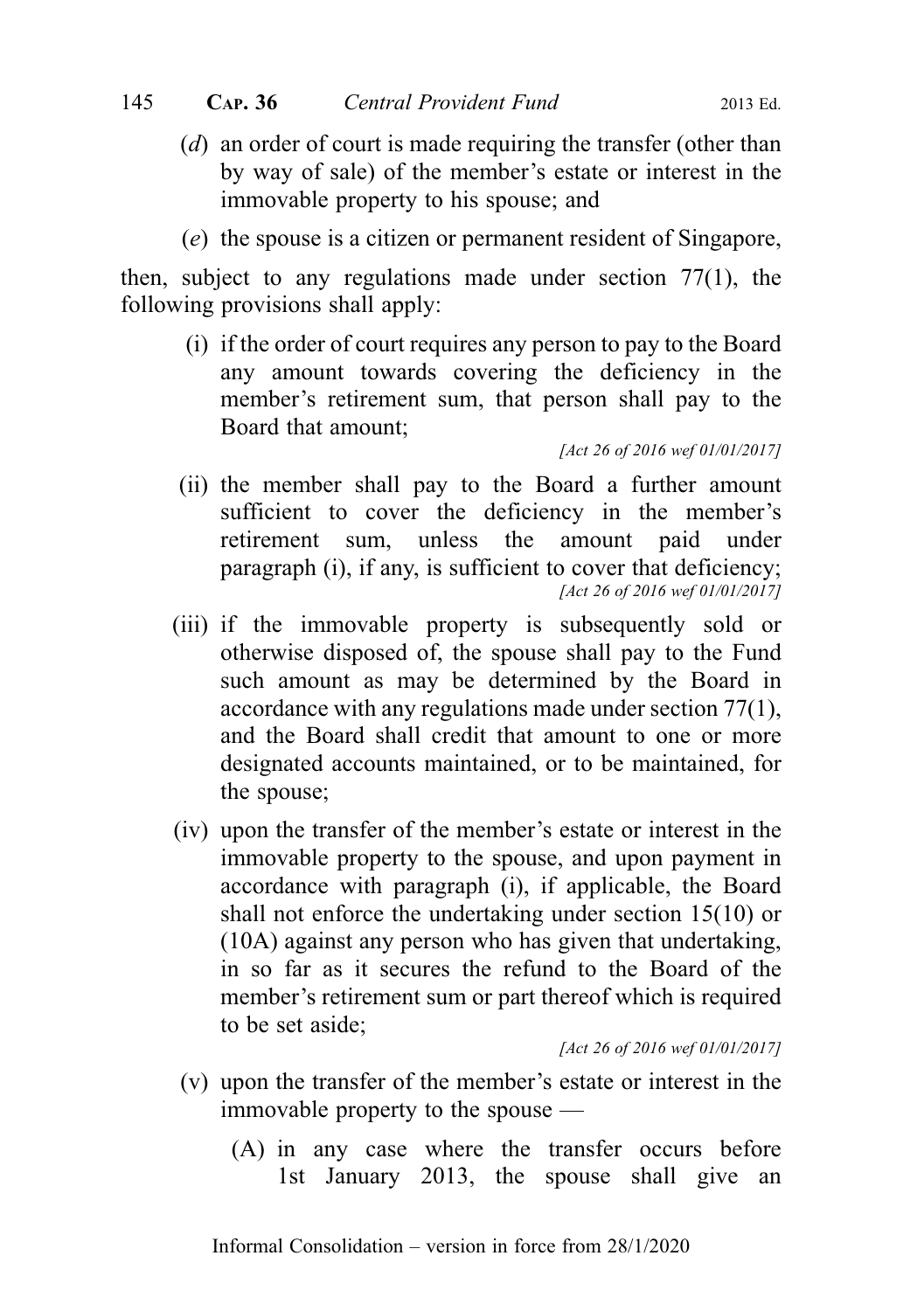undertaking to pay to the Board, in the event the immovable property is sold or otherwise disposed of, the amount referred to in paragraph (iii); or

- (B) in any case where the transfer occurs on or after 1st January 2013, there shall be a charge constituted on the immovable property to secure the payment referred to in paragraph *(iii)*;
- (vi) the Board shall not enforce any undertaking under paragraph  $(v)(A)$  if there exist such circumstances as may be prescribed in any regulations made under section 77(1) for the purposes of this paragraph; and
- (vii) sections  $15(11F)(a)$  to (e) and  $21(12)$  shall apply, with the necessary modifications, to the charge under paragraph  $(v)(B)$ , and for the purposes of such application —
	- (A) any reference to the charge under section 15(11D) or (11E) shall be read as a reference to the charge under paragraph  $(v)(B)$ ; and
	- (B) any reference to the member shall be read as a reference to the spouse.

[40/2007; 18/2009; 22/2010; 20/2011; 23/2012]

- (2) Except in a case to which subsection (1) applies, where
	- (a) a member of the Fund has withdrawn the amount referred to in section  $15(6C)(a)$  which is deposited with an approved bank or retained in the member's retirement account or any part of that amount, or has surrendered his approved annuity, under section 15(10) or (10A);

```
[Act 6 of 2016 wef 01/01/2017]
```
- (b) the member wholly owns, or the member and one or more other persons jointly own, an immovable property;
- (c) the member has given an undertaking under section  $15(10)$ , or the member and the other person or persons have given an undertaking under section 15(10) or (10A), as the case may be, to refund to the Board an amount equal to the member's retirement sum or part thereof which is required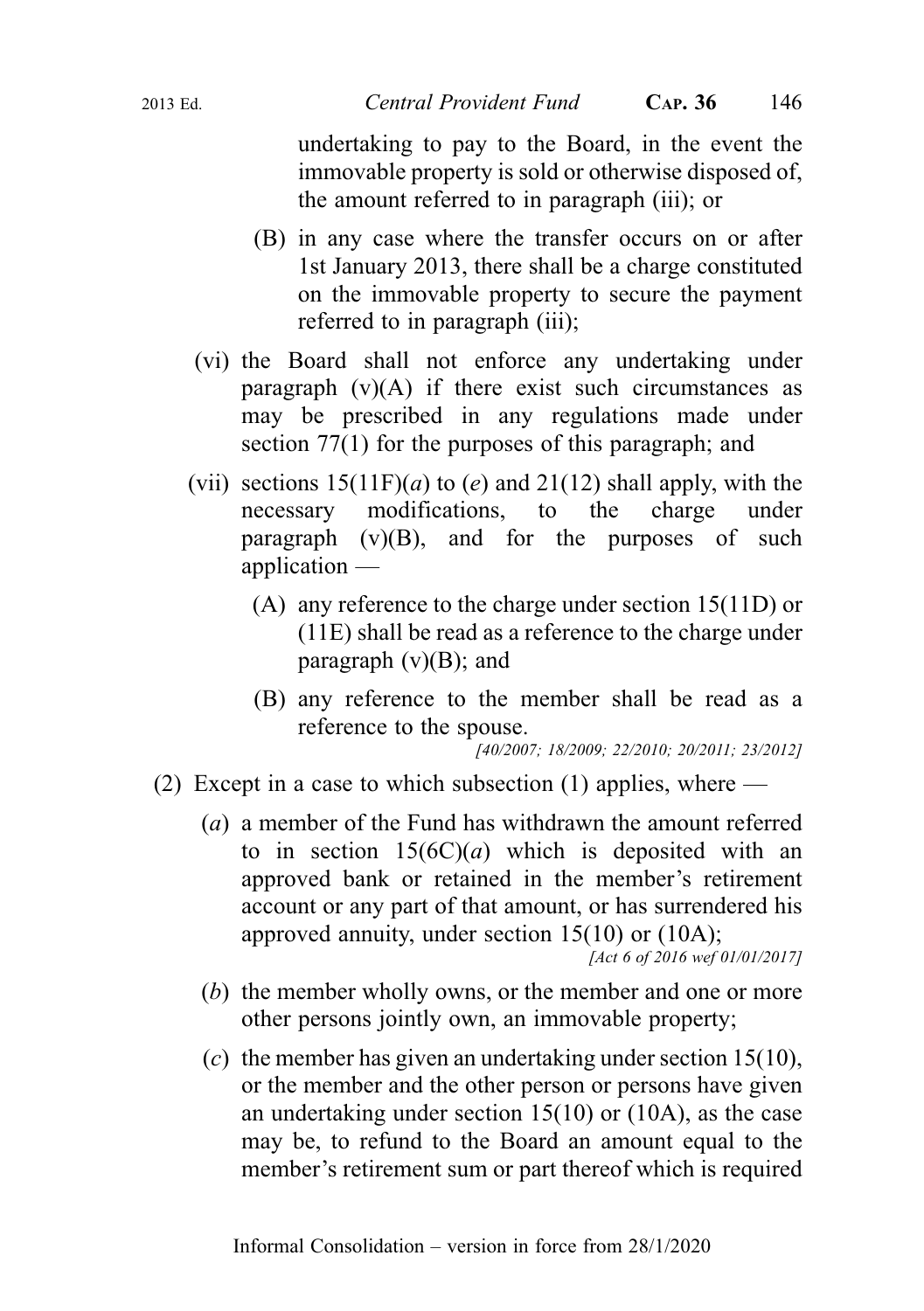to be set aside in the event the immovable property is sold or otherwise disposed of; and

[Act 26 of 2016 wef 01/01/2017]

(d) an order of court is made requiring the transfer or sale of the member's estate or interest in the immovable property to any person,

the Board shall be entitled to enforce that undertaking against every person who has given that undertaking, in so far as it secures the refund to the Board of the member's retirement sum or part thereof which is required to be set aside, until —

- (i) the member's retirement sum or part thereof which is required to be set aside —
	- (A) has been refunded to the Board; or
	- (B) is no longer required by any regulations made under section 77(1) to be refunded to the Board; or

(ii) the Board is satisfied of the occurrence of any event prescribed in any regulations made under section 77(1) for the purposes of this paragraph,

in which event the Board shall not enforce that undertaking.

[Act 26 of 2016 wef 01/01/2017] [40/2007; 20/2011; 23/2012]

(3) [Deleted by Act 23 of 2012]

# Order of court for transfer or sale of immovable property in relation to which charge has been created under section 15(11D) or (11E)

 $27DA$ .—(1) Where —

(a) a member of the Fund has withdrawn the amount referred to in section  $15(6C)(a)$  which is deposited with an approved bank or retained in the member's retirement account or any part of that amount, or has surrendered his approved annuity, under section 15(11), (11A), (11B) or (11C);

[Act 6 of 2016 wef 01/01/2017]

<sup>[</sup>Act 26 of 2016 wef 01/01/2017]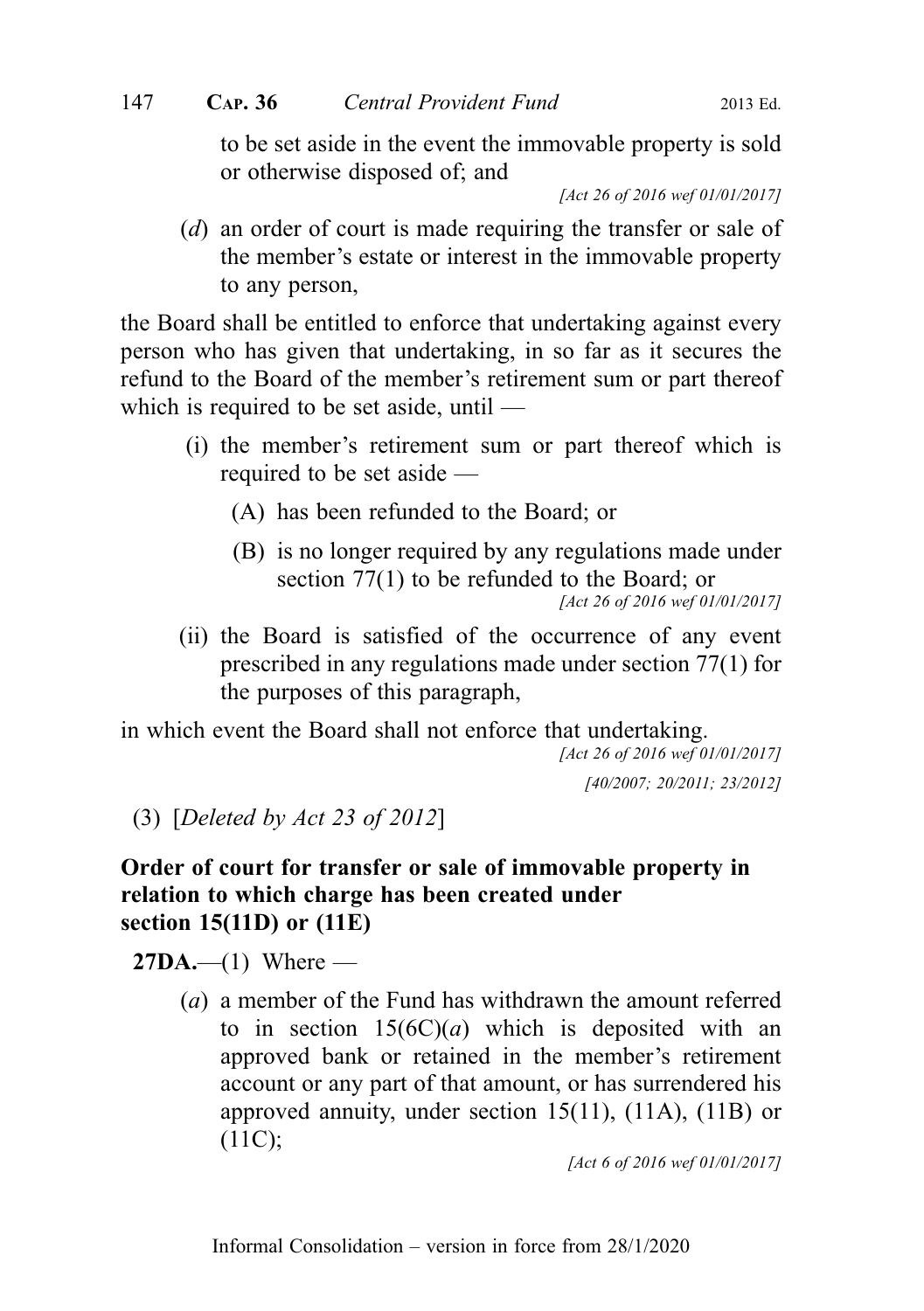- (b) a charge has been constituted under section 15(11D) or (11E) on an immovable property wholly owned by the member or jointly owned by the member and one or more other persons, as the case may be, to secure the payment to the Board of the amount withdrawn by the member;
- (c) an order of court is made requiring the transfer (other than by way of sale) of the member's estate or interest in the immovable property to his spouse; and
- (*d*) the spouse is a citizen or permanent resident of Singapore,

then, subject to any regulations made under section 77(1), the following provisions shall apply:

(i) if the order of court requires any person to pay to the Board any amount towards covering the deficiency in the member's retirement sum, that person shall pay to the Board that amount;

[Act 26 of 2016 wef 01/01/2017]

- (ii) the member shall pay to the Board a further amount sufficient to cover the deficiency in the member's retirement sum, unless the amount paid under paragraph (i), if any, is sufficient to cover that deficiency: [Act 26 of 2016 wef 01/01/2017]
- (iii) if the immovable property is subsequently sold or otherwise disposed of, the spouse shall pay to the Fund such amount as may be determined by the Board in accordance with any regulations made under section 77(1), and the Board shall credit that amount to one or more designated accounts maintained, or to be maintained, for the spouse;
- (iv) notwithstanding section  $15(11F)(e)$ , upon the transfer of the member's estate or interest in the immovable property to the spouse, and upon payment in accordance with paragraph (i), if applicable  $-$ 
	- (A) the charge referred to in paragraph  $(b)$  shall cease to secure the payment to the Board of the amount withdrawn by the member; and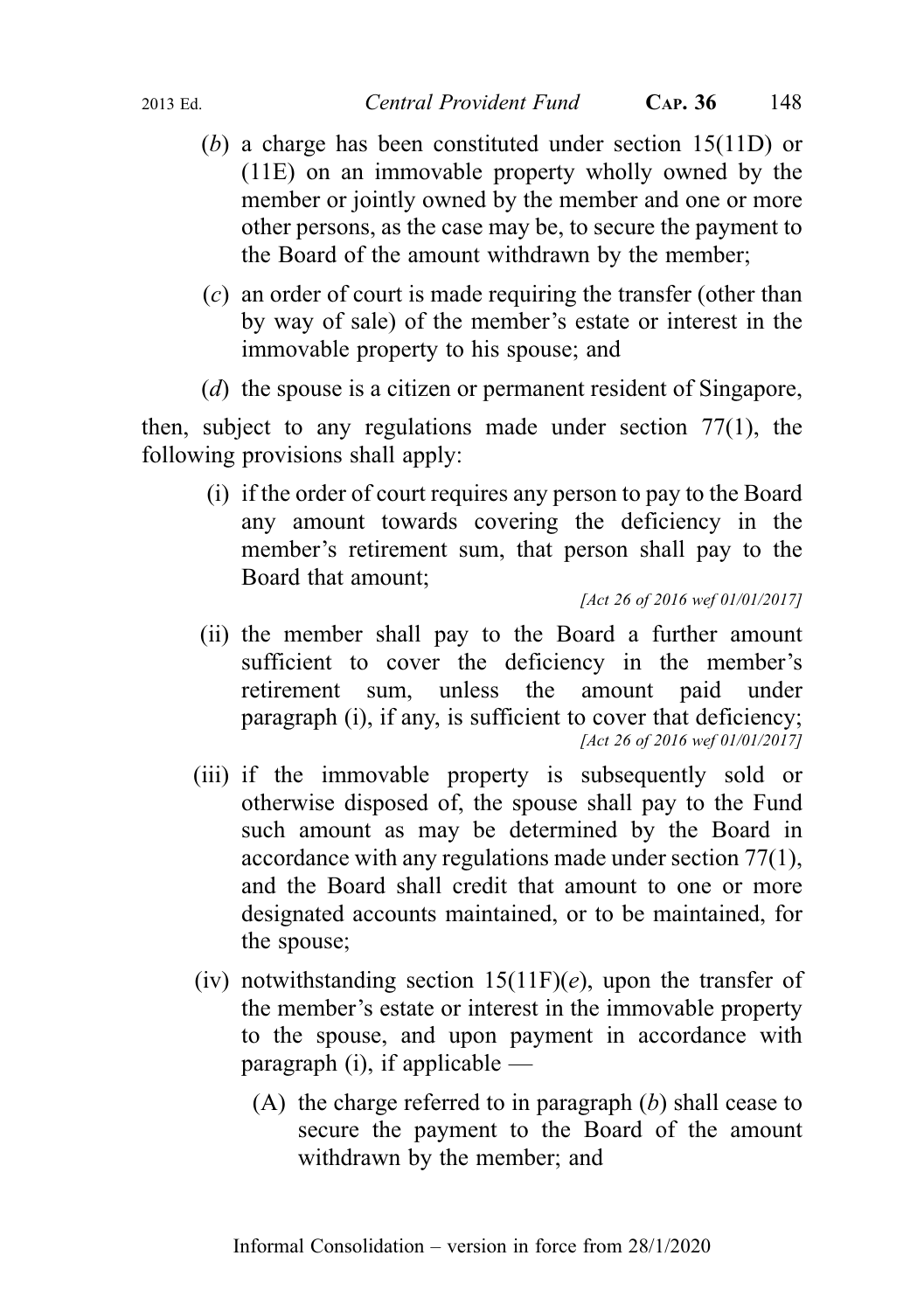- (B) the member, the spouse or any other person having an interest in the immovable property shall be entitled to have any registration or notification of the charge in the appropriate register under the Land Titles Act (Cap. 157), the Land Titles (Strata) Act (Cap. 158) or the Registration of Deeds Act (Cap. 269), as the case may be, cancelled, in so far as it secures the payment to the Board of the amount withdrawn by the member;
- (v) upon the transfer of the member's estate or interest in the immovable property to the spouse, there shall be a charge constituted on the immovable property to secure the payment referred to in paragraph (iii);
- (vi) sections  $15(11F)(b)$  to (e) and  $21(12)$  shall apply, with the necessary modifications, to the charge under paragraph (v), and for the purposes of such application —
	- (A) any reference to the charge under section 15(11D) or (11E) shall be read as a reference to the charge under paragraph (v); and
	- (B) any reference to the member shall be read as a reference to the spouse; and
- (vii) the charge under paragraph  $(v)$ 
	- (A) shall be subject to all prior statutory rights and charges of any public authority over the immovable property; and
	- (B) notwithstanding anything in the Land Titles Act or the Registration of Deeds Act —
		- (BA) shall not be subject to any encumbrance registered or notified on or after the date of the notification of the charge referred to in paragraph  $(b)$ ; and
		- (BB) shall rank equally with the charge referred to in paragraph (b), had it continued or if it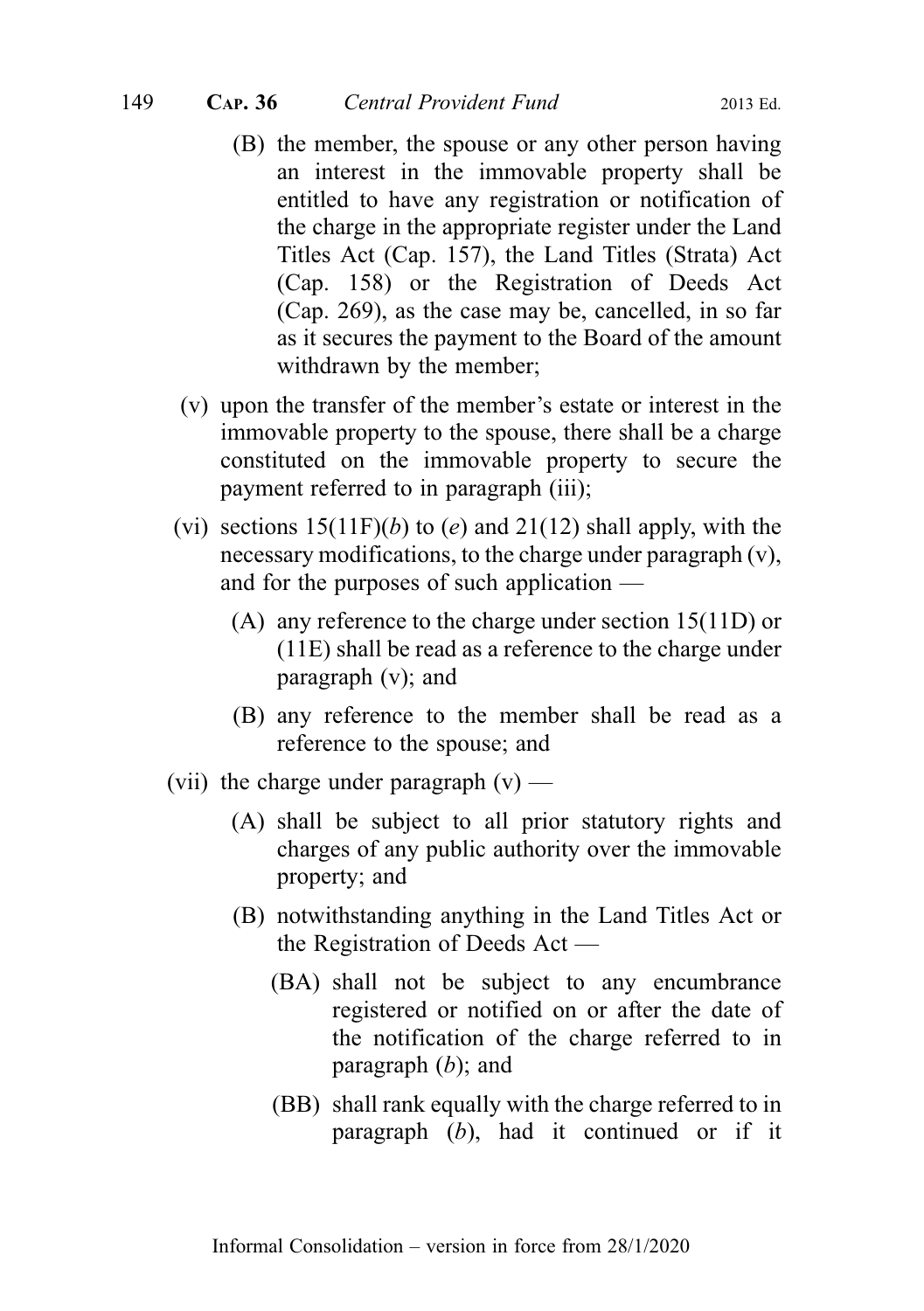continues to be in force, in the order of priority of interests in the immovable property.

[23/2012]

- (2) Except in a case to which subsection (1) applies, where
	- (a) a member of the Fund has withdrawn the amount referred to in section  $15(6C)(a)$  which is deposited with an approved bank or retained in the member's retirement account or any part of that amount, or has surrendered his approved annuity, under section 15(11), (11A), (11B) or (11C);

[Act 6 of 2016 wef 01/01/2017]

- (b) a charge has been constituted under section 15(11D) or (11E) on an immovable property wholly owned by the member or jointly owned by the member and one or more other persons, as the case may be, to secure the payment to the Board of the amount withdrawn by the member; and
- (c) an order of court is made requiring the transfer or sale of the member's estate or interest in the immovable property to any person,

the charge shall continue in force until, and the member, the person referred to in paragraph  $(c)$  or any other person having an interest in the immovable property shall be entitled to have any registration or notification of the charge in the appropriate register under the Land Titles Act, the Land Titles (Strata) Act or the Registration of Deeds Act, as the case may be, cancelled in the event that —

- $(i)$  the amount withdrawn by the member
	- (A) has been paid to the Board; or
	- (B) is no longer required by any regulations made under section 77(1) to be paid to the Board; or
- (ii) the Board is satisfied of the occurrence of any event prescribed in any regulations made under section 77(1) for the purposes of this paragraph.

[23/2012]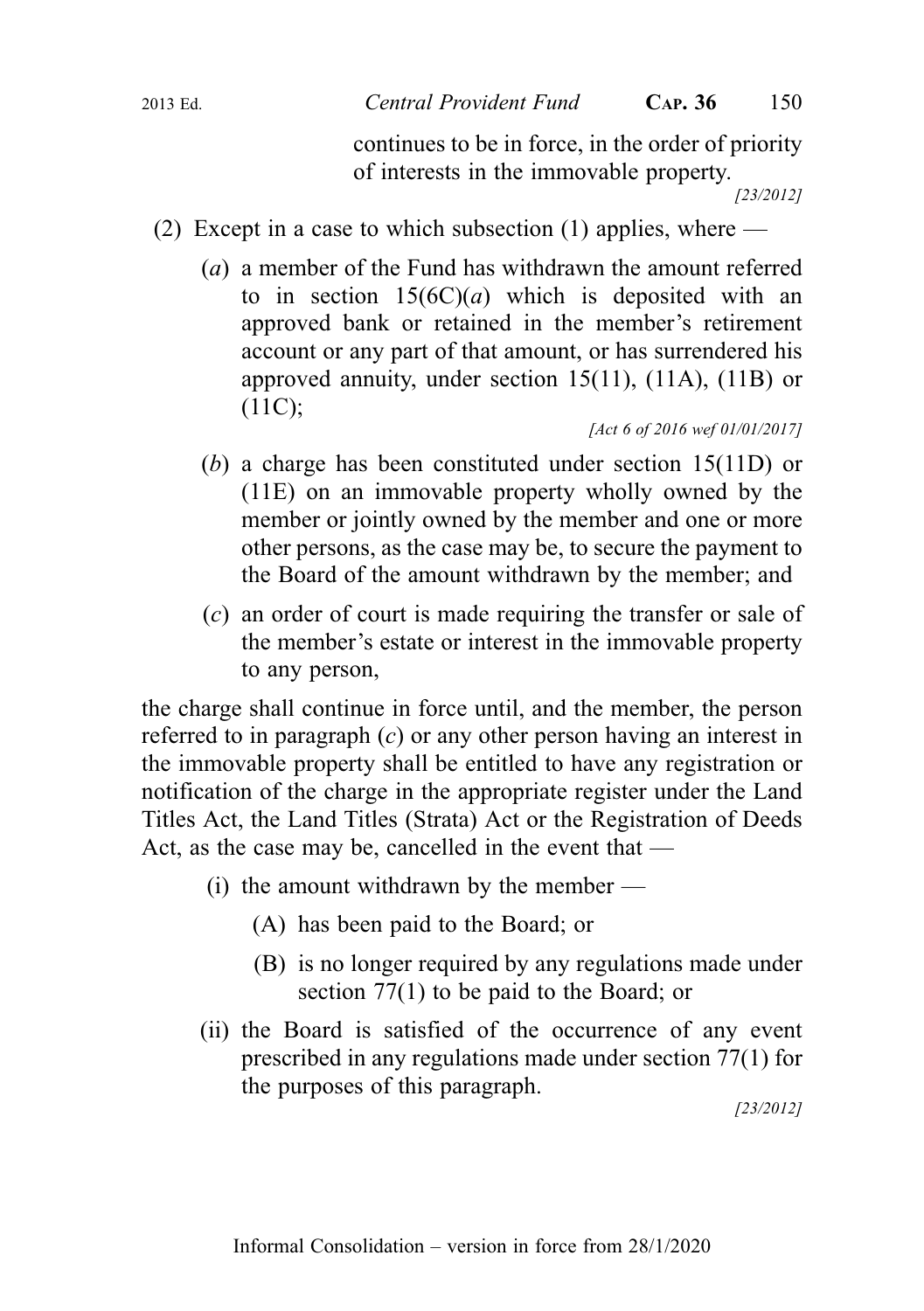Order of court for transfer or sale of immovable property in relation to which charge under section 21(1) or 21A(1) exists

 $27E$ —(1) Where —

- ( $a$ ) a member of the Fund has withdrawn any money standing to his credit in the Fund for all or any of the purposes referred to in section  $21(1)$  or  $21A(1)$ ;
- (b) the immovable property in relation to which the money was withdrawn is purchased or owned by the member, whether solely or as a co-purchaser, joint-tenant or tenant-in-common, as the case may be, with one or more other persons;
- (c) an order of court is made requiring the transfer (other than by way of sale) of the member's estate or interest in the immovable property to his spouse; and
- (d) the spouse is a citizen or permanent resident of Singapore,

then, subject to any regulations made under section 77(1), the following provisions shall apply:

- (i) the member or, if the order of court requires any person to do so, that person shall pay to the Fund to the credit of the member —
	- (A) any amount which the Board is entitled to recover on behalf of the Government under section 14(3) or  $(3A);$

[Act 26 of 2016 wef 01/01/2017]

- (B) any amount which the Board is entitled to receive or recover on behalf of the Government under section  $14A(5)$  or  $(6)$ ; and
- (C) such other amount, if any, as the order of court may require to be paid to the Fund to the credit of the member;
- (ii) if the immovable property is subsequently sold or otherwise disposed of, the spouse shall pay to the Fund such amount as may be determined by the Board in accordance with any regulations made under section 77(1),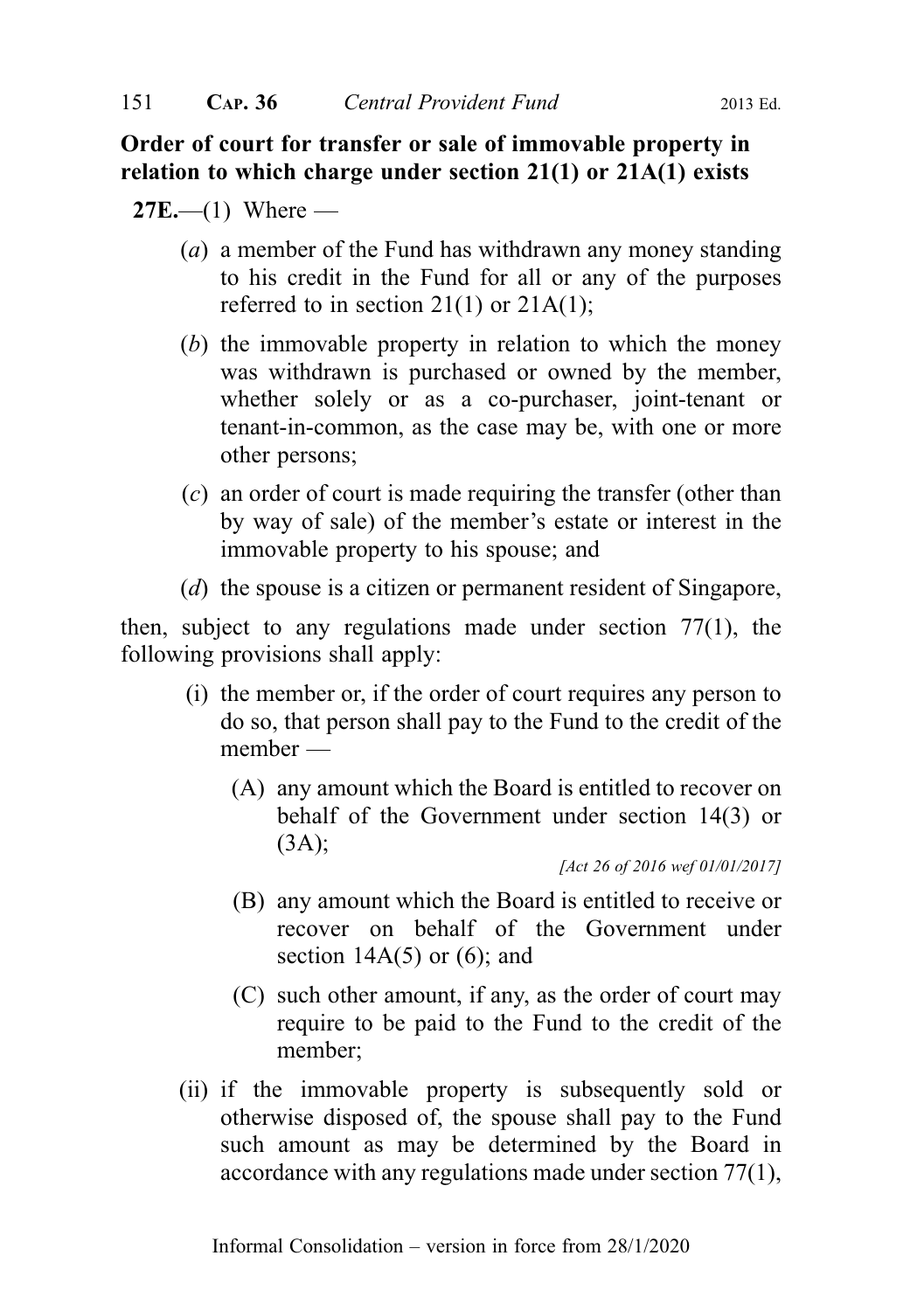and the Board shall credit that amount to one or more designated accounts maintained, or to be maintained, for the spouse;

- (iii) notwithstanding sections  $21(10)$  and  $21A(9)$ , upon the transfer of the member's estate or interest in the immovable property to his spouse and upon payment in accordance with paragraph (i), if applicable —
	- (A) any charge under section  $21(1)$  or  $21A(1)$  on any estate or interest in the immovable property shall cease to secure the repayment of the money withdrawn from the Fund by the member (including the whole or such part, as the Board may determine, of the interest that would have been payable thereon if the withdrawal had not been made); and
	- (B) the member, the spouse or any other person having an interest in the immovable property shall be entitled to have that charge cancelled, in so far as it secures the repayment of the money withdrawn from the Fund by the member (including the whole or such part, as the Board may determine, of the interest that would have been payable thereon if the withdrawal had not been made);
- (iv) there shall be a charge on the spouse's estate or interest in the immovable property to secure the payment referred to in paragraph (ii);
- (v) section 21(1A), (2), (4), (5) and (8) to (12) or sections  $21(12)$  and  $21A(1A)$  to (4) and (7) to (9), as the case may be, shall apply, with the necessary modifications, to the charge under paragraph (iv), and for the purposes of such application —
	- (A) any reference to the charge under section 21(1) or 21A(1) shall be read as a reference to the charge under paragraph (iv); and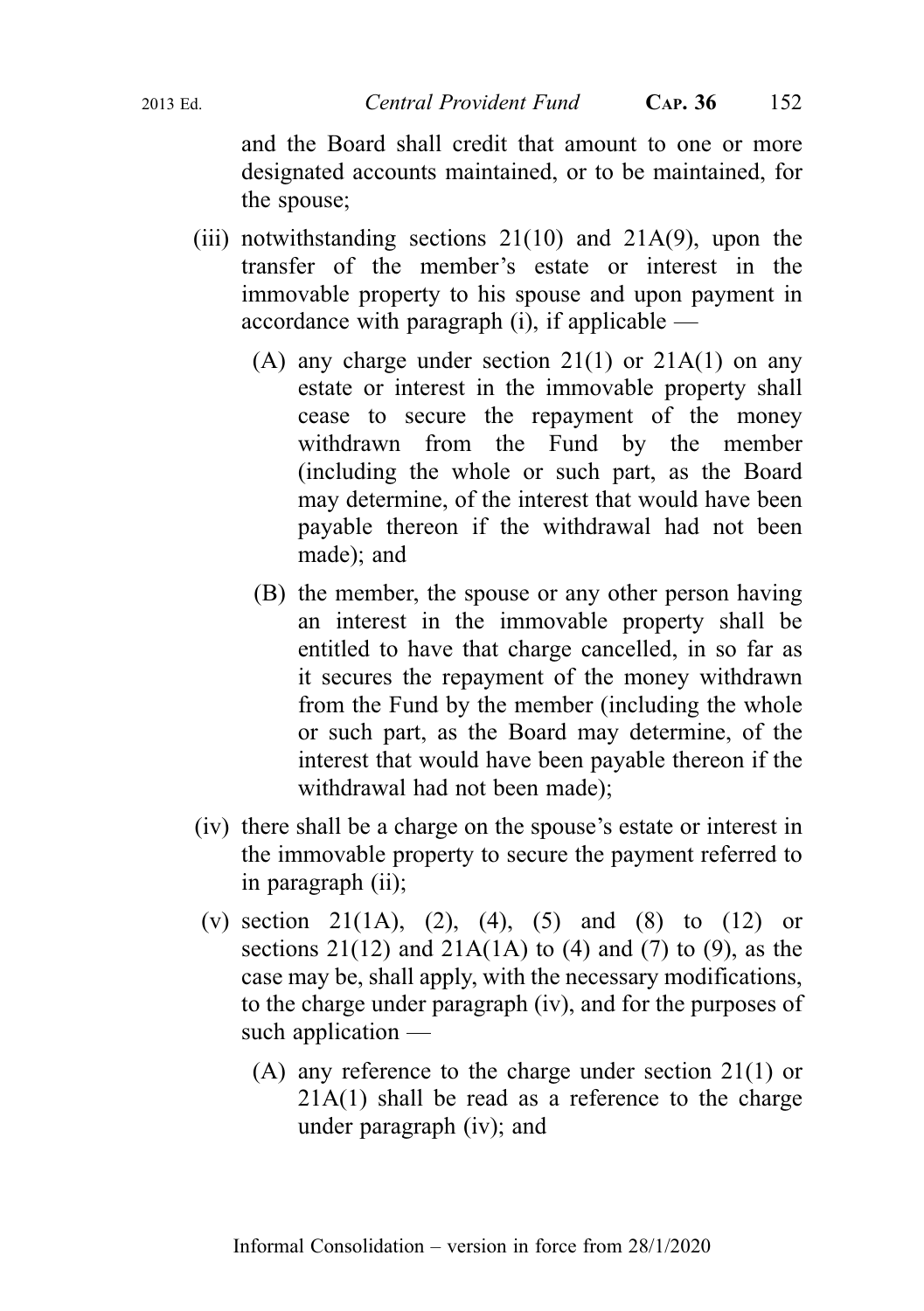- (B) any reference to the member shall be read as a reference to the spouse; and
- (vi) the charge under paragraph  $(iv)$ 
	- (A) shall be in addition to any charge under section 21(1) or 21A(1) on any estate or interest in the immovable property to secure the repayment of any money withdrawn from the Fund (for all or any of the purposes referred to in section  $21(1)$  or  $21A(1)$  by any person other than the member (including the whole or such part, as the Board may determine, of the interest that would have been payable thereon if the withdrawal had not been made);
	- (B) shall be subject to all statutory rights and charges of any public authority over the immovable property; and
	- (C) notwithstanding anything in the Land Titles Act (Cap. 157) or the Registration of Deeds Act (Cap. 269), in the absence of any agreement as to priority —
		- (CA) shall not be subject to any encumbrance registered or notified on or after the date of acceptance by the Registrar of the instrument to register or notify the charge referred to in paragraph (iii); and
		- (CB) shall rank equally with the charge referred to in paragraph (iii), had it continued or if it continues to be in force, in the order of priority of interests in the immovable property. [40/2007; 57/2007; 23/2012]
- (2) Except in a case to which subsection (1) applies, where
	- (a) a member of the Fund has withdrawn any money standing to his credit in the Fund for all or any of the purposes referred to in section  $21(1)$  or  $21A(1)$ ;
	- (b) the immovable property in relation to which the money was withdrawn is purchased or owned by the member,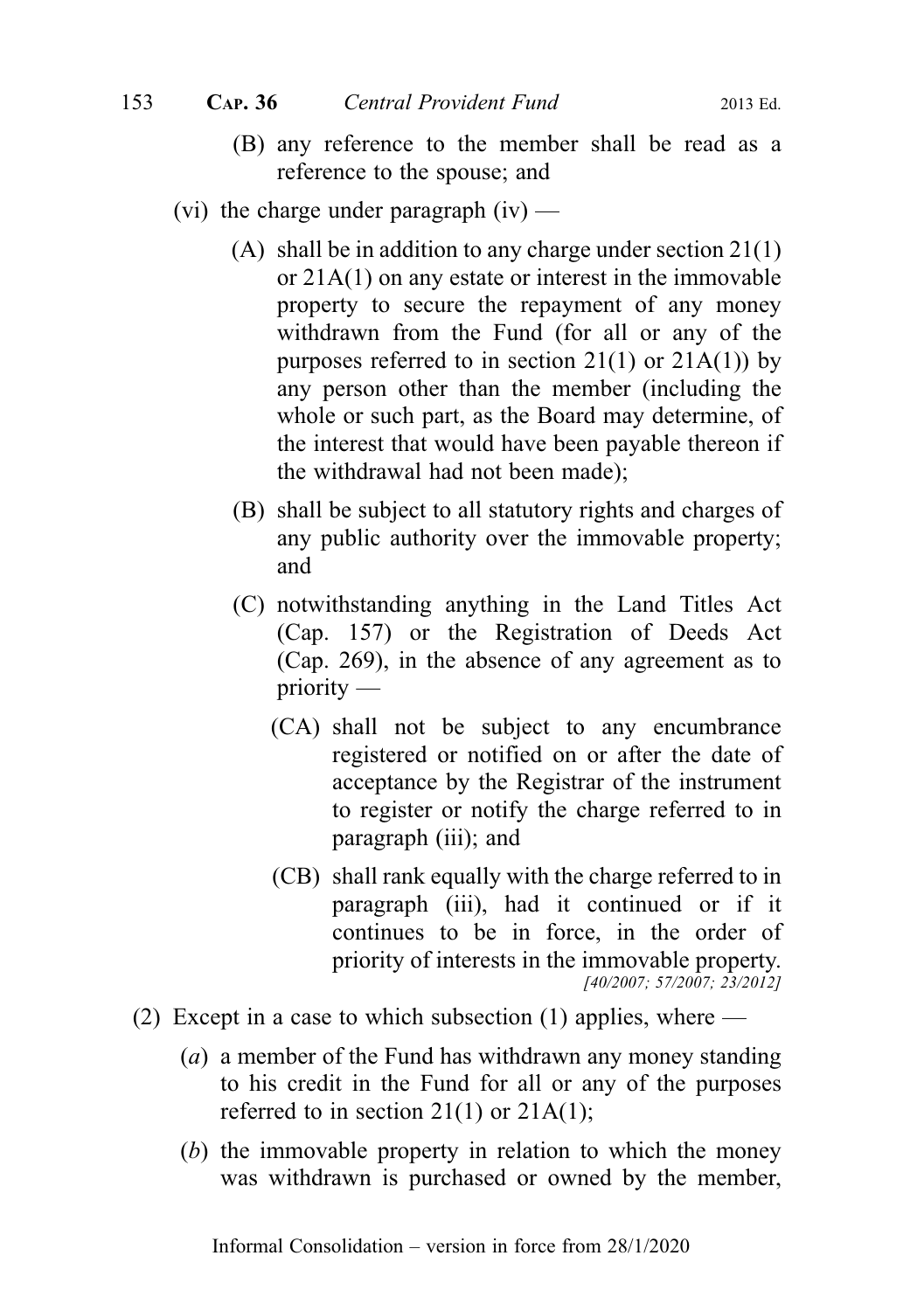whether solely or as a co-purchaser, joint-tenant or tenant-in-common, as the case may be, with one or more other persons; and

(c) an order of court is made requiring the transfer or sale of the member's estate or interest in the immovable property to any person,

the following shall apply:

- (i) any charge under section  $21(1)$  or  $21A(1)$  on any estate or interest in the immovable property shall continue in force until, and the member, the person referred to in paragraph (c) or any other person having an interest in the immovable property shall be entitled to have the charge cancelled in the event that, all moneys secured by the charge —
	- (A) have been repaid to the Fund; or
	- (B) are no longer required by any regulations made under section 77(1) to be repaid to the Fund; and
- (ii) notwithstanding paragraph (i), where the Board is satisfied of the occurrence of any event prescribed in any regulations made under section 77(1) for the purposes of this paragraph, the member, the person referred to in paragraph  $(c)$  or any other person having an interest in the immovable property may, with the approval of the Board, have the charge cancelled.

[23/2012]

# Order of court for transfer or sale of HDB flat in relation to which charge has been constituted under section 21B(1)

 $27F$ ,—(1) Where —

- (a) a member of the Fund has withdrawn any money standing to his credit in the Fund for all or any of the purposes referred to in section 21B(1);
- (b) the HDB flat in relation to which the money was withdrawn is owned by the member, whether solely or jointly with one or more other persons;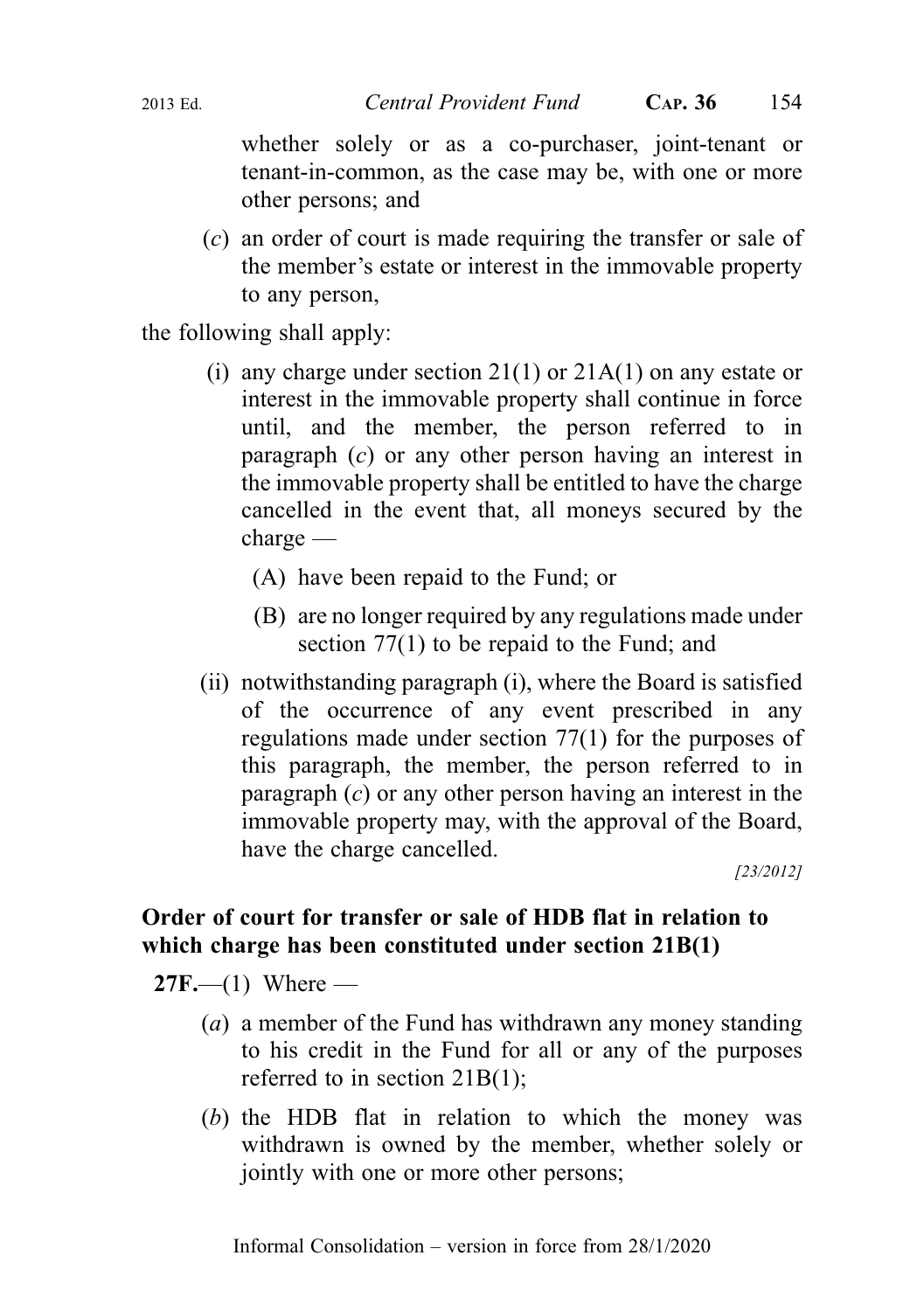- 
- (c) an order of court is made requiring the transfer (other than by way of sale) of the member's interest in the HDB flat to his spouse; and
- (d) the spouse is a citizen or permanent resident of Singapore,

then, subject to any regulations made under section 77(1), the following provisions shall apply:

- (i) the member or, if the order of court requires any person to do so, that person shall pay to the Fund to the credit of the member —
	- (A) any amount which the Board is entitled to recover on behalf of the Government under section 14(3) or (3A);

[Act 26 of 2016 wef 01/01/2017]

- (B) any amount which the Board is entitled to receive or recover on behalf of the Government under section  $14A(5)$  or  $(6)$ ; and
- (C) such other amount, if any, as the order of court may require to be paid to the Fund to the credit of the member;
- (ii) if the HDB flat is subsequently sold or otherwise disposed of, the spouse shall pay to the Fund such amount as may be determined by the Board in accordance with any regulations made under section 77(1), and the Board shall credit that amount to one or more designated accounts maintained, or to be maintained, for the spouse;
- (iii) notwithstanding section  $21B(11)$ , upon the transfer of the member's interest in the HDB flat to his spouse and upon payment in accordance with paragraph (i), if applicable, any charge constituted on the HDB flat under section 21B(1) shall cease to secure the repayment of the money withdrawn from the Fund by the member, including the whole or such part, as the Board may determine, of the interest that would have been payable thereon if the withdrawal had not been made, and, if that is the only money secured by that charge, shall cease to be in force;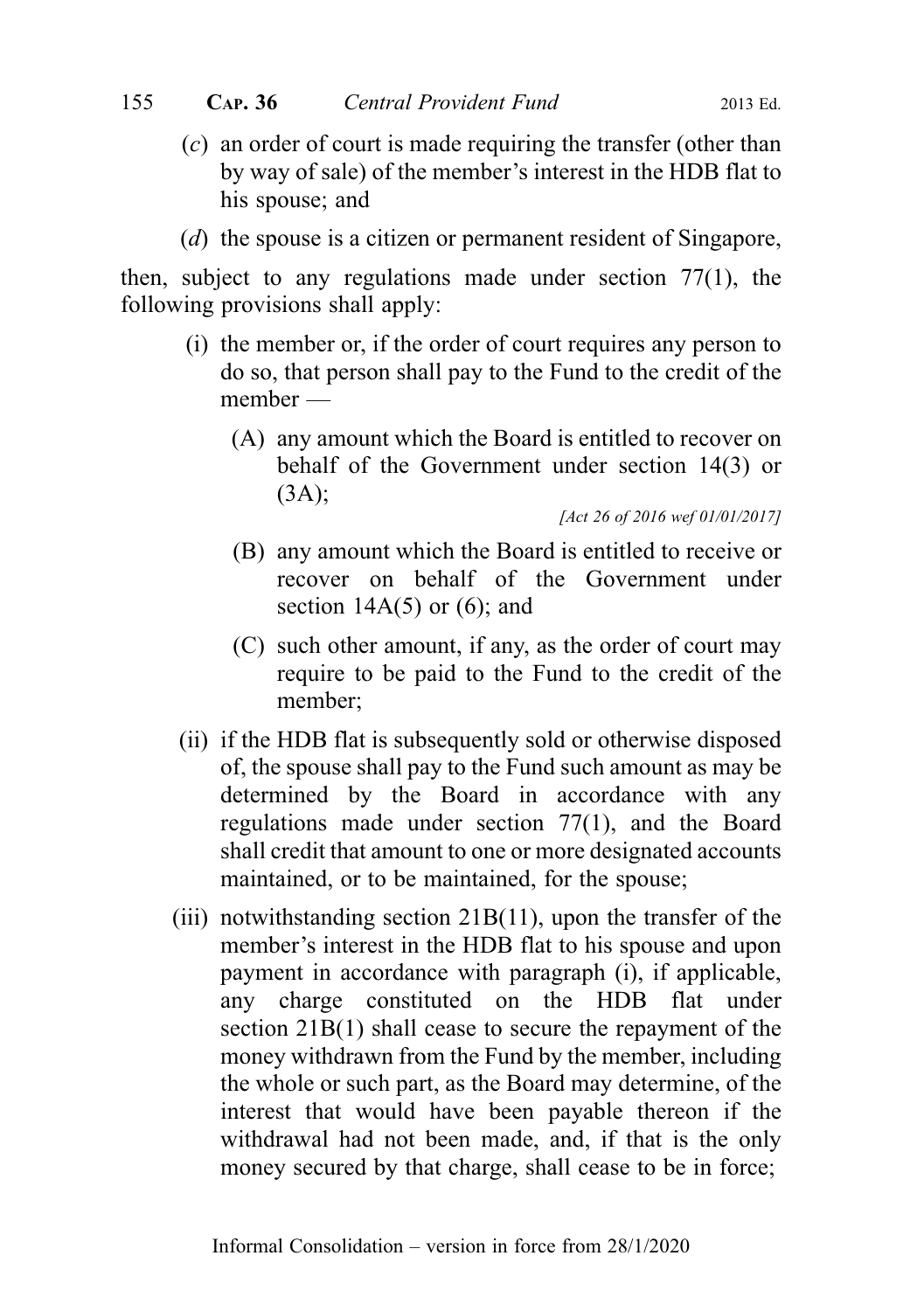- (iv) there shall be a charge constituted on the HDB flat to secure the payment referred to in paragraph (ii);
- (v) sections 21(12) and 21B(2), (3)(a), (b) and (d) and (5) to (11) shall apply, with the necessary modifications, to the charge under paragraph (iv), and for the purposes of such application —
	- (A) any reference to the charge under section 21B(1) shall be read as a reference to the charge under paragraph (iv);
	- (B) any reference to the member shall be read as a reference to the spouse; and
	- (C) any reference to an encumbrance specified in section  $21B(3)(c)$  shall be read as a reference to an encumbrance referred to in paragraph (vii);
- (vi) the charge under paragraph (iv) shall be in addition to the charge referred to in paragraph (iii), if the charge referred to in paragraph (iii) continues to be in force; and
- (vii) notwithstanding anything in the Land Titles Act (Cap. 157) or the Registration of Deeds Act (Cap. 269), in the absence of any agreement as to priority, the charge under  $\mathbf{p}$ aragraph (iv) —
	- (A) shall not be subject to any encumbrance registered or notified on or after the date of the constitution of the charge referred to in paragraph (iii); and
	- (B) shall rank equally with the charge referred to in paragraph (iii), had it continued or if it continues to be in force, in the order of priority of interests in the HDB flat.

[40/2007; 57/2007; 23/2012]

- (2) Except in a case to which subsection (1) applies, where  $-$ 
	- (a) a member of the Fund has withdrawn any money standing to his credit in the Fund for all or any of the purposes referred to in section 21B(1);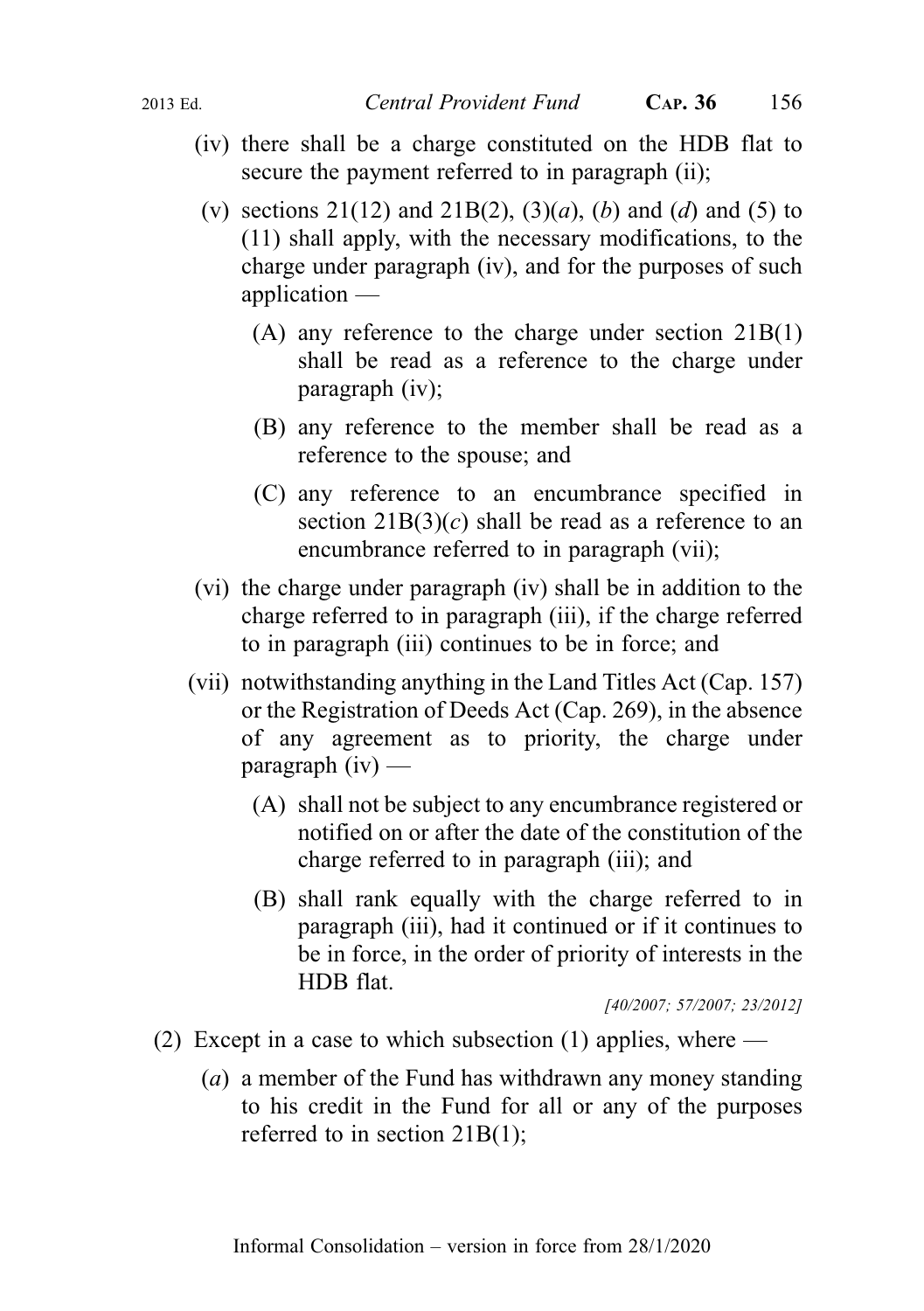- (b) the HDB flat in relation to which the money was withdrawn is owned by the member, whether solely or jointly with one or more other persons; and
- (c) an order of court is made requiring the transfer or sale of the member's interest in the HDB flat to any person,

the following shall apply:

- (i) any charge constituted on the HDB flat under section 21B(1) shall continue in force until all moneys secured by the charge —
	- (A) have been repaid to the Fund; or
	- (B) are no longer required by any regulations made under section 77(1) to be repaid to the Fund; and
- (ii) notwithstanding paragraph (i), where the Board is satisfied of the occurrence of any event prescribed in any regulations made under section 77(1) for the purposes of this paragraph, the charge shall, on the application of the member, the person referred to in paragraph  $(c)$  or any other person having an interest in the HDB flat, cease to be in force if the Board approves the application.

[23/2012]

#### Order of court for transfer of investments

 $27G$ —(1) Where —

- (a) a member of the Fund has made any investment under any scheme in accordance with any regulations made under section  $77(1)(n)$  (referred to in this section as the relevant regulations) which, but for section 24, would have been transferable to another person;
- (b) an order of court is made requiring the transfer of the member's interest in the investment to his spouse; and
- (c) the spouse is a citizen or permanent resident of Singapore,

then, subject to subsection (2) and any regulations made under section 77(1), the following provisions shall apply: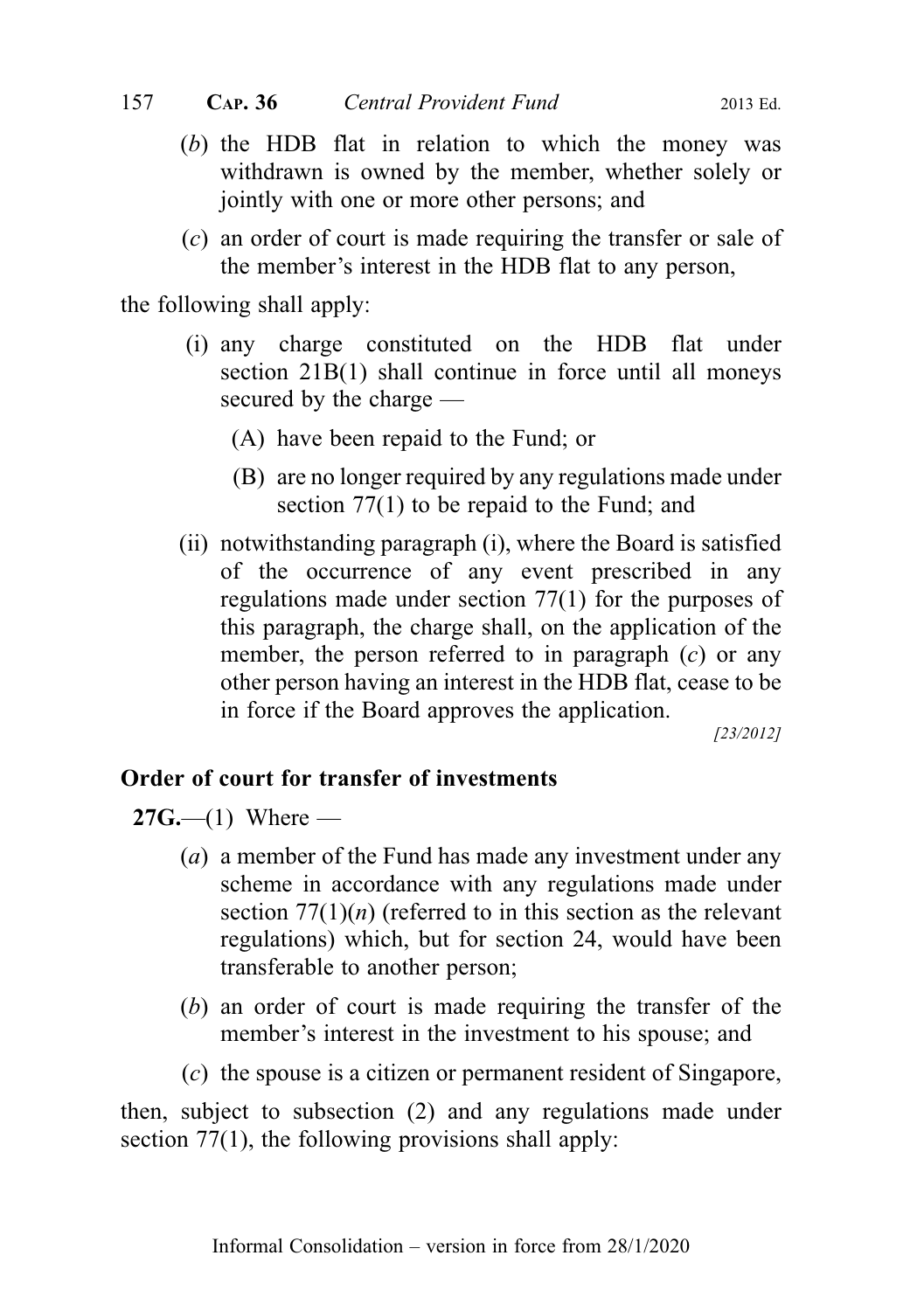- (i) the obligation to effect the transfer of the member's interest in the investment to the spouse shall lie with the member and not the Board;
- (ii) upon the transfer of the member's interest in the investment to the spouse —
	- (A) the spouse shall be deemed to have made the investment under the scheme and to have assumed the member's obligations under the relevant regulations in relation to the investment; and
	- (B) the member shall cease to be liable to perform any obligation under the relevant regulations in relation to the investment; and
- (iii) if the investment is subsequently sold or otherwise disposed of, the proceeds from the sale or disposal shall be dealt with in such manner as may be prescribed by any regulations made under section 77(1).

[40/2007]

(2) A member's interest in an investment shall not be transferred to his spouse under subsection (1) unless and until the spouse meets such criteria and has complied with such requirements as may be prescribed in any regulations made under section 77(1).

[40/2007]

### Order of court for sale of investments

27H. Where  $-$ 

- (a) a member of the Fund has made any investment under any scheme in accordance with any regulations made under section  $77(1)(n)$  (referred to in this section as the relevant regulations); and
- (b) an order of court is made requiring the sale of the member's interest in the investment,

then, subject to any regulations made under section 77(1), the following provisions shall apply: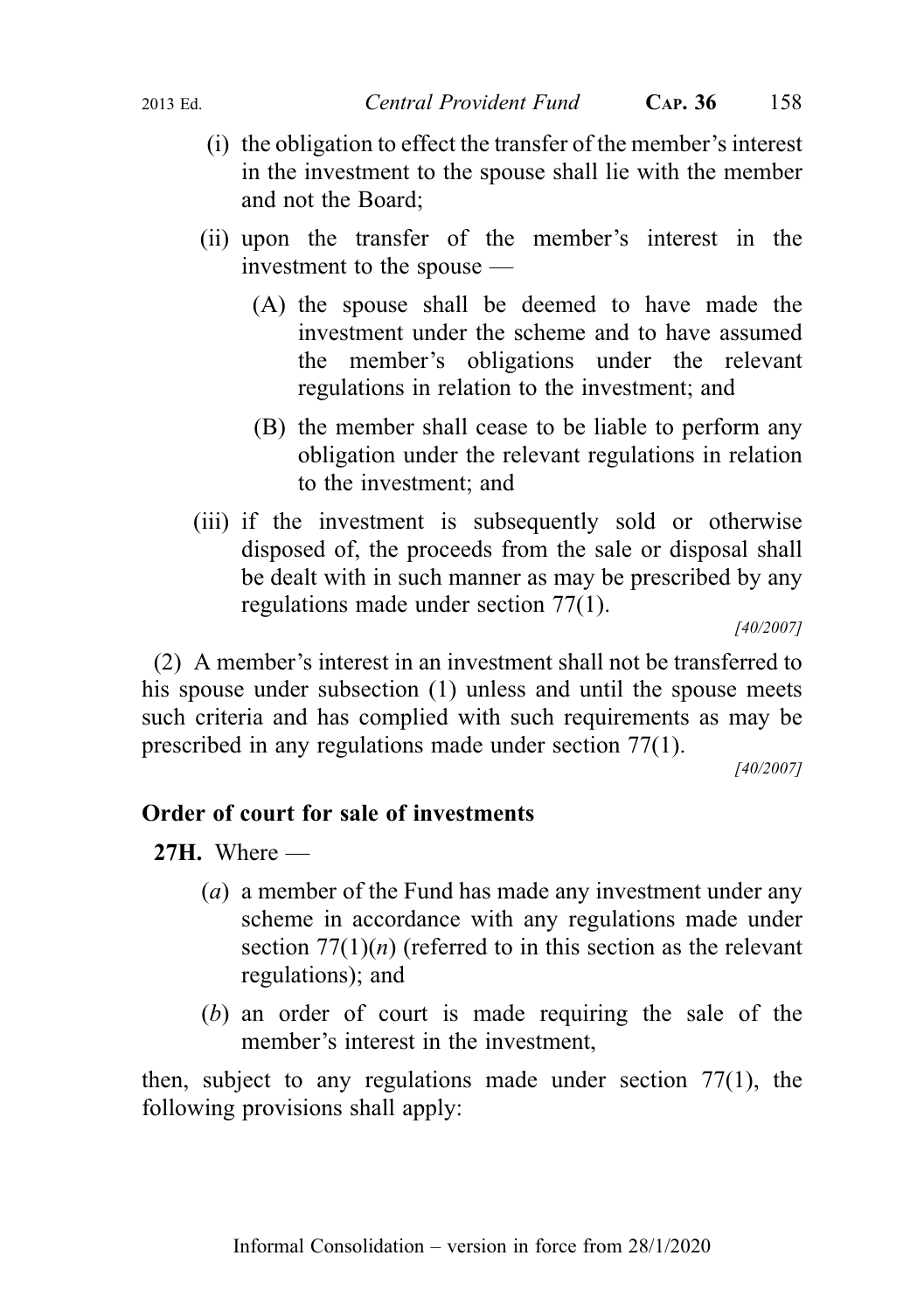- (i) the obligation to effect the sale of the member's interest in the investment shall lie with the member and not the Board;
- (ii) upon the sale of the member's interest in the investment, the proceeds from the sale shall be dealt with in accordance with the relevant regulations; and
- (iii) if, under any order of court, the member's spouse is awarded the proceeds from the sale of the member's interest in the investment or any part thereof, or any other amount to be paid out from the money standing to the credit of the member in the Fund after the proceeds have been repaid to the Fund to the credit of the member —
	- (A) section 27B shall apply to the proceeds or part thereof or other amount, and the proceeds or part thereof or other amount shall be regarded as money repayable to the Fund to the credit of the member for the purposes of section  $27B(1)$  and  $(5)$ ;
	- (B) where under the relevant regulations the proceeds are not immediately repayable to the Fund to the credit of the member, the obligation to initiate the repayment of the proceeds or part thereof to the Fund to the credit of the member shall lie with the member and not the Board;
	- (C) when the proceeds or part thereof have been repaid to the Fund, the member shall notify the Board of the repayment for the purposes of section 27B(5); and
	- (D) the Board shall be under no obligation to ascertain whether, or to ensure that —
		- (DA) the member has complied with the order of court requiring the sale of the member's interest in the investment;
		- (DB) the proceeds or part thereof awarded to the member's spouse, or required to be repaid to the Fund to the credit of the member, have been repaid to the Fund; or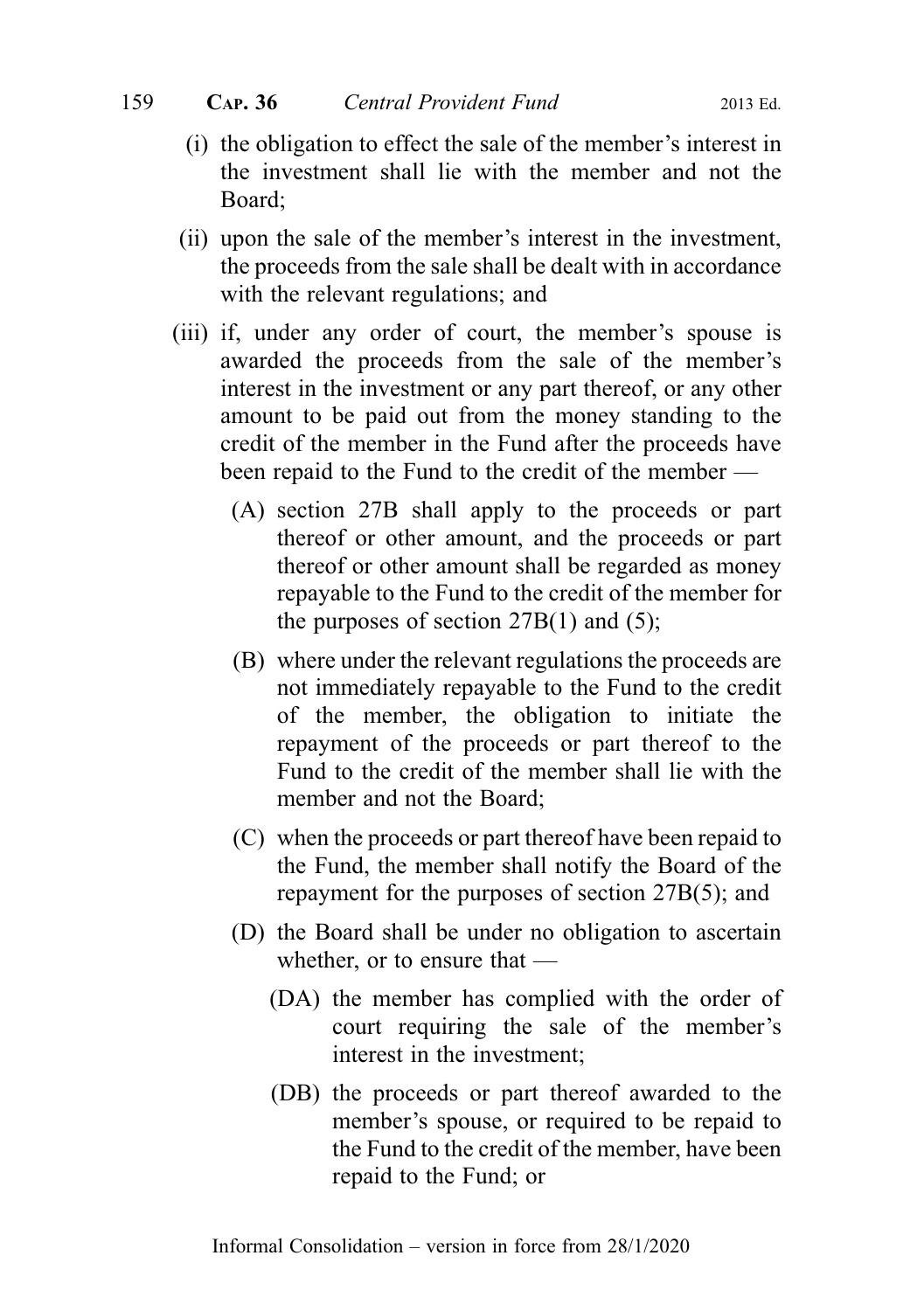(DC) the contents of any notification of repayment given by the member for the purposes of section 27B(5) are true and correct.

[40/2007]

# Miscellaneous matters

**27I.**—(1) Any obligation of a member of the Fund to set aside any amount under section 15, or under any condition referred to in section 27(2)(b) or (3), shall not be affected by —

- (a) any transfer or payment of any money standing to the credit of the member under section  $27B(1)$ , (2) or (3);
- (b) any transfer (other than by way of sale) of the member's estate or interest in any immovable property under section 27C(1), 27D(1), 27DA(1) or 27E(1);
- (c) any transfer (other than by way of sale) of the member's interest in any HDB flat under section 27F(1);
- (d) any transfer of the member's interest in any investment under section 27G; or
- (e) any sale of the member's interest in any investment under section 27H.

[Act 26 of 2016 wef 01/01/2017] [40/2007; 23/2012]

- (2) Where an order of court requires the Board to do anything
	- (a) the Board shall not be liable to give effect to that requirement unless the order of court has been served on the Board in such manner as may be prescribed by any regulations made under section 77(1); and
	- (b) the Board shall not be liable for any act or omission of the Board contrary to that requirement which was committed on or before the date of such service.

[40/2007]

(3) Where an order of court requires the Board to do anything in contravention of this Act, the Board shall not be liable to give effect to that requirement.

[40/2007]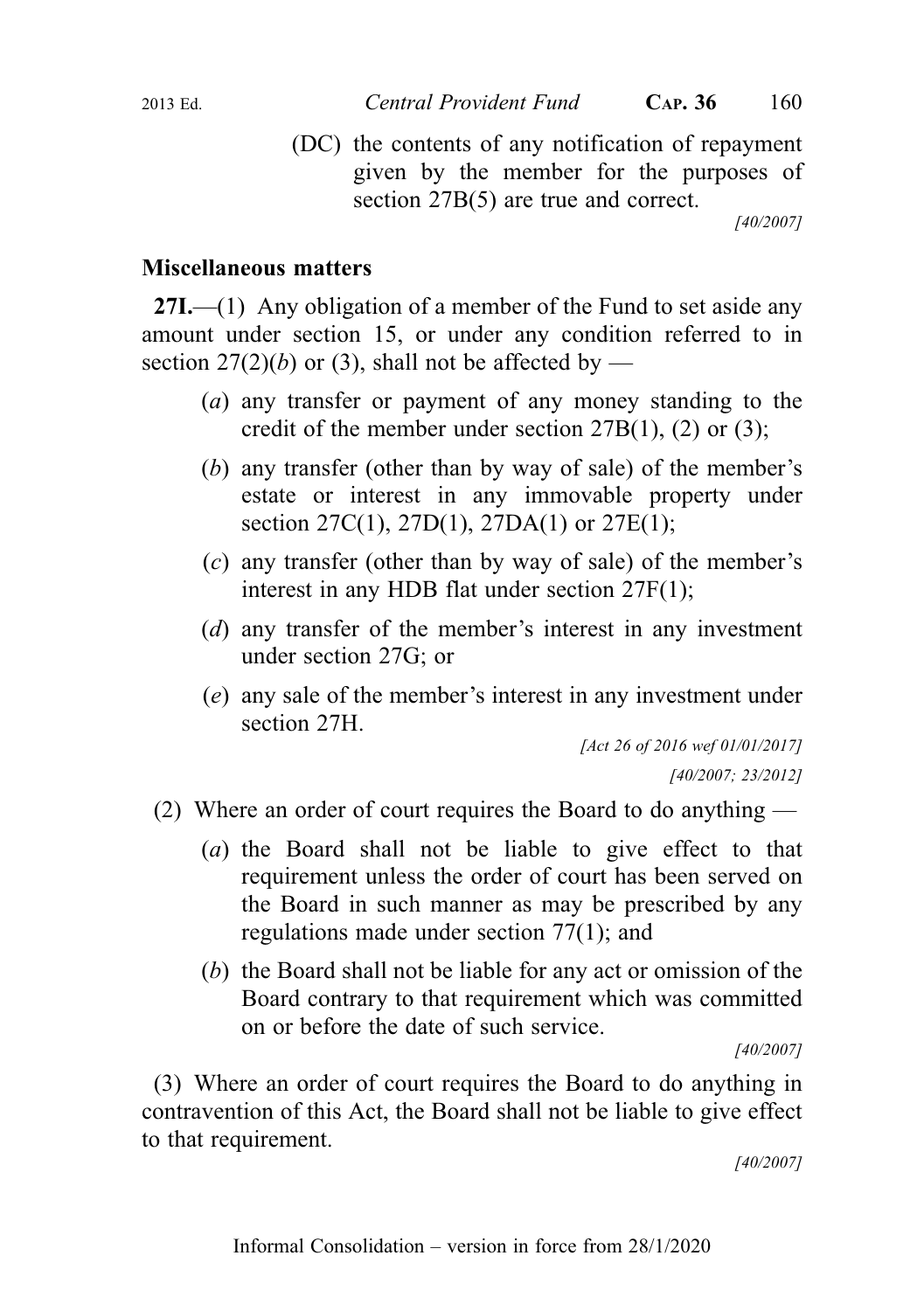#### PART IIIB

#### LIFELONG INCOME SCHEME

# Interpretation of this Part

- 27J. In this Part
	- "annuity plan" means an annuity plan under the Scheme, pursuant to which the Board will pay a relevant member his monthly income under section 27K(6);
	- "premium" means a premium under section 27L(1) or (1A) for an annuity plan;
	- "relevant age", in relation to a relevant member, means the age prescribed in, or designated by the relevant member under, the relevant regulations for the purposes of section  $27K(1)$ and (6) in relation to the relevant member's annuity plan;

[Act 43 of 2017 wef 01/10/2018]

- "relevant member" means a member of the Fund to whom the Scheme applies;
- "relevant regulations" means any regulations made under section 27Q;
- "Scheme" means the Lifelong Income Scheme established and maintained by the Board under section 27K.

[18/2009; 22/2010; 23/2012]

#### Establishment of Lifelong Income Scheme

 $27K$ , (1) The Board is authorised to establish and maintain a Lifelong Income Scheme for the purpose of providing, to every relevant member who has an annuity plan that is in force, a monthly income for the remainder of the relevant member's life, starting in or after the month in which the relevant member attains the relevant age applicable to the relevant member.

[Act 43 of 2017 wef 01/10/2018]

(2) Subject to subsections (3) to (5A) and the relevant regulations, the Scheme applies to every member who —

(a) attains 55 years of age, on or after 1 January 2013; and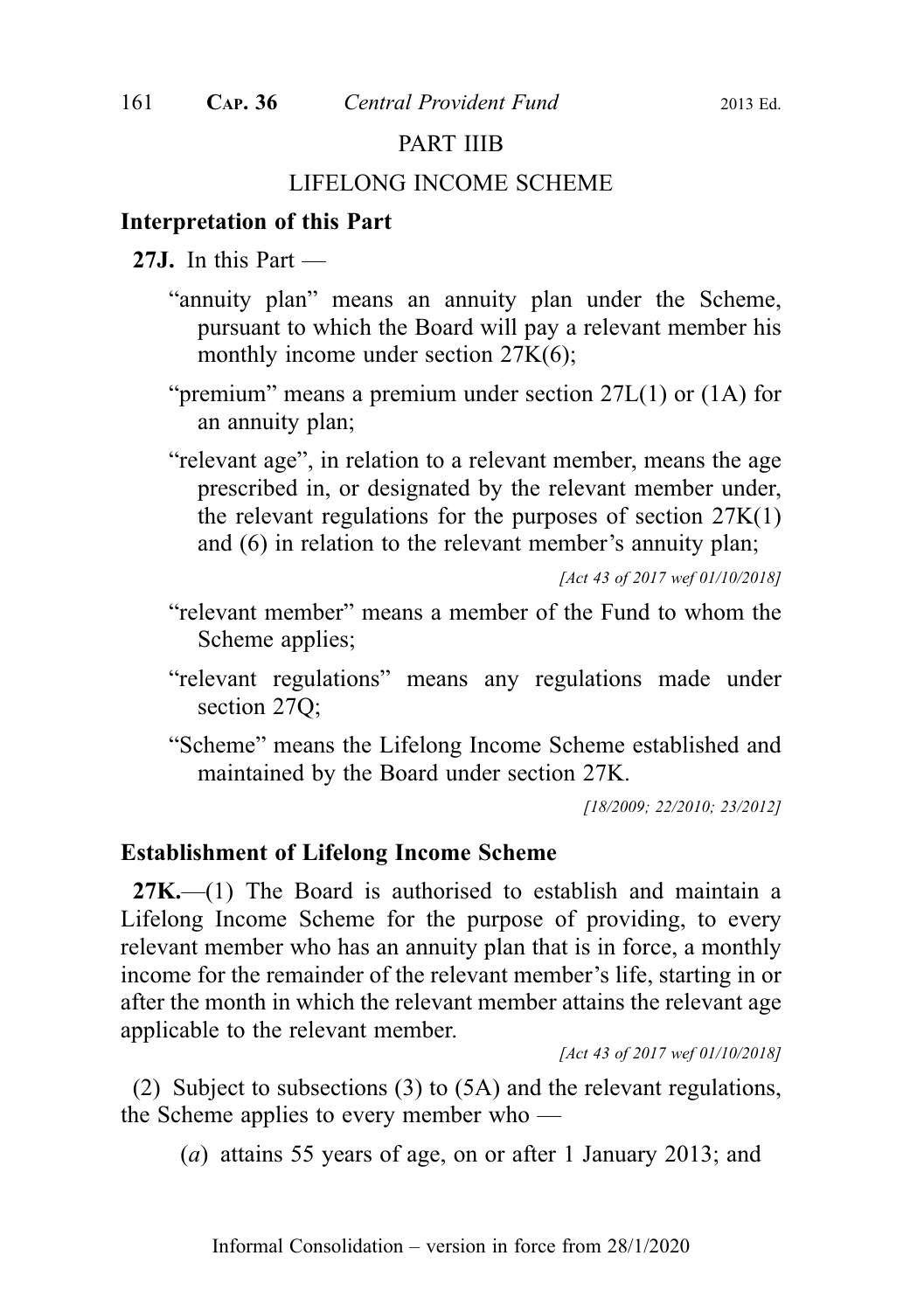- (b) on an assessment date applicable to the member, satisfies all of the following requirements:
	- (i) the member is a citizen or permanent resident of Singapore;
	- (ii) the member is entitled under section  $15(2)(a)$ , (3) or (4) to withdraw any sum standing to the member's credit in the Fund and would be required to comply with section  $15(6)(a)$  if the member were to make such a withdrawal;
	- (iii) the amount standing to the member's credit in the member's retirement account is not less than such amount as may be prescribed in the relevant regulations for the purposes of this sub-paragraph.

[Act 6 of 2016 wef 01/05/2016]

(2A) [Deleted by Act 6 of 2016 wef 01/05/2016]

- (3) The Scheme
	- (a) does not apply to an excluded member; or
	- (b) if the member is a relevant member, ceases to apply when the member becomes an excluded member.

[Act 6 of 2016 wef 01/05/2016]

(4) The Board may, on such terms and conditions as the Board may impose, approve a member's application to be an excluded member. [Act 6 of 2016 wef 01/05/2016]

(5) Despite subsections (2), (3) and (4), the Board may, on such terms and conditions as the Board may impose, approve a member's application to join the Scheme if the member —

- (a) has attained such age as may be prescribed in the relevant regulations, or such earlier age as the Board may permit in a particular case; and
- (b) is a citizen or permanent resident of Singapore.

[Act 6 of 2016 wef 01/05/2016]

- $(5A)$  Despite subsections  $(2)$ ,  $(3)$  and  $(4)$ , the Scheme
	- (a) applies to a member whose application to join the Scheme has been approved under subsection (5); and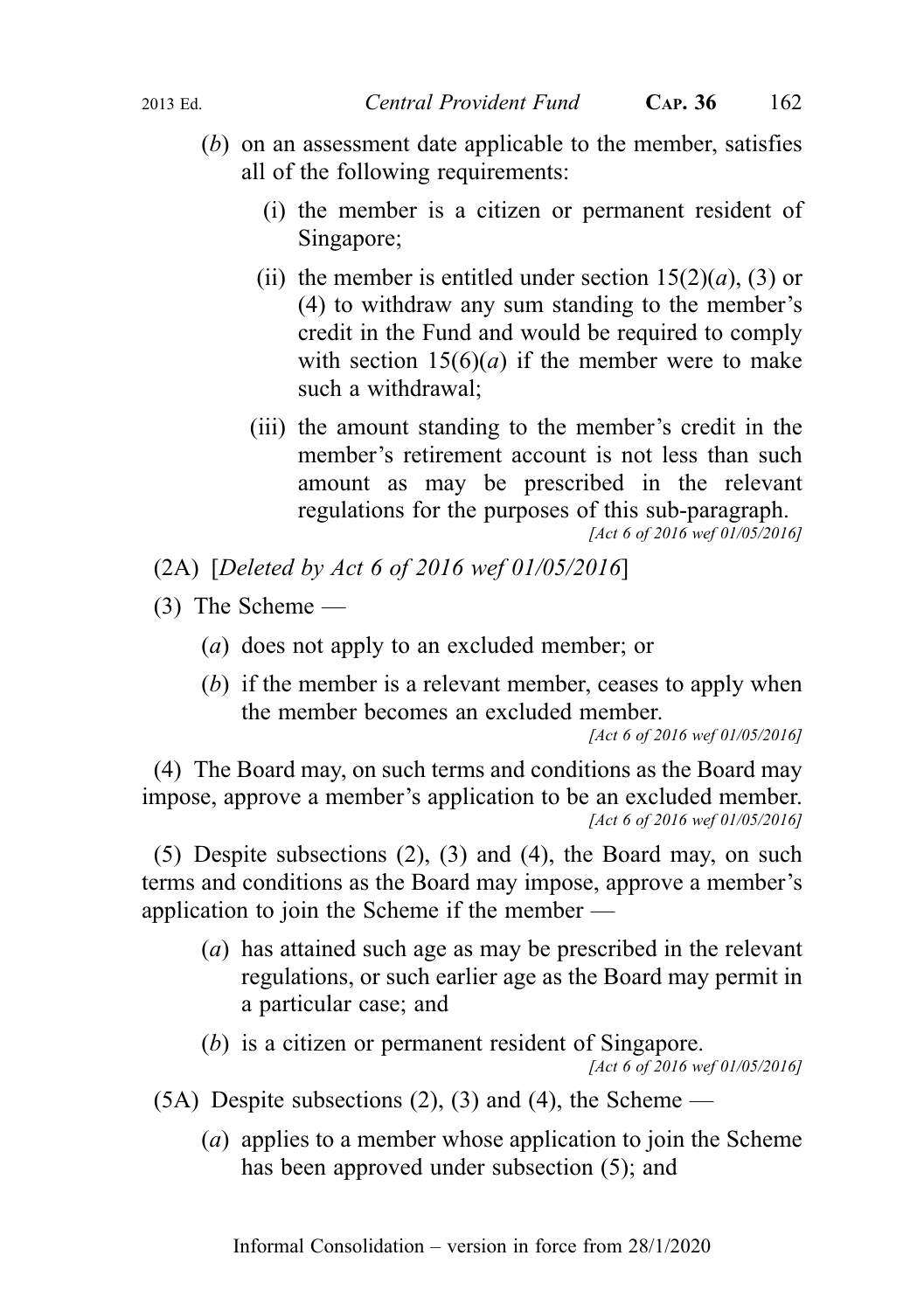(b) ceases to apply to that member only when the Board's approval under subsection (5) is cancelled under subsection (5B).

[Act 6 of 2016 wef 01/05/2016]

(5B) The Board may cancel an approval given under subsection (4) or  $(5)$  —

- (a) if the member does not comply with any terms or conditions imposed by the Board; or
- (b) in any other circumstances prescribed by the Minister in the relevant regulations.

[Act 6 of 2016 wef 01/05/2016]

(5C) Where the Board cancels an approval given under subsection (4) or (5), the Board may specify the time (on or after the time of occurrence of the circumstances, referred to in subsection (4) or (5), as the case may be, which gave rise to the cancellation) that the cancellation takes effect.

[Act 6 of 2016 wef 01/05/2016]

(6) Subject to subsection (7), sections 27N and 27P and the relevant regulations, where a relevant member has paid a premium and an annuity plan has been issued to him, then for so long as the annuity plan remains in force and he is alive, the Board shall pay to him such monthly income as the Minister may determine, starting in or after the month in which he attains the relevant age applicable to him.

```
[Act 43 of 2017 wef 01/10/2018]
```
[18/2009; 23/2012]

(7) The Board shall not be required to pay a relevant member an amount due to him under subsection (6) if, at the time the amount is due, he fails to satisfy the Board, in accordance with the relevant regulations, that he is alive.

[18/2009]

(8) Subject to sections 27N and 27P, no monthly income paid to a relevant member under subsection (6) shall —

- (*a*) be liable to be attached, sequestered or levied upon for or in respect of any debt or claim;
- (b) be subject to any set-off of any nature for any debt owing by the relevant member; or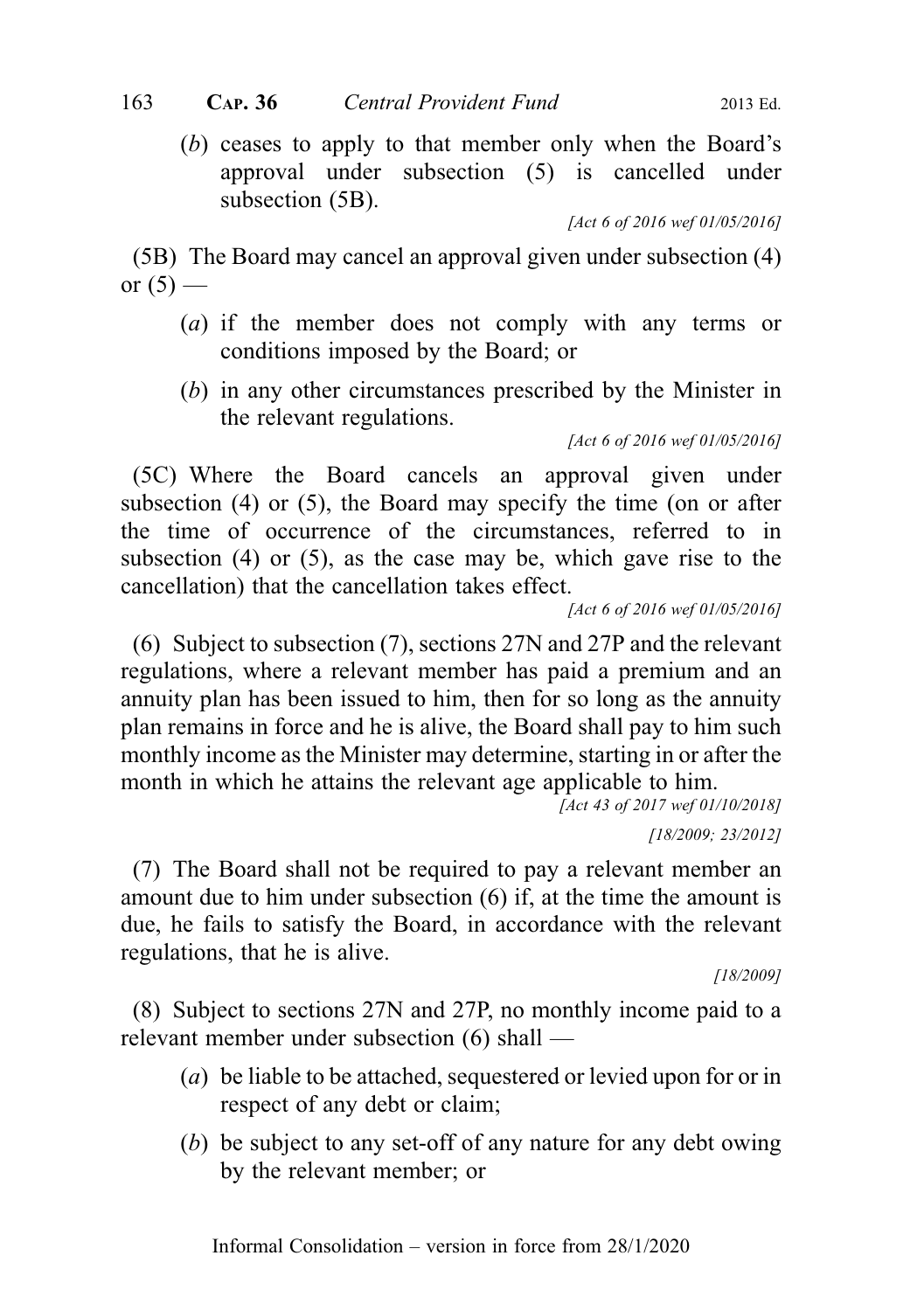(c) pass to the Official Assignee on the bankruptcy of the relevant member.

[18/2009]

(9) In this section  $-$ 

"assessment date" means —

- (a) for a member who attains 55 years of age on or after 1 January 2013 but before the date of commencement of section 22 of the Central Provident Fund (Amendment) Act 2016, the date the member attains 55 years of age or any other time prescribed in the relevant regulations for the purposes of subsection  $(2)(b)$ ; or
- (b) for a member who attains 55 years of age on or after the date of commencement of section 22 of the Central Provident Fund (Amendment) Act 2016, the time prescribed in the relevant regulations for the purposes of subsection  $(2)(b)$ ;

"excluded member" means a member —

- (a) who belongs to any class of members prescribed under the relevant regulations for the purposes of subsection (3); or
- (b) whose application under subsection (4) has been approved by the Board and the approval remains in force.

[Act 6 of 2016 wef 01/05/2016]

# Premium

27L.—(1) Every relevant member shall pay a premium of such amount as the Minister may determine, and the Minister may determine different premiums for different classes of relevant members.

[18/2009]

(1A) Where a relevant member has been issued an annuity plan before such time as may be prescribed in the relevant regulations, he shall, if required by the Board, pay one or more additional premiums, each within such time as the Board may determine and of such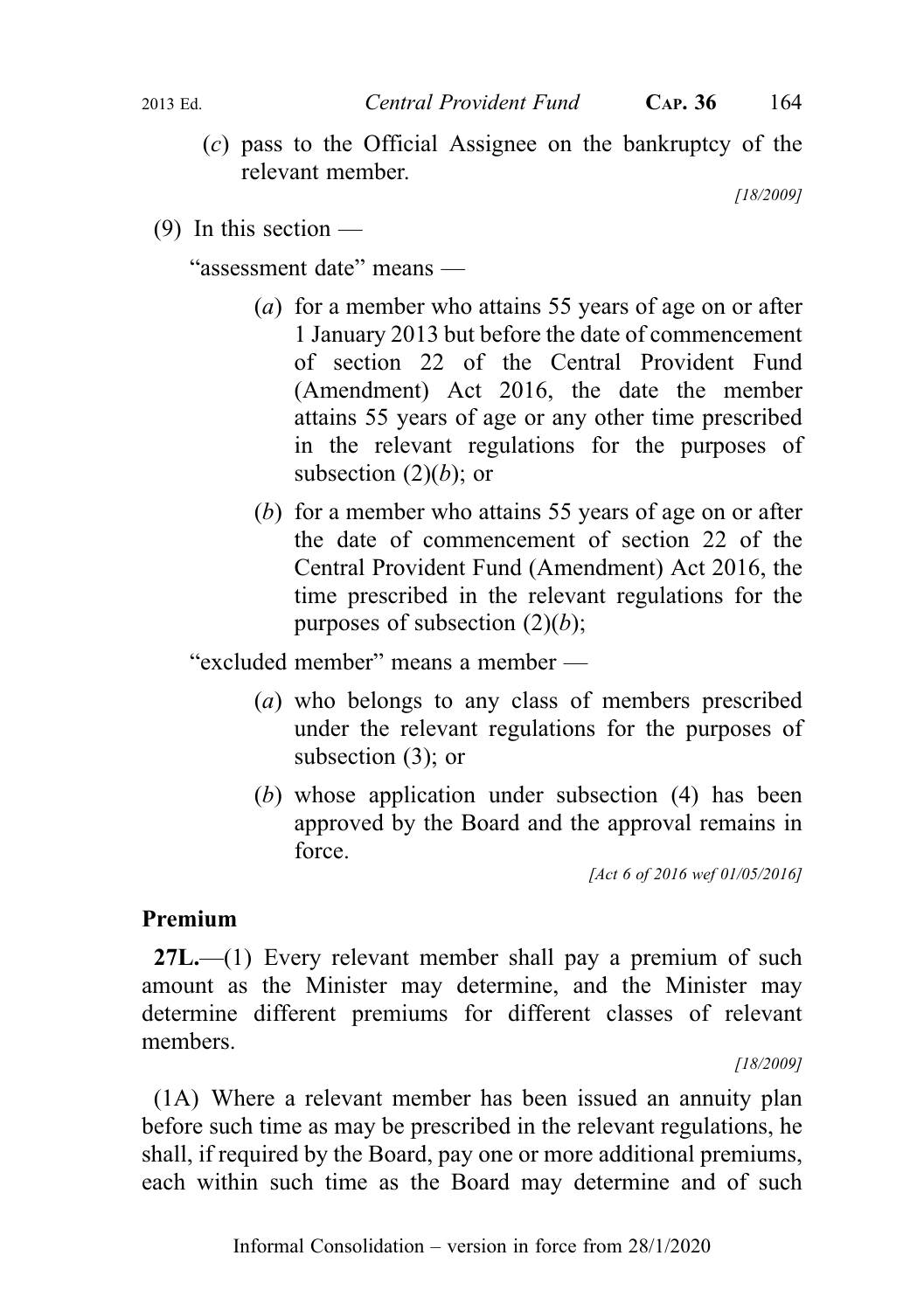amount as the Minister may determine, and the Minister may determine different additional premiums for different classes of relevant members.

#### [23/2012]

(2) Notwithstanding anything in this Act, the Board shall be entitled to deduct the whole or any part of the premium payable by a relevant member from the amount standing to his credit in his retirement account.

[18/2009]

(3) Where any deduction has been made by the Board under subsection (2), the Board shall as soon as practicable give to the relevant member a notice in writing to that effect.

[18/2009]

(4) The Board may permit a relevant member to pay the whole or any part of the premium in such other manner and within such time as the Board may determine.

[18/2009]

(5) Subject to subsection (7) and sections 27N and 27P, where the Board is liable to refund the whole or any part of the premium paid by a relevant member, the Board may pay the amount to be refunded —

- (a) into his account in the Fund; or
- (b) in such other manner as the Board may determine.

[18/2009]

(6) Subject to subsection (7) and sections 27N and 27P, no amount refunded under subsection  $(5)(a)$  shall —

- (a) be liable to be attached, sequestered or levied upon for or in respect of any debt or claim;
- (b) be subject to any set-off of any nature for any debt owing by the relevant member; or
- (c) pass to the Official Assignee on the bankruptcy of the relevant member.

[18/2009]

(7) The Board shall be entitled to recover on behalf of the Government any cash grant made by the Government to a relevant member for the payment of the premium, together with any interest which he is liable to pay the Government under the terms of the cash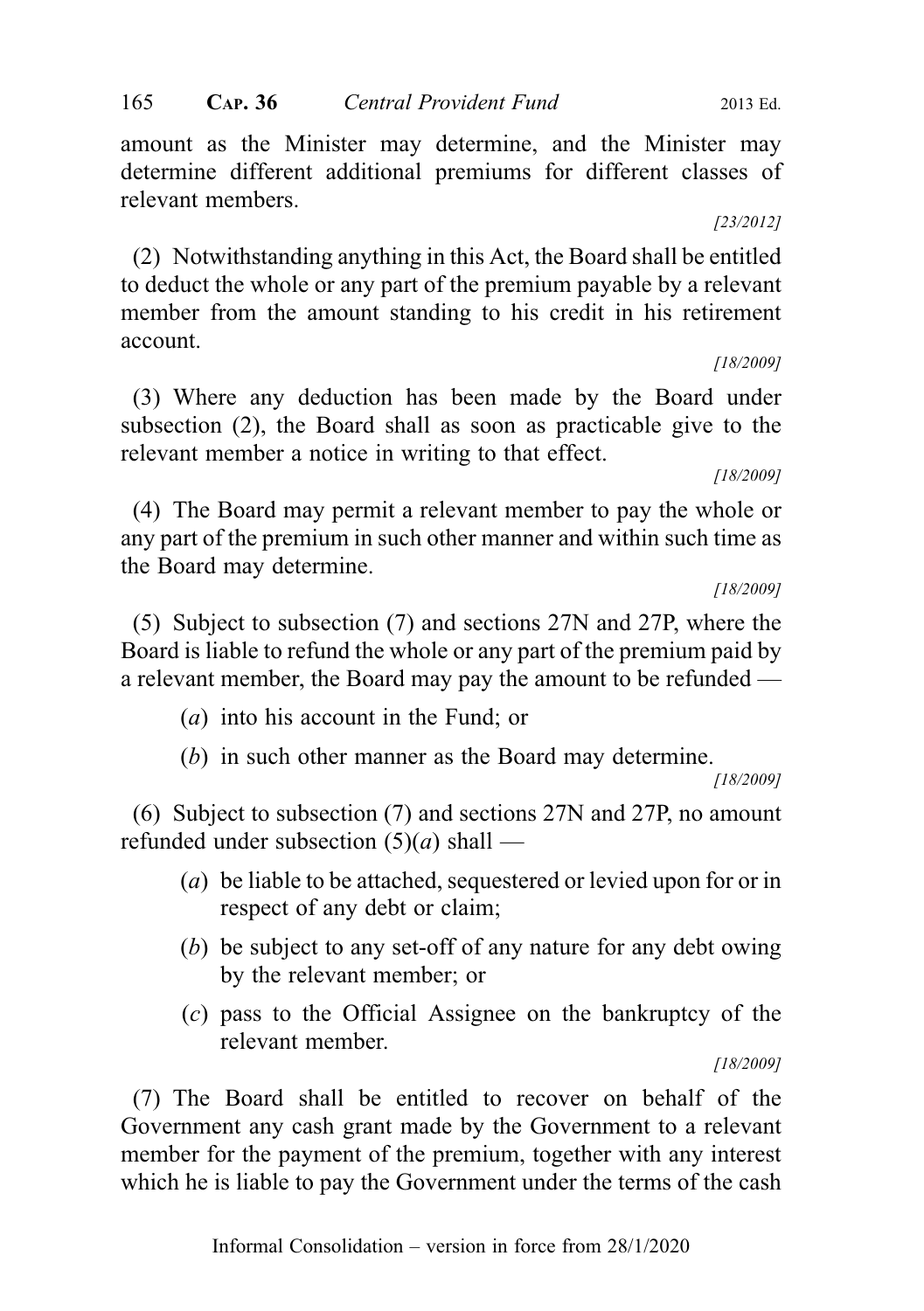grant, from any amount which the Board is liable to refund under subsection (5).

[18/2009]

(8) Where a relevant member who has paid in cash any sum towards the premium dies before an annuity plan has been issued to him, and the sum does not exceed such amount as the Minister may, by notification in the *Gazette*, specify —

- (a) the Board may pay to a proper claimant the whole or any part, as the Board may determine, of the sum; and
- (b) the receipt of the proper claimant shall be a discharge to the Board for the payment to the proper claimant under paragraph  $(a)$ .

(9) Subsection (8) shall not affect any recourse which any person may have against a proper claimant for an amount paid to the proper claimant under subsection  $(8)(a)$ .

[18/2009]

 $(10)$  In this section —

"child" means a legitimate child and includes any child adopted by virtue of an order of court under any written law for the time being in force in Singapore, Malaysia or Brunei Darussalam;

"parent" includes an adoptive parent;

"proper claimant" means a person who —

- (a) claims to be entitled to a sum referred to in subsection (8) on the death of a relevant member as executor of the deceased relevant member; or
- (b) claims to be entitled to a sum referred to in subsection (8) on the death of a relevant member (whether for his own benefit or not), and is the widower, widow, child, grandchild, parent, brother, sister, nephew, niece, grandparent, uncle or aunt of the deceased relevant member.

[18/2009; 22/2010; 23/2012]

<sup>[18/2009]</sup>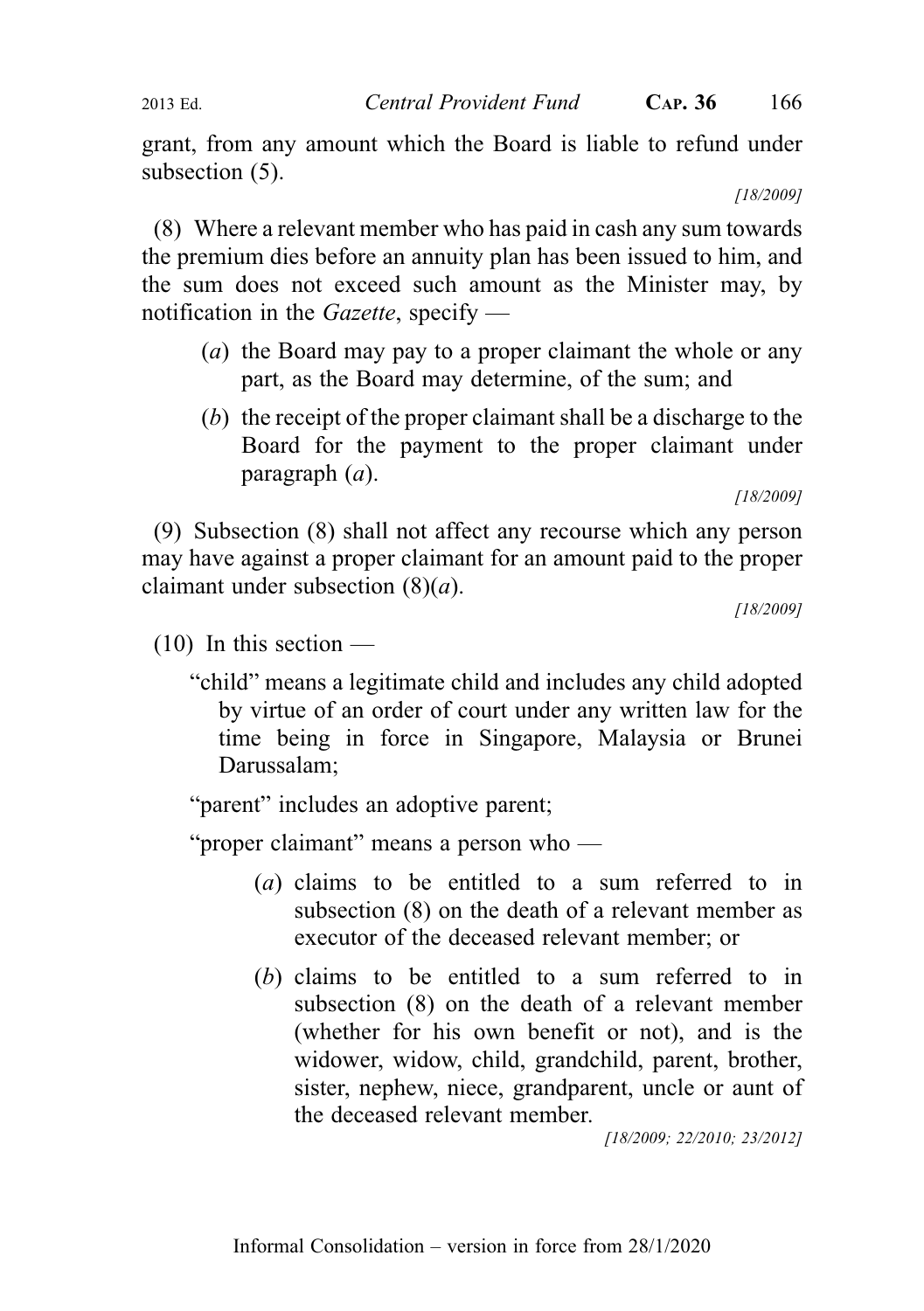#### Minister may delegate functions and powers under sections  $27K(6)$  and  $27L(1)$  and  $(1A)$

27M. The Minister may in writing delegate to the Board, or to any person or group of persons appointed by the Minister, all or any of his functions and powers under sections 27K(6) and 27L(1) and (1A). [18/2009; 22/2010]

#### Establishment of Lifelong Income Fund

27N.—(1) The Board shall establish and maintain a fund to be known as the Lifelong Income Fund, into which shall be paid all premiums collected under section 27L, and out of which shall be met all payments to be made by the Board under this Part (including any costs and expenses incurred by the Board in establishing and maintaining the Scheme).

[18/2009]

(2) The Lifelong Income Fund shall be controlled and administered by the Board.

[18/2009]

(3) The moneys in the Lifelong Income Fund may be invested by the Board in accordance with the standard investment power of statutory bodies as defined in section 33A of the Interpretation Act (Cap. 1).

[18/2009]

(4) Where a member is not entitled to any amount paid to him, or into his account in the Fund, under or purportedly under section  $27K(6)$  or  $27L(5)$ , the Board may recover that amount —

(a) from any money standing to his credit in the Fund; or

- (b) on his death, notwithstanding section 24(3A), from
	- (i) his estate;
	- (ii) the moneys payable out of the Fund on his death; or
	- (iii) any person to whom any moneys referred to in sub-paragraph (ii) have been paid.

[18/2009]

(5) Subsection (4) is without prejudice to any other right of action which the Board may have under any written law or rule of law.

[18/2009]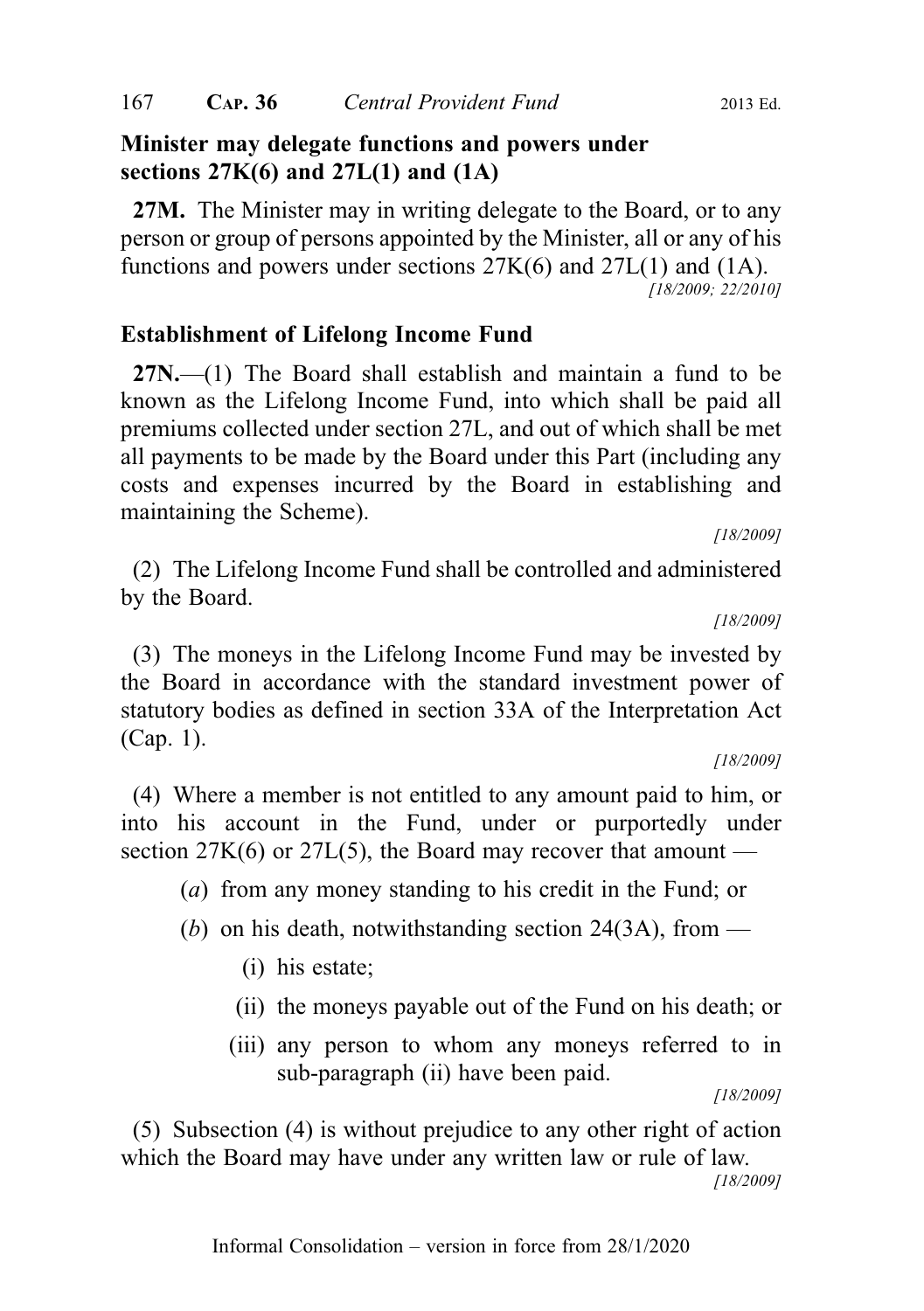(6) Any money recovered by the Board under subsection (4) shall be refunded to the Lifelong Income Fund.

[18/2009]

(7) Notwithstanding anything in this Part or the relevant regulations, the Board shall not make any payment under this Part unless the Lifelong Income Fund is solvent.

[18/2009]

### Non-application of Insurance Act

27O. The Insurance Act (Cap. 142) shall not apply to the Scheme or to anything done by the Board under this Part.

[18/2009]

# Order of court for payment of moneys received by relevant member under Scheme

27P.—(1) Subject to section 27N and subsection (2), where, under an order of court, the spouse of a relevant member has been awarded any amount to be paid to the relevant member under section 27K(6) or 27L(5), the Board shall pay the amount to the spouse, such payment to take place —

- (a) after the relevant member has become entitled to the amount; and
- (b) upon an application by the spouse for the payment of the amount.

[18/2009]

(2) Subject to section 27N, where the amount to be paid to the relevant member under section 27K(6) or 27L(5) is less than the amount awarded under the order of court, the Board shall pay the first-mentioned amount instead of the amount awarded under the order of court.

[18/2009]

(3) A payment of money by the Board under subsection (1) or  $(2)$  —

(a) shall be a good and valid discharge of the Board's obligations under the order of court; but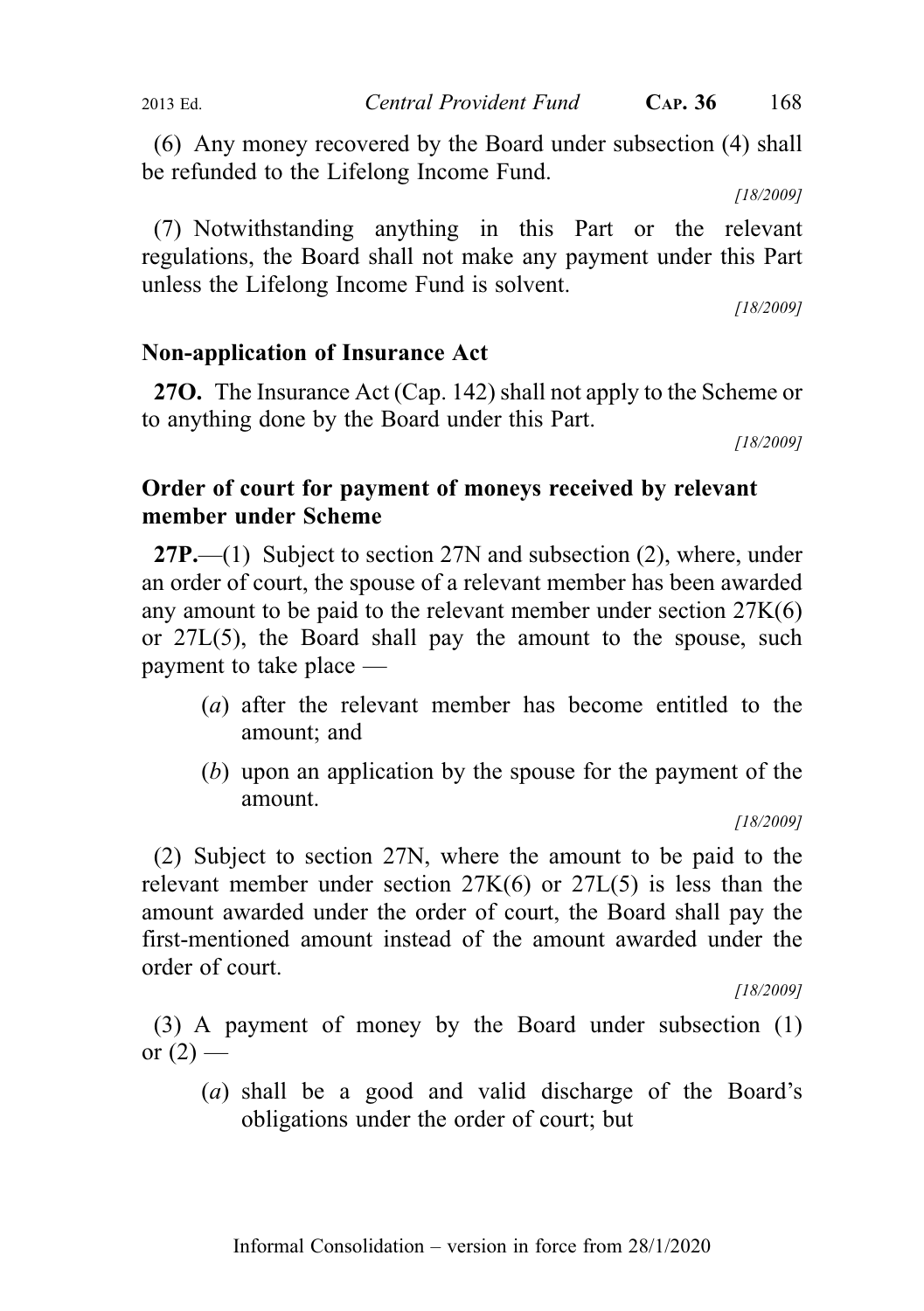(b) shall not affect any recourse which the spouse may have against the relevant member for the balance of the amount awarded under the order of court.

[18/2009]

- (4) Where an order of court requires the Board to do anything
	- (a) the Board shall not be liable to give effect to that requirement unless the order of court has been served on the Board in such manner as may be prescribed by the relevant regulations; and
	- (b) the Board shall not be liable for any act or omission of the Board contrary to that requirement which was committed on or before the date of such service.

[18/2009]

(5) Where an order of court requires the Board to do anything in contravention of this Act, the Board shall not be liable to give effect to that requirement.

[18/2009]

(6) In this section, "order of court" and "spouse" have the same meanings as in section 27A.

[18/2009]

### Regulations for purposes of this Part and section  $6(4B)(a)(ii)$

 $27Q$ ,  $-$ (1) The Minister may make such regulations as are necessary or expedient for the purpose of carrying out the provisions of this Part and section  $6(4B)(a)(ii)$ .

[18/2009; 23/2012]

(2) Without prejudice to the generality of subsection (1), such regulations may —

- (a) provide for different classes of relevant members;
- (b) provide for the manner of, and time for, payment of the premium by each class of relevant members;
- (c) provide for the manner by which a relevant member may designate his relevant age;
- (d) provide for the different types of annuity plans which a relevant member may apply for under the Scheme;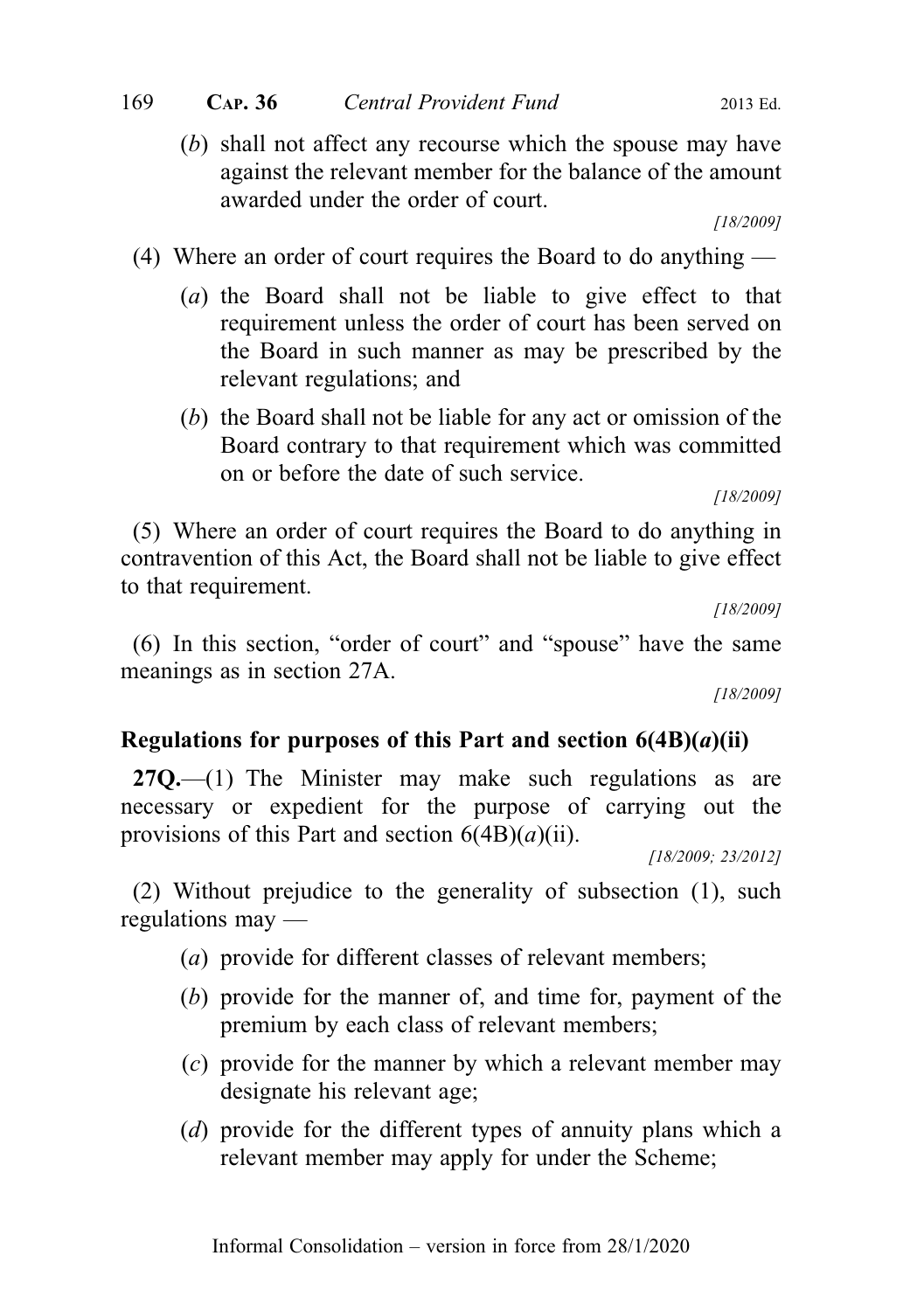- (da) provide for the cancellation or termination of annuity plans, and for the manner in which a relevant member may apply to terminate an annuity plan issued to him;
- (*db*) provide for the circumstances in which the Board is liable to refund the whole or any part of the premium paid by a relevant member;
	- (e) provide for the manner by which the Board will pay a relevant member his monthly income under section 27K(6) or any amount to be refunded to him;
- (ea) without prejudice to the generality of paragraph (e), provide for the Board to pay a relevant member's monthly income under section 27K(6), or any amount to be refunded to a relevant member, into the relevant member's account in the Fund, and for the circumstances in which payment will be made to a relevant member in this manner;
	- (f) provide for the manner by which a relevant member is to satisfy the Board that he is alive;
	- (g) provide for the withdrawal of any amount paid into a relevant member's account in the Fund under section  $27L(5)(a)$ ;
	- (h) without prejudice to section 27L(8) and the generality of paragraph  $(db)$ , provide for the refund of the whole or any part of the premium on the death of a relevant member, and for the circumstances in which no such refund will be made;
	- (i) empower the Board to impose terms and conditions for the purposes of the Scheme;
	- (j) prescribe the evidence to be produced, and the person, officer or authority to whom that evidence is to be produced, for the purposes of this Part;
	- (k) provide for the information, evidence and documents that the Board may require a relevant member to furnish for the purposes of this Part;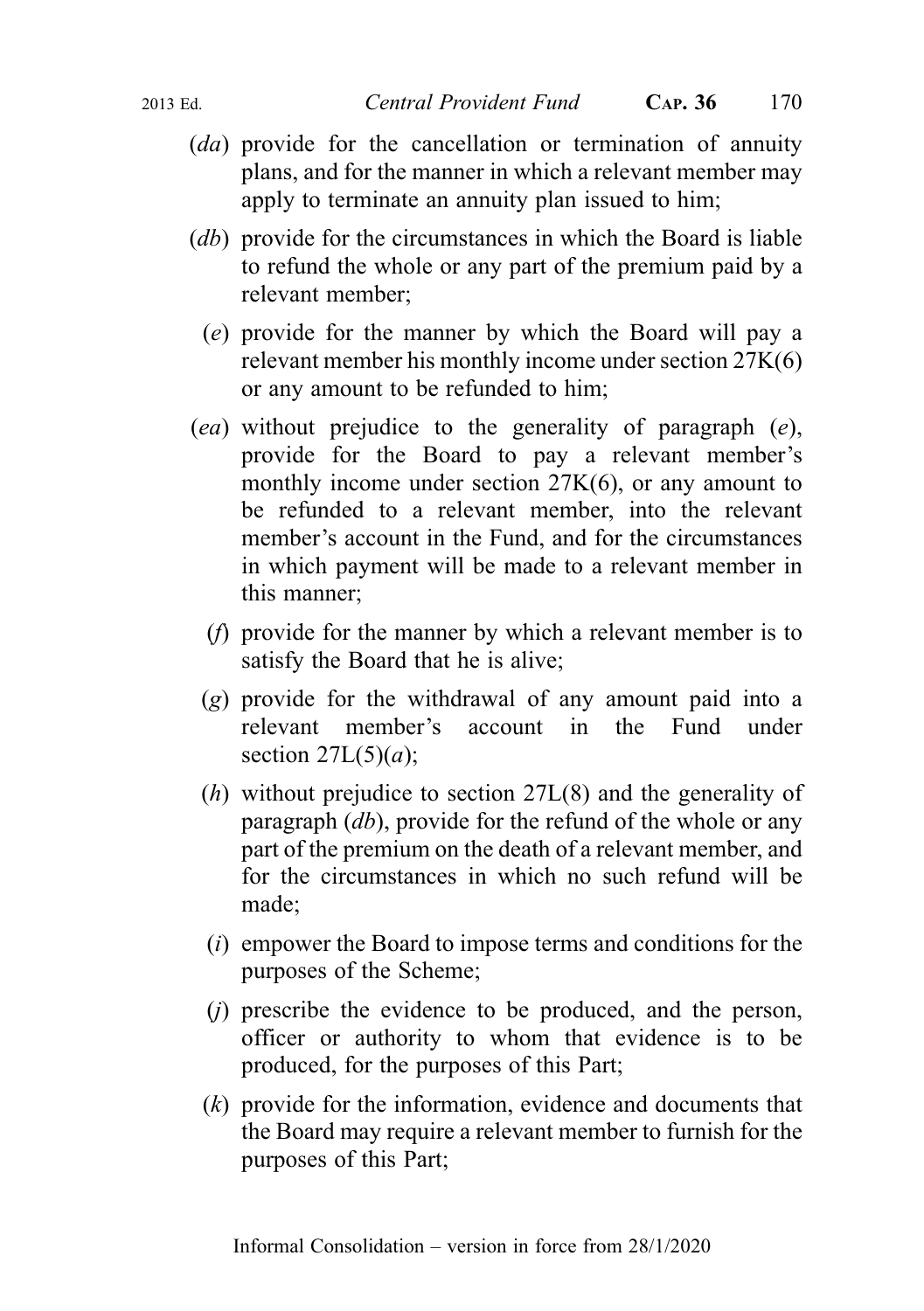- (l) provide for the manner in which, and the processes (apart from those referred to in section 27N) by which, any amount received by a member (being an amount to which he is not entitled), or any part thereof, is to be recovered, including recovery from —
	- (i) any money standing to his credit in the Fund; or
	- (ii) any monthly income under section 27K(6) which he may be entitled to receive subsequently;
- (m) provide for the purposes of section 27P and, in particular, prescribe the procedure and requirements for and manner of effecting, and any other matter relating to, the payment of money under that section; and
- (n) prescribe anything which under this Part or section  $6(4B)(a)(ii)$  may be prescribed by the Minister. [18/2009; 20/2011; 23/2012]

(3) Different times may be prescribed for different classes of members for the purposes of paragraphs  $(a)$  and  $(b)$  of the definition of "assessment date" in section 27K(9).

[Act 6 of 2016 wef 01/05/2016]

(4) Different amounts may be prescribed for different classes of members for the purposes of section  $27K(2)(b)(iii)$ .

[Act 6 of 2016 wef 01/05/2016]

# PART IV

### HOME PROTECTION INSURANCE SCHEME

### Interpretation of this Part

**28.**—(1) In this Part —

- "approved mortgagee" means a mortgagee approved by the Minister by notification in the *Gazette*:
- "Home Protection Fund" means the Home Protection Fund established and maintained by the Board under section 33(1);

"Housing Authority" means any of the following:

(a) the Housing and Development Board;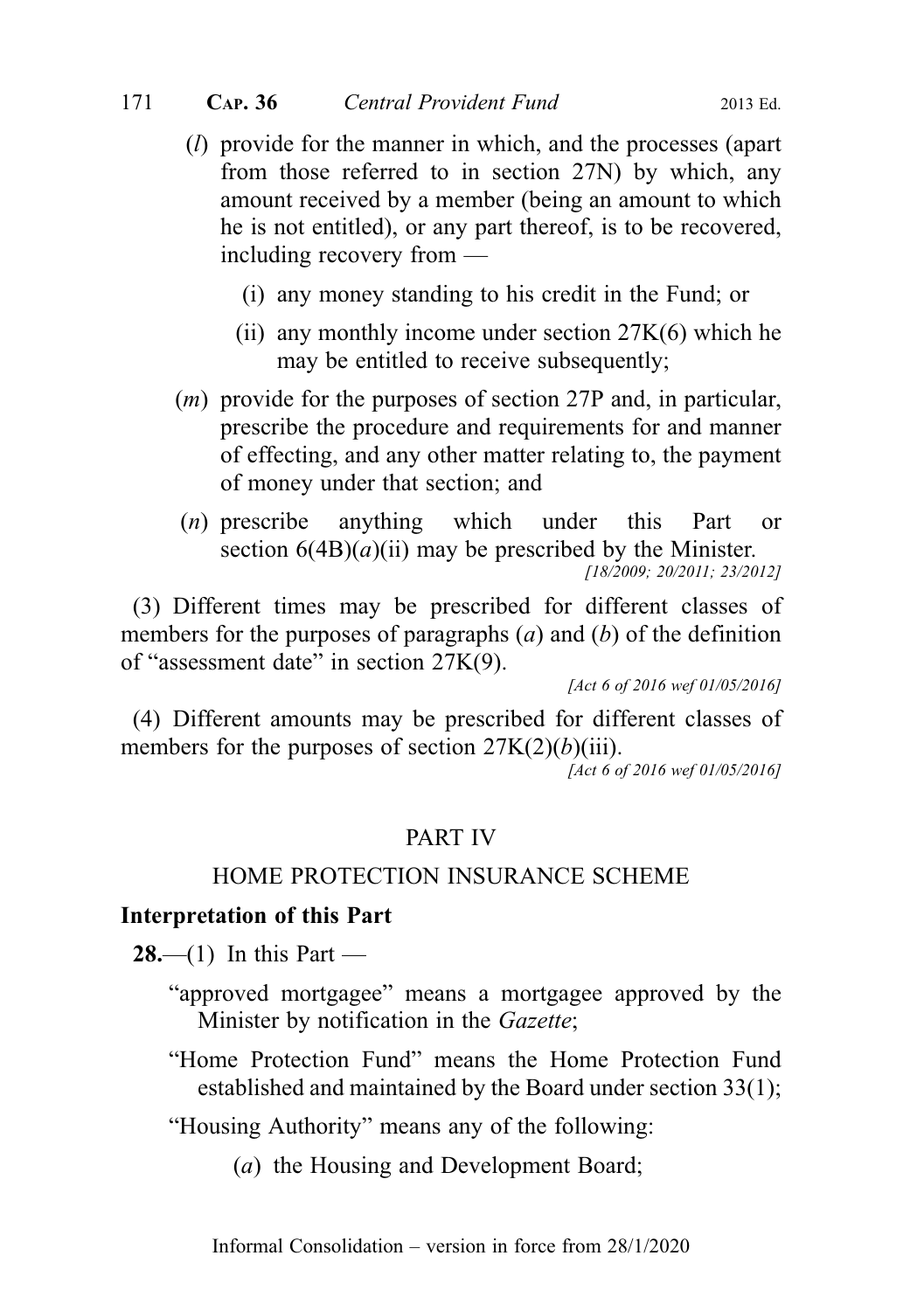- (b) the Jurong Town Corporation constituted under section 3 of the Jurong Town Corporation Act (Cap. 150);
- (c) the Minister for Finance incorporated under the Minister for Finance (Incorporation) Act (Cap. 183);
- (d) the Housing and Urban Development Company Private Limited, a company incorporated under the Companies Act (Cap. 50);

"incapacitated" means suffering from —

- (a) a total permanent disability; or
- (b) a terminal illness which arises on or after the date of commencement of section 24 of the Central Provident Fund (Amendment) Act 2016,

and "incapacity" is to be construed accordingly; [Act 6 of 2016 wef 01/05/2016]

"insured sum" means the sum prescribed in regulations made under this Part which is payable on the death or incapacity of a Scheme member;

"member of the Scheme" or "Scheme member" means a person who is insured under the Scheme;

[Act 6 of 2016 wef 01/05/2016]

"premium" means the premium payable by a member of the Scheme;

"Scheme" means the Home Protection Insurance Scheme established and maintained by the Board under section 29(1);

```
[32/84; 30/87; 29/2005; 18/2009]
```
[Act 6 of 2016 wef 01/05/2016]

"terminal illness" means any illness that a registered medical practitioner under the Medical Registration Act (Cap. 174) certifies is expected to result in death within 12 months;

[Act 6 of 2016 wef 01/05/2016]

<sup>[</sup>Act 6 of 2016 wef 01/05/2016]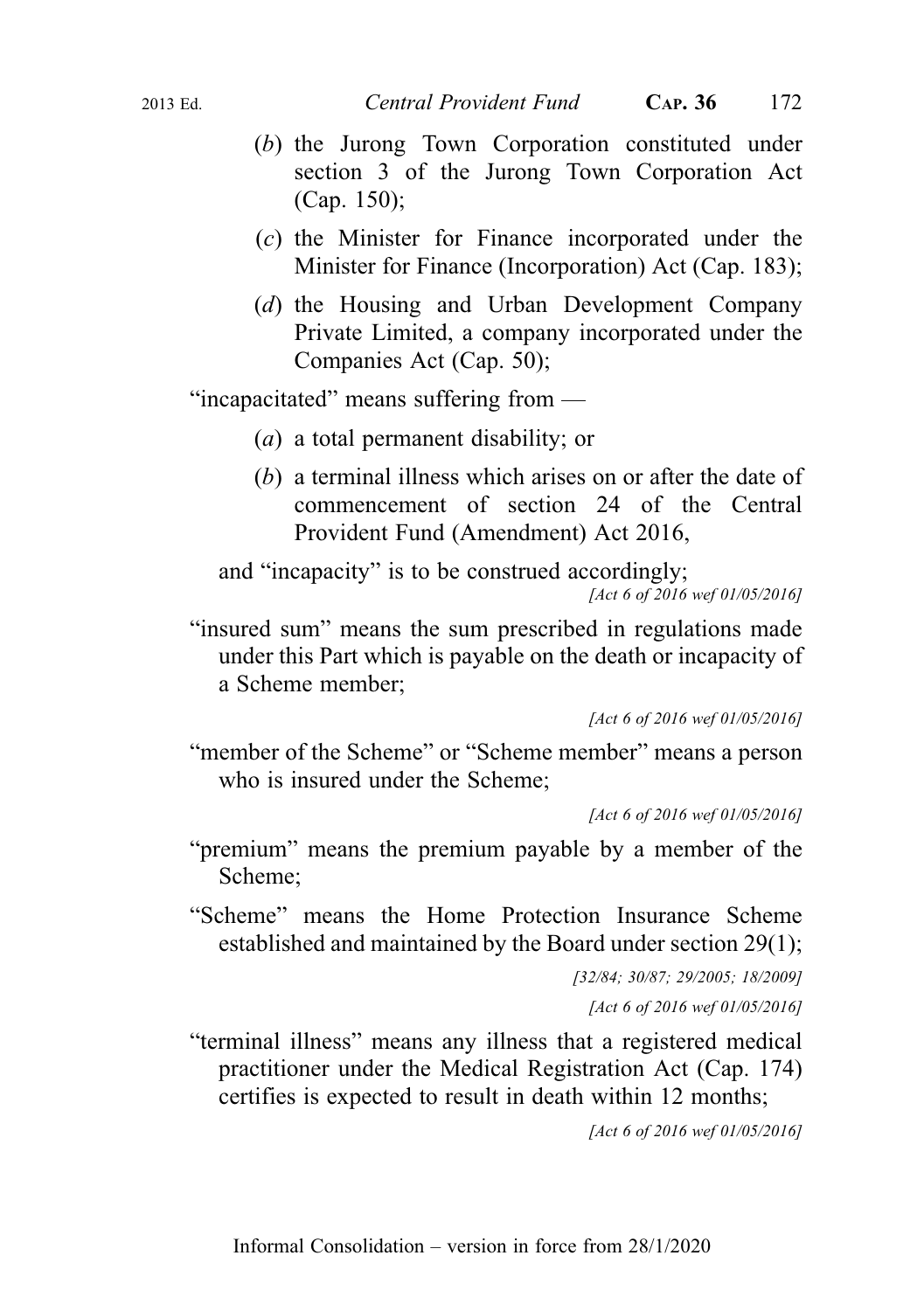"total permanent disability" means —

- (a) being physically or mentally incapacitated from ever continuing in any employment; or
- (b) the total or permanent loss, which arises on or after the date of commencement of section 24 of the Central Provident Fund (Amendment) Act 2016, of the physical function of —
	- $(i)$  2 eyes;
	- (ii) 2 limbs; or
	- (iii) one eye and one limb.

[Act 6 of 2016 wef 01/05/2016]

(2) Except where expressly provided in this Part, the provisions of this Part shall, with such exceptions, modifications and adaptations as the Minister may by order published in the Gazette prescribe, apply (so far as relevant) in relation to any housing accommodation sold or to be sold by an approved developer under Part IVB of the Housing and Development Act (Cap. 129).

[29/2005]

(3) An order made under subsection (2) shall be presented to Parliament as soon as possible after publication in the Gazette.

[29/2005]

#### Establishment of Home Protection Insurance Scheme

29.—(1) The Board is authorised to establish and maintain a Home Protection Insurance Scheme to provide for an insured sum to be paid in respect of any person who is a Scheme member, in accordance with the provisions of this Part, on the person's death or incapacity at any time during the period in which the person is insured under the Scheme.

```
[Act 6 of 2016 wef 01/05/2016]
```
(2) Subject to section 31, the Scheme shall apply to every member who has withdrawn moneys standing to his credit in the Fund to repay any instalment of housing loan taken by the member from a Housing Authority or an approved mortgagee for the purchase of any immovable property from a Housing Authority.

[30/87]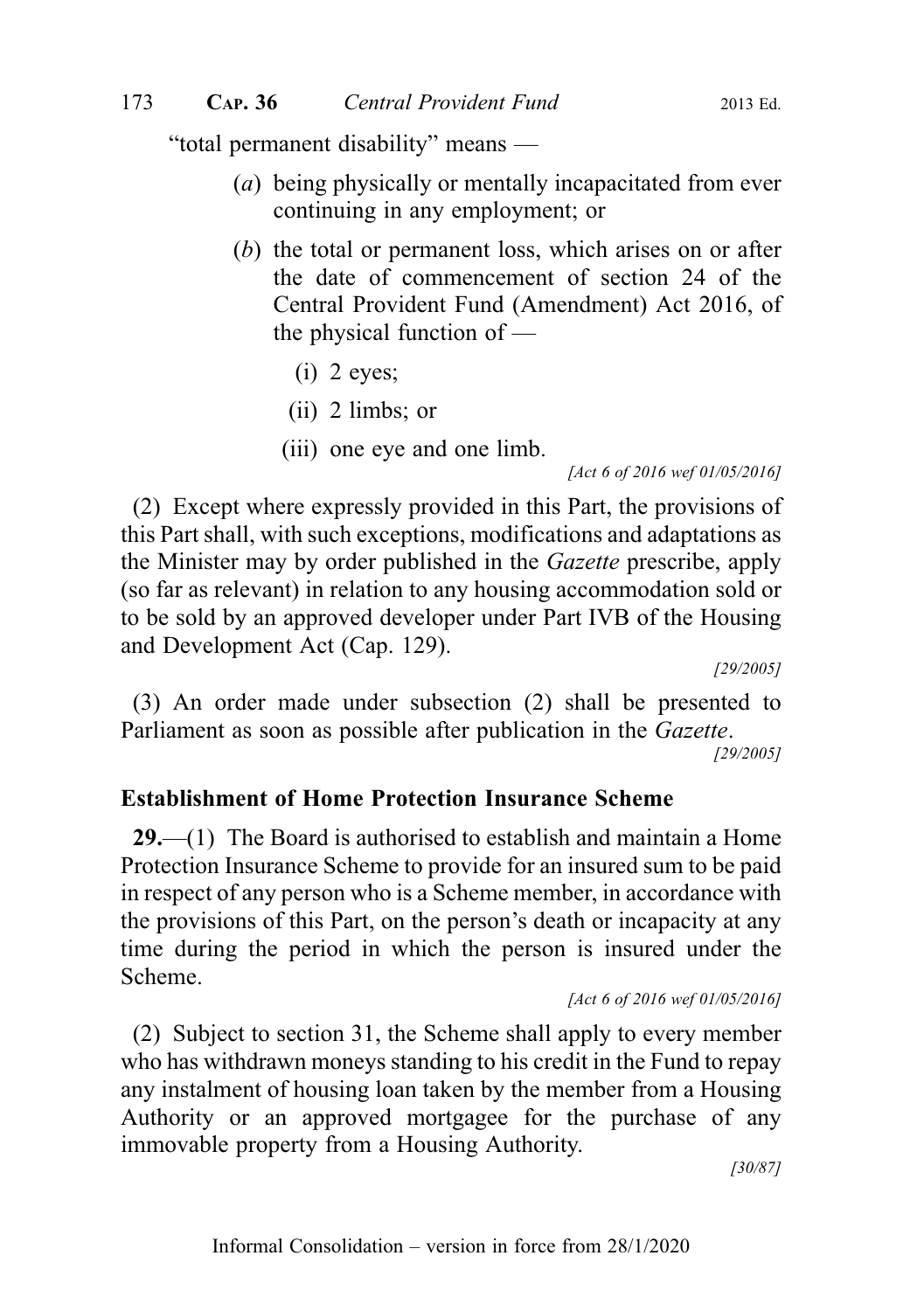(3) The Board may permit any person who has purchased from a Housing Authority an immovable property jointly with a member of the Fund to join the Scheme subject to such term, condition and restriction as the Board may impose.

[30/87]

(4) The Board may, on the application being made to it by a member, exempt the member from the Scheme.

[39/2000]

(4A) Any exemption by the Board under subsection (4) shall be subject to such terms and conditions as may be prescribed by the Minister.

[39/2000]

- (5) The Scheme shall not apply to
	- (a) any member if he is 65 years of age or above or such other age as the Minister may prescribe at the time he is required to join the Scheme; and
	- (b) any member or class of members whom the Minister may, by notification in the Gazette, specify.

[30/87; 10/94; 39/2000]

(5A) Notwithstanding subsection (5), the Scheme shall not apply to any member who is 60 years of age or above but below 65 years of age on 1st March 2001 unless that member opts, in such manner as the Board may determine, to join the Scheme.

[39/2000]

(6) Any person who became a member of the Scheme prior to 1st March 1988 shall continue to be a member of the Scheme subject to the same term, condition and restriction which were in force before that date.

[30/87]

(7) The Board may issue to a member a cover under the Scheme, or cancel, terminate or reinstate a member's cover under the Scheme in such circumstances as may be prescribed by regulations made under this Part.

> [23/2012] [Act 6 of 2016 wef 01/05/2016]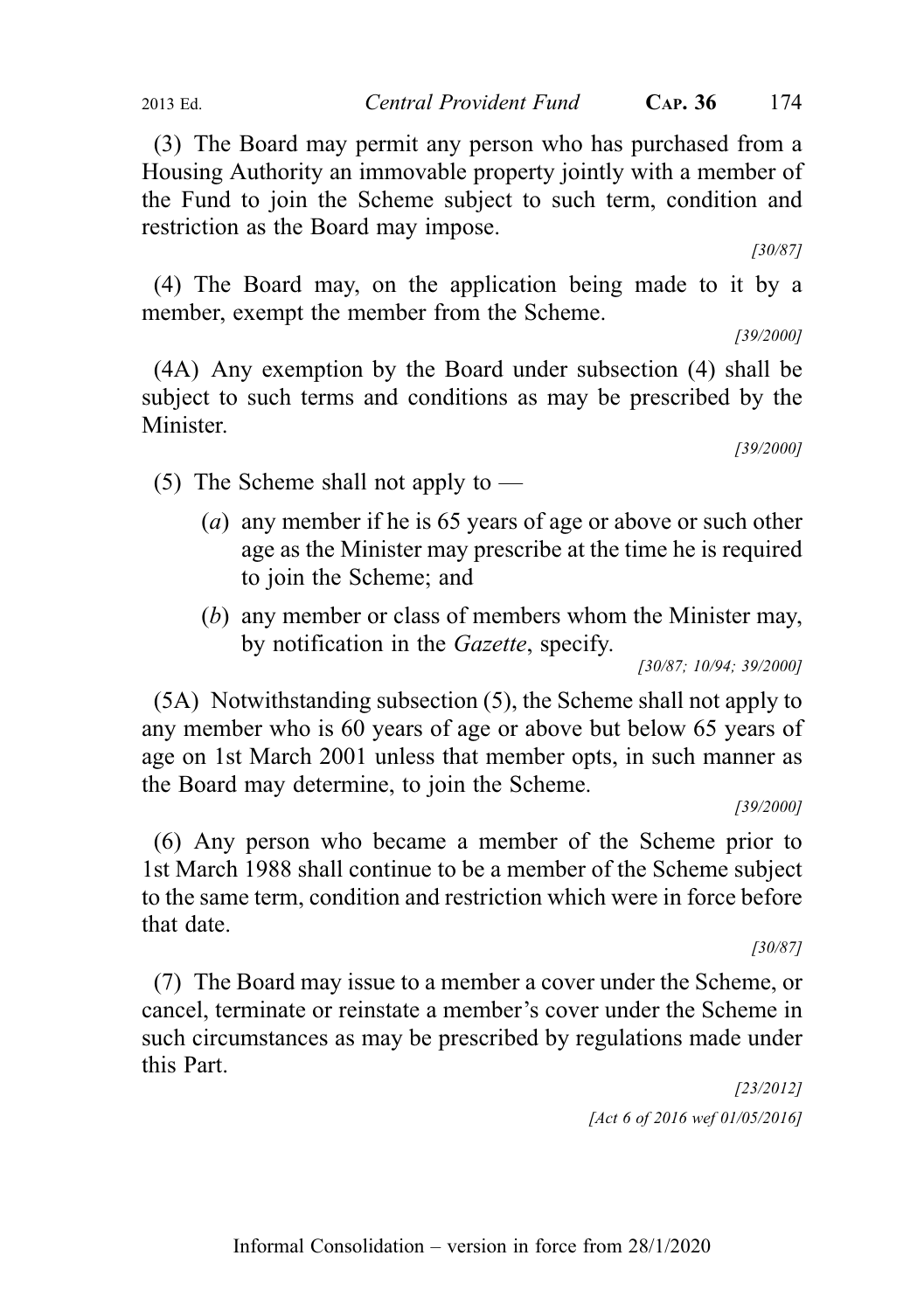#### Double insurance cover under Scheme prohibited

30.—(1) No person shall be insured under the Scheme for more than one immovable property at the same time.

[30/98]

(2) Where a member who is insured under the Scheme in respect of any immovable property purchases another immovable property from a Housing Authority, the member shall, notwithstanding anything in this Act or in regulations made under this Part, cease to be covered under the Scheme in respect of the first-mentioned immovable property immediately upon the commencement of cover under the Scheme in respect of the second-mentioned immovable property.

[30/98; 39/2000]

(3) Where a member's cover under the Scheme in respect of any immovable property ceases by virtue of subsection (2), the Board shall refund to the member or pay to such other person as may be prescribed by regulations made under this Part, subject to such terms and conditions as the Board may impose and in such manner as may be prescribed by those regulations, an amount representing the surrender value of that cover or the unexpired portion of that cover, if any, calculated in accordance with those regulations as if the member had redeemed the housing loan on that property on the date of the cessation of that cover.

[23/2012]

(4) Where before 1st August 1998 a member is insured under the Scheme in respect of 2 immovable properties at the same time —

- (a) the member's cover under the Scheme in respect of the immovable property purchased by the member earlier (referred to in this subsection as the earlier property) shall cease on that date; and
- (b) the Board shall refund to the member or pay to such other person as may be prescribed by regulations made under this Part, subject to such terms and conditions as the Board may impose and in such manner as may be prescribed by those regulations, an amount representing the surrender value of that cover, if any, calculated in accordance with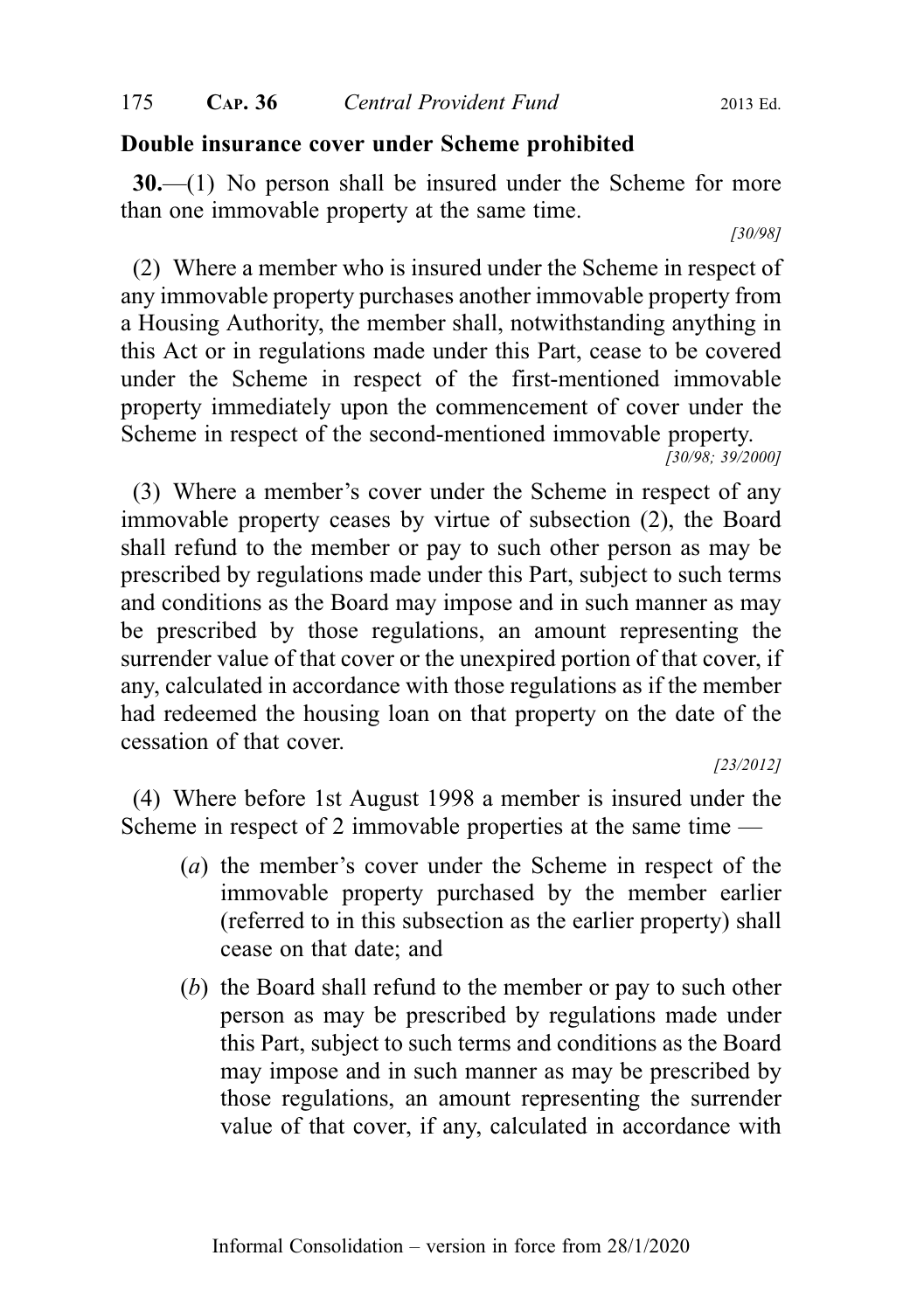those regulations as if the member had redeemed the housing loan on the earlier property on that date.

[23/2012]

# Medical condition of member of Scheme

31.—(1) Subject to subsection (2), a person is not entitled to join the Scheme if the Board is not satisfied that the person is in good health at the time the insurance cover under the Scheme is to commence.

[Act 6 of 2016 wef 01/05/2016]

(2) The Board may, on the application of a person who is not entitled to join the Scheme solely by reason of subsection (1), permit the person to join the Scheme, subject to such terms and conditions as the Board may impose either generally or in a particular case.

[Act 6 of 2016 wef 01/05/2016]

(3) A member of the Scheme or person who wishes to join the Scheme shall —

- (a) if required by the Board, undergo such medical examination as the Board thinks fit; and
- (b) disclose to the Board such facts or information concerning his health as the Board may require.

[20/2011]

### Premium

32.—(1) Every member of the Scheme shall pay a premium of an amount prescribed by regulations made under this Part.

[30/87]

(2) Notwithstanding anything in this Act, the Board shall be entitled to deduct the amount of the premium payable by a member of the Scheme from the contributions standing to the credit of that member in the Fund and where any such deduction has been made by the Board, the Board shall as soon as practicable give to the member concerned notice in writing to that effect.

[30/87]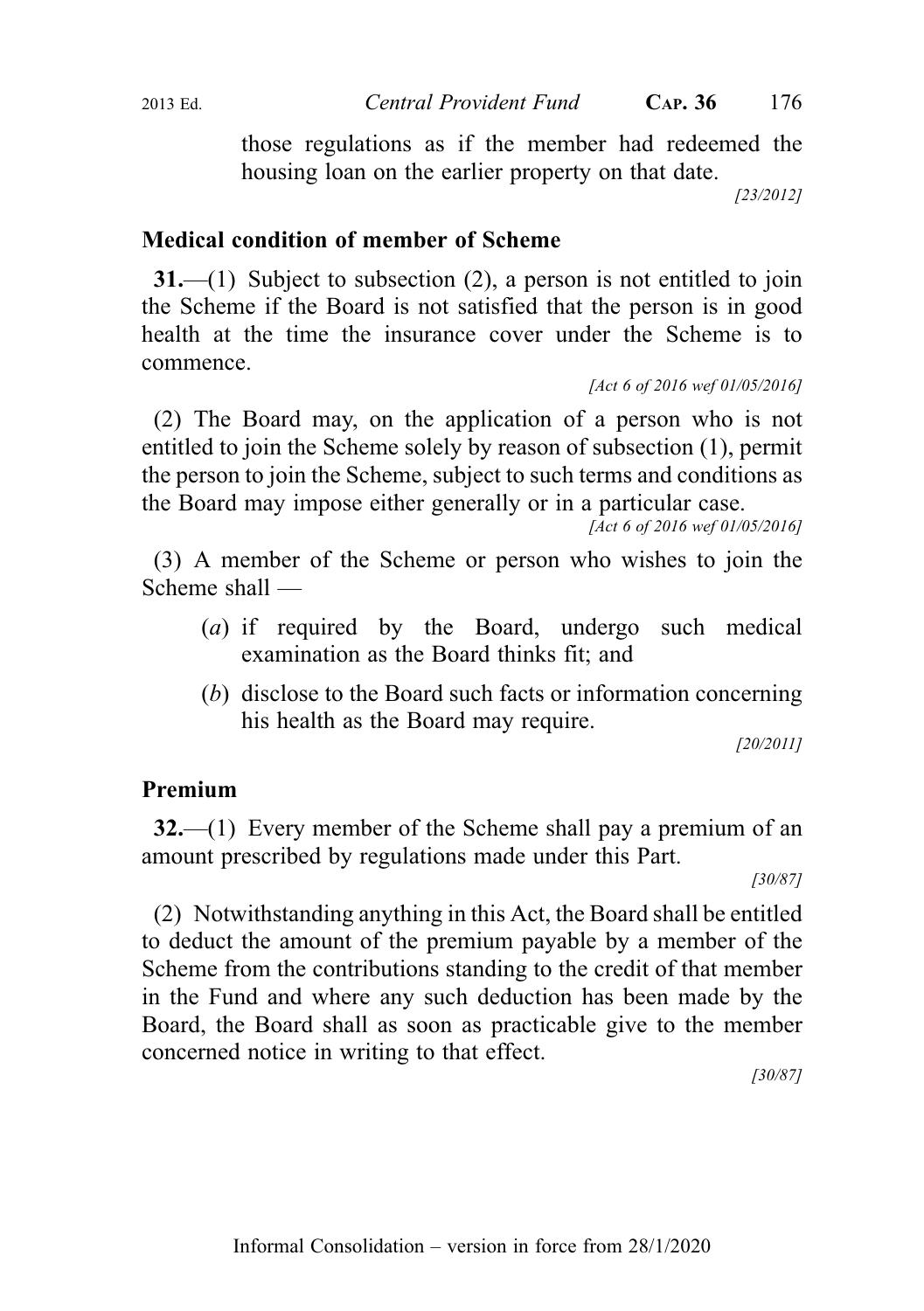(3) The deduction referred to in subsection (2) shall have priority to the deductions which the Board is authorised to make under all other provisions of this Act except section 27B.

[39/2000; 40/2007]

(4) Where the amount of the premium which a Scheme member is liable to pay under the Scheme exceeds the amount standing to the Scheme member's credit in the Fund, the deficiency may be paid in either or both of the following manner:

- (a) the Board may deduct the deficiency (in whole or in part) from any payment from the insured sum which the Board may make under the Scheme under section 36(1), (2) or (6);
- (b) the deficiency may be paid in such other manner and within such time as the Board may determine.

[Act 6 of 2016 wef 01/05/2016]

(5) Where a joint-owner of an immovable property is insured under the Scheme, the Board may (on such terms and conditions as the Board may impose) permit such other joint-owner of the immovable property to use his contributions in the Fund to pay for the whole or part of the premium which the first-mentioned joint-owner is liable to pay under the Scheme.

> [39/2000] [Act 6 of 2016 wef 01/05/2016]

- (6) The other joint-owner referred to in subsection  $(5)$ 
	- (a) need not be insured under the Scheme; and
	- (b) must satisfy such other criteria as the Board may determine.

[Act 6 of 2016 wef 01/05/2016]

# Establishment of Home Protection Fund

33.—(1) The Board shall establish and maintain a fund to be known as the Home Protection Fund into which shall be paid all premiums collected under this Part and out of which shall be met all payments to be paid by the Board under the Scheme (including any costs and expenses incurred by the Board in establishing and maintaining the Scheme).

[20/2011]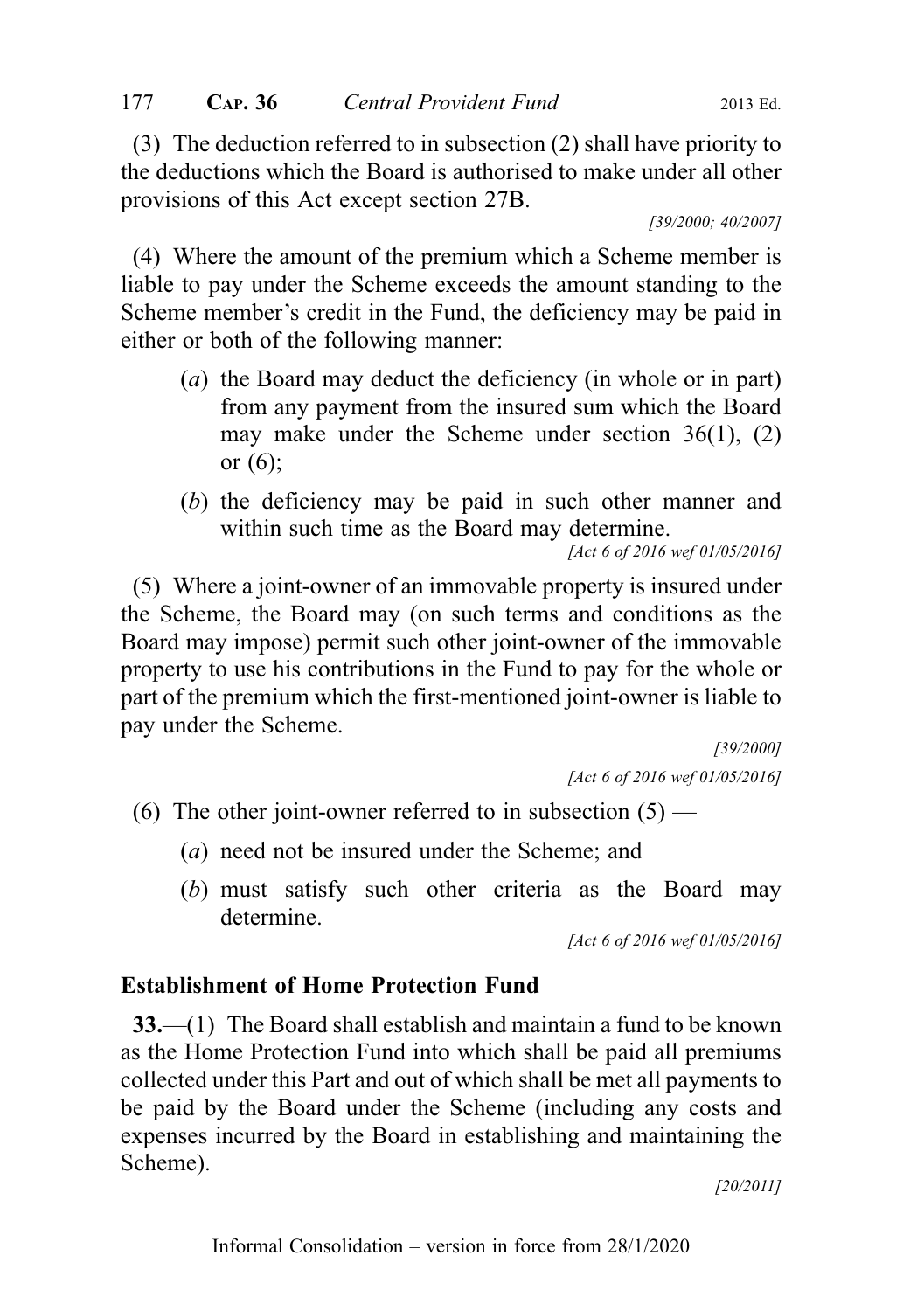(2) The Home Protection Fund shall be controlled and administered by the Board.

(3) Every amount paid by the Board out of the Home Protection Fund before 30th December 2011 to defray the costs and expenses incurred by the Board in establishing and maintaining the Scheme shall be deemed to be and always to have been validly paid, and no legal proceedings shall lie or be instituted or maintained in any court of law on account of or in respect of any such payment.

[20/2011]

- **34.** [Repealed by Act 39 of 2000]
- 35. [Repealed by Act 39 of 2000]

# Amount payable by Board on death or incapacity of member of Scheme

36.—(1) Where a member of the Scheme dies at any time during the period he is insured under the Scheme, the Board shall, upon proof of death, pay such amount deducted from the Scheme member's insured sum as may be prescribed by regulations made under this Part —

- (a) in any case where there exist such circumstances as may be prescribed by those regulations —
	- (i) to such person or persons (other than the Housing Authority or the approved mortgagee) and in such manner as may be prescribed by those regulations; and
	- (ii) if that amount is payable to 2 or more persons, in such proportion as may be determined by the Board; or
- (b) in any other case, to the Housing Authority or the approved mortgagee.

[30/87] [Act 24 of 2013 wef 01/09/2014] [Act 6 of 2016 wef 01/05/2016]

(2) Subject to subsections (3), (4) and (5), where there is a claim made to the Board by a member of the Scheme on the ground of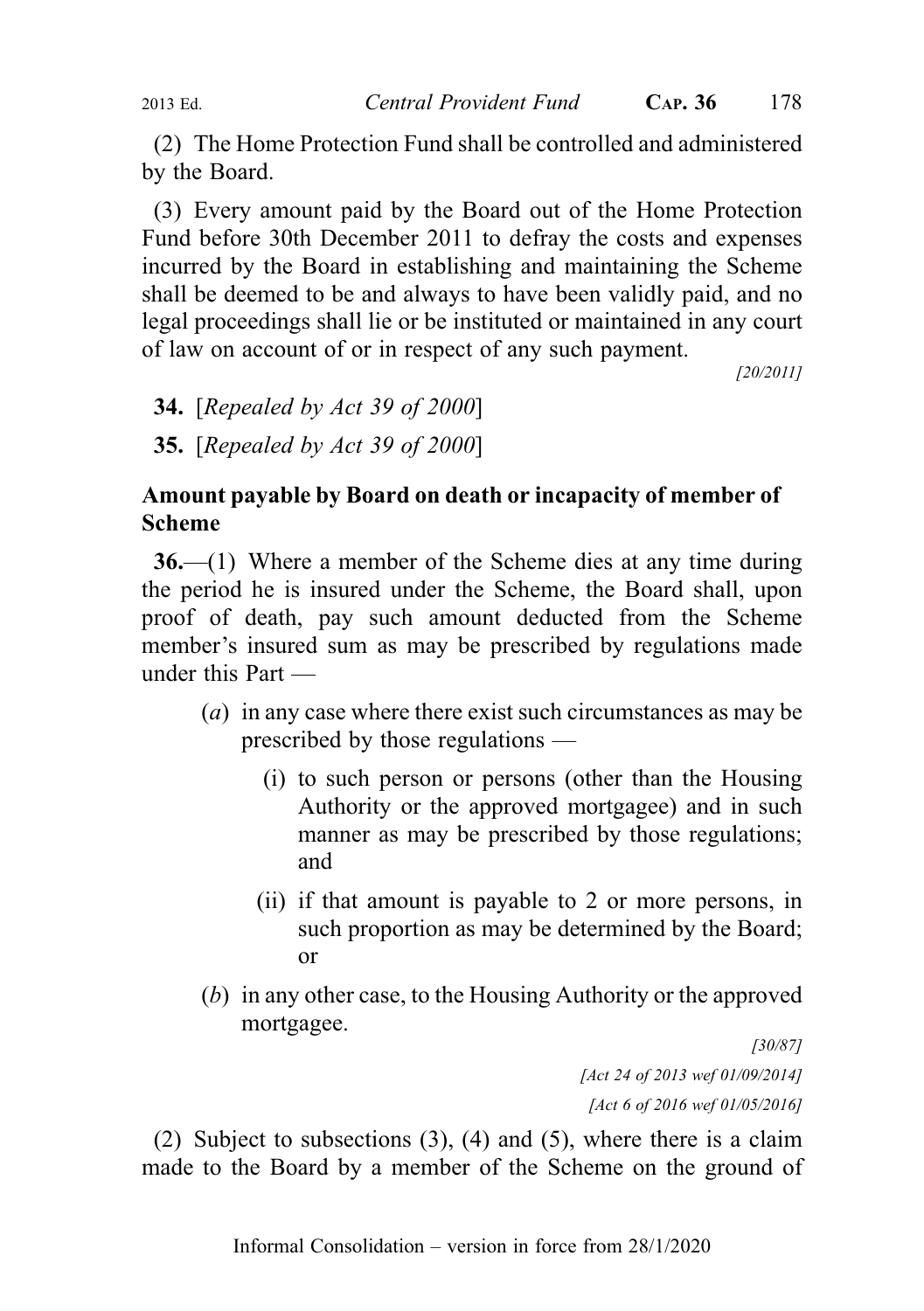incapacity at any time during the period he is insured under the Scheme, the Board shall, upon proof of incapacity —

- (a) in any case where there exist such circumstances as may be prescribed by regulations made under this Part, pay such amount deducted from the Scheme member's insured sum as may be prescribed by those regulations to be payable at the time of incapacity of the member —
	- (i) to such person or persons (other than the Housing Authority or the approved mortgagee) and in such manner as may be prescribed by those regulations; and
	- (ii) if that amount is payable to 2 or more persons, in such proportion as may be determined by the Board; or

[Act 6 of 2016 wef 01/05/2016]

(b) in any other case, pay to the Housing Authority or the approved mortgagee the monthly or other periodic loan instalments which the member of the Scheme is liable to pay to the Housing Authority or the approved mortgagee under the housing loan for a period not exceeding 2 years, by deducting the amount from the Scheme member's insured sum.

[39/2000] [Act 24 of 2013 wef 01/09/2014] [Act 6 of 2016 wef 01/05/2016]

(3) For the avoidance of doubt, where the housing loan is taken from a Housing Authority or an approved mortgagee by 2 or more members of the Scheme in respect of property purchased jointly by the members, the monthly or other periodic loan instalments payable by the Board under subsection  $(2)(b)$  on account of the incapacity of a member shall be in proportion to that member's liability for the repayment of the housing loan as declared by that member to, and accepted by, the Board.

> [39/2000] [Act 24 of 2013 wef 01/09/2014]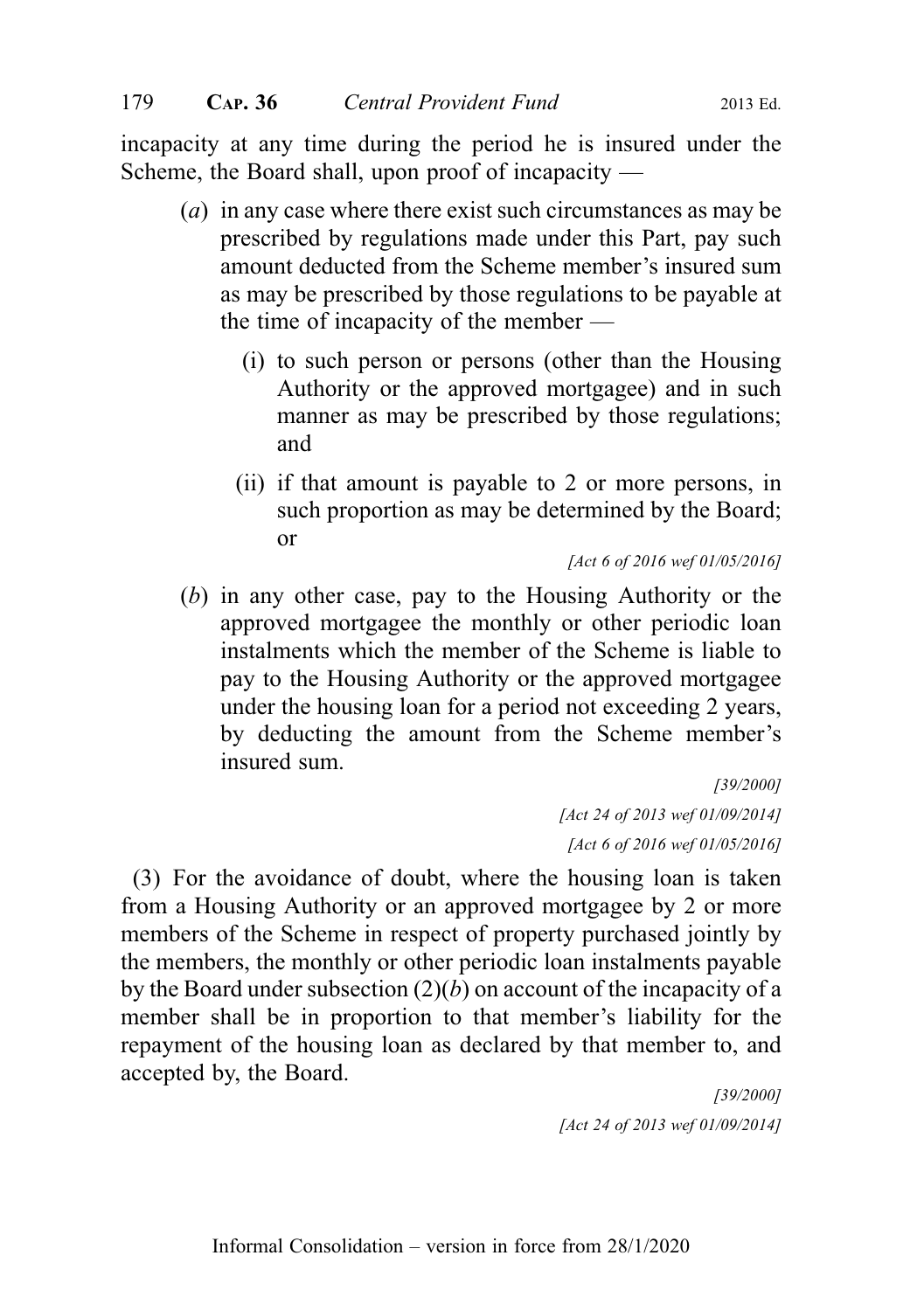(4) The Board shall cease payment to the Housing Authority or the approved mortgagee under subsection  $(2)(b)$  if the member of the Scheme is no longer incapacitated.

[39/2000] [Act 24 of 2013 wef 01/09/2014]

(5) Where the Board ceases payment to the Housing Authority or the approved mortgagee under subsection (4), the member of the Scheme shall remain insured under the Scheme for the Scheme member's insured sum less any amount that the Board has paid under subsection  $(2)(b)$ .

[39/2000] [Act 24 of 2013 wef 01/09/2014] [Act 6 of 2016 wef 01/05/2016]

(6) Despite subsection  $(2)(b)$ , if the incapacity of the Scheme member is in the opinion of the Board likely to continue for more than 2 years, the Board must pay the Housing Authority or the approved mortgagee an amount as is prescribed by regulations made under this Part.

[Act 6 of 2016 wef 01/05/2016]

(7) Where a claim under the Scheme is made in respect of the incapacity of a member of the Scheme, the Board may backdate any payment to be made by the Board to the Housing Authority or the approved mortgagee under this section to the date on which the incapacity occurred.

[39/2000]

(8) The amount payable by the Board under this section on the death or incapacity of a member of the Scheme is not more than the aggregate of —

- (a) the outstanding amount of any housing loan taken in respect of the immovable property for which the member of the Scheme is insured at the time of that member's death or incapacity; and
- (b) the amount of interest accrued on the outstanding amount mentioned in paragraph  $(a)$  up to the date the outstanding amount is paid.

[Act 37 of 2019 wef 01/01/2020]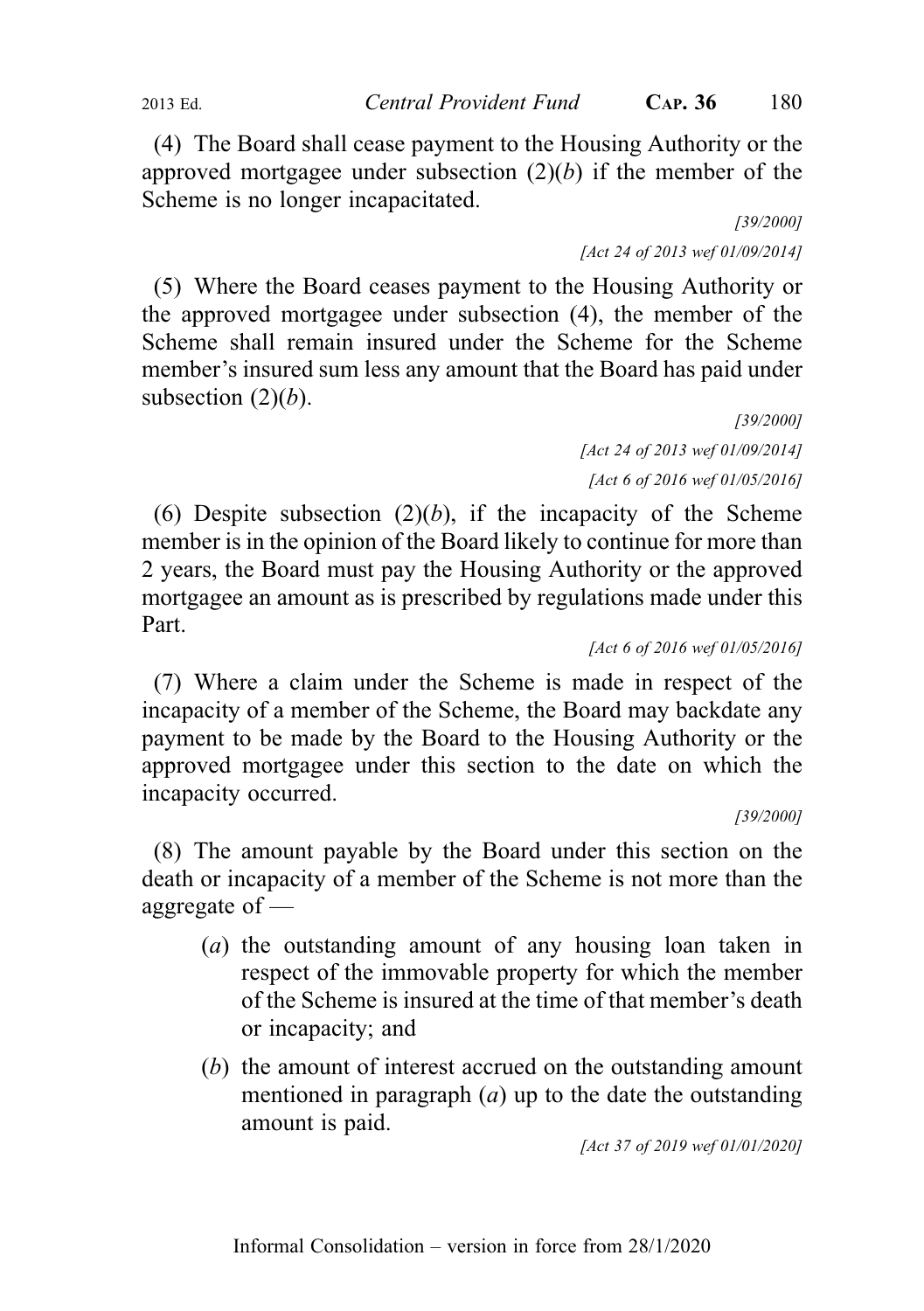(8A) The Board must credit the excess of the Scheme member's insured sum over the amount payable under this section to the Scheme member's account in the Fund.

[Act 6 of 2016 wef 01/05/2016]

(8B) Any payment of interest made by the Board in respect of a Scheme member before the date of commencement of section 14 of the Central Provident Fund (Amendment) Act 2019 which, if made on or after that date, would be permitted under subsection (8) is taken to be and always to have been validly made; and no legal proceedings lie or may be instituted or maintained, in any court of law on account of or in respect of any such payment.

[Act 37 of 2019 wef 01/01/2020]

(9) The Board shall not be required to make any payment in respect of any member of the Scheme —

(*a*) if the death or incapacity of the member —

- (i) in the case of a member who was insured under the Scheme before 1st March 2001, occurs within one year from the date he is insured under the Scheme and the death is the result of suicide or the incapacity is the result of deliberate self-injury; or
- (ii) in the case of a member who was insured under the Scheme on or after 1st March 2001, is the result of suicide or deliberate self-injury committed within one year from the date that he is insured under the Scheme;
- (b) if the member suffered capital punishment for any criminal act committed within one year from the date that he is insured under the Scheme;
- (c) if the death or incapacity of the member, directly or indirectly, arose out of or is consequent upon or contributed by his own intentional criminal act committed within one year from the date that he is insured under the Scheme; or
- (d) if the death or incapacity of that member arises from war or any warlike operations or participation in any riot.

[23/89; 39/2000]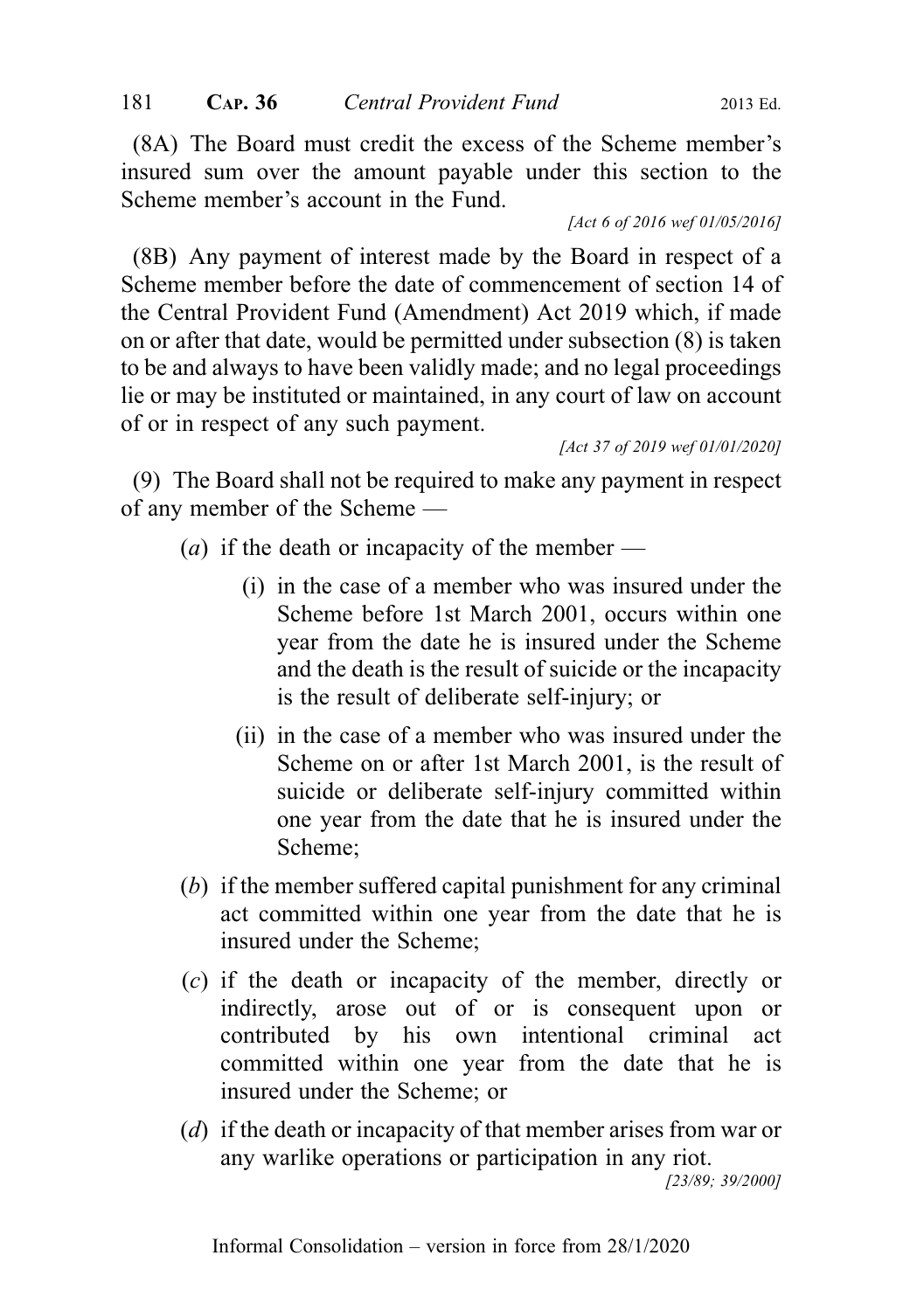(10) The Board shall not be required to make any payment in respect of any member of the Scheme if the member —

(a) makes or furnishes to the Board any statement or fact that is false or misleading in a material particular;

[Act 6 of 2016 wef 01/05/2016]

(b) fails to disclose to the Board any material fact or circumstance known to him at the time he is required to be insured under the Scheme which might influence the Board as to whether he should be insured under the Scheme; or

> [30/87] [Act 6 of 2016 wef 01/05/2016]

(c) was suffering from an illness when the member joined the Scheme, unless the Board permitted the member to join the Scheme when it knew that the member was suffering from that illness.

[Act 6 of 2016 wef 01/05/2016]

(11) Subsection (9) does not limit the particulars, facts and circumstances which may be taken to be material for the purposes of subsection  $(10)(a)$  or  $(b)$ .

[Act 6 of 2016 wef 01/05/2016]

(12) Despite subsections (9) and (10), the Board may, on proof of death or incapacity of a Scheme member, pay in any circumstances prescribed by regulations made under this Part the whole or part of the insured sum.

[Act 6 of 2016 wef 01/05/2016]

(13) Any payment made by the Board in respect of a Scheme member before the date of commencement of section 28 of the Central Provident Fund (Amendment) Act 2016, which if made after that date would be permitted under subsection (12), is taken to be and always to have been validly paid, and no legal proceedings lie or may be instituted or maintained in any court of law on account of or in respect of any such payment.

[Act 6 of 2016 wef 01/05/2016]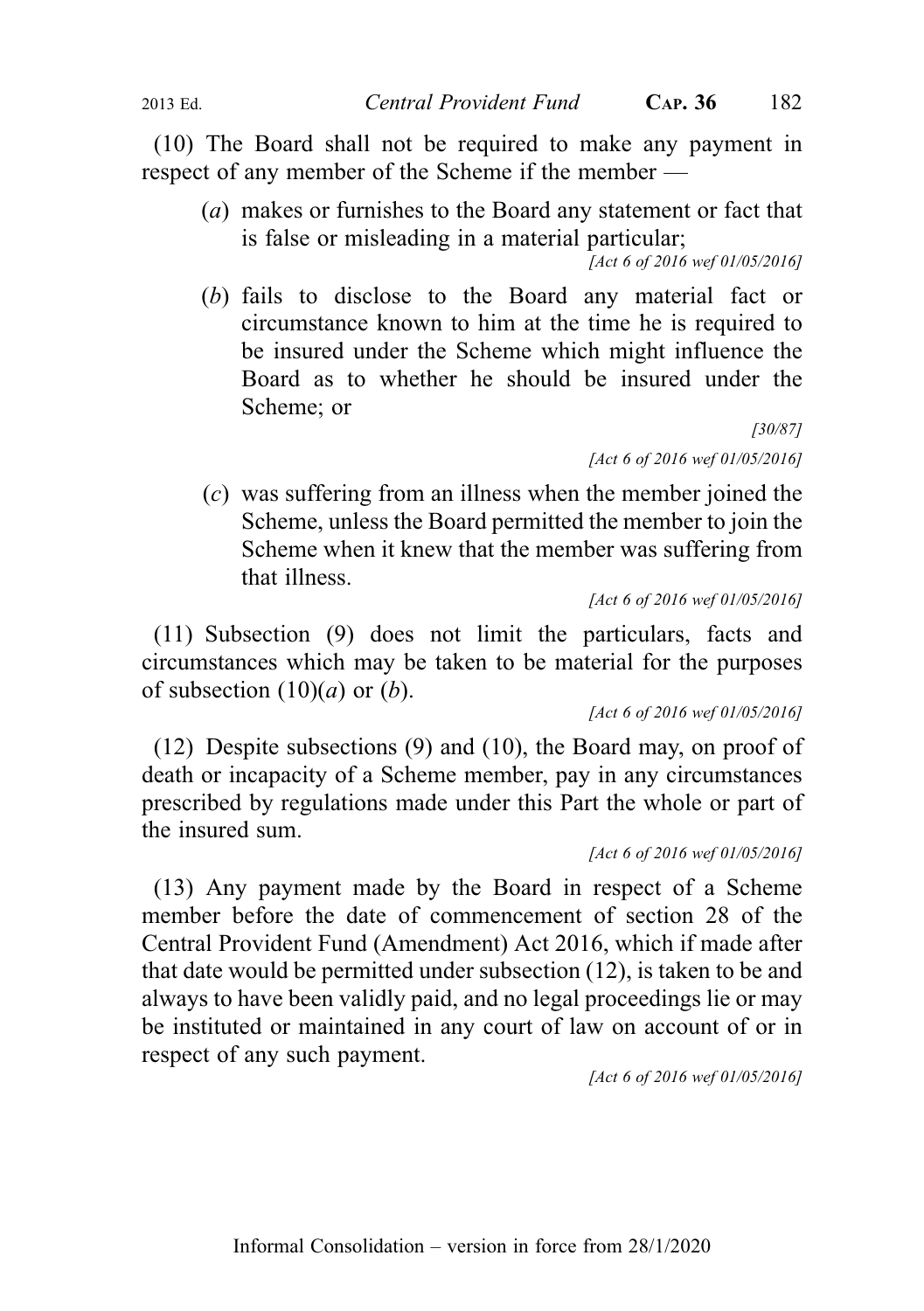# Housing Authority or approved mortgagee to send notice to Board on payment of premium

37.—(1) Where a member of the Scheme is required to pay a premium to the Home Protection Fund under section 32, the Housing Authority or the approved mortgagee, as the case may be, shall send a written notice thereof to the Board within 14 days from the date the premium is payable by the member of the Scheme.

[30/87]

(2) Every notice under subsection (1) shall be in such form as the Board may require.

# Non-application of Insurance Act

38. The Insurance Act (Cap. 142) shall not apply to anything done by the Board under this Part.

# Regulations for purposes of this Part

39. The Minister may make such regulations as are necessary or expedient for the purpose of carrying out the provisions of this Part and, in particular, such regulations may —

- (a) provide for the different classes of members of the Scheme and the rates of premium payable by such members;
- (b) provide for the manner and time for payment of premiums by the different classes of members of the Scheme;
- (c) provide for the period and commencement of cover under the Scheme;
- (ca) prescribe the insured sum in respect of each class of Scheme members;

[Act 6 of 2016 wef 01/05/2016]

- (d) provide, in respect of each class of members of the Scheme, for the amount of money payable by the Board to the Housing Authority or the approved mortgagee in the event of the death or incapacity of a member of the Scheme;
- (da) prescribe the circumstances referred to in section  $36(1)(a)$ and  $(2)(a)$  under which the Board may make payment to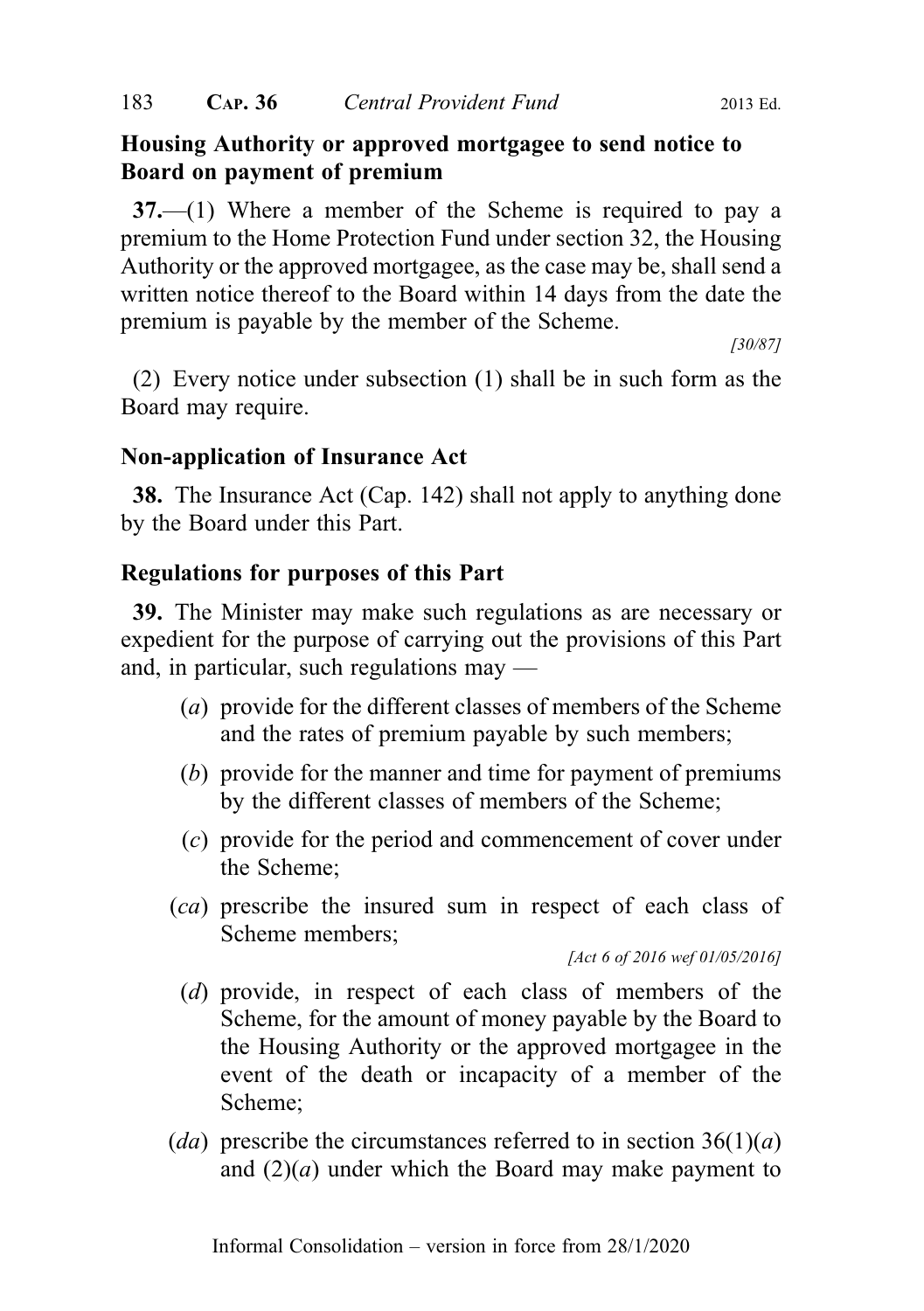any person other than the Housing Authority or the approved mortgagee, the person or persons to whom such payment may be made and the manner in which such payment may be made;

[Act 24 of 2013 wef 01/09/2014]

- (e) provide, in respect of each class of members of the Scheme, for the amount of money payable by the Board under the Scheme where the prescribed premium has not been fully paid;
- (ea) [Deleted by Act 6 of 2016 wef 01/05/2016]
- (f) provide for the refund of any premium (and the whole or such part, as the Board may determine, of any interest that would have been payable on the amount of the premium if that amount had been standing to a person's credit in the person's account in the Fund), the manner in which the premium and interest are to be refunded and the circumstances in which the refund is to be made and at such rates as may be prescribed by the Minister;

[Act 6 of 2016 wef 01/05/2016]

- (g) prescribe the evidence to be produced and the person, officer or authority to whom that evidence is to be produced for the purposes of this Part;
- (h) provide for the manner in which money in the Home Protection Fund may be invested;
- (i) provide for the premium payable by members of the Scheme in cases where the immovable property is purchased in joint names;
- (j) provide for such information, evidence and documents that the Board may require a member of the Scheme to furnish for the purposes of this Part; and
- (k) prescribe anything which under this Part may be prescribed by the Minister.

[30/87; 39/2000; 20/2011; 23/2012]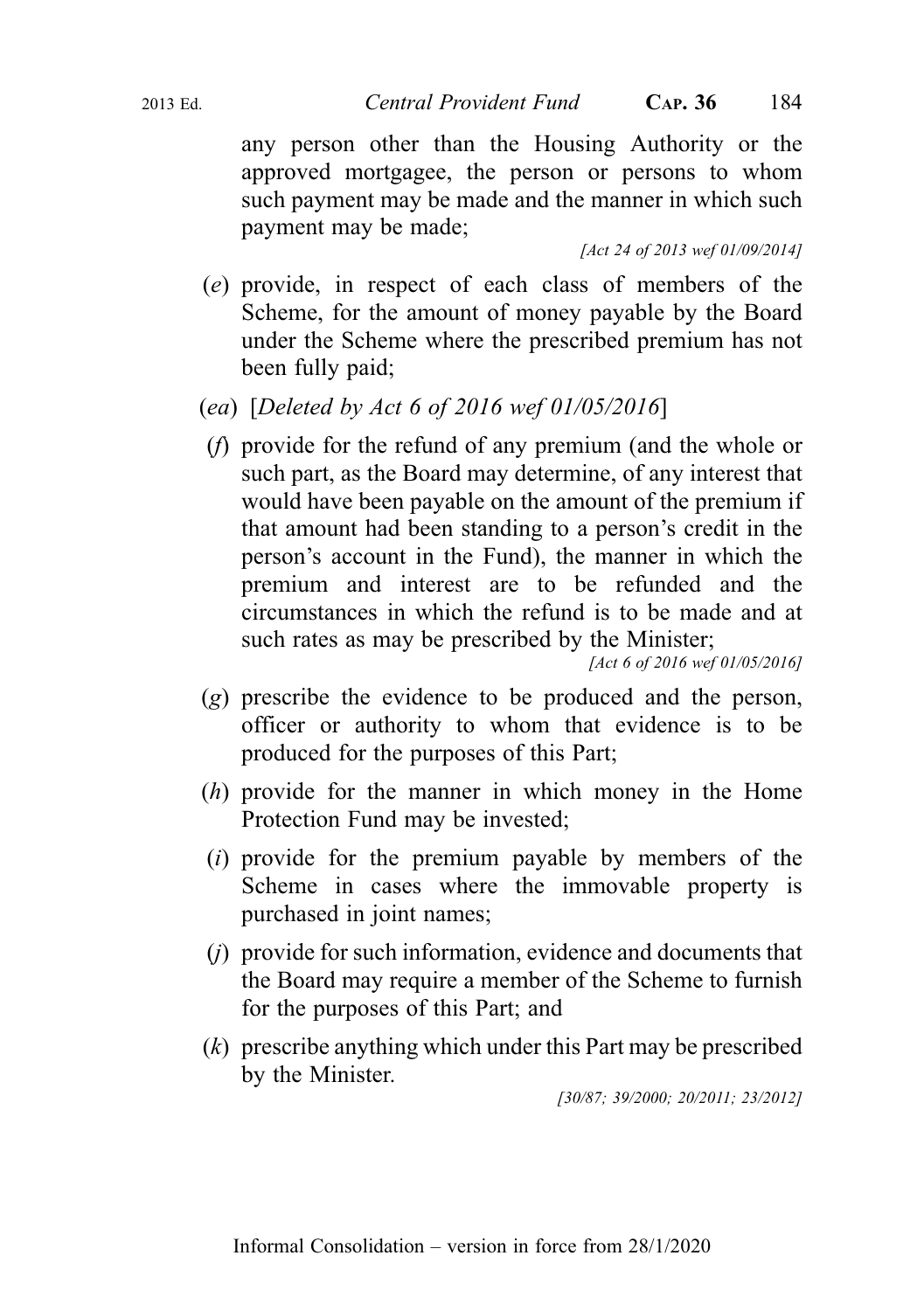# PART V

## DEPENDANTS' PROTECTION INSURANCE SCHEME

# Interpretation of this Part

- $40.$  In this Part
	- "appointed insurer" means any person who is licensed under the Insurance Act (Cap. 142) to carry on insurance business in Singapore and who is appointed by the Board to take over the whole or any part of the Board's liabilities under the Scheme or to provide insurance cover to any person under the Scheme;

"incapacitated" has the same meaning as in section 28;

- "insured person" means a person who is insured under the Scheme;
- "insured sum" means the sum prescribed in regulations made under this Part which is payable on the incapacity or death of the insured person;
- "premium" means the annual premium payable by an insured person;
- "Scheme" means the Dependants' Protection Insurance Scheme established and maintained by the Board under section 41;

[23/89; 24/2005; 11/2013] [Act 6 of 2016 wef 01/05/2016]

- "serious illness", in relation to an insured person, means any illness that —
	- (a) is likely to result in a claim under that insured person's insurance cover under the Scheme; and
	- (b) the Board has specified for the purposes of section 43(1), in a manner accessible to the insured person, as a serious illness which the insured person must disclose to the Board.

[Act 6 of 2016 wef 01/05/2016]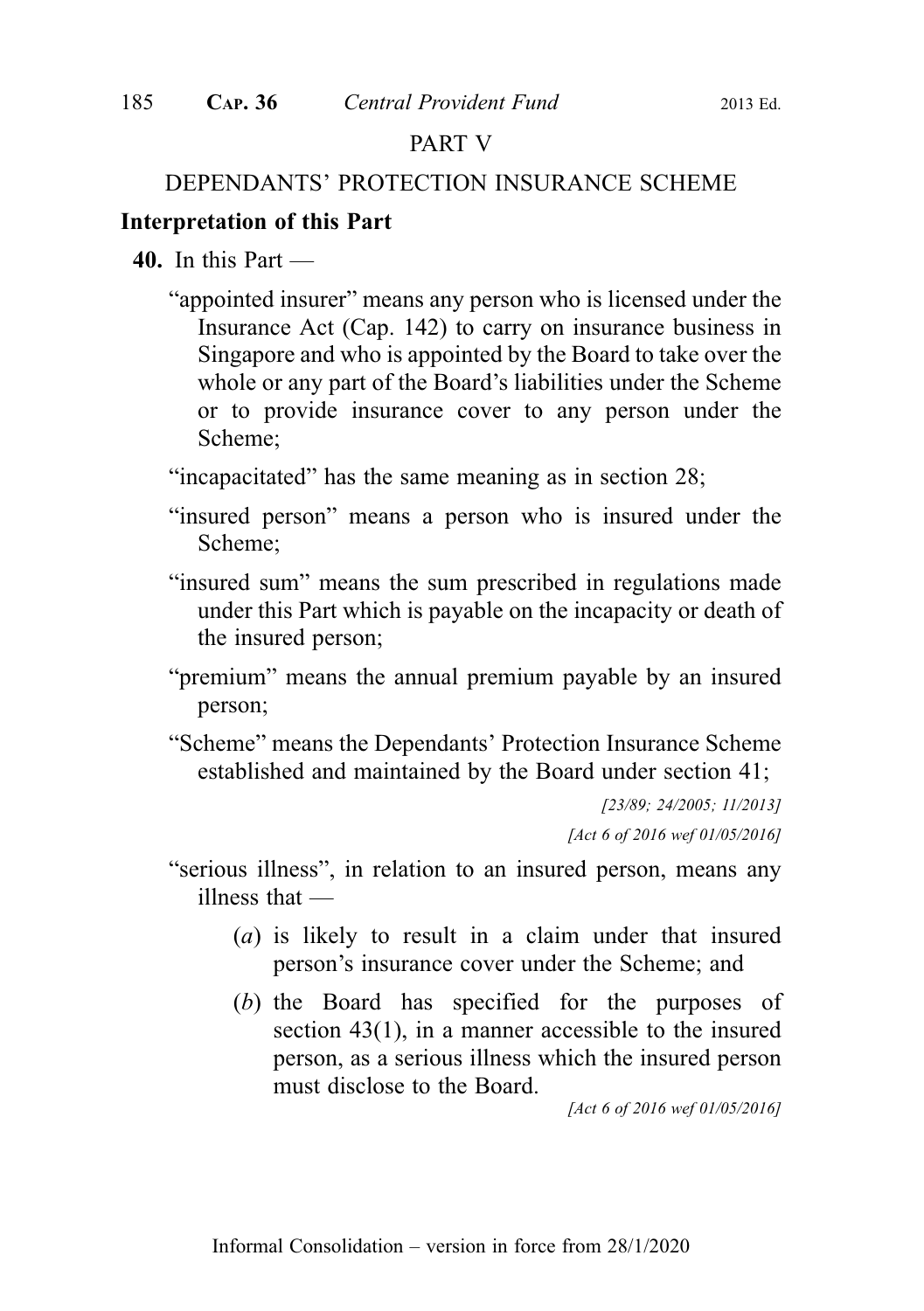## Establishment of Dependants' Protection Insurance Scheme

41. The Board may establish and maintain a Dependants' Protection Insurance Scheme for the purpose of providing that, on the incapacity or death of an insured person at any time during the period in which he is insured under the Scheme, the insured sum shall be paid in respect of that insured person in accordance with the provisions of this Part.

[23/89; 24/2005]

# Persons insured under Scheme

 $42$ —(1) Subject to the provisions of this Part, every member of the Fund for whom any contribution has been paid into the Fund on or after 14th May 1989 shall be insured under the Scheme.

[23/89]

- (2) Subsection (1) shall not apply to  $-$ 
	- (a) any member of the Fund who has not attained the age of 16 years or who has attained the age of 60 years or such other age as the Minister may in either case prescribe;
	- (b) any member of the Fund who is neither a citizen nor a permanent resident of Singapore;
	- (c) any member of the Fund who has lodged a written notice under subsection (3) stating that he does not wish to be insured under the Scheme; and
	- (d) any member or class of members of the Fund whom the Minister may, by notification in the *Gazette*, specify.

[23/89; 10/94; 24/2005]

(3) Any person referred to in subsection (1) who does not wish to be insured under the Scheme may lodge a written notice in the prescribed manner stating that he does not wish to be insured under the Scheme.

[23/89; 24/2005]

(4) Notwithstanding subsection (2) but without prejudice to section 43A, any member of the Fund who is not insured under the

Informal Consolidation – version in force from 28/1/2020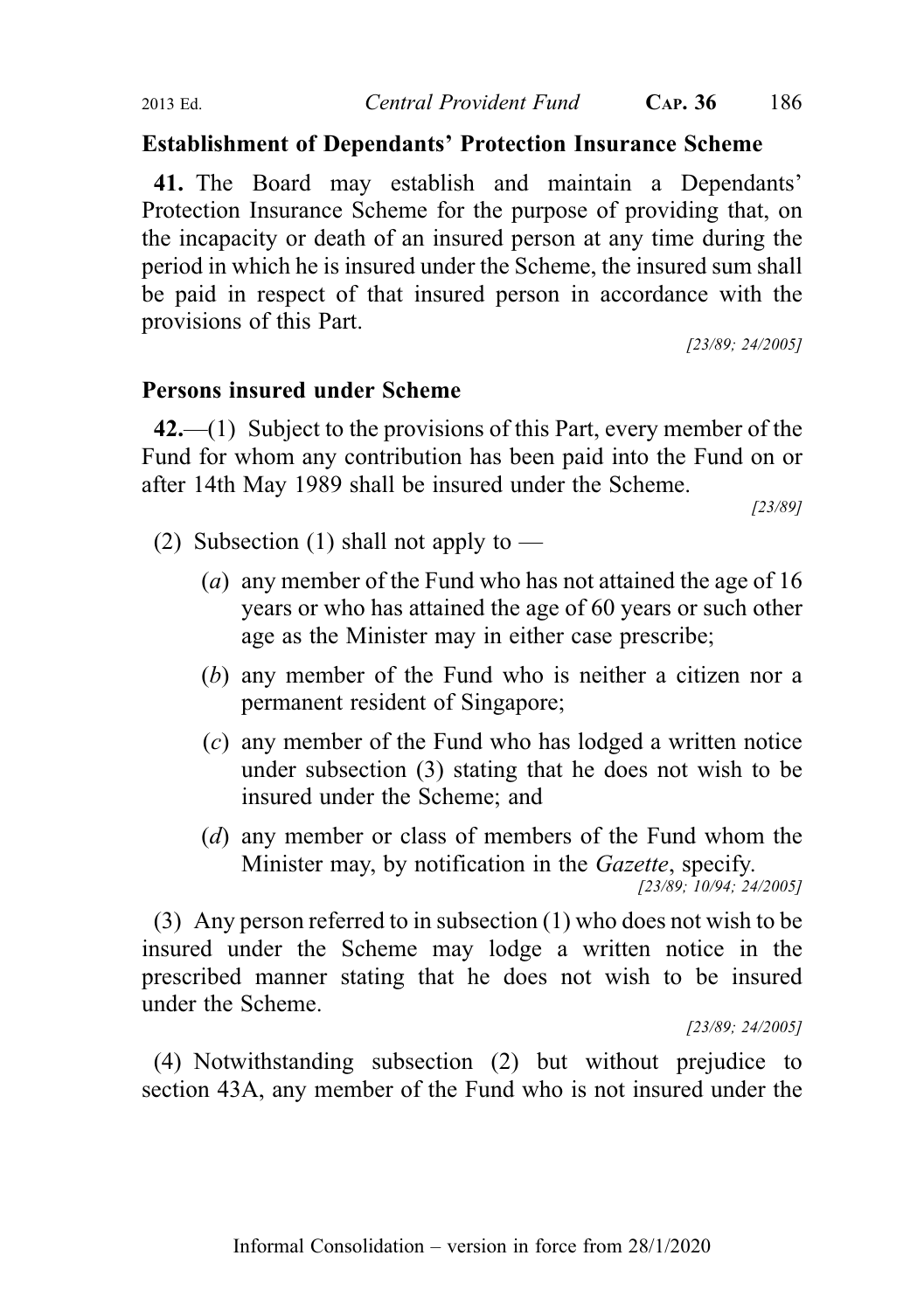Scheme may apply in the prescribed manner to be insured under the Scheme.

> [23/89; 24/2005] [Act 6 of 2016 wef 01/05/2016]

(5) The Board or an appointed insurer, as the case may be, may approve any application under subsection (4) in the prescribed manner.

[24/2005]

(6) The Board or an appointed insurer, as the case may be, may, in such circumstances as may be prescribed by regulations made under this Part —

- (a) refuse to insure, under the Scheme, any person who has made an application under subsection (4);
- (b) insure a person under the Scheme subject to such terms and conditions as the Board or appointed insurer may impose either generally or in a particular case; or
- $(c)$  continue to insure a person referred to in section 43(1), subject to such terms and conditions as the Board or appointed insurer may impose either generally or in a particular case.

[Act 6 of 2016 wef 01/05/2016]

# Application to persons below 21 years of age

 $42A$ .—(1) On or after the date of commencement of section 14 of the Central Provident Fund (Amendment) Act 2013 —

- (a) where any person has attained the age of 16 years (or such other age as the Minister may prescribe in place thereof) but is below the age of 21 years, he may do any thing under this Part, or any regulations made under section 51, as if he were of full age; and
- (b) the provisions of this Part and any regulations made under section 51 shall apply to any person who has attained the age of 16 years (or such other age as the Minister may prescribe in place thereof) but is below the age of 21 years, as if he were of full age.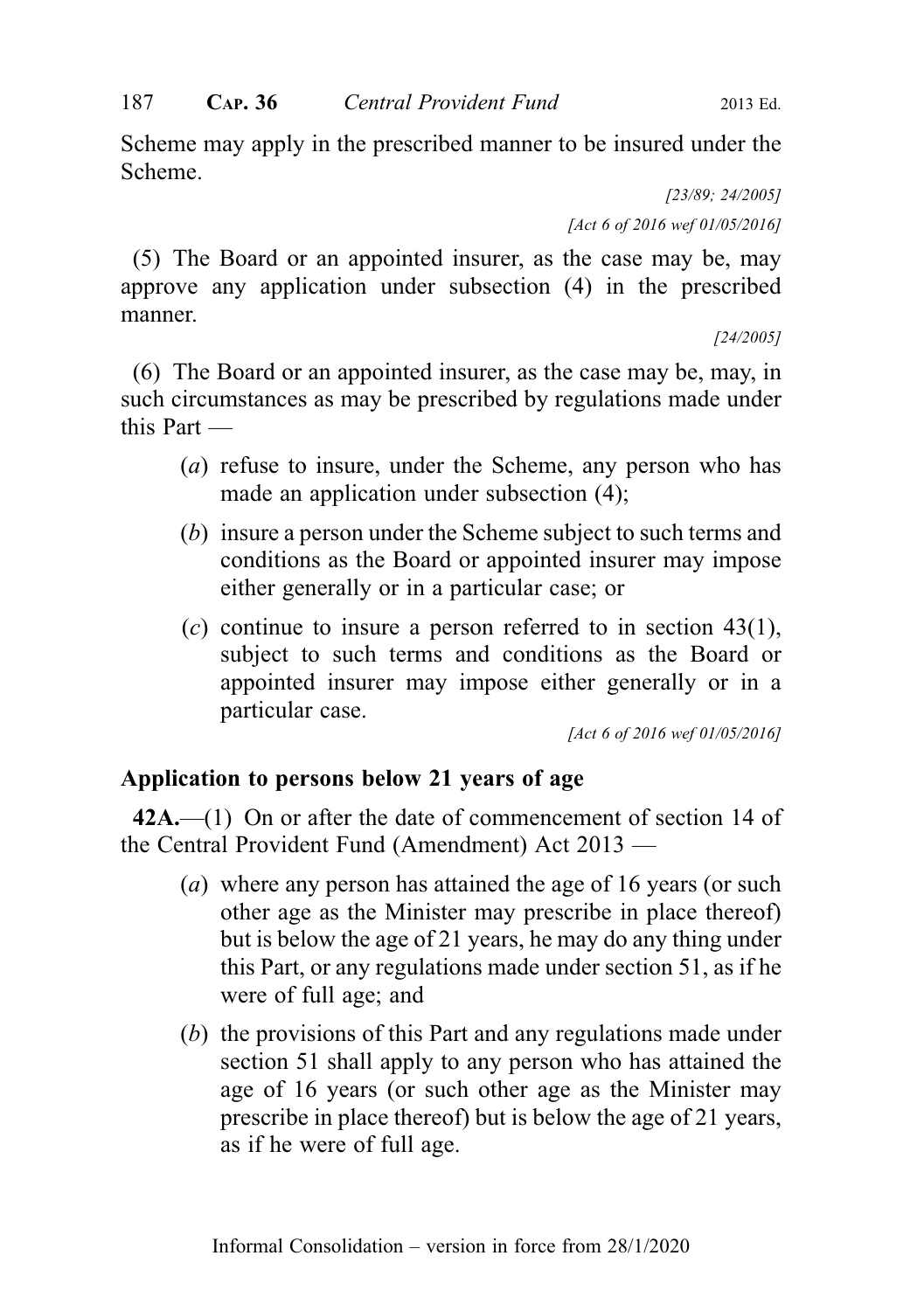(2) Where, before the date of commencement of section 14 of the Central Provident Fund (Amendment) Act 2013, a person below the age of 21 years did any thing under this Part, or any regulations made under section 51, which would have been validly done if he were of full age, that thing shall be deemed to be and always to have been validly done by him.

(3) Section 42(4) and (5) shall not apply to any member of the Fund unless he has attained the age of 16 years (or such other age as the Minister may prescribe in place thereof).

(4) This section shall apply subject to any contrary age requirement expressly provided under this Act in respect of —

- (a) any thing done under this Part, or any regulations made under section 51; or
- (b) any provision of this Part or of any regulations made under section 51.
- (5) Section 58 of the Insurance Act (Cap. 142) shall not apply to  $-$ 
	- (a) any thing done under this Part, or any regulations made under section 51; or
	- (b) the application of any provision of this Part and of any regulations made under section 51.

[Act 24 of 2013 wef 01/01/2014]

# Board may cancel insurance cover

43.—(1) If the Board has reason to believe that an insured person is incapacitated or suffering from serious illness on or before the date of commencement of his insurance cover under the Scheme, the Board may cancel the cover of that person under the Scheme and upon such cancellation that person shall cease immediately to be insured under the Scheme.

> [23/89] [Act 6 of 2016 wef 01/05/2016]

(2) All premiums paid by any person whose cover under the Scheme has been cancelled under subsection (1), together with the whole or such part, as the Board may determine, of the interest that would have been payable if the amount of such premiums had been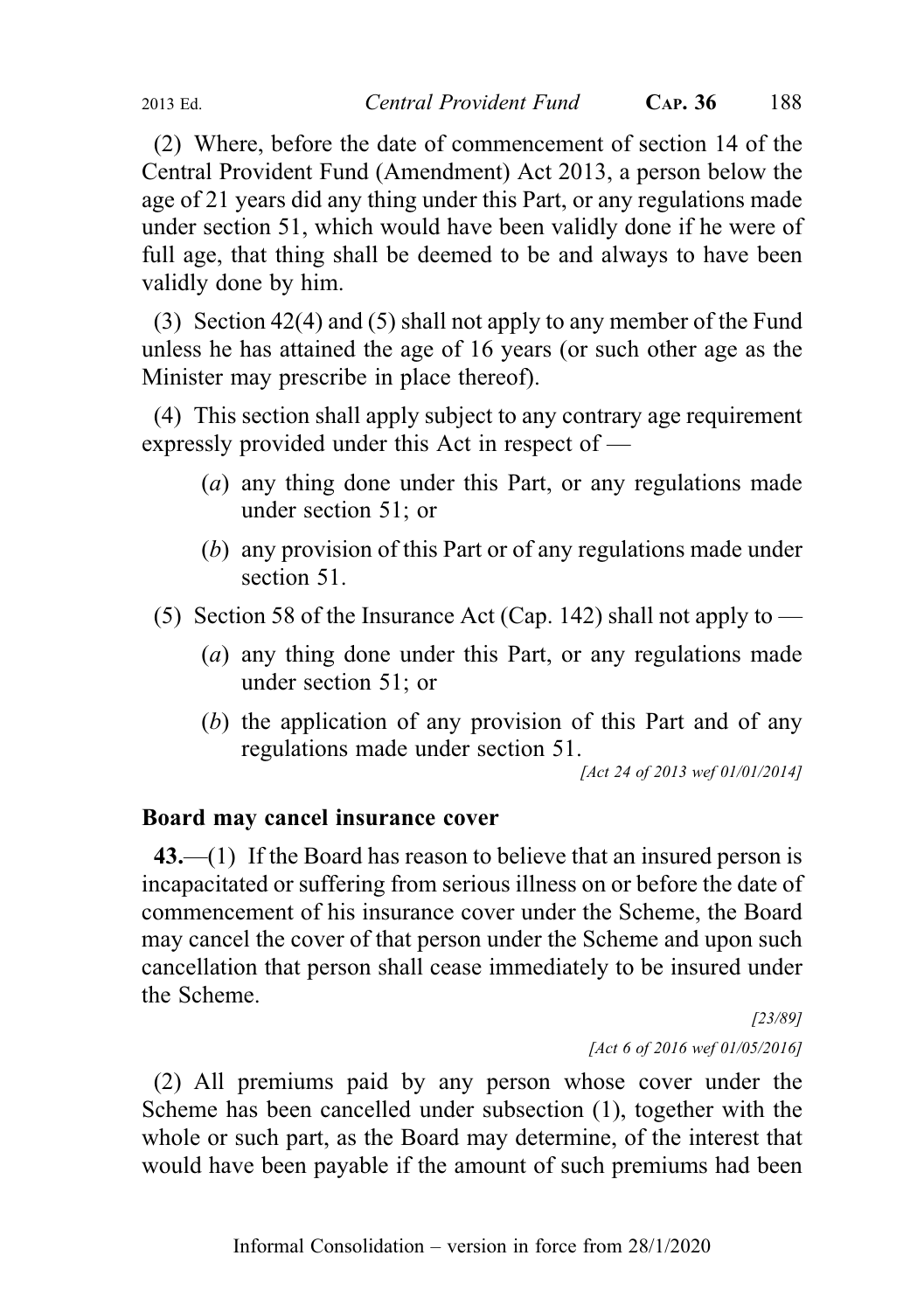standing to the credit of that person's account in the Fund, shall be refunded in such manner as may be prescribed by regulations made under this Part.

[57/2007; 23/2012]

(3) No refund shall be made under subsection (2) if the person has made or furnished to the Board any statement or fact that is false or misleading in a material particular.

[23/89]

(4) This section shall apply only in relation to an insured person for whose insurance cover under the Scheme the Board remains liable to pay the insured sum by virtue of section  $49A(2)(a)$ .

[24/2005]

(5) Subsection (1) applies to a person's insurance cover under the Scheme which commenced before, on or after the date of commencement of section 32 of the Central Provident Fund (Amendment) Act 2016.

- (6) Where a person's insurance cover under the Scheme
	- (a) was cancelled before the date of commencement of section 32 of the Central Provident Fund (Amendment) Act 2016; and
	- (b) could be cancelled under subsection (1) if it were still in force on that date,

that cancellation is taken to be and always to have been validly made, and no legal proceedings lie or may be instituted or maintained in any court of law on account of or in respect of that cancellation.

[Act 6 of 2016 wef 01/05/2016]

#### Board may reinstate, etc., member's cover

43A. The Board may reinstate an insured person's cover under the Scheme or issue a cover to any person, in such circumstances as may be prescribed by regulations made under this Part.

[Act 6 of 2016 wef 01/05/2016]

<sup>[</sup>Act 6 of 2016 wef 01/05/2016]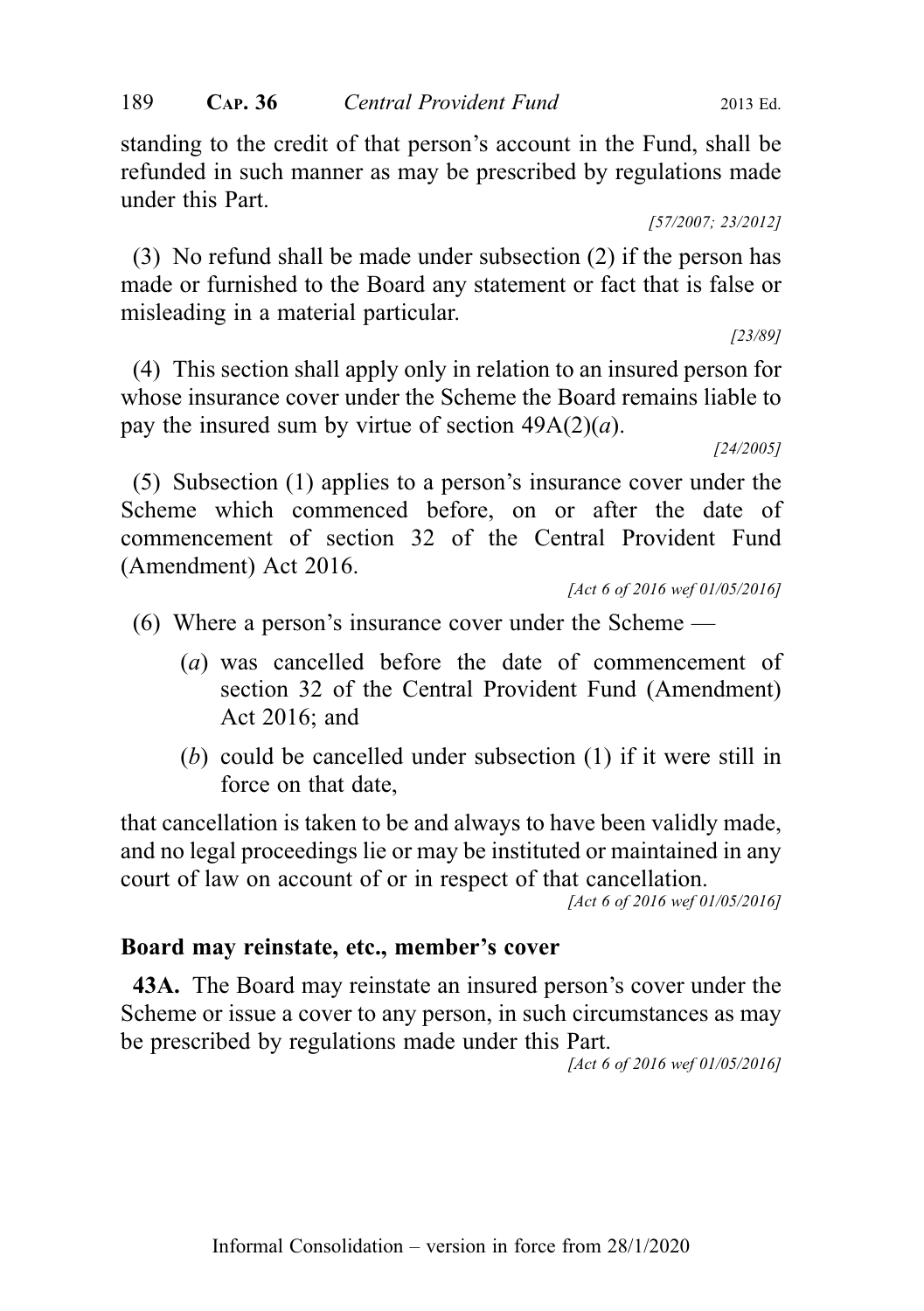## Board may require insured person to furnish information

44.—(1) The Board may require any insured person to furnish to the Board such information as the Board thinks fit regarding the life and health of the insured person or members of his family.

[23/89]

(2) The Board may also require any insured person to undergo such medical examination as the Board thinks fit.

[23/89]

(3) This section shall apply only in relation to an insured person for whose insurance cover under the Scheme the Board remains liable to pay the insured sum by virtue of section  $49A(2)(a)$ .

[24/2005]

## Premium

45.—(1) Every insured person shall pay a premium of an amount prescribed by regulations made under this Part.

[23/89]

(2) Notwithstanding anything in this Act, the Board shall be entitled to deduct the amount of the premium payable by an insured person from the contributions standing to the credit of that person in his ordinary and special accounts.

[23/89; 24/2005]

(3) Where, by virtue of section 49A, the insurance cover of an insured person under the Scheme is being provided by an appointed insurer, the Board shall pay the amount of the premium deducted under subsection (2) to that appointed insurer.

[24/2005]

(4) Where the amount of the premium which an insured person is liable to pay under the Scheme exceeds the amount standing to the person's credit in the person's ordinary and special accounts, the deficiency may be paid in either or both of the following manner:

(a) the Board or the appointed insurer, as the case may be, may deduct the deficiency (in whole or in part) from any payment from the insured sum which the Board or the appointed insurer may make under the Scheme under section 49;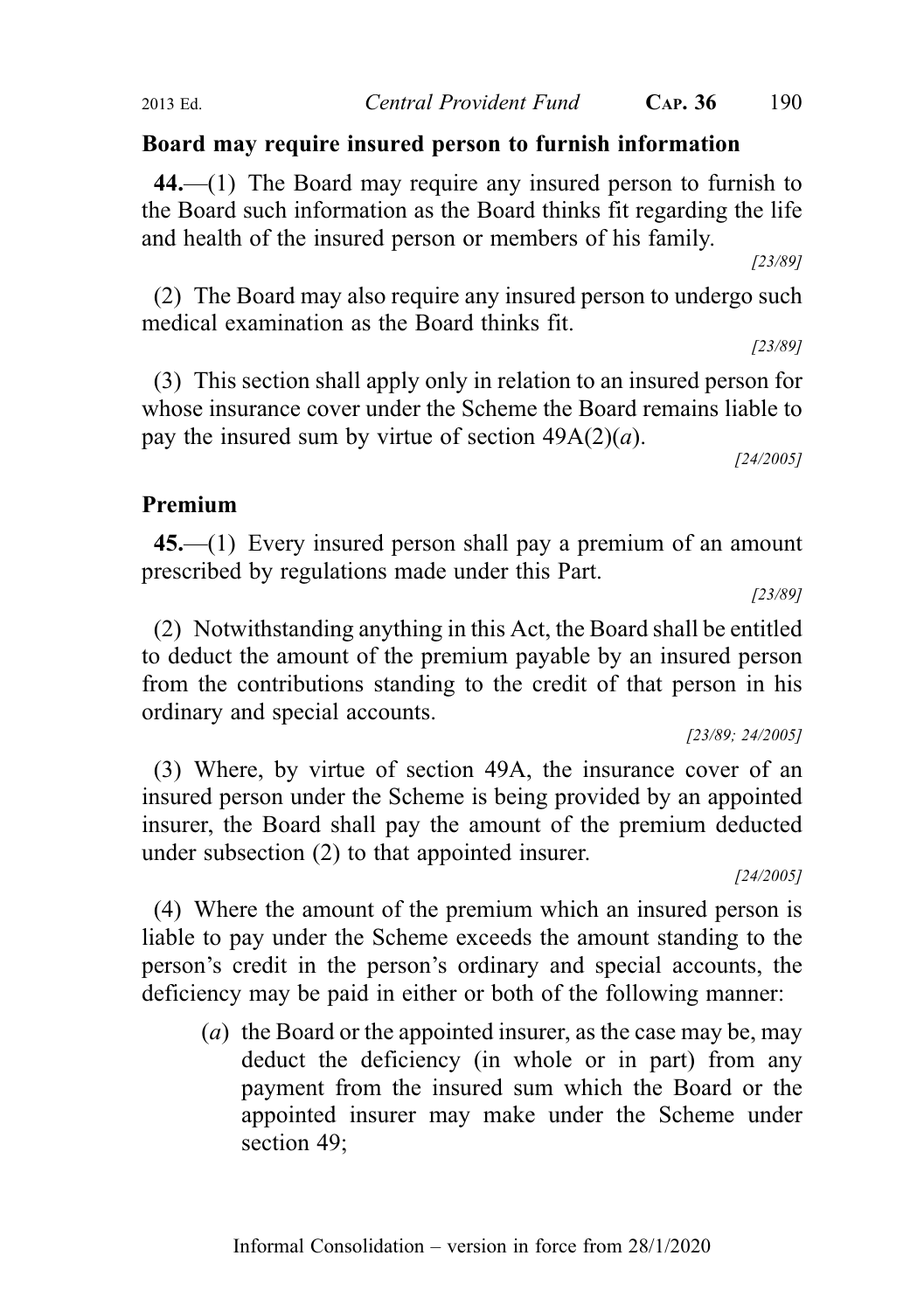(b) the deficiency may be paid in such other manner and within such time as the Board may determine.

[Act 6 of 2016 wef 01/05/2016]

# **46.** [Repealed by Act 24 of 2005]

# Period of cover

47.—(1) On payment of the prescribed premium payable under section 45 for an insured person, the person is covered under the Scheme by the Board or an appointed insurer assigned by the Board, as the case may be, for a period of 12 months beginning on  $-$ 

- (a) the date of such payment; or
- (b) where the insured person's insurance cover is issued under section 43A, such other date as may be prescribed under section  $51(e)$ .

[Act 6 of 2016 wef 01/05/2016]

(2) Subject to the provisions of this Part, the insurance cover under the Scheme shall be renewed annually in accordance with the prescribed requirements.

[24/2005]

# Rights and benefits under Scheme not assignable or transferable

48. The rights and benefits of an insured person arising from his insurance cover under the Scheme shall not be assignable or transferable.

[24/2005]

# Insurance policy under Scheme not to create trust

48A.—(1) A policy of insurance issued under the Scheme shall not be deemed to create any legal or equitable trust.

[24/2005]

(2) Section 73 of the Conveyancing and Law of Property Act (Cap. 61) and section 49L of the Insurance Act (Cap. 142) shall not apply to any policy of insurance issued under the Scheme.

[24/2005; 3/2009]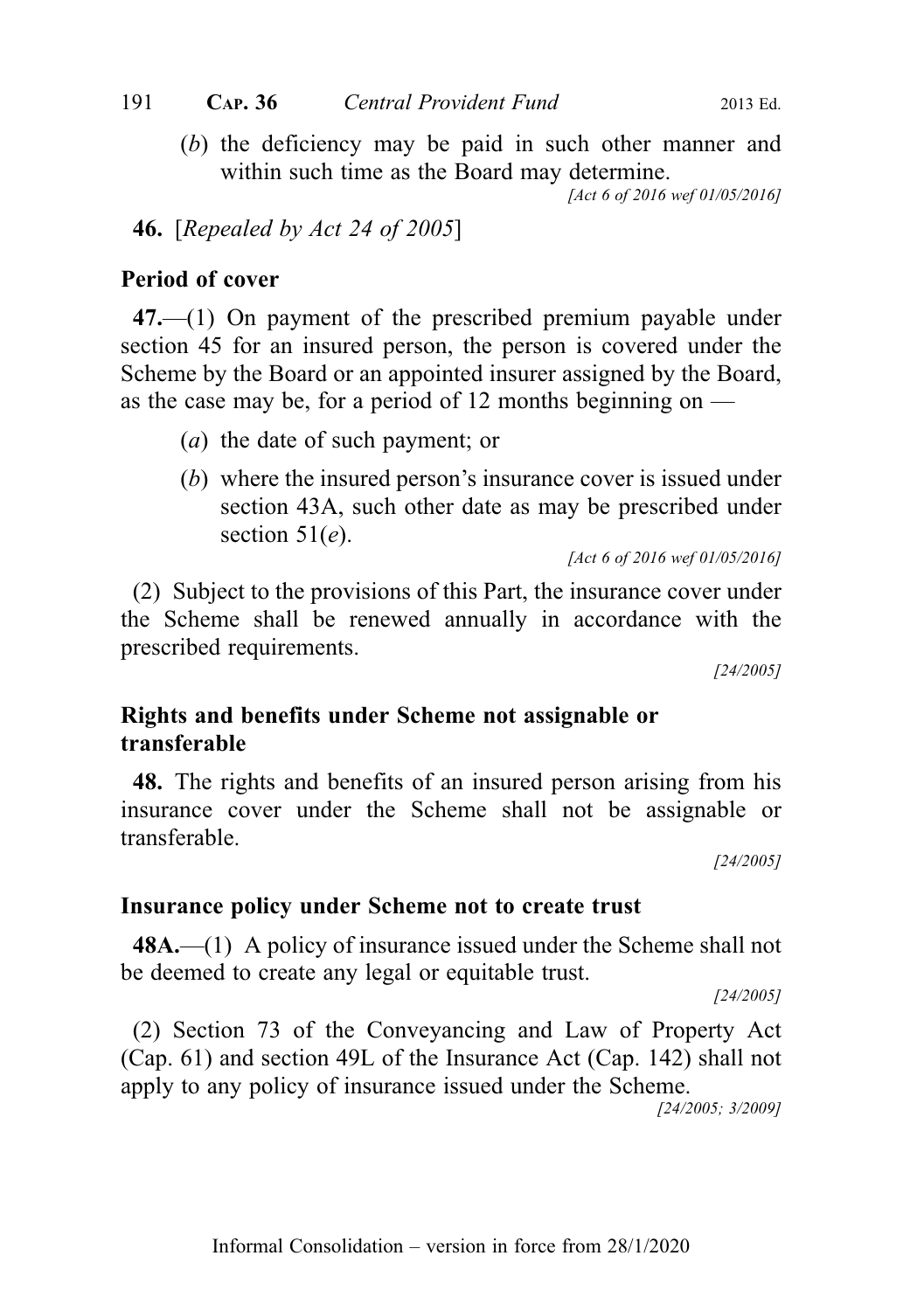# Amount payable on death or incapacity of insured person

49.—(1) Where an insured person dies at any time during the period he is insured under the Scheme, the insured sum shall, upon proof of death, be paid by the Board or an appointed insurer, as the case may be, in accordance with the prescribed requirements.

[24/2005]

(2) Where there is a claim made under the Scheme by an insured person on the ground of incapacity at any time during the period he is insured under the Scheme, the insured sum shall, upon proof of incapacity, be paid to him by the Board or an appointed insurer, as the case may be, in accordance with the prescribed requirements.

[24/2005]

## Transfer of Board's liabilities under Scheme

49A.—(1) The Minister may make regulations to transfer the whole or any part of the Board's liabilities under the Scheme (including the insurance covers issued under the Scheme that give rise to such liabilities) to one or more appointed insurers.

[24/2005]

(2) Without prejudice to the generality of subsection (1), regulations made under that subsection may —

- (a) prescribe the cases in which or the circumstances under which the Board shall continue to be liable to pay the insured sum in respect of insured persons whose insurance covers under the Scheme have been transferred to an appointed insurer;
- (b) provide for such consequential, saving and transitional provisions as are necessary to facilitate the transfer of the Board's liabilities under the Scheme;
- (c) prescribe the necessary modifications to be made to any other provision of this Act in order to bring such provision into conformity with the transfer of the Board's liabilities under the Scheme; and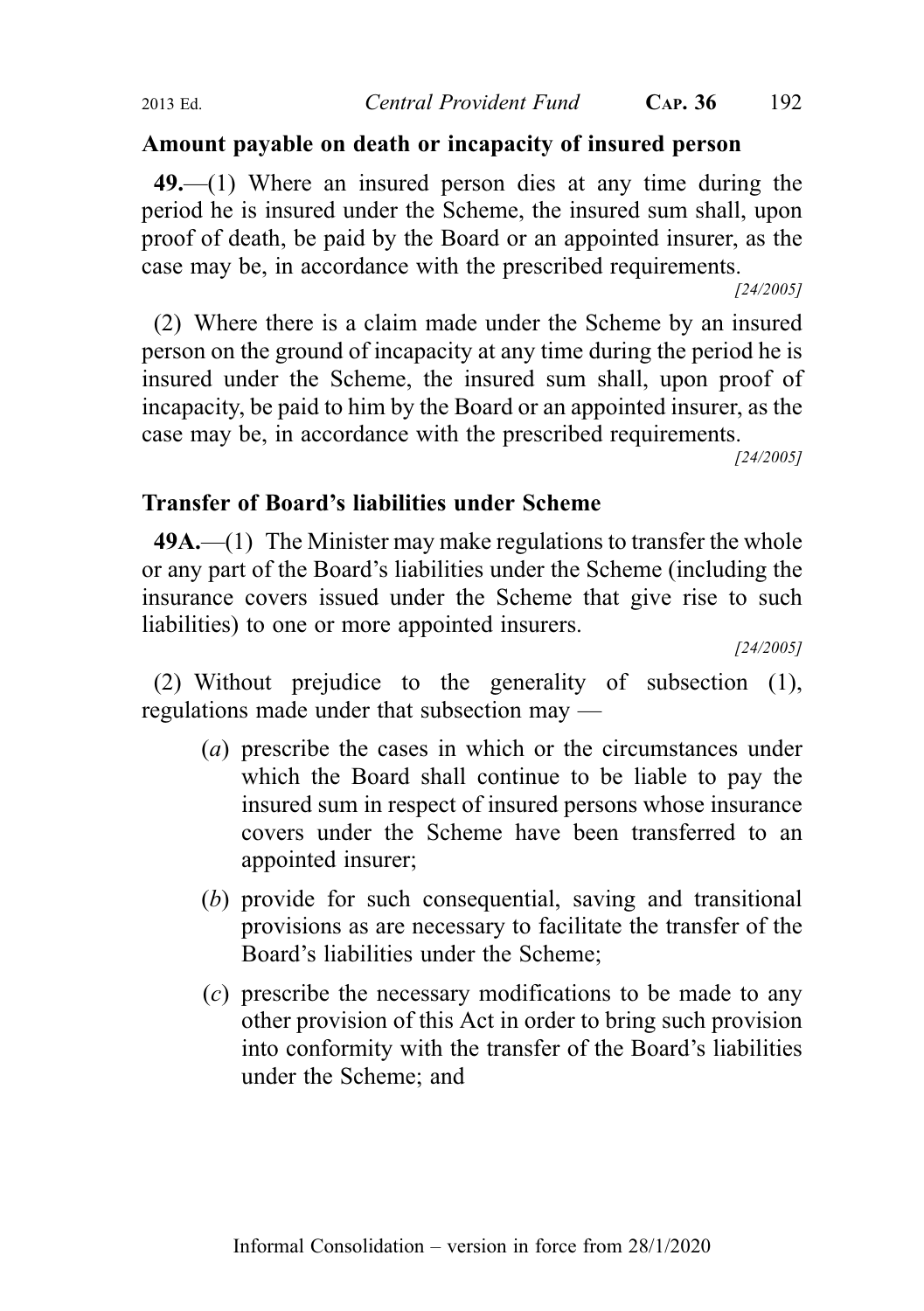(d) provide for such other matters as the Minister thinks necessary or expedient for the transfer of the Board's liabilities under the Scheme.

[24/2005]

(3) The Board may require any appointed insurer to transfer to another appointed insurer, in such manner and on such terms and conditions as the Board thinks fit, those liabilities of the Board under the Scheme that have been transferred to the first-mentioned appointed insurer under this section.

[24/2005]

- (4) The transfer of any liability under the Scheme
	- (a) by the Board to an appointed insurer under subsection  $(1)$ ; or
	- (b) by one appointed insurer to another appointed insurer pursuant to the requirement of the Board under subsection (3),

may be made, and shall be valid and effectual, notwithstanding anything to the contrary in any written law or rule of law or the absence of any agreement or consent which would otherwise be necessary.

[24/2005]

(5) If any question arises as to whether any particular liability of the Board under the Scheme has been transferred to an appointed insurer under this section, a certificate under the hand of the Minister shall be conclusive evidence that the liability was or was not so transferred. [24/2005]

(6) An appointed insurer to whom the whole or any part of the Board's liabilities under the Scheme have been transferred under this section shall provide insurance cover to every transferred insured person in accordance with such requirements as may be specified by the Board, including requirements relating to —

- (a) the minimum benefits and rights that the appointed insurer must confer upon the person; and
- (b) the terms and conditions subject to which the appointed insurer may issue insurance cover to the person.

[24/2005]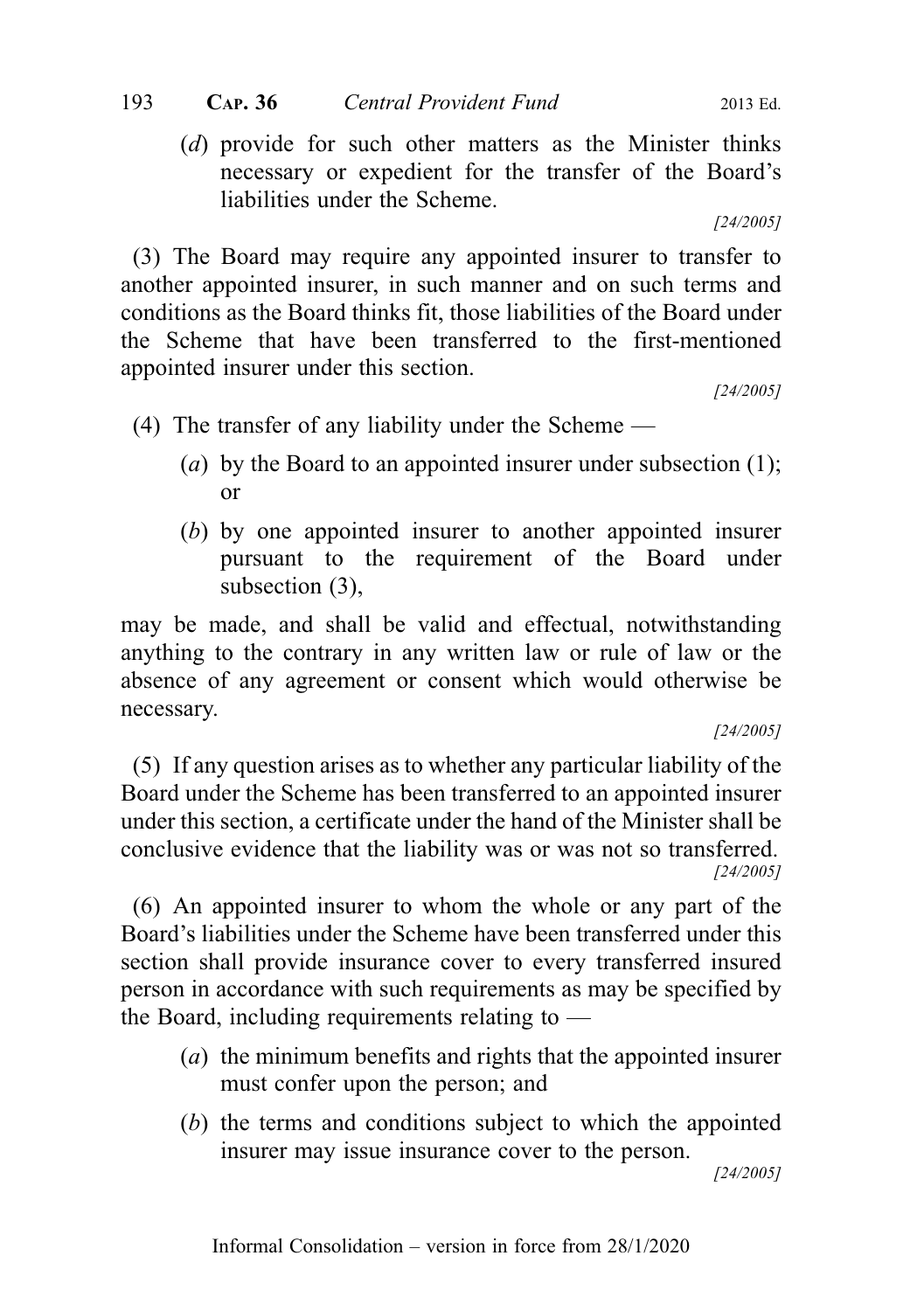# Application of moneys in dissolved Dependants' Protection Insurance Fund, etc.

49B.—(1) Upon the dissolution of the Dependants' Protection Insurance Fund (referred to in this section as the dissolved Fund), the Board may —

- (a) subject to such terms or conditions as it thinks fit to impose, pay such part of the moneys of the dissolved Fund as the Board may determine to each of the appointed insurers to which the Board's liabilities under the Scheme have been transferred under section 49A; and
- (b) retain such part of the moneys of the dissolved Fund as it thinks necessary for meeting —
	- (i) any of its own liabilities under the Scheme that may have arisen prior to the transfer; and
	- (ii) any costs and expenses incurred by it in maintaining the Scheme.

[24/2005; 20/2011]

(2) Every amount paid by the Board out of the dissolved Fund before the dissolution of that Fund, or out of the moneys of the dissolved Fund upon or after the dissolution of that Fund but before 30th December 2011, to defray the costs and expenses incurred by the Board in establishing and maintaining the Scheme shall be deemed to be and always to have been validly paid, and no legal proceedings shall lie or be instituted or maintained in any court of law on account of or in respect of any such payment.

[24/2005; 20/2011]

- (3) The Board may
	- (a) transfer to the Fund such part of the moneys of the dissolved Fund retained under subsection  $(1)(b)$  as it thinks fit; and
	- (b) apply the transferred moneys towards meeting
		- (i) any of its own liabilities under the Scheme that may have arisen prior to the transfer under section 49A; and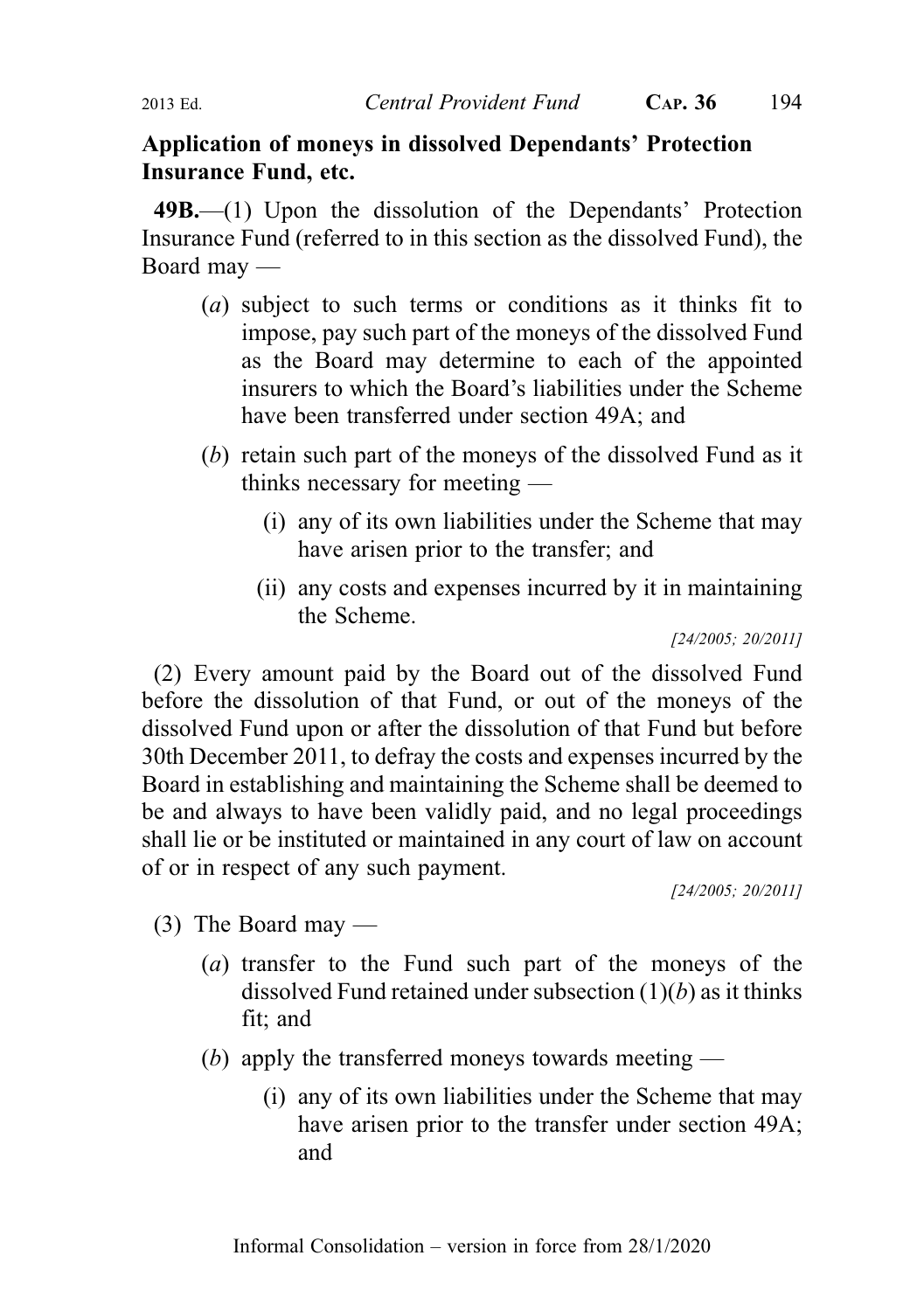(ii) any costs and expenses incurred by it in maintaining the Scheme.

[Act 24 of 2013 wef 15/12/2013]

## Disclosure of information

 $49C$ —(1) The Board may, from time to time, give to an appointed insurer to which its liabilities under the Scheme have been transferred under section 49A such information (including medical information) as is in the Board's possession that —

- (a) relates to any member; and
- (b) is required by the appointed insurer in order that the appointed insurer may properly fulfill its obligations in relation to that member under the Scheme.

[24/2005]

(2) An appointed insurer shall not use any information given to it by the Board under subsection (1) except for such purposes as may be approved by the Board.

[24/2005]

(3) For the purposes of ensuring that the provisions of this Part are being complied with, the Board may require an appointed insurer or any member to furnish to the Board such documents or information as the Board thinks necessary.

[24/2005]

# Non-application of Insurance Act

50. The Insurance Act (Cap. 142) shall not apply —

- (a) to anything done by the Board under this Part; or
- (b) to the transfer of any of the Board's liabilities under the Scheme under section 49A(1) or (3).

[24/2005]

## Regulations for purposes of this Part

51. The Minister may make such regulations as are necessary and expedient for the purpose of carrying out the provisions of this Part and, in particular, such regulations may —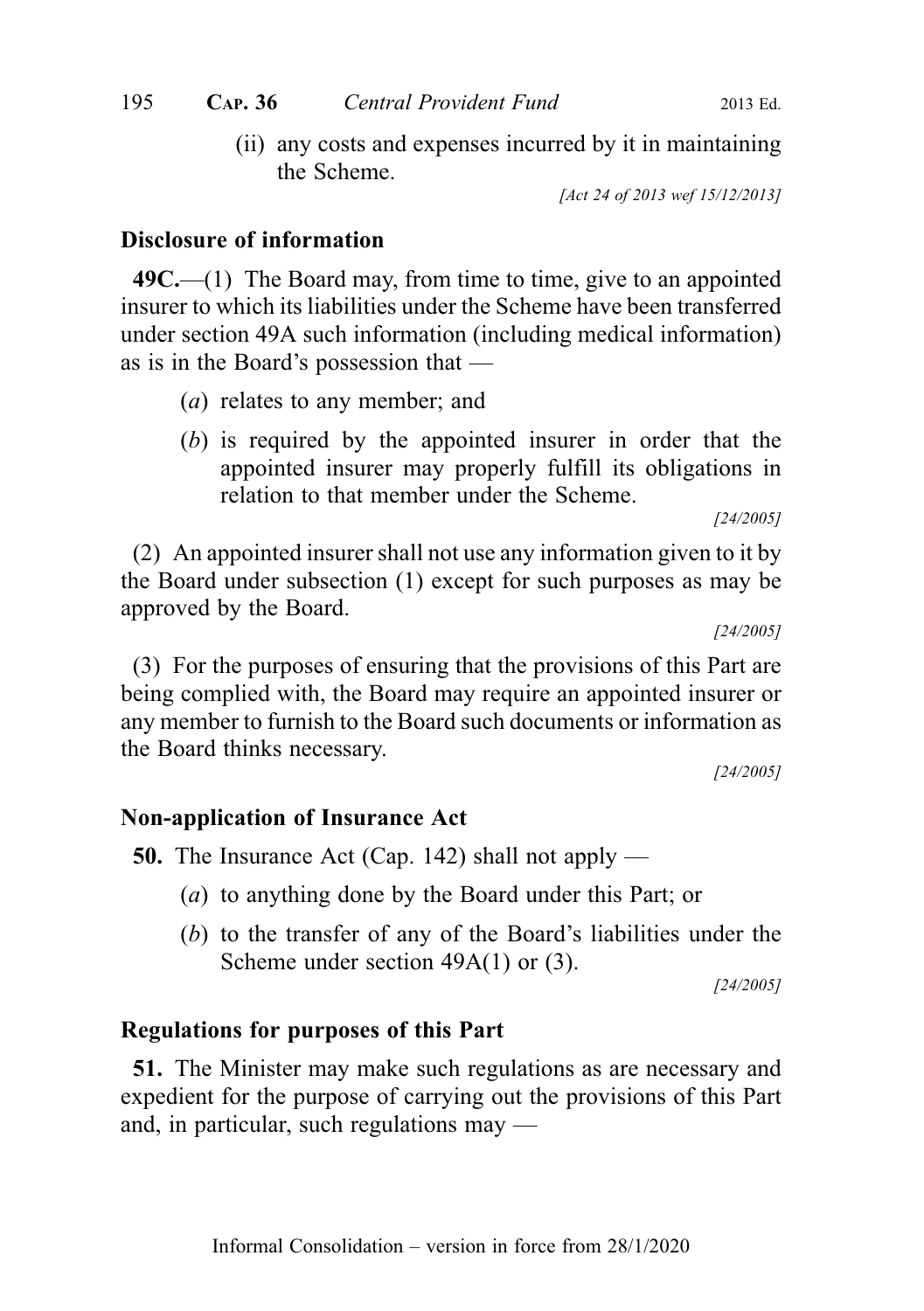- (a) provide for the rate of premium payable by insured persons;
- (b) provide for the manner and time of payment of premiums;
- $(c)$  prescribe the amount of the insured sum:
- (d) provide for the refund of any premium (and the whole or such part, as the Board may determine, of any interest that would have been payable on the amount of the premium if that amount had been standing to an insured person's credit in the person's account in the Fund), the manner in which the premium and interest are to be refunded and the circumstances in which the refund is to be made and at such rates as may be prescribed by the Minister;

```
[Act 6 of 2016 wef 01/05/2016]
```
- (e) provide for the commencement of cover under the Scheme; [Act 6 of 2016 wef 01/05/2016]
- (f) prescribe the evidence to be produced and the person, officer or authority to whom that evidence is to be produced for the purposes of this Part;
- (g) provide for the manner in which the insured sum shall be paid in respect of any insured person under the Scheme;
- (ga) provide for the cases in which or the circumstances under which the insured sum shall not be payable in respect of any insured person under the Scheme;
	- (h) provide for such information, evidence and documents that the Board may require an insured person to furnish for the purposes of this Part; and
	- $(i)$  prescribe anything which under this Part may be prescribed by the Minister.

[23/89; 24/2005; 23/2012]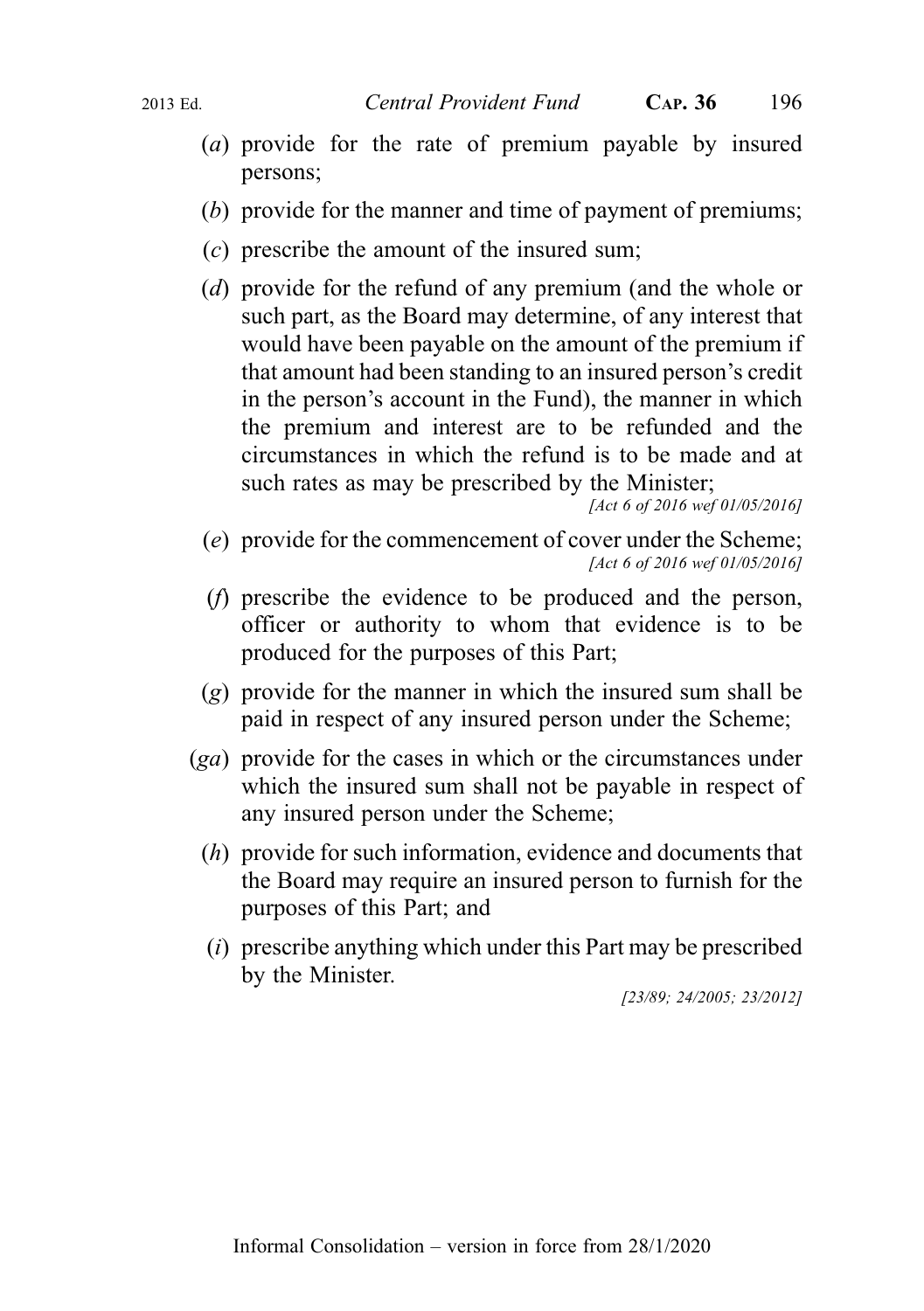## PART VI

#### MEDISHIELD SCHEME

#### Interpretation of this Part

- 52. In this Part
	- "appointed insurer" means any person who is licensed under the Insurance Act (Cap. 142) to carry on insurance business in Singapore and who is appointed by the Board to take over any part of the Board's liabilities under the Scheme or to provide insurance cover to any person under the Scheme;
	- "approved hospital" means any hospital approved by the Minister for Health;
	- "insured person" means a person who is insured under the Scheme;
	- "MediShield Fund" means the fund established and maintained by the Board under section 56 as in force immediately before the date of commencement of section 37(7) of the MediShield Life Scheme Act 2015;

[Act 4 of 2015 wef 01/11/2015]

"Scheme" means the medical insurance scheme called the MediShield Scheme established and maintained by the Board under section 53 as in force immediately before the date of commencement of section 37(7) of the MediShield Life Scheme Act 2015.

> [15/90; 24/2005; 11/2013] [Act 4 of 2015 wef 01/11/2015]

- 53. [Repealed by Act 4 of 2015 wef 01/11/2015]
- 53A. [Repealed by Act 4 of 2015 wef 01/11/2015]
- 54. [Repealed by Act 4 of 2015 wef 01/11/2015]
- 55. [Repealed by Act 4 of 2015 wef 01/11/2015]
- 56. [Repealed by Act 4 of 2015 wef 01/11/2015]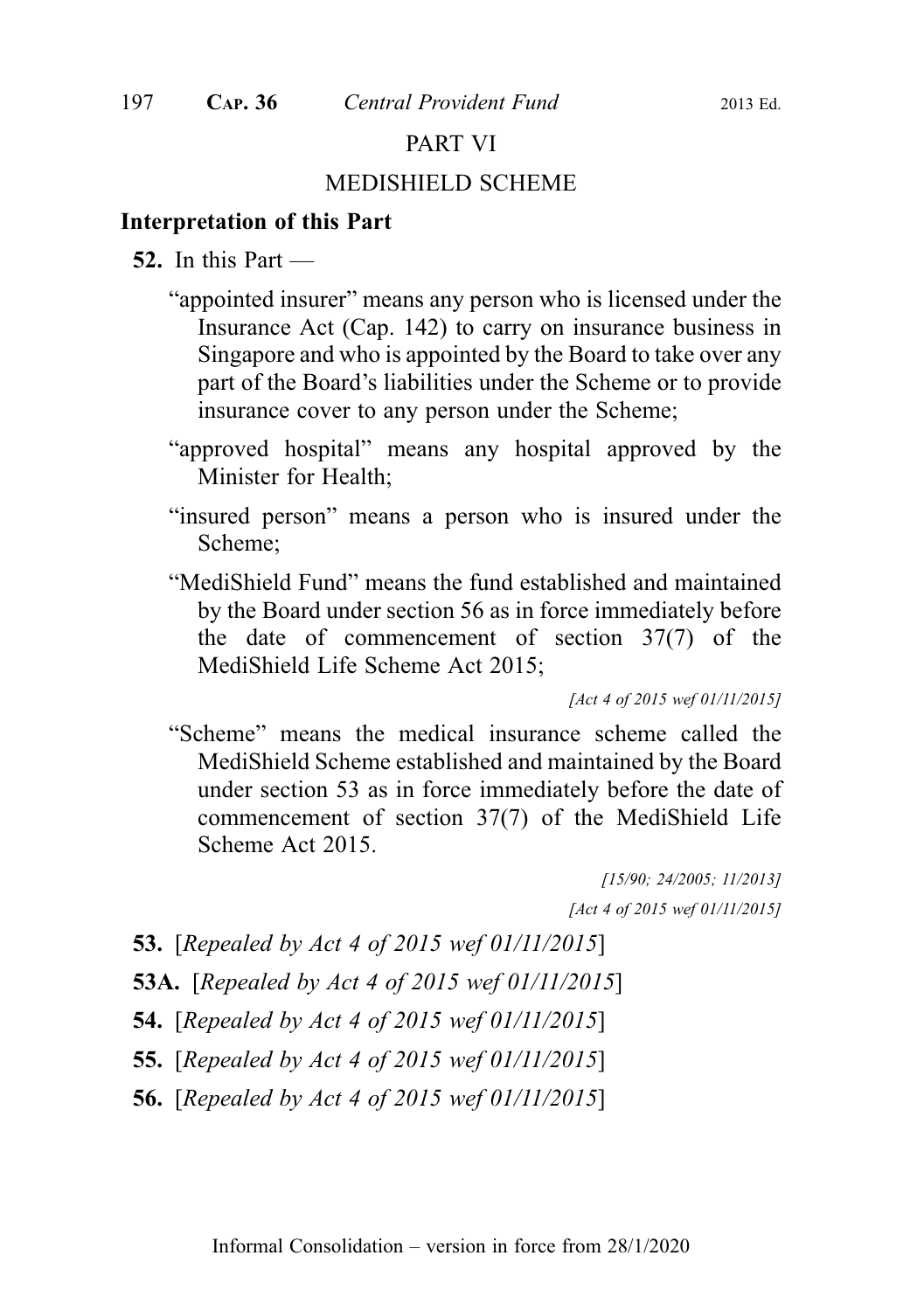## Transfer of liabilities under Scheme

56A.—(1) The Minister may make regulations to transfer any part of the Board's liabilities under the Scheme (including the insurance covers issued under the Scheme that give rise to such liabilities) to one or more appointed insurers.

[24/2005]

(2) Without prejudice to the generality of subsection (1), regulations made under that subsection may —

- (a) prescribe the cases in which or the circumstances under which the Board shall continue to be liable to make payments to insured persons whose insurance covers under the Scheme have been transferred to an appointed insurer;
- (b) provide for such consequential, saving and transitional provisions as are necessary to facilitate the transfer of the Board's liabilities under the Scheme;
- (c) prescribe the necessary modifications to be made to any other provision of this Act in order to bring such provision into conformity with the transfer of the Board's liabilities under the Scheme; and
- (d) provide for such other matters as the Minister thinks necessary or expedient for the transfer of the Board's liabilities under the Scheme.

[24/2005]

(3) The Board may require any appointed insurer to transfer to another appointed insurer, in such manner and on such terms and conditions as the Board thinks fit, those liabilities of the Board under the Scheme that have been transferred to the first-mentioned appointed insurer under this section.

[24/2005]

- (4) The transfer of any liability under the Scheme
	- (a) by the Board to an appointed insurer under subsection  $(1)$ ; or
	- (b) by one appointed insurer to another appointed insurer pursuant to the requirement of the Board under subsection (3),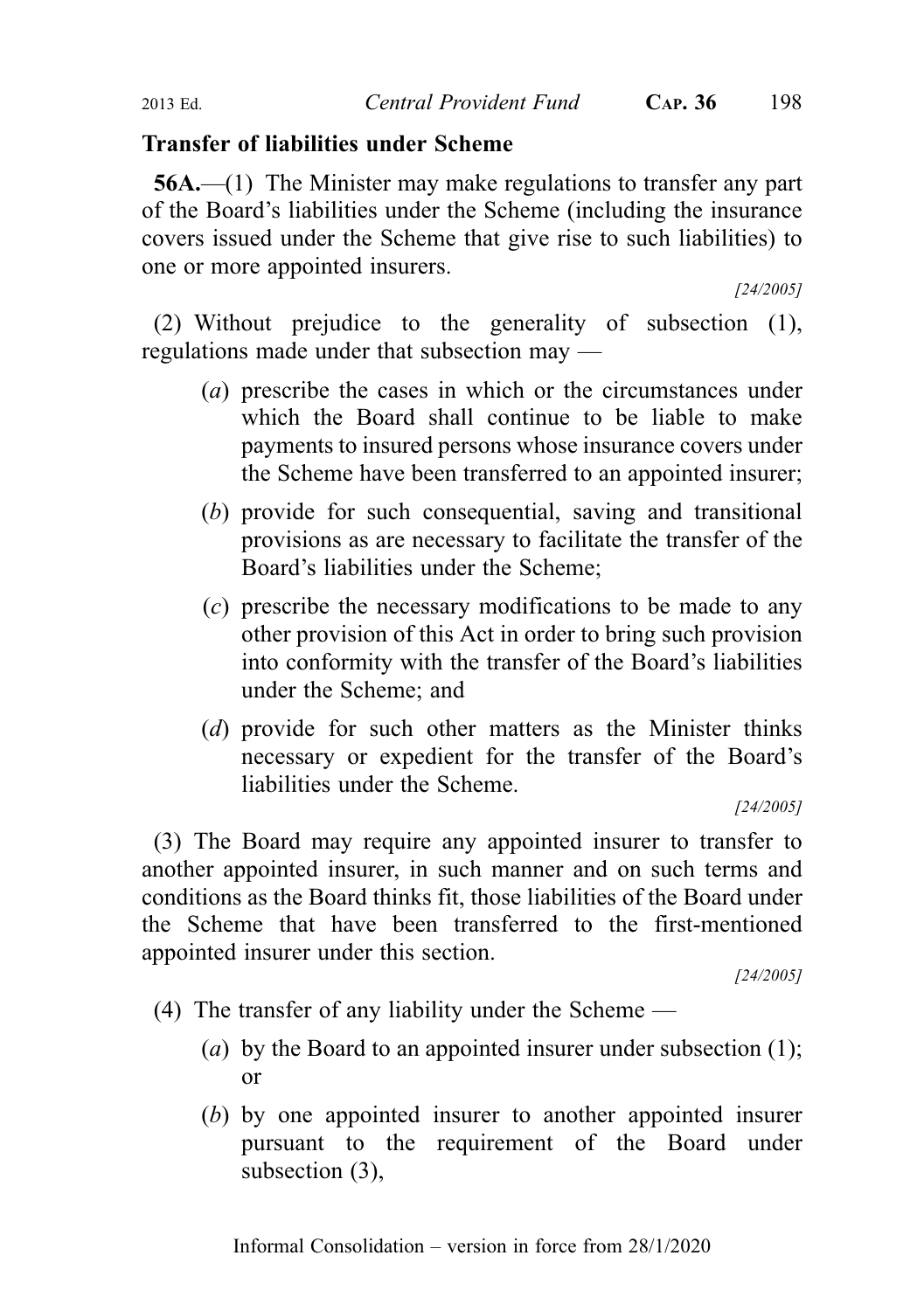may be made, and shall be valid and effectual, notwithstanding anything to the contrary in any written law or rule of law or the absence of any agreement or consent which would otherwise be necessary.

#### [24/2005]

(5) If any question arises as to whether any particular liability of the Board under the Scheme has been transferred to an appointed insurer under this section, a certificate under the hand of the Minister shall be conclusive evidence that the liability was or was not so transferred. [24/2005]

(6) An appointed insurer to whom any part of the Board's liabilities under the Scheme have been transferred under this section shall provide insurance cover to every transferred insured person in accordance with such requirements as may be specified by the Board, including requirements relating to —

- (a) the minimum benefits and rights that the appointed insurer must confer upon the person; and
- (b) the terms and conditions subject to which the appointed insurer may issue insurance cover to the person.

[24/2005]

(7) Upon the transfer of the Board's liabilities under the Scheme to an appointed insurer under subsection (1), the Board may —

- (a) subject to such terms or conditions as it thinks fit to impose, pay to the appointed insurer such part of the moneys in the MediShield Fund as the Board thinks necessary to enable the appointed insurer to meet the liabilities so transferred to it; and
- (b) retain such part of the moneys in the MediShield Fund as it thinks necessary for meeting any of its own liabilities under the Scheme that may have arisen prior to the transfer. [24/2005]

(8) The Board may, by arrangement with an insurer, take over such of the undertakings of the insurer which, in the opinion of the Board, are suitable and expedient for the purposes of the Scheme.

[24/2005]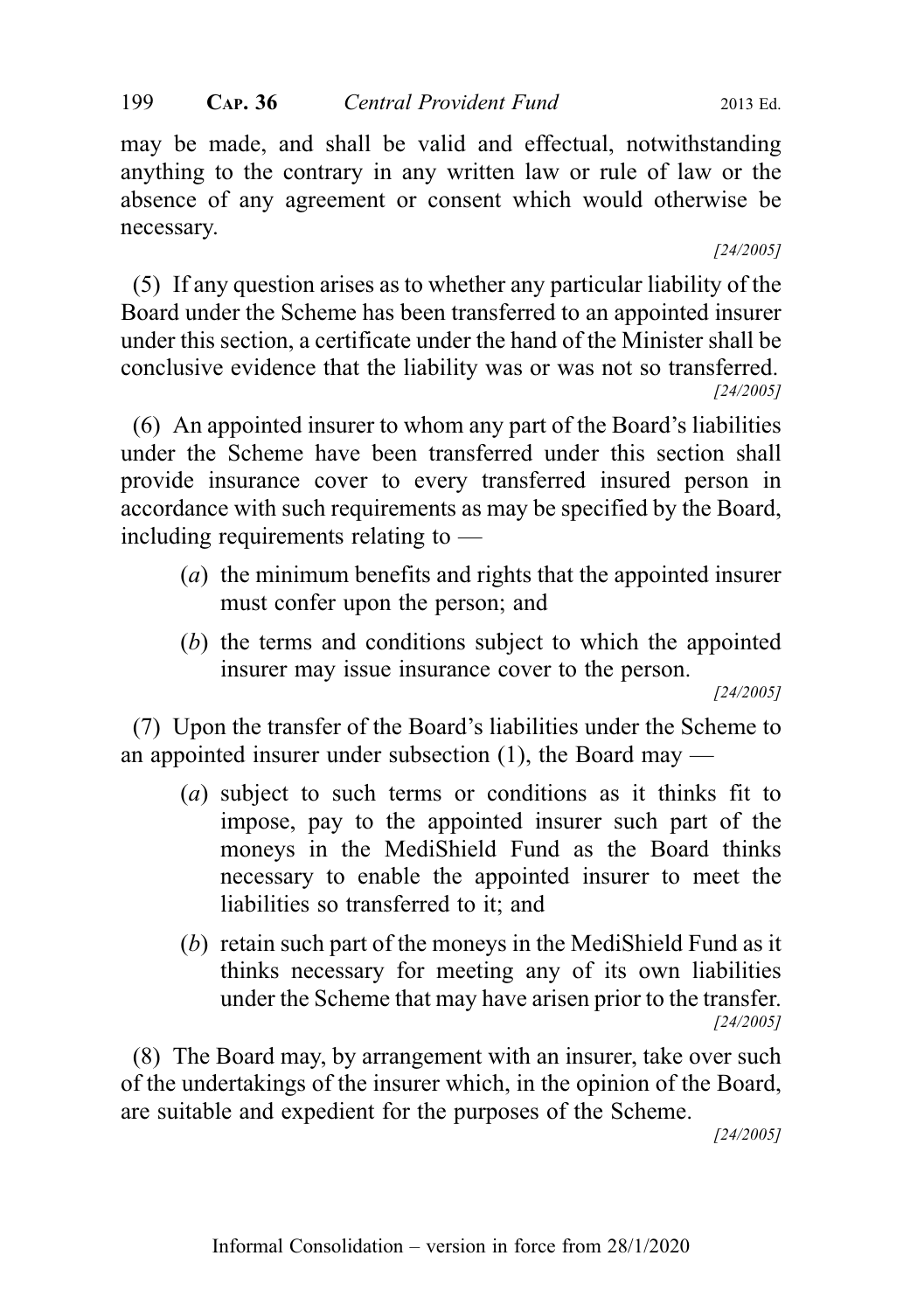(9) Where, in connection with the Board's taking over of the undertakings of an insurer under subsection (8), the insurer transfers any sum to the Board, the Board shall pay the sum so transferred to it by the insurer into the MediShield Fund.

[24/2005]

# Non-application of Insurance Act

56B. The Insurance Act (Cap. 142) shall not apply —

- (a) to anything done by the Board under this Part; or
- (b) to the transfer of any liability under section  $56A(1)$ , (3) or (8).

[24/2005]

57. [Repealed by Act 4 of 2015 wef 01/11/2015]

# PART VIA

# WORKFARE INCOME SUPPLEMENT SCHEME

# Interpretation of this Part

57A. In this Part —

- "cash payment" means any cash payment made by the Government under the Scheme;
- "eligible member" means a member of the Fund who is eligible to receive any cash payment or relevant contribution under the Scheme;
- "relevant contribution" means any contribution to the Fund made by the Government under the Scheme;
- "relevant regulations" means any regulations made under section 57F;
- "Scheme" means the Workfare Income Supplement Scheme established under section 57B.

[57/2007]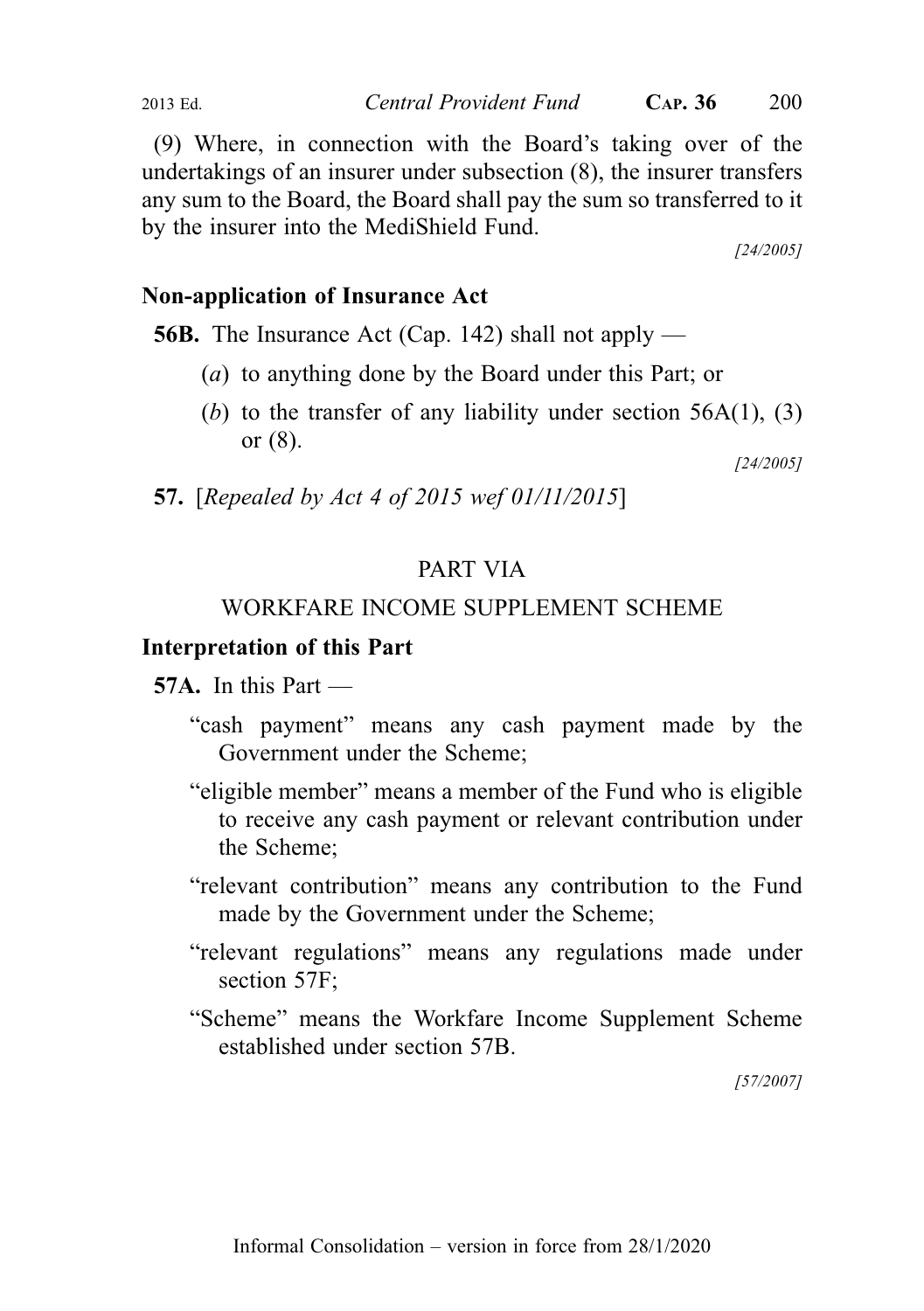# Establishment of Workfare Income Supplement Scheme

57B.—(1) There shall be established a scheme to be known as the Workfare Income Supplement Scheme for the purpose of supplementing the income of eligible members.

[57/2007]

(2) The Board shall administer the Scheme on behalf of the Government.

[57/2007]

# Cash payments and contributions under Scheme

57C.—(1) Subject to subsection (4) and the relevant regulations, the Board may do either or both of the following:

- (a) make a cash payment, to an eligible member, of such amount as those regulations may prescribe;
- (b) credit, to such account of an eligible member in the Fund as the Minister may direct, a relevant contribution of such amount as those regulations may prescribe.

[57/2007]

- (2) The Board may recover on behalf of the Government
	- (a) any cash payment made to a member of the Fund; and
	- (b) any relevant contribution credited to any account in the Fund of a member of the Fund, together with the whole or such part, as the Board may determine, of any interest paid thereon,

 $if -$ 

- (i) the member has obtained the cash payment or relevant contribution by means of any false or misleading statement or any document that is false or misleading in any particular;
- (ii) the member has contravened any provision of the relevant regulations; or
- (iii) the cash payment was made to the member, or the relevant contribution was credited to the account of the member, in error.

[57/2007]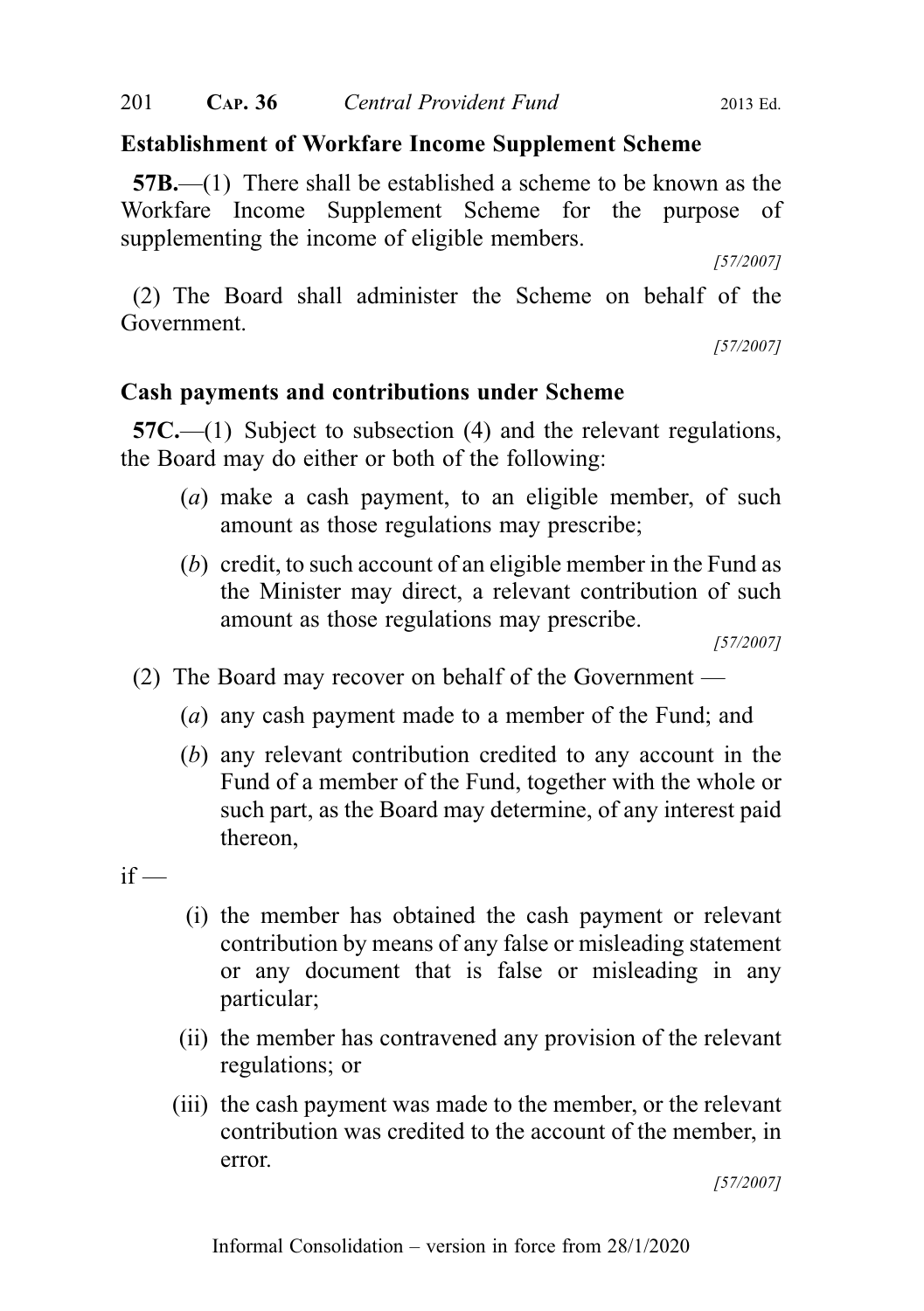(3) Where the amount of any cash payment or relevant contribution received by an eligible member exceeds that which he is entitled to receive under the relevant regulations, the Board may recover on behalf of the Government the excess amount (together with the whole or such part, as the Board may determine, of any interest paid on any excess amount of relevant contribution).

[57/2007]

(4) Subject to the relevant regulations, on the death of an eligible member, the Board may do either or both of the following:

- (a) make any cash payment which he would have been entitled to receive to his estate or, in lieu thereof, credit an additional relevant contribution, of an amount equivalent to the value of that cash payment, to such account of his in the Fund as the Minister may direct;
- (b) credit any relevant contribution which he would have been entitled to receive (not being an additional relevant contribution referred to in paragraph  $(a)$ ) to such account of his in the Fund as the Minister may direct.

[57/2007; 23/2012]

(5) Notwithstanding section 24(3A), on the death of a member of the Fund, the Board may recover on behalf of the Government —

- (a) from the member's estate, any cash payment made to him (prior to his death) or to his estate; and
- (b) from the moneys payable out of the Fund on his death or from any person to whom any such moneys have been paid or transferred, any relevant contribution credited to any account of his in the Fund, together with the whole or such part, as the Board may determine, of any interest paid thereon,

 $if -$ 

(i) the cash payment was made, or the relevant contribution was credited, in reliance on any false or misleading statement or any document that is false or misleading in any particular;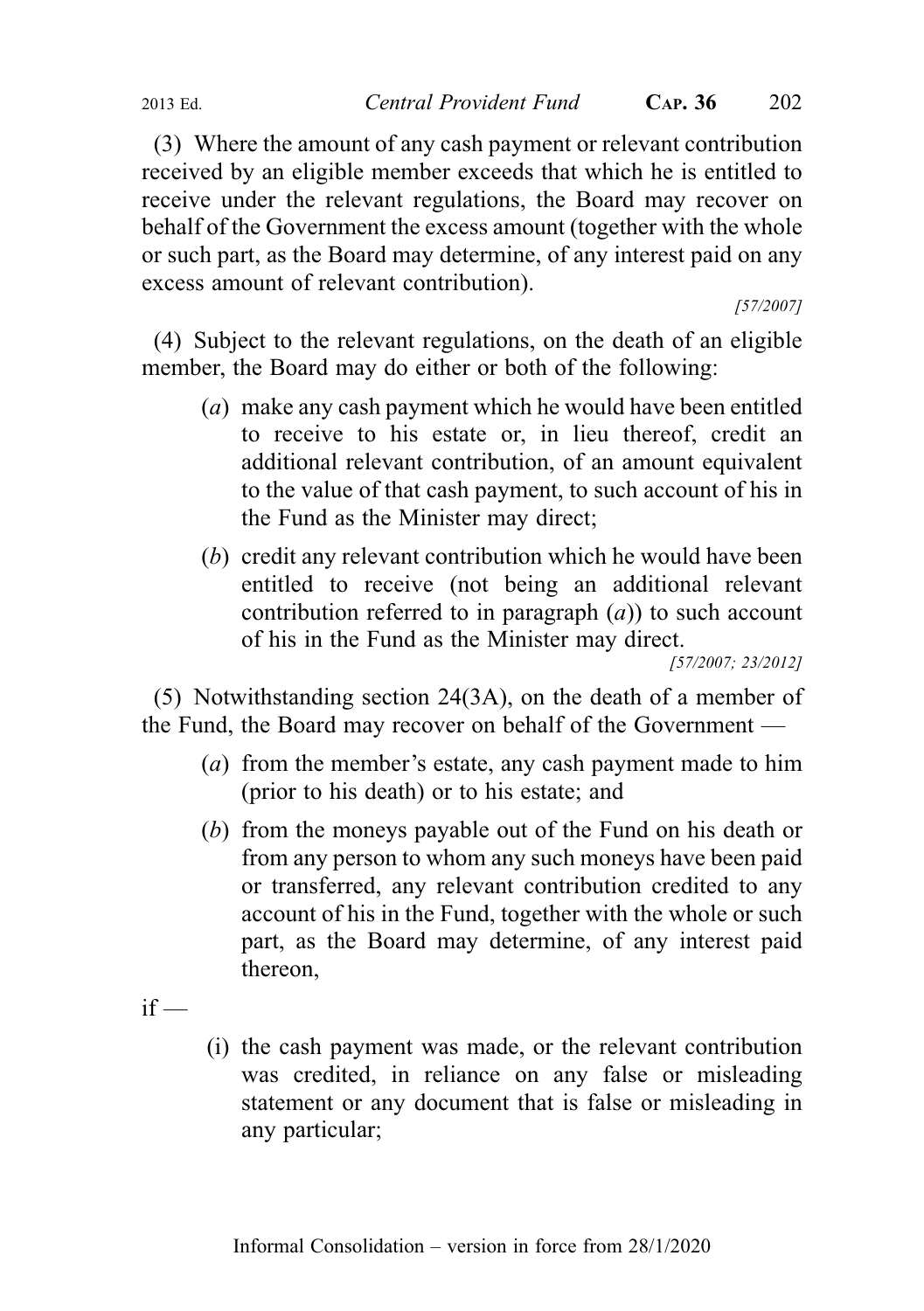- (ii) he had contravened any provision of the relevant regulations; or
- (iii) the cash payment was made to him (prior to his death) or to his estate, or the relevant contribution was credited to his account, in error.

[57/2007; 22/2010]

(6) Notwithstanding section 24(3A), on the death of an eligible member —

- (a) where the amount of any cash payment received by him (prior to his death) or by his estate exceeds that which he is or would have been entitled to receive under the relevant regulations, the Board may recover on behalf of the Government, from his estate, the excess amount of cash payment; and
- (b) where the amount of any relevant contribution credited to any account of his in the Fund exceeds that which he is or would have been entitled to receive under the relevant regulations, the Board may recover on behalf of the Government, from the moneys payable out of the Fund on his death or from any person to whom any such moneys have been paid or transferred, the excess amount of relevant contribution, together with the whole or such part, as the Board may determine, of any interest paid thereon. [57/2007; 22/2010]

(7) The Board may recover on behalf of the Government, from any cash payment or relevant contribution which an eligible member is entitled to receive, by set-off or otherwise, any amount due to the Government from the member.

[57/2007]

(8) Subsections  $(2)$ ,  $(3)$ ,  $(5)$ ,  $(6)$  and  $(7)$  are without prejudice to any other right of action or remedy which the Board or the Government may have under any written law or rule of law.

[57/2007]

(9) Any money recovered by the Board under subsection (2), (3), (5), (6) or (7) shall be refunded to the Government.

[57/2007]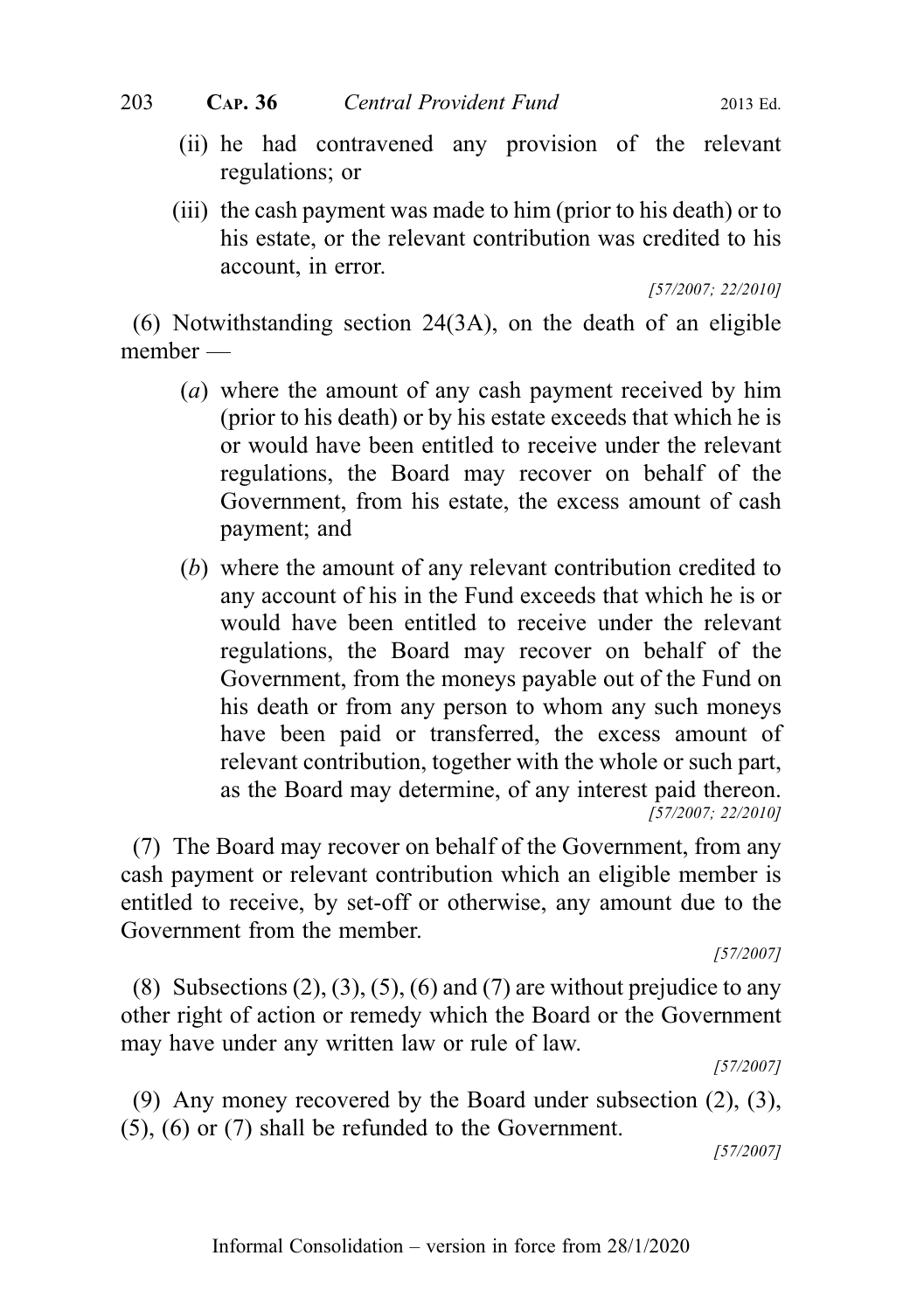(10) Notwithstanding anything in this Part or the relevant regulations, no person shall have an absolute right to any cash payment or relevant contribution under the Scheme.

[57/2007]

# Recovery of cash payment, etc., upon conviction

 $57D$ —(1) Where —

- (a) a member of the Fund has received any cash payment, or any relevant contribution or interest thereon; and
- (b) the member is convicted of an offence under section  $58(a)$ or (d) or the relevant regulations in connection with the cash payment, relevant contribution or interest,

the court before which the conviction is had may, in addition to the penalty prescribed under section 61 or the relevant regulations, order that the member pay to the Board the amount certified by an officer appointed by the Board in that behalf to be recoverable from the member, as at the date of the conviction, in respect of the cash payment, relevant contribution or interest.

[57/2007] [Act 6 of 2016 wef 01/05/2016]

(2) Section 61B(2) and (3) shall apply to an amount ordered to be paid under subsection (1) as it applies to an amount ordered to be paid under section 61B(1).

[57/2007]

# Withdrawal from Fund where relevant contribution credited into account of eligible member in certain circumstances

57DA.—(1) Despite sections 14(2), 15(2), (2A), (6), (6C), (7), (7B) and (8A) and 27, where the Board has credited a relevant contribution into an eligible member's account in the Fund (called in this section the contribution amount), the Board may, on the member's application, permit the member to withdraw an amount determined by the Board —

(a) from one or more accounts in the Fund as the Board may determine;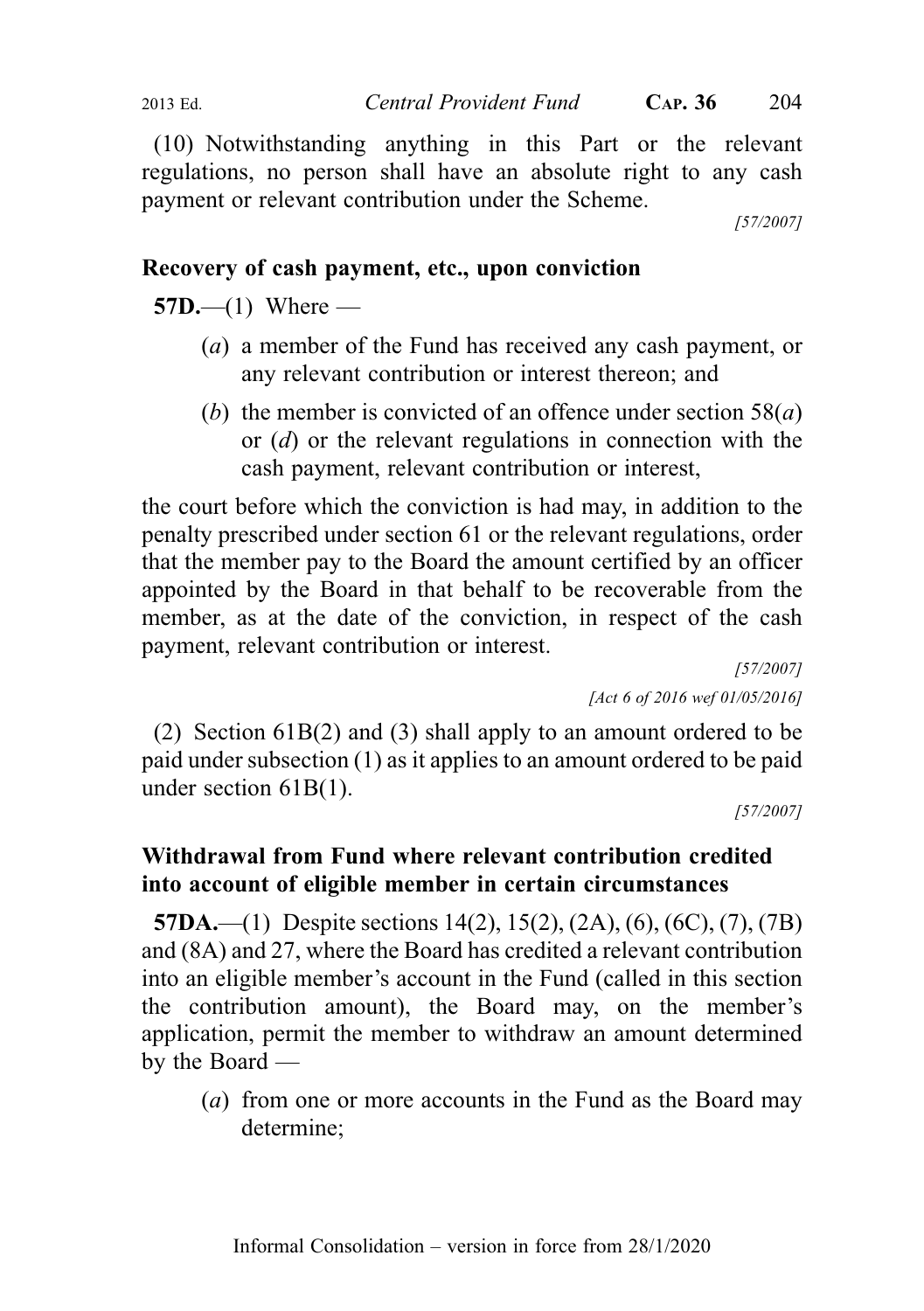- (b) in circumstances prescribed by regulations made under section 57F; and
- $(c)$  if the member satisfies such requirements as the Board may specify.

(2) An application under subsection (1) must be made within such time as may be prescribed by regulations made under section 57F.

(3) The amount that the Board may permit a member to withdraw under subsection (1) must not exceed the contribution amount.

[Act 6 of 2016 wef 01/01/2017]

#### Certificate of Board on amount of cash payment, etc.

57E. In any proceedings before any court, tribunal, authority or person (including any proceedings for the recovery of any cash payment, or any relevant contribution or interest thereon), a certificate purporting to be issued by the Board certifying —

- (a) the amount of any cash payment, or any relevant contribution or interest thereon, received by any member of the Fund or other person as at any date; or
- (b) the amount recoverable from any member of the Fund or other person as at any date in respect of any cash payment, or any relevant contribution or interest thereon, received by the member or person,

shall be prima facie evidence that the amount so stated was received by the member or person or is recoverable from the member or person, as the case may be, as at that date.

[57/2007]

## Regulations for purposes of this Part

57F.—(1) The Minister may make such regulations as are necessary or expedient for the purposes of carrying out the provisions of this Part.

[57/2007]

(2) Without prejudice to the generality of subsection (1), such regulations may provide for —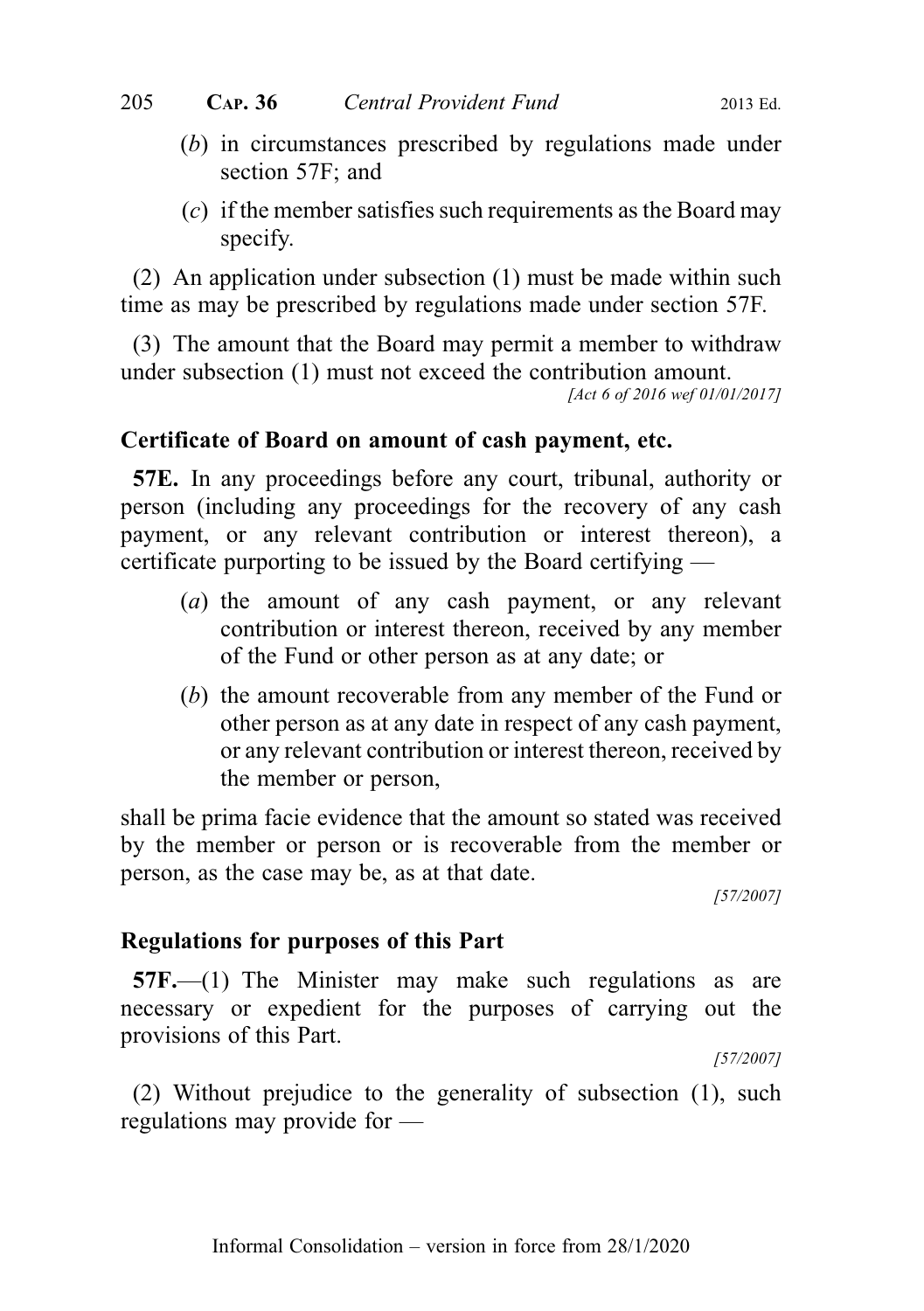(a) the criteria to be satisfied by an eligible member and the waiver of the whole or any part of any such criteria, by the Board or such other person as may be prescribed in those regulations;

[Act 24 of 2013 wef 01/01/2014]

- (b) the terms and conditions of the Scheme;
- (c) the amount of cash payment or relevant contribution which an eligible member is entitled to receive, including different amounts for different classes of eligible members;
- (d) the manner in which any cash payment is to be made to an eligible member, or any relevant contribution is to be credited to any account of an eligible member in the Fund, including the making of provisional payments or credits;
- (e) the manner in which, and the processes (apart from those referred to in sections 57C and 57D) by which, any cash payment or relevant contribution (including any interest on the relevant contribution) received by a member, or any part thereof, is to be recovered, including recovery from —
	- (i) any money standing to the credit of the member in the Fund; or
	- (ii) any cash payment or relevant contribution which the member may be entitled to receive subsequently;
- (f) any restriction on the purposes for which any cash payment, relevant contribution or amount withdrawn under section 57DA;

[Act 6 of 2016 wef 01/01/2017]

- $(fa)$  the whole or any part of the interest paid on the amount withdrawn from the member's account under section 57DA to be dealt with in all or any of the following manner:
	- (i) retained in that account;
	- (ii) withdrawn from that account and paid to the member;
	- (iii) transferred to the general moneys of the Fund; [Act 6 of 2016 wef 01/01/2017]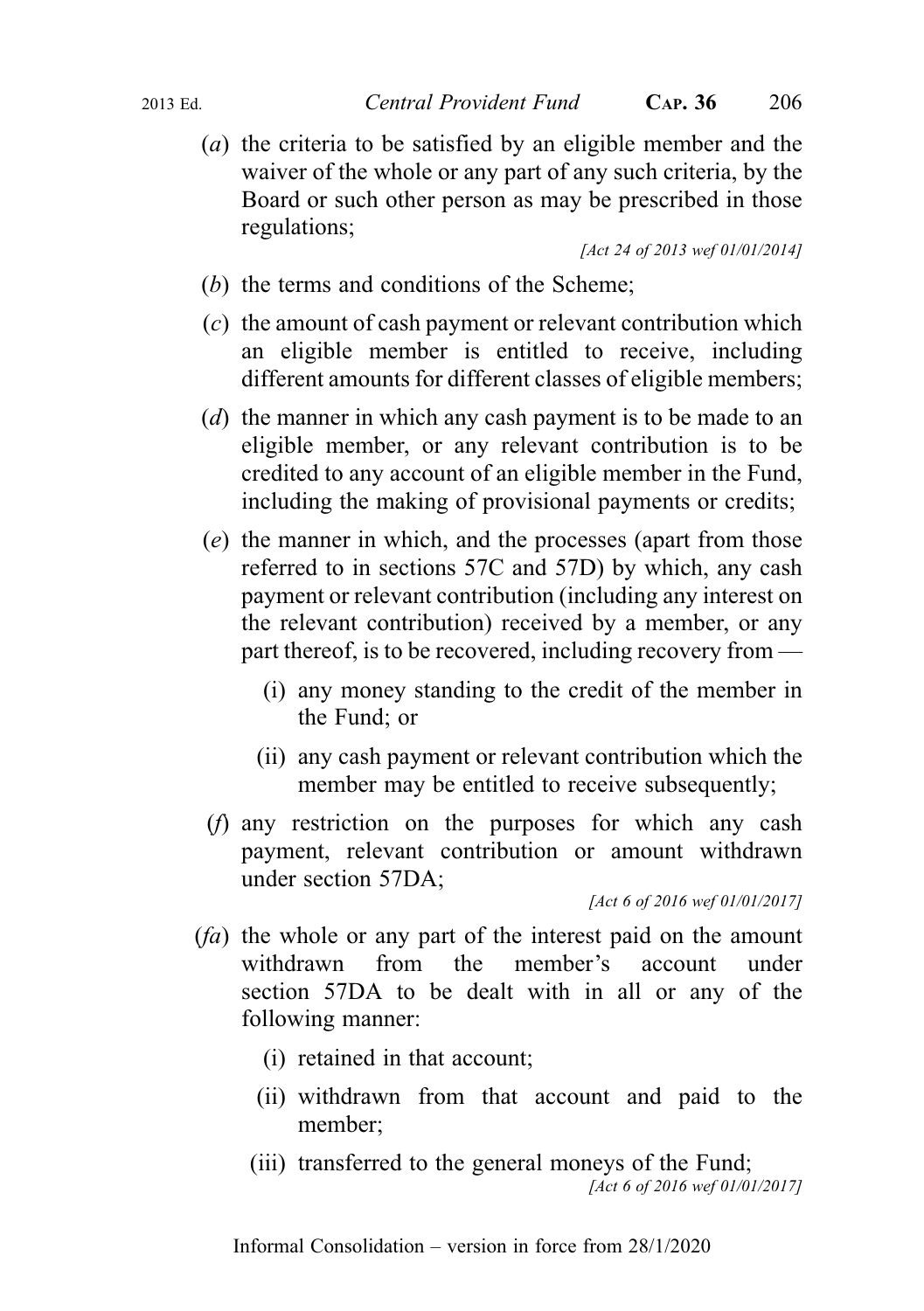- (g) the consequences of contravening any provision of those regulations; and
- (h) any act or omission referred to in, or in contravention of, those regulations to be an offence.

[57/2007]

# PART VII

# OFFENCES, PENALTIES AND PROCEEDINGS

# **Offences**

58. If any person —

- (*a*) for any purpose connected with this Act
	- (i) knowingly makes any false statement; or
	- (ii) produces or furnishes or causes or knowingly allows to be produced or furnished any document which he knows to be false in a material particular;
- (b) fails to pay to the Fund within such period as may be prescribed any amount which he is liable under this Act to pay in respect of or on behalf of any employee in any month;
- (c) obstructs any officer or employee of the Board in the discharge of his functions as such;
- (d) fails to comply with any regulations or rules made under this Act; or
- (e) fails to pay to the Board within such period as may be prescribed any amount which he is liable to pay under the provisions of this Act,

he shall be guilty of an offence.

# Offences relating to investments

58A.—(1) No person shall, directly or indirectly, in connection with the making of any investment under any scheme in accordance with any regulations made under section  $77(1)(n)$  or the sale or disposal of any such investment —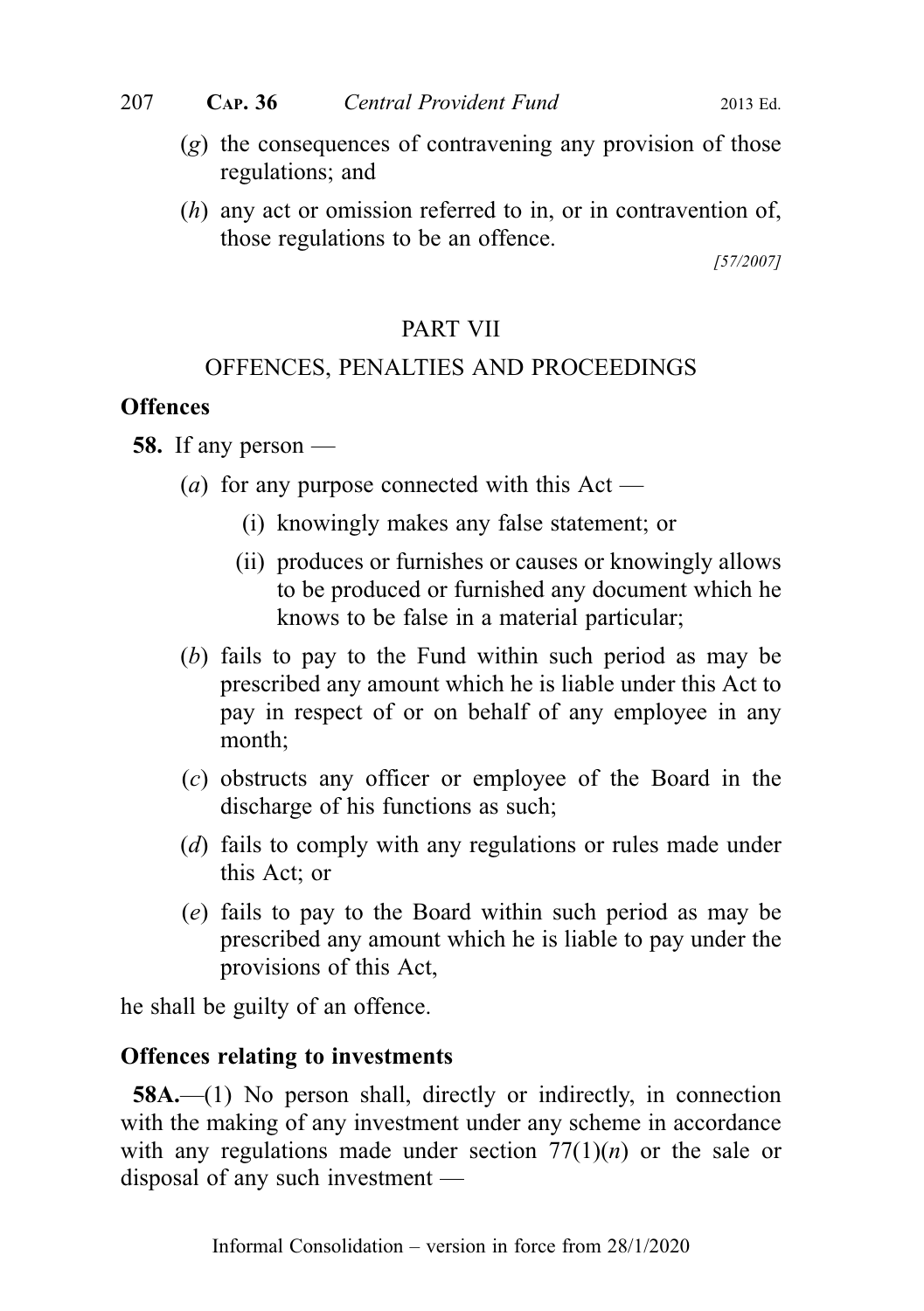- (a) employ any device, scheme or artifice to defraud; or
- (b) engage in any act, practice or course of business which operates as a fraud or deception, or is likely to operate as a fraud or deception, upon any person.

[40/2007]

(2) Any person who contravenes subsection (1) shall be guilty of an offence.

[40/2007]

# Publication of information to unauthorised person, etc.

59.—(1) Any person employed by the Board who, without lawful authority, publishes or communicates to any person, otherwise than in the ordinary course of his duty or employment, any information acquired by him in the course of his duty or employment shall be guilty of an offence and shall be liable on conviction to a fine not exceeding \$4,000 or to imprisonment for a term not exceeding 12 months or to both.

[22/2010]

(2) The Board may, on an application by a prospective employer who is considering whether or not to employ any person as an employee, give to the prospective employer the following particulars of that person:

- (a) the name of his employer or, if he has been in the employment of more than one employer, the names of all his employers during the past 3 years; and
- (b) the period for which contributions were paid into the Fund for that person by each of his employers.

(3) A prospective employer who wishes to obtain any of the particulars referred to in subsection (2) shall apply to the Board in such form as the Board may determine and shall pay the prescribed fee.

(4) The Board may require an applicant under subsection (3) to furnish proof that he is considering whether to employ the person in respect of whom the application is made.

(5) No refund shall be made of any fee paid under subsection (3).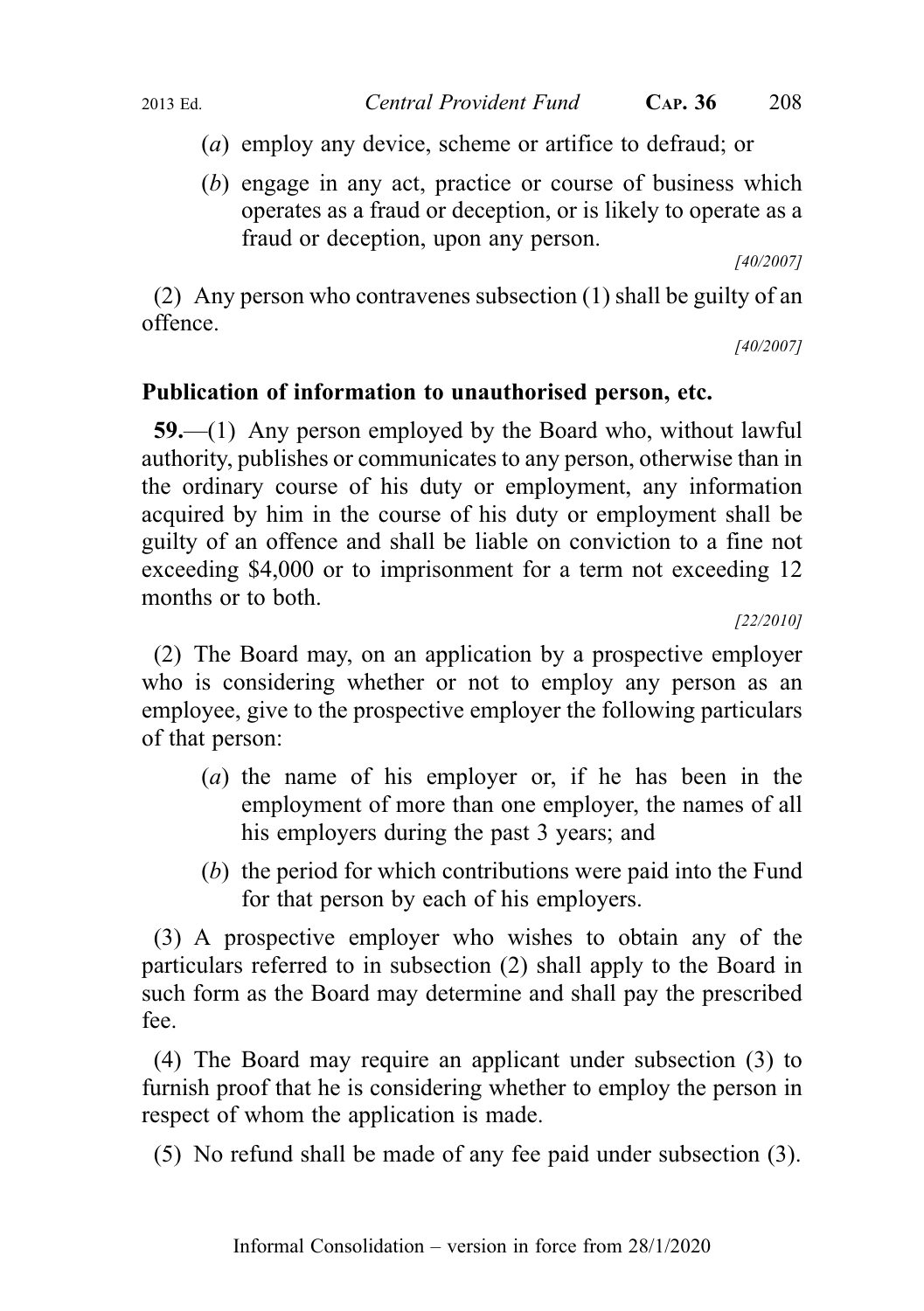(6) On the request of an insurer administering or operating an insurance scheme referred to in section  $34(2)(i)$  of the MediShield Life Scheme Act 2015 or section  $77(1)(k)$  for information about a person or the person's dependant, which the insurer requires to administer or operate the insurance scheme in relation to the person, or the person's dependant, the Board may disclose to the insurer such information (including any medical information and information relating to the amount standing to the credit of the person in the person's medisave account) obtained by the Board, in the course of performing the Board's functions or duties under this Act, for such purpose as the Minister may approve.

[Act 4 of 2015 wef 01/11/2015]

(7) The insurer may use the information about the person or the person's dependant obtained under subsection (6) only for the purpose approved by the Minister under that subsection.

[Act 4 of 2015 wef 01/11/2015]

(8) An insurer who knowingly contravenes subsection (7) shall be guilty of an offence.

[34/2001]

(9) Notwithstanding any provision of the National Registration Act (Cap. 201) or the Registration of Births and Deaths Act (Cap. 267), where a member has died in Singapore, and the Board has received information on the member's death from any officer appointed to perform duties under either or both of those Acts, the Board may, in the course of authorising the payment of any amount under section  $20(1)(b)$  or  $(1A)$  to a person nominated by the member in accordance with section 25(1), performing its functions under section 25 in relation to any amount payable on the death of the member, or performing its functions under section 26 or 26A in relation to any shares belonging to the member or any proceeds of the sale of those shares, disclose to any person —

- (a) the name and identity card number of the member;
- (b) the date of the member's death; and
- (c) the source of the Board's information on the member's death.

[22/2010]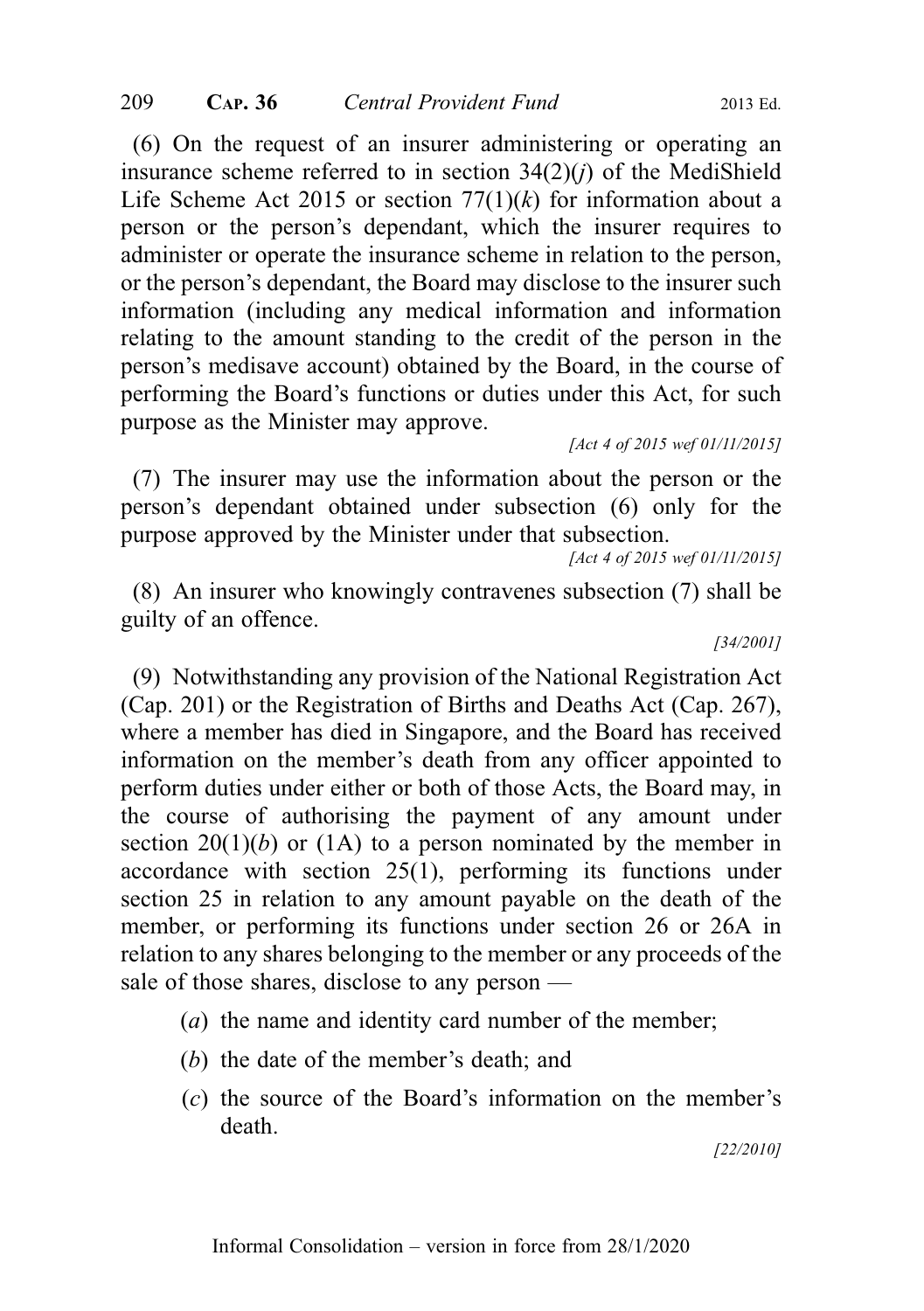## Offences by corporations

60. Where an offence under this Act has been committed by a body corporate and is found to have been committed with the consent or connivance of or to be attributable to any act or default on the part of any director, manager, secretary or other officer of the body corporate, that director, manager, secretary or other officer as well as the body corporate shall be guilty of an offence.

# General penalties

 $61$ —(1) Except as otherwise provided in subsection (2), any person convicted of an offence under this Act for which no penalty is provided shall be liable on conviction —

- (a) to a fine not exceeding \$5,000 or to imprisonment for a term not exceeding 6 months or to both; and
- (b) if that person is a repeat offender in relation to the same offence, to a fine not exceeding \$10,000 or to imprisonment for a term not exceeding 12 months or to both.
- (2) Where any person
	- (a) is guilty of an offence under section  $7(5)$  or  $58(b)$ ; or
	- (b) being a director, manager or secretary or any other officer of a body corporate, is guilty of an offence under section 60 by virtue of the fact that an offence under section 7(3) or (5) or 58(b) has been committed by that body corporate and is found to have been committed with the consent or connivance of or to be attributable to any act or default on the part of that person,

that person shall be liable on conviction —

- (i) to a fine of not less than \$1,000 and not more than \$5,000 or to imprisonment for a term not exceeding 6 months or to both; and
- (ii) if that person is a repeat offender in relation to the same offence, to a fine of not less than \$2,000 and not more than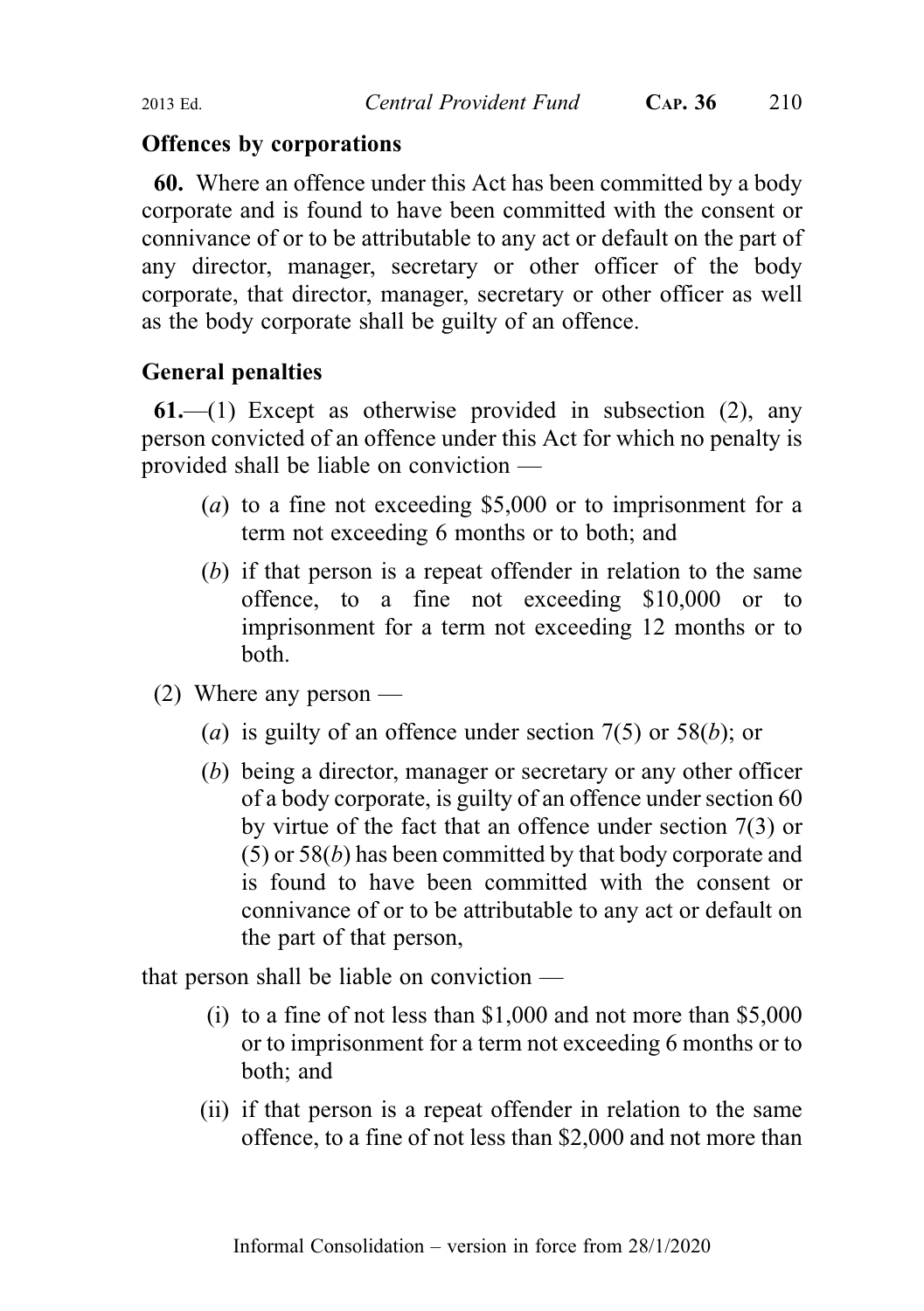\$10,000 or to imprisonment for a term not exceeding 12 months or to both.

(3) For the purposes of subsections (1) and (2), a person is a repeat offender in relation to an offence (referred to in this subsection as the current offence) if the person has been convicted of the same offence on at least one other occasion (whether before, on or after the date of commencement of section 18 of the Central Provident Fund (Amendment) Act 2013) before the person is convicted of the current offence.

[Act 24 of 2013 wef 01/01/2014]

# Jurisdiction of court

61A. Notwithstanding the provisions of any written law to the contrary, a District Court or a Magistrate's Court shall have the jurisdiction to impose the maximum penalty prescribed for an offence under this Act.

## Recovery of contributions, etc., upon conviction

61B.—(1) The court before which any conviction under section 7(3) or 61 is had may in addition to the penalty prescribed in those sections order the person convicted to pay the amount of any contributions together with any interest due thereon certified by an officer appointed by the Board in that behalf to be due from that person at the date of the conviction.

> [39/2000; 40/2007] [Act 6 of 2016 wef 01/05/2016]

 $(1A)$  Where —

- (a) a member of the Fund has withdrawn any amount from his ordinary account or special account in connection with any investment made under any scheme in accordance with any regulations made under section  $77(1)(n)$ ;
- (b) the member is convicted of an offence under this Act or any other written law in connection with that investment; and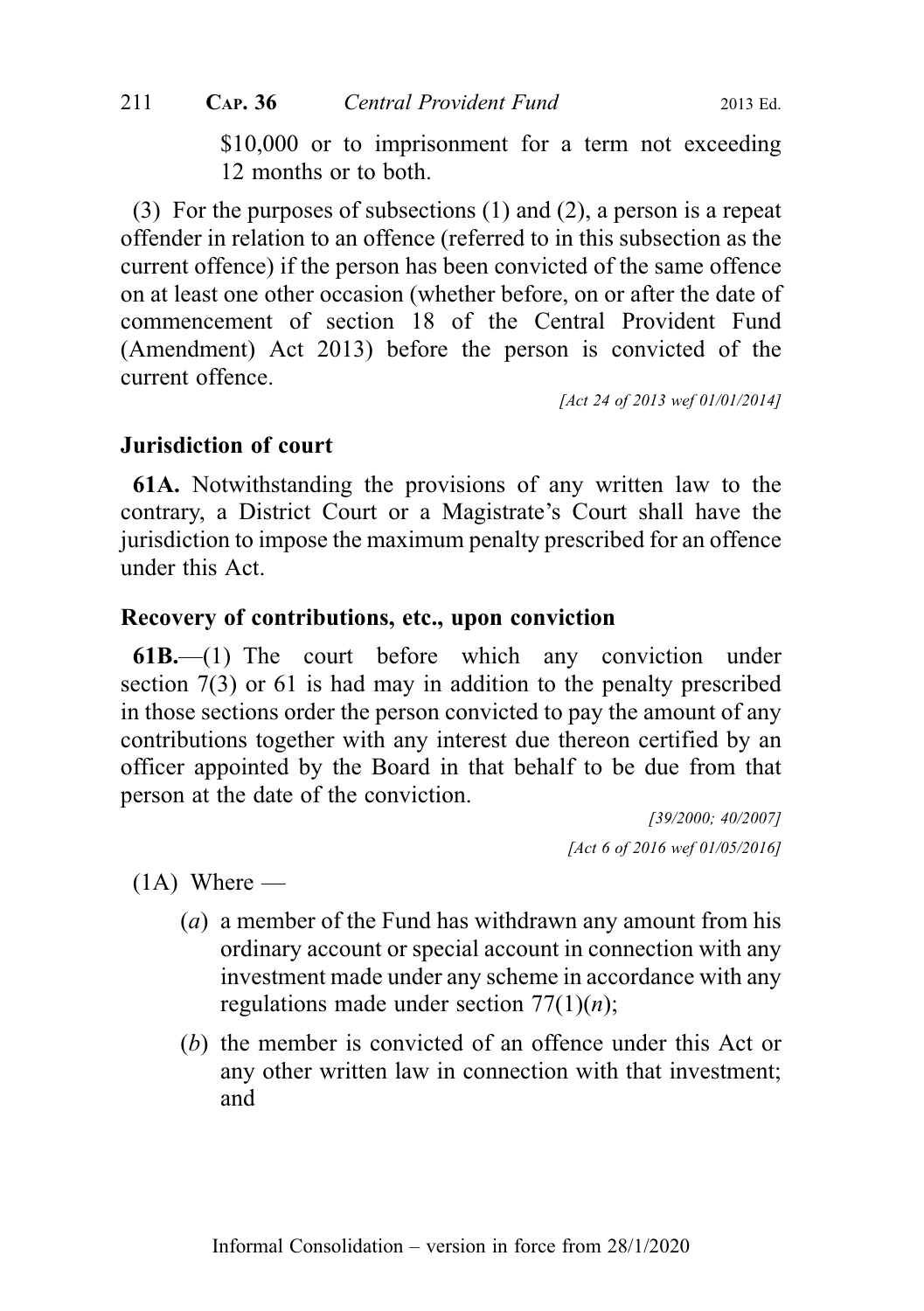(c) the Board has required that member to refund or transfer to his ordinary account or special account such amount as may be prescribed by those regulations,

the court before which the conviction is had may, in addition to the penalty prescribed under this Act or under that other written law, order that member to refund or transfer to his ordinary account or special account, as the case may be, in accordance with such directions as the Board may give, the amount certified by an officer appointed by the Board in that behalf to be due from that member, under paragraph  $(c)$ , at the date of the refund or transfer.

> [40/2007] [Act 6 of 2016 wef 01/05/2016]

(2) The court may order that the amount ordered to be paid under subsection (1), or refunded or transferred under subsection (1A), be recoverable —

- (a) according to the law for the time being in force relating to the recovery of fines; or
- (b) upon the application by the Board, in like manner as a judgment of a civil court for the payment of money.

[39/2000; 40/2007]

(3) Where the court orders that the amount ordered to be paid under subsection (1), or refunded or transferred under subsection (1A), to be recoverable in the manner mentioned in subsection  $(2)(b)$ , the court shall certify the amount to be paid, refunded or transferred and the Board may recover the amount so certified in any civil court of competent jurisdiction as though the amount were a judgment debt due to the Board.

[39/2000; 40/2007]

# Notice to attend court

62.—(1) Where an officer of the Board has reasonable ground for believing that a person has committed an offence under this Act, he may, in lieu of applying to a court for a summons, serve upon that person a prescribed notice, requiring that person to attend at the court, at the hour and on the date specified in the notice.

[30/98]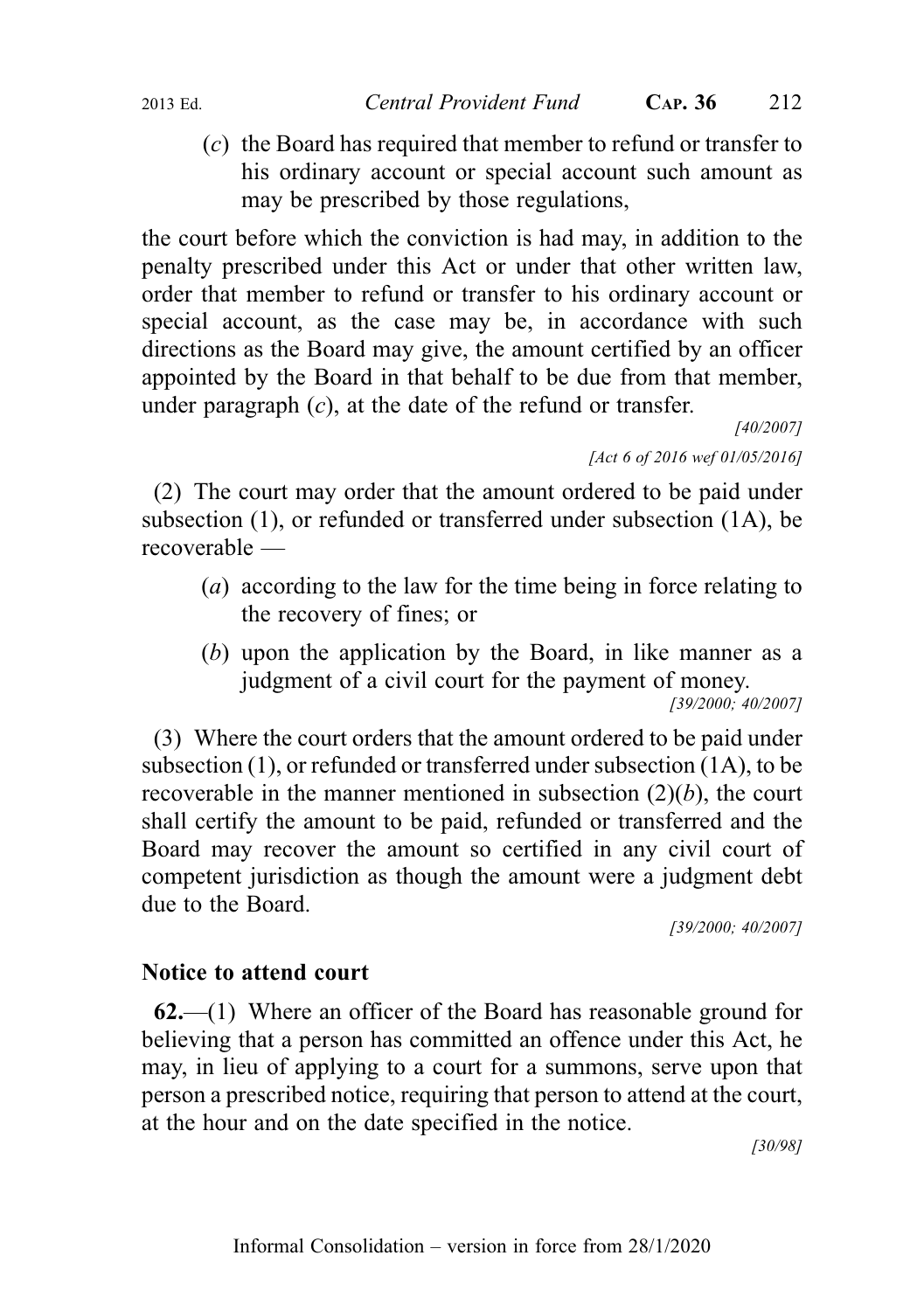(2) A duplicate of the notice shall be prepared by the officer of the Board and, if so required by the court, produced to the court.

[30/98]

(3) The notice may be served on the person alleged to have committed the offence in the manner provided in section 62A(1). [30/98]

(4) On an accused person appearing before a court in pursuance of such a notice, the court shall proceed as though he were produced before the court in pursuance of section 153 of the Criminal Procedure Code (Cap. 68).

[15/2010]

(5) If a person, upon whom such a notice has been served, fails to appear before a court in person or by counsel in accordance therewith, the court may, if satisfied that the notice was duly served, issue a warrant for the arrest of the person unless that person has before that date been permitted to compound the offence.

[30/98]

(6) Upon a person arrested in pursuance of a warrant issued under subsection (5) being produced before a court, the court shall —

- (a) proceed as though he were produced in pursuance of section 153 of the Criminal Procedure Code; and
- (b) at the conclusion of the proceedings, call upon him to show cause why he should not be punished for failing to attend in compliance with the notice served upon him and if cause is not shown may order him to pay such fine not exceeding \$2,000 as the court thinks fit or may commit him to prison for a term not exceeding 2 months.

[30/98; 15/2010]

(7) An officer authorised in that behalf by the Board may, at any time before the date specified in the notice, cancel the notice.

[30/98]

(8) The Board may prescribe such form of notice as it may think fit for the purposes of this section.

[30/98]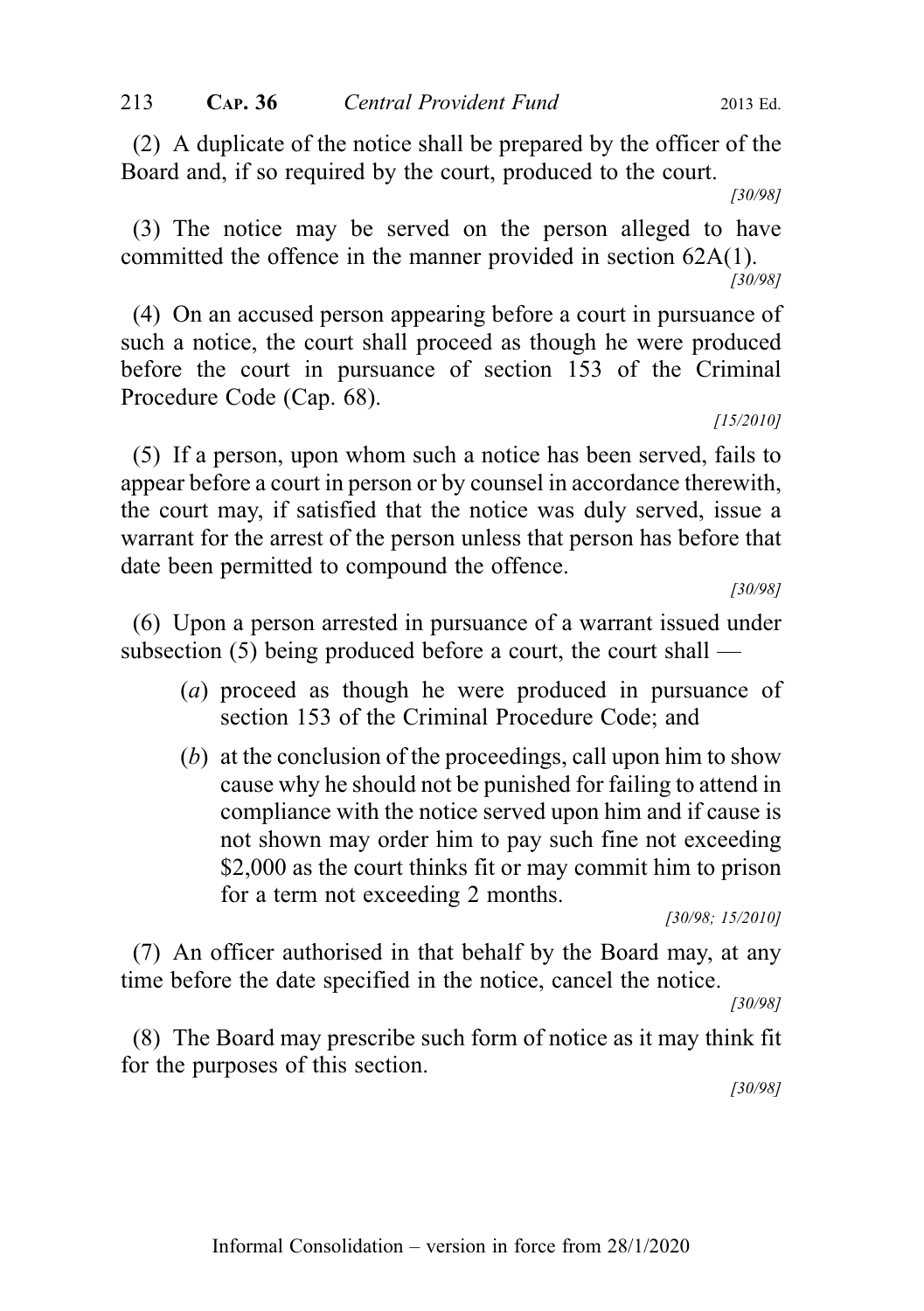## Service of notice and summons

 $62A$ .—(1) Every notice to attend court issued under section 62, and every summons issued by a court, against any person in connection with any offence under this Act may be served on the person —

- (a) by delivering it to the person or to some adult member of his family at his last known place of residence;
- (b) by leaving it at or sending it by registered post to his usual or last known place of residence or business in an envelope addressed to the person;
- (c) where the person is a body of persons or a company
	- (i) by delivering it to the secretary or other like officer of the body of persons or company at its registered office or principal place of business; or
	- (ii) by sending it by registered post addressed to the body of persons or company at its registered office or principal place of business.

[30/98]

(2) Any notice to attend court, or summons, sent by registered post to any person in accordance with subsection (1) shall be deemed to be duly served on the person to whom the letter is addressed at the time when the letter would, in the ordinary course of post, be delivered and, in proving service of the summons, it shall be sufficient to prove that the envelope containing the summons was properly addressed, stamped and posted by registered post.

[30/98]

# Composition of offences

63.—(1) The Board or any person authorised by the Board in writing may, in its discretion, compound any offence under this Act which is prescribed as a compoundable offence by collecting from a person reasonably suspected of having committed the offence a sum not exceeding \$1,000.

> [32/86; 27/92; 30/98] [Act 24 of 2013 wef 01/01/2014]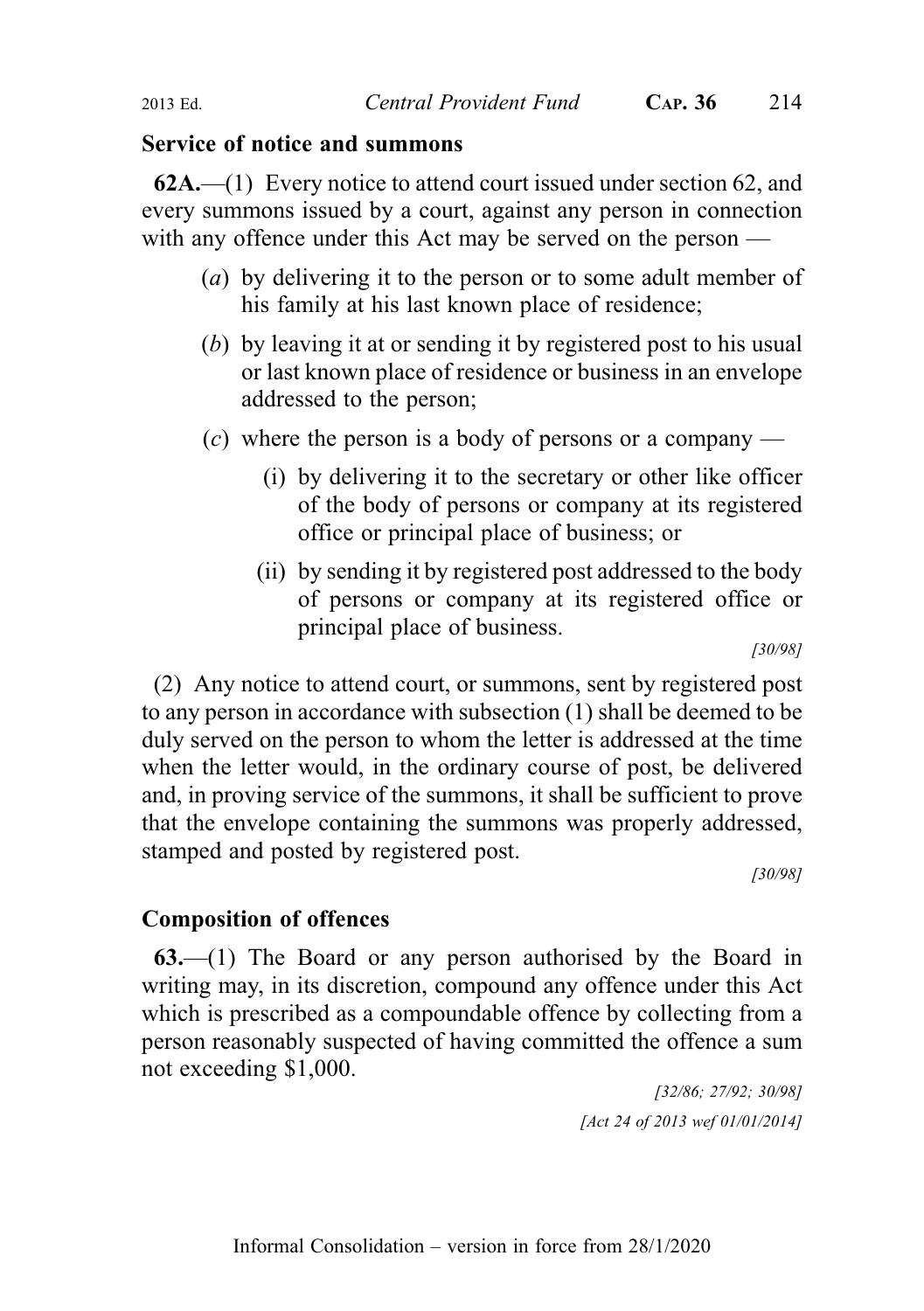(2) The Board may make rules to prescribe the offences which may be compounded.

[32/86]

(3) All sums collected under this section shall be paid to the Board. [5/89]

## Saving of proceedings under other laws

64. The provisions of this Act shall be without prejudice to any other proceedings under any other written law.

# Recovery of sums due to Fund

65. Any sum due to the Fund, including any sum required by the Board or ordered by a court to be paid, repaid, refunded or transferred to any account maintained for a member of the Fund in respect of the moneys standing to the credit of the member in the Fund, may be sued for and recovered by the Board under the Government Proceedings Act (Cap. 121) as if it were a debt due to the Government.

[40/2007]

# Certificate of authorised officer to be evidence

66. In any legal proceedings, a copy of an entry in the accounts of the Fund, the Lifelong Income Fund or the Home Protection Fund, as the case may be, duly certified under the hand of such officer of the Board as it may authorise shall be prima facie evidence of the entry having been made and of the truth of the contents thereof.

> [36/2002; 24/2005; 23/2012] [Act 4 of 2015 wef 01/11/2015]

# Certificate of Board

 $66A$ .—(1) In any proceedings relating to the recovery or nonpayment of contributions under section 7, a certificate purporting to be issued by the Board certifying the amount of the contributions and interest due thereon and payable by an employer or other person shall be prima facie evidence that the amount of contributions and interest so stated is due and payable by the employer or other person so named in the certificate as at the date of the certificate.

[30/98; 40/2007]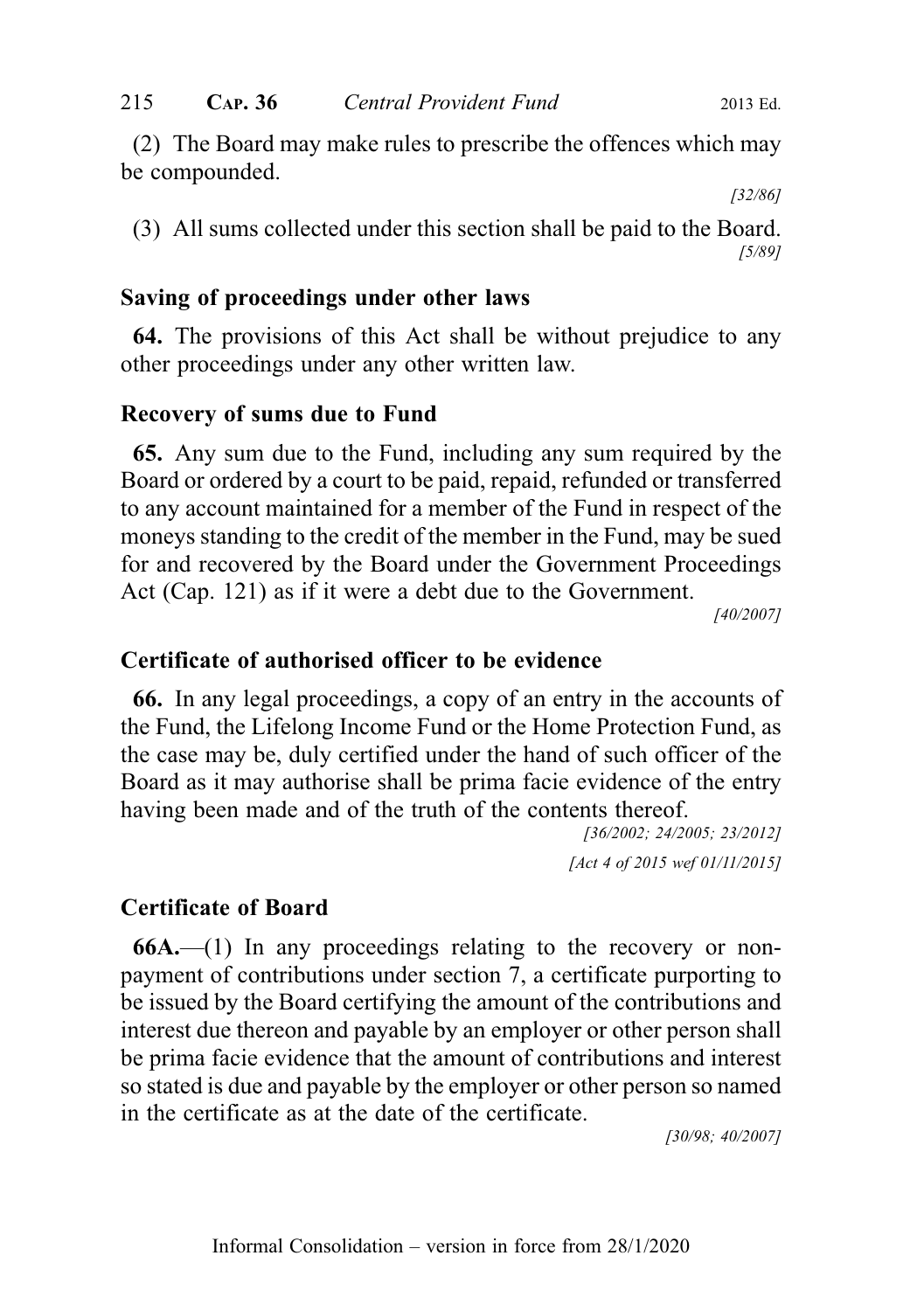(2) Where the Board has required a member of the Fund to refund or transfer to his ordinary account or special account such amount as may be prescribed by any regulations made under section  $77(1)(n)$ , a certificate purporting to be issued by the Board certifying the amount due from the member at any date shall, in any proceedings relating to the recovery of that amount, be prima facie evidence that the amount so stated is due and payable by the member named in the certificate at that date.

[40/2007]

#### Conduct of prosecutions

67. Proceedings in respect of any offence under the provisions of this Act may, with the authorisation of the Public Prosecutor, be conducted by any officer authorised in writing in that behalf by the Chairman of the Board.

[15/2010]

## PART VIIA

#### ADMINISTRATIVE PENALTIES

#### Interpretation of this Part

67A. In this Part, unless the context otherwise requires —

- "approved applicant" means a Medisave healthcare provider or an insurer which is approved —
	- (a) under section 67B(2) to submit a withdrawal application on behalf of a member; or
	- (b) before the date of commencement of section 41 of the Central Provident Fund (Amendment) Act 2016, to submit a withdrawal application on behalf of any member;
- "Medisave healthcare provider" means a person or an institution that has provided or is providing any medical, psychiatric or other treatment or services prescribed under section  $77(1)(i)$ ;
- "withdrawal application" means an application, submitted on behalf of a member, to the Board —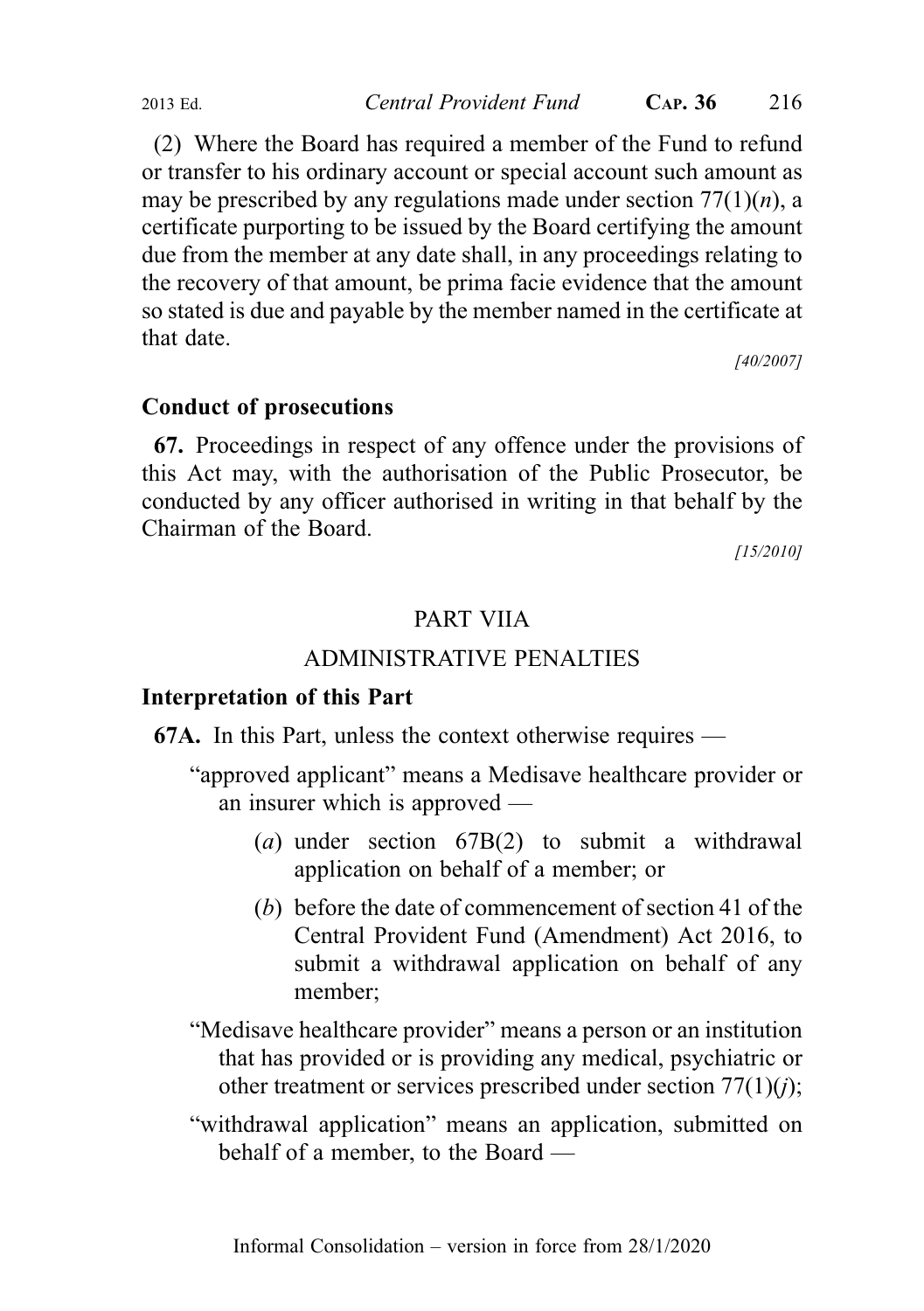- (a) by a Medisave healthcare provider for any sum standing to the member's credit in the member's medisave account to be withdrawn and paid to the Medisave healthcare provider in respect of medical, psychiatric or other treatment or services prescribed under section  $77(1)(i)$ ; or
- (b) by an insurer for any sum standing to a member's credit in the member's medisave account to be withdrawn and paid to the insurer as a premium in respect of a medical insurance scheme or other insurance scheme referred to in section  $77(1)(k)$ . [Act 6 of 2016 wef 31/12/2016]

## Application to withdraw money from member's medisave account by approved applicant

 $67B$ .—(1) A person may not, on behalf of a member, submit a withdrawal application to the Board for the withdrawal of any sum standing to the member's credit in the member's medisave account unless the person is approved under subsection (2).

(2) The Board may, with the concurrence of the Minister charged with the responsibility for health, approve a Medisave healthcare provider or an insurer to submit any withdrawal applications on such terms and conditions as the Board may require.

(3) The Board may, at any time, order the audit of an approved applicant in such manner as it may direct.

(4) Subject to subsection (6), the Board may, with the concurrence of the Minister charged with the responsibility for health, cancel the approval of an approved applicant, by the Board or on the approved applicant's application.

(5) Where the Board is considering the cancellation of the approval of an approved applicant, the Board may, before the approval is cancelled, suspend the submission of any or all withdrawal applications by the approved applicant.

(6) If the Board imposes a financial penalty on an approved applicant under section 67C, the Board must not cancel the approval of the approved applicant until after —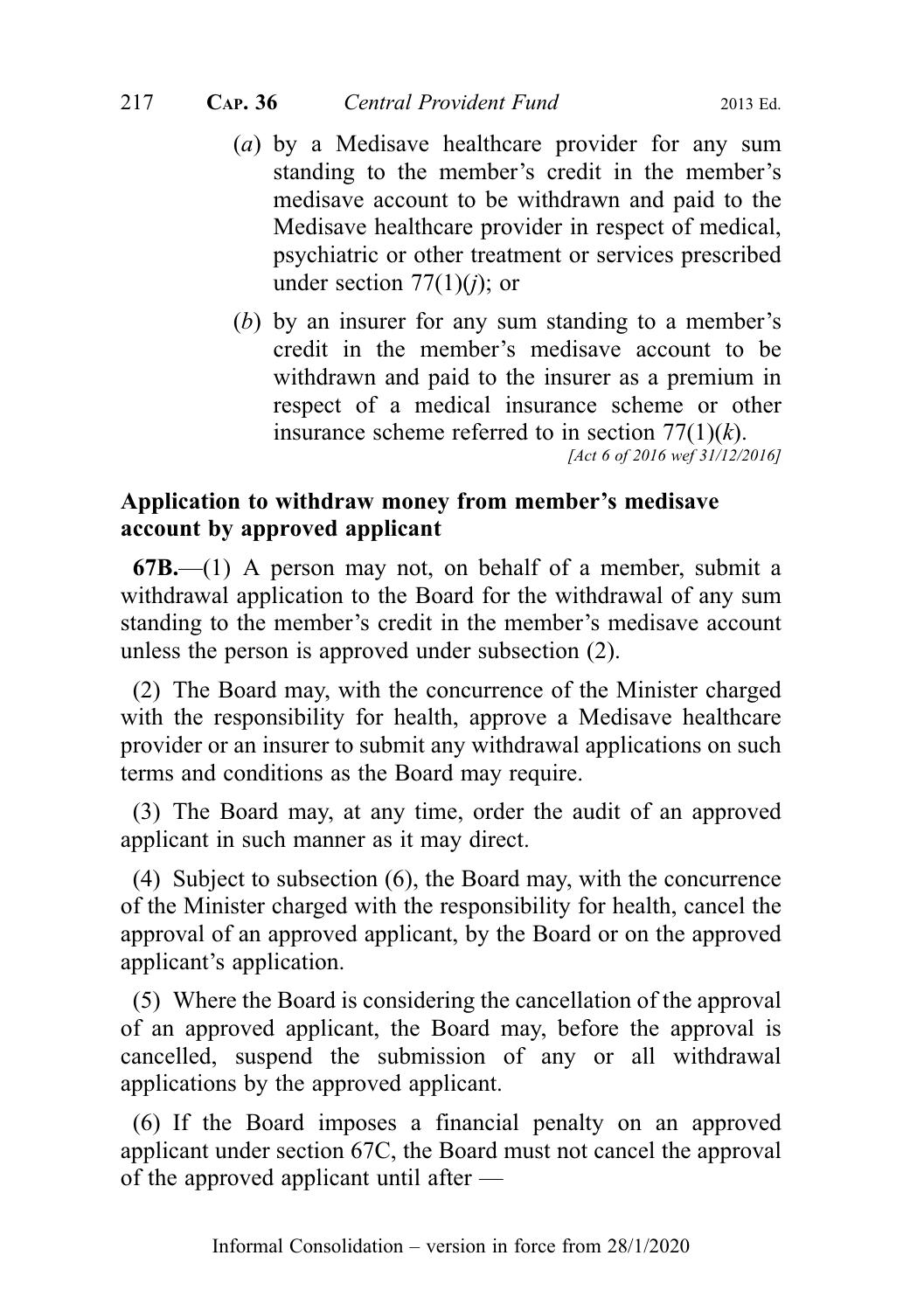- (a) the disposal of any appeal against the imposition of the financial penalty and interest for late payment, if any, in accordance with regulations made under section  $77(1)(rb)$ ; and
- (b) the approved applicant has paid the financial penalty and any interest for late payment that the approved applicant is liable to pay.

[Act 6 of 2016 wef 31/12/2016]

# Financial penalties for approved applicants

 $67C$ —(1) The Board may impose a financial penalty on an approved applicant for engaging in conduct that contravenes, on or after the date of commencement of section 41 of the Central Provident Fund (Amendment) Act 2016, any regulations made under section  $77(1)(rb)(i)$  and is not an offence.

(1A) Conduct that contravenes any regulations made under section  $77(1)(rb)(i)$  does not constitute an offence under section  $58(d)$ .

(2) A financial penalty must not exceed the maximum amount to be prescribed, which in no case may be more than \$10,000.

(3) Any financial penalty imposed under subsection (1) and any interest for late payment prescribed under section  $77(1)(rb)$  —

- (a) may be sued for and recovered by the Board under the Government Proceedings Act (Cap. 121) as if it were a debt due to the Government; and
- (b) must be paid into the Consolidated Fund upon collection or recovery by the Board.

(4) The members, officers and employees of the Board, in relation to their administration, assessment, collection and enforcement of payment of financial penalties imposed under subsection (1) —

(a) are taken to be public officers for the purposes of the Financial Procedure Act (Cap. 109); and

<sup>[</sup>Act 26 of 2016 wef 01/01/2017]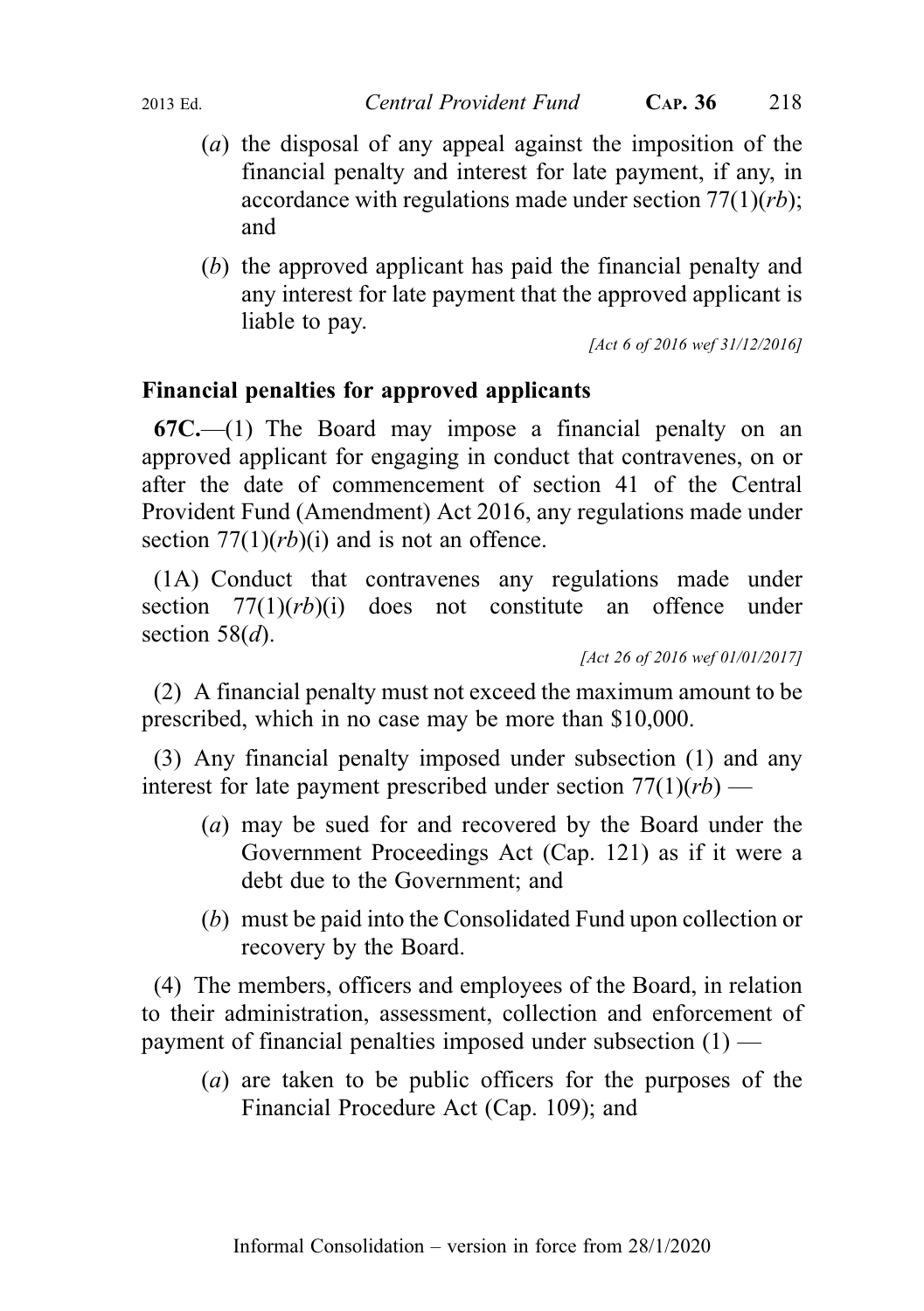(b) section 20 of that Act applies to such members, officers and employees of the Board despite not being in the employment of the Government.

[Act 6 of 2016 wef 31/12/2016]

## Repayment of moneys withdrawn from medisave account

 $67D$ .—(1) Where any sum standing to the credit of a member in the member's medisave account is withdrawn and paid by the Board  $to -$ 

- (a) an approved applicant which is a Medisave healthcare provider in respect of medical, psychiatric or other treatment or services prescribed under section  $77(1)(i)$ ; or
- (b) any person as reimbursement for payments made by that person for any medical, psychiatric or other treatment or services prescribed under section  $77(1)(i)$ ,

the approved applicant referred to in paragraph  $(a)$  or the person referred to in paragraph  $(b)$ , as the case may be, (called in this section the recipient) must, if the withdrawal or payment of the amount paid to the recipient was not in compliance with regulations made under section  $77(1)(i)$  —

- (i) repay to the Board the amount determined by the Board under subsection (3);
- (ii) reimburse the Board for all reasonable expenses incurred by the Board in addressing the non-compliance with those regulations; and
- (iii) indemnify the Board against any liability incurred by the Board in connection with addressing the non-compliance with those regulations.

(2) Where any sum standing to the credit of a member in the member's medisave account is withdrawn and paid by the Board to an insurer as a premium in respect of a medical insurance scheme or other insurance scheme referred to in section  $77(1)(k)$ , then, if the withdrawal or payment to the insurer was not in compliance with regulations made under that section, the insurer must —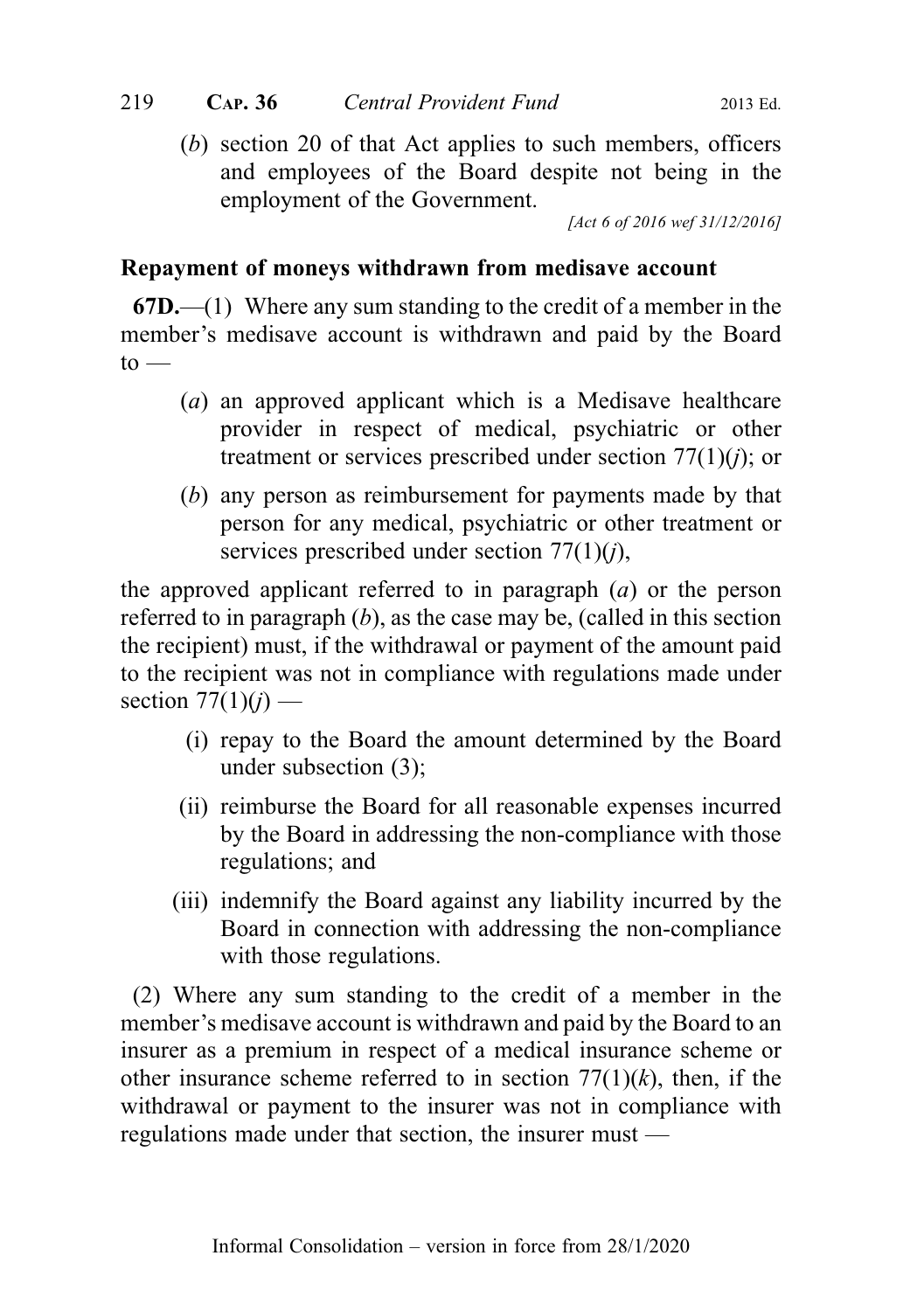- (a) repay to the Board the amount determined by the Board under subsection (3);
- (b) reimburse the Board for all reasonable expenses incurred by the Board in addressing the non-compliance with those regulations; and
- (c) indemnify the Board against any liability incurred by the Board in connection with addressing the non-compliance with those regulations.

(3) The amount to be repaid under subsection (1)(i) or  $(2)(a)$  is the whole or such part as the Board may determine of —

- (a) the amount that was paid to the recipient in subsection  $(1)$ or the insurer referred to in subsection (2), as the case may be; and
- (b) the interest which would have been payable on the amount referred to in paragraph  $(a)$  if it had not been withdrawn from the medisave account.

(4) Any sum not repaid under subsection (1)(i) or  $(2)(a)$  may be sued for and recovered by the Board under section 65.

(5) Any sum not paid to the Board under subsection  $(1)(ii)$  or  $(iii)$  or  $(2)(b)$  or  $(c)$  may be sued for and recovered by the Board as a debt due to the Board.

(6) The Board must credit to the member's medisave account the amount that is determined by the Board under subsection (3).

(7) This section applies —

- (a) whether the amount to be repaid under subsection  $(1)(i)$  or  $(2)(a)$  was withdrawn from the member's medisave account or paid to the recipient in subsection (1) or the insurer referred to in subsection (2) (as the case may be) before, on or after the date of commencement of section 41 of the Central Provident Fund (Amendment) Act 2016; and
- (b) even if the recipient in subsection (1) or the insurer referred to in subsection (2) (as the case may be) has no obligation to repay or reimburse the payment to the member or the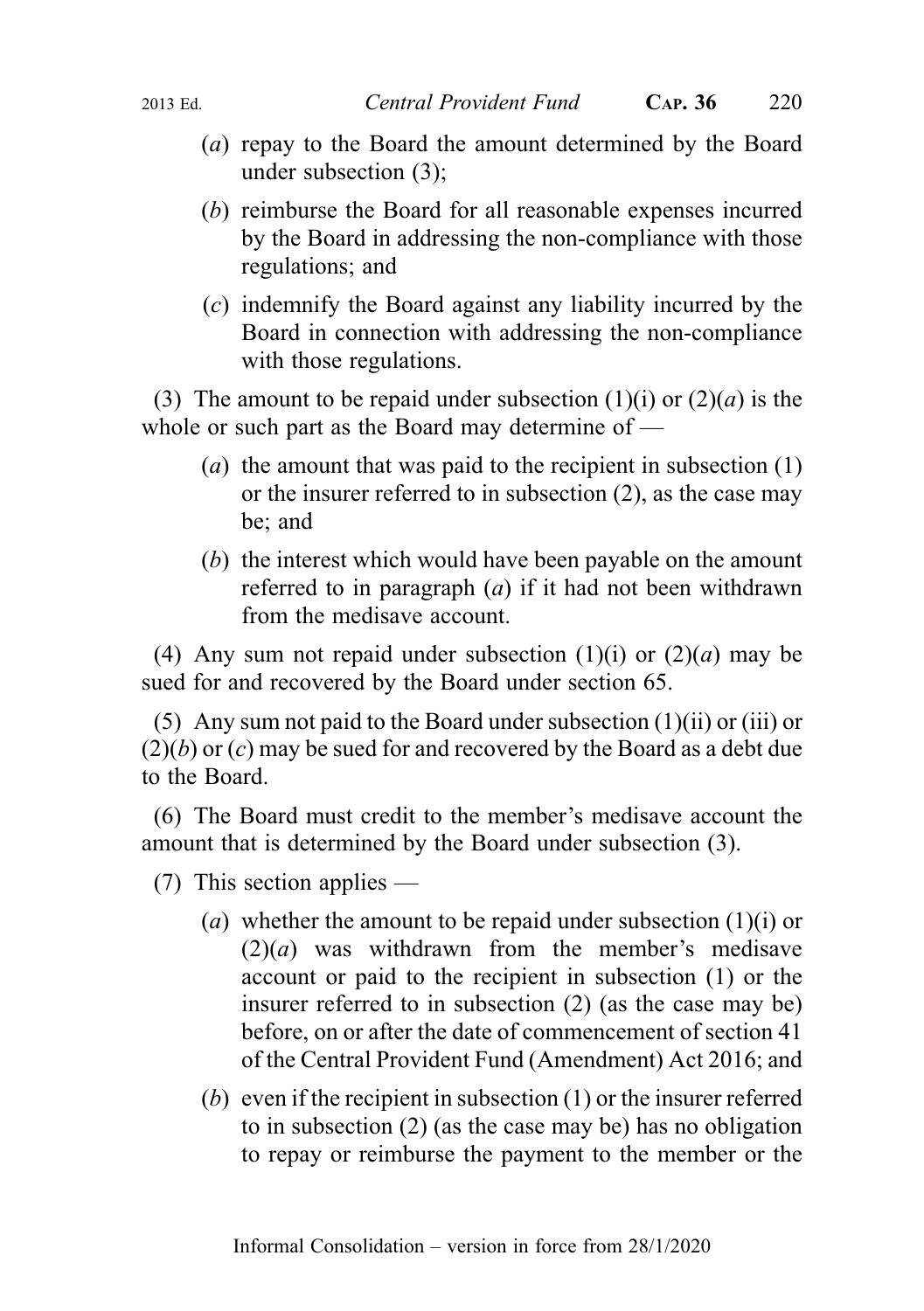Board in the circumstances of the case, or is excluded by contract from such obligation.

[Act 6 of 2016 wef 31/12/2016]

#### PART VIII

#### **MISCELLANEOUS**

## Protection of employee's or member's interest in execution proceedings and sale under mortgage or charge

68.—(1) Where —

- (a) a writ of seizure and sale` has been issued in execution of a judgment against an employer or a member and any movable or immovable property or other assets belonging to the employer or member has been seized or sold or otherwise realised in pursuance of the execution; and
- (b) prior to the payment of the proceeds of the sale or other realisation to an execution creditor, notice has been given to the Sheriff or other officer charged with the execution of the writ by the Board that any sum is due to the Fund,

no part of the proceeds shall be paid to an execution creditor, unless the court issuing the writ has ascertained and provided for the sum due to the Fund at the date of the sale or other realisation.

[40/2007]

 $(2)$  Where —

- (a) a writ of distress has been issued under the Distress Act (Cap. 84) to distrain the property of a tenant who is an employer or a member and any movable property belonging to the employer or member is seized in execution of the writ; and
- (b) prior to the payment of the proceeds of the sale or other realisation to the landlord entitled to the distraint, notice has been given to the Sheriff or other officer charged with the execution of the writ by the Board that any sum is due to the Fund,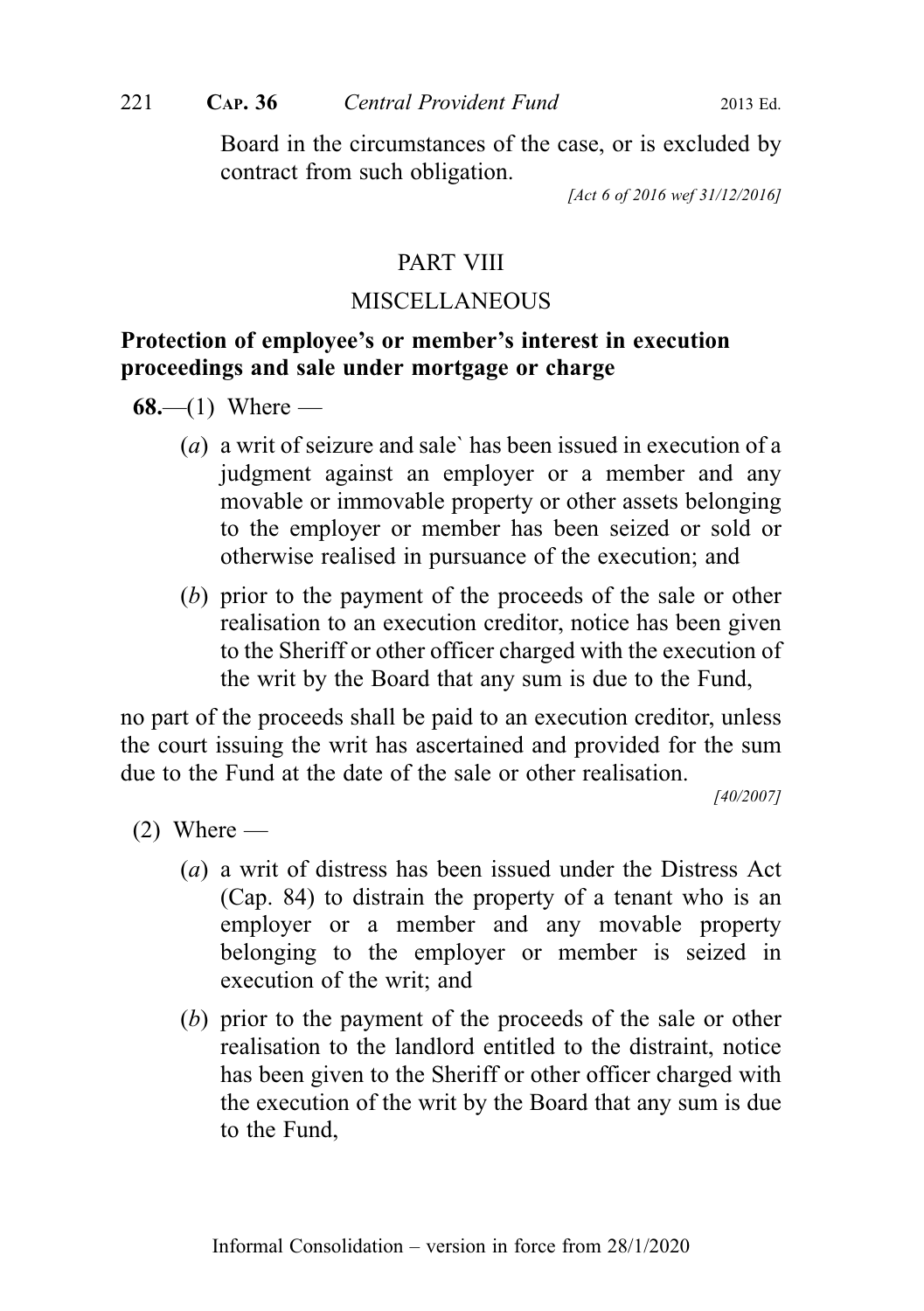2013 Ed. Central Provident Fund CAP. 36 222

no part of the proceeds shall be paid to the landlord unless the court issuing the writ has ascertained and provided for the sum due to the Fund at the date of the sale or other realisation.

[30/98; 40/2007]

- $(3)$  Where
	- (a) a garnishee order has been issued in execution of a judgment against an employer or a member; and
	- (b) prior to the payment of the amount due or accruing due to the judgment debtor from the garnishee, notice has been given to the garnishee by the Board that any sum is due to the Fund,

no amount of the debt sought to be attached under the garnishee order shall be paid to the execution creditor unless the court issuing the garnishee order has ascertained and provided for the sum due to the Fund at the date the debt is due to be paid.

[30/98; 40/2007]

- $(4)$  Where
	- (a) any interest in any place of employment is being sold on the application of a secured creditor under any written law for the time being in force; and
	- (b) the Board gives notice to the Sheriff or other officer charged with the conduct of the sale that a sum of money is due by the debtor to the Fund,

the proceeds of the sale shall not be paid to any creditor other than to the Government or a secured creditor unless the court ordering the sale has ascertained and provided for the amount due to the Fund at the date of the sale or unless the court is satisfied that all sums due to the Fund have been paid up to the date of sale.

- (5) In any distribution of
	- (a) any proceeds referred to in subsection  $(1)$ ,  $(2)$  or  $(4)$ ; or
	- (b) any amount sought to be attached under a garnishee order referred to in subsection (3),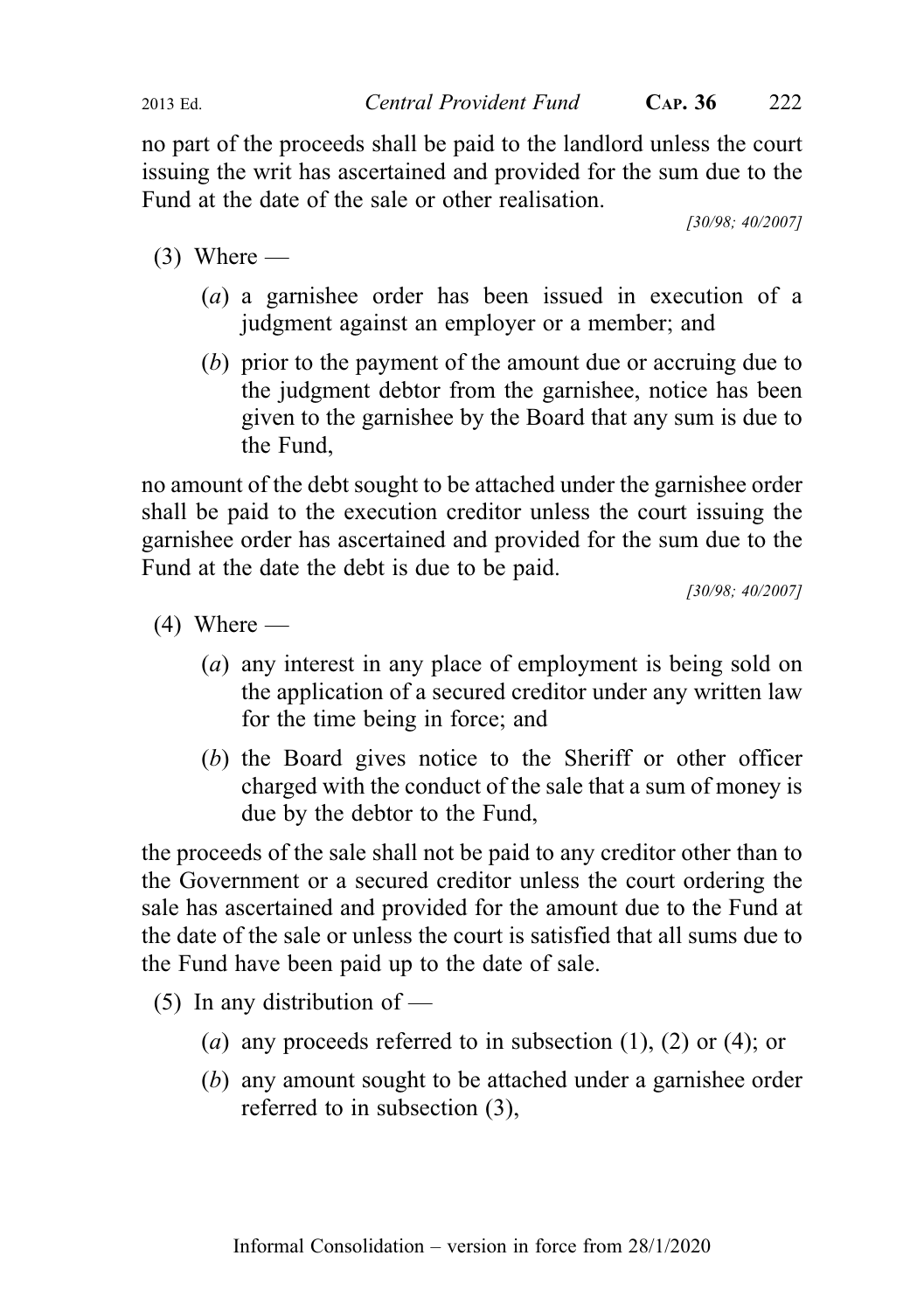any sum due to the Fund under section 7 or 61B(1) shall be paid in priority to any sum due to the Fund under section 61B(1A).

[40/2007]

(6) For the purposes of this section, any reference to an amount or a sum due to the Fund shall be construed as including a reference to an amount or a sum required by the Board or ordered by a court to be paid, repaid, refunded or transferred to any account maintained for a member of the Fund in respect of the moneys standing to the credit of the member in the Fund.

[40/2007]

#### Power to exempt

69. The Minister may, by order published in the Gazette, with or without conditions, exempt any person or class of persons from all or any of the provisions of this Act.

[23/2012]

## Application made, or information furnished, to Board by approved caregiver, etc.

70.—(1) Despite anything in the Mental Capacity Act, a relevant person's approved caregiver may —

- (a) make any application mentioned in paragraph  $(a)(i)$  of the definition of "relevant person" in subsection (10) on behalf of the relevant person; and
- (b) furnish any information mentioned in paragraph  $(a)(ii)$  of the definition of "relevant person" in subsection (10) on behalf of the relevant person.

[Act 37 of 2019 wef 01/01/2020]

(2) Subject to subsection (3), the Board may approve an application, or permit the furnishing of information, mentioned in subsection (1) on any terms and conditions that the Board may, with the approval of the Minister, impose.

[Act 37 of 2019 wef 01/01/2020]

(3) Where any application under this Act for, or which will result in, any transfer, withdrawal or refund of any money standing to the credit of a relevant person in the Fund, or any payment or refund of any money to a relevant person or his account in the Fund, is made to the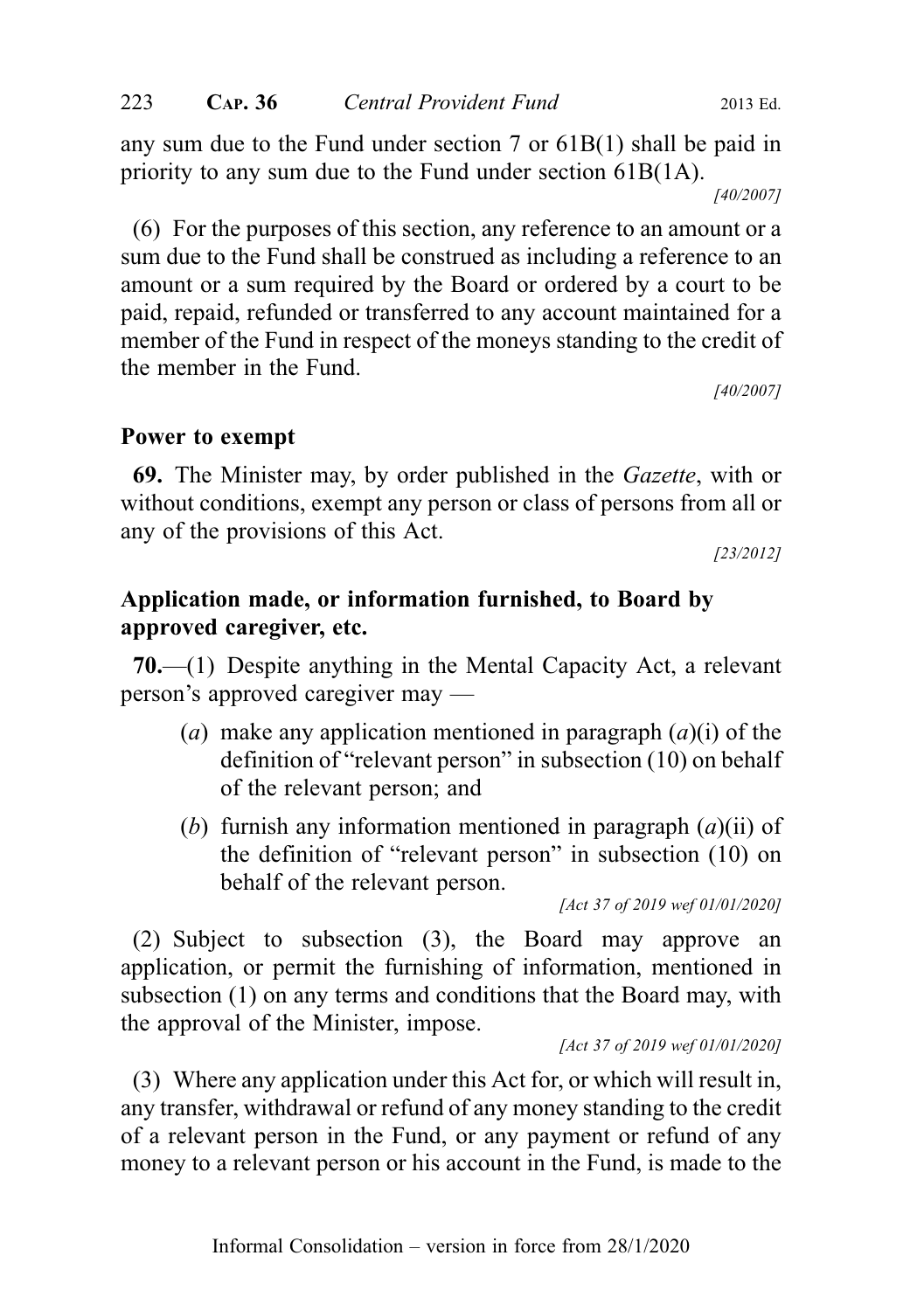Board by the relevant person's approved caregiver under subsection (1), and that application is an application to which this subsection applies, the Board shall not approve that application if the amount of the money, or the aggregate of that amount and of such other amounts as the Board may determine, exceeds such sum as the Minister may, by notification in the *Gazette*, specify.

[Act 37 of 2019 wef 01/01/2020]

[23/2012]

(4) Where any application under this Act for, or which will result in, any withdrawal or refund of any money standing to the credit of a relevant person in the Fund, or any payment or refund of any money to a relevant person, is made to the Board by the relevant person's approved caregiver under subsection (1), that application is an application to which this subsection applies, and the Board has approved that application in accordance with subsections (2) and (3), the Board may pay the amount of the money to the approved caregiver.

> [Act 37 of 2019 wef 01/01/2020] [23/2012]

(5) The receipt of the approved caregiver shall be a discharge to the Board for the amount paid to the approved caregiver under subsection (4).

[23/2012]

(6) Subsection (4) shall not affect any recourse which any person may have against the approved caregiver for the amount paid to the approved caregiver under that subsection.

[23/2012]

(7) The approved caregiver shall apply the amount paid to him under subsection (4) towards the costs of the relevant person's maintenance.

[23/2012]

(8) Any approved caregiver who contravenes subsection (7) shall be guilty of an offence and shall be liable on conviction to a fine not exceeding \$10,000 or to imprisonment for a term not exceeding 12 months or to both.

[23/2012]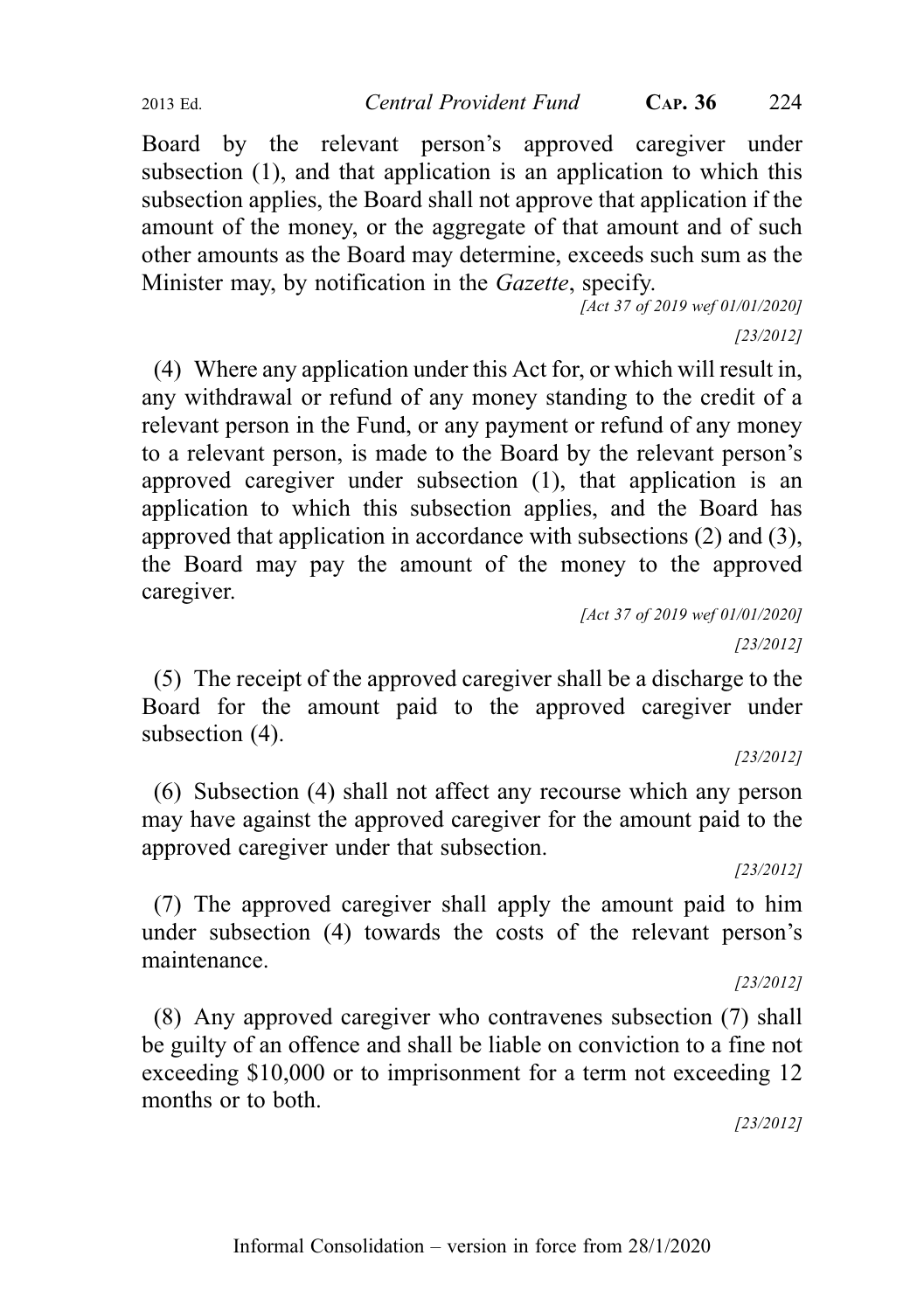- (9) The Board may  $-$ 
	- (a) determine the applications to which subsection  $(3)$  applies;
	- (b) determine different amounts under subsection (3) for different applications to which that subsection applies; and
	- (c) determine the applications to which subsection (4) applies. [23/2012]
- $(10)$  In this section —

"approved caregiver", in relation to a relevant person, means any person who —

- (a) satisfies the Board that he is a caregiver of the relevant person; and
- (b) is approved by the Board for the purposes of this section;

"relevant person" means a person —

- (*a*) whom the Board is satisfied
	- (i) is entitled, but is unable, to make any application to the Board under this Act; or
	- (ii) is unable to furnish any information to the Board for the purposes of this Act;
- (b) whose inability under paragraph  $(a)(i)$  or (ii), as the case may be, the Board is satisfied, is likely to be permanent; and
- (c) who, to the best of the Board's knowledge, has neither of the following:
	- (i) a deputy appointed or deemed to be appointed for the person by the court under the Mental Capacity Act (Cap. 177A) with power in relation to the person for the purposes of this Act;

[Act 27 of 2014 wef 01/10/2014]

(ii) a donee under a lasting power of attorney registered under the Mental Capacity Act with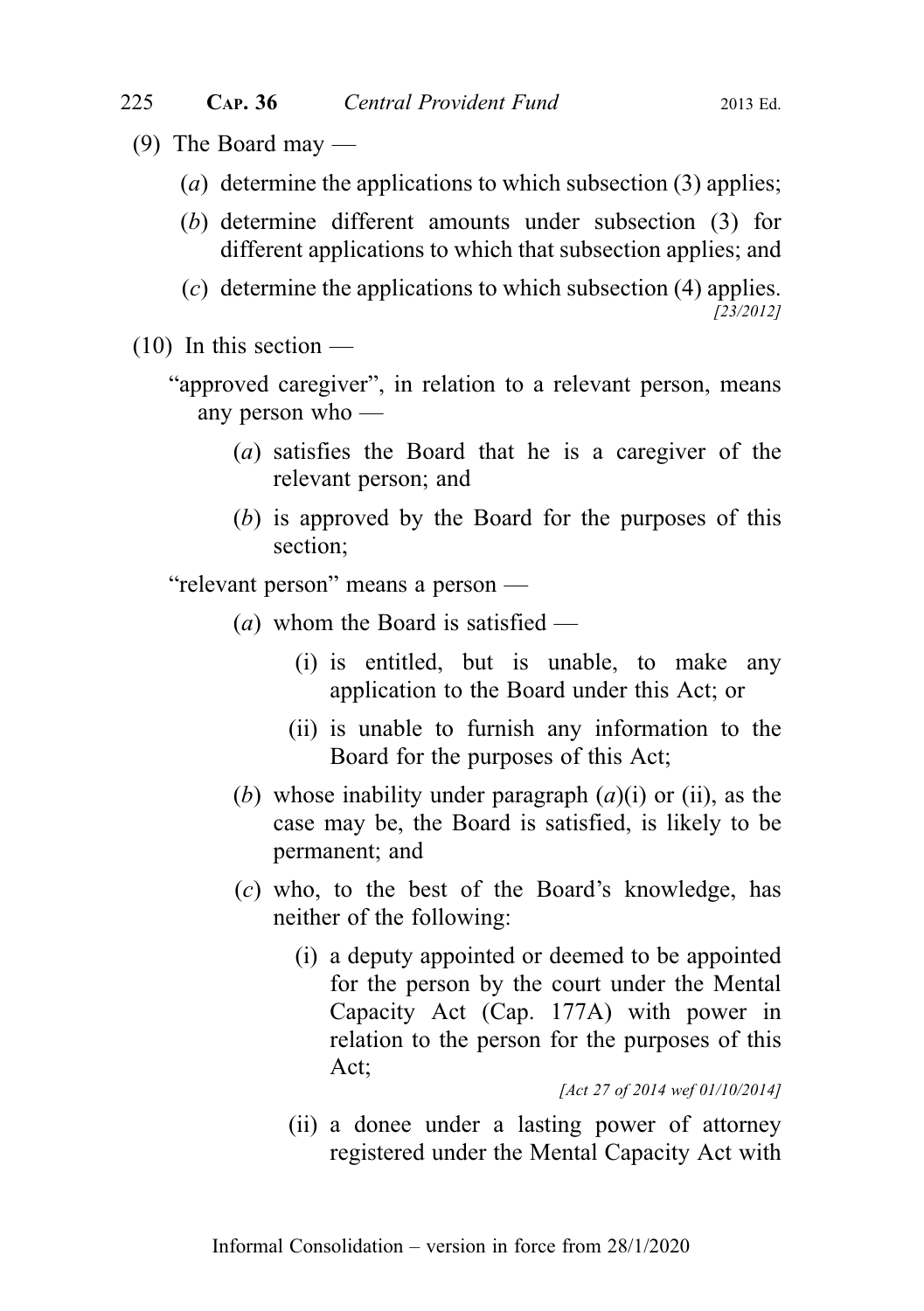power in relation to the person for the purposes of this Act.

[23/2012]

## Refund of moneys from Fund

71.—(1) Where the Board is satisfied that the prescribed circumstances are met in relation to a prescribed payment, the Board may (on its own motion or an application under subsection (2), and on any terms and conditions that the Board may impose) refund or pay to a prescribed person —

- (a) the whole or part of the amount of the prescribed payment credited to a member's account in the Fund, from any account in the Fund of that member; or
- (b) the whole or part of the amount of the prescribed payment credited to the general moneys of the Fund, from the general moneys of the Fund.

(2) The Board may require a person claiming a refund or payment under subsection  $(1)$  —

- (a) to make an application in the form and manner required by the Board; and
- (b) to provide such information as the Board considers necessary.

(3) Where any deductible sum is due, or may become due, to the Fund from a prescribed person, the Board —

- (a) may retain from any amount to be refunded or paid to the prescribed person under subsection (1) an amount not exceeding that deductible sum;
- (b) may set off the whole or part of the retained amount against the deductible sum, when the deductible sum is or becomes payable to the Fund; and
- (c) must refund or pay to the prescribed person any of the retained amount remaining after it has been used to set off against the deductible sum under paragraph (b).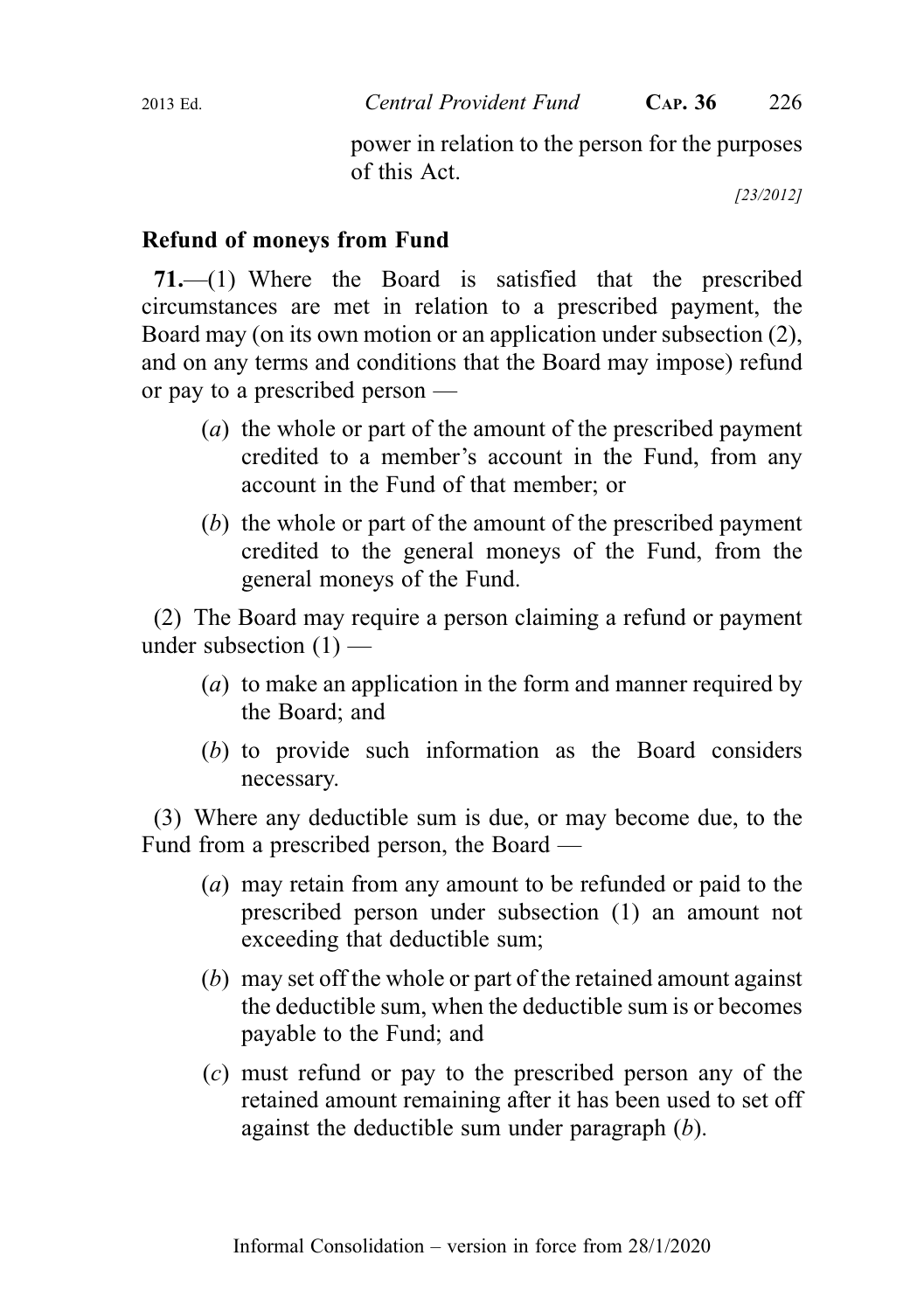(4) Where an application to claim a refund or payment of a prescribed payment is required under subsection (2) to be made within a prescribed time and such an application is not made within the prescribed time, then the amount of the prescribed payment is not to be refunded or paid under subsection (1) and —

- (a) except in the prescribed circumstances mentioned in paragraph (b), is deemed to have been properly paid under this Act and cannot be set off against any deductible sum; and
- (b) in the circumstances prescribed by regulations made under section 77(1), the amount of the prescribed payment may be retained to set off against any of the following deductible sums (whether the deductible sum became due before, on or after the expiry of the prescribed time):
	- (i) where the retained amount is in a member's account in the Fund — any deductible sum payable to any account of the member in the Fund;
	- (ii) where the retained amount is in the general moneys of the Fund — any deductible sum payable to the Fund from the prescribed person.

(5) Every payment or transfer made by the Board under section  $20(1)(b)$  or  $(1A)$  or 25 (whether before, on or after the date of commencement of section 16 of the Central Provident Fund (Amendment) Act 2019 but before the Board approves the application under subsection (2) to refund or pay the amount claimed) is taken to have been properly made under this Act.

(6) Where the Board makes any refund or payment to a prescribed person under subsection (1), the Board may —

- (a) retain in the member's account;
- (b) transfer to the general moneys of the Fund; or
- (c) pay the prescribed person,

the whole or part of any interest that has been credited to the member's account in respect of the amount of the refund or payment.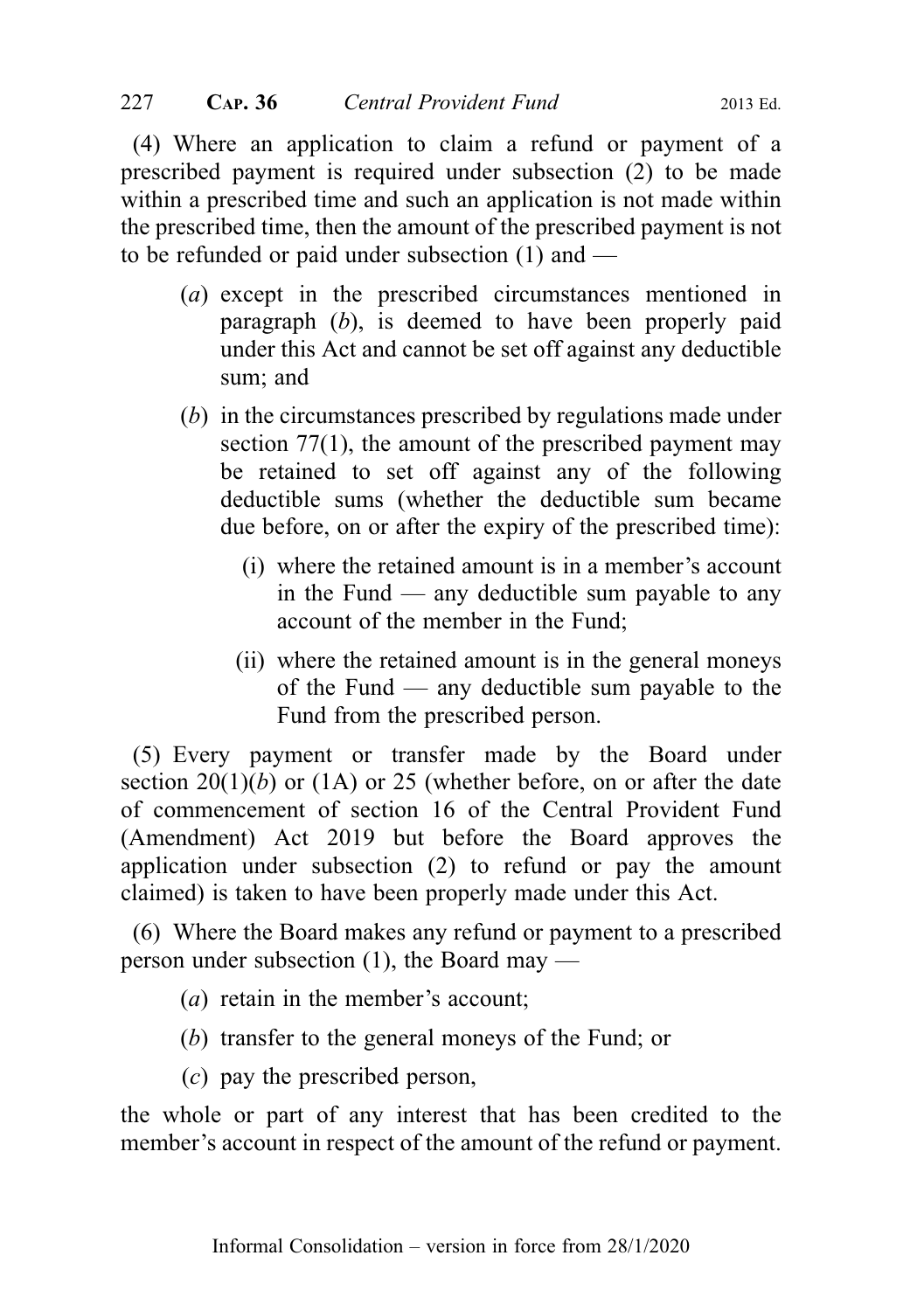- (7) In this section, unless the context otherwise requires
	- "deductible sum", in relation to any retained amount, means any class of payments due, or that may become due, to the Fund that is prescribed to be set off against the retained amount under subsection  $(3)(b)$  or  $(4)(b)$ , as the case may be;
	- "prescribed payment" means any payment or class of payments credited (whether before, on or after the date of commencement of section 16 of the Central Provident Fund (Amendment) Act 2019) to a member's account in the Fund or the general moneys of the Fund (as the case may be), that is prescribed by regulations made under section 77(1) for the purposes of this section;
	- "prescribed person", in relation to a prescribed payment, means any of the following persons:
		- (a) a person who made the prescribed payment to the Fund;
		- (b) where the prescribed payment was credited to a member's account in the Fund — that member:
		- (c) where the prescribed payment was credited to the general moneys of the Fund — any other person;
		- (d) any other person whom the Board is satisfied is entitled to receive the refund or payment under subsection (1) on behalf of a prescribed person under paragraph  $(a)$ ,  $(b)$  or  $(c)$ ;
	- "retained amount" means the amount retained under subsection (3)(*a*) or (4)(*b*) (as the case may be) to be set off against any deductible sum.
- (8) This section applies despite sections  $20(1)(b)$  and  $(1A)$  and  $25$ . [Act 37 of 2019 wef 01/01/2020]
- 72. [Deleted by Act 37 of 2019 wef 01/01/2020]

#### Transfer to Fund from provident fund or other scheme

73. Where any member of the Fund has acquired a right to any pecuniary benefit in a provident fund or other scheme by virtue of his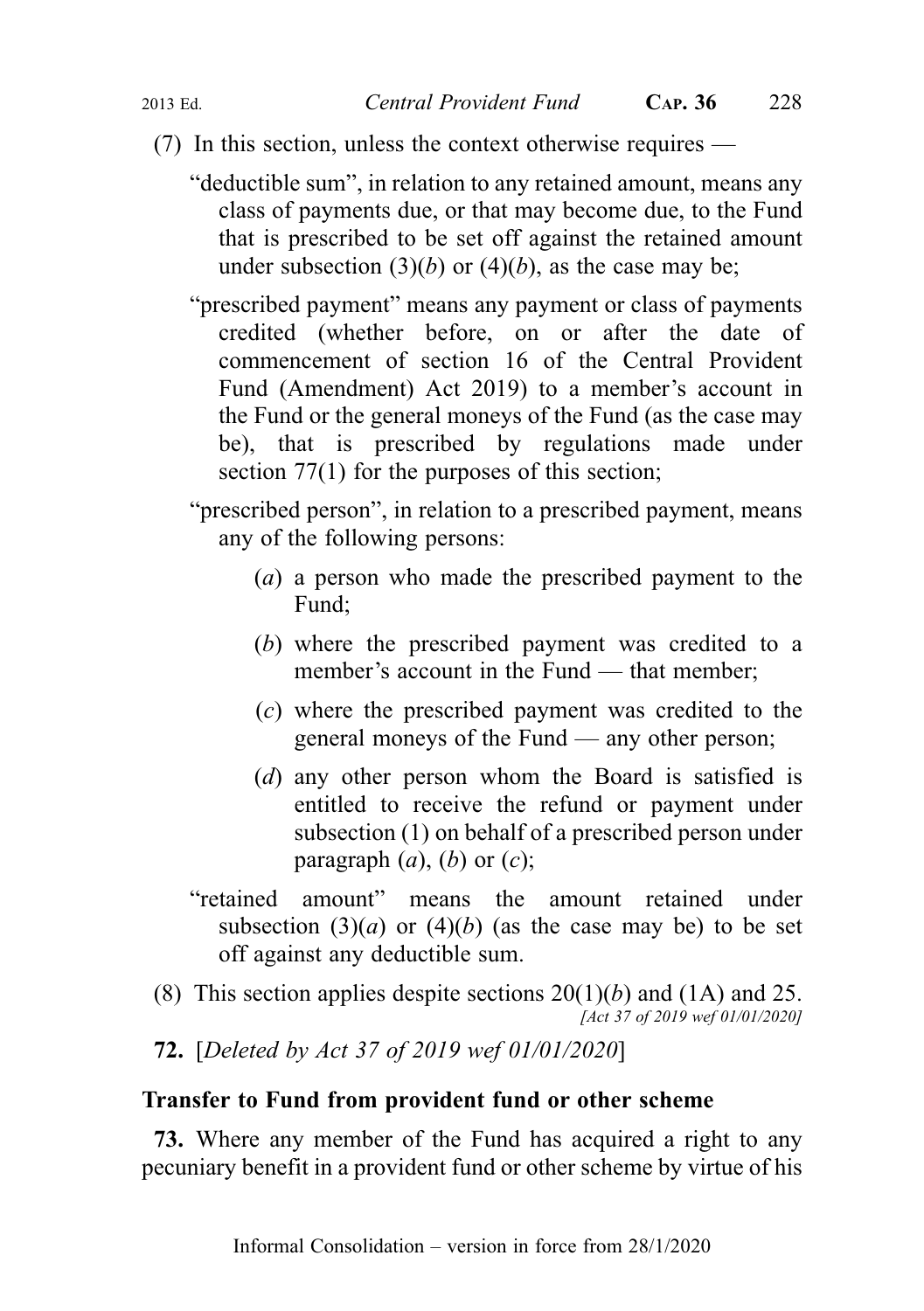employment as an employee, or by virtue of his engagement outside Singapore under any contract of service or apprenticeship or in any trade, business, profession or vocation, the Board may, in its discretion and subject to such terms and conditions as it may impose, permit the whole or any part of that benefit —

- (a) to be transferred to his account in the Fund, if he is a citizen or permanent resident of Singapore at the time of the transfer; and
- (b) to be treated as an excess contribution paid for him under section 7(4).

[23/2012]

- 74. [Deleted by Act 37 of 2019 wef 01/01/2020]
- 75. [Deleted by Act 37 of 2019 wef 01/01/2020]
- 75A. [Deleted by Act 37 of 2019 wef 01/01/2020]
- 75B. [Deleted by Act 37 of 2019 wef 01/01/2020]
- 75C. [Deleted by Act 37 of 2019 wef 01/01/2020]
- 75D. [Deleted by Act 37 of 2019 wef 01/01/2020]

## Board may engage in activities not directly related to Fund and may call for information

76.—(1) The Board may, if the Minister is satisfied that it is in the public interest for the Board to do so, engage in either or both of the following:

- (a) activities that are not related to, or that are not directly related to, the Fund or the administration of the Fund;
- (b) the compilation of information of a statistical nature or otherwise relating to members, employers and employees. [18/2009]

(2) For the purpose of subsection (1), the Board may require members, employers and employees to furnish such particulars as may be necessary.

[57/2007]

(3) Notwithstanding the provisions of any written law but subject to any rules made under subsection (4), where a fund for the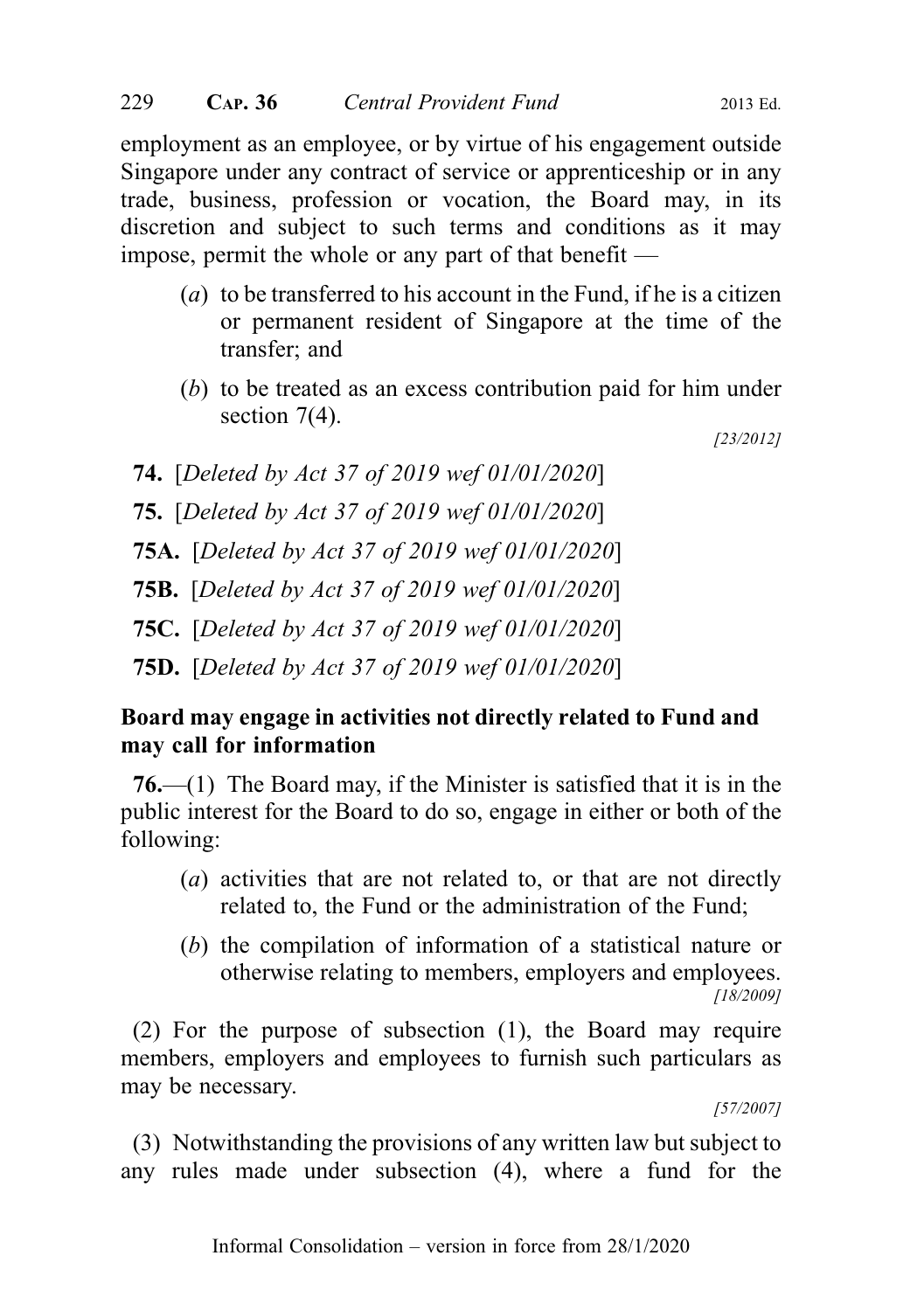educational, social or economic advancement of any community has been approved by the Minister for the purposes of this subsection, an employer shall deduct from the monthly wages of an employee who belongs to that community such amount of contributions as may be prescribed and pay such contributions into the fund unless an employee notifies his employer in writing that he does not wish to contribute to the fund.

[3/92]

(4) The Board may, with the approval of the Minister, make such rules as are necessary or expedient for carrying out the provisions of subsection (3) relating to the fund referred to in that subsection and, in particular, such rules may —

- (a) provide for different amounts of contributions to be made by different categories of employees;
- (b) provide for the manner and time of payment and collection of contributions to the fund and any matters incidental thereto;
- (c) provide for the return of any contributions paid in error or for the payment of any contributions omitted to be paid;
- (*d*) provide for the keeping of books, accounts or records by employers;
- (e) provide, in cases where an employee is employed concurrently by 2 or more employers, for the extent of the obligation of such employers as to payment of contributions to the fund; and
- (f) provide that an employer who fails to deduct any contributions from an employee's monthly wages or fails to pay such deductions into the fund within the prescribed time shall be guilty of an offence.

[3/92]

#### Protection from personal liability

76A. No liability shall lie personally against any member, officer or employee of the Board, any other person acting under the Board's direction or any public officer who, acting in good faith and with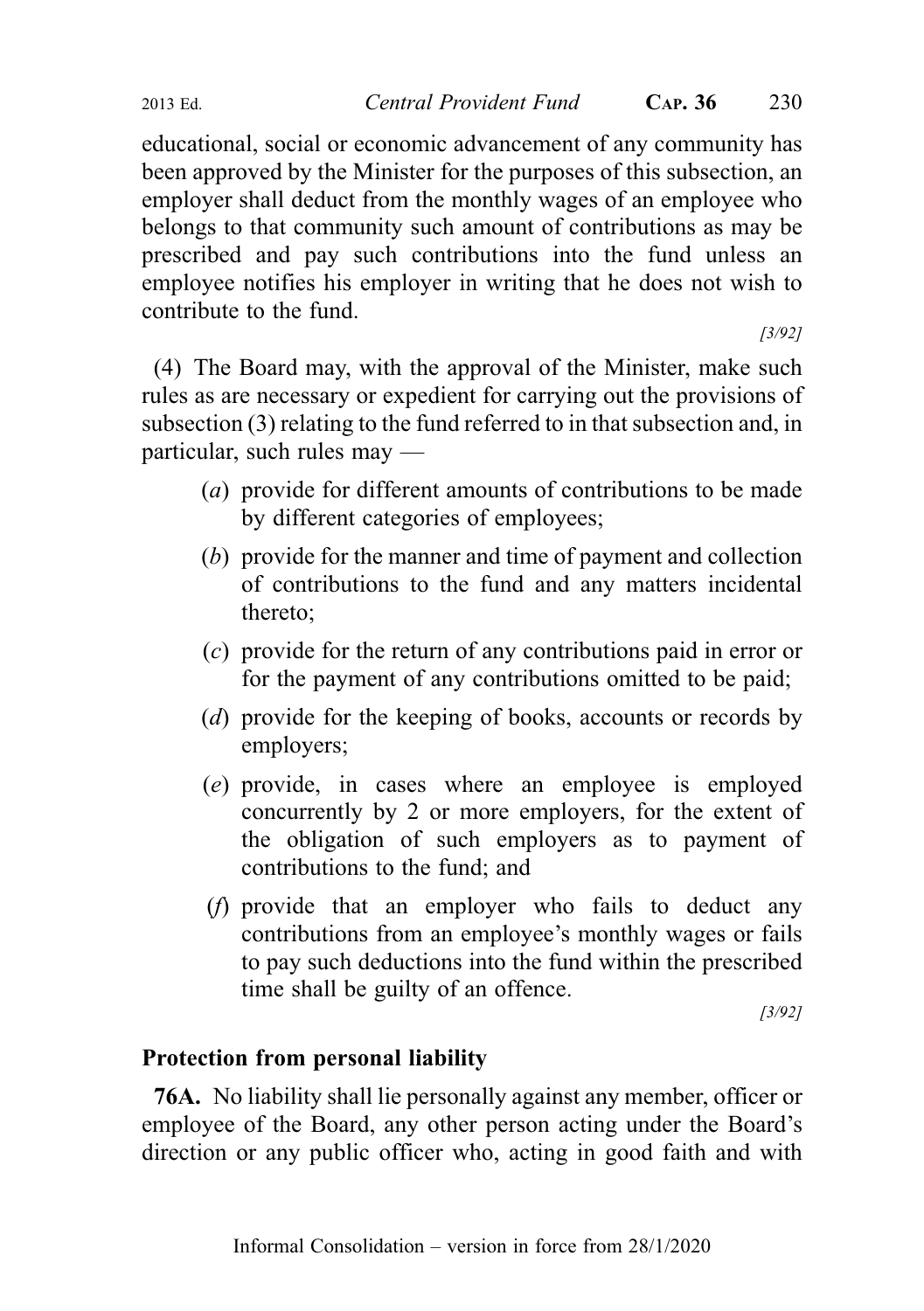reasonable care, does or omits to do anything in the execution or purported execution of this Act.

[Act 6 of 2016 wef 01/05/2016]

## Regulations and rules

77.—(1) The Minister may, after consulting with the Board, make regulations —

(a) to prescribe the date on which, or month in which, a person born on 29 February is deemed to attain a particular age in any year for the purposes of this Act, including different dates or months for different purposes;

[Act 26 of 2016 wef 01/01/2018]

(aa) to provide for the manner of payment, collection and refund of contributions and any matters incidental thereto, including by electronic or other means;

[Act 26 of 2016 wef 01/01/2018]

- (b) to provide for the disposal of amounts which are unclaimed, unpaid or otherwise remain in the Fund;
- $(ba)$  without prejudice to the generality of paragraph  $(b)$ , for the transfer of any amount standing to the credit of a member to the general moneys of the Fund, and the restoration of that amount to the member's accounts in the Fund, and for the purposes of sections  $2(1B)$ ,  $6(4C)$  to  $(4I)$  and  $13(7A)$  to (7G);
	- (c) to provide for the classification of any employment, not being employment under a contract of service or apprenticeship, as an employment in respect of which contributions are payable under the provisions of this Act;
	- (d) to provide that where an employee is employed in a specified employment a person specified as the principal employer shall be deemed to be his employer for the purposes of this Act notwithstanding that the principal employer is not the immediate employer of the employee;
	- (e) to prescribe for the purposes of section 9A or 9B any of the following: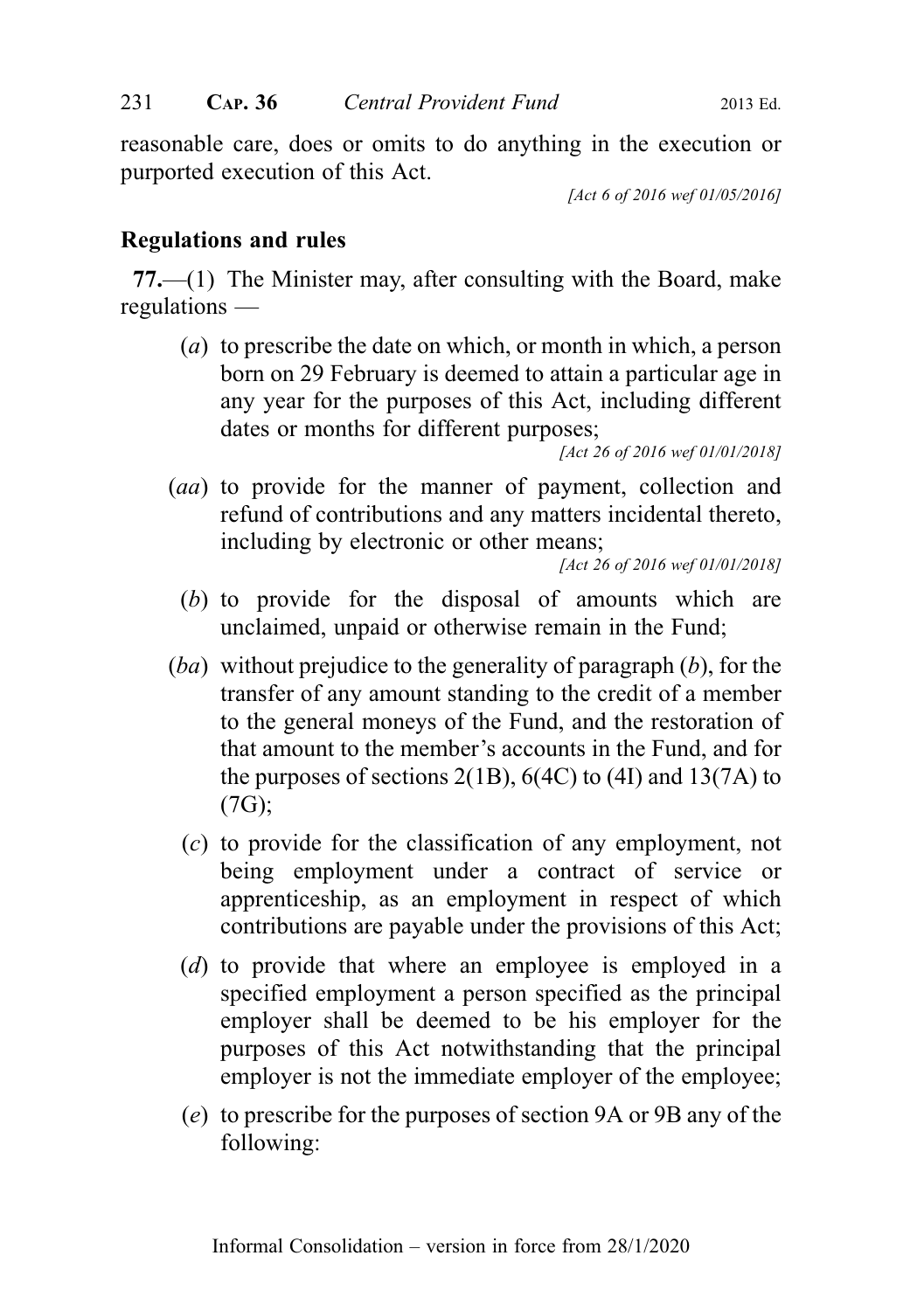- (i) the classes of collectors who must pay estimated contributions in respect of any class of revenue payments due to any class of self-employed persons;
- (ii) for voluntary contributions to the Fund by or for selfemployed persons and any modification in relation to the application of section 13B to those voluntary contributions;

#### [Act 37 of 2019 wef 01/01/2020]

(f) to provide that the Comptroller of Income Tax, appointed under the Income Tax Act (Cap. 134), may transmit to the Board such information, documents or records as may be required to enable the incomes of the self-employed persons and the amount of estimated contribution payable by collectors to be ascertained and to provide for the Board, its officers and employees, when dealing with the information, documents or records to be bound by the same conditions as to secrecy as are the persons mentioned in section 6 of that Act;

[Act 37 of 2019 wef 01/01/2020]

- (g) to provide that the Board may, with the approval of the Minister, appoint any agent (including the Government or any statutory body) for the assessment, collection or recovery of contributions payable under this Act and any interest thereon and that such agent may be delegated such duties, powers and functions of the Board or its officers under this Act as may be prescribed;
- (ga) for the purposes of section 14, including, in particular, specifying the prescribed period mentioned in section  $14(3A)(b)$  and different periods for different types of cash grants or payments;

[Act 26 of 2016 wef 01/01/2017]

 $(gb)$  for the purposes of section 71;

[Act 37 of 2019 wef 01/01/2020]

(h) to provide for a member of the Fund to apply, assign or withdraw all or part of the moneys standing to his credit in the Fund, and for the repayment into the member's account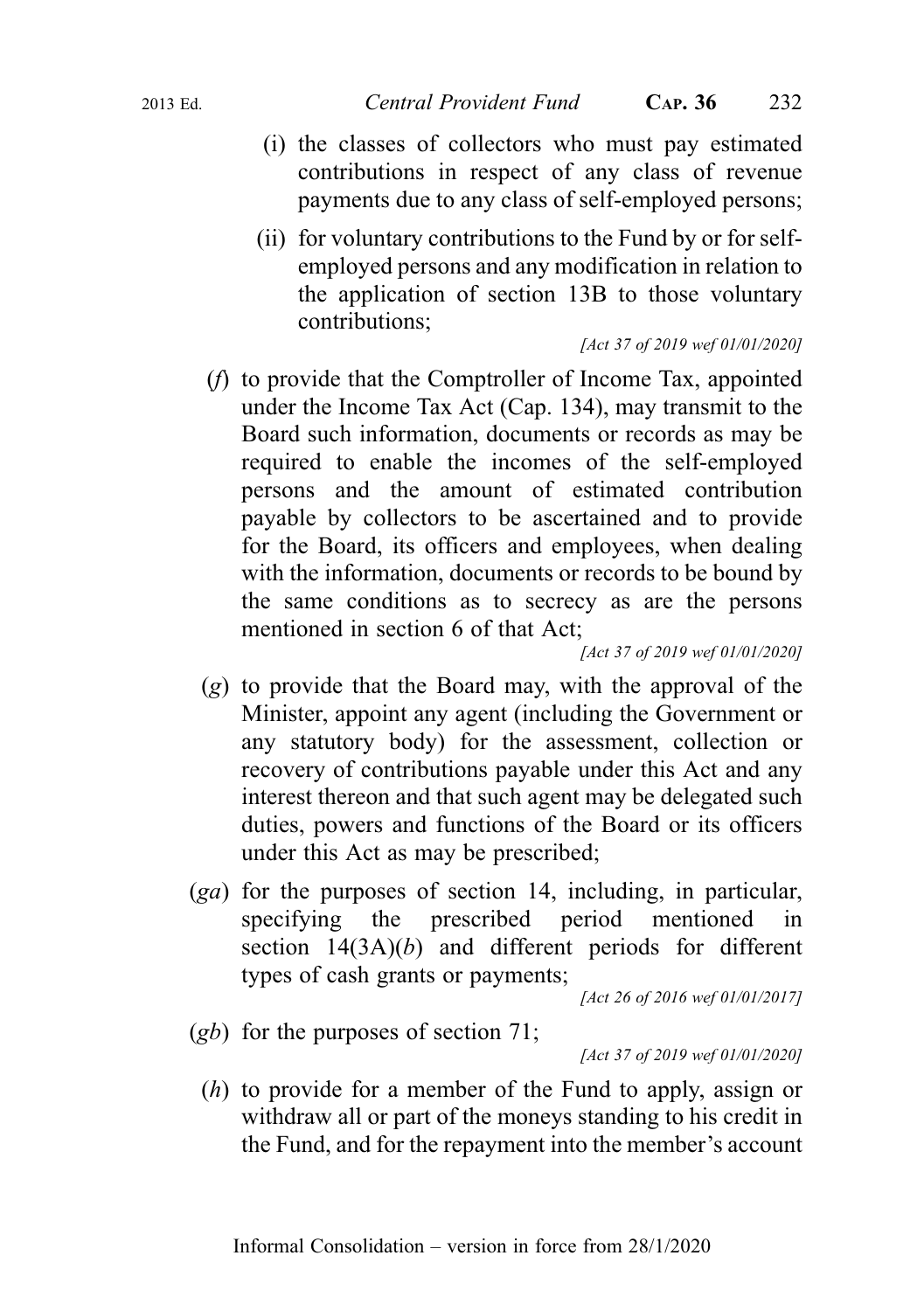in the Fund of all or part of the moneys applied, assigned or withdrawn —

- (i) for the purchase or acquisition of any immovable property;
- (ii) for the repayment of any loan taken to finance or re-finance the purchase or acquisition of any immovable property;
- (iii) for the payment of  $-$ 
	- (A) any improvement contribution due to the Housing and Development Board in respect of upgrading works carried out under Part IVA of the Housing and Development Act (Cap. 129), or any improvement contribution due to a Town Council in respect of lift upgrading works carried out under Part IVA of the Town Councils Act (Cap. 329A);

[Act 6 of 2016 wef 01/01/2017]

(AA) any interest imposed by the Housing and Development Board or the Town Council, as the case may be, on the improvement contribution referred to in sub-paragraph (A), where the improvement contribution is paid in instalments; and

[Act 6 of 2016 wef 01/01/2017]

- (B) any costs, fees or other incidental expenses arising from such works; and
- (iv) for the payment of costs, fees or other expenses incurred —
	- (A) for the purchase or acquisition of an immovable property;
	- (B) to change the manner of holding of an immovable property from a joint tenancy to a tenancy in common, or vice versa;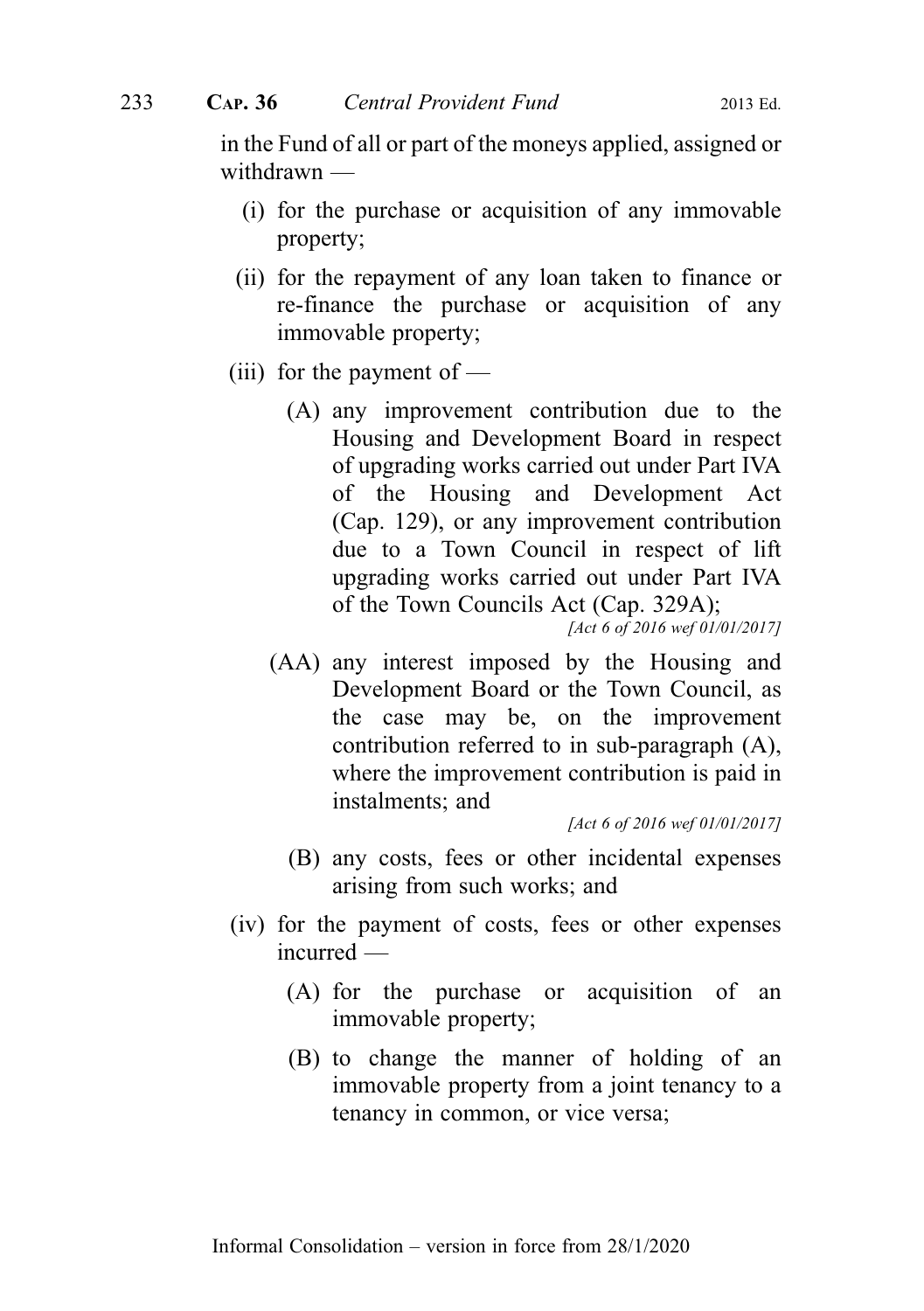- (C) for the transfer of any part (but not the whole) of the member's estate or interest in an immovable property to any other person;
- (D) for obtaining any loan to finance or re-finance any purchase or acquisition referred to in sub-paragraph (A); or
- (E) in connection with withdrawals of any money from the Fund;
- $(i)$  to provide for a member of the Fund to apply or withdraw all or part of the moneys standing to his credit in the Fund, and for the repayment into the member's account in the Fund of all or part of the moneys applied or withdrawn —
	- (i) for the repayment of any loan taken to finance or re-finance the purchase or acquisition of any land (with or without any building thereon) and the cost incurred for the construction of any dwelling-house thereon, including the payment of any cost, fee or other incidental expense incurred for the purchase or acquisition of that land and the construction of the dwelling-house; and
	- (ii) for the reimbursement of the cost for the purchase or acquisition of any land (with or without any building thereon) and the construction of any dwelling-house thereon, including the payment of any cost, fee or other incidental expense incurred for the purchase or acquisition of that land and the construction of the dwelling-house;
- $(i)$  to provide, in respect of medical, psychiatric or other treatment or services received, or to be received, by a member or by the member's spouse, child or parent or by such other persons as may be prescribed, for —
	- (i) the withdrawal of money from the medisave account of the member for payment for such treatment or services; and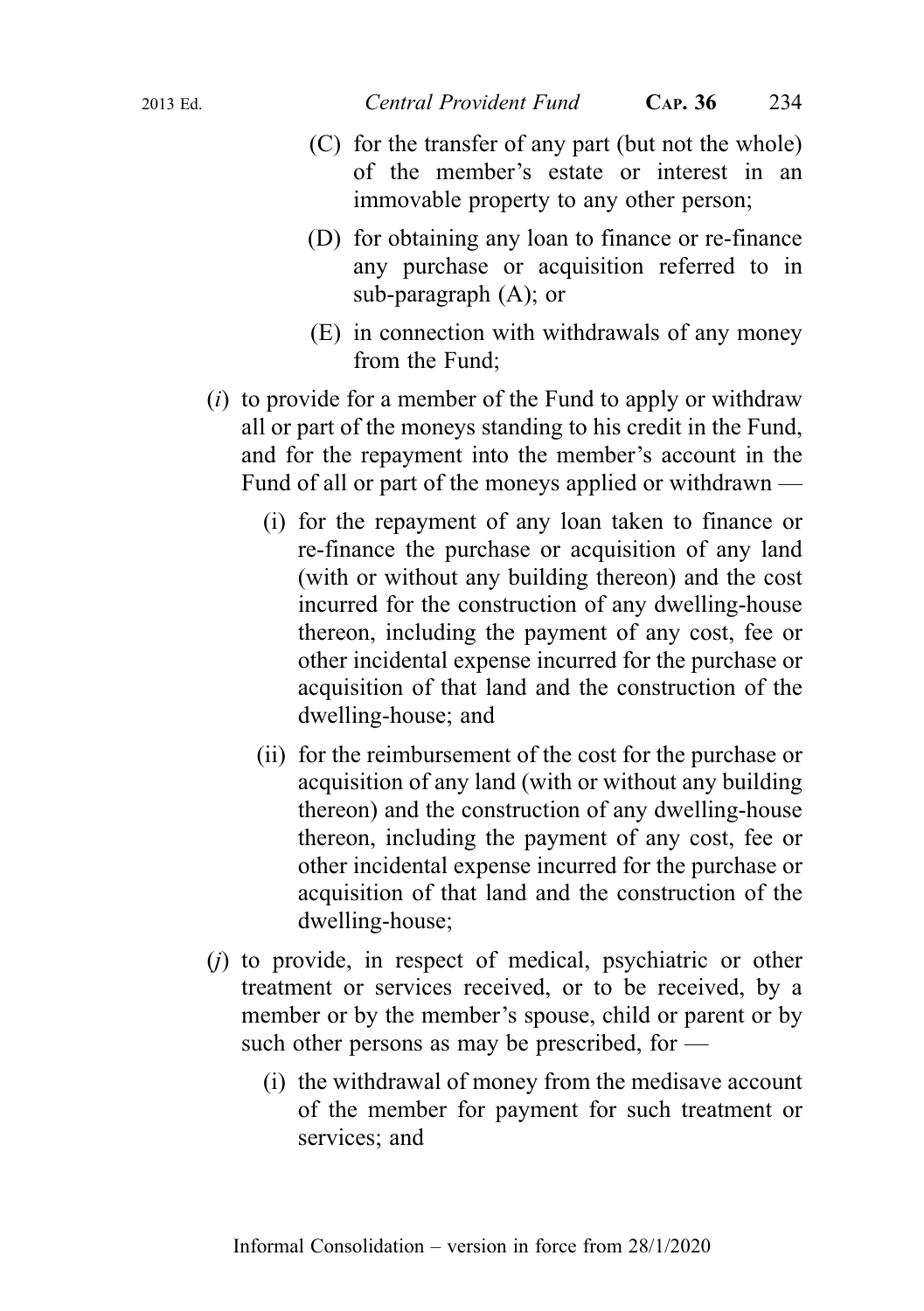(ii) the repayment of such payment by any person who has received such payment;

[Act 6 of 2016 wef 31/12/2016]

- $(k)$  to provide, in any case where a member or his dependant is insured under a medical insurance scheme or other insurance scheme approved by the Minister charged with the responsibility for health, for —
	- (i) the withdrawal of money from the member's medisave account for the payment of any premium payable by the member or his dependant in respect of the medical insurance scheme or other insurance scheme;
	- (ii) the refund or repayment of any premium paid by the member or his dependant in respect of the medical insurance scheme or other insurance scheme, the circumstances under which any such refund will be made, and the determination of the manner in which any such refund or repayment will be made (including the person who will make any such determination); and

[Act 6 of 2016 wef 31/12/2016]

- (iii) the payment of any rebate given in respect of the medical insurance scheme or other insurance scheme, the circumstances under which any such payment will be made, and the determination of the manner in which any such payment will be made (including the person who will make any such determination);
- (ka) to provide for the transfer of money from the medisave account of a member to his ordinary account, special account and retirement account (if any);
	- (l) to provide for rates of contributions, other than those specified in the First Schedule, in respect of employees declared by the President to be employees for the purposes of this Act by notification in the Gazette under section  $2(1)$ ;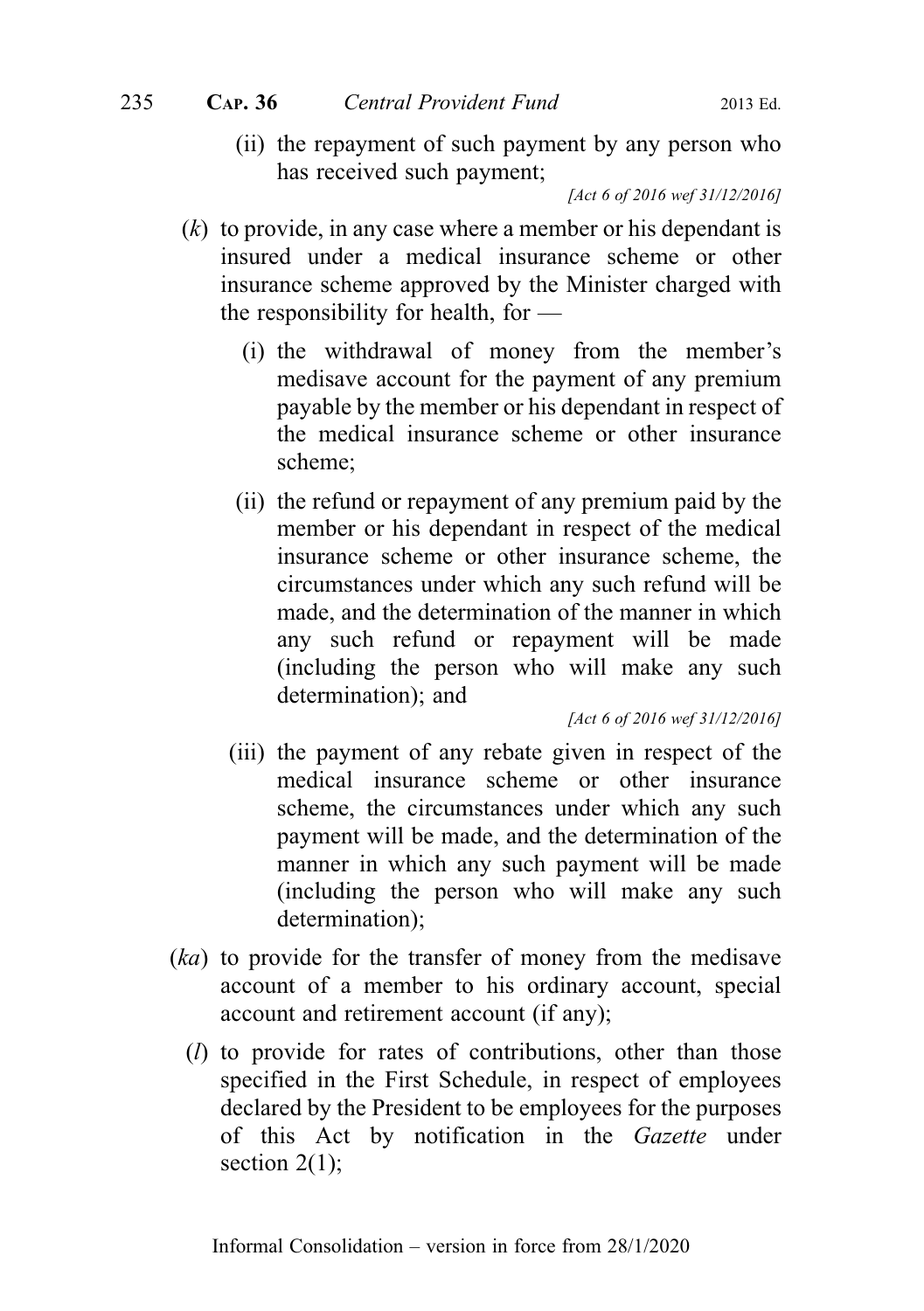- (*m*) for the purposes of sections  $20(1)(b)(iii)$ ,  $(1A)(c)$ ,  $(1B)$ , (1C) and (1D) and  $25(1)(a)(iii)$ , (1B)(b) and (1C) to (1H) and, in particular, to provide for the determination of the amount of any periodic instalment referred to in section 20(1)(b)(iii) or (1A)(c) or 25(1)(a)(iii);
- (n) to provide for members of the Fund to apply, assign or withdraw all or part of the contributions and interest standing to their credit in the Fund for the purpose of making such investments as may be approved by the Minister, or for the reimbursement of the cost of the making of any such investments, including the payment of any fees, charges or incidental expenses incurred for such investments;
- $(na)$  without prejudice to the generality of paragraph  $(n)$ , for the purposes of sections 26 to 26D;
	- (o) for the purposes of sections 15, 18(1) and (1A) and 18A and, in particular, to —
		- (i) prescribe the retirement sum referred to in section  $15(6)(a)$ , including different retirement sums for different classes of members;

[Act 26 of 2016 wef 01/01/2017]

(ii) prescribe the method of computing the retirement sum, and provide for certain amounts standing to the credit of a member in his retirement account to be disregarded when determining whether the member has set aside the retirement sum;

[Act 26 of 2016 wef 01/01/2017]

- (iia) prescribe the circumstances in which any amount standing to the credit of a member in the member's retirement account is permitted to be used, transferred or withdrawn under section  $15(6C)(d)$ , and provide —
	- (A) for all or any part of the amount so used, transferred or withdrawn (including the whole or such part, as the Board may determine, of the interest that would have been payable on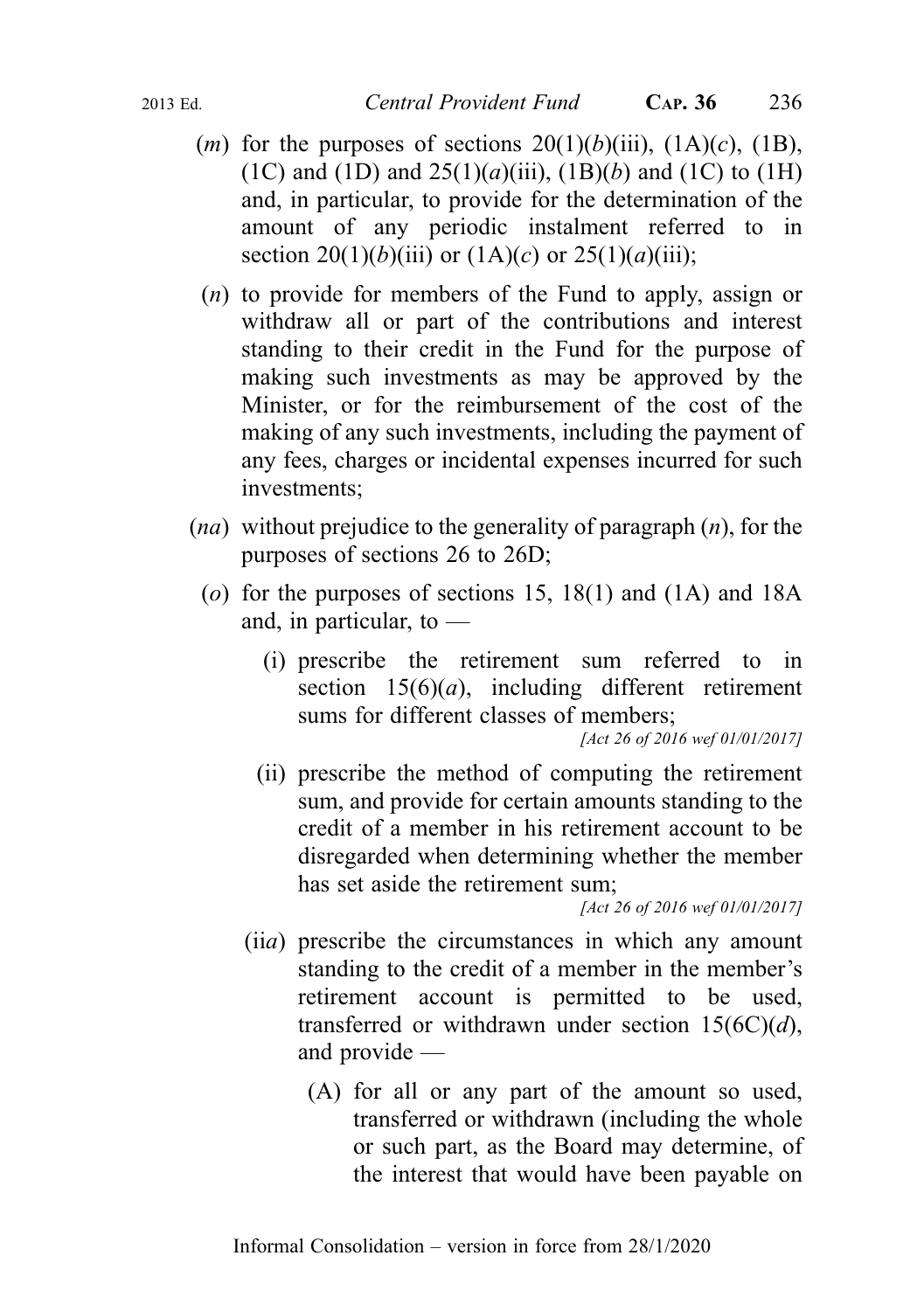the amount if the amount had not been so used, transferred or withdrawn) to be paid into any account of the member in the Fund;

- (B) the circumstances in which the payment is to be made; and
- (C) the person who will make the payment; [Act 43 of 2017 wef 01/10/2018]

[Act 6 of 2016 wef 01/01/2017]

(iii) prescribe the amount which may be withdrawn under section 15(7), and provide for the manner in which that amount may be withdrawn;

[Act 43 of 2017 wef 01/10/2018]

(iv) without prejudice to the generality of sub-paragraph (iii), provide for the Board to pay an amount withdrawn by a member under section 15(7) into the member's account in the Fund, and for the circumstances in which payment will be made to a member in this manner;

[Act 6 of 2016 wef 01/05/2016]

- (v) provide for the payment into a member's account in the Fund of any payment to the Board of the whole or part of the amount that is secured under section 15(9), (9A), (10), (10A), (11D) or (11E),  $27C(1)$  or  $(2)$ ,  $27D(1)$  or  $(2)$  or  $27DA(1)$  or  $(2)$  and for the Board to determine such amount to be paid; [Act 6 of 2016 wef 01/05/2016]
- (vi) provide for the payment into a member's retirement account of all or any part of the moneys deposited with an approved bank (including any interest on such moneys deposited) or used to purchase an approved annuity in accordance with section 15, the circumstances in which such payment is to be made and the person who will make such payment;

```
[Act 6 of 2016 wef 01/05/2016]
[Act 6 of 2016 wef 01/01/2017]
```
(vii) require the following members or persons to set aside or to top-up (as the case may be) in the member's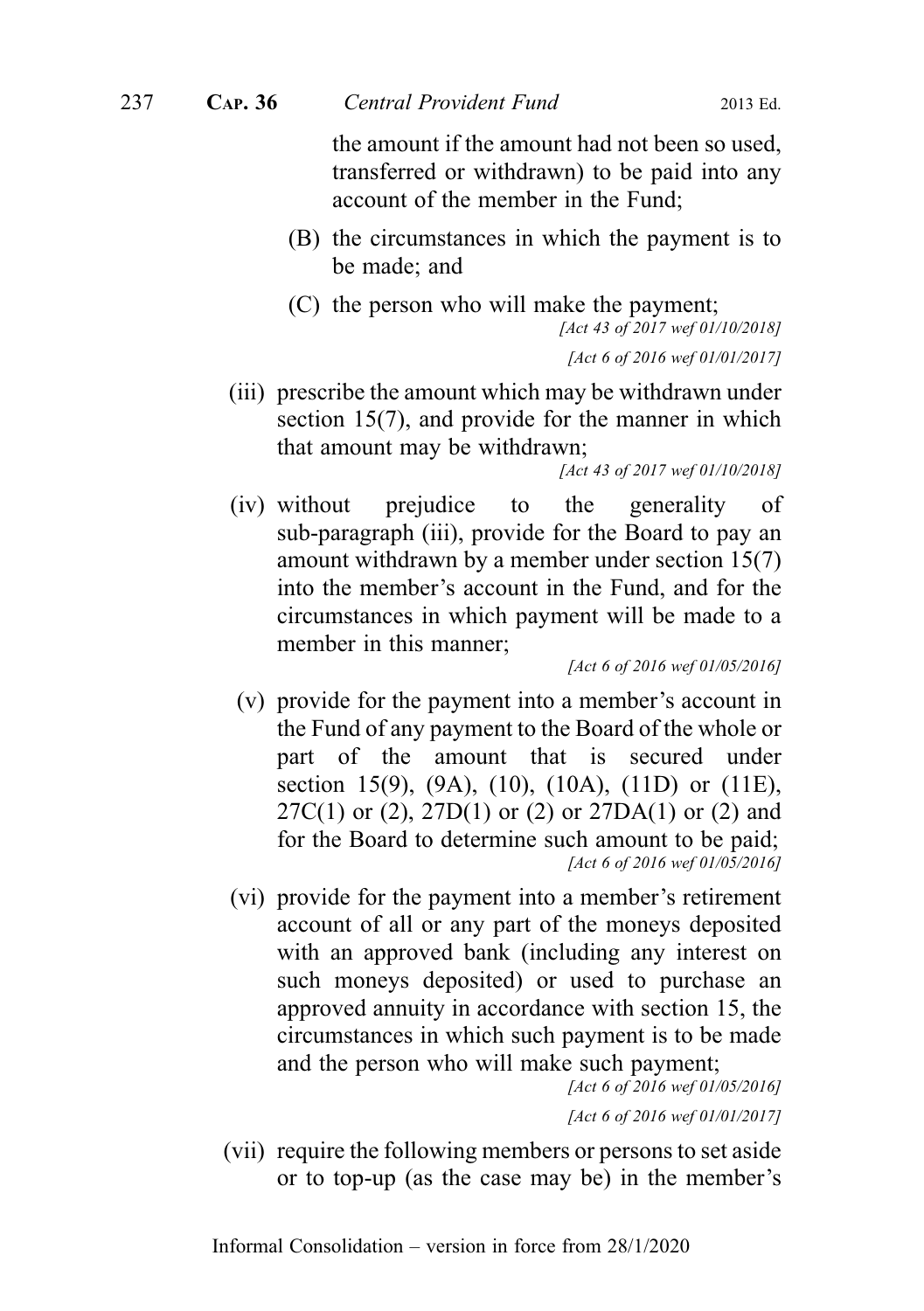retirement account an amount determined by the Board (not exceeding the amount of the retirement sum applicable to the member and any interest payable on that amount as if it had been set aside in the member's retirement account when the member attained 55 years of age) if the pension, annuity or other benefit mentioned in sub-paragraph (A), (B) or (C) (as the case may be) is surrendered or terminated after the member attained 55 years of age:

- (A) a member who did not need to comply with section  $15(6)(a)$  by reason of a pension, annuity or other benefit approved by the Board for the purposes of section  $15(8)(e)$ ;
- (B) a member who has a pension, annuity or other benefit approved by the Board that is taken into account in computing the amount of the retirement sum applicable to the member;
- (C) any other person, who has an obligation to pay the member mentioned in sub-paragraph (A) or (B) any amount in respect of the termination or surrender of that member's pension, annuity or other benefit mentioned in that sub-paragraph; and

#### [Act 43 of 2017 wef 01/10/2018]

- (viii) prescribe the types of transfer or payment that are made into a member's account in the Fund for which a member may be permitted to withdraw an amount under section 15(8D), and provide for the whole or any part of the interest paid on the amount so withdrawn from the member's account to be dealt with in all or any of the following manner:
	- (A) retained in that account;
	- (B) withdrawn from that account and paid to the member;
	- (C) transferred to the general moneys of the Fund; [Act 6 of 2016 wef 01/01/2017]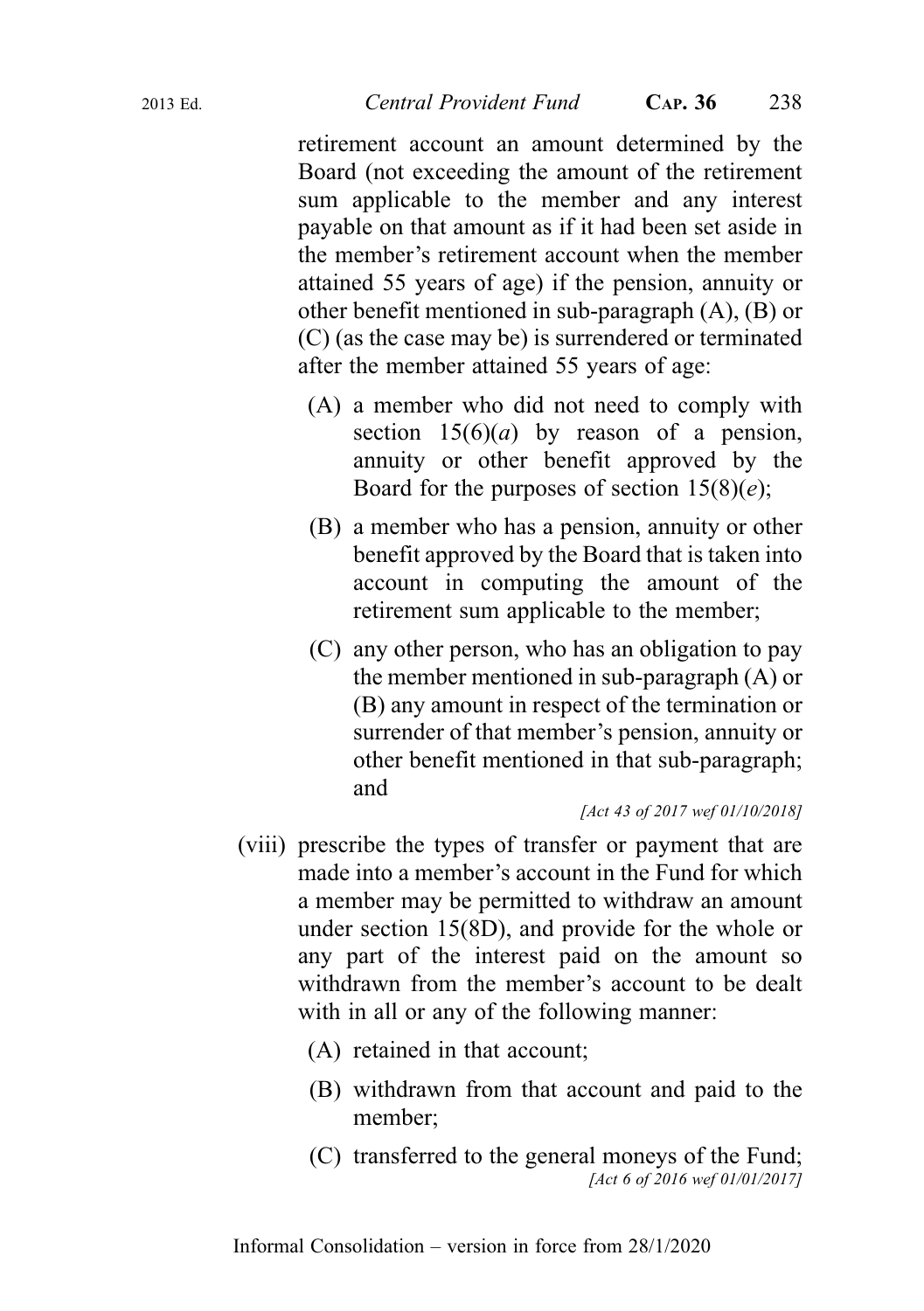- (oa) for the purposes of sections 18(3), (6)(b) and (7) and 18B and, in particular, to prescribe —
	- (i) the method of computing the amount of moneys which may be transferred to or paid into a special account under section 18(3);

[Act 24 of 2013 wef 28/06/2014]

(ia) the order of priority in which the moneys and interest referred to in section  $18(4)(a)$  and  $(b)$  and  $(5)(a)$  and (b) shall be transferred by the Board to a member's retirement account;

[Act 43 of 2017 wef 01/01/2018] [Act 24 of 2013 wef 28/06/2014]

(ii) the purposes for which any moneys transferred to or paid into a special account under section 18(3) may be applied, the amount which may be applied for each such purpose, and the manner in which any such amount may be withdrawn; and

> [Act 43 of 2017 wef 01/01/2018] [Act 24 of 2013 wef 28/06/2014]

(iii) the method of computing the special account top-up limit mentioned in section 18B;

[Act 43 of 2017 wef 01/01/2018]

(ob) to provide for the reserved amount to be set aside or topped-up in an ordinary account;

[Act 24 of 2013 wef 01/06/2014]

- (p) to prescribe for the purposes of section 15B the manner of application to set aside the additional sum, the conditions on which the additional sum may be set aside, the time at which the additional sum may be set aside, and the amount of and the manner in which the additional sum may be withdrawn;
- (q) to provide for rates of contributions, other than those specified in the First Schedule, in respect of such categories, classes or descriptions of employees as the Minister may specify;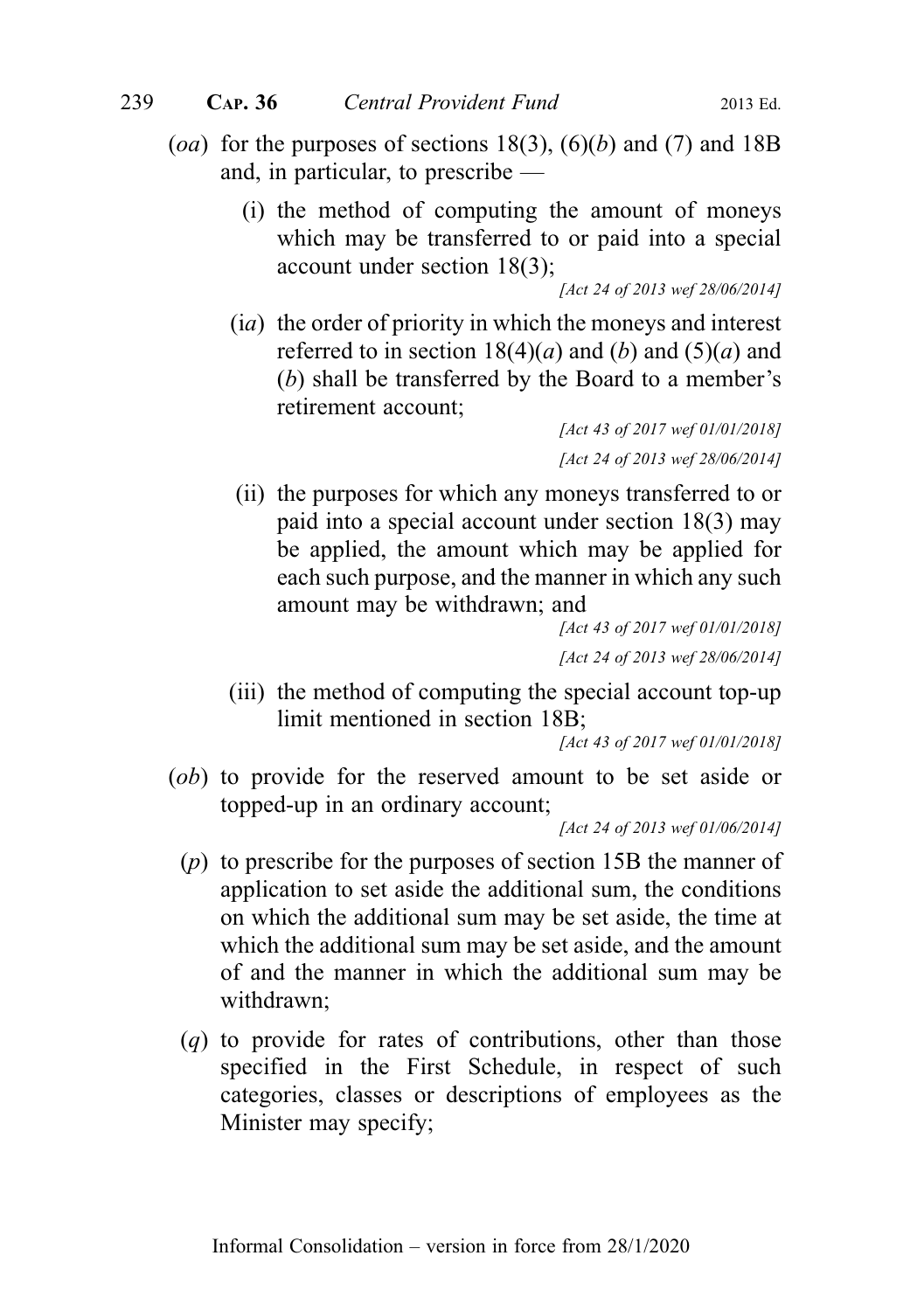- (qa) to prescribe the fees and charges that may be levied by the Board for the purposes of this Act;
	- (r) [Deleted by Act 23 of 2012]
- (ra) for the purposes of Part IIIA and, in particular, to prescribe —
	- (i) the procedure and requirements for and manner of effecting, and any other matter relating to, the transfer of money standing to the credit of a member to any designated account of his spouse;
	- (ii) the procedure and requirements for and manner of effecting, and any other matter relating to, the payment of money standing to the credit of a member to his spouse;
	- (iii) any matter relating to the transfer (other than by way of sale) of a member's estate or interest in any immovable property or HDB flat to his spouse pursuant to an order of court;
	- (iv) any matter relating to the transfer of a member's interest in any investment to his spouse under section 27G; and
	- (v) any matter relating to the sale of a member's interest in any investment under section 27H;
- (rb) to prescribe such matters as are necessary or expedient for giving full effect to section 67C, including —
	- (i) requirements and contraventions applicable to approved applicants relating to —
		- (A) access to information on a member's medisave account;
		- (B) the accuracy of information in a withdrawal application;
		- (C) authorisation by or on behalf of a member for an approved applicant to submit a withdrawal application on behalf of the member; and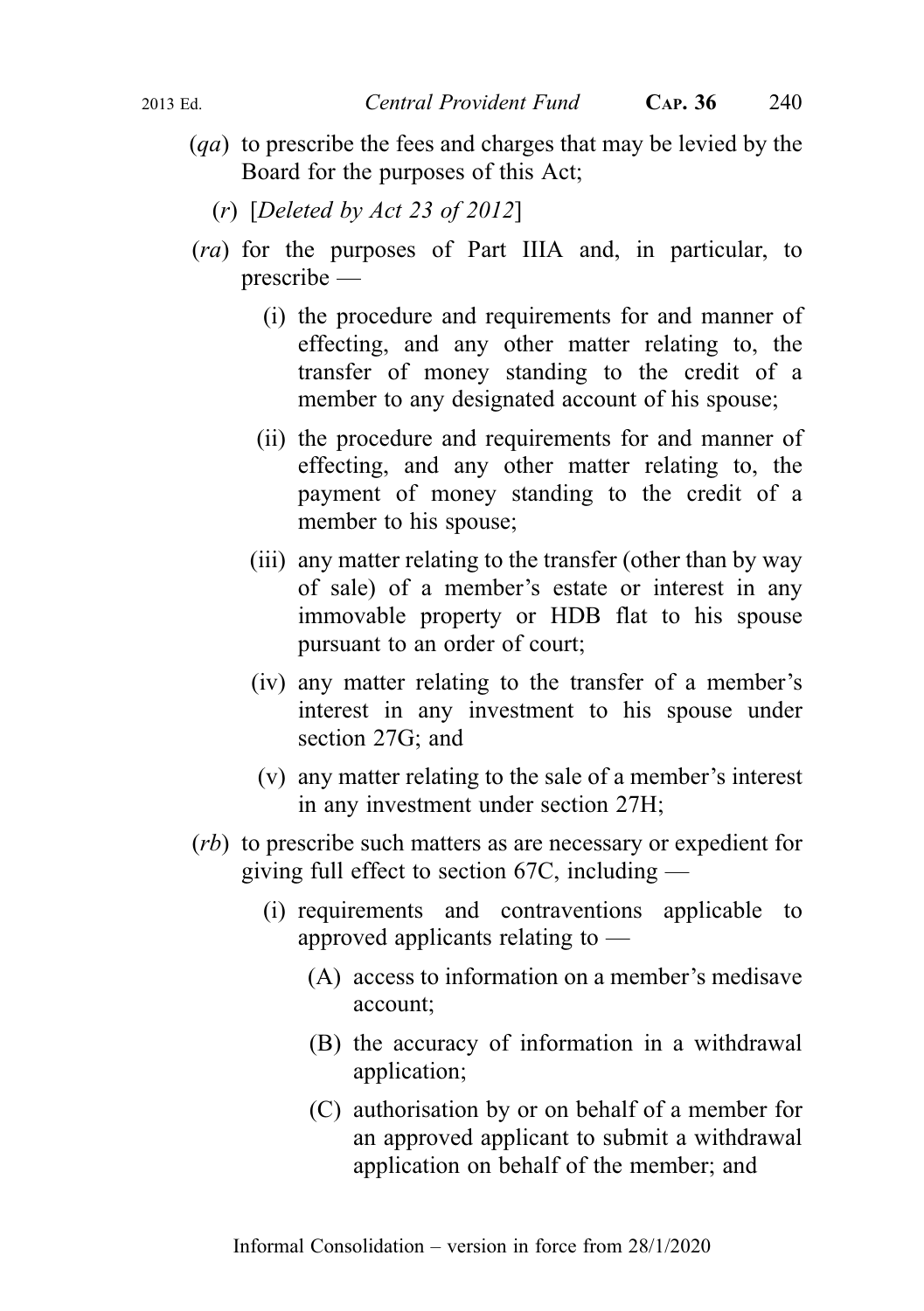- (D) audits ordered by the Board under section 67B(3), and compliance with the Board's directions in relation to the audit;
- (ii) the payment of interest if a financial penalty is not paid within the time specified in a notice to the approved applicant; and
- (iii) providing for appeals against a decision of the Board to impose a financial penalty or interest for late payment, and the amount of the penalty or interest for late payment imposed, to be made to a panel appointed by the Minister charged with the responsibility for health, and the procedure for making and hearing appeals; and

[Act 6 of 2016 wef 31/12/2016]

(s) as are necessary or expedient for giving full effect to the purposes and provisions of this Act.

[19/83; 32/84; 16/86; 5/87; 22/90; 27/92; 29/93; 10/94; 39/2000; 34/2001; 36/2002; 23/2005; 15/2006; 40/2007; 25/2008; 18/2009; 22/2010; 20/2011; 23/2012]

(2) The Board may, in addition to the other duties imposed and powers conferred upon it under this Act, make rules —

(*a*) to provide for  $-$ 

- (i) the return of contributions under this Act, or of any part of those contributions, paid in error; and
- (ii) the payment of contributions under this Act, or of any part of those contributions, omitted to be paid in error;
- (b) to provide for the keeping of books, accounts or records by employers;
- (c) to provide for the appointment of medical boards for the purpose of determining whether a member of the Fund satisfies any ground under section  $15(2)(d)$ ,  $(e)$ ,  $(f)$  or  $(g)$ ,  $(6B)(a)$ ,  $(7A)(a)$ ,  $(b)$ ,  $(c)$  or  $(d)$ ,  $(8)(a)$ ,  $(b)$ ,  $(c)$  or  $(d)$ ,  $36(2)$ or  $49(2)$ ;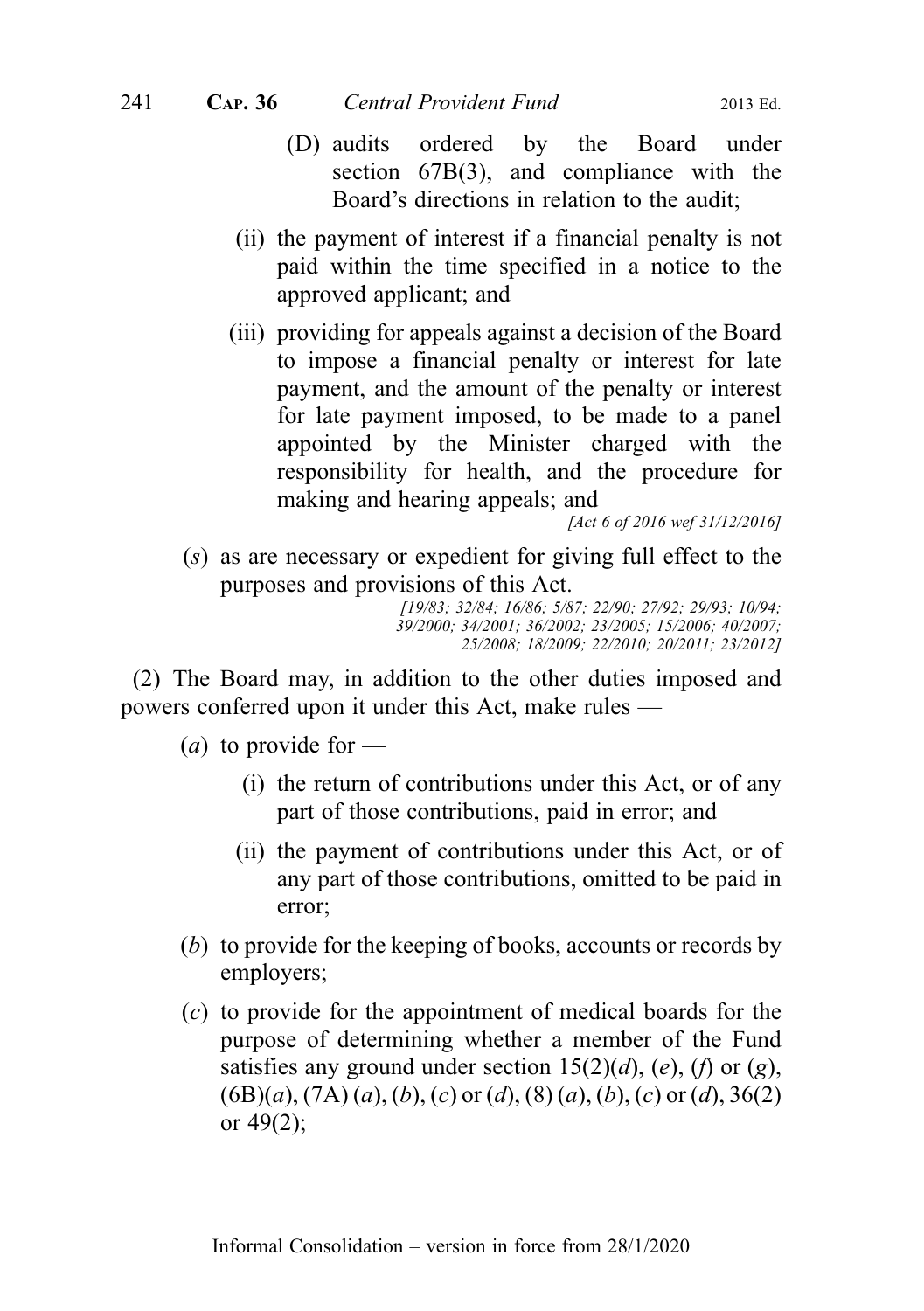- (d) to prescribe the procedure for the withdrawal of amounts from the Fund;
- (e) to prescribe the evidence to be produced and the person, officer or authority to whom the evidence is to be produced for the purposes of section 15;
- (ea) to provide for the exercise of the court's powers under section 20 of the Mental Capacity Act (Cap. 177A) in relation to —
	- (i) the executing under section  $15(6A)$  or  $25(1)$ , on a member's behalf, of any memorandum under section 25(1); and
	- (ii) where any such memorandum has been executed, or any nomination has been made under section 25(1), by a member or by the court on behalf of a member, the revoking, on the member's behalf, of that memorandum or nomination, as the case may be;
	- (f) to prescribe the procedure to be followed when contributions are paid into the Fund;
- (g) to provide, in cases where an employee is employed concurrently by 2 or more employers, the extent of the obligation of those employers as to payment of contributions under this Act;
- (h) to prescribe the form and period of any notice to be given by an employee to his employer under section 7;
- $(i)$  to prescribe the procedure to be followed when any voluntary contribution is paid to the Fund;
- (j) to prescribe the returns to be made and the forms and registers to be used in the carrying out of the provisions of this Act; and
- $(k)$  to prescribe anything which under this Act may be prescribed by the Board.

[15/2006; 40/2007; 18/2009; 22/2010]

(3) No withdrawal shall be allowed to any member pursuant to regulations made under subsection  $(1)(i)$  unless the construction of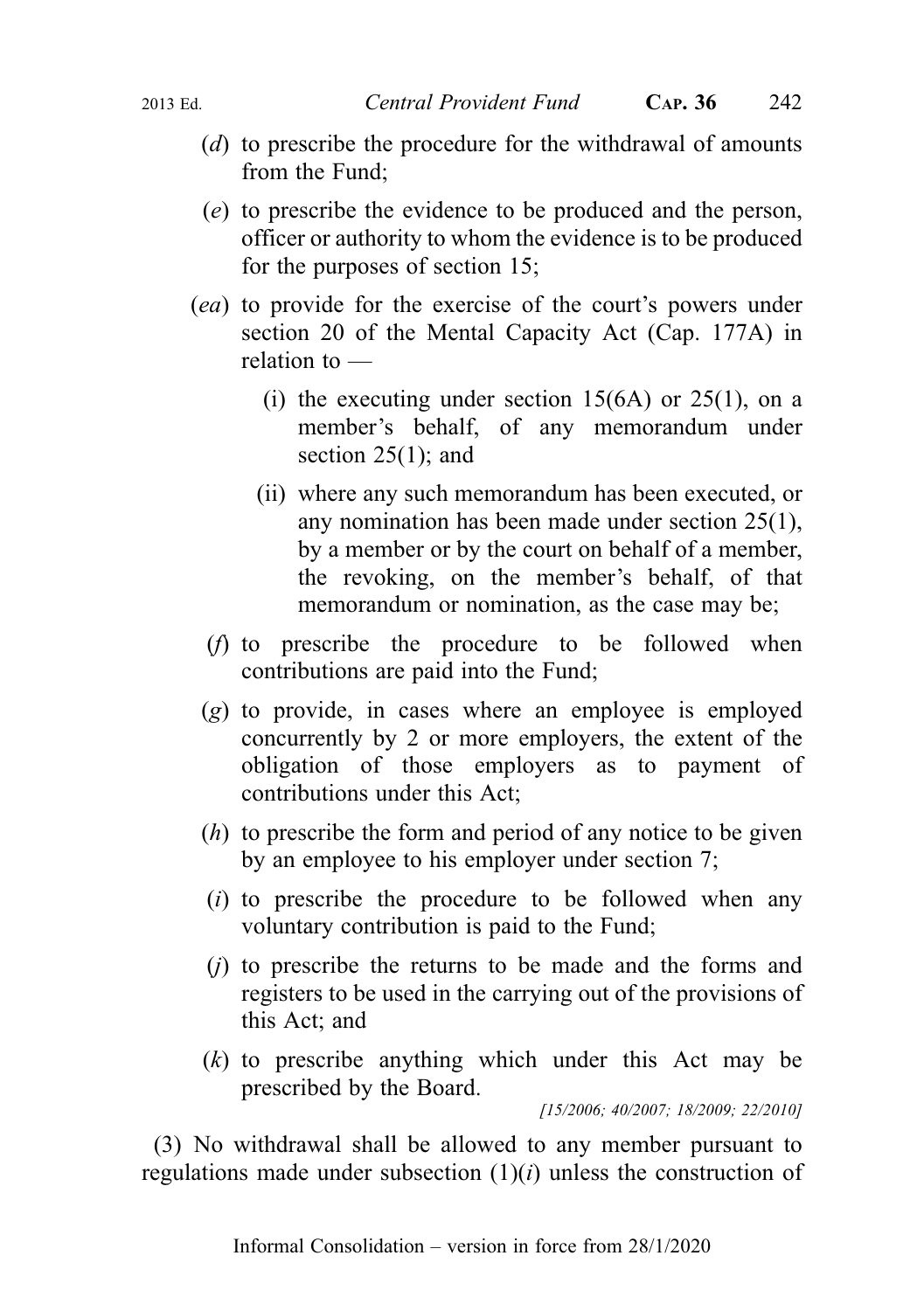his dwelling-house has been completed and a temporary occupation permit in respect of the dwelling-house has been issued by the relevant Government authority.

(4) In subsections  $(1)(i)$  and  $(3)$ , "dwelling-house" means any building which is constructed to be used for human habitation.

[29/93]

## Regulations and rules to be presented to Parliament

78.—(1) All regulations and rules made under this Act shall, unless it is otherwise provided by those regulations and rules, come into operation on the date of their publication in the Gazette.

(2) Such regulations and rules shall be presented to Parliament as soon as possible after publication.

(3) Such regulations and rules shall remain in force until disapproved or altered by resolution of Parliament.

(4) Any regulation or rule altered by a resolution of Parliament shall come into operation as altered from the date of the passing of the resolution.

#### Reciprocal agreements

79.—(1) The Minister may, after consulting with the Board, enter into a reciprocal agreement with the government of any other territory in which a fund similar to the Fund has been established and the agreement may provide, amongst other matters, that —

- (a) any period of employment by an employer in the territory of that government shall be treated as a period of employment in Singapore by that employer for the purpose of the definition of "employee" in section 2;
- (b) subject to such conditions as may be laid down in the reciprocal agreement, any amount standing to the credit of any member of the Fund who is employed by any employer in the territory of that government may be transferred to his credit in the fund; and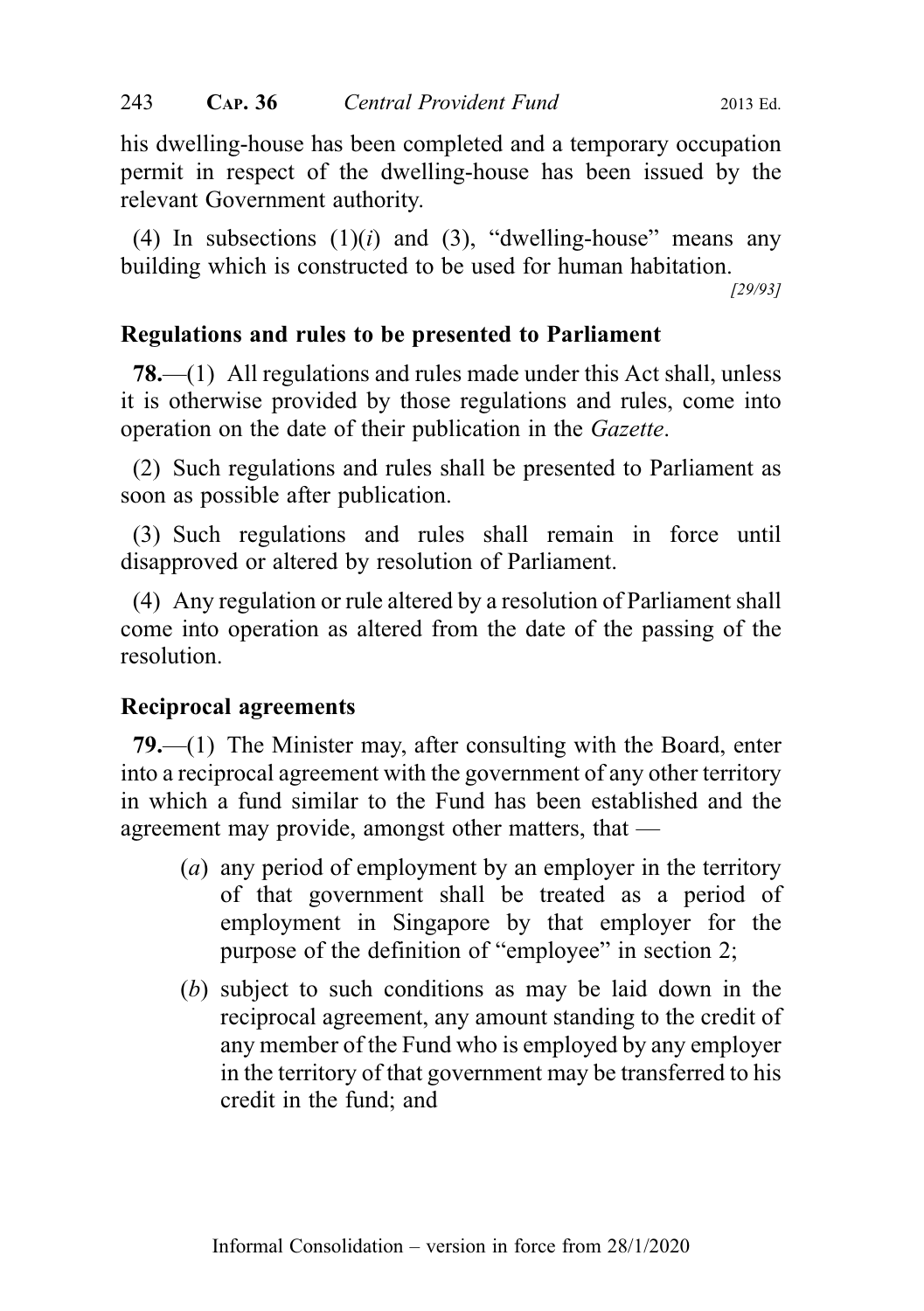(c) any amount standing to the credit in the fund of any person who becomes a member of the Fund may be transferred to his credit in the Fund.

(2) If any such reciprocal agreement containing such provisions is entered into, the definition of employee in section 2 shall be deemed to be modified accordingly, so that —

- (a) no person shall be required to contribute to the Fund in respect of any period during which he was not employed in Singapore;
- (b) no employer shall be required to contribute in respect of any employee during that period; and
- (c) the transfer by the Board of credits to and from the Fund in that manner shall be permitted.

(3) Any reciprocal agreement made under subsection (1) shall be published in the Gazette and shall come into operation on the date of the publication or on such later date as may be provided in the agreement.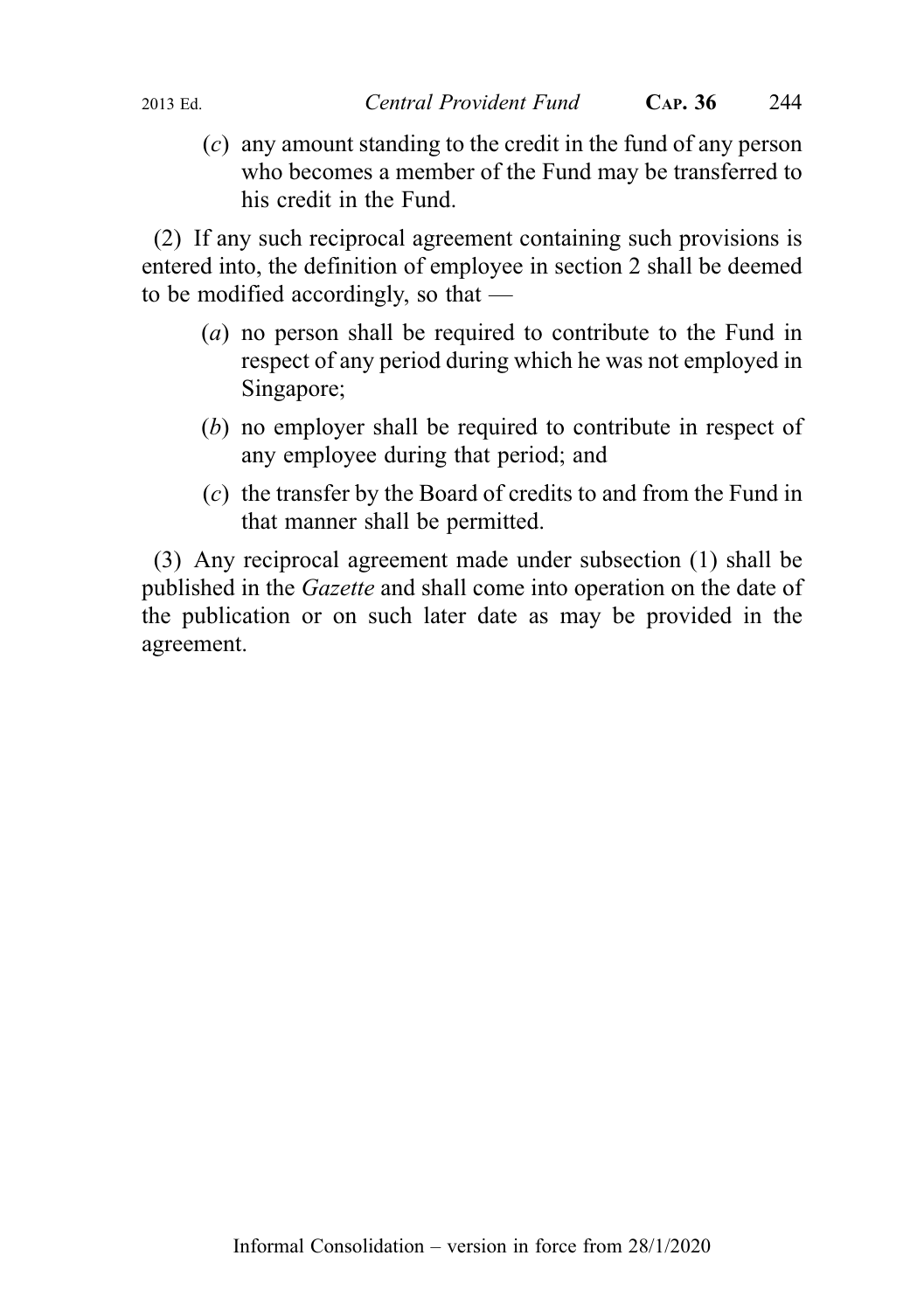#### FIRST SCHEDULE

Sections 7, 8, 70 and 77

#### RATES OF CONTRIBUTION

1. Subject to paragraphs 1A to 7, with effect from 1 January 2016, the contributions payable by the employer and the amount recoverable from the employee's wages are as follows:

(a) where the employee is 55 years of age and below: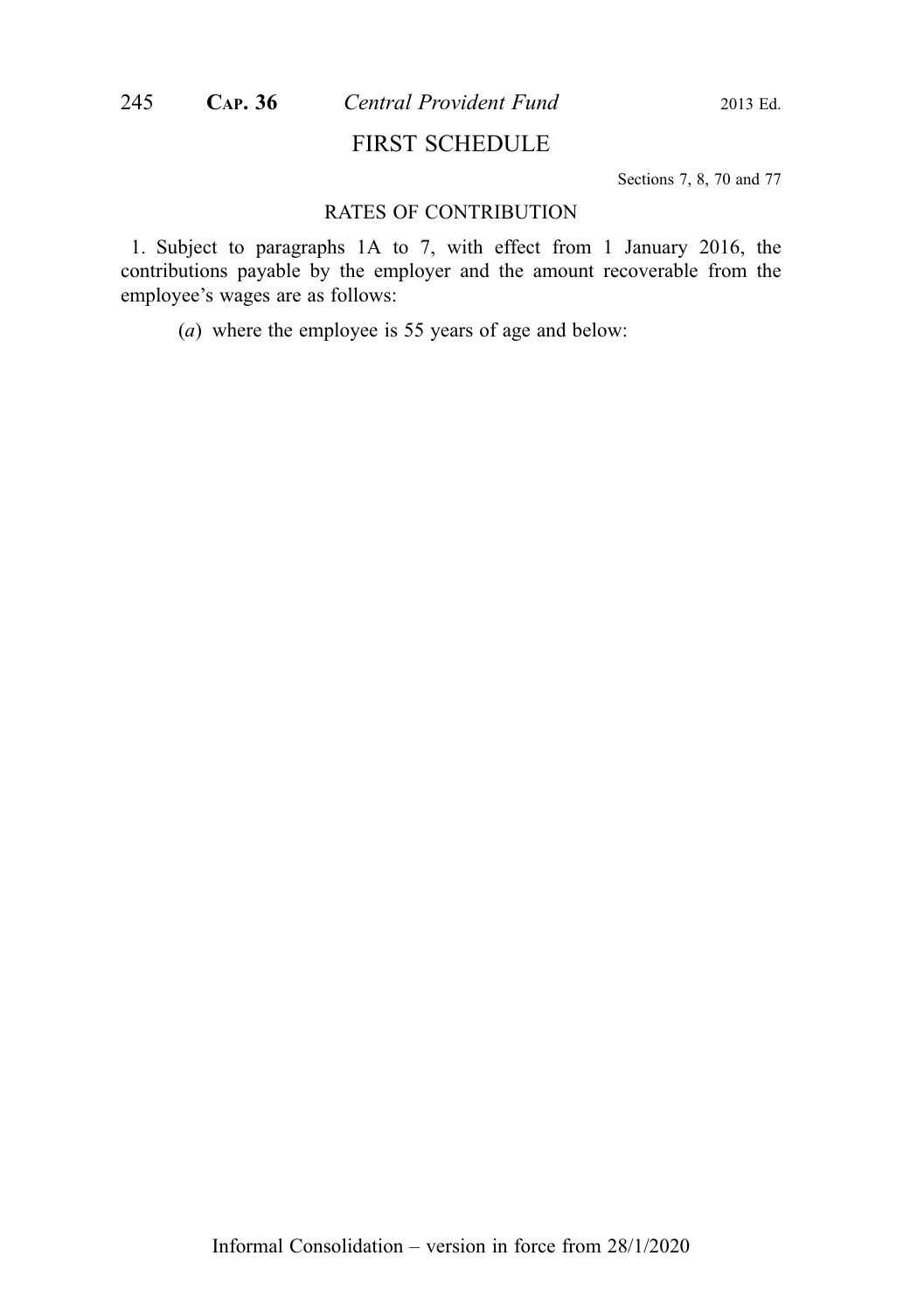FIRST SCHEDULE - continued — continued FIRST SCHEDULE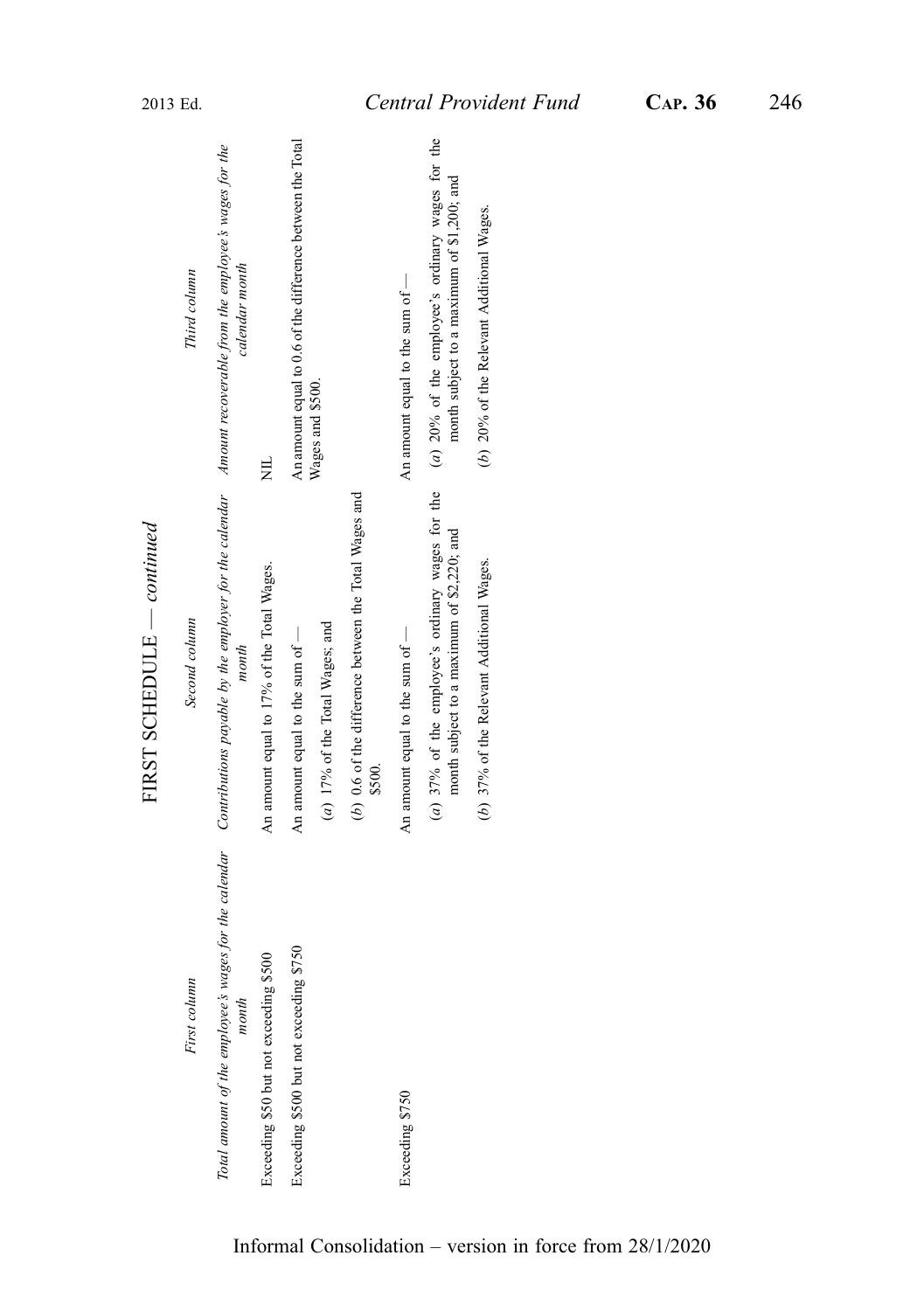#### FIRST SCHEDULE — continued

(b) where the employee is above 55 but not more than 60 years of age: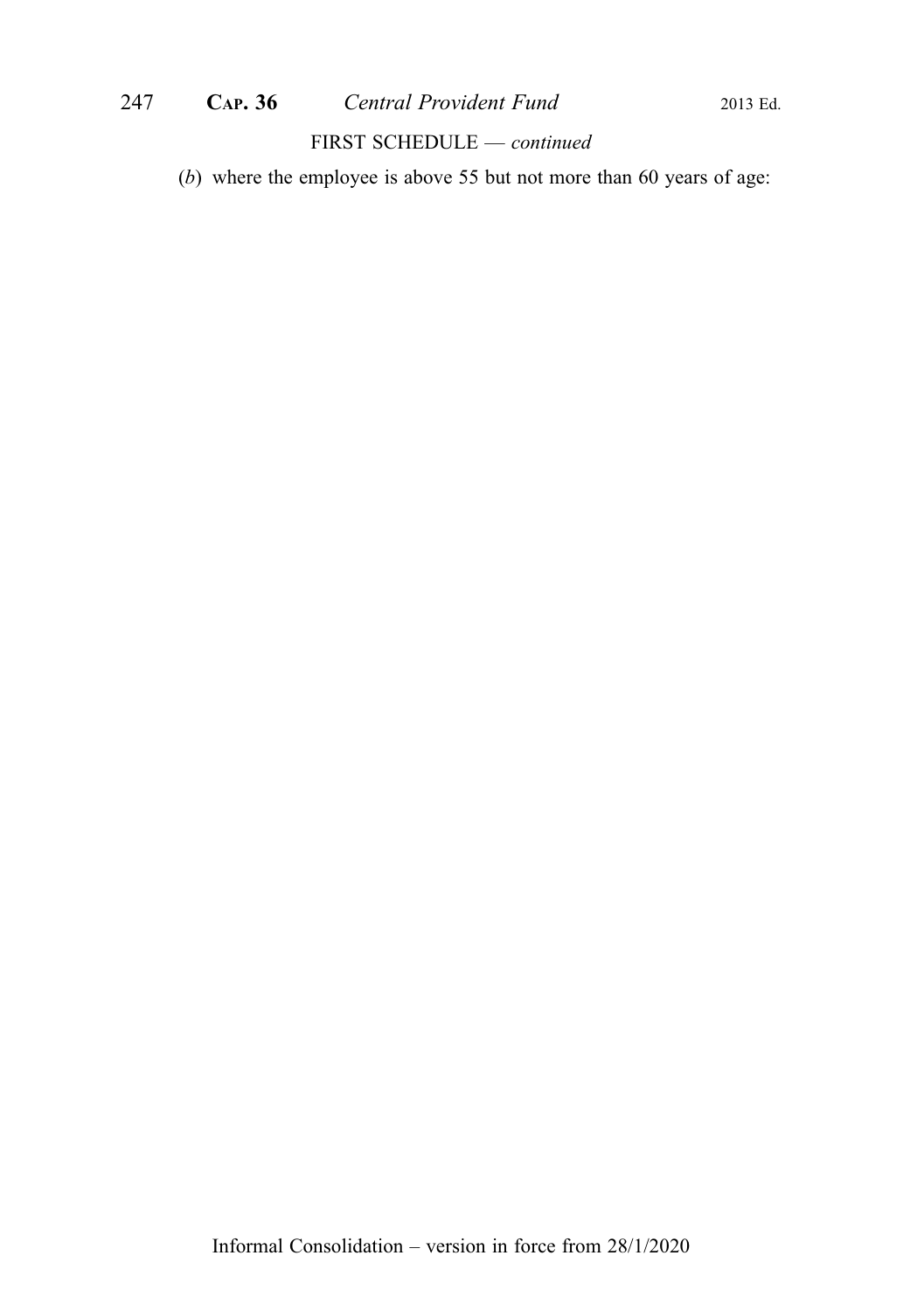FIRST SCHEDULE - continued — continued FIRST SCHEDULE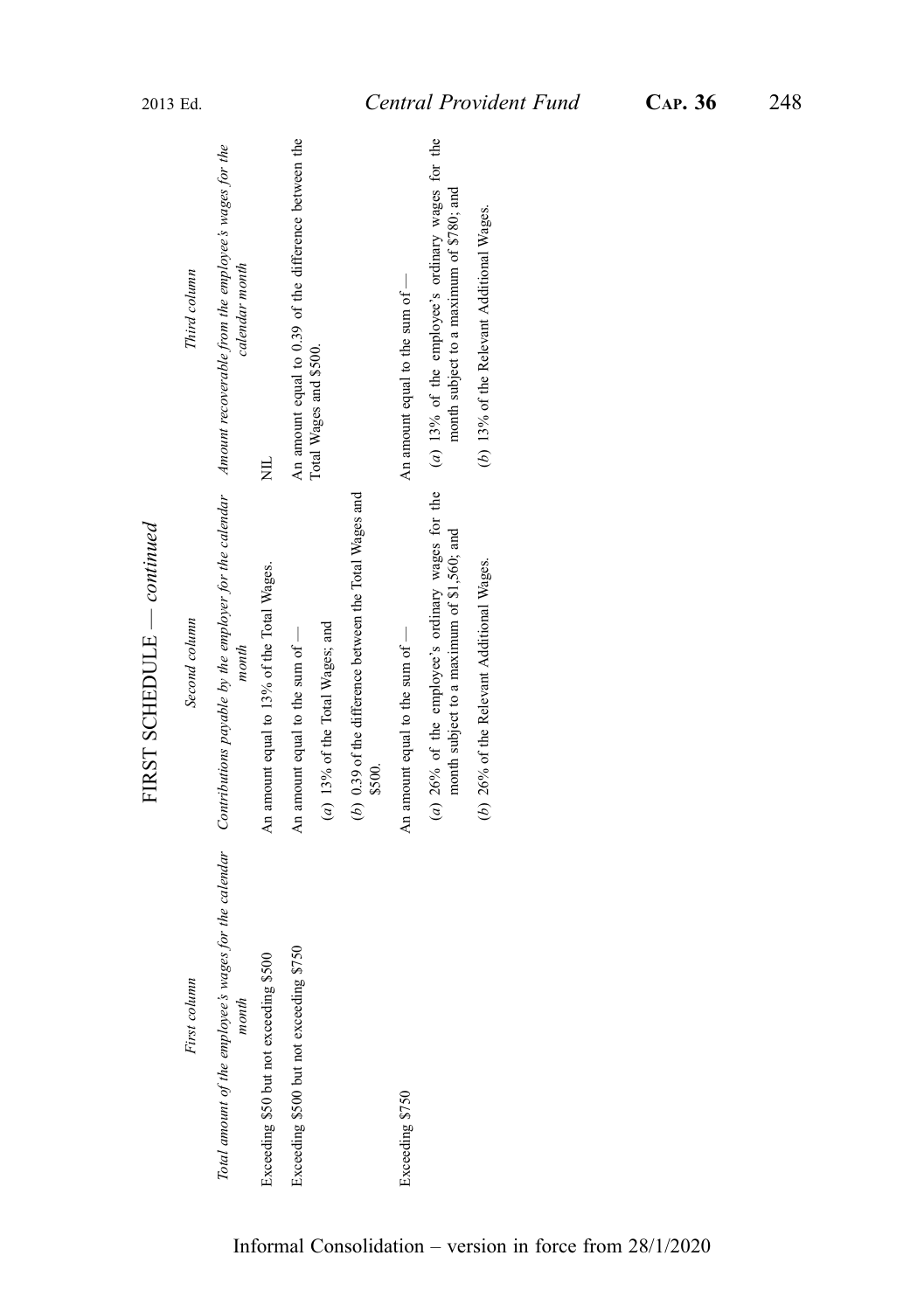# 249 **CAP. 36** *Central Provident Fund* 2013 Ed.

#### FIRST SCHEDULE — continued

(c) where the employee is above 60 but not more than 65 years of age: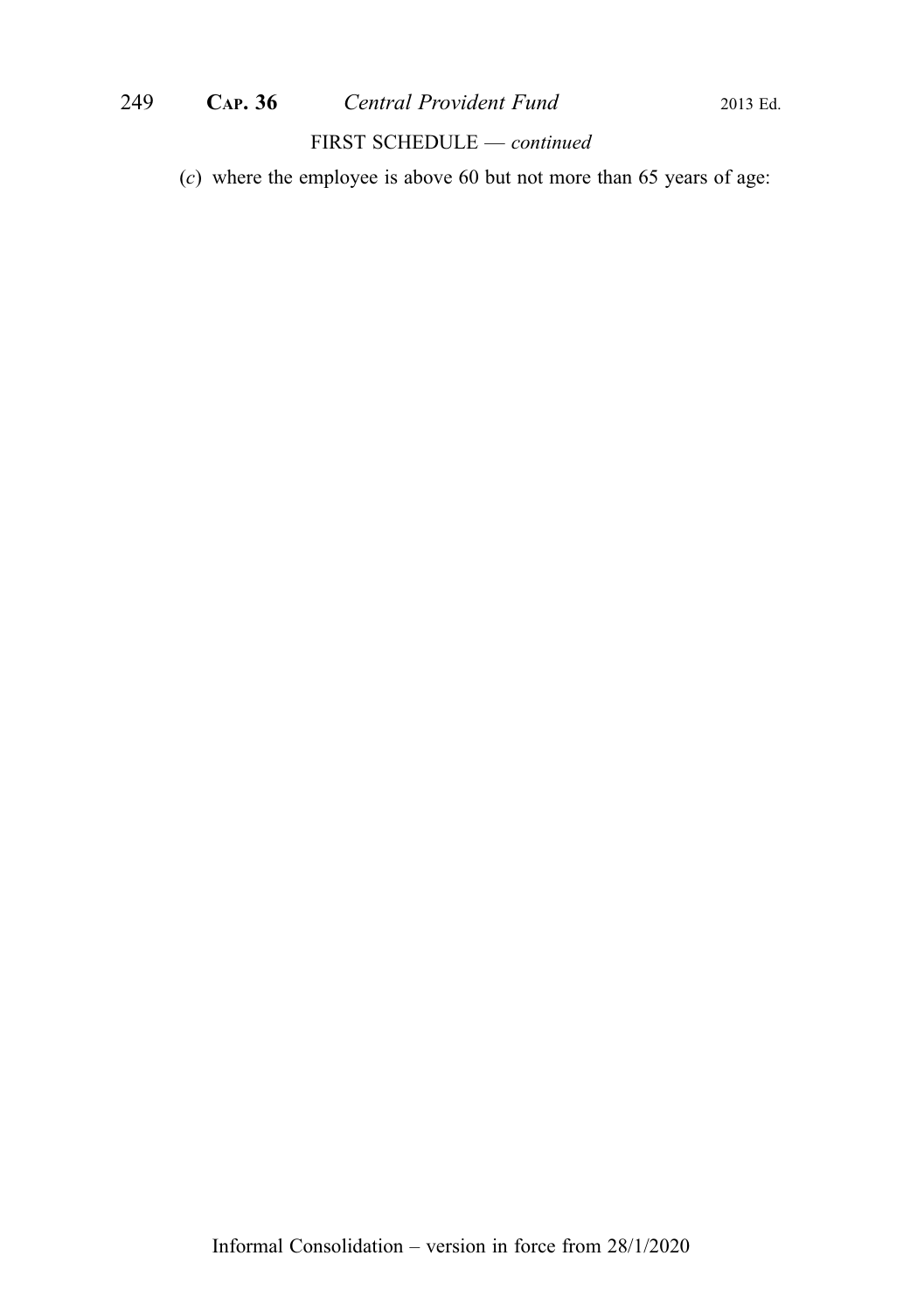|                                         | $1.1831$ SUILLEVELL COMMENT                                                                                                                                                |                                                                                                 |
|-----------------------------------------|----------------------------------------------------------------------------------------------------------------------------------------------------------------------------|-------------------------------------------------------------------------------------------------|
| First column                            | Second column                                                                                                                                                              | Third column                                                                                    |
| month                                   | Total amount of the employee's wages for the calendar Contributions payable by the employer for the calendar Amount recoverable from the employee's wages for the<br>month | calendar month                                                                                  |
| Exceeding \$50 but not exceeding \$500  | An amount equal to 9% of the Total Wages.                                                                                                                                  | 岂                                                                                               |
| Exceeding \$500 but not exceeding \$750 | An amount equal to the sum of $-$                                                                                                                                          | An amount equal to 0.225 of the difference between the                                          |
|                                         | (a) 9% of the Total Wages; and                                                                                                                                             | Total Wages and \$500.                                                                          |
|                                         | (b) 0.225 of the difference between the Total Wages<br>and \$500.                                                                                                          |                                                                                                 |
| Exceeding \$750                         | An amount equal to the sum of -                                                                                                                                            | An amount equal to the sum of -                                                                 |
|                                         | $(a)$ 16.5% of the employee's ordinary wages for the<br>month subject to a maximum of \$990; and                                                                           | $(a)$ 7.5% of the employee's ordinary wages for the<br>month subject to a maximum of \$450; and |
|                                         | (b) 16.5% of the Relevant Additional Wages.                                                                                                                                | (b) 7.5% of the Relevant Additional Wages.                                                      |
|                                         |                                                                                                                                                                            |                                                                                                 |

FIRST SCHEDULE  $\_\_$ — continued FIRST SCHEDULE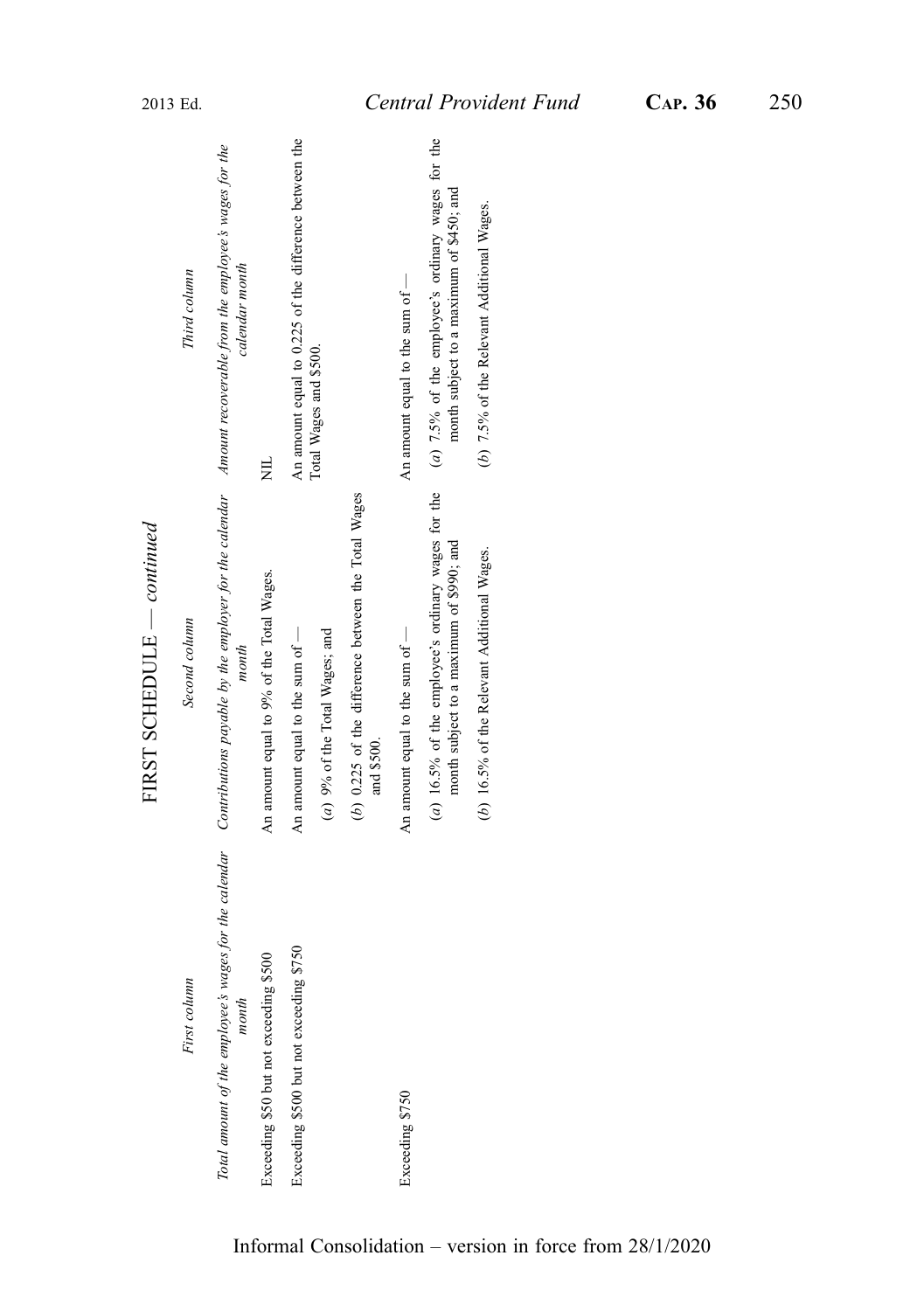FIRST SCHEDULE — continued

(d) where the employee is above 65 years of age: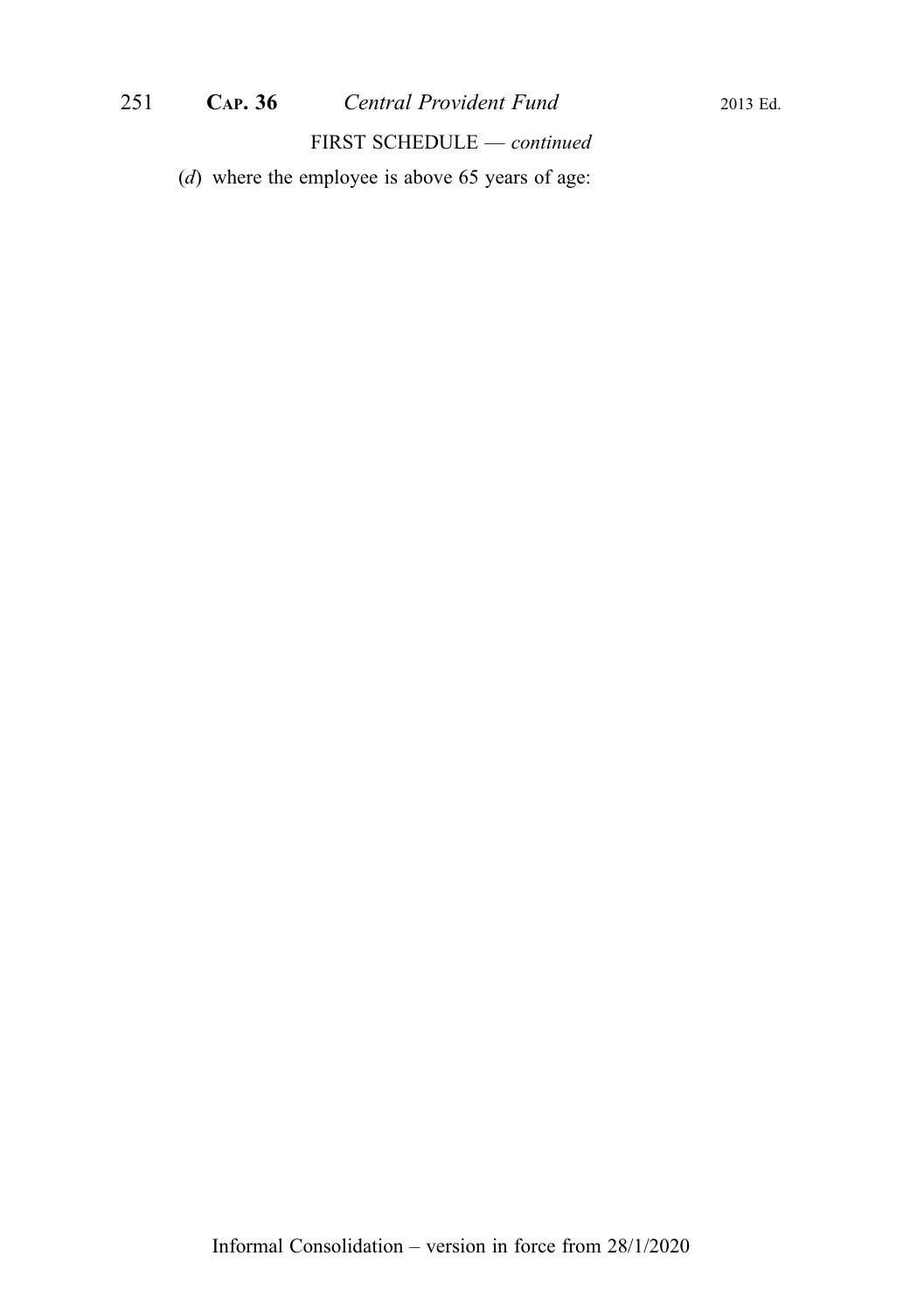|                                         | בטוונוונוננט<br>THROUGH POSTE                                                                                                                                              |                                                                                             |
|-----------------------------------------|----------------------------------------------------------------------------------------------------------------------------------------------------------------------------|---------------------------------------------------------------------------------------------|
| First column                            | Second column                                                                                                                                                              | Third column                                                                                |
| month                                   | Total amount of the employee's wages for the calendar Contributions payable by the employer for the calendar Amount recoverable from the employee's wages for the<br>month | calendar month                                                                              |
| Exceeding \$50 but not exceeding \$500  | An amount equal to 7.5% of the Total Wages.                                                                                                                                | 岂                                                                                           |
| Exceeding \$500 but not exceeding \$750 | An amount equal to the sum of -                                                                                                                                            | An amount equal to 0.15 of the difference between the                                       |
|                                         | $(a)$ 7.5% of the Total Wages; and                                                                                                                                         | Total Wages and \$500.                                                                      |
|                                         | (b) $0.15$ of the difference between the Total Wages and<br>\$500.                                                                                                         |                                                                                             |
| Exceeding \$750                         | An amount equal to the sum of $-$                                                                                                                                          | An amount equal to the sum of -                                                             |
|                                         | (a) 12.5% of the employee's ordinary wages for the<br>month subject to a maximum of \$750; and                                                                             | (a) 5% of the employee's ordinary wages for the month<br>subject to a maximum of \$300; and |
|                                         | $(b)$ 12.5% of the Relevant Additional Wages.                                                                                                                              | (b) 5% of the Relevant Additional Wages.                                                    |
|                                         |                                                                                                                                                                            |                                                                                             |

FIRST SCHEDULE  $\_\_$ — continued FIRST SCHEDULE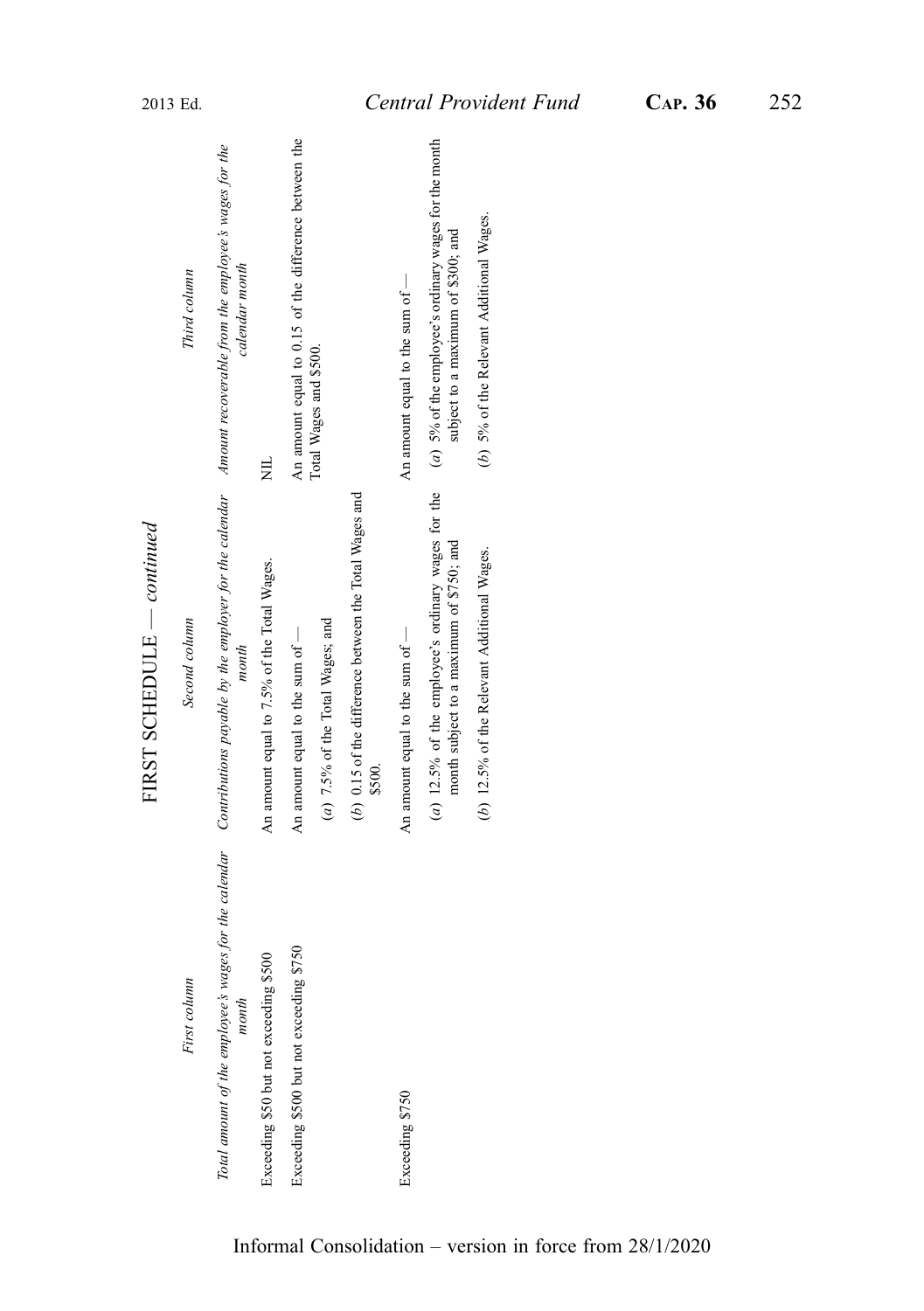#### [S 752/2015 wef 01/01/2016]

1A. Subject to paragraphs 1E to 7, with effect from 1 January 2016, the contributions payable by the employer (at graduated rates) and the amount recoverable from the employee's wages (at graduated rates), during the period beginning on the date the employee becomes a permanent resident and ending on the last day of the first anniversary month, are as follows:

(a) where the employee is 55 years of age and below: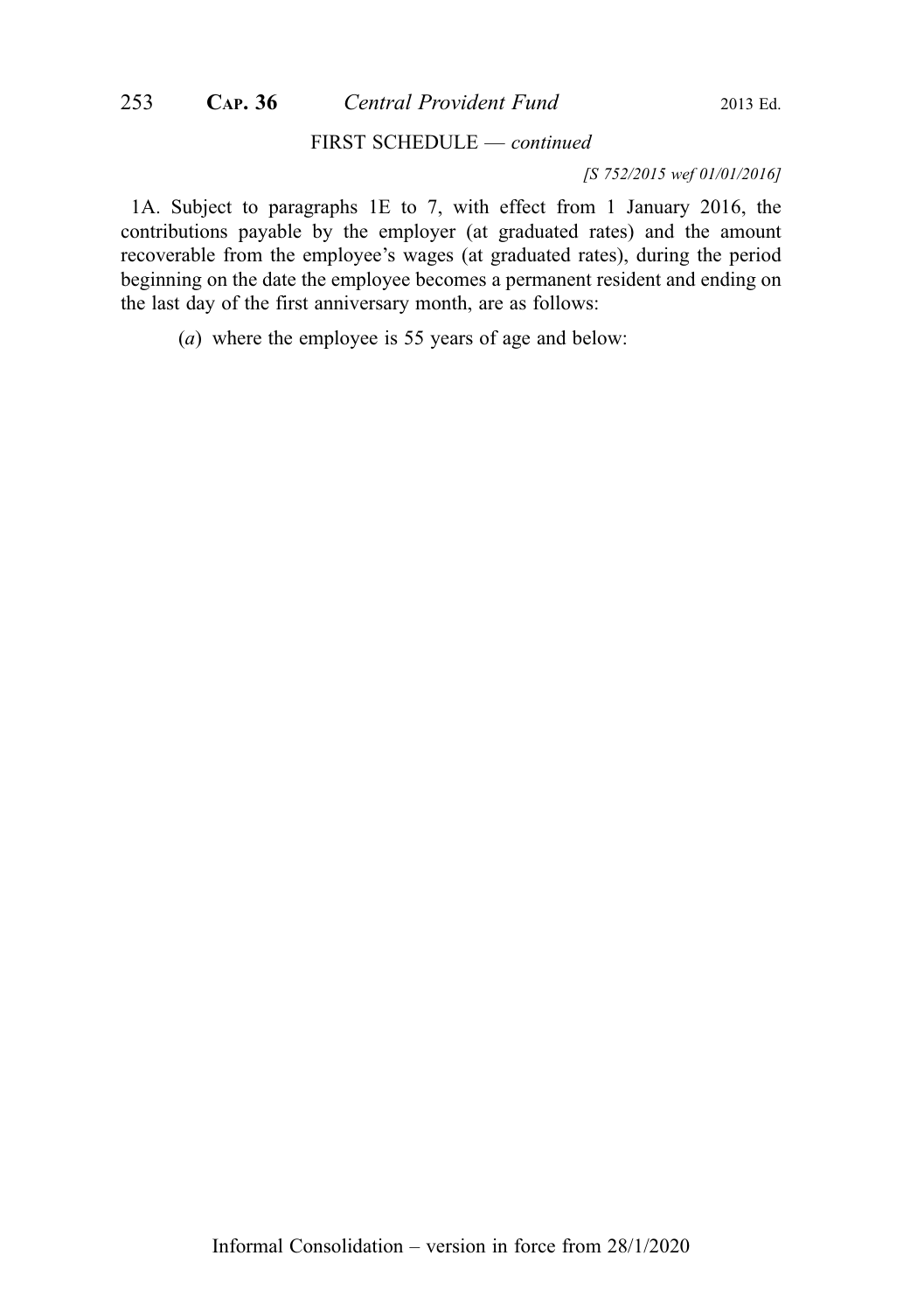|                                         | בטוונוונוננט<br>THRAIN SAILTERNE                                                                                                                                           |                                                                                             |
|-----------------------------------------|----------------------------------------------------------------------------------------------------------------------------------------------------------------------------|---------------------------------------------------------------------------------------------|
| First column                            | Second column                                                                                                                                                              | Third column                                                                                |
| month                                   | Total amount of the employee's wages for the calendar Contributions payable by the employer for the calendar Amount recoverable from the employee's wages for the<br>month | calendar month                                                                              |
| Exceeding \$50 but not exceeding \$500  | An amount equal to 4% of the Total Wages.                                                                                                                                  | Ę                                                                                           |
| Exceeding \$500 but not exceeding \$750 | An amount equal to the sum of $-$                                                                                                                                          | An amount equal to 0.15 of the difference between the                                       |
|                                         | (a) 4% of the Total Wages; and                                                                                                                                             | Total Wages and \$500.                                                                      |
|                                         | (b) 0.15 of the difference between the Total Wages and<br>\$500.                                                                                                           |                                                                                             |
| Exceeding \$750                         | An amount equal to the sum of -                                                                                                                                            | An amount equal to the sum of $-$                                                           |
|                                         | $(a)$ 9% of the employee's ordinary wages for the month<br>subject to a maximum of \$540; and                                                                              | (a) 5% of the employee's ordinary wages for the month<br>subject to a maximum of \$300; and |
|                                         | (b) 9% of the Relevant Additional Wages.                                                                                                                                   | (b) 5% of the Relevant Additional Wages.                                                    |
|                                         |                                                                                                                                                                            |                                                                                             |

FIRST SCHEDULE  $-conting$ — continued FIRST SCHEDULE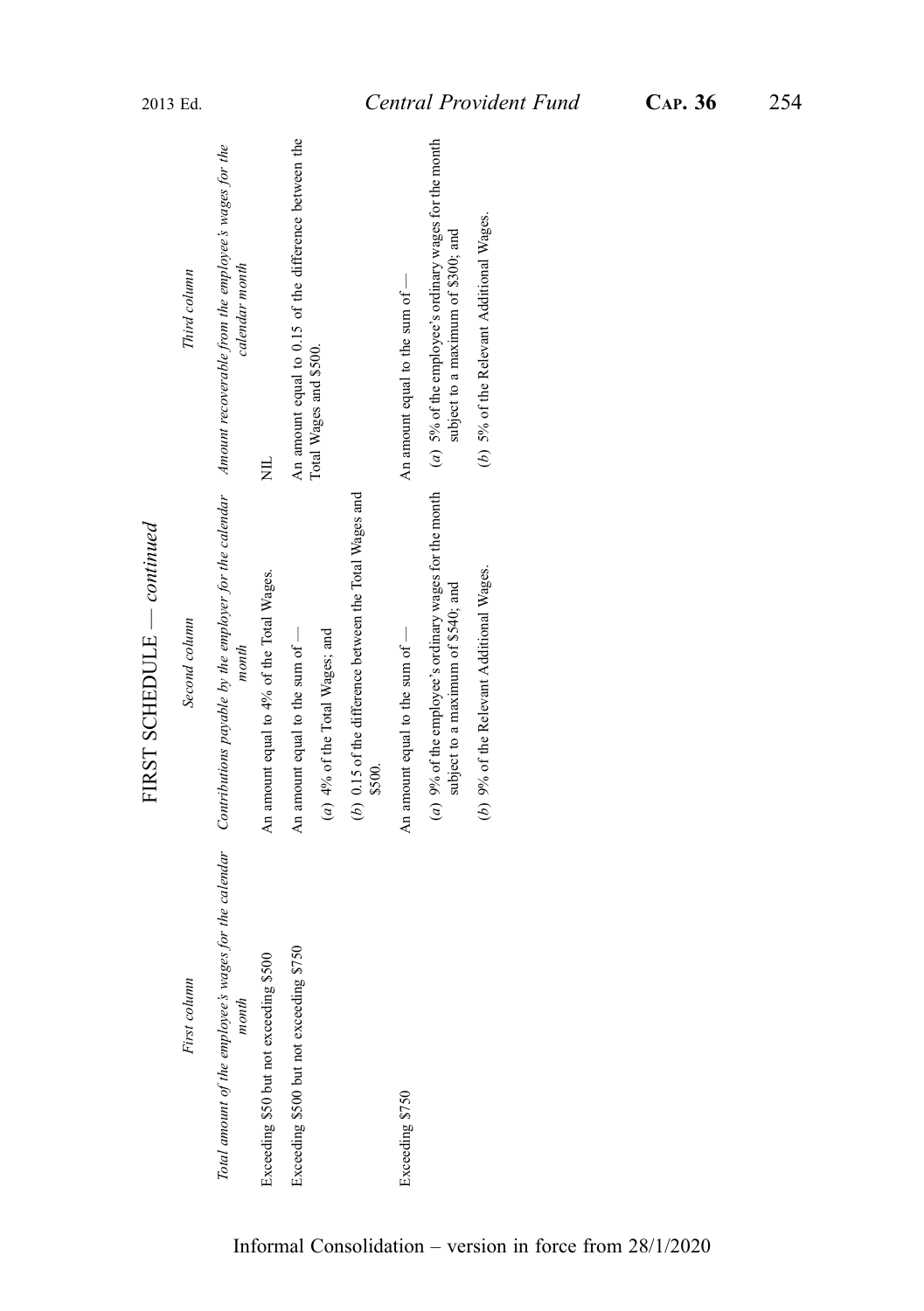(b) where the employee is above 55 but not more than 60 years of age: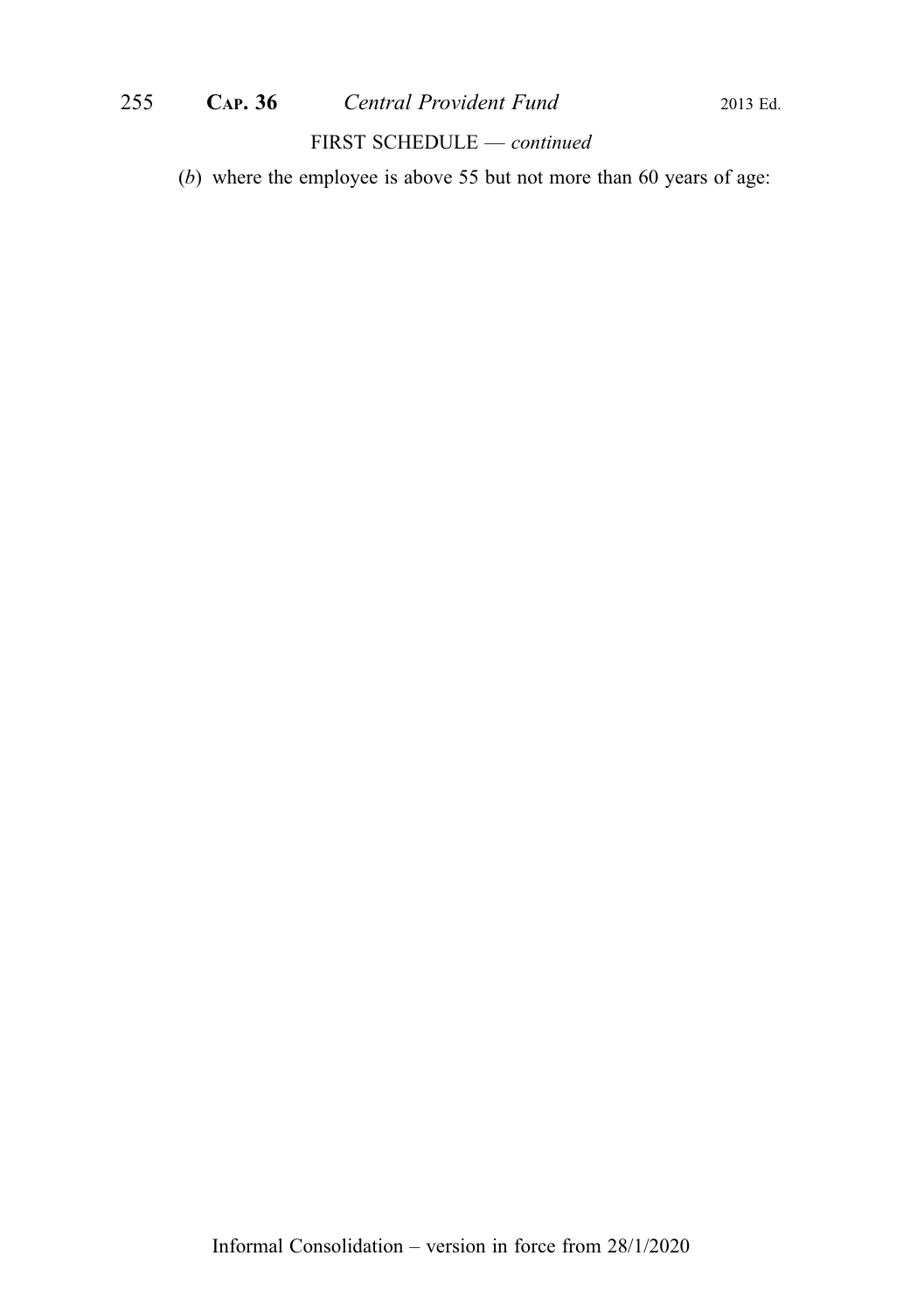|                                         | בטוונוונונט<br>THRAIN SAILTERNE                                                                                                                                            |                                                                                             |
|-----------------------------------------|----------------------------------------------------------------------------------------------------------------------------------------------------------------------------|---------------------------------------------------------------------------------------------|
| First column                            | Second column                                                                                                                                                              | Third column                                                                                |
| month                                   | Total amount of the employee's wages for the calendar Contributions payable by the employer for the calendar Amount recoverable from the employee's wages for the<br>month | calendar month                                                                              |
| Exceeding \$50 but not exceeding \$500  | An amount equal to 4% of the Total Wages.                                                                                                                                  | Ę                                                                                           |
| Exceeding \$500 but not exceeding \$750 | An amount equal to the sum of $-$                                                                                                                                          | An amount equal to 0.15 of the difference between the                                       |
|                                         | (a) 4% of the Total Wages; and                                                                                                                                             | Total Wages and \$500.                                                                      |
|                                         | (b) 0.15 of the difference between the Total Wages and<br>\$500.                                                                                                           |                                                                                             |
| Exceeding \$750                         | An amount equal to the sum of -                                                                                                                                            | An amount equal to the sum of $-$                                                           |
|                                         | $(a)$ 9% of the employee's ordinary wages for the month<br>subject to a maximum of \$540; and                                                                              | (a) 5% of the employee's ordinary wages for the month<br>subject to a maximum of \$300; and |
|                                         | (b) 9% of the Relevant Additional Wages.                                                                                                                                   | (b) 5% of the Relevant Additional Wages.                                                    |
|                                         |                                                                                                                                                                            |                                                                                             |

FIRST SCHEDULE  $\_\_$ — continued FIRST SCHEDULE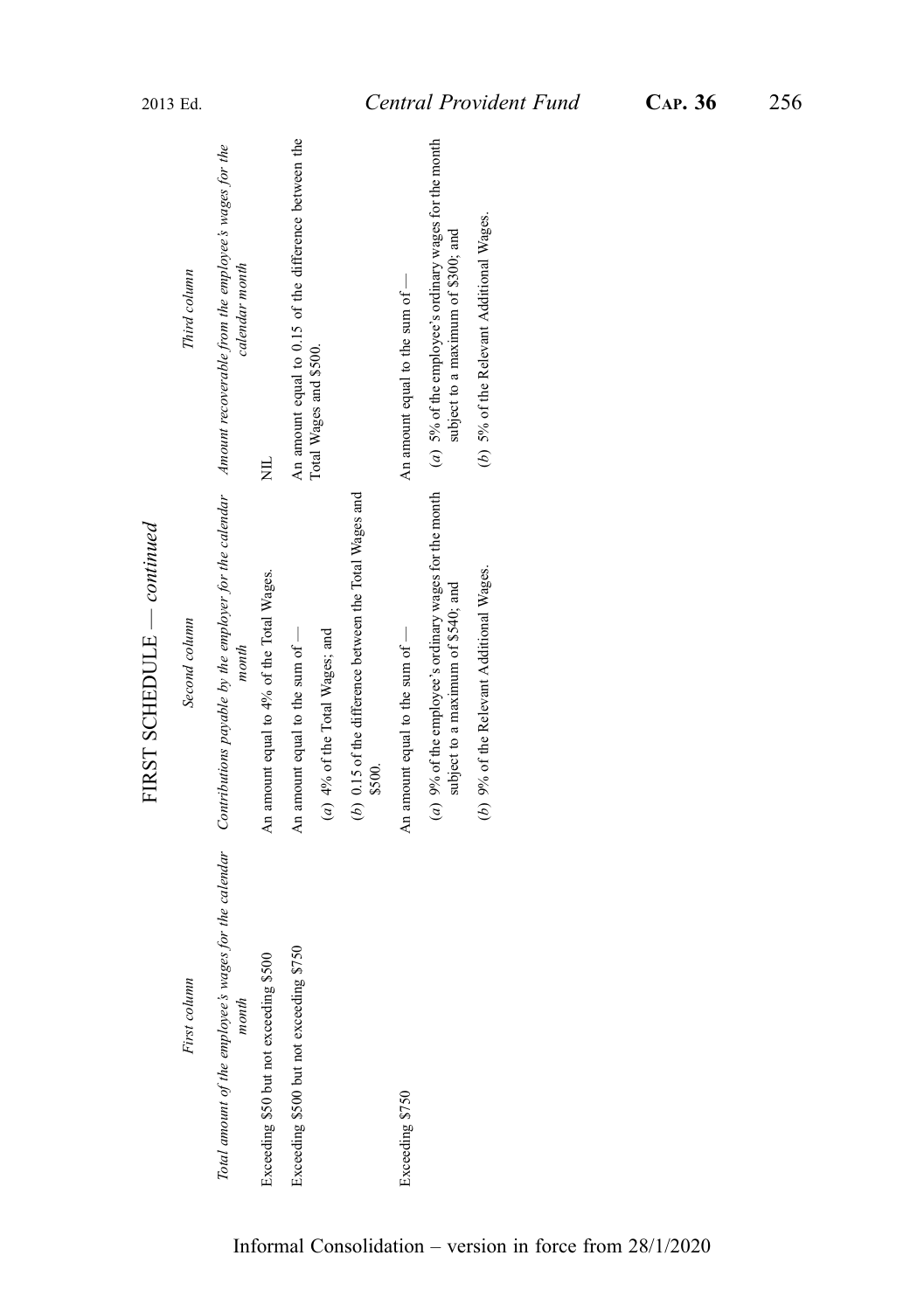# 257 CAP. 36 Central Provident Fund 2013 Ed.

#### FIRST SCHEDULE — continued

(c) where the employee is above 60 but not more than 65 years of age: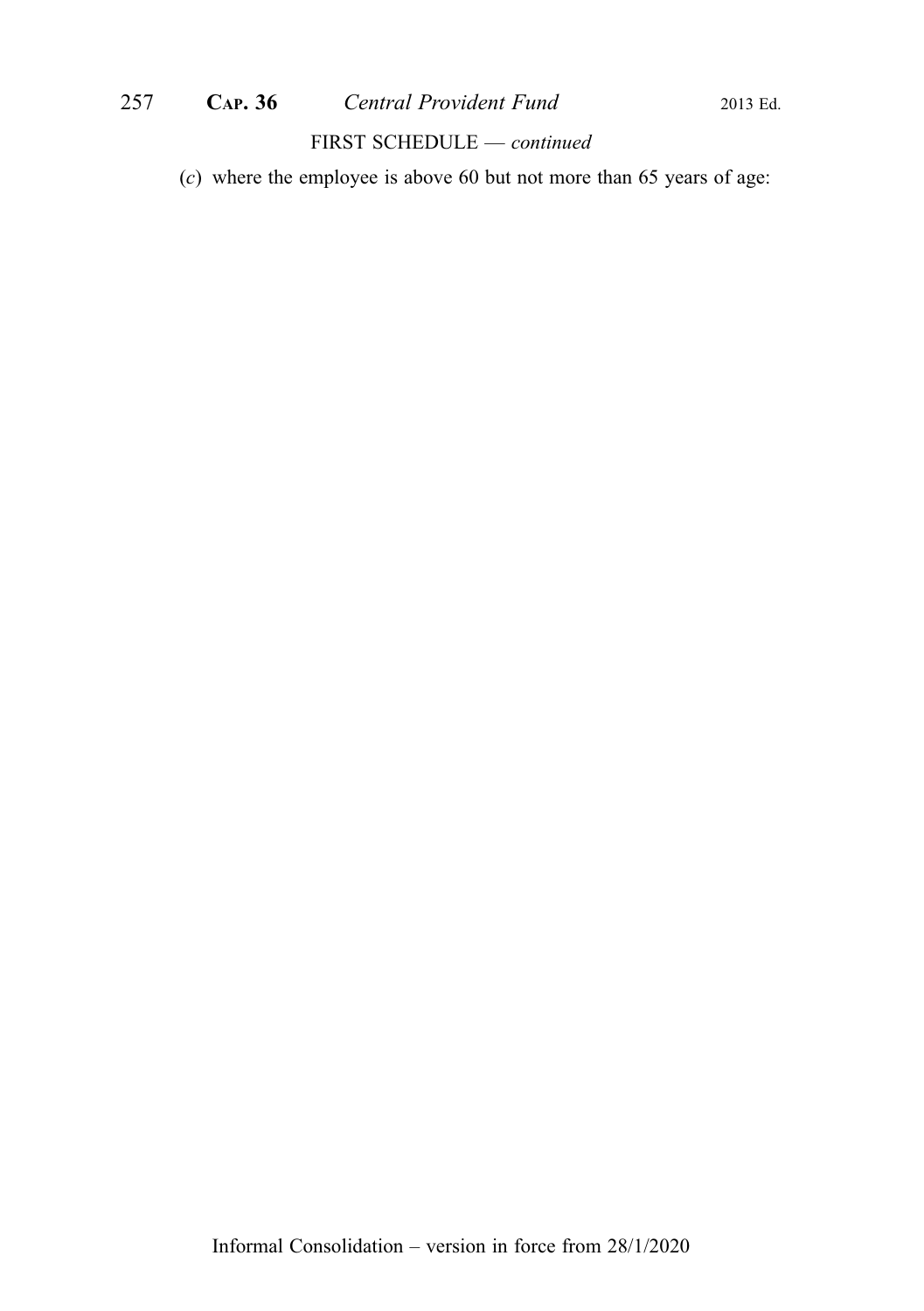|                                                                | $FIRST$ SCHEDULE $— continued$                                                                                       |                                                                                             |
|----------------------------------------------------------------|----------------------------------------------------------------------------------------------------------------------|---------------------------------------------------------------------------------------------|
| First column                                                   | Second column                                                                                                        | Third column                                                                                |
| Total amount of the employee's wages for the calendar<br>month | Contributions payable by the employer for the calendar Amount recoverable from the employee's wages for the<br>month | calendar month                                                                              |
| Exceeding \$50 but not exceeding \$500                         | An amount equal to 3.5% of the Total Wages.                                                                          | Ę                                                                                           |
| Exceeding \$500 but not exceeding \$750                        | An amount equal to the sum of -                                                                                      | An amount equal to 0.15 of the difference between the                                       |
|                                                                | $(a)$ 3.5% of the Total Wages; and                                                                                   | Total Wages and \$500.                                                                      |
|                                                                | (b) 0.15 of the difference between the Total Wages and<br>\$500.                                                     |                                                                                             |
| Exceeding \$750                                                | An amount equal to the sum of -                                                                                      | An amount equal to the sum of $-$                                                           |
|                                                                | (a) 8.5% of the employee's ordinary wages for the<br>month subject to a maximum of \$510; and                        | (a) 5% of the employee's ordinary wages for the month<br>subject to a maximum of \$300; and |
|                                                                | (b) 8.5% of the Relevant Additional Wages.                                                                           | (b) 5% of the Relevant Additional Wages.                                                    |
|                                                                |                                                                                                                      |                                                                                             |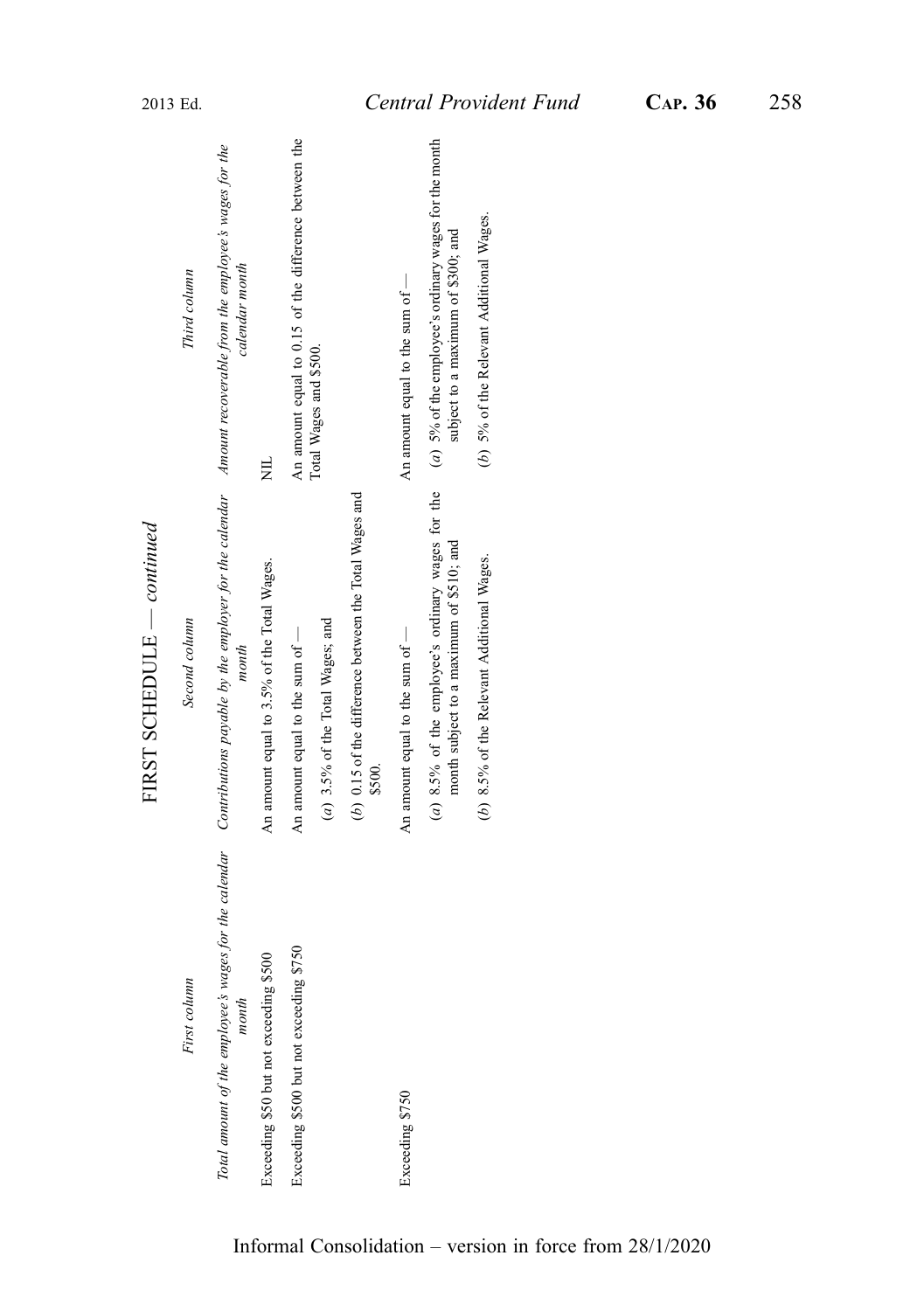(d) where the employee is above 65 years of age: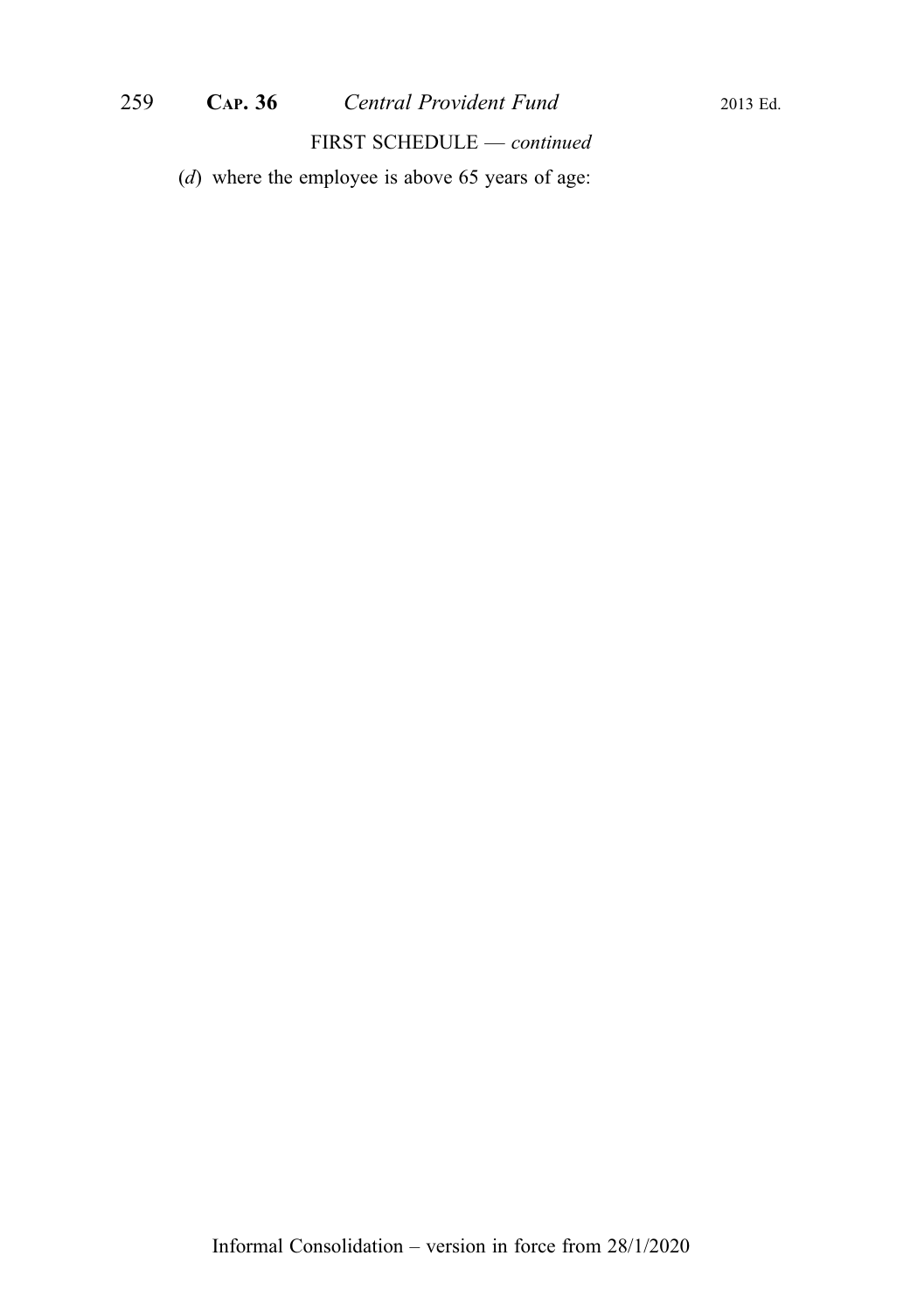|                                         | FIRST SCHEDULE $\,-\,$ continued                                                                                                                                           |                                                                                             |
|-----------------------------------------|----------------------------------------------------------------------------------------------------------------------------------------------------------------------------|---------------------------------------------------------------------------------------------|
| First column                            | Second column                                                                                                                                                              | Third column                                                                                |
| month                                   | Total amount of the employee's wages for the calendar Contributions payable by the employer for the calendar Amount recoverable from the employee's wages for the<br>month | calendar month                                                                              |
| Exceeding \$50 but not exceeding \$500  | An amount equal to 3.5% of the Total Wages.                                                                                                                                | Ę                                                                                           |
| Exceeding \$500 but not exceeding \$750 | An amount equal to the sum of -                                                                                                                                            | An amount equal to 0.15 of the difference between the                                       |
|                                         | $(a)$ 3.5% of the Total Wages; and                                                                                                                                         | Total Wages and \$500.                                                                      |
|                                         | (b) 0.15 of the difference between the Total Wages and<br>\$500.                                                                                                           |                                                                                             |
| Exceeding \$750                         | An amount equal to the sum of $-$                                                                                                                                          | An amount equal to the sum of $-$                                                           |
|                                         | (a) 8.5% of the employee's ordinary wages for the<br>month subject to a maximum of \$510; and                                                                              | (a) 5% of the employee's ordinary wages for the month<br>subject to a maximum of \$300; and |
|                                         | (b) 8.5% of the Relevant Additional Wages.                                                                                                                                 | (b) 5% of the Relevant Additional Wages.                                                    |
|                                         |                                                                                                                                                                            |                                                                                             |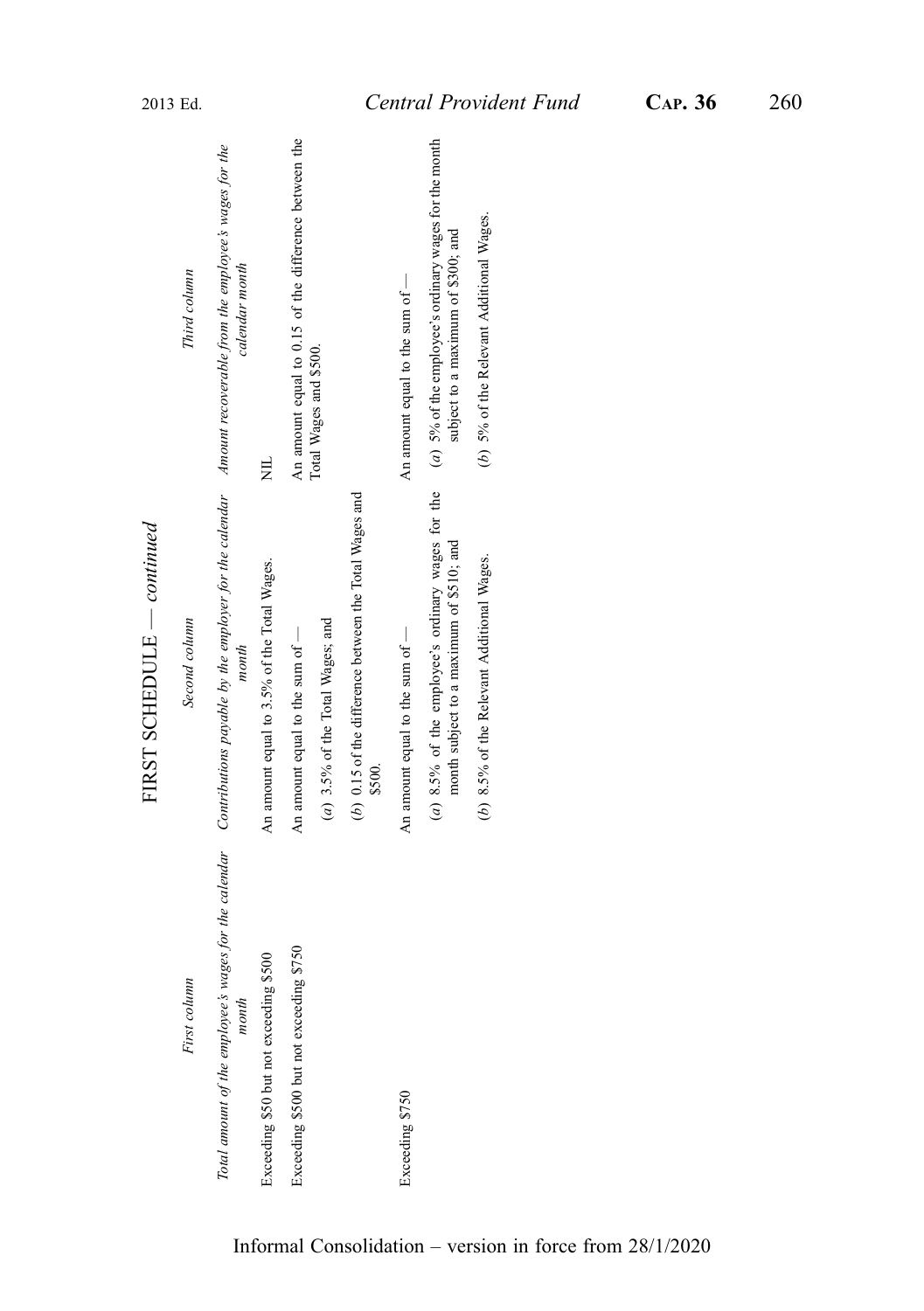#### [S 752/2015 wef 01/01/2016]

1B. Subject to paragraphs 1E to 7, with effect from 1 January 2016, the contributions payable by the employer (at graduated rates) and the amount recoverable from the employee's wages (at graduated rates), during the period beginning on the first day of the calendar month following the first anniversary month and ending on the last day of the second anniversary month, are as follows:

(a) where the employee is 55 years of age and below: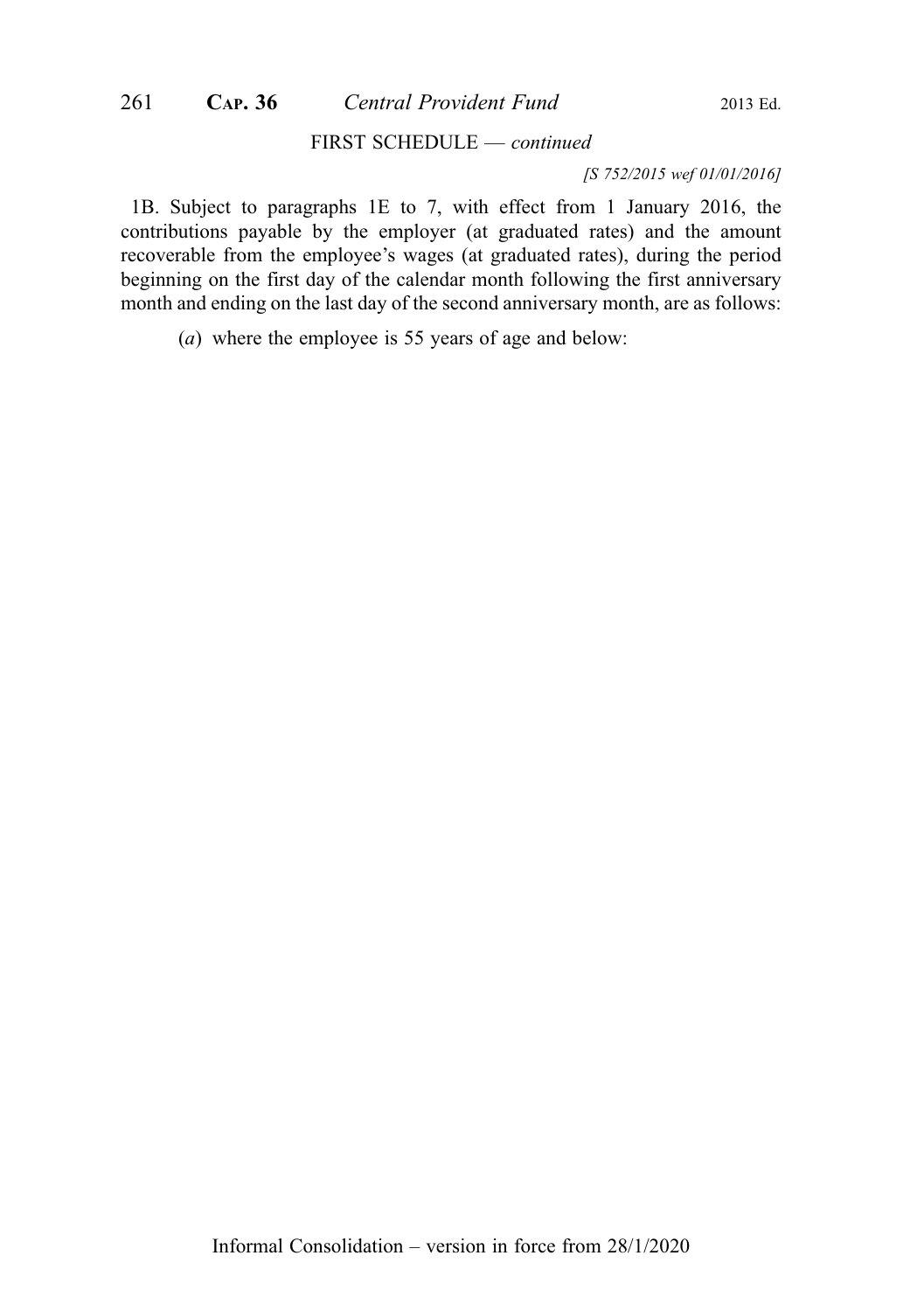|                                         | FIRST SCHEDULE — continued                                                                                                                                                 |                                                                                                |
|-----------------------------------------|----------------------------------------------------------------------------------------------------------------------------------------------------------------------------|------------------------------------------------------------------------------------------------|
| First column                            | Second column                                                                                                                                                              | Third column                                                                                   |
| month                                   | Total amount of the employee's wages for the calendar Contributions payable by the employer for the calendar Amount recoverable from the employee's wages for the<br>month | calendar month                                                                                 |
| Exceeding \$50 but not exceeding \$500  | An amount equal to 9% of the Total Wages.                                                                                                                                  | Ę                                                                                              |
| Exceeding \$500 but not exceeding \$750 | An amount equal to the sum of -                                                                                                                                            | An amount equal to 0.45 of the difference between the                                          |
|                                         | (a) 9% of the Total Wages; and                                                                                                                                             | Total Wages and \$500.                                                                         |
|                                         | (b) 0.45 of the difference between the Total Wages and<br>\$500.                                                                                                           |                                                                                                |
| Exceeding \$750                         | An amount equal to the sum of $-$                                                                                                                                          | An amount equal to the sum of $-$                                                              |
|                                         | $(a)$ 24% of the employee's ordinary wages for the<br>month subject to a maximum of \$1,440; and                                                                           | $(a)$ 15% of the employee's ordinary wages for the<br>month subject to a maximum of \$900; and |
|                                         | (b) 24% of the Relevant Additional Wages.                                                                                                                                  | (b) 15% of the Relevant Additional Wages.                                                      |
|                                         |                                                                                                                                                                            |                                                                                                |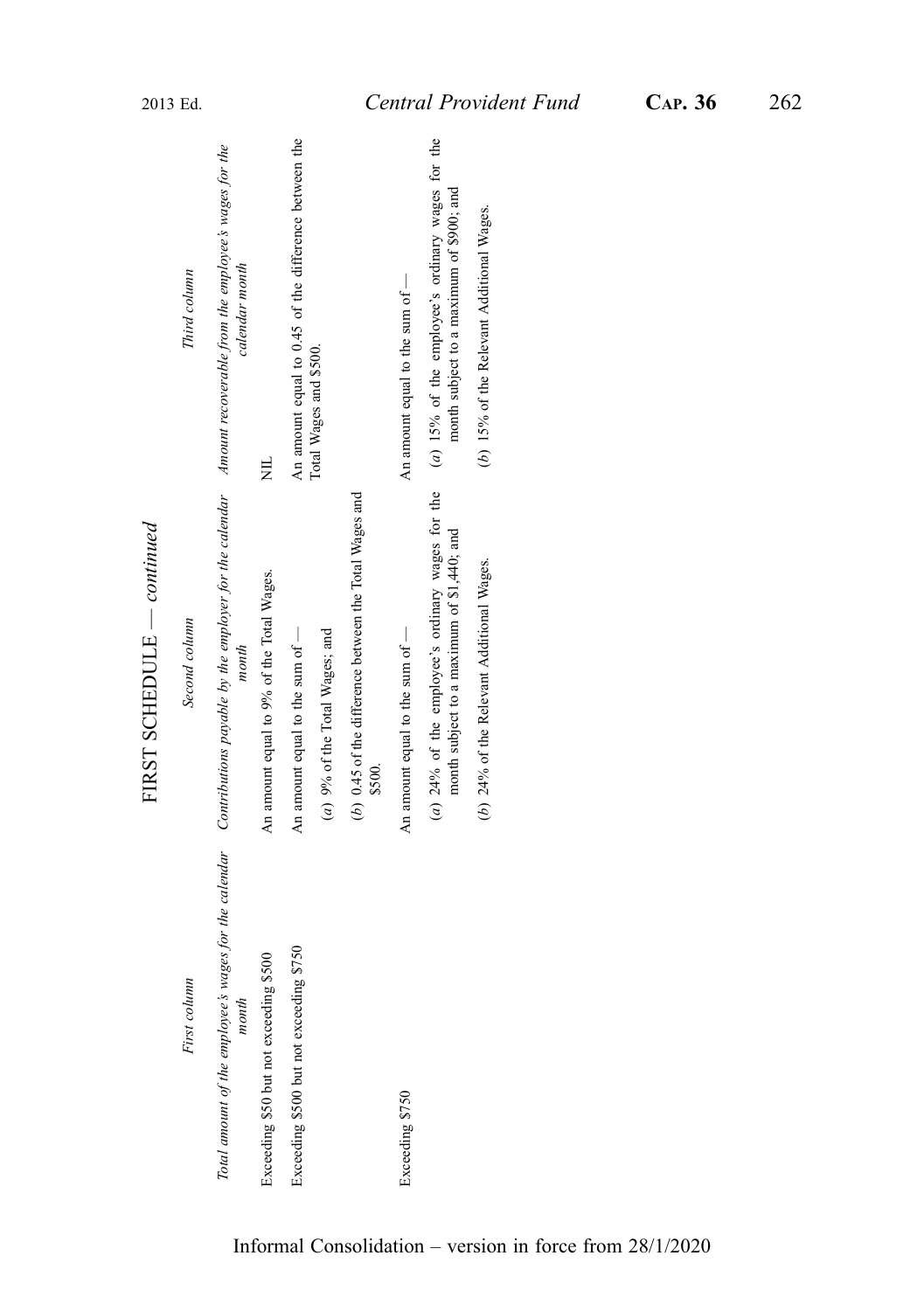## 263 **CAP. 36** *Central Provident Fund* 2013 Ed.

## FIRST SCHEDULE — continued

(b) where the employee is above 55 but not more than 60 years of age: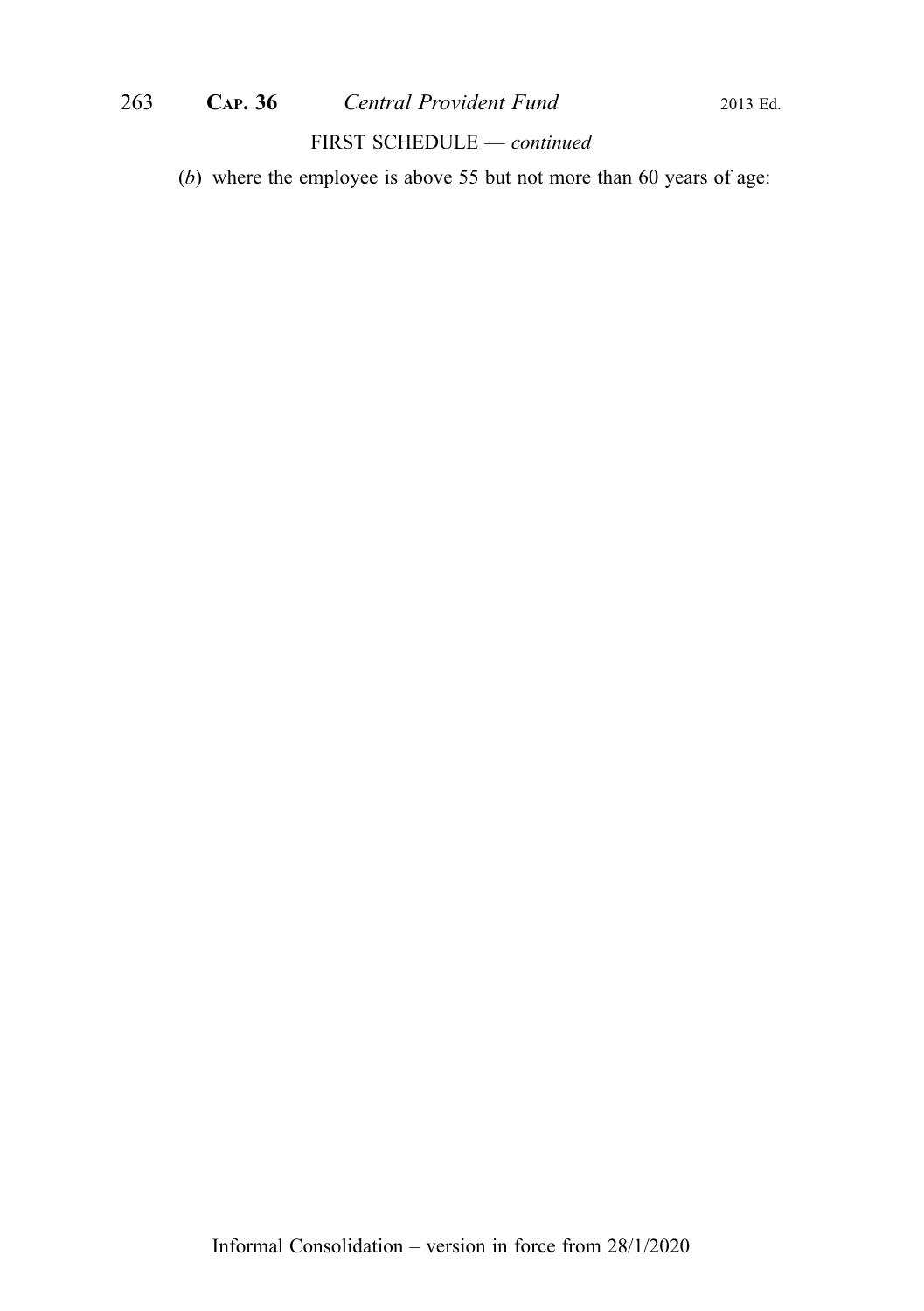|                                                                | FIRST SCHEDULE $\,-$ continued                                                                   |                                                                                                  |
|----------------------------------------------------------------|--------------------------------------------------------------------------------------------------|--------------------------------------------------------------------------------------------------|
| First column                                                   | Second column                                                                                    | Third column                                                                                     |
| Total amount of the employee's wages for the calendar<br>month | Contributions payable by the employer for the calendar<br>month                                  | Amount recoverable from the employee's wages for the<br>calendar month                           |
| Exceeding \$50 but not exceeding \$500                         | An amount equal to 6% of the Total Wages.                                                        | 岂                                                                                                |
| Exceeding \$500 but not exceeding \$750                        | An amount equal to the sum of $-$                                                                | An amount equal to 0.375 of the difference between the                                           |
|                                                                | (a) 6% of the Total Wages; and                                                                   | Total Wages and \$500.                                                                           |
|                                                                | (b) 0.375 of the difference between the Total Wages<br>and \$500.                                |                                                                                                  |
| Exceeding \$750                                                | An amount equal to the sum of $-$                                                                | An amount equal to the sum of $-$                                                                |
|                                                                | (a) 18.5% of the employee's ordinary wages for the<br>month subject to a maximum of \$1,110; and | $(a)$ 12.5% of the employee's ordinary wages for the<br>month subject to a maximum of \$750; and |
|                                                                | (b) 18.5% of the Relevant Additional Wages.                                                      | (b) 12.5% of the Relevant Additional Wages.                                                      |
|                                                                |                                                                                                  |                                                                                                  |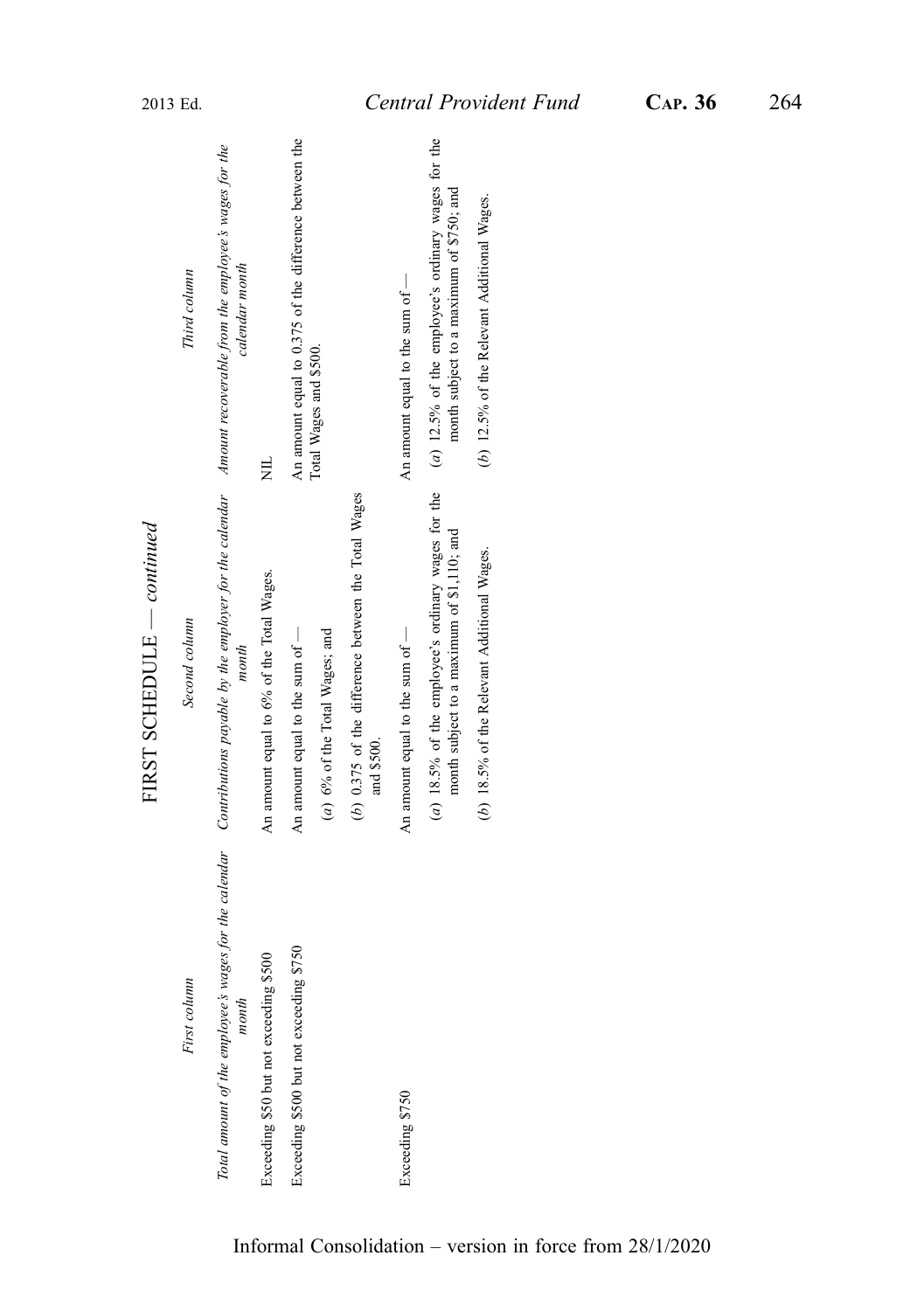# 265 **CAP. 36** *Central Provident Fund* 2013 Ed.

#### FIRST SCHEDULE — continued

(c) where the employee is above 60 but not more than 65 years of age: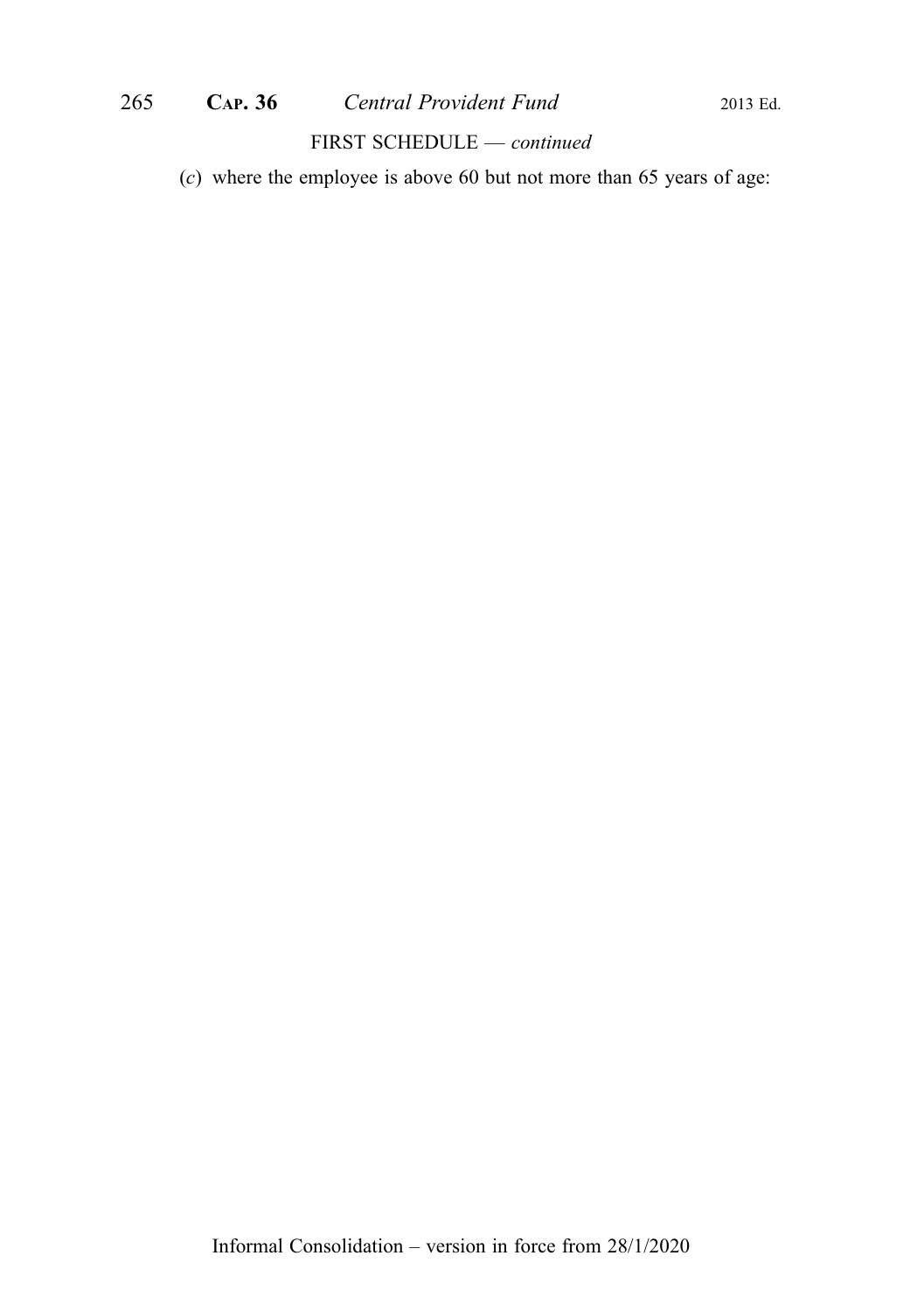| Total amount of the employee's wages for the calendar<br>Exceeding \$500 but not exceeding \$750<br>Exceeding \$50 but not exceeding \$500<br>First column<br>month | Contributions payable by the employer for the calendar $\blacksquare$ Amount recoverable from the employee's wages for the<br>(b) 0.225 of the difference between the Total Wages<br>FIRST SCHEDULE $\,-$ continued<br>An amount equal to 3.5% of the Total Wages.<br>Second column<br>$(a)$ 3.5% of the Total Wages; and<br>An amount equal to the sum of $-$<br>month<br>and \$500. | An amount equal to 0.225 of the difference between the<br>calendar month<br>Third column<br>Total Wages and \$500.<br>岂                                                            |
|---------------------------------------------------------------------------------------------------------------------------------------------------------------------|---------------------------------------------------------------------------------------------------------------------------------------------------------------------------------------------------------------------------------------------------------------------------------------------------------------------------------------------------------------------------------------|------------------------------------------------------------------------------------------------------------------------------------------------------------------------------------|
| Exceeding \$750                                                                                                                                                     | (a) $11\%$ of the employee's ordinary wages for the<br>month subject to a maximum of \$660; and<br>(b) 11% of the Relevant Additional Wages.<br>An amount equal to the sum of -                                                                                                                                                                                                       | $(a)$ 7.5% of the employee's ordinary wages for the<br>month subject to a maximum of \$450; and<br>(b) 7.5% of the Relevant Additional Wages.<br>An amount equal to the sum of $-$ |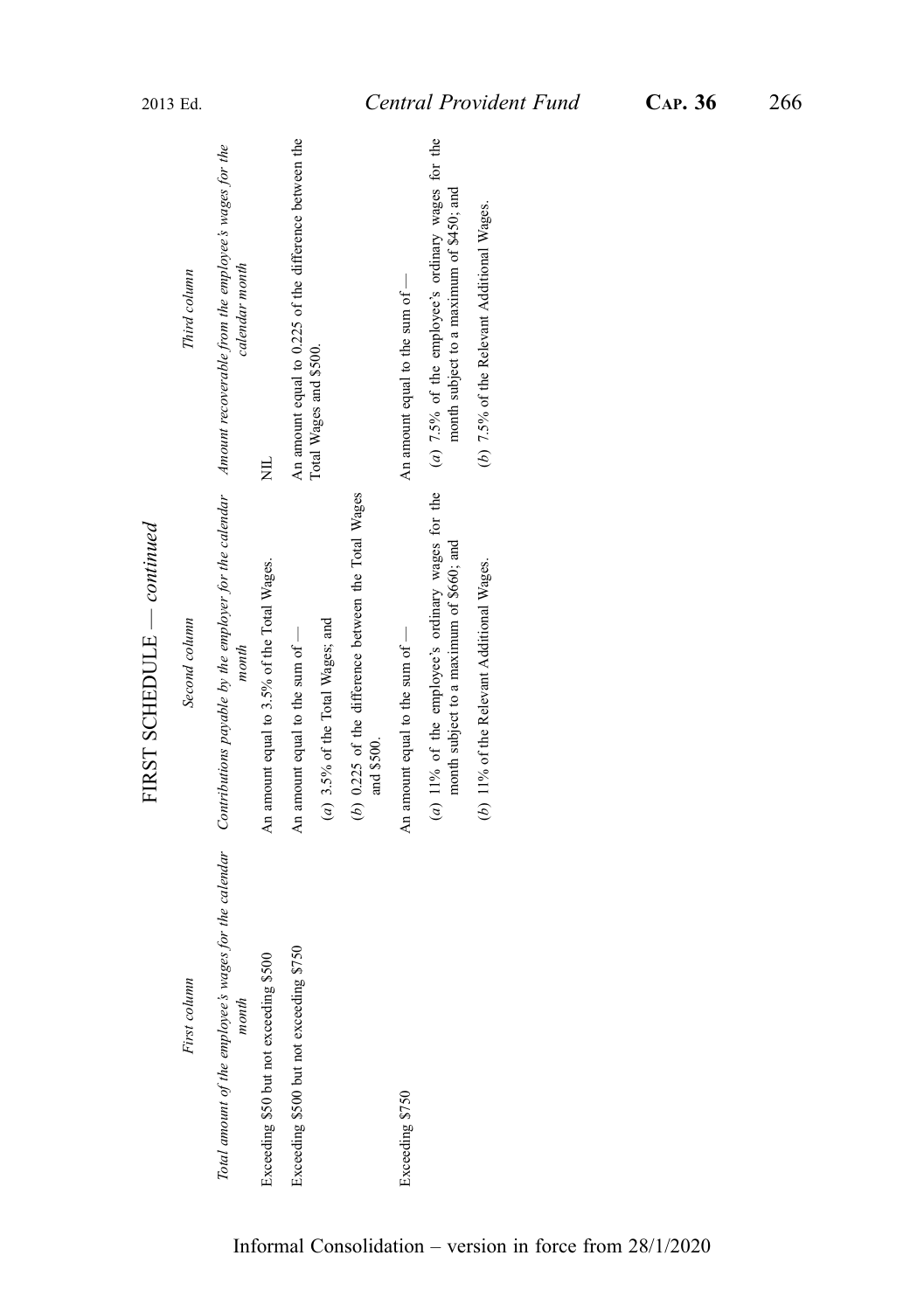(d) where the employee is above 65 years of age: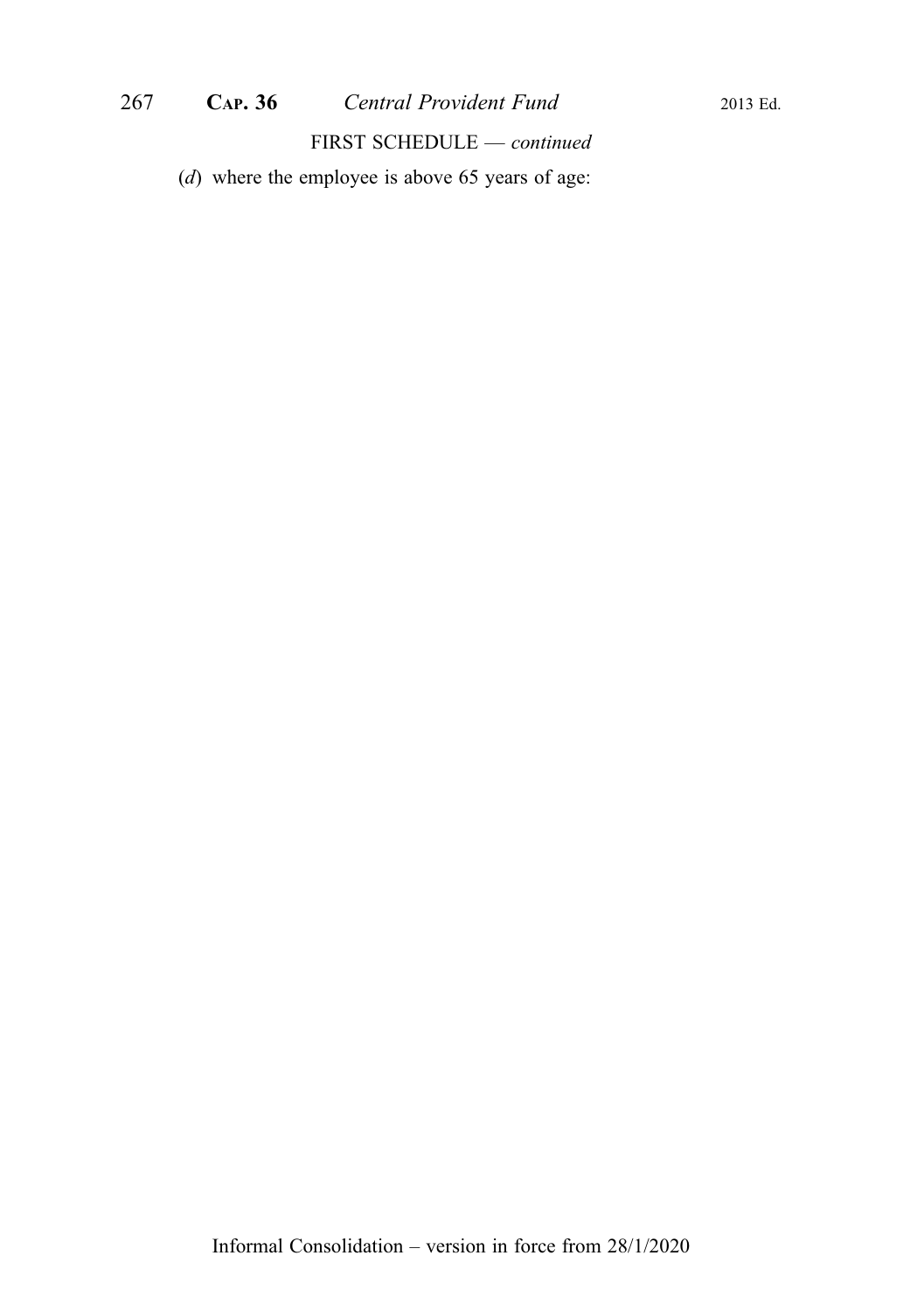|                                                                | FIRST SCHEDULE $\,-\,$ continued                                                                                     |                                                                                               |
|----------------------------------------------------------------|----------------------------------------------------------------------------------------------------------------------|-----------------------------------------------------------------------------------------------|
| First column                                                   | Second column                                                                                                        | Third column                                                                                  |
| Total amount of the employee's wages for the calendar<br>month | Contributions payable by the employer for the calendar Amount recoverable from the employee's wages for the<br>month | calendar month                                                                                |
| Exceeding \$50 but not exceeding \$500                         | An amount equal to 3.5% of the Total Wages.                                                                          | 岂                                                                                             |
| Exceeding \$500 but not exceeding \$750                        | An amount equal to the sum of -                                                                                      | An amount equal to 0.15 of the difference between the                                         |
|                                                                | $(a)$ 3.5% of the Total Wages; and                                                                                   | Total Wages and \$500.                                                                        |
|                                                                | (b) 0.15 of the difference between the Total Wages and<br>\$500.                                                     |                                                                                               |
| Exceeding \$750                                                | An amount equal to the sum of -                                                                                      | An amount equal to the sum of $-$                                                             |
|                                                                | (a) $8.5\%$ of the employee's ordinary wages for the<br>month subject to a maximum of \$510; and                     | $(a)$ 5% of the employee's ordinary wages for the month<br>subject to a maximum of \$300; and |
|                                                                | (b) 8.5% of the Relevant Additional Wages.                                                                           | (b) 5% of the Relevant Additional Wages.                                                      |
|                                                                |                                                                                                                      |                                                                                               |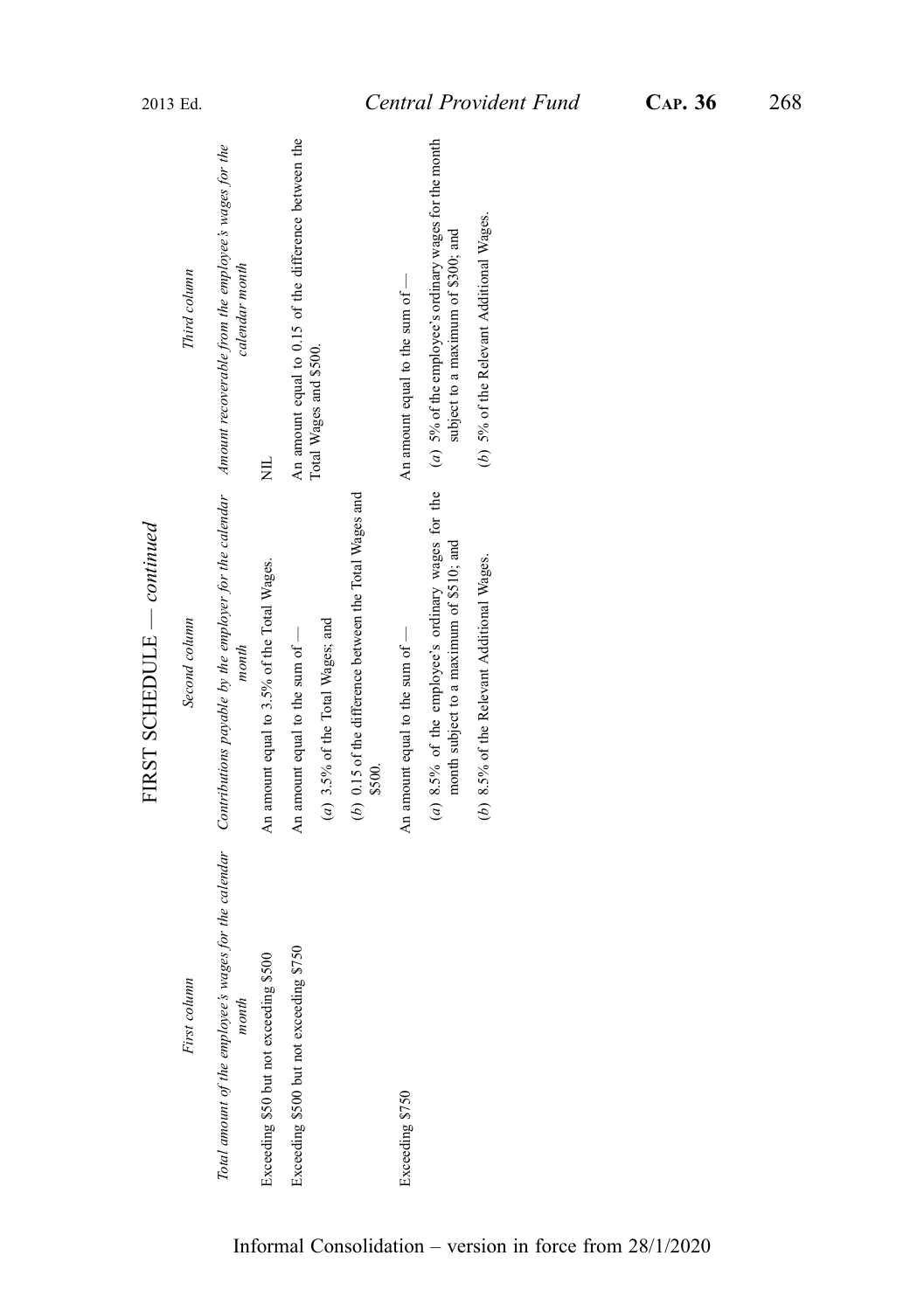[S 752/2015 wef 01/01/2016]

1C. Subject to paragraphs 1E to 7, with effect from 1 January 2016, the contributions payable by the employer (at full rates) and the amount recoverable from the employee's wages (at graduated rates), during the period beginning on the date the employee becomes a permanent resident and ending on the last day of the first anniversary month, are as follows:

(a) where the employee is 55 years of age and below: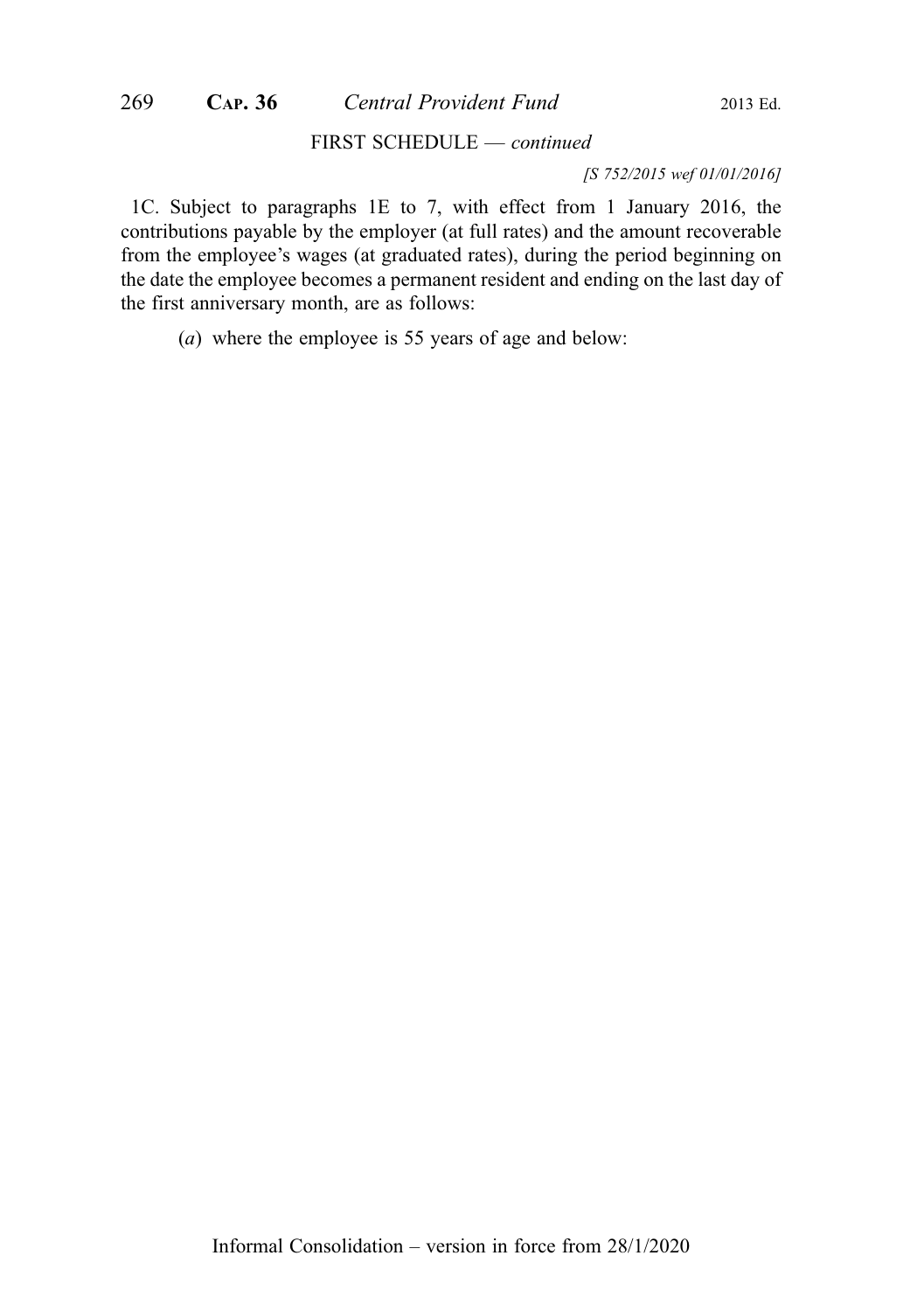|                                         | THOT POINT                                                                                                                                                                 |                                                                                             |
|-----------------------------------------|----------------------------------------------------------------------------------------------------------------------------------------------------------------------------|---------------------------------------------------------------------------------------------|
| First column                            | Second column                                                                                                                                                              | Third column                                                                                |
| month                                   | Total amount of the employee's wages for the calendar Contributions payable by the employer for the calendar Amount recoverable from the employee's wages for the<br>month | calendar month                                                                              |
| Exceeding \$50 but not exceeding \$500  | An amount equal to 17% of the Total Wages.                                                                                                                                 | Ę                                                                                           |
| Exceeding \$500 but not exceeding \$750 | An amount equal to the sum of $-$                                                                                                                                          | An amount equal to 0.15 of the difference between the                                       |
|                                         | (a) 17% of the Total Wages; and                                                                                                                                            | Total Wages and \$500.                                                                      |
|                                         | (b) 0.15 of the difference between the Total Wages and<br>\$500.                                                                                                           |                                                                                             |
| Exceeding \$750                         | An amount equal to the sum of $-$                                                                                                                                          | An amount equal to the sum of -                                                             |
|                                         | (a) $22\%$ of the employee's ordinary wages for the<br>month subject to a maximum of \$1,320; and                                                                          | (a) 5% of the employee's ordinary wages for the month<br>subject to a maximum of \$300; and |
|                                         | (b) 22% of the Relevant Additional Wages.                                                                                                                                  | (b) 5% of the Relevant Additional Wages.                                                    |
|                                         |                                                                                                                                                                            |                                                                                             |

FIRST SCHEDULE - continued — continued FIRST SCHEDULE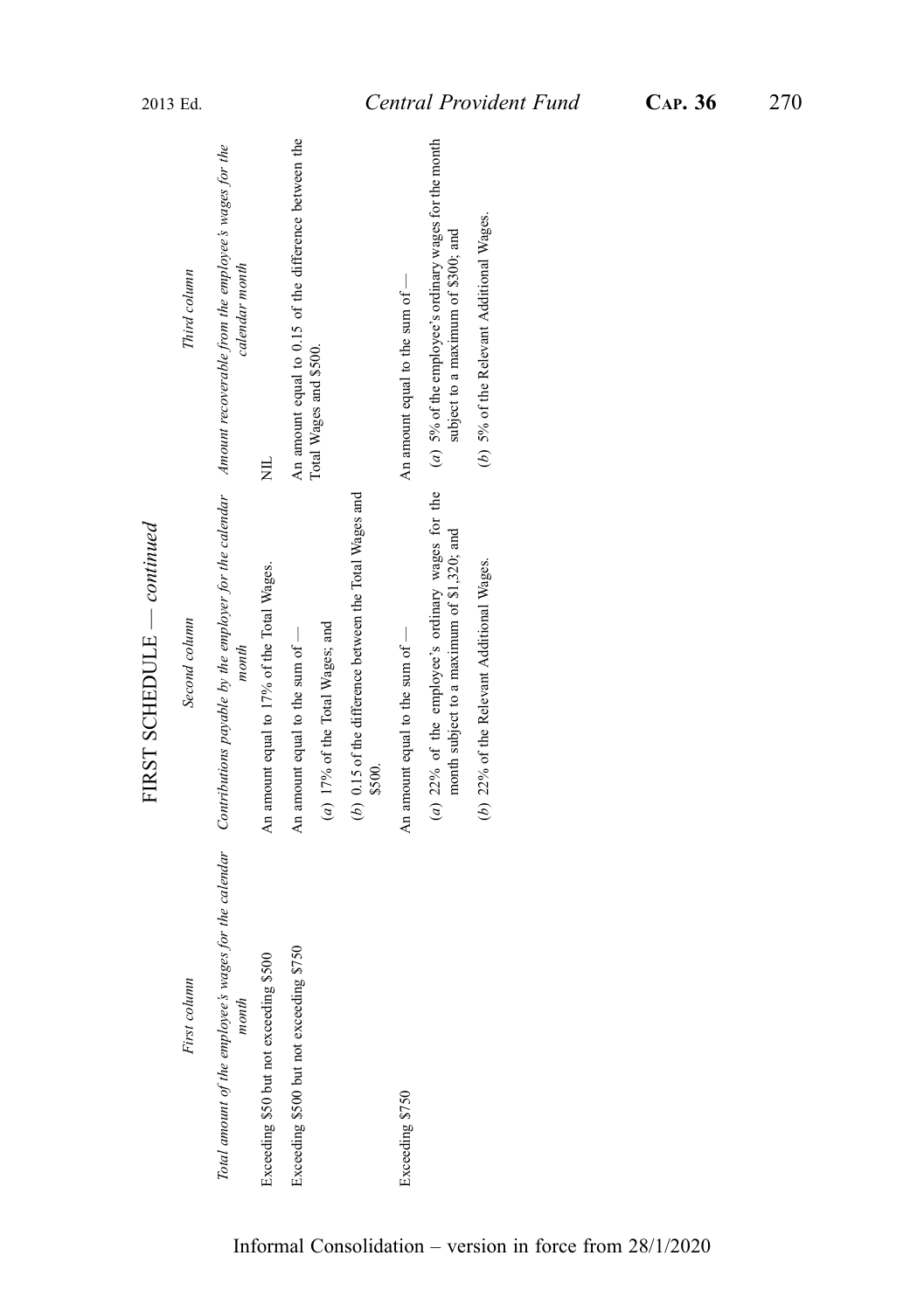(b) where the employee is above 55 but not more than 60 years of age: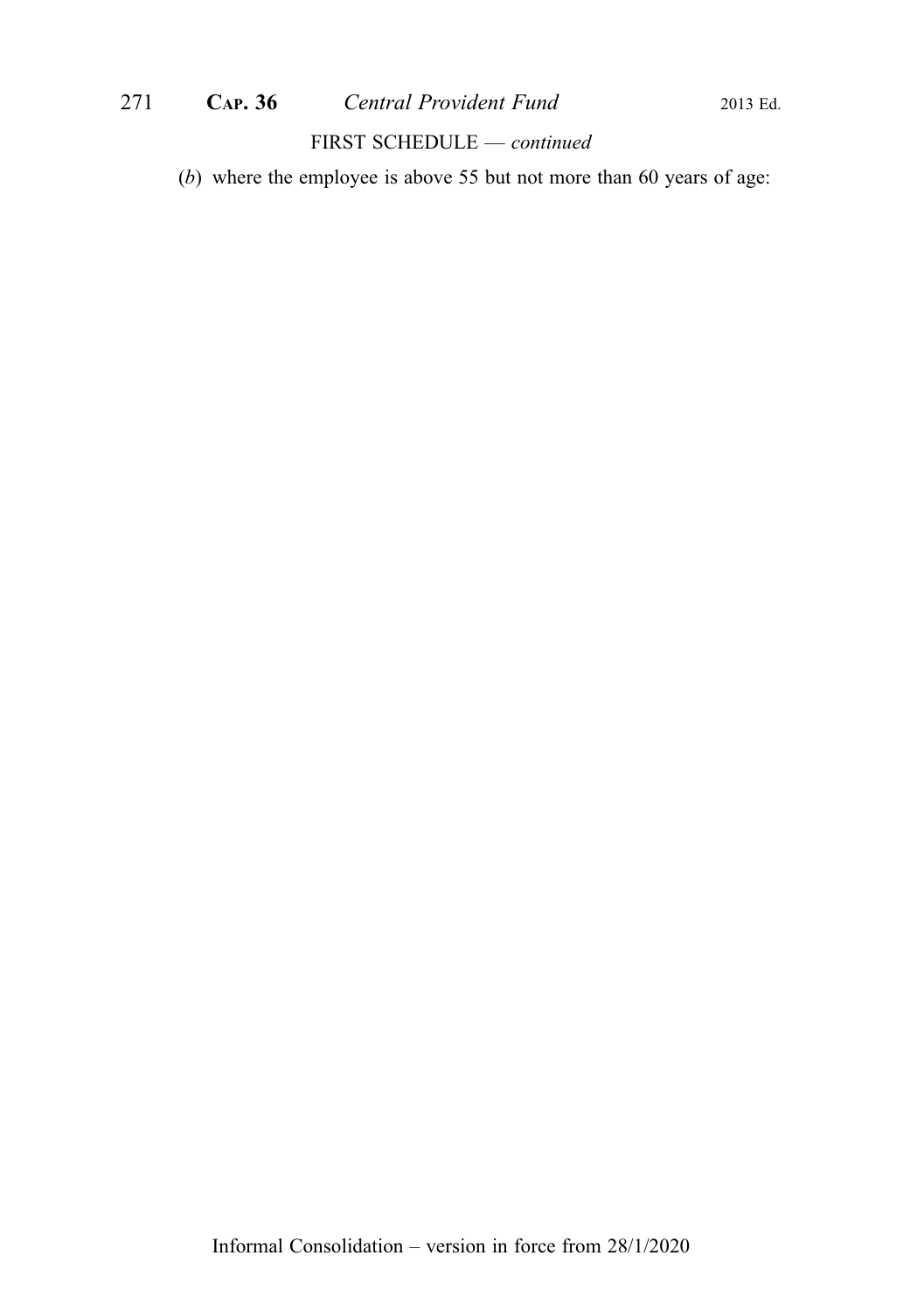|                                         | THOT POINT                                                                                                                                                                 |                                                                                             |
|-----------------------------------------|----------------------------------------------------------------------------------------------------------------------------------------------------------------------------|---------------------------------------------------------------------------------------------|
| First column                            | Second column                                                                                                                                                              | Third column                                                                                |
| month                                   | Total amount of the employee's wages for the calendar Contributions payable by the employer for the calendar Amount recoverable from the employee's wages for the<br>month | calendar month                                                                              |
| Exceeding \$50 but not exceeding \$500  | An amount equal to 13% of the Total Wages.                                                                                                                                 | Ę                                                                                           |
| Exceeding \$500 but not exceeding \$750 | An amount equal to the sum of $-$                                                                                                                                          | An amount equal to 0.15 of the difference between the                                       |
|                                         | (a) 13% of the Total Wages; and                                                                                                                                            | Total Wages and \$500.                                                                      |
|                                         | (b) 0.15 of the difference between the Total Wages and<br>\$500.                                                                                                           |                                                                                             |
| Exceeding \$750                         | An amount equal to the sum of $-$                                                                                                                                          | An amount equal to the sum of -                                                             |
|                                         | $(a)$ 18% of the employee's ordinary wages for the<br>month subject to a maximum of \$1,080; and                                                                           | (a) 5% of the employee's ordinary wages for the month<br>subject to a maximum of \$300; and |
|                                         | (b) 18% of the Relevant Additional Wages.                                                                                                                                  | (b) 5% of the Relevant Additional Wages.                                                    |
|                                         |                                                                                                                                                                            |                                                                                             |

FIRST SCHEDULE  $\_\_$ — continued FIRST SCHEDULE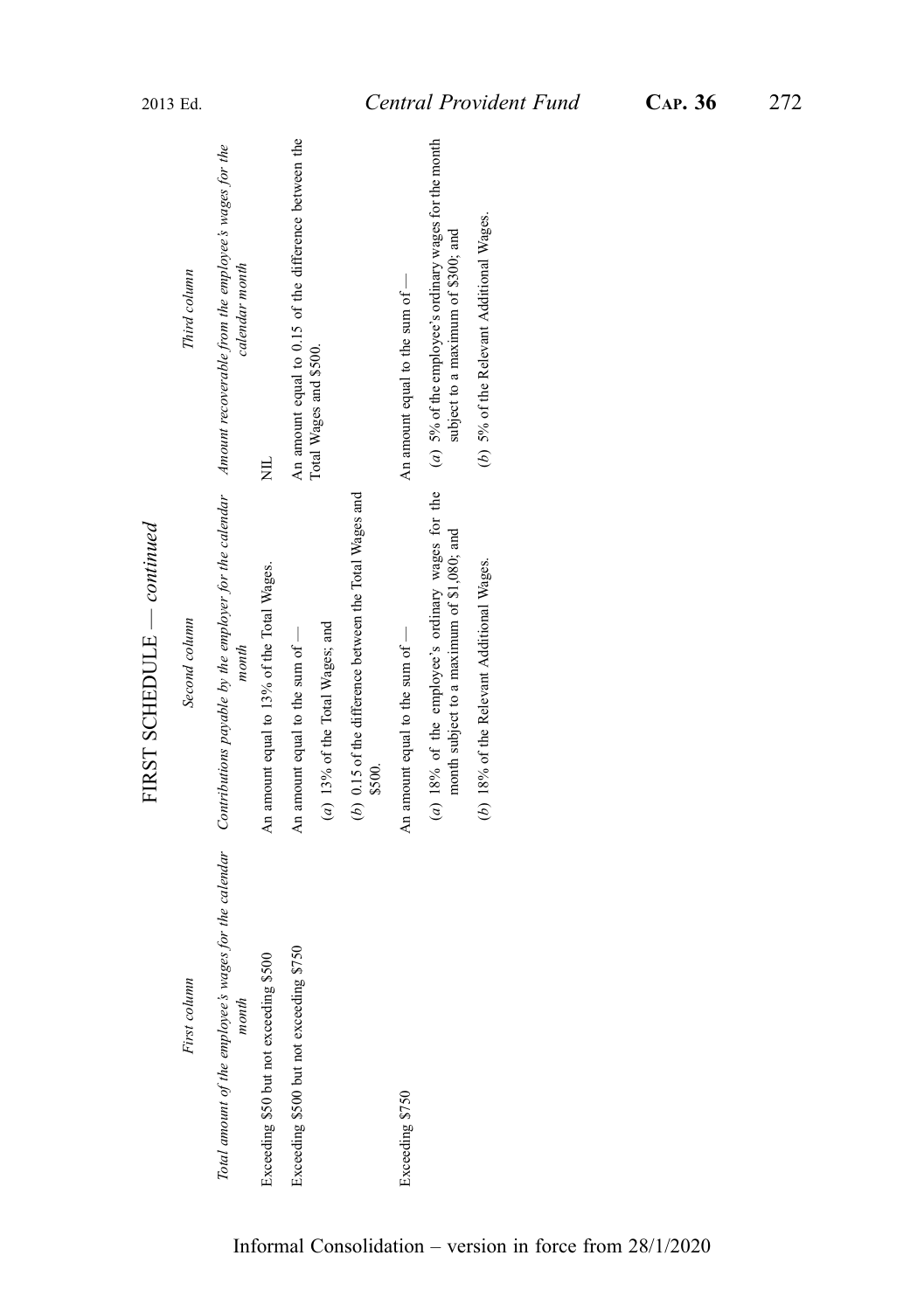# 273 CAP. 36 Central Provident Fund 2013 Ed.

## FIRST SCHEDULE — continued

(c) where the employee is above 60 but not more than 65 years of age: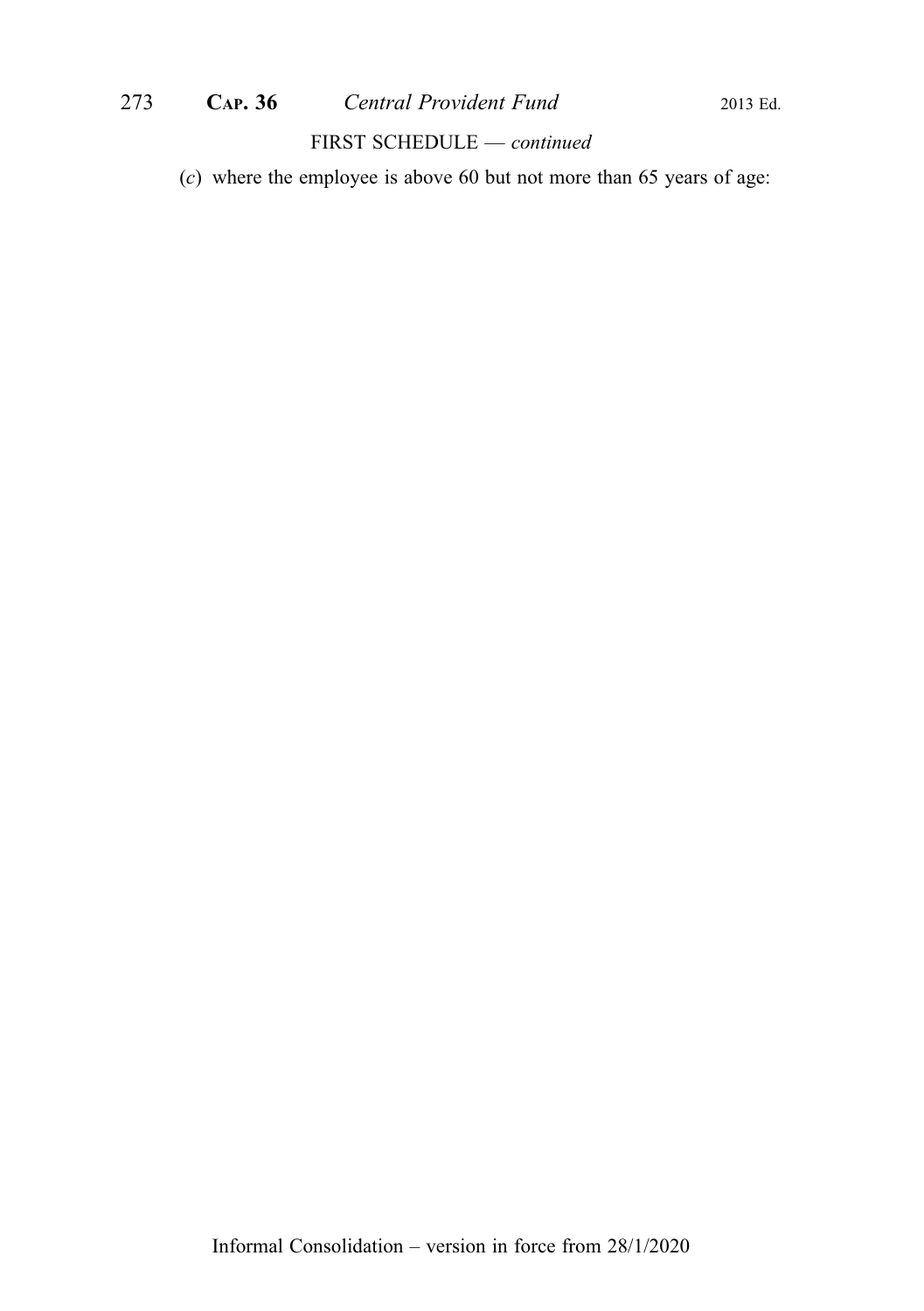|                                         | בטווייווייני<br>THE ATTENT TO                                                                                                                                              |                                                                                               |
|-----------------------------------------|----------------------------------------------------------------------------------------------------------------------------------------------------------------------------|-----------------------------------------------------------------------------------------------|
| First column                            | Second column                                                                                                                                                              | Third column                                                                                  |
| month                                   | Total amount of the employee's wages for the calendar Contributions payable by the employer for the calendar Amount recoverable from the employee's wages for the<br>month | calendar month                                                                                |
| Exceeding \$50 but not exceeding \$500  | An amount equal to 9% of the Total Wages.                                                                                                                                  | Ę                                                                                             |
| Exceeding \$500 but not exceeding \$750 | An amount equal to the sum of $-$                                                                                                                                          | An amount equal to 0.15 of the difference between the                                         |
|                                         | (a) 9% of the Total Wages; and                                                                                                                                             | Total Wages and \$500.                                                                        |
|                                         | (b) 0.15 of the difference between the Total Wages and<br>\$500.                                                                                                           |                                                                                               |
| Exceeding \$750                         | An amount equal to the sum of $-$                                                                                                                                          | An amount equal to the sum of $-$                                                             |
|                                         | $(a)$ 14% of the employee's ordinary wages for the<br>month subject to a maximum of \$840; and                                                                             | $(a)$ 5% of the employee's ordinary wages for the month<br>subject to a maximum of \$300; and |
|                                         | (b) 14% of the Relevant Additional Wages.                                                                                                                                  | (b) 5% of the Relevant Additional Wages.                                                      |
|                                         |                                                                                                                                                                            |                                                                                               |

FIRST SCHEDULE  $\_\_$ — continued FIRST SCHEDULE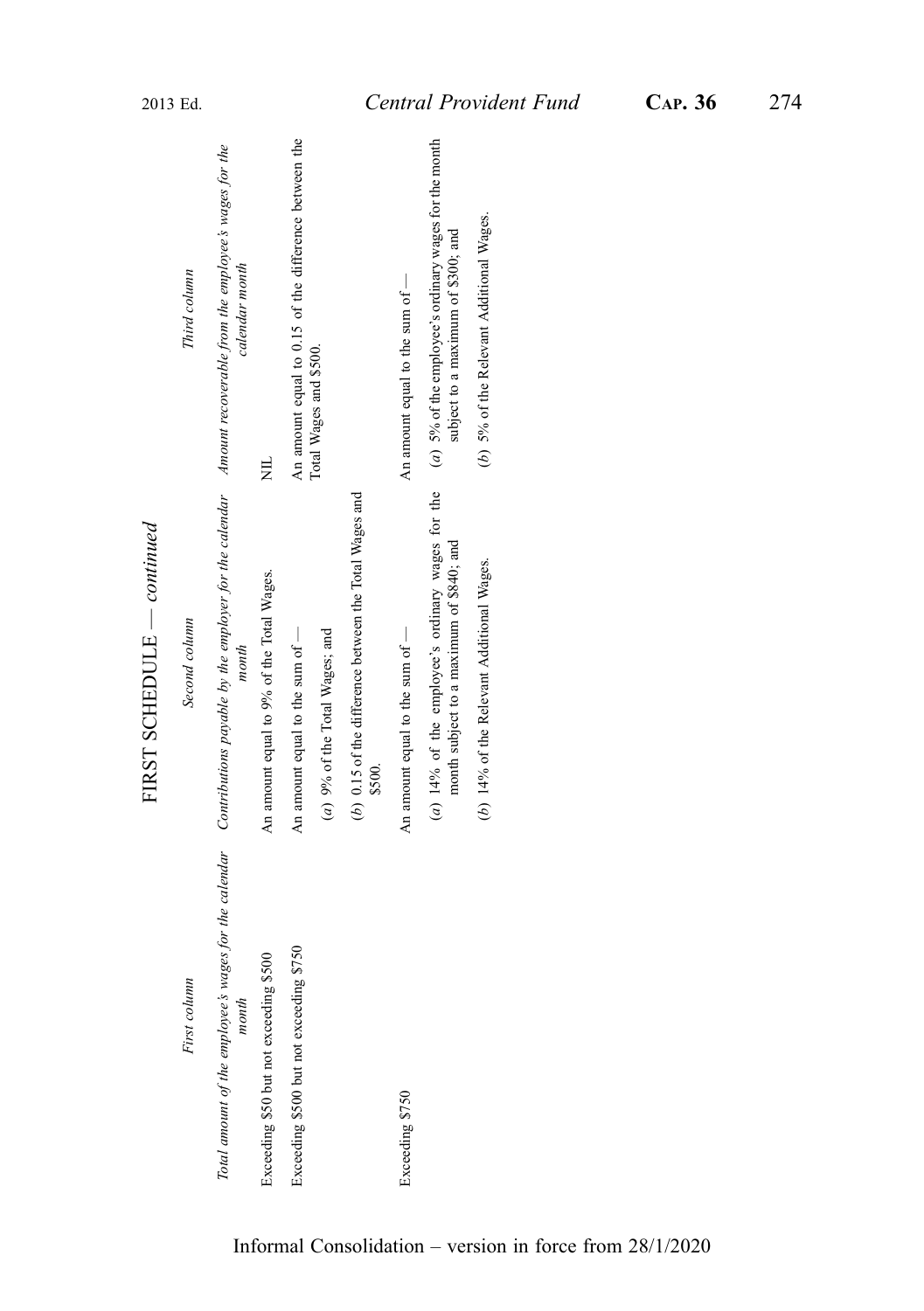(d) where the employee is above 65 years of age: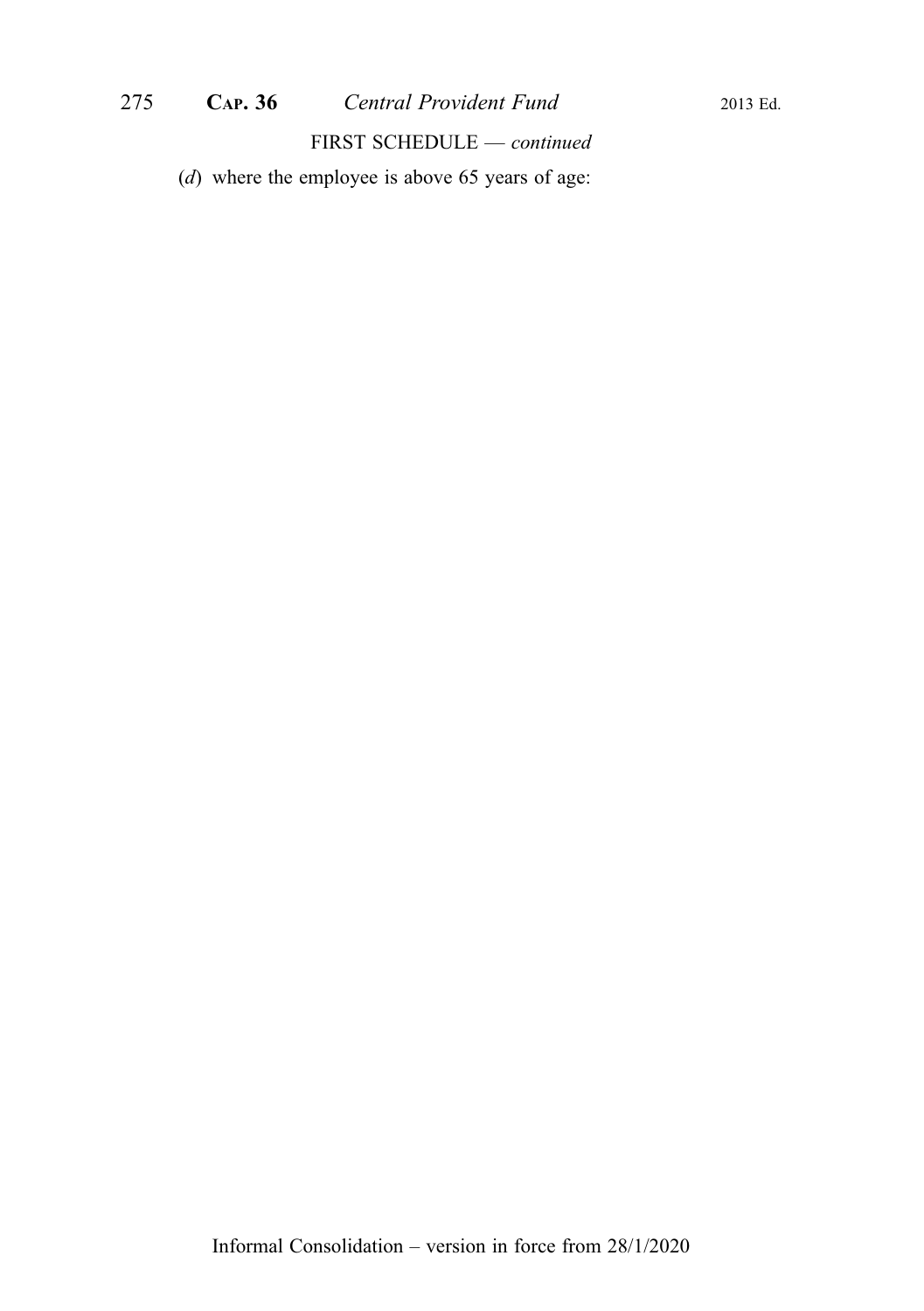|                                                                | FIRST SCHEDULE $\,-\,$ continued                                                                                     |                                                                                               |
|----------------------------------------------------------------|----------------------------------------------------------------------------------------------------------------------|-----------------------------------------------------------------------------------------------|
| First column                                                   | Second column                                                                                                        | Third column                                                                                  |
| Total amount of the employee's wages for the calendar<br>month | Contributions payable by the employer for the calendar Amount recoverable from the employee's wages for the<br>month | calendar month                                                                                |
| Exceeding \$50 but not exceeding \$500                         | An amount equal to 7.5% of the Total Wages.                                                                          | 岂                                                                                             |
| Exceeding \$500 but not exceeding \$750                        | An amount equal to the sum of -                                                                                      | An amount equal to 0.15 of the difference between the                                         |
|                                                                | $(a)$ 7.5% of the Total Wages; and                                                                                   | Total Wages and \$500.                                                                        |
|                                                                | (b) 0.15 of the difference between the Total Wages and<br>\$500.                                                     |                                                                                               |
| Exceeding \$750                                                | An amount equal to the sum of -                                                                                      | An amount equal to the sum of $-$                                                             |
|                                                                | (a) 12.5% of the employee's ordinary wages for the<br>month subject to a maximum of \$750; and                       | $(a)$ 5% of the employee's ordinary wages for the month<br>subject to a maximum of \$300; and |
|                                                                | (b) 12.5% of the Relevant Additional Wages.                                                                          | (b) 5% of the Relevant Additional Wages.                                                      |
|                                                                |                                                                                                                      |                                                                                               |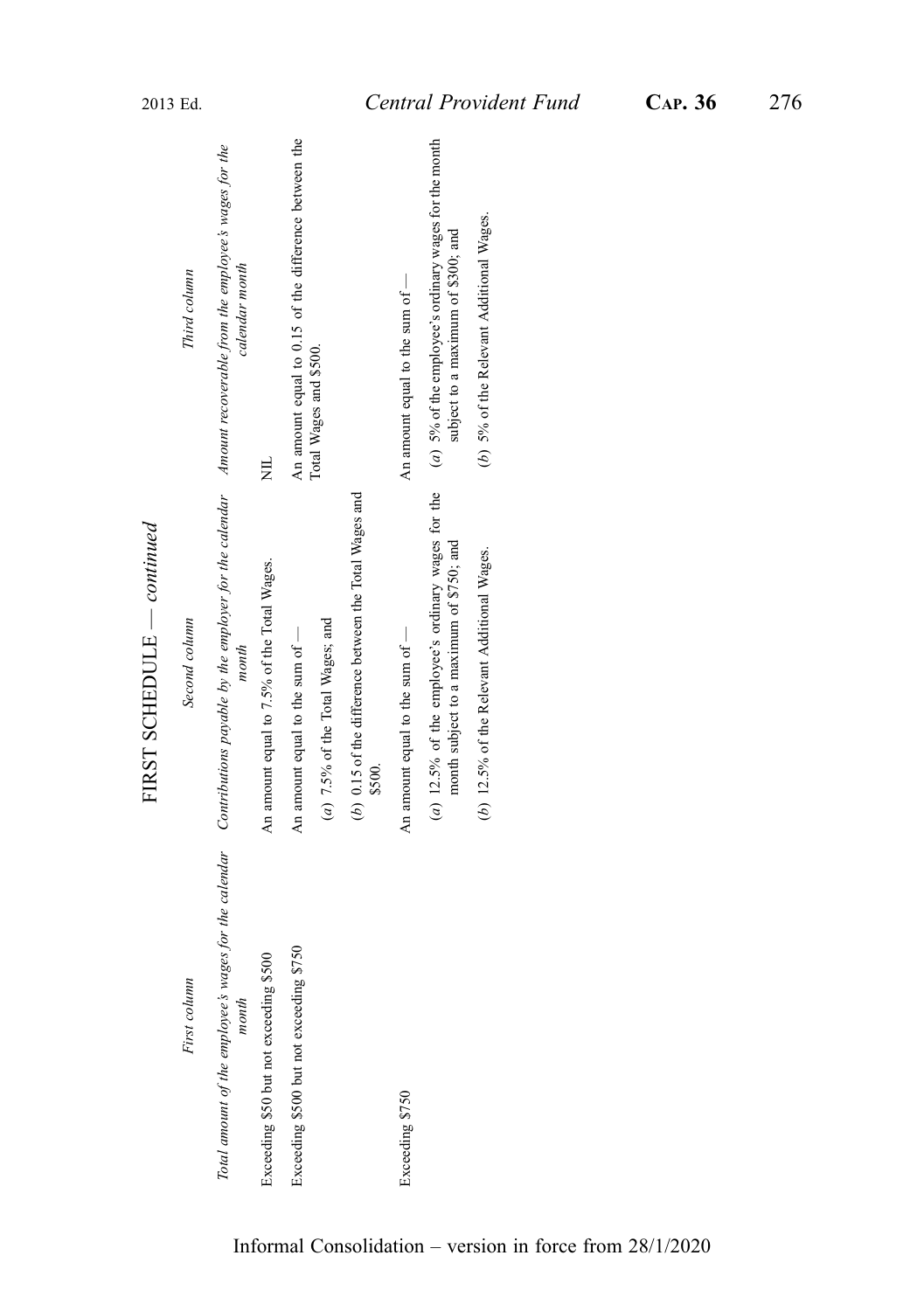#### [S 752/2015 wef 01/01/2016]

1D. Subject to paragraphs 1E to 7, with effect from 1 January 2016, the contributions payable by the employer (at full rates) and the amount recoverable from the employee's wages (at graduated rates), for the period beginning on the first day of the calendar month following the first anniversary month and ending on the last day of the second anniversary month, are as follows:

(a) where the employee is 55 years of age and below: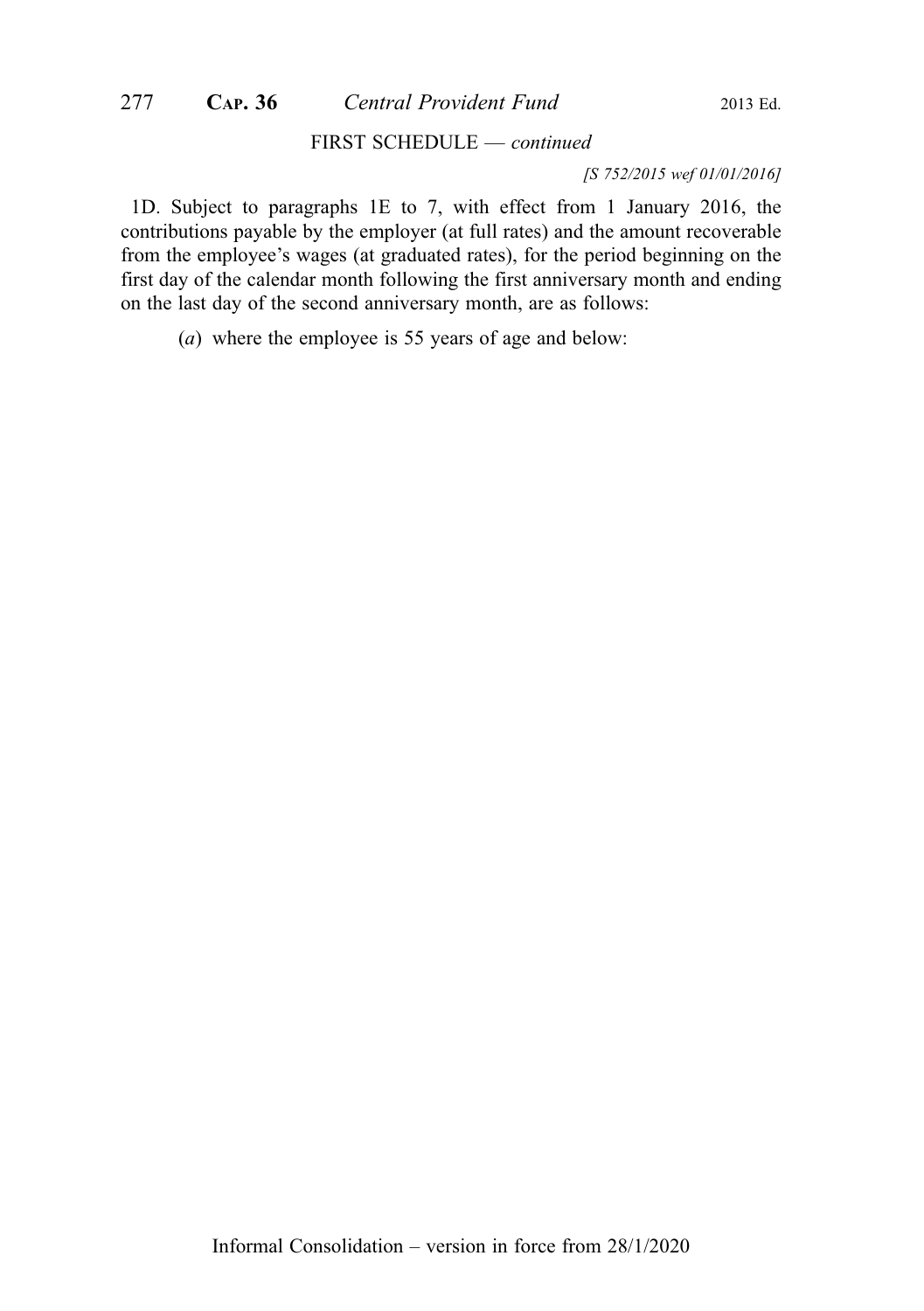|                                         | FIRST SCHEDULE — continued                                                                                                                                                 |                                                                                                |
|-----------------------------------------|----------------------------------------------------------------------------------------------------------------------------------------------------------------------------|------------------------------------------------------------------------------------------------|
| First column                            | Second column                                                                                                                                                              | Third column                                                                                   |
| month                                   | Total amount of the employee's wages for the calendar Contributions payable by the employer for the calendar Amount recoverable from the employee's wages for the<br>month | calendar month                                                                                 |
| Exceeding \$50 but not exceeding \$500  | An amount equal to 17% of the Total Wages.                                                                                                                                 | Ę                                                                                              |
| Exceeding \$500 but not exceeding \$750 | An amount equal to the sum of -                                                                                                                                            | An amount equal to 0.45 of the difference between the                                          |
|                                         | $(a)$ 17% of the Total Wages; and                                                                                                                                          | Total Wages and \$500.                                                                         |
|                                         | (b) 0.45 of the difference between the Total Wages and<br>\$500.                                                                                                           |                                                                                                |
| Exceeding \$750                         | An amount equal to the sum of $-$                                                                                                                                          | An amount equal to the sum of $-$                                                              |
|                                         | (a) $32\%$ of the employee's ordinary wages for the<br>month subject to a maximum of \$1,920; and                                                                          | $(a)$ 15% of the employee's ordinary wages for the<br>month subject to a maximum of \$900; and |
|                                         | (b) 32% of the Relevant Additional Wages.                                                                                                                                  | (b) 15% of the Relevant Additional Wages.                                                      |
|                                         |                                                                                                                                                                            |                                                                                                |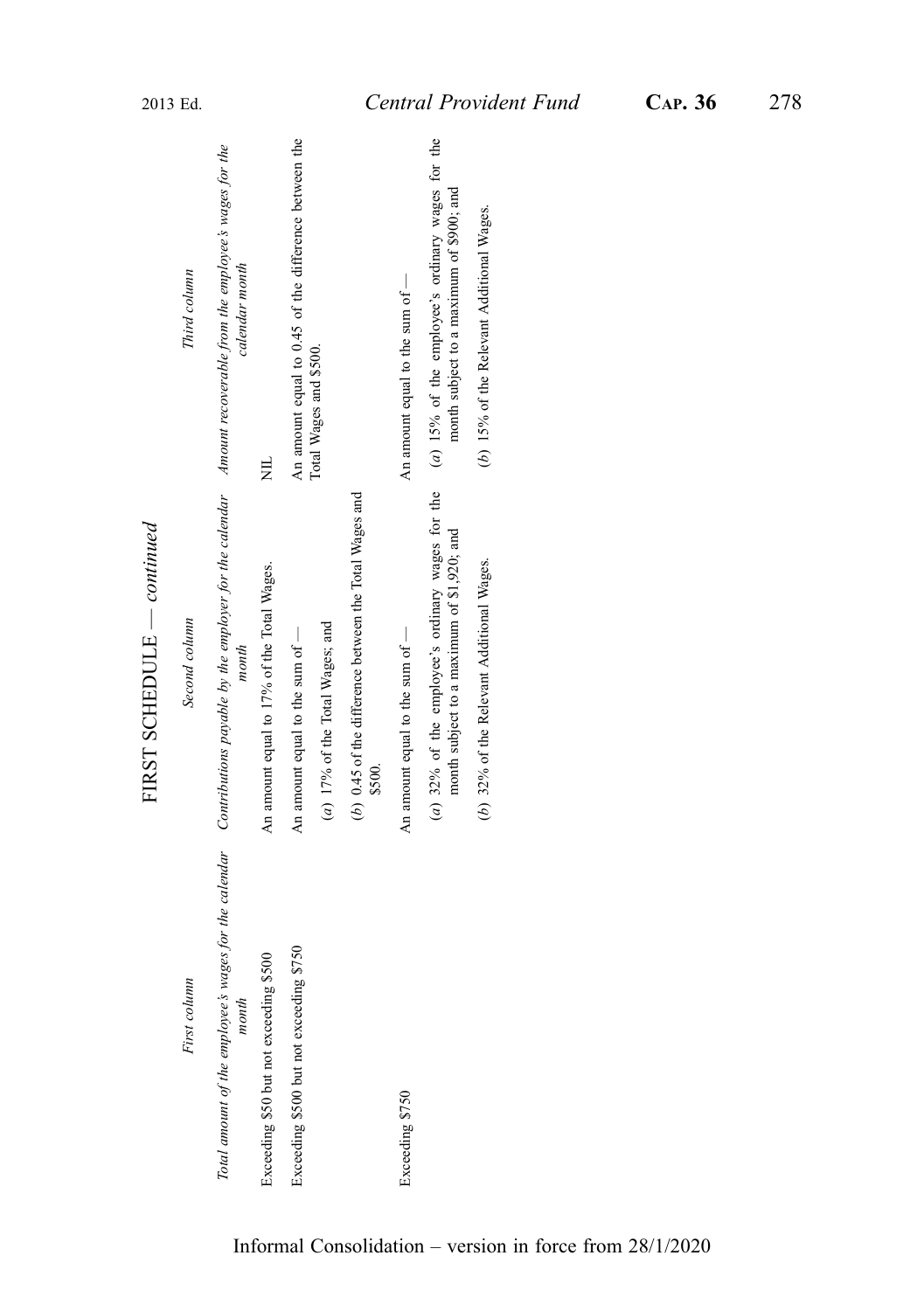(b) where the employee is above 55 but not more than 60 years of age: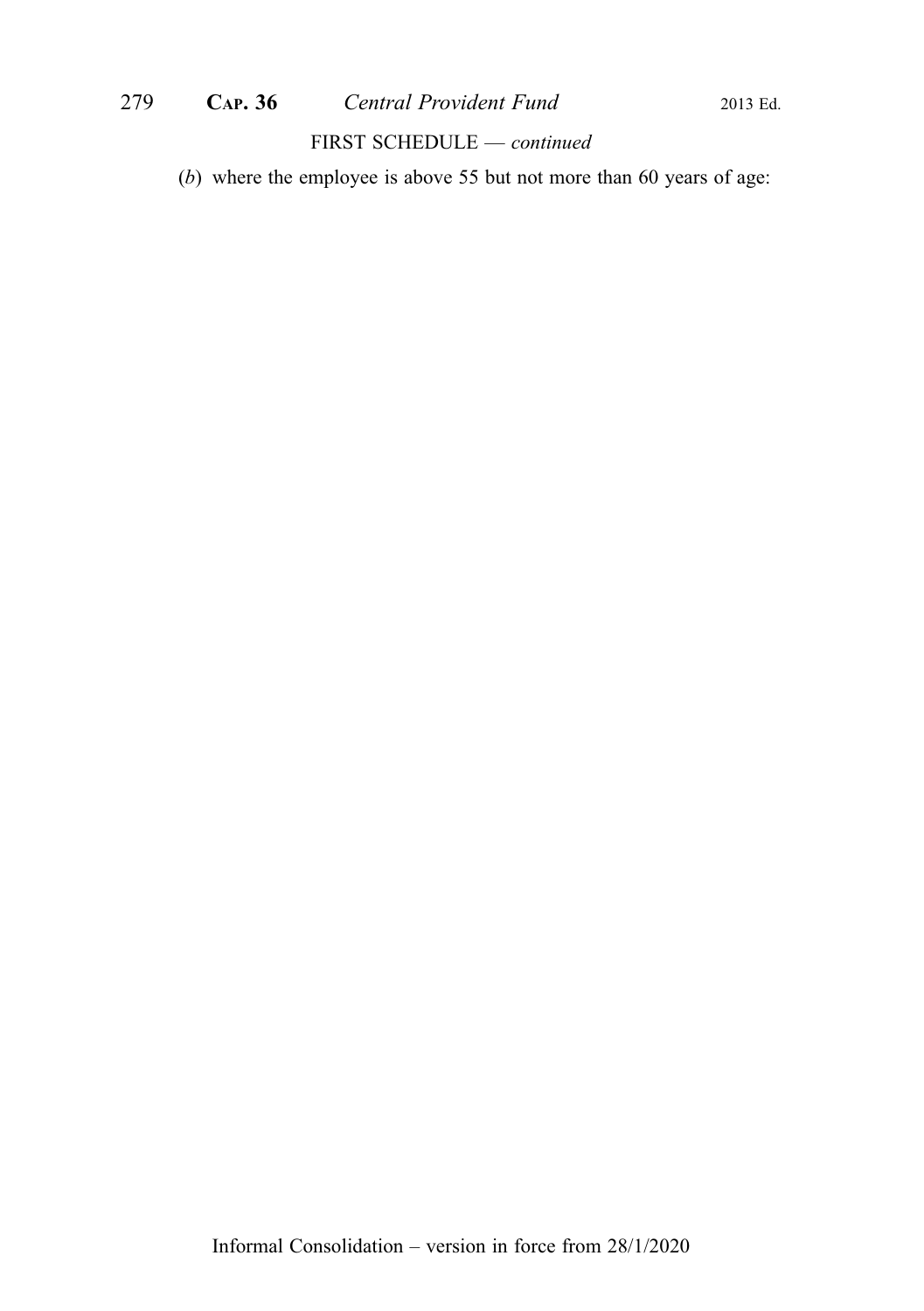|                                                                | FIRST SCHEDULE $\,-$ continued                                                                                       |                                                                                                  |
|----------------------------------------------------------------|----------------------------------------------------------------------------------------------------------------------|--------------------------------------------------------------------------------------------------|
| First column                                                   | Second column                                                                                                        | Third column                                                                                     |
| Total amount of the employee's wages for the calendar<br>month | Contributions payable by the employer for the calendar Amount recoverable from the employee's wages for the<br>month | calendar month                                                                                   |
| Exceeding \$50 but not exceeding \$500                         | An amount equal to 13% of the Total Wages.                                                                           | Ę                                                                                                |
| Exceeding \$500 but not exceeding \$750                        | An amount equal to the sum of -                                                                                      | An amount equal to 0.375 of the difference between the                                           |
|                                                                | $(a)$ 13% of the Total Wages; and                                                                                    | Total Wages and \$500.                                                                           |
|                                                                | (b) 0.375 of the difference between the Total Wages<br>and \$500.                                                    |                                                                                                  |
| Exceeding \$750                                                | An amount equal to the sum of $-$                                                                                    | An amount equal to the sum of $-$                                                                |
|                                                                | (a) $25.5\%$ of the employee's ordinary wages for the<br>month subject to a maximum of \$1,530; and                  | $(a)$ 12.5% of the employee's ordinary wages for the<br>month subject to a maximum of \$750; and |
|                                                                | (b) $25.5\%$ of the Relevant Additional Wages.                                                                       | (b) 12.5% of the Relevant Additional Wages.                                                      |
|                                                                |                                                                                                                      |                                                                                                  |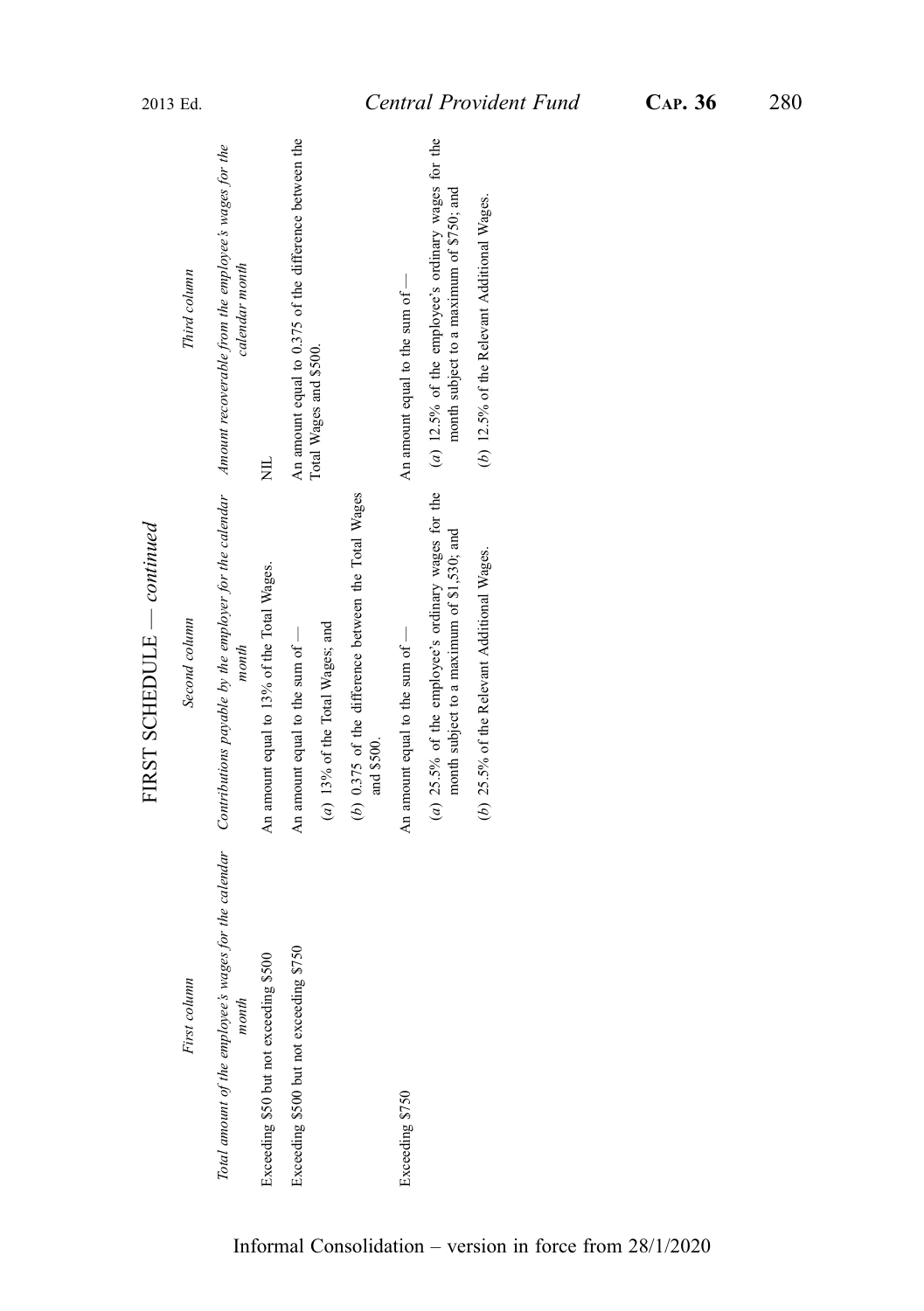# 281 **CAP. 36** *Central Provident Fund* 2013 Ed.

#### FIRST SCHEDULE — continued

(c) where the employee is above 60 but not more than 65 years of age: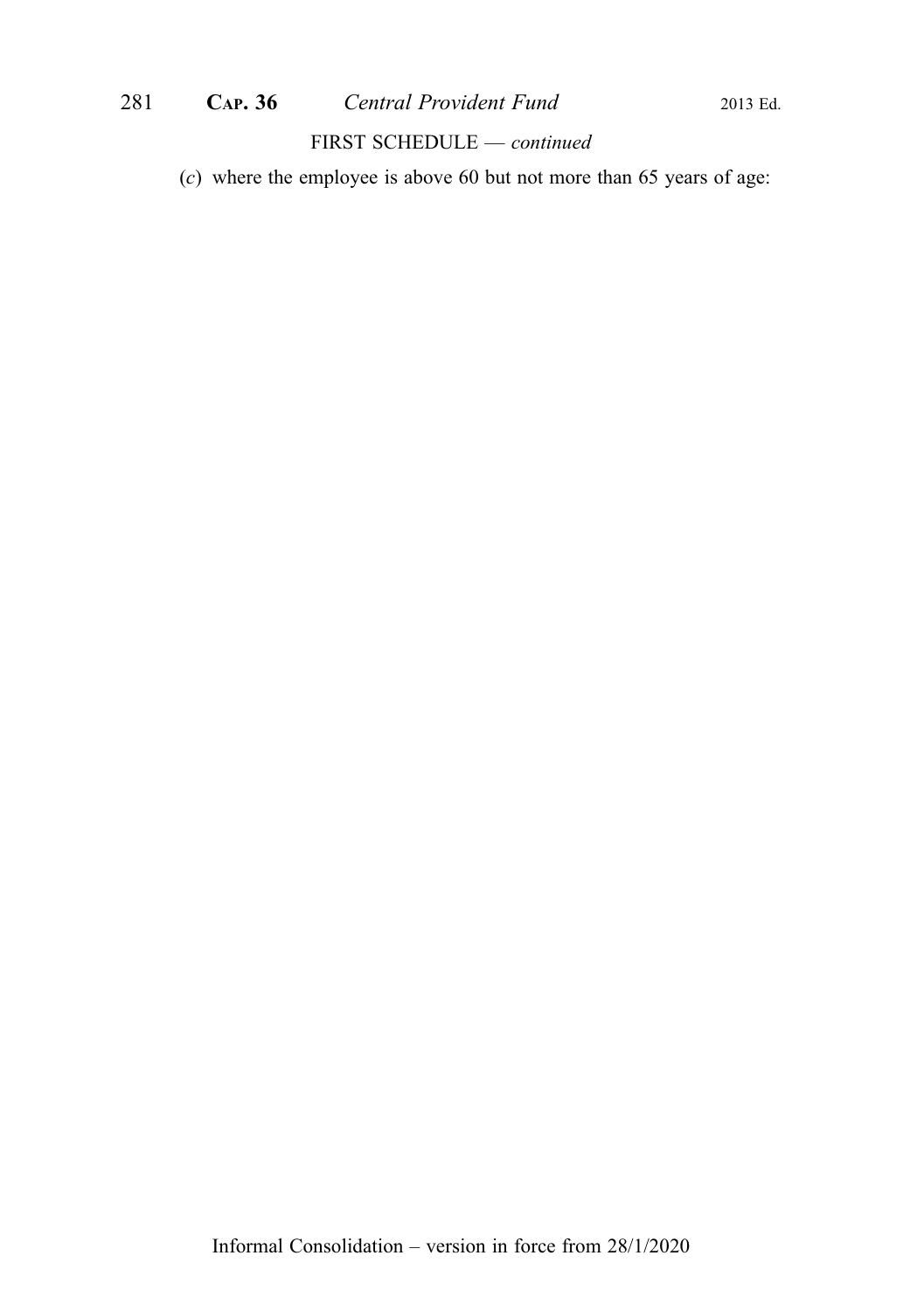|                                         | $1.1831$ SUILLEVILLE COMMUNICATION                                                                                                                                         |                                                                                                 |
|-----------------------------------------|----------------------------------------------------------------------------------------------------------------------------------------------------------------------------|-------------------------------------------------------------------------------------------------|
| First column                            | Second column                                                                                                                                                              | Third column                                                                                    |
| month                                   | Total amount of the employee's wages for the calendar Contributions payable by the employer for the calendar Amount recoverable from the employee's wages for the<br>month | calendar month                                                                                  |
| Exceeding \$50 but not exceeding \$500  | An amount equal to 9% of the Total Wages.                                                                                                                                  | 岂                                                                                               |
| Exceeding \$500 but not exceeding \$750 | An amount equal to the sum of $-$                                                                                                                                          | An amount equal to 0.225 of the difference between the                                          |
|                                         | (a) 9% of the Total Wages; and                                                                                                                                             | Total Wages and \$500.                                                                          |
|                                         | (b) 0.225 of the difference between the Total Wages<br>and \$500.                                                                                                          |                                                                                                 |
| Exceeding \$750                         | An amount equal to the sum of -                                                                                                                                            | An amount equal to the sum of -                                                                 |
|                                         | $(a)$ 16.5% of the employee's ordinary wages for the<br>month subject to a maximum of \$990; and                                                                           | $(a)$ 7.5% of the employee's ordinary wages for the<br>month subject to a maximum of \$450; and |
|                                         | (b) 16.5% of the Relevant Additional Wages.                                                                                                                                | (b) 7.5% of the Relevant Additional Wages.                                                      |
|                                         |                                                                                                                                                                            |                                                                                                 |

FIRST SCHEDULE  $-conting$ — continued FIRST SCHEDULE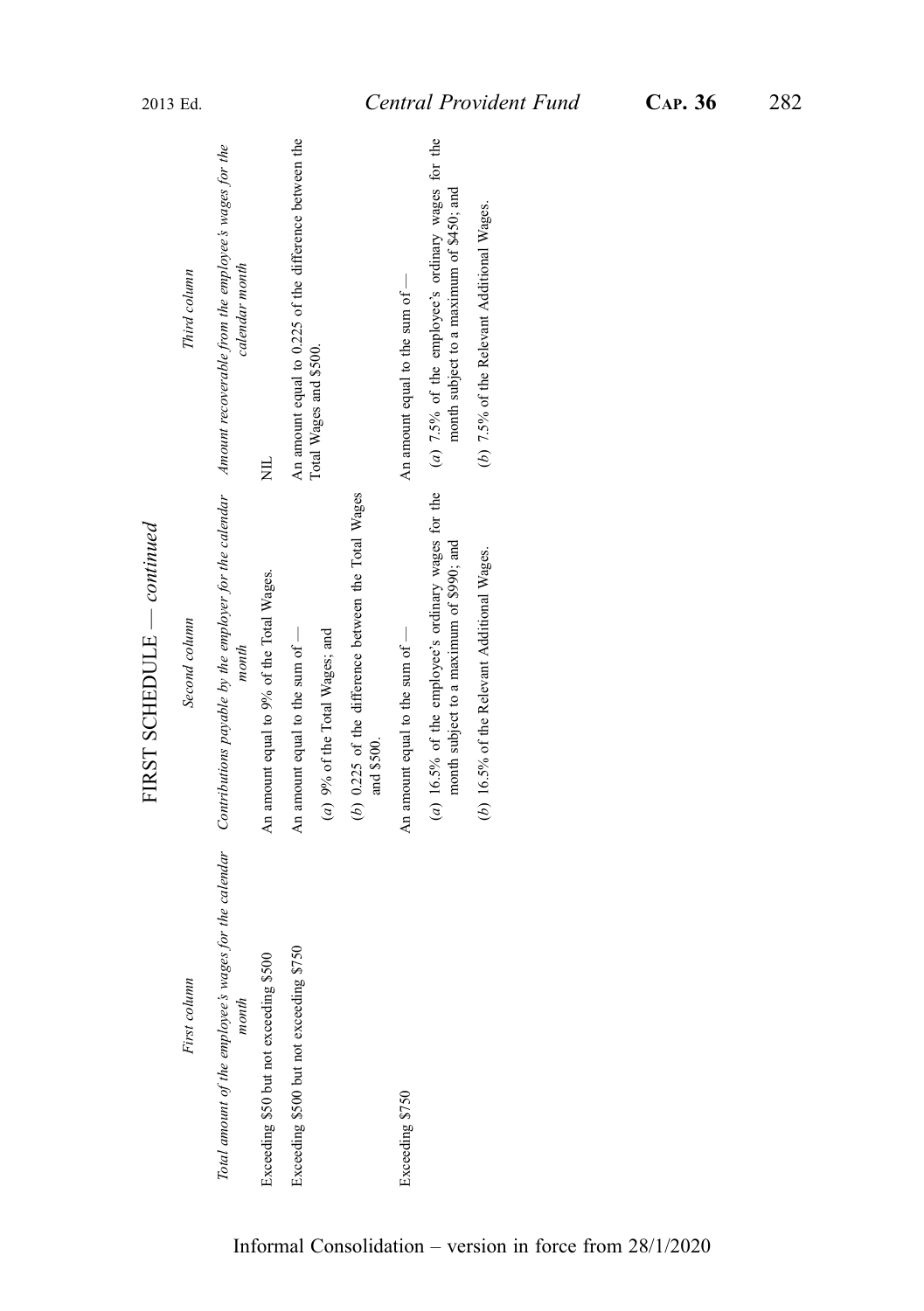(d) where the employee is above 65 years of age: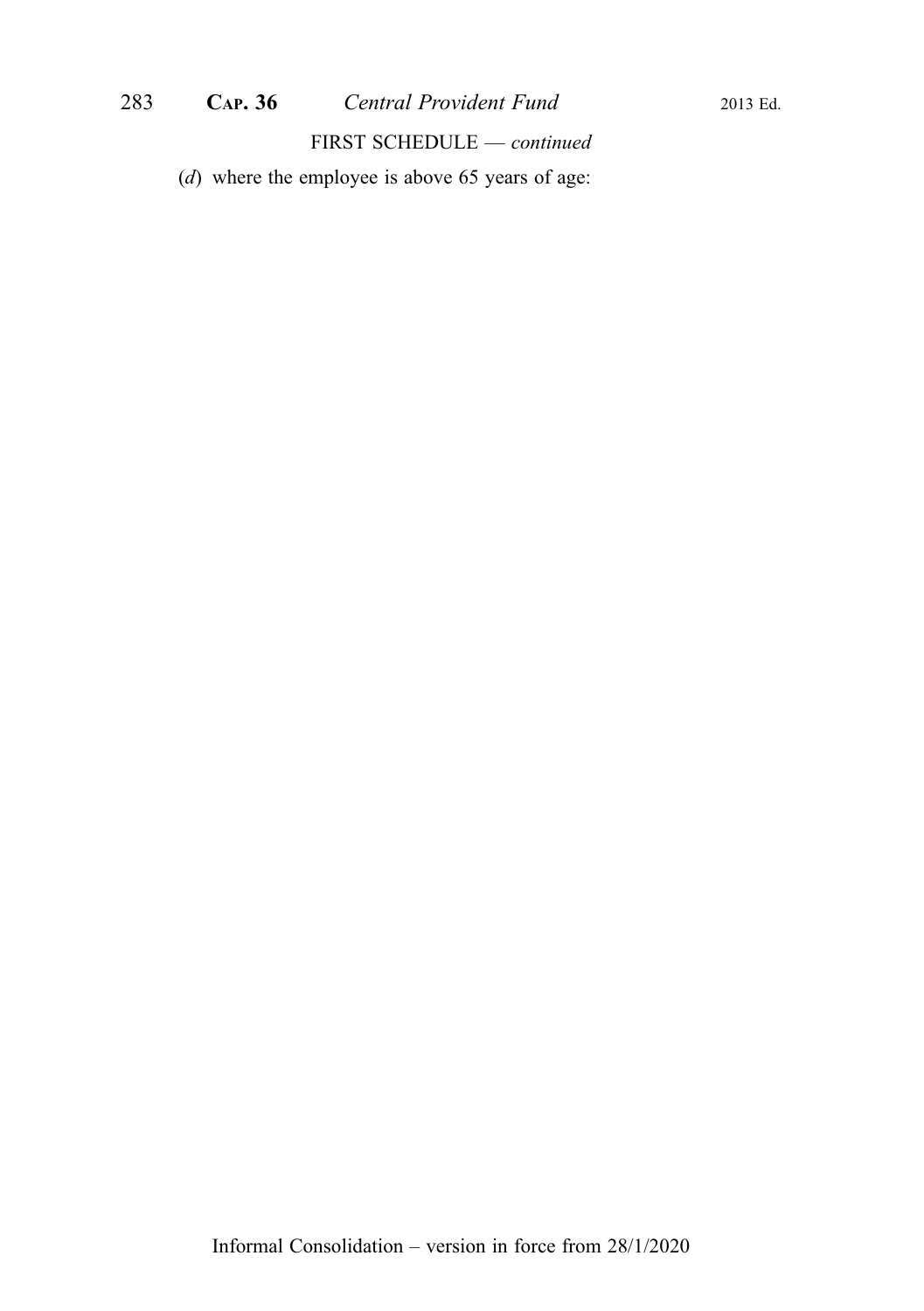|                                                                | FIRST SCHEDULE $\,-\,$ continued                                                                                     |                                                                                               |
|----------------------------------------------------------------|----------------------------------------------------------------------------------------------------------------------|-----------------------------------------------------------------------------------------------|
| First column                                                   | Second column                                                                                                        | Third column                                                                                  |
| Total amount of the employee's wages for the calendar<br>month | Contributions payable by the employer for the calendar Amount recoverable from the employee's wages for the<br>month | calendar month                                                                                |
| Exceeding \$50 but not exceeding \$500                         | An amount equal to 7.5% of the Total Wages.                                                                          | 岂                                                                                             |
| Exceeding \$500 but not exceeding \$750                        | An amount equal to the sum of -                                                                                      | An amount equal to 0.15 of the difference between the                                         |
|                                                                | $(a)$ 7.5% of the Total Wages; and                                                                                   | Total Wages and \$500.                                                                        |
|                                                                | (b) 0.15 of the difference between the Total Wages and<br>\$500.                                                     |                                                                                               |
| Exceeding \$750                                                | An amount equal to the sum of -                                                                                      | An amount equal to the sum of $-$                                                             |
|                                                                | (a) 12.5% of the employee's ordinary wages for the<br>month subject to a maximum of \$750; and                       | $(a)$ 5% of the employee's ordinary wages for the month<br>subject to a maximum of \$300; and |
|                                                                | (b) 12.5% of the Relevant Additional Wages.                                                                          | (b) 5% of the Relevant Additional Wages.                                                      |
|                                                                |                                                                                                                      |                                                                                               |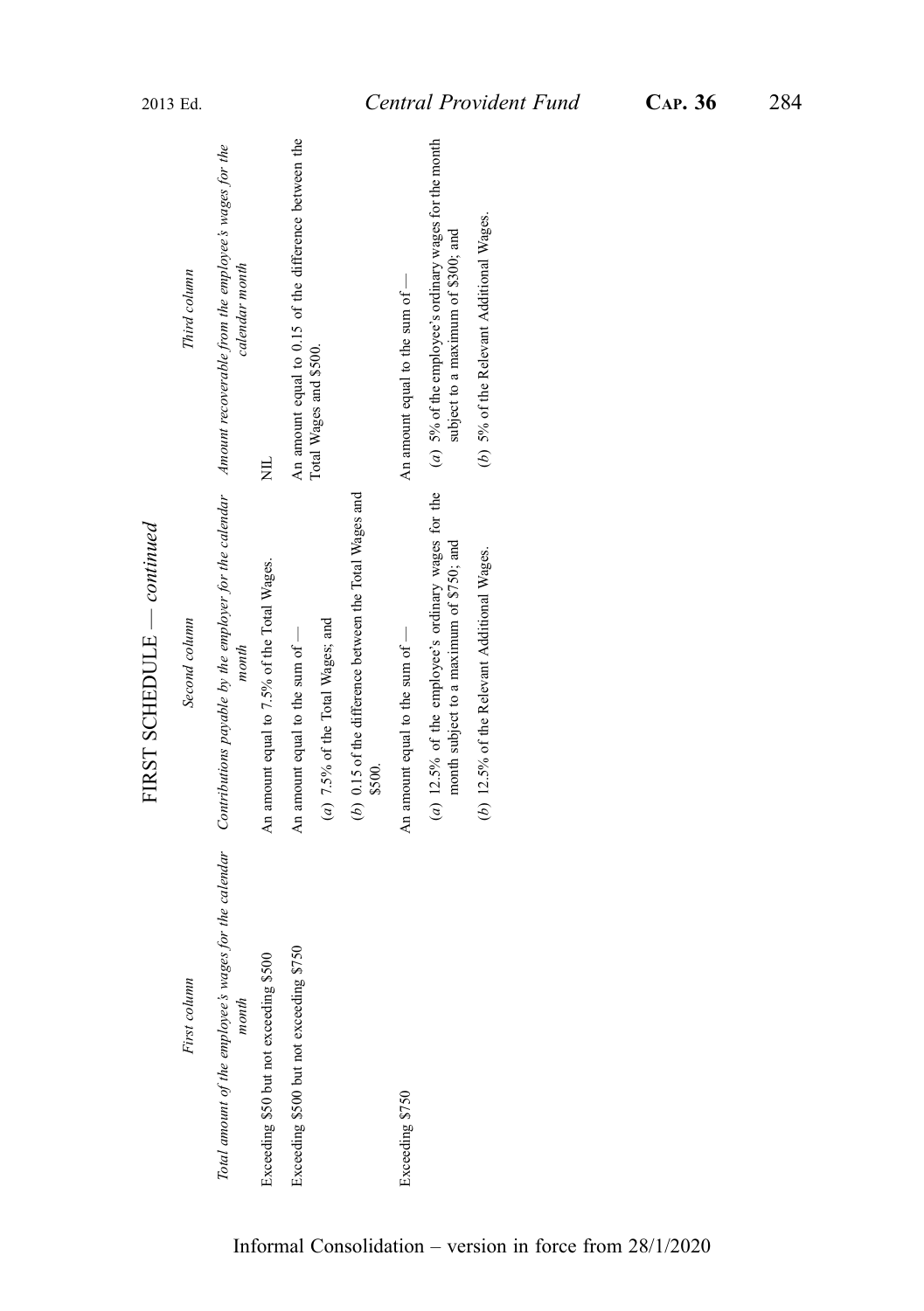#### [S 752/2015 wef 01/01/2016]

1E. Subject to paragraphs 1F to 7, where a foreign employee becomes a permanent resident after 1st March 2009 but before 1st March 2011, or where a person becomes a permanent resident after 1st March 2009 but before 1st March 2011 and subsequently becomes an employee, the contributions payable in respect of that employee during the period beginning on 1st March 2011 and ending on the last day of the second anniversary month, shall be in accordance with the rates of contributions set out in paragraphs 1A and 1B.

1F. Subject to paragraphs 1H to 7, where the employer and the employee who is a permanent resident have agreed on or after 1st March 2011 —

- (a) in a case where the contributions payable in respect of that employee would (but for this paragraph) have been in accordance with paragraph 1A, that those contributions shall be in accordance with the rates set out in paragraph 1 or 1C instead; or
- (b) in a case where the contributions payable in respect of that employee would (but for this paragraph) have been in accordance with paragraph 1B, that those contributions shall be in accordance with the rates set out in paragraph 1 or 1D instead,

and have, in the manner determined by the Board, informed the Board of such agreement, then the agreed rates of contribution shall apply in respect of that employee until —

- (i) the employee leaves the employment of the employer; or
- (ii) the agreement expires or is lawfully terminated,

whichever is the earlier.

- 1G. Notwithstanding anything in this Schedule, where any agreement
	- (a) was entered into on or after 1st October 2002 between an employer and an employee who is a permanent resident under regulation 5 of the revoked Central Provident Fund (Permanent Residents — Employees) Regulations (Rg 21, 2010 Ed.) in relation to the contributions payable in respect of that employee; and
	- (b) was in force immediately before 1st March 2011,
- then
	- (i) if the agreement is for those contributions to be in accordance with the rates set out in the First Schedule to the Act, the rates in this Schedule shall apply in relation to that employee; or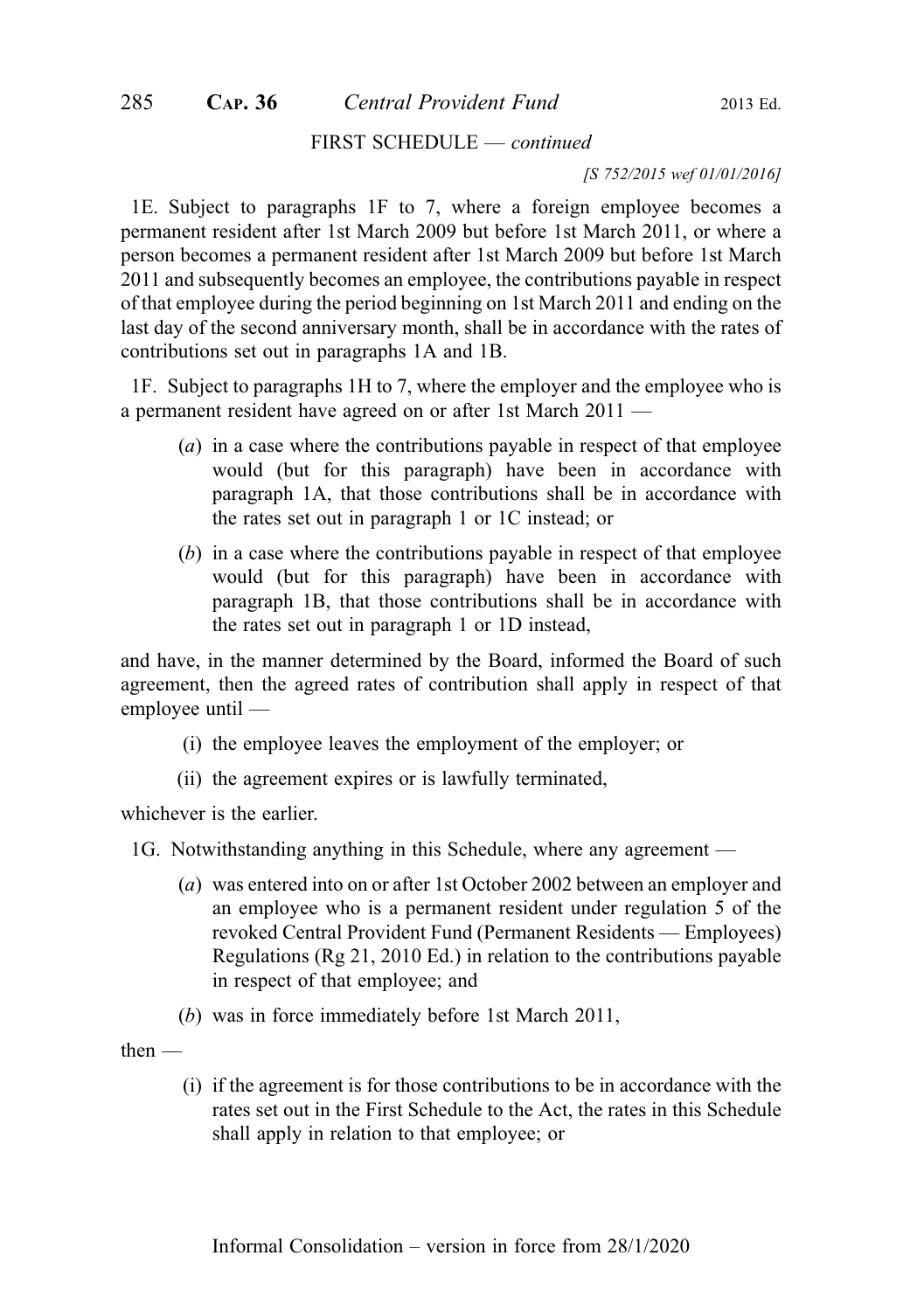(ii) if the agreement is for those contributions to be in accordance with the rates set out in paragraphs 3 and 4 of the Schedule to those Regulations, the rates set out in paragraphs 1C and 1D of this Schedule shall apply in relation to that employee,

until the employee leaves the employment of the employer or the agreement expires or is lawfully terminated, whichever is the earlier.

1H. Notwithstanding anything in this Schedule, where any agreement —

- (a) was entered into before 1st October 2002 between an employer and an employee who is a permanent resident under regulation  $3(2)(b)$  of the revoked Central Provident Fund (Permanent Residents — Employees) Regulations (Rg 21, 1998 Ed.) in relation to the contributions payable in respect of that employee; and
- (b) was in force immediately before 1st March 2011,

then the agreed rates of the contribution shall continue to apply in relation to that employee until the employee leaves the employment of the employer, or the agreement expires or is lawfully terminated, whichever is the earlier.

2.—(1) No contribution is payable by an employer on any part of the additional wages for any year after 2015 which is in excess of the applicable amount less the amount of ordinary wages from that employer for that year.

(2) Where the contribution payable by an employer on additional wages for any year after 2015 (called in this sub-paragraph the current year) is being computed or recomputed before the end of the current year and while the employee is employed by that employer, no contribution is payable by that employer on any part of the additional wages which is in excess of an amount computed in either of the following ways, at the option of that employer:

- (*a*) the applicable amount less
	- (i) the amount of ordinary wages of the employee from that employer for the year immediately preceding the current year; and
	- (ii) the additional wages of the employee already paid by that employer for the current year;

(b) the applicable amount less —

- (i) the amount of ordinary wages which that employer expects to pay the employee for the current year; and
- (ii) the additional wages of the employee already paid by that employer for the current year.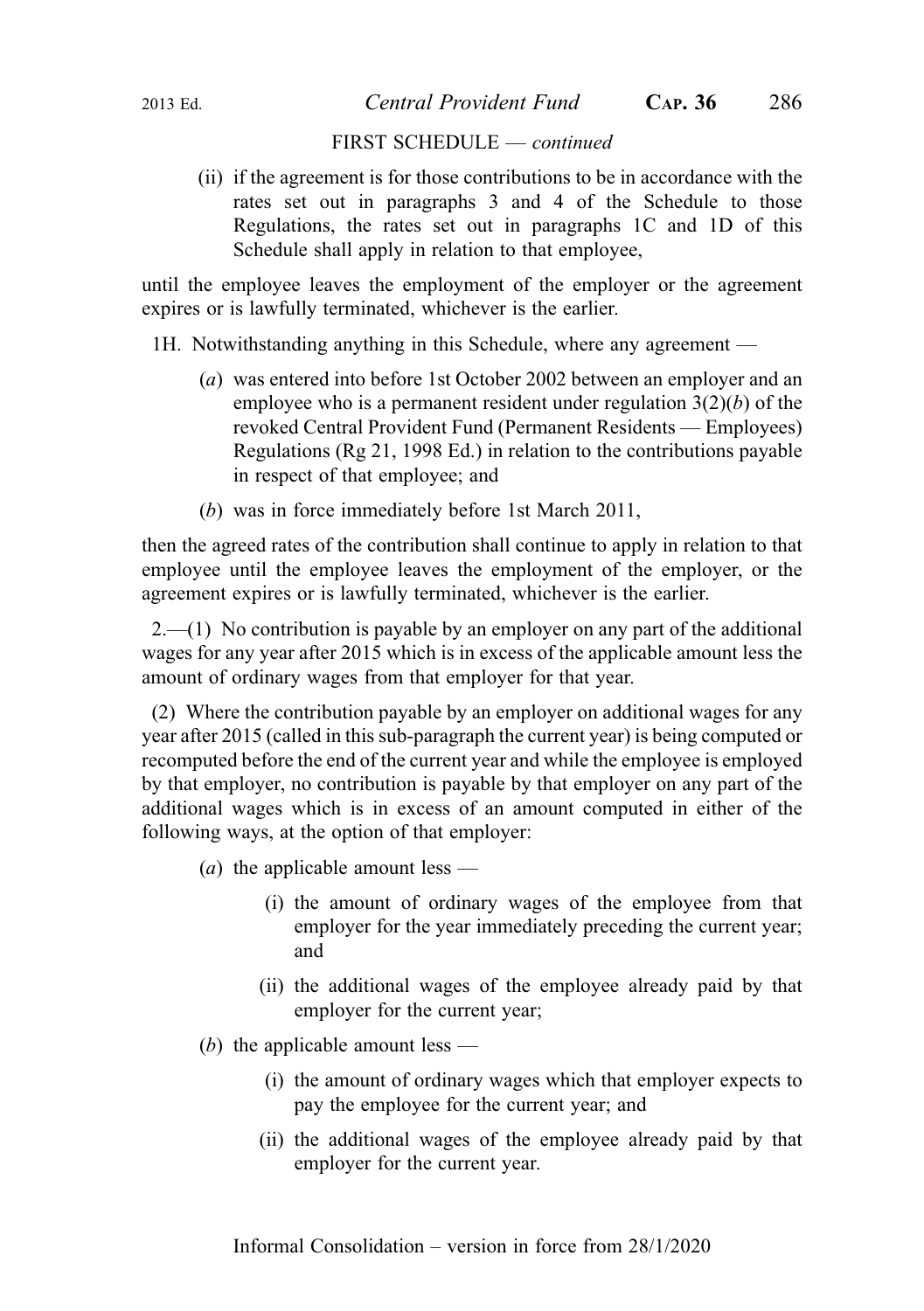(3) The amount of contributions payable by an employer on the additional wages of an employee for any year after 2015 (called in this sub-paragraph the current year) must be computed or recomputed (as the case may be) in each of the following circumstances:

- (a) whenever any additional wages of the employee for the current year become due from that employer;
- (b) at the end of the last month of the employee's employment with that employer in the current year;
- (c) if the employee is still employed by the employer on 31 December of the current year, at the end of that year.

[S 532/2016 wef 01/11/2016]

3.—(1) If the Board has granted an application, made by or on behalf of 2 or more employers, to apply this paragraph in calculating the contributions from those employers on an employee's additional wages for any year after 2015 (called in this sub-paragraph the current year), then each of those employers is, in that year —

- (a) a related employer of the employee; and
- (b) a related employer in respect of each of those other employers.

(2) The Board may grant an application mentioned in sub-paragraph (1) if the Board is satisfied that the employers making the application —

- (a) are related in a manner approved by the Board; and
- (b) meet any other requirements specified by the Board.

(3) Despite paragraph 2(1), no contribution is payable on the part of an employee's additional wages for any year after 2015 (called in this sub-paragraph the current year) that becomes due from a related employer of the employee on or after the date when the amount of the employee's combined additional wages for that year, that have become due before that date, is equal to the applicable amount less the amount of the employee's combined ordinary wages for the current year.

(4) Sub-paragraph (5) applies where —

- (a) an employer is a related employer of an employee in a year after 2015 (called in this sub-paragraph the related year); and
- (b) the contribution payable by the employer on the employee's additional wages for the related year or the year immediately following the related year (called in this sub-paragraph and sub-paragraph (5) the current year) is being computed or recomputed —
	- (i) before the end of the current year; and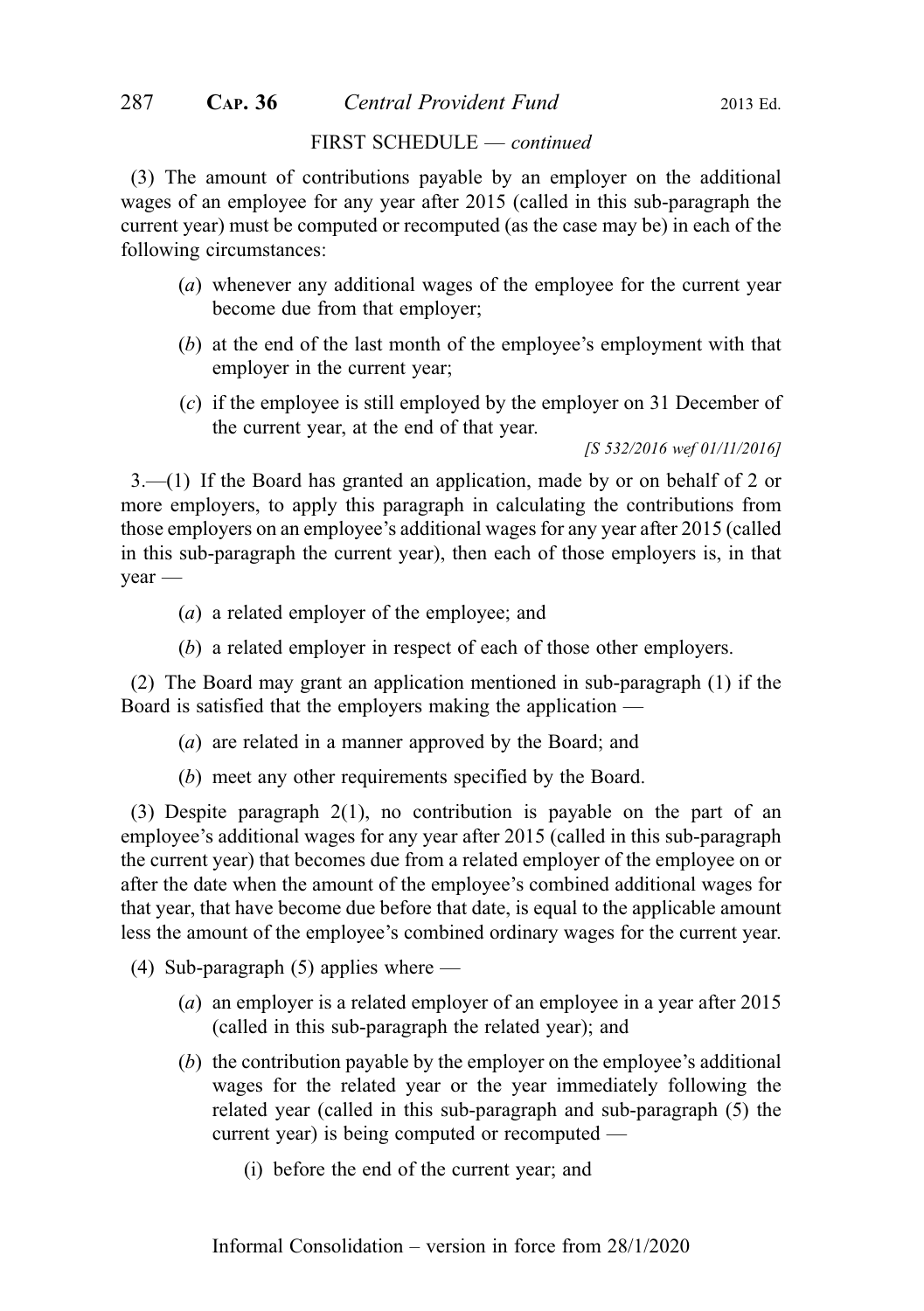(ii) at the time of the computation or recomputation, the employee is employed by that employer or a related employer in respect of that employer (as the case may be).

(5) Despite paragraph 2, no contribution is payable on the part of an employee's additional wages for the current year that becomes due from an employer mentioned in sub-paragraph (4) on or after the date when —

- (a) if that employer is not the employee's related employer in the current year, the amount of the employee's additional wages that have become due in the current year from that employer; or
- (b) if that employer is the employee's related employer in the current year, the employee's combined additional wages for the current year that have become due,

is equal to an amount computed in either of the following ways, at the option of the employer:

- (i) the applicable amount less the total of  $-$ 
	- (A) the employee's ordinary wages from that employer or the employee's combined ordinary wages (as the case may be) for the year immediately preceding the current year; and
	- (B) the employee's additional wages from that employer or the employee's combined additional wages (as the case may be) already paid for the current year;
- (ii) the applicable amount less the total of  $-$ 
	- (A) the employee's ordinary wages that the employer expects to pay the employee or the combined ordinary wages that the employer expects the employee to be paid (as the case may be) for the current year; and
	- (B) the employee's additional wages or combined additional wages (as the case may be) already paid for the current year.

(6) The amount of contributions payable by an employer on the additional wages of an employee for any year after 2015 (called in this sub-paragraph the current year) must be computed or recomputed (as the case may be) in each of the following circumstances:

(a) whenever any additional wages of the employee for the current year become due from that employer;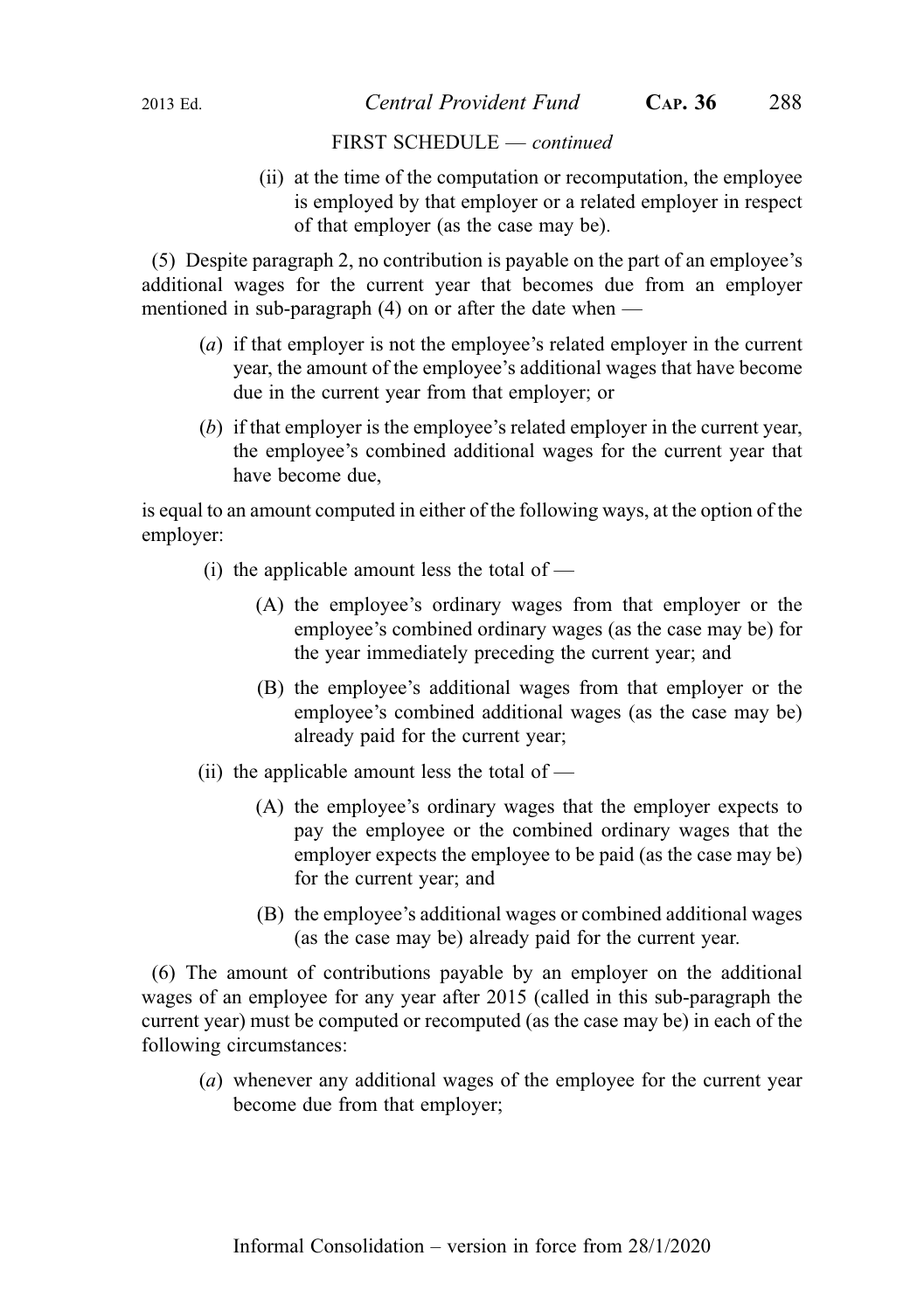- (b) at the end of the last month of the employee's employment, with that employer or a related employer in respect of that employer, in the current year;
- (c) if the employee is still employed by the employer or a related employer in respect of that employer on 31 December of the current year, at the end of that year.
- (7) In this paragraph
	- "combined additional wages" means the total amount of additional wages of the employee from the employee's employer mentioned in this paragraph and all of the employee's related employers in respect of that employer;
	- "combined ordinary wages" means the total amount of ordinary wages of the employee from the employee's employer mentioned in this paragraph and all of the employee's related employers in respect of that employer.

[S 532/2016 wef 01/11/2016]

4.—(1) Where the contributions on an employee's additional wages for any year after 2015 (called in this sub-paragraph the current year) to be paid by an employer (as recomputed under paragraph  $2(3)$  or  $3(6)$ ) exceed the contributions already paid by that employer on those additional wages, the employer must contribute the difference to the Fund within such period as may be prescribed under the Central Provident Fund Regulations (Rg 15) after the end of the month of the recomputation.

(2) Where the employer is required to make additional contributions under sub-paragraph (1), the employer is entitled to recover from the employee's wages, at the rate of recovery for additional wages applicable to the employee, the amount of additional contributions paid by the employer under that sub-paragraph.

[S 532/2016 wef 01/11/2016]

4A. In computing the amount of ordinary wages for the purposes of paragraphs 2 and  $3 -$ 

- (a) for the year 2015, the amount of ordinary wages for any month which is in excess of \$5,000 is to be disregarded; and
- (b) for the year 2016 and every subsequent year, the amount of ordinary wages for any month which is in excess of \$6,000 is to be disregarded. [S 752/2015 wef 01/01/2016]

[S 532/2016 wef 01/11/2016]

- 5. For the purpose of this Schedule
	- (a) the contributions payable in respect of an employee above 55, 60 or 65 years of age are payable —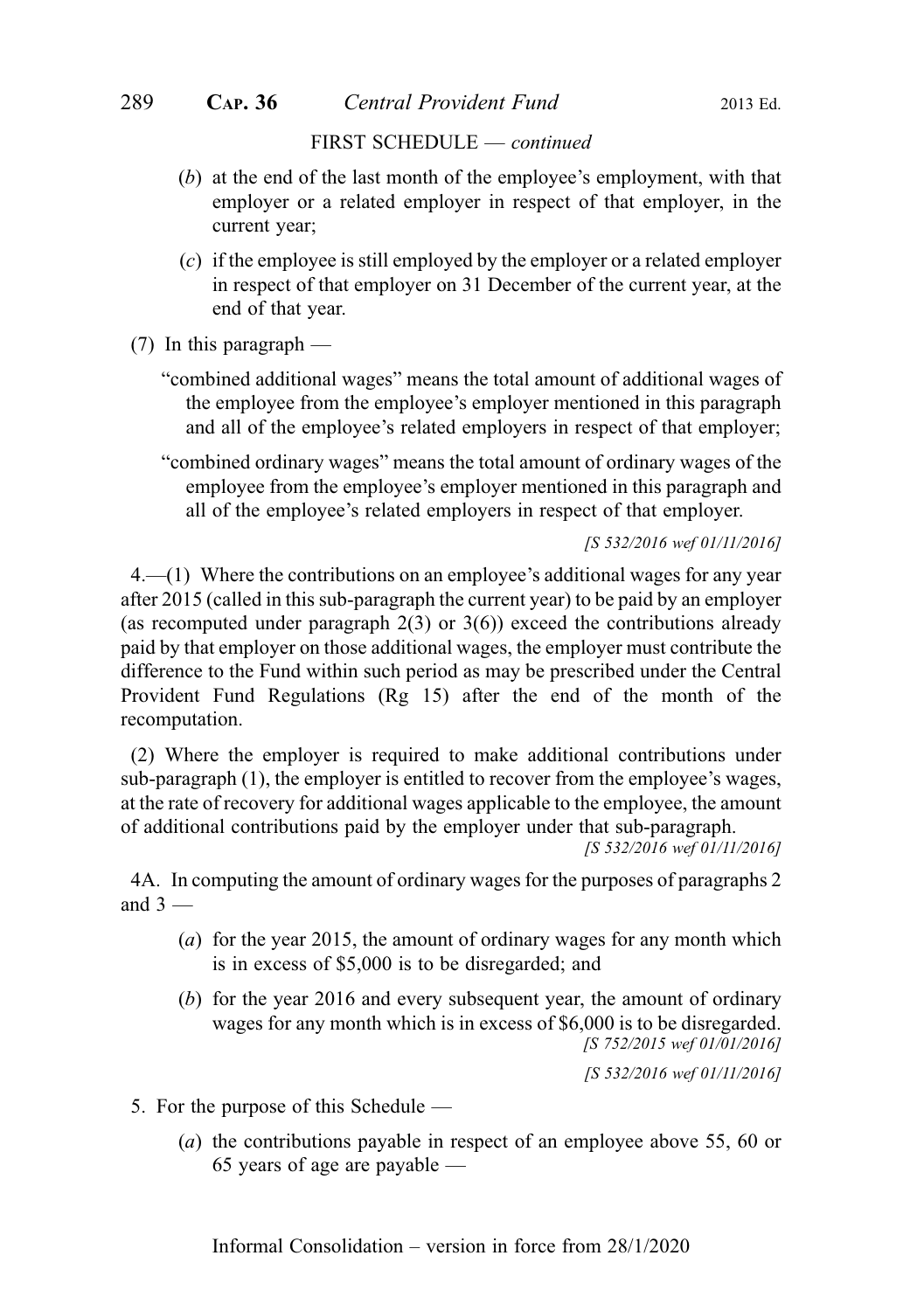- (i) from the first day of the month following the month in which the employee attains that age; and
- (ii) in the case of an employee who is born on 29 February, from the first day of March in the year in which the employee attains that age;

[S 717/2017 wef 01/01/2018]

- (b) the contribution payable by the employer shall be rounded off to the nearest dollar except where the fraction of a dollar is 50 cents, it shall be regarded as a dollar;
- (c) in calculating the amount recoverable by the employer from the employee's wages, fraction of a dollar shall be ignored;
- (d) "additional wages"
	- (i) in relation to an employee, other than an employee mentioned in paragraph 7, means any remuneration other than ordinary wages; and
	- (ii) in relation to an employee mentioned in paragraph 7, is as defined in the First, Second or Third Schedule (as the case may be) of the Central Provident Fund (Public Sector Employees) Regulations 2011 (G.N. No. S 106/2011);

[S 532/2016 wef 01/11/2016]

(da) "applicable amount", in respect of the year 2016 and every subsequent year, means the sum of \$102,000;

[S 752/2015 wef 01/01/2016]

- (db) "first anniversary month", in relation to an employee who becomes a permanent resident, means the calendar month in which the first anniversary of the day the employee becomes a permanent resident falls;
- (dc) "foreign employee" means an employee who is not a citizen of Singapore or permanent resident;
- (dd) "Relevant Additional Wages", in relation to an employee, means the amount of any additional wages payable to the employee in a calendar month;
	- (e) "ordinary wages for the month" means the amount of remuneration due or granted wholly or exclusively in respect of employment during that month and payable before the due date for the payment of contribution for that month;
- (ea) [Deleted by S 532/2016 wef 01/11/2016]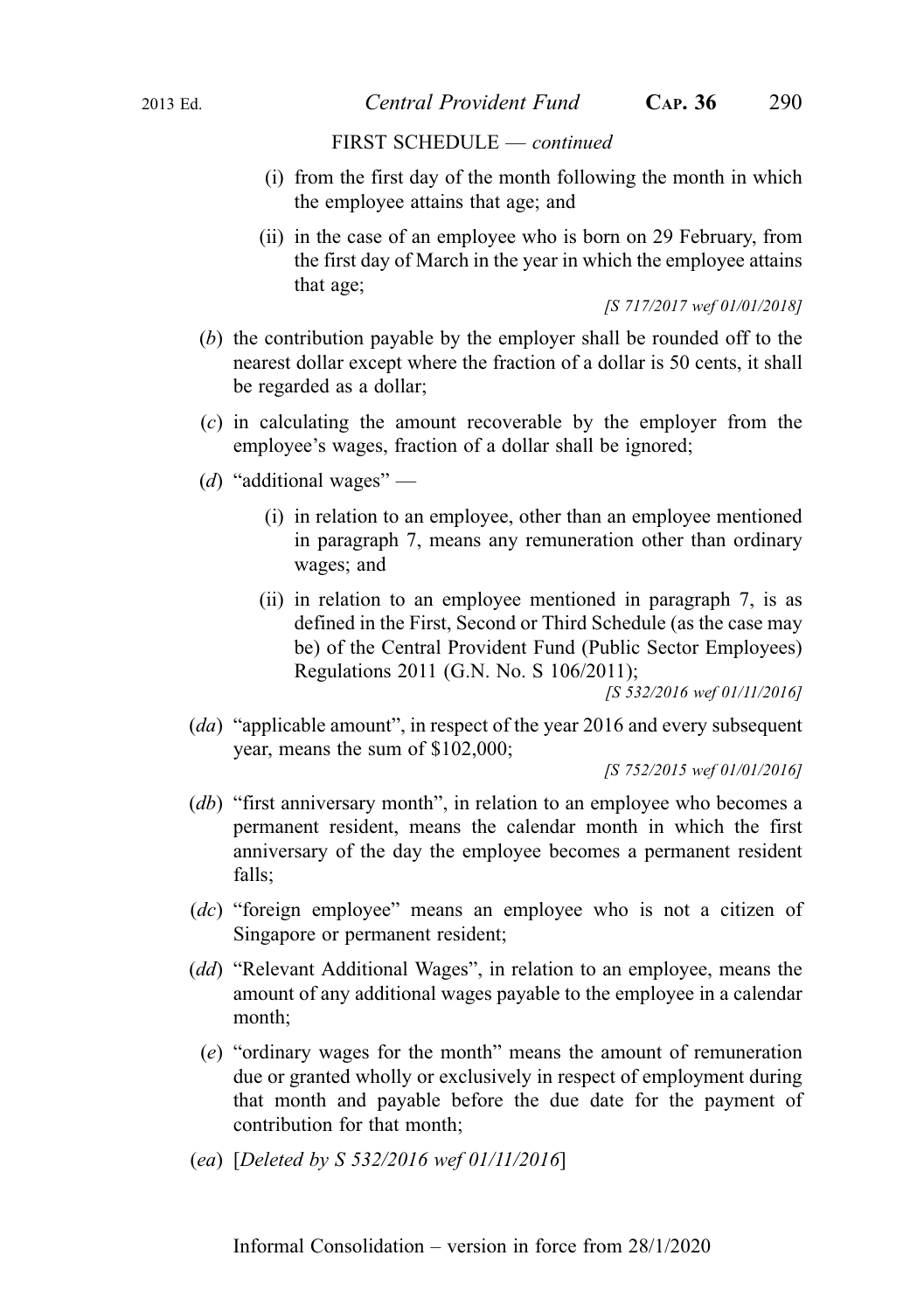- (eb) "permanent resident" means a person who holds a valid entry permit or re-entry permit issued by the Controller of Immigration under the Immigration Act (Cap. 133);
- (ec) "second anniversary month", in relation to an employee who becomes a permanent resident, means the calendar month in which the second anniversary of the day the employee becomes a permanent resident falls;
	- (f) "Total Wages", in relation to an employee, means the total amount of the employee's ordinary wages for a calendar month and any additional wages payable to him in that same month;
- (g) [Deleted by S 657/2003]
- (h) "year" means the period beginning on 1st January and ending on 31st December.

6. The rates of contribution specified in paragraph 1 shall not apply to the employees of the following:

- (1) The managers of any aided school other than a school that is set out in the Schedule to the Education (Grant-in-Aid) Regulations (Cap. 87, Rg 3).
- (2) Accounting and Corporate Regulatory Authority.
- (3) Agency for Science, Technology and Research (A\*Star).
- (4) Singapore Food Agency.

[Act 11 of 2019 wef 01/04/2019]

- (5) Board of Architects.
- (6) Building and Construction Authority.
- (6A) Casino Regulatory Authority of Singapore.
	- (7) Central Provident Fund Board.
	- (8) Civil Aviation Authority of Singapore.
	- (9) Civil Service College.
- (10) Competition and Consumer Commission of Singapore.

[Act 10 of 2018 wef 01/04/2018]

(11) SkillsFuture Singapore Agency.

[Act 26 of 2016 wef 03/10/2016]

- (11A) Council for Estate Agencies.
	- (12) Defence Science and Technology Agency.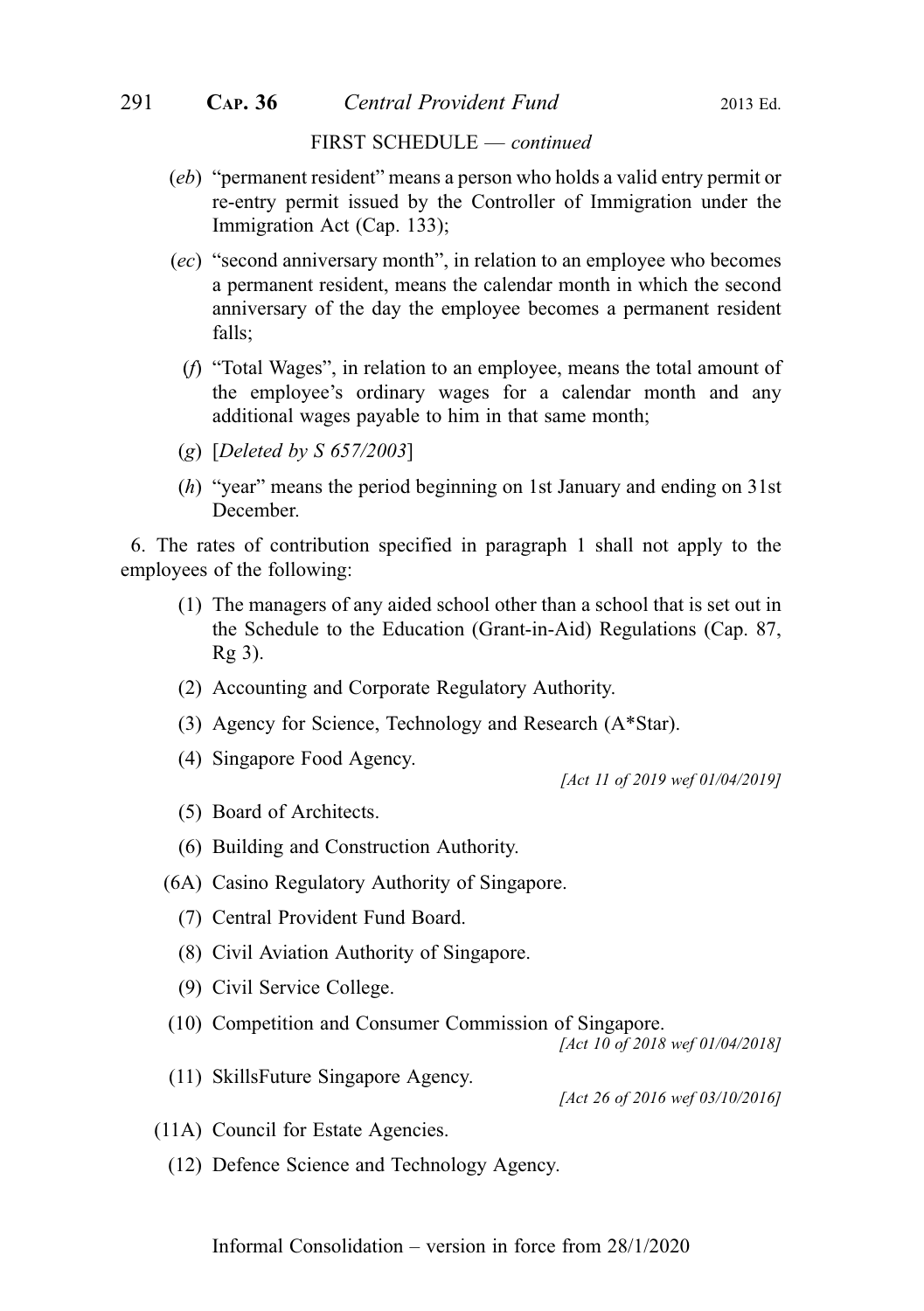#### 2013 Ed. Central Provident Fund CAP. 36 292

#### FIRST SCHEDULE — continued

- (13) Economic Development Board.
- (14) Energy Market Authority of Singapore.
- (14A) Government Technology Agency.

[Act 23 of 2016 wef 01/10/2016]

- (15) Health Promotion Board.
- (16) Health Sciences Authority.
- (17) Hindu Advisory Board.
- (18) Hindu Endowments Board.
- (18A) Home Team Science and Technology Agency.

- (19) Hotels Licensing Board.
- (20) Housing and Development Board.
- (21) Info-communications Media Development Authority.

[Act 22 of 2016 wef 01/10/2016]

- (22) Inland Revenue Authority of Singapore.
- (23) [Deleted by Act 23 of 2015 wef 12/08/2015]

[Act 23 of 2015 wef 12/08/2015]

- (24) Institute of Technical Education, Singapore.
- (25) Intellectual Property Office of Singapore.
- (26) Enterprise Singapore Board.

[Act 10 of 2018 wef 01/04/2018]

(26A) ISEAS – Yusof Ishak Institute.

[Act 23 of 2015 wef 12/08/2015]

- (27) Jurong Town Corporation.
- (28) Land Transport Authority of Singapore.
- (29) Majlis Ugama Islam, Singapura.
- (30) Maritime and Port Authority of Singapore.
- (31) [Deleted by Act 22 of 2016 wef 01/10/2016]
- (32) Monetary Authority of Singapore.
- (33) Nanyang Polytechnic.
- (34) [Deleted by S 193/2006]
- (35) National Arts Council.

<sup>[</sup>Act 21 of 2019 wef 01/12/2019]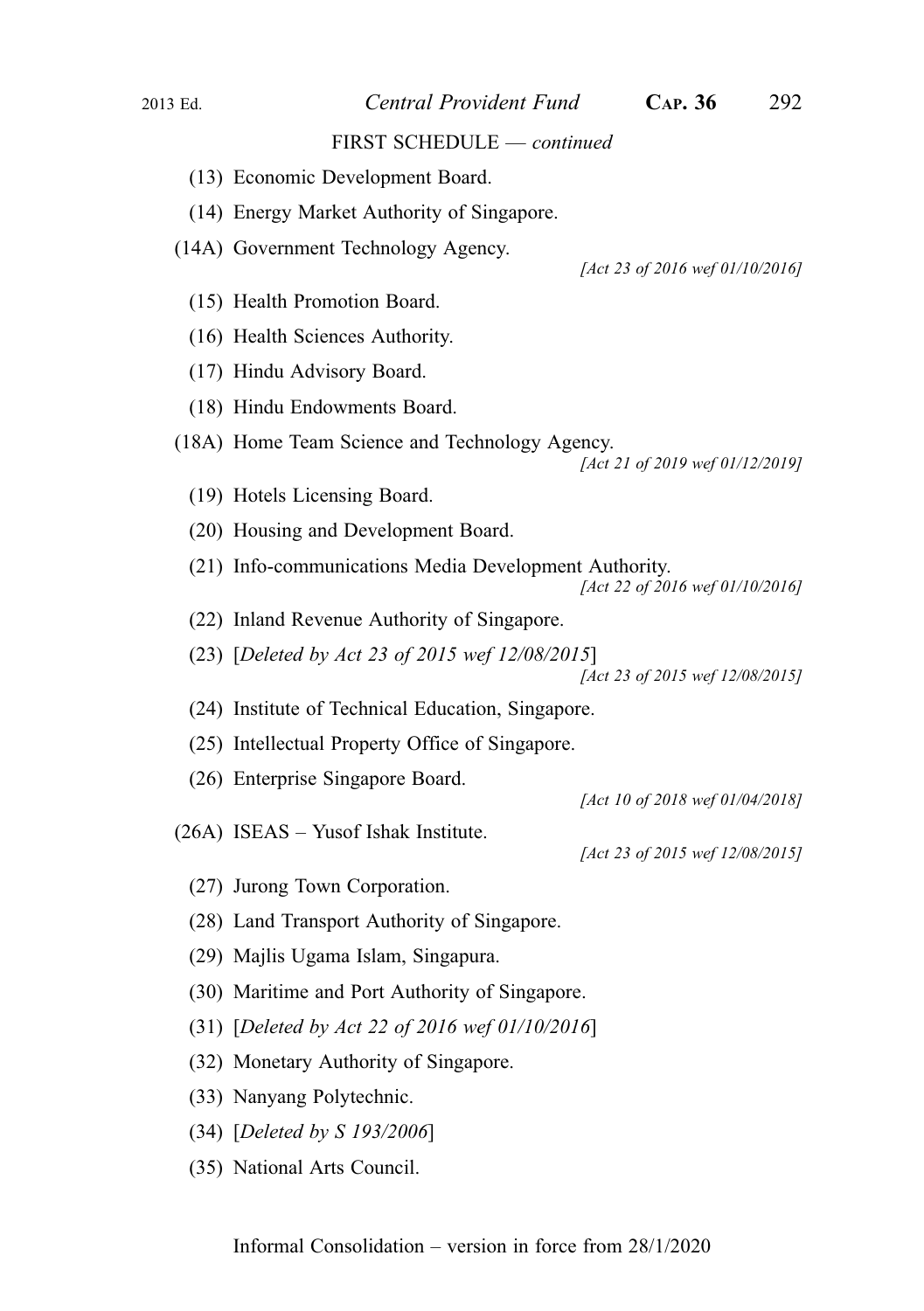- (36) National Council of Social Service.
- (37) National Environment Agency.
- (38) National Heritage Board.
- (39) National Institute of Education.
- (40) National Library Board.
- (41) National Parks Board.
- (42) [Deleted by S 193/2006]
- (43) Ngee Ann Polytechnic.
- (44) People's Association.
- (45) [Deleted by Act 16 of 2009]
- (46) Professional Engineers Board.
- (47) Public Transport Council.
- (48) Public Utilities Board.
- (49) Republic Polytechnic.
- (50) Science Centre Board.
- (51) Sentosa Development Corporation.
- (52) Sikh Advisory Board.
- (52A) Singapore Accountancy Commission.
	- (53) Singapore Corporation of Rehabilitative Enterprises.
	- (54) Singapore Dental Council.
	- (55) Singapore Examinations and Assessment Board.
	- (56) Singapore Labour Foundation.
	- (57) Singapore Land Authority.
	- (58) Singapore Medical Council.
	- (59) Singapore Nursing Board.
	- (60) Singapore Pharmacy Board.
	- (61) Singapore Polytechnic.
	- (62) Singapore Sports Council.
	- (63) Singapore Totalisator Board.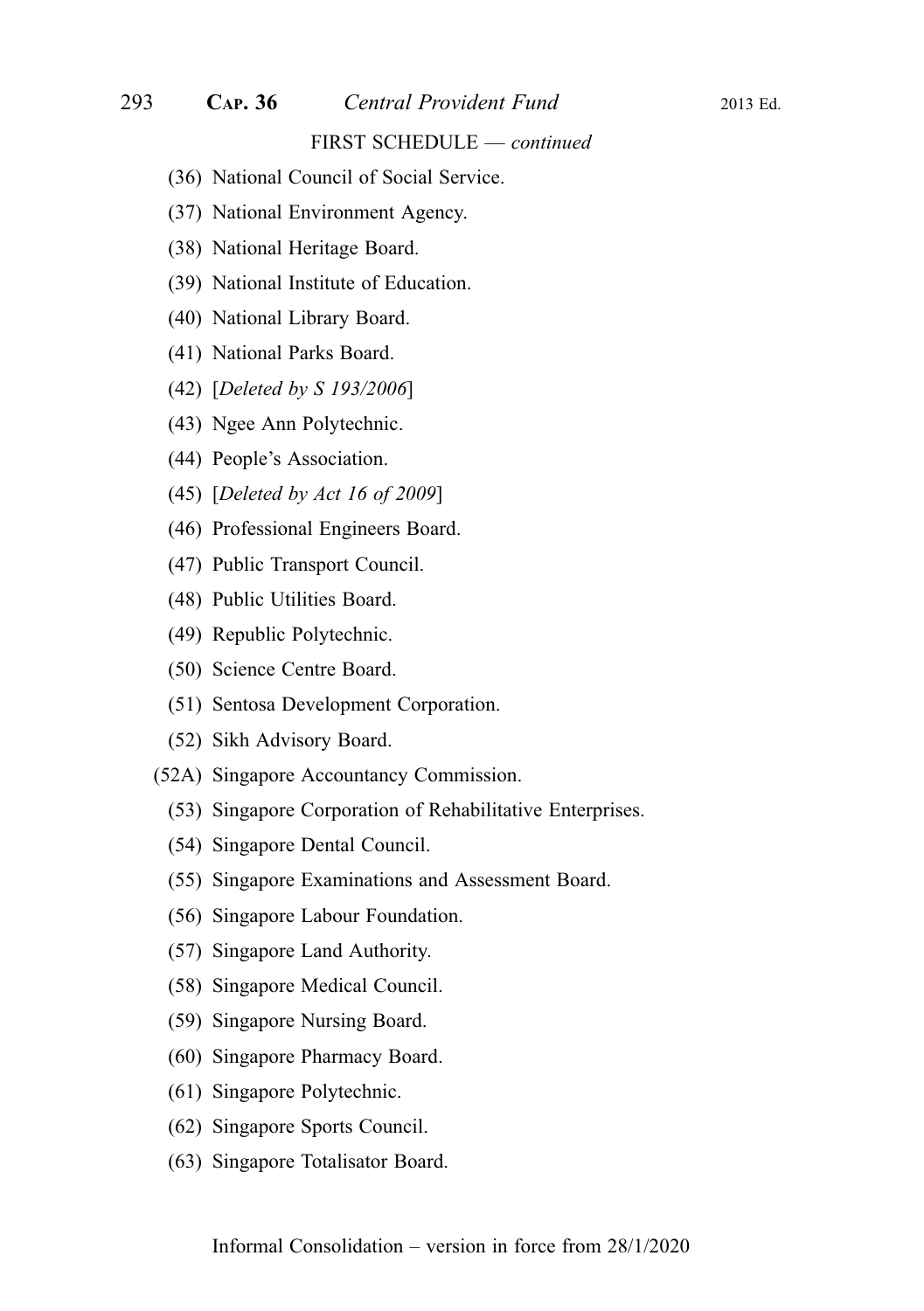- (64) Singapore Tourism Board.
- (65) Workforce Singapore Agency.

[Act 20 of 2016 wef 04/10/2016]

- (66) Specialist Accreditation Board.
- (67) [Deleted by Act 10 of 2018 wef 01/04/2018]
- (68) Temasek Polytechnic.
- (69) Traditional Chinese Medicine Practitioners Board.
- (70) Urban Redevelopment Authority.

7.—(1) Subject to paragraphs 2, 3 and 4, contributions are payable for and recoverable from the wages of employees who are —

- (a) employees of the Government;
- (b) employees of a statutory body; or
- (c) persons employed in an aided school by the managers of the school, other than a school that is set out in the Schedule to the Education (Grant-in-Aid) Regulations (Cap. 87, Rg 3),

at the rates prescribed in the Central Provident Fund (Public Sector Employees) Regulations 2011.

(2) Paragraphs 2, 3 and 4 do not restrict or prohibit the payment of additional contributions prescribed in the Central Provident Fund (Public Sector Employees) Regulations 2011.

[S 532/2016 wef 01/11/2016]

8. For the purposes of determining the contributions on the additional wages of an employee (other than an employee mentioned in paragraph 7) payable for any period before 1 January 2016, this Schedule as in force during that period is to be used and applied despite any amendment made after that time.

[Act 37 of 2019 wef 01/01/2020]

[S 532/2016 wef 01/11/2016]

[29/95; 1/96; 7/96; 4/99; 41/99; 9/2000; 3/2001; 17/2001; 25/2002; 3/2004; 3/2005; 36/2007; 16/2009; 25/2010; S 273/94; S 570/95; S 645/98; S 156/2000; S 612/2000; S 167/2001; S 313/2001; S 550/2001; S 524/2002; S 468/2003; S 657/2003; S 801/2004; S 830/2005; S 193/2006; S 324/2007; S 415/2008; S 581/2009; S 486/2010; S 107/2011; S 508/2011; S 441/2012; S 315/2013]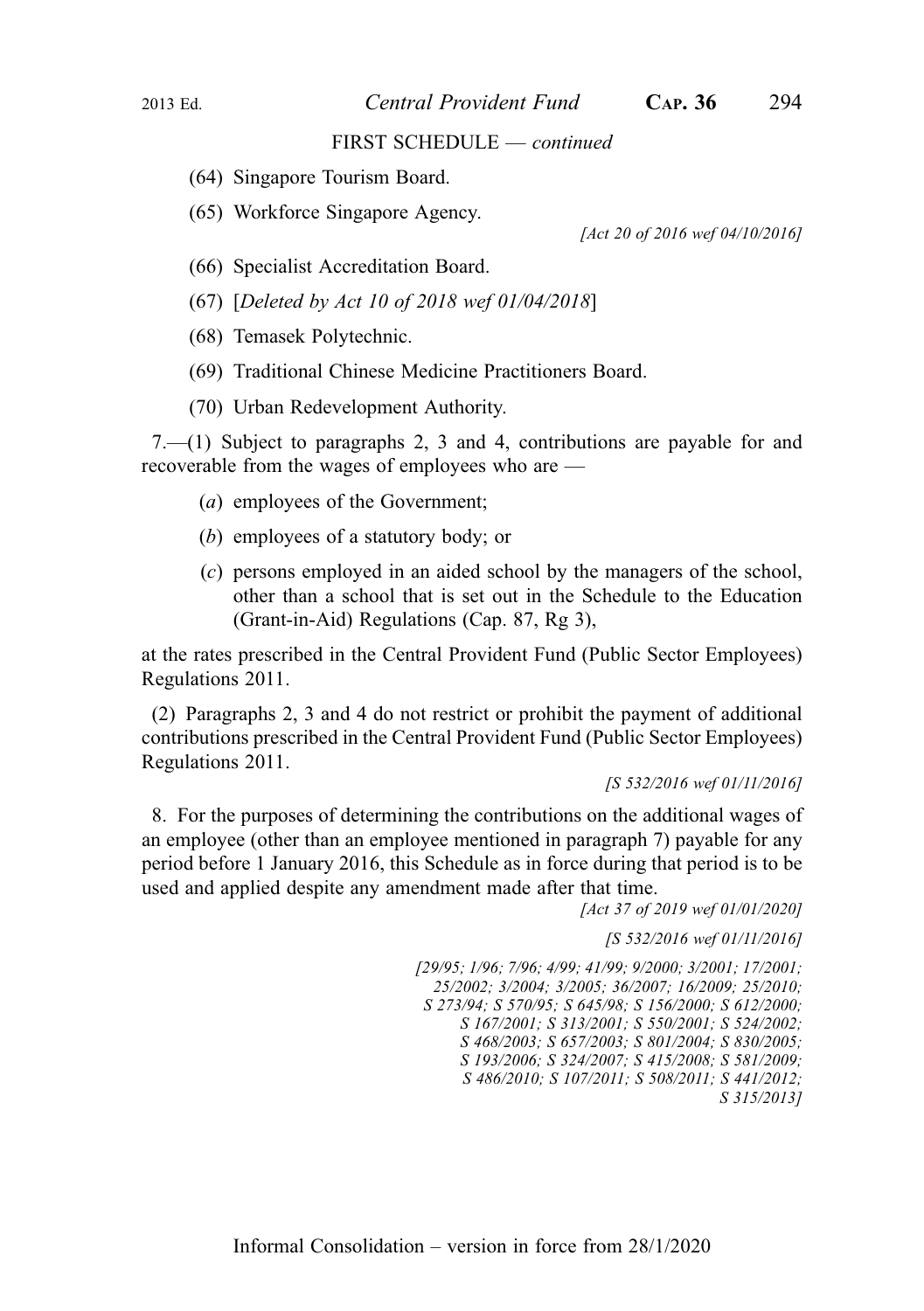# SECOND SCHEDULE

Sections 10 and 11

#### FINANCIAL PROVISIONS

1. [Deleted by Act 5 of 2018 wef 01/04/2018]

2. [Deleted by Act 5 of 2018 wef 01/04/2018]

3. [Deleted by Act 5 of 2018 wef 01/04/2018]

4. The auditor of the Board must submit such periodical and special reports to the Minister and to the Board as may appear to the auditor to be necessary or as the Minister or the Board may require.

[Act 5 of 2018 wef 01/04/2018]

5. [Deleted by Act 5 of 2018 wef 01/04/2018]

6.—(1) [Deleted by Act 5 of 2018 wef 01/04/2018]

(2) [Deleted by Act 5 of 2018 wef 01/04/2018]

(3) The Minister shall, as soon as practicable, cause a copy of the audited financial statements of the Board and of the auditor's report to be published in the Gazette and presented to Parliament.

[Act 5 of 2018 wef 01/04/2018]

7. The Chairman of the Board shall, as soon as practicable after the end of each financial year, submit to the Board an account of the revenue and expenditure of the Fund, of the contributions received, of withdrawals made and of interest credited to members during the preceding financial year together with a statement of the assets and liabilities of the Fund.

8. [Deleted by Act 5 of 2018 wef 01/04/2018]

9. The financial year of the Board shall be determined by the Board.

[27/92]

## THIRD SCHEDULE

Section 13A

## SPECIFIED ACTS RELATING TO SELF-EMPLOYED PERSONS

- 1. Animals and Birds Act (Cap. 7).
- 2. Appraisers Act (Cap. 16).
- 3. Arms and Explosives Act (Cap. 13).
- 4. Business Names Registration Act 2014.

[Act 29 of 2014 wef 03/01/2016]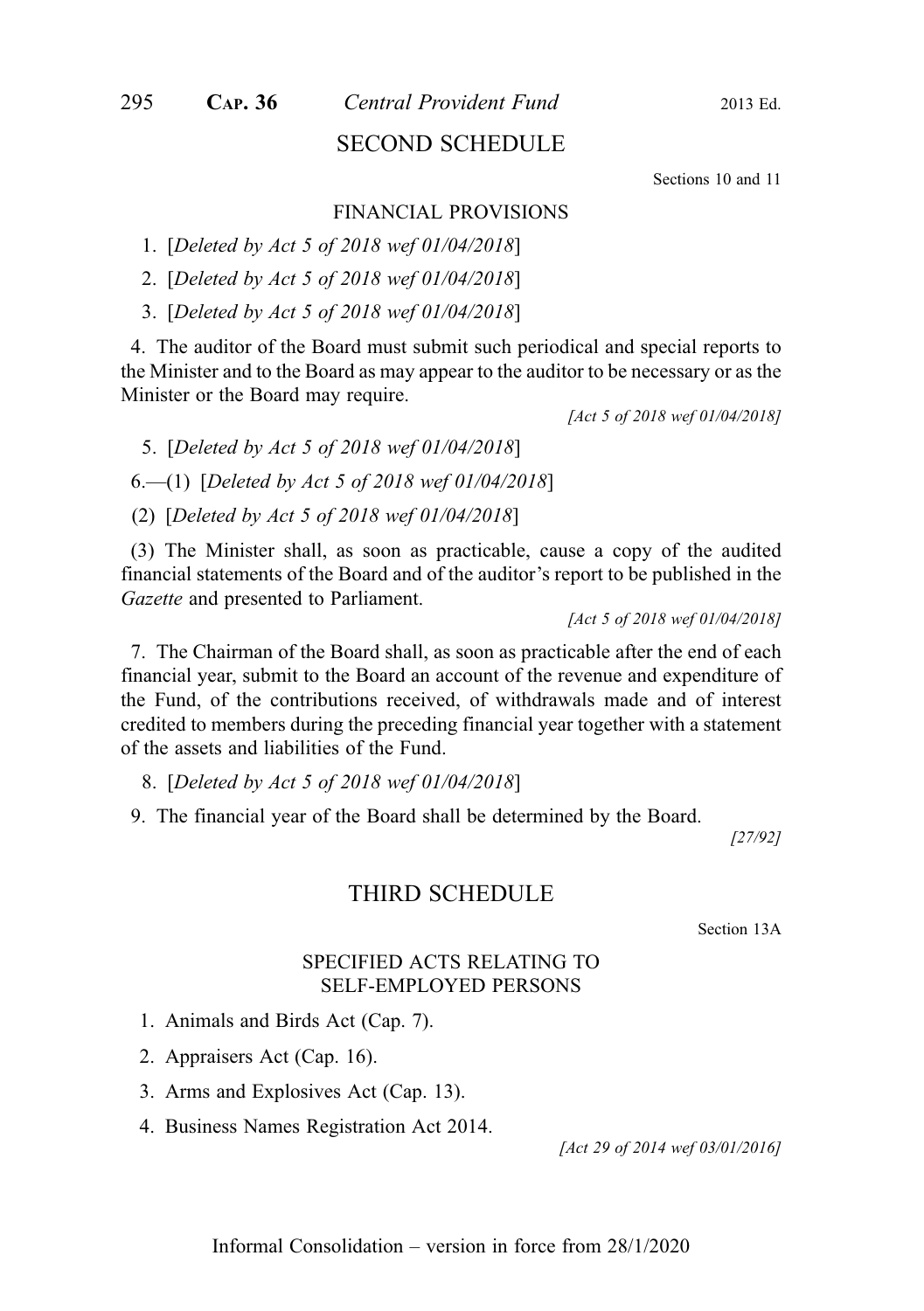#### THIRD SCHEDULE — continued

5. Early Childhood Development Centres Act 2017.

[Act 19 of 2017 wef 02/01/2019]

- 6. Commodity Trading Act (Cap. 48A).
- 7. Control of Plants Act (Cap. 57A).
- 8. Control of Vectors and Pesticides Act (Cap. 59).
- 9. Customs Act (Cap. 70).
- 10. Electricity Act (Cap. 89A).
- 11. Employment Agencies Act (Cap. 92).
- 12. Environmental Protection and Management Act (Cap. 94A).
- 13. Environmental Public Health Act (Cap. 95).
- 14. Estate Agents Act (Cap. 95A).
- 15. Films Act (Cap. 107).
- 16. Financial Advisers Act (Cap. 110).
- 17. Fisheries Act (Cap. 111).
- 17A. Foreign Employee Dormitories Act 2015 (Act 3 of 2015).

[S 233/2016 wef 26/05/2016]

- 18. Gas Act (Cap. 116A).
- 19. Homes for the Aged Act (Cap. 126A).
- 20. Limited Liability Partnerships Act (Cap. 163A).
- 21. Limited Partnerships Act (Cap. 163B).
- 22. Maritime and Port Authority of Singapore Act (Cap. 170A).
- 23. Massage Establishments Act 2017.

[Act 45 of 2017 wef 01/03/2018]

[Act 2 of 2015 wef 01/04/2015]

[Act 2 of 2019 wef 28/01/2020]

- 24. [Deleted by Act 2 of 2019 wef 28/01/2020]
- 25. Moneylenders Act (Cap. 188).
- 26. Parking Places Act (Cap. 214).
- 27. Pawnbrokers Act 2015.
- 27A. Payment Services Act 2019.
	- 28. Planning Act (Cap. 232).
	- 29. Postal Services Act (Cap. 237A).

Informal Consolidation – version in force from 28/1/2020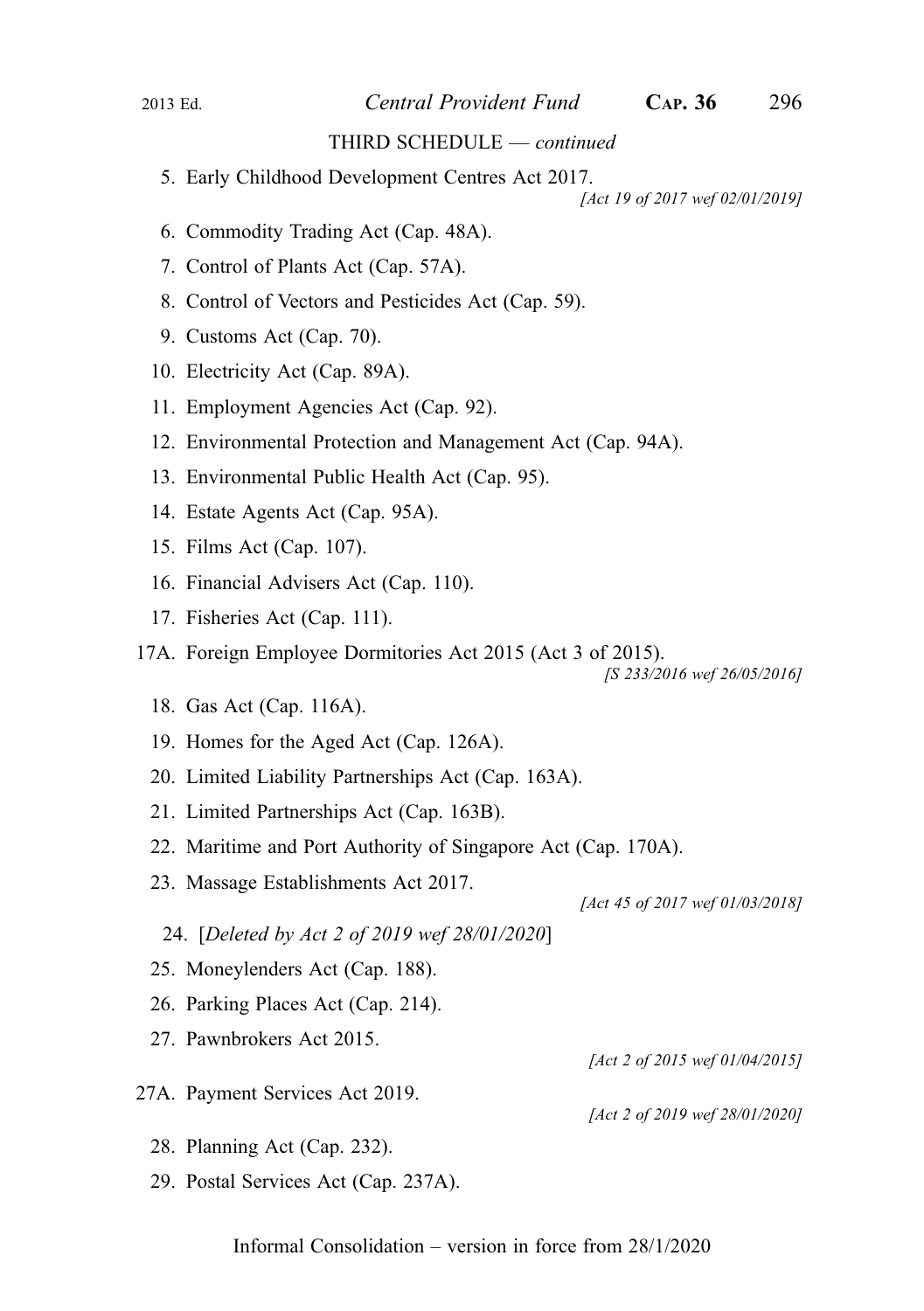## 297 CAP. 36 Central Provident Fund 2013 Ed.

#### THIRD SCHEDULE — continued

- 30. Price Control Act (Cap. 244).
- 31. Private Security Industry Act (Cap. 250A).
- 32. Public Entertainments Act (Cap. 257).

[Act 28 of 2017 wef 01/08/2017]

- 33. Public Utilities Act (Cap. 261).
- 34. Road Traffic Act (Cap. 276).
- 35. Rubber Industry Act (Cap. 280).
- 36. Sale of Food Act (Cap. 283).
- 37. Secondhand Goods Dealers Act (Cap. 288A).
- 38. Securities and Futures Act (Cap. 289).
- 39. Sewerage and Drainage Act (Cap. 294).
- 40. Singapore Tourism Board Act (Cap. 305B).
- 41. Telecommunications Act (Cap. 323).
- 42. Wholesome Meat and Fish Act (Cap. 349A).
- 43. Workplace Safety and Health Act (Cap. 354A).

[27/92; 7/96; 43/99; 22/2000; 42/2001; 7/2006; 4/2007; 26/2007; 38/2007; 25/2010; S 34/93; S 520/99; S 258/2000; S 457/2004; S 660/2004; S 243/2005; S 191/2009; S 154/2010]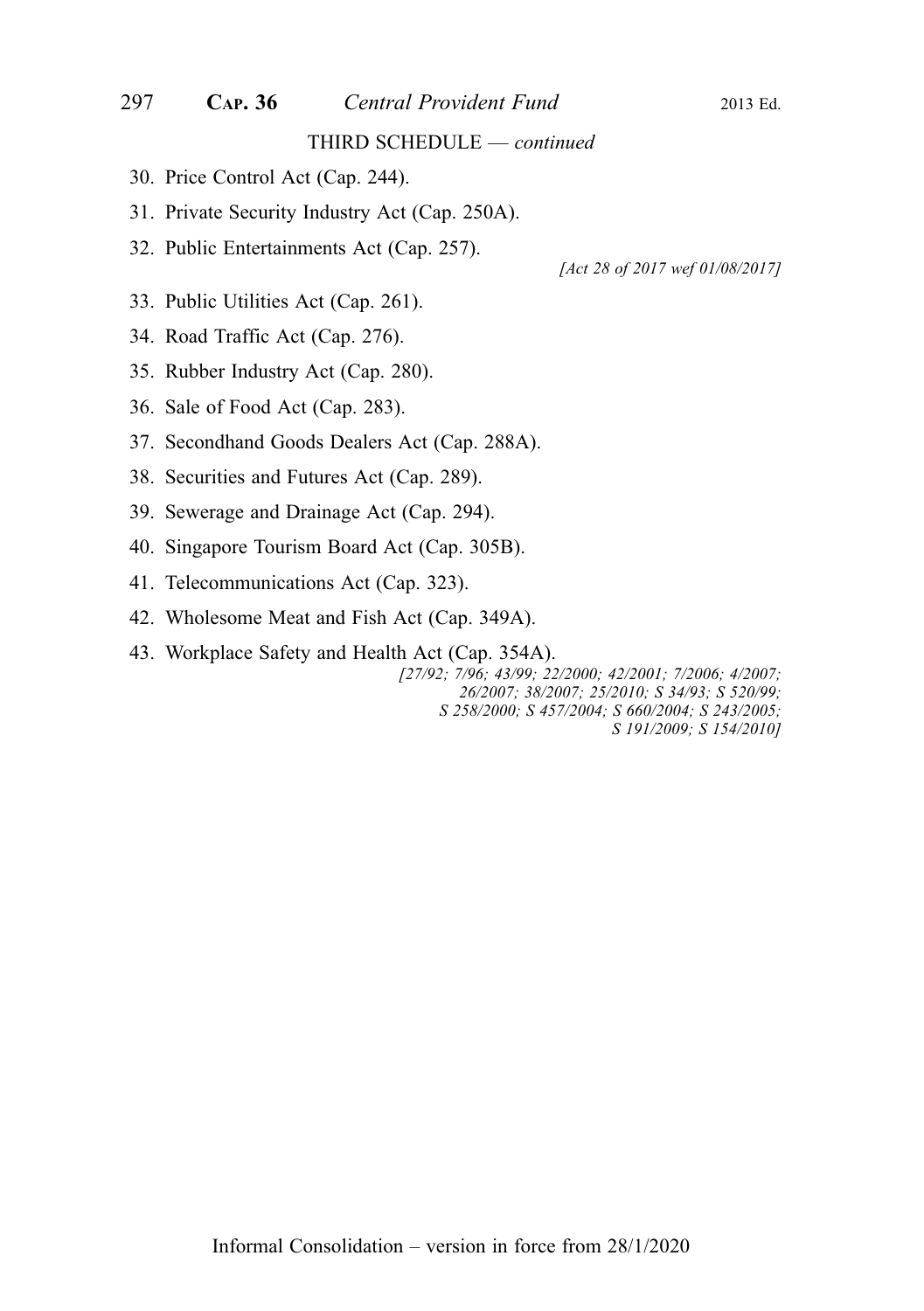# LEGISLATIVE HISTORY CENTRAL PROVIDENT FUND ACT (CHAPTER 36)

This Legislative History is provided for the convenience of users of the Central Provident Fund Act. It is not part of the Act.

# 1. Ordinance 34 of 1953 — Central Provident Fund Ordinance 1953

|                                                                                      | Date of First Reading                                                                 |  | : 22 May 1951<br>(Bill published on 25 May 1951.<br>No Bill number given) |
|--------------------------------------------------------------------------------------|---------------------------------------------------------------------------------------|--|---------------------------------------------------------------------------|
|                                                                                      | Date Committed to Select Committee                                                    |  | : 22 May 1951 (Council Paper<br>No. 65 of 1953)                           |
|                                                                                      | Date of Second and Third Readings : 24 November 1953                                  |  |                                                                           |
|                                                                                      | Date of commencement                                                                  |  | : 11 December 1953                                                        |
|                                                                                      | 2. Ordinance 4 of 1955 — Central Provident Fund (Amendment)<br><b>Ordinance 1955</b>  |  |                                                                           |
|                                                                                      | Date of First, Second and Third : 28 January 1955<br>Readings                         |  |                                                                           |
|                                                                                      | Date of commencement                                                                  |  | $: 11$ February 1955                                                      |
| 3. Ordinance 15 of 1955 – Central Provident Fund (Amendment No. 2)<br>Ordinance 1955 |                                                                                       |  |                                                                           |
|                                                                                      | Date of First, Second and Third : 29 June 1955<br>Readings                            |  |                                                                           |
|                                                                                      | Date of commencement                                                                  |  | : $1$ July 1955                                                           |
|                                                                                      | 4. G. N. No. S 265/55 - Singapore Colony Order in Council 1955<br><b>Order 1955</b>   |  | (Consequential Provisions) (Miscellaneous)                                |
|                                                                                      | Date of commencement                                                                  |  | : 17 September 1955                                                       |
|                                                                                      | 5. Ordinance 16 of 1957 — Central Provident Fund (Amendment)<br><b>Ordinance 1957</b> |  |                                                                           |
|                                                                                      | Date of First Reading                                                                 |  | : 24 April 1957<br>(Bill No. 99/57 published on<br>7 May 1957)            |
|                                                                                      | Date of Second and Third Readings : 22 May 1957                                       |  |                                                                           |
|                                                                                      | Date of commencement                                                                  |  | : 1 June 1957                                                             |
|                                                                                      |                                                                                       |  |                                                                           |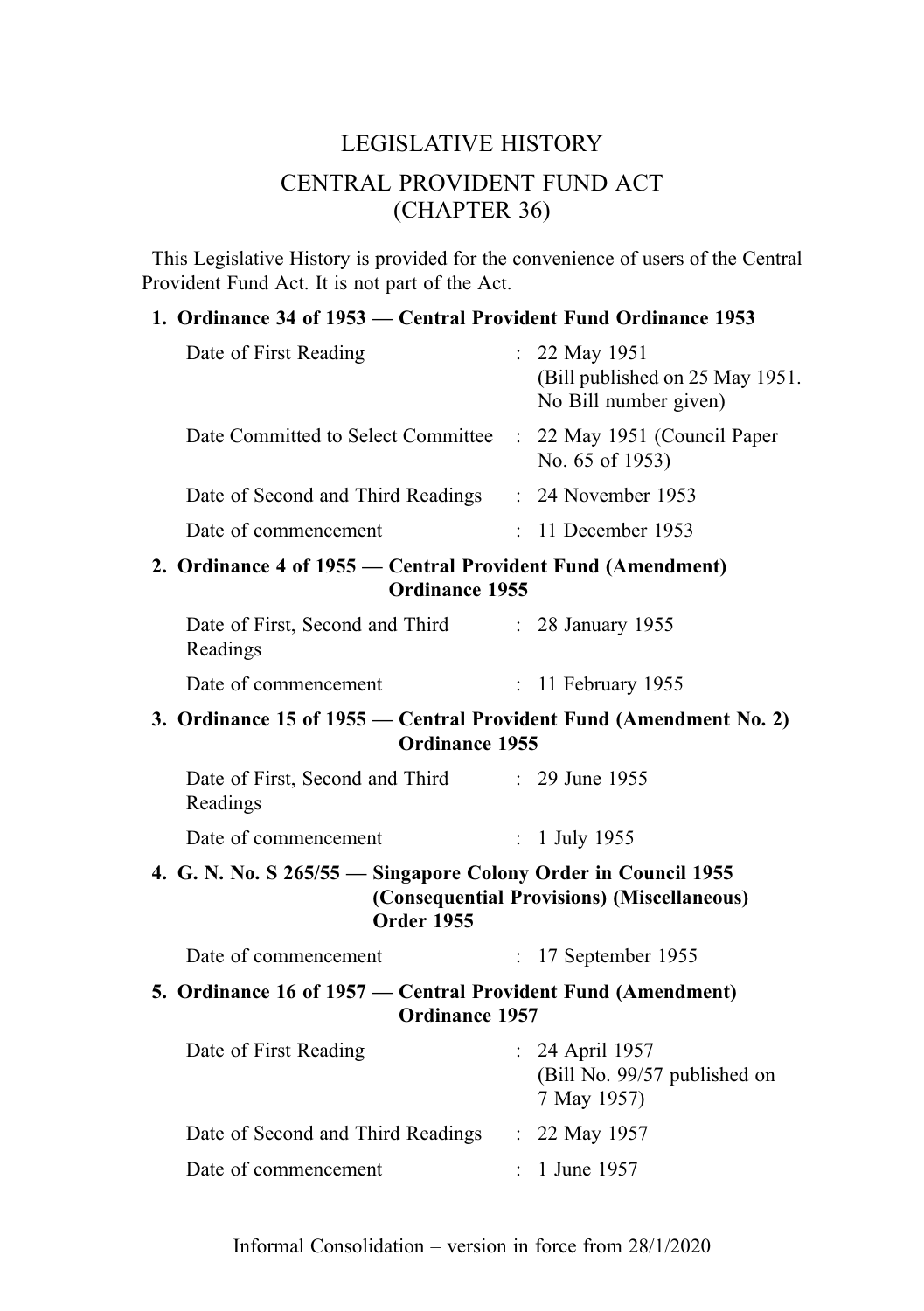ii

# 6. Ordinance 31 of 1958 — Legislative Assembly (Presentation of Subsidiary Legislation) Ordinance 1958

| Date of First Reading                                                                          |                           | : $16$ July 1958<br>(Bill No. 158/58 published on<br>22 July 1958)          |
|------------------------------------------------------------------------------------------------|---------------------------|-----------------------------------------------------------------------------|
| Date of Second Reading                                                                         |                           | : 13 August 1958                                                            |
| Date of Third Reading                                                                          |                           | $: 10$ September 1958                                                       |
| Date of commencement                                                                           |                           | $: 25$ September 1958                                                       |
| 7. G. N. No. S 223/1959 – Singapore Constitution (Modification of Laws)<br><b>Order 1959</b>   |                           |                                                                             |
| Date of commencement                                                                           |                           | $: 29$ May 1959                                                             |
| 8. S (NS) 67/1959 – Singapore Constitution (Modification of Laws) (No. 2)<br><b>Order 1959</b> |                           |                                                                             |
| Date of commencement                                                                           | $\mathbb{R}^{\mathbb{Z}}$ | 16 August 1959                                                              |
| 9. Ordinance 71 of 1959 – Transfer of Powers Ordinance 1959                                    |                           |                                                                             |
| Date of First Reading                                                                          |                           | $: 22$ September 1959<br>(Bill No. 30/59 published on<br>30 September 1959) |
| Date of Second and Third Readings : 11 November 1959                                           |                           |                                                                             |
| Date of commencement                                                                           |                           | : 20 November 1959                                                          |
| 10. Ordinance 72 of 1959 — Transfer of Powers (No. 2) Ordinance 1959                           |                           |                                                                             |
| Date of First Reading                                                                          | $\mathbb{R}^{\mathbb{Z}}$ | 22 September 1959<br>(Bill No. 31/59 published on<br>30 September 1959)     |
| Date of Second and Third Readings : 11 November 1959                                           |                           |                                                                             |
| Date of commencement                                                                           |                           | $: 20$ November 1959                                                        |
| 11. Ordinance 32 of 1963 - Central Provident Fund (Amendment)<br>Ordinance 1963                |                           |                                                                             |
| Date of First Reading : 28 November 1963                                                       |                           | (Bill No. 13/63 published on<br>6 December 1963)                            |
| Date of Second and Third Readings                                                              | $\ddot{\cdot}$            | 20 December 1963                                                            |
| Date of commencement                                                                           |                           | 1 February 1964 (sections 2, 3<br>and $5$ to $11$ )                         |
|                                                                                                |                           |                                                                             |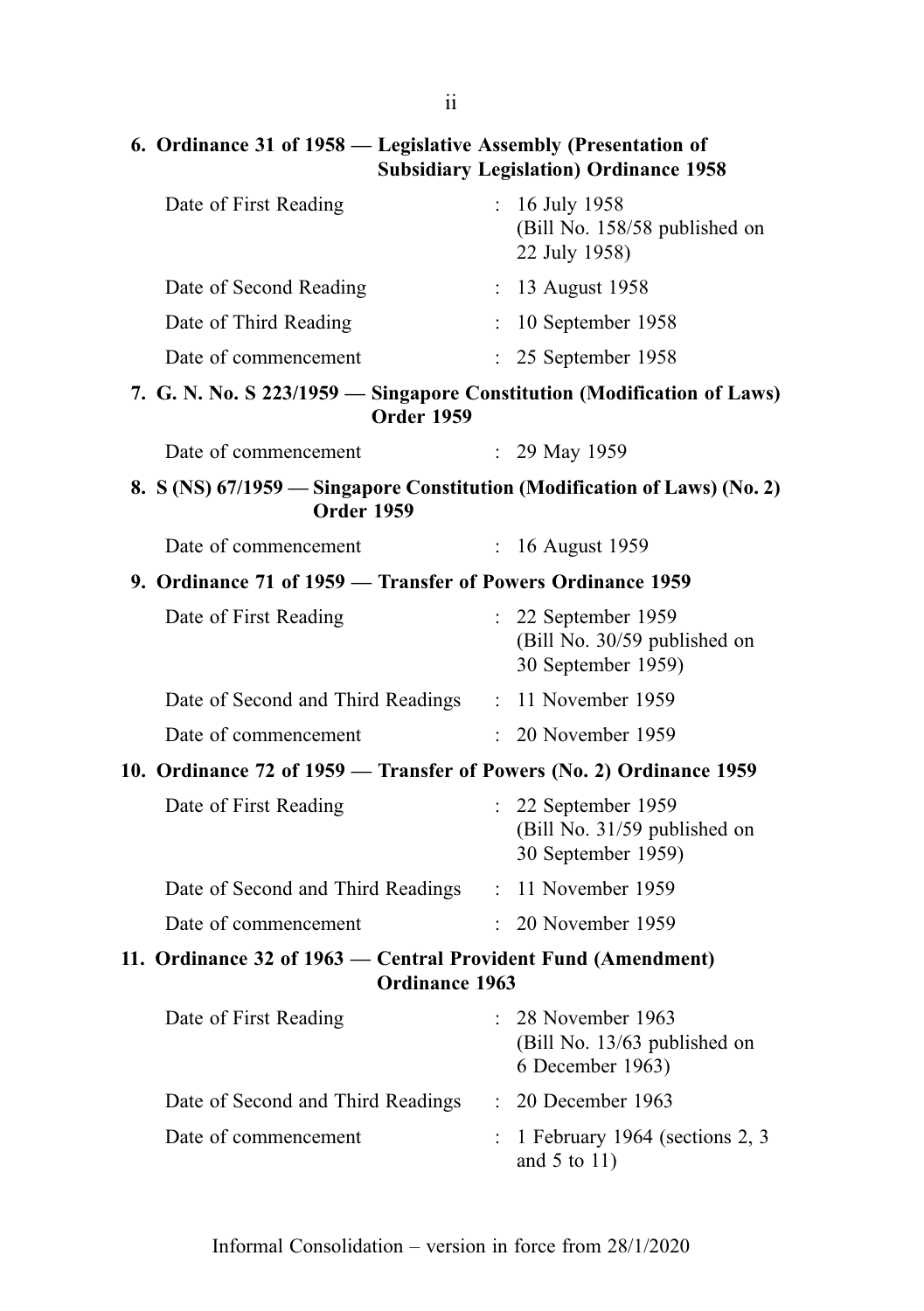| 12. Act 25 of 1968 – Central Provident Fund (Amendment) Act 1968   |                                    |                                                                     |
|--------------------------------------------------------------------|------------------------------------|---------------------------------------------------------------------|
| Date of First Reading                                              | $\mathbb{R}^{\mathbb{Z}}$          | 10 July 1968<br>(Bill No. 26/68 published on<br>13 July 1968)       |
| Date of Second and Third Readings : 1 August 1968                  |                                    |                                                                     |
| Date of commencement                                               | $\mathbb{R}^{\mathbb{Z}}$          | 1 September 1968                                                    |
| 13. G. N. No. S 273/1969 – Central Provident Fund (Substitution of | <b>Schedule) Notification 1969</b> |                                                                     |
| Date of commencement                                               | $\mathbb{R}^{\mathbb{Z}}$          | 1 January 1970                                                      |
| 14. G. N. No. S 354/1970 - Central Provident Fund (Substitution of | <b>Schedule) Notification 1970</b> |                                                                     |
| Date of commencement                                               | $\mathbf{L}$                       | 1 January 1971                                                      |
| 15. Act 55 of 1970 – Central Provident Fund (Amendment) Act 1970   |                                    |                                                                     |
| Date of First Reading                                              | $\mathbb{R}^{\mathbb{Z}}$          | 4 November 1970<br>(Bill No. 43/70 published on<br>9 November 1970) |
| Date of Second and Third Readings : 30 December 1970               |                                    |                                                                     |
| Date of commencement                                               | $\mathbb{R}^{\mathbb{Z}}$          | 1 January 1971                                                      |
|                                                                    |                                    | 16. 1970 Revised Edition — Central Provident Fund Act (Chapter 121) |
| Date of operation                                                  |                                    | : 30 April 1971                                                     |
| 17. G. N. No. S 114/1972 — Central Provident Fund (Amendment of    | <b>Schedule) Notification 1972</b> |                                                                     |
| Date of commencement                                               |                                    | $: 1$ March 1972                                                    |
| 18. G. N. No. S 131/1972 — Central Provident Fund (Amendment of    |                                    | Schedule) (No. 2) Notification 1972                                 |
| Date of commencement                                               | $\mathbb{R}^{\mathbb{Z}}$          | 1 March 1972                                                        |
| 19. G. N. No. S 283/1972 - Central Provident Fund (Amendment of    |                                    | Schedule) (No. 4) Notification 1972                                 |
| Date of commencement                                               |                                    | : 1 April 1972                                                      |
| 20. G. N. No. S 284/1972 — Central Provident Fund (Amendment of    |                                    | Schedule) (No. 5) Notification 1972                                 |
| Date of commencement                                               |                                    | 12 May 1972                                                         |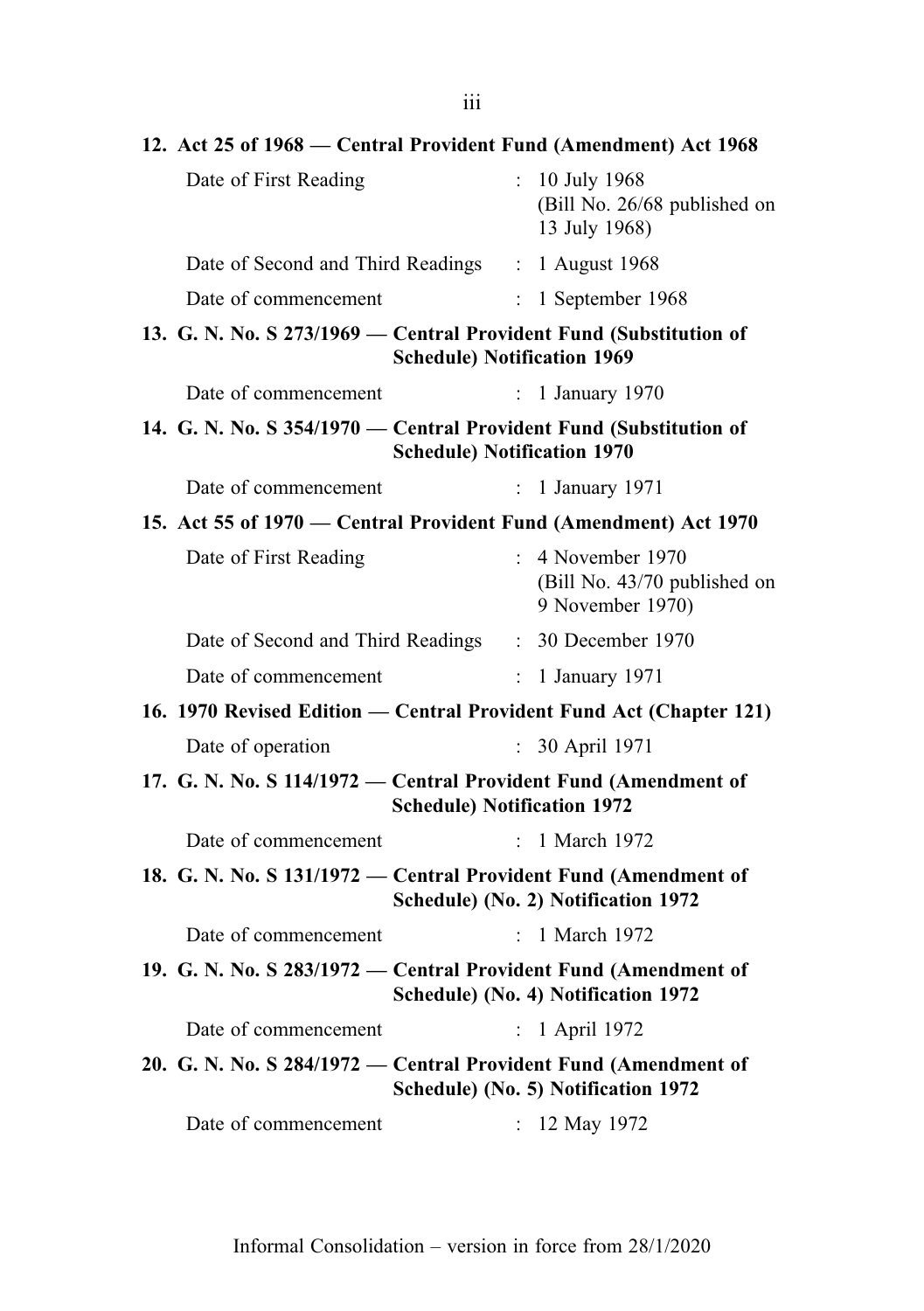|                       | 21. G. N. No. S 170/1972 — Central Provident Fund (Substitution of<br><b>Schedule) Notification 1972</b> |
|-----------------------|----------------------------------------------------------------------------------------------------------|
| Date of commencement  | : 1 July 1972                                                                                            |
|                       | 22. G. N. No. S 201/1972 - Central Provident Fund (Amendment of<br>Schedule) (No. 3) Notification 1972   |
| Date of commencement  | : $1$ July 1972                                                                                          |
|                       | 23. G. N. No. S 285/1972 — Central Provident Fund (Amendment of<br>Schedule) (No. 6) Notification 1972   |
| Date of commencement  | : 1 July 1972                                                                                            |
|                       | 24. G. N. No. S 115/1973 – Central Provident Fund (Amendment of<br><b>Schedule) Notification 1973</b>    |
| Date of commencement  | 1 April 1973<br>$\mathbb{R}^{\mathbb{Z}}$                                                                |
|                       | 25. G. N. No. S 216/1973 - Central Provident Fund (Substitution of<br><b>Schedule) Notification 1973</b> |
| Date of commencement  | : 1 July 1973                                                                                            |
|                       | 26. Act 42 of 1973 – Central Provident Fund (Amendment) Act 1973                                         |
| Date of First Reading | t.<br>11 July 1973<br>(Bill No. 21/73 published on<br>13 July 1973)                                      |
|                       | Date of Second and Third Readings : 25 July 1973                                                         |
| Date of commencement  | 1 September 1973<br>$\mathbb{R}^{\mathbb{Z}}$                                                            |
|                       | 27. G. N. No. S 173/1974 – Central Provident Fund (Substitution of<br><b>Schedule) Notification 1974</b> |
| Date of commencement  | : 1 July 1974                                                                                            |
|                       | 28. G. N. No. S 184/1974 - Central Provident Fund (Amendment of<br><b>Amendment) Notification</b>        |
|                       | Date of commencement : 1 July 1974                                                                       |
|                       | 29. G. N. No. S 133/1975 - Central Provident Fund (Amendment of<br><b>Schedule) Notification 1975</b>    |
| Date of commencement  | $\mathbf{r}$<br>1 July 1975                                                                              |
|                       | 30. G. N. No. S 178/1977 — Central Provident Fund (Substitution of<br><b>Schedule) Notification 1977</b> |
| Date of commencement  | 1 July 1977                                                                                              |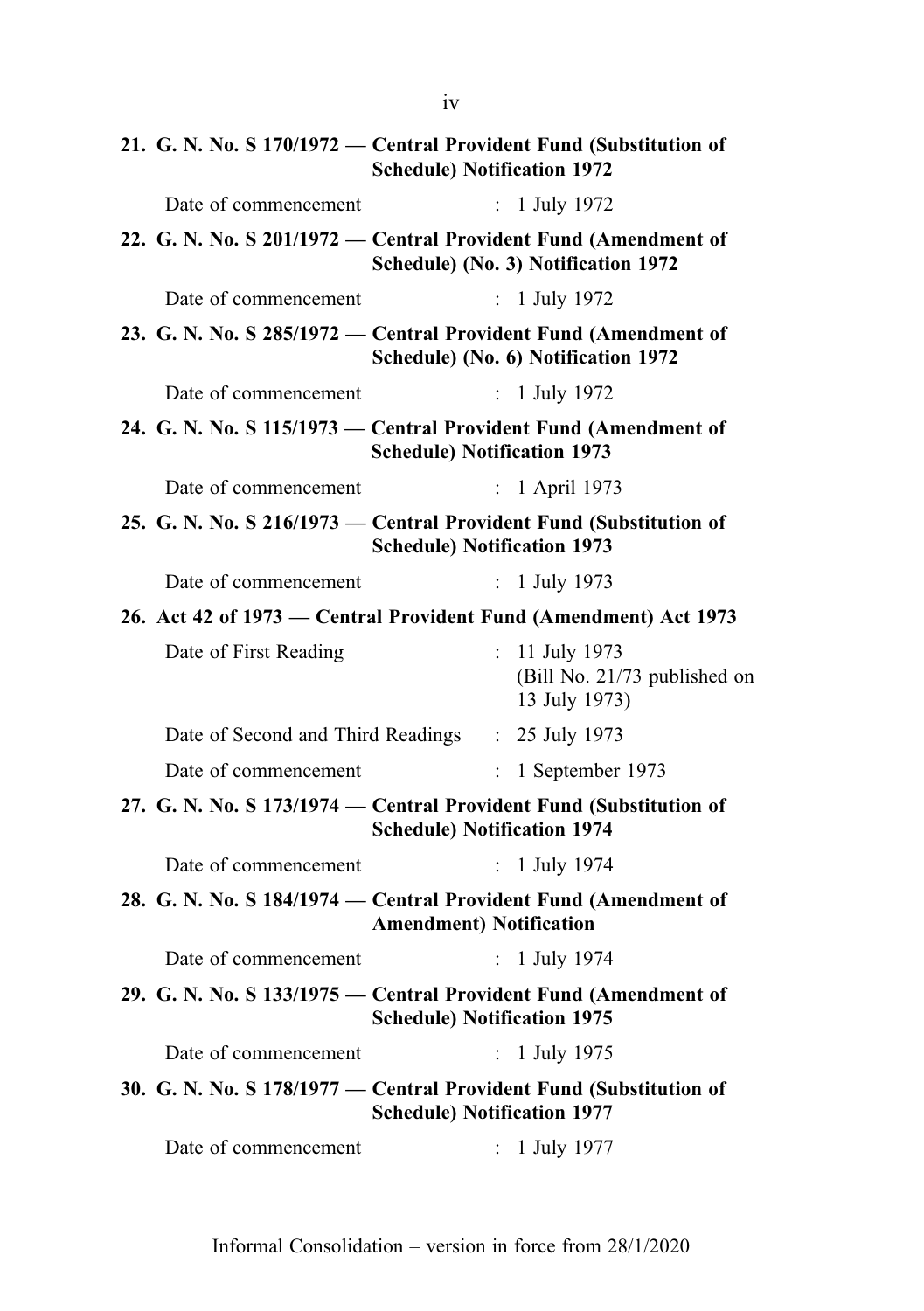| 31. Act 22 of 1978 – Central Provident Fund (Amendment) Act 1978                                         |               |                                                                      |
|----------------------------------------------------------------------------------------------------------|---------------|----------------------------------------------------------------------|
| Date of First Reading                                                                                    |               | : 22 March 1978<br>(Bill No. 16/78 published on<br>23 March 1978)    |
| Date of Second and Third Readings                                                                        |               | : 7 April 1978                                                       |
| Date of commencement                                                                                     |               | 26 April 1978                                                        |
| 32. G. N. No. S 155/1978 – Central Provident Fund (Substitution of<br><b>Schedule) Notification 1978</b> |               |                                                                      |
| Date of commencement                                                                                     |               | : 1 July 1978                                                        |
| 33. G. N. No. S 133/1979 - Central Provident Fund (Substitution of<br><b>Schedule) Notification 1979</b> |               |                                                                      |
| Date of commencement                                                                                     |               | : $1$ July 1979                                                      |
| 34. G. N. No. S 165/1980 — Central Provident Fund (Amendment of<br><b>Schedule) Notification 1980</b>    |               |                                                                      |
| Date of commencement                                                                                     | $\mathcal{L}$ | 1 February 1980                                                      |
| 35. Act 15 of 1980 – Central Provident Fund (Amendment) Act 1980                                         |               |                                                                      |
| Date of First Reading                                                                                    |               | 26 February 1980<br>(Bill No. 4/80 published on<br>29 February 1980) |
| Date of Second and Third Readings : 25 March 1980                                                        |               |                                                                      |
| Date of commencement                                                                                     |               | : $15$ May 1980                                                      |
| 36. G. N. No. S 187/1980 — Central Provident Fund (Substitution of<br><b>Schedule) Notification 1980</b> |               |                                                                      |
| Date of commencement                                                                                     |               | : $1 \text{ July } 1980$                                             |
| 37. Act 20 of 1981 - Central Provident Fund (Amendment No. 2) Act 1981                                   |               |                                                                      |
| Date of First Reading                                                                                    |               | : 21 July 1981<br>(Bill No. 21/81 published on<br>24 July 1981)      |
| Date of Second and Third Readings                                                                        | $\mathbf{L}$  | 14 August 1981                                                       |
| Date of commencement                                                                                     |               | 1 January 1981 (section 5)                                           |
| 38. Act 20 of 1981 — Central Provident Fund (Amendment No. 2) Act 1981                                   |               |                                                                      |
| Date of First Reading                                                                                    |               | $: 21$ July 1981<br>(Bill No. 21/81 published on<br>24 July 1981)    |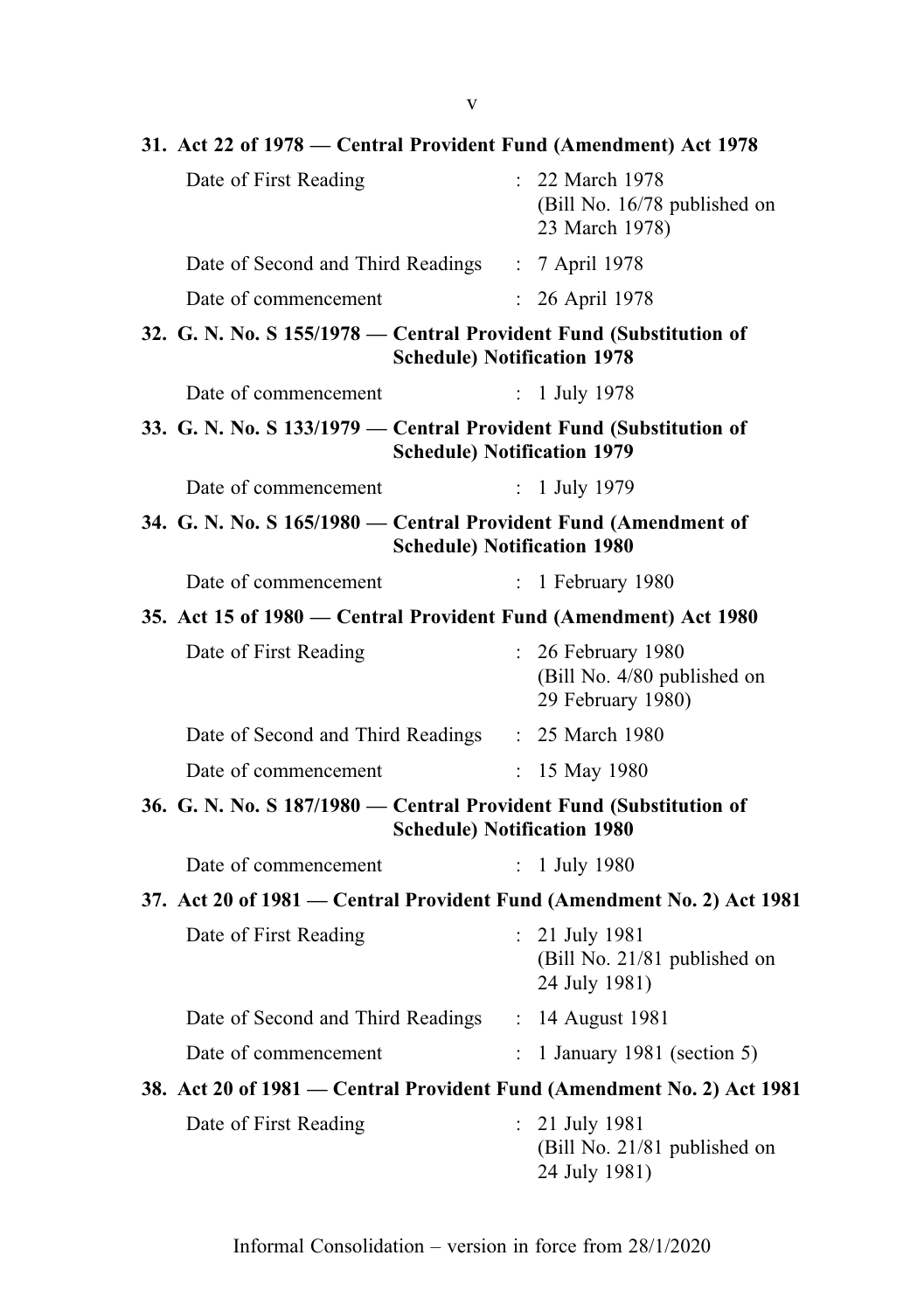| V1                                                                                                           |                           |                                                                        |  |
|--------------------------------------------------------------------------------------------------------------|---------------------------|------------------------------------------------------------------------|--|
| Date of Second and Third Readings : 14 August 1981                                                           |                           |                                                                        |  |
| Date of commencement                                                                                         | $\mathbb{R}^{\mathbb{Z}}$ | 1 June 1981 (sections 4 and 7)                                         |  |
| 39. G. N. No. S 188/1981 — Central Provident Fund Act (Substitution of<br><b>Schedule) Notification 1981</b> |                           |                                                                        |  |
| Date of commencement                                                                                         |                           | : 1 July 1981                                                          |  |
| 40. Act 20 of 1981 — Central Provident Fund (Amendment No. 2) Act 1981                                       |                           |                                                                        |  |
| Date of First Reading                                                                                        |                           | $: 21$ July 1981<br>(Bill No. 21/81 published on<br>24 July 1981)      |  |
| Date of Second and Third Readings : 14 August 1981                                                           |                           |                                                                        |  |
| Date of commencement                                                                                         | $\mathbb{R}^{\mathbb{Z}}$ | 4 September 1981 (except<br>sections 4, 5 and 7)                       |  |
| 41. Act 19 of 1981 — Central Provident Fund (Amendment) Act 1981                                             |                           |                                                                        |  |
| Date of First Reading                                                                                        |                           | : 18 February 1981<br>(Bill No. 3/81 published on<br>20 February 1981) |  |
| Date of Second Reading                                                                                       |                           | : 6 March 1981                                                         |  |
| Date Committed to Select Committee : 6 March 1981                                                            |                           |                                                                        |  |
| Date of Third Reading                                                                                        | $\ddot{\cdot}$            | 14 August 1981                                                         |  |
| Date of commencement                                                                                         | $\mathcal{L}$             | 1 November 1981                                                        |  |
| 42. Reprint 1981 — Central Provident Fund (Chapter 121)                                                      |                           |                                                                        |  |
| Date of operation                                                                                            | ÷.                        | 10 November 1981                                                       |  |
| 43. G. N. No. S 174/1982 - Central Provident Fund Act (Substitution of<br><b>Schedule) Notification 1982</b> |                           |                                                                        |  |
| Date of commencement                                                                                         |                           | : 1 July 1982                                                          |  |
| 44. G. N. No. S 159/1983 – Central Provident Fund Act (Substitution of<br><b>Schedule) Notification 1983</b> |                           |                                                                        |  |
| Date of commencement                                                                                         | $\mathbf{r}$              | 1 July 1983                                                            |  |
| 45. G. N. No. S 245/1983 - Central Provident Fund Act (Amendment of<br><b>Schedule) Notification 1983</b>    |                           |                                                                        |  |
| Date of commencement                                                                                         | $\mathcal{L}$             | 1 November 1983                                                        |  |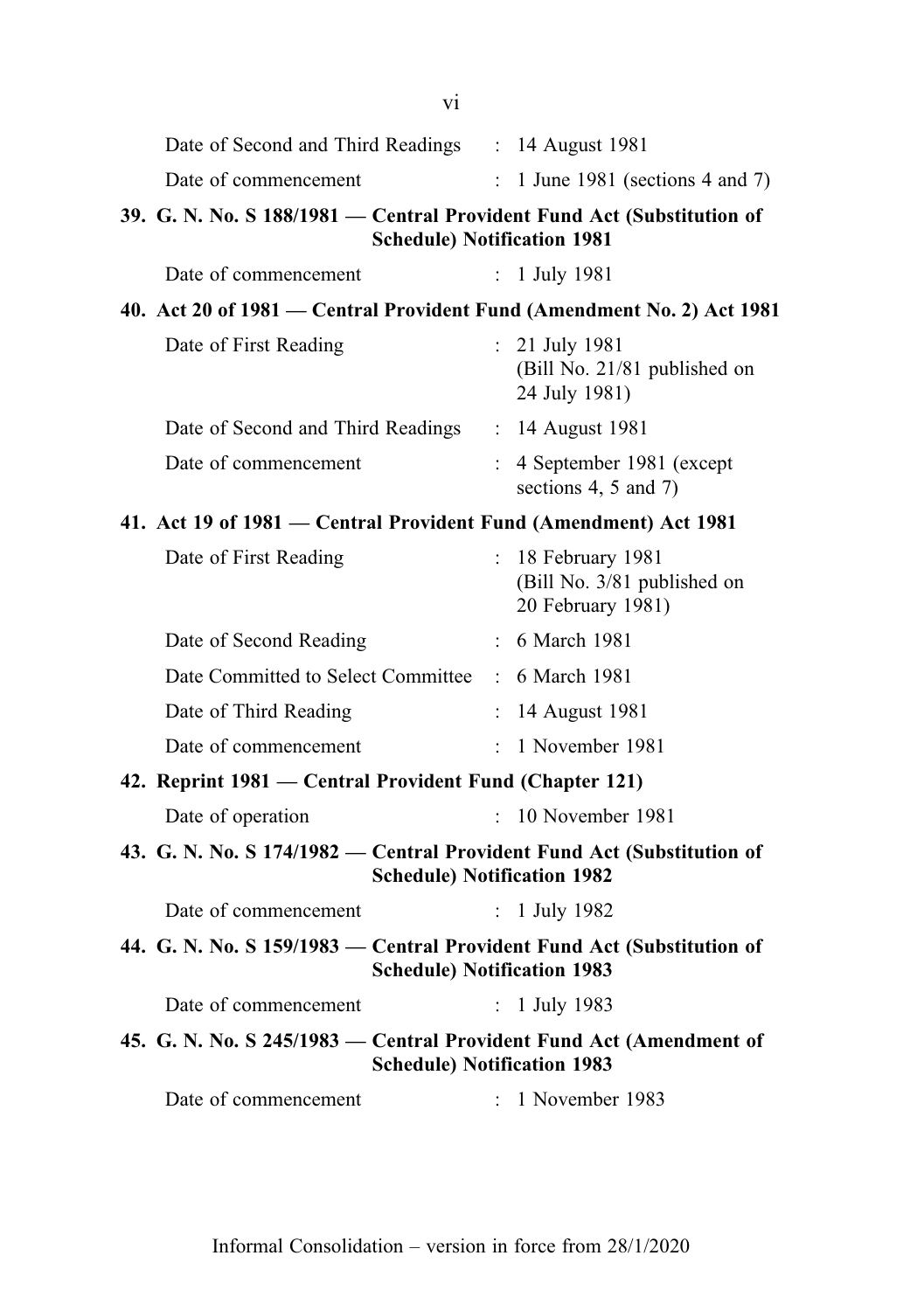| 46. Act 19 of 1983 – Central Provident Fund (Amendment) Act 1983                                         |                                                                       |
|----------------------------------------------------------------------------------------------------------|-----------------------------------------------------------------------|
| Date of First Reading                                                                                    | : 30 August 1983<br>(Bill No. 14/83 published on<br>7 September 1983) |
| Date of Second and Third Readings : 20 December 1983                                                     |                                                                       |
| Date of commencement                                                                                     | : 21 January 1984                                                     |
| 47. G. N. No. S 169/1984 – Central Provident Fund Act (Substitution of                                   | <b>Schedule) Notification 1984</b>                                    |
| Date of commencement                                                                                     | : 1 July 1984                                                         |
| 48. G. N. No. S 265/1984 – Central Provident Fund Act (Amendment of                                      | <b>Schedule) Notification 1984</b>                                    |
| Date of commencement                                                                                     | $: 1$ September 1984                                                  |
| 49. Act 32 of 1984 - Central Provident Fund (Amendment) Act 1984                                         |                                                                       |
| Date of First Reading                                                                                    | : 24 July 1984<br>(Bill No. 27/84 published on<br>3 August 1984)      |
| Date of Second and Third Readings : 24 August 1984                                                       |                                                                       |
| Date of commencement                                                                                     | $: 28$ September 1984                                                 |
| 50. G. N. No. S 183/1985 — Central Provident Fund Act (Amendment of                                      | <b>Schedule) Notification 1985</b>                                    |
| Date of commencement                                                                                     | : $1 \text{ July } 1985$                                              |
| 51. G. N. No. S 65/1986 - Central Provident Fund Act (Amendment of<br><b>Schedule) Notification 1986</b> |                                                                       |
| Date of commencement                                                                                     | : 1 April 1986                                                        |
| 52. Act 16 of 1986 – Central Provident Fund (Amendment) Act 1986                                         |                                                                       |
| Date of First Reading                                                                                    | : 7 March 1986<br>(Bill No. 6/86 published on<br>14 March 1986)       |
| Date of Second and Third Readings                                                                        | : 31 March 1986                                                       |
| Date of commencement                                                                                     | 1 April 1986 (sections $3(b)$ and<br>$(c)$ and 4)                     |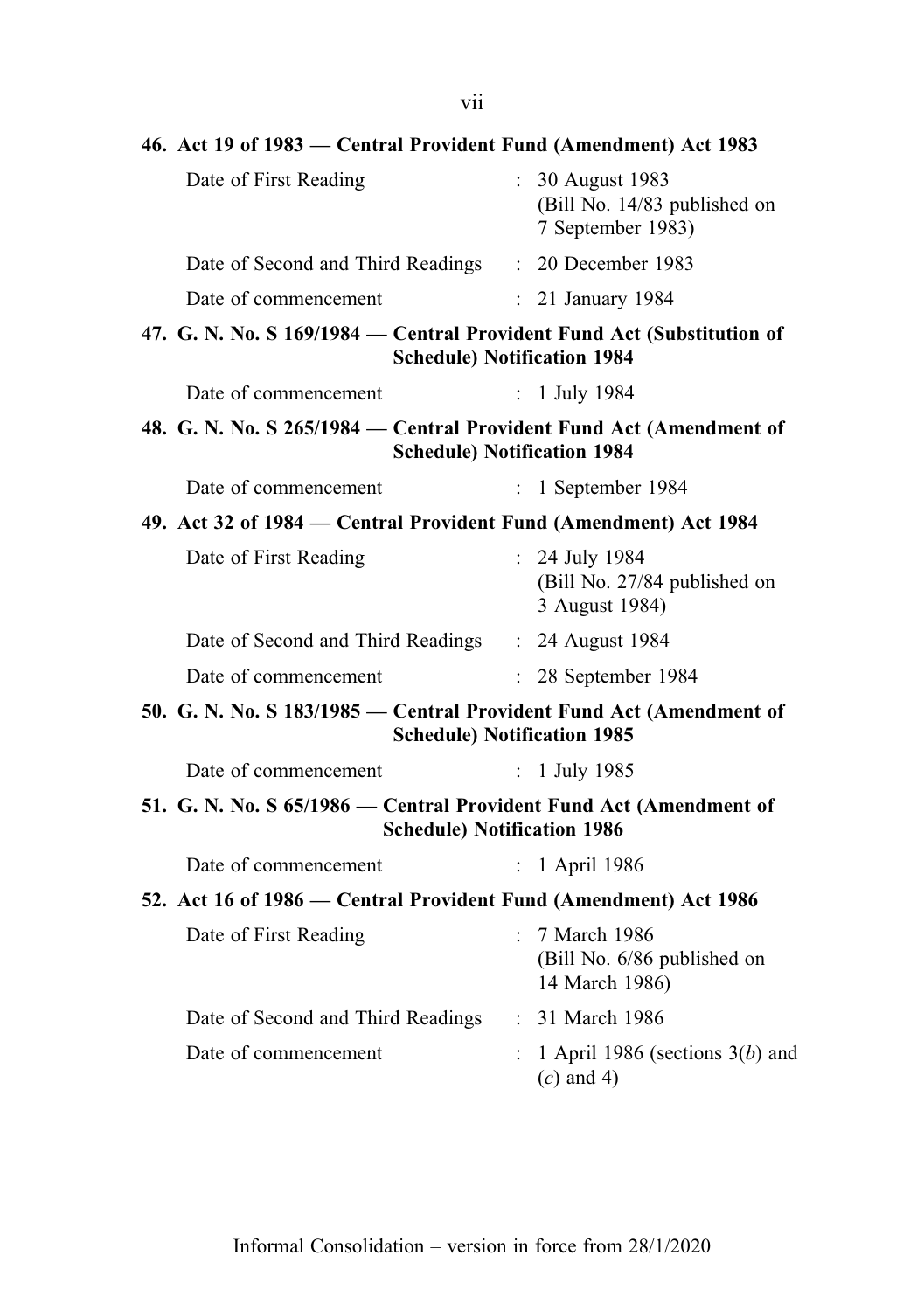| 53. Act 16 of 1986 – Central Provident Fund (Amendment) Act 1986                           |                      |                                                                                            |
|--------------------------------------------------------------------------------------------|----------------------|--------------------------------------------------------------------------------------------|
| Date of First Reading                                                                      |                      | : 7 March 1986<br>(Bill No. 6/86 published on<br>14 March 1986)                            |
| Date of Second and Third Readings                                                          |                      | : 31 March 1986                                                                            |
| Date of commencement                                                                       |                      | 1 May 1986 (except<br>sections $3(b)$ and (c) and 4)                                       |
| 54. Act 5 of 1987 – Central Provident Fund (Amendment) Act 1987                            |                      |                                                                                            |
| Date of First Reading                                                                      | $\mathcal{L}$        | 9 December 1986<br>(Bill No. 30/86 published on<br>10 December 1986)                       |
| Date of Second and Third Readings                                                          |                      | : 26 January 1987                                                                          |
| Date of commencement                                                                       |                      | 1 January 1987 (except<br>section 5)                                                       |
| 55. Act 32 of 1986 - Statutes (Miscellaneous Amendments) Act 1986                          |                      |                                                                                            |
| Date of First Reading                                                                      | $\mathcal{L}$        | 27 October 1986<br>(Bill No. 24/86 published on<br>31 October 1986)                        |
| Date of Second and Third Readings                                                          |                      | : 9 December 1986                                                                          |
| Date of commencement                                                                       | $\mathcal{L}^{\pm}$  | 23 January 1987 (Item (2) of the<br>Schedule — Amendment of<br>Central Provident Fund Act) |
| 56. 1985 Revised Edition — Central Provident Fund Act (Chapter 36)                         |                      |                                                                                            |
| Date of operation                                                                          |                      | 30 March 1987                                                                              |
| 57. G. N. No. S 22/1989 — Revised Edition of the Laws (Rectification)<br><b>Order 1989</b> |                      |                                                                                            |
| Date of commencement                                                                       |                      | : 30 March 1987                                                                            |
| 58. Act 5 of 1987 - Central Provident Fund (Amendment) Act 1987                            |                      |                                                                                            |
| Date of First Reading                                                                      | $\bullet$ .          | 9 December 1986<br>(Bill No. 30/86 published on<br>10 December 1986)                       |
| Date of Second and Third Readings                                                          | $\ddot{\phantom{0}}$ | 26 January 1987                                                                            |
| Date of commencement                                                                       |                      | 1 April 1987 (section 5)                                                                   |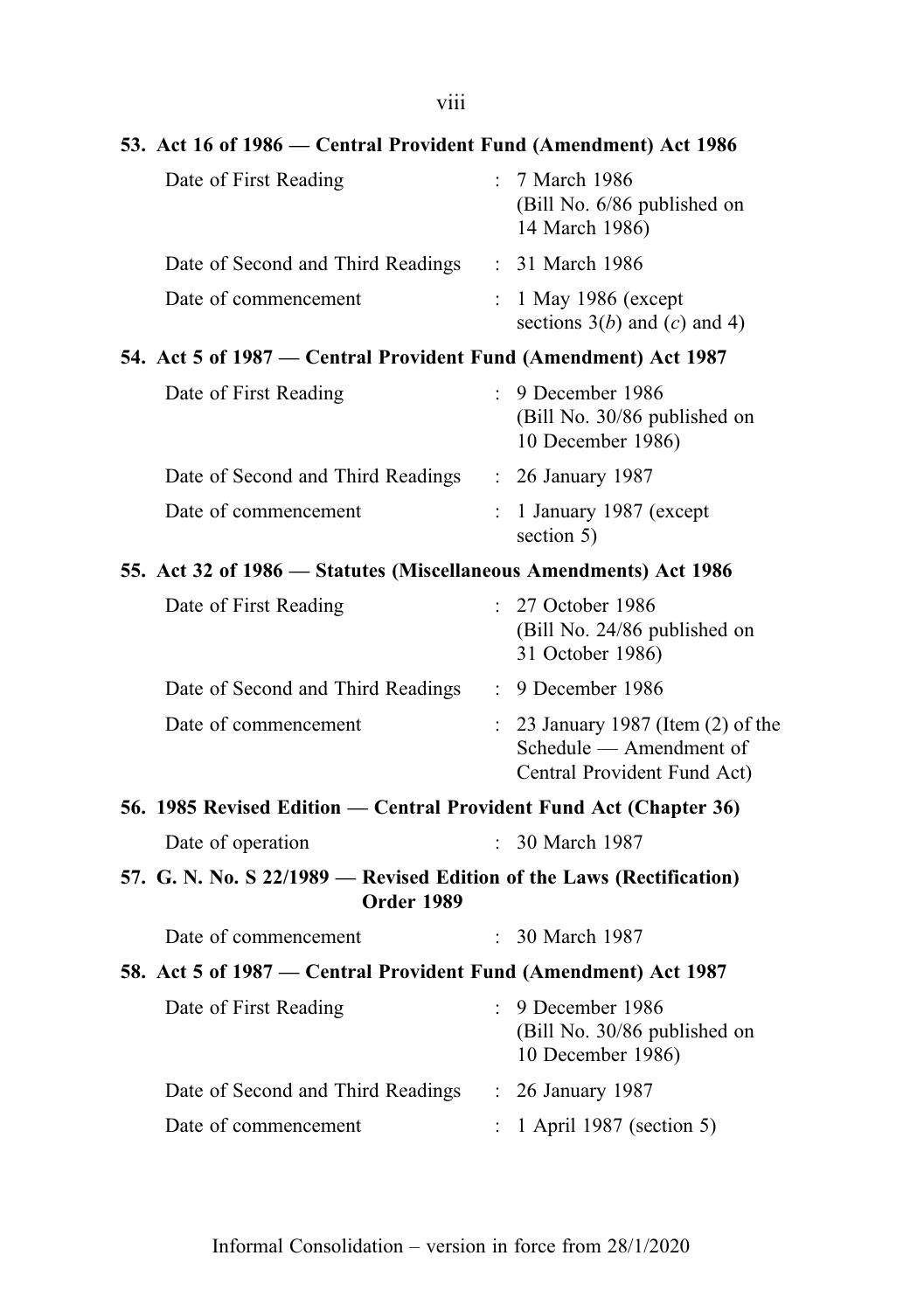| 59. Act 30 of 1987 – Central Provident Fund (Amendment No. 2) Act 1987 |                                                                                         |
|------------------------------------------------------------------------|-----------------------------------------------------------------------------------------|
| Date of First Reading                                                  | : 9 November 1987<br>(Bill No. 20/87 published on<br>11 November 1987)                  |
| Date of Second and Third Readings                                      | : 30 November 1987                                                                      |
| Date of commencement                                                   | : 1 March 1988                                                                          |
| 60. 1988 Revised Edition - Central Provident Fund Act (Chapter 36)     |                                                                                         |
| Date of operation                                                      | 30 April 1988                                                                           |
| 61. G. N. No. S 161/1988 - Central Provident Fund Act (Substitution of | <b>Schedule) Notification 1988</b>                                                      |
| Date of commencement                                                   | $: 1$ July 1988                                                                         |
| 62. Act 5 of 1989 – Statutes (Miscellaneous Amendments) Act 1989       |                                                                                         |
| Date of First Reading                                                  | : 16 January 1989<br>(Bill No. 2/89 published on<br>16 January 1989)                    |
| Date of Second and Third Readings                                      | : 26 January 1989                                                                       |
| Date of commencement                                                   | 3 March 1989 (Item (1) of the<br>Schedule - Amendment of<br>Central Provident Fund Act) |
| 63. Act 23 of 1989 – Central Provident Fund (Amendment) Act 1989       |                                                                                         |
| Date of First Reading                                                  | : 13 March 1989<br>(Bill No. 22/89 published on<br>14 March 1989)                       |
| Date of Second and Third Readings                                      | : 7 April 1989                                                                          |
| Date of commencement                                                   | : 14 May 1989                                                                           |
| 64. Act 30 of 1989 - Central Provident Fund (Amendment No. 2) Act 1989 |                                                                                         |
| Date of First Reading                                                  | $: 29$ May 1989<br>(Bill No. 29/89 published on<br>31 May 1989)                         |
| Date of Second and Third Readings : 11 July 1989                       |                                                                                         |
| Date of commencement                                                   | 1 June 1989                                                                             |
| 65. G. N. No. S 261/1989 - Central Provident Fund Act (Amendment of    | <b>Schedule) Notification 1989</b>                                                      |
| Date of commencement                                                   | 1 July 1989                                                                             |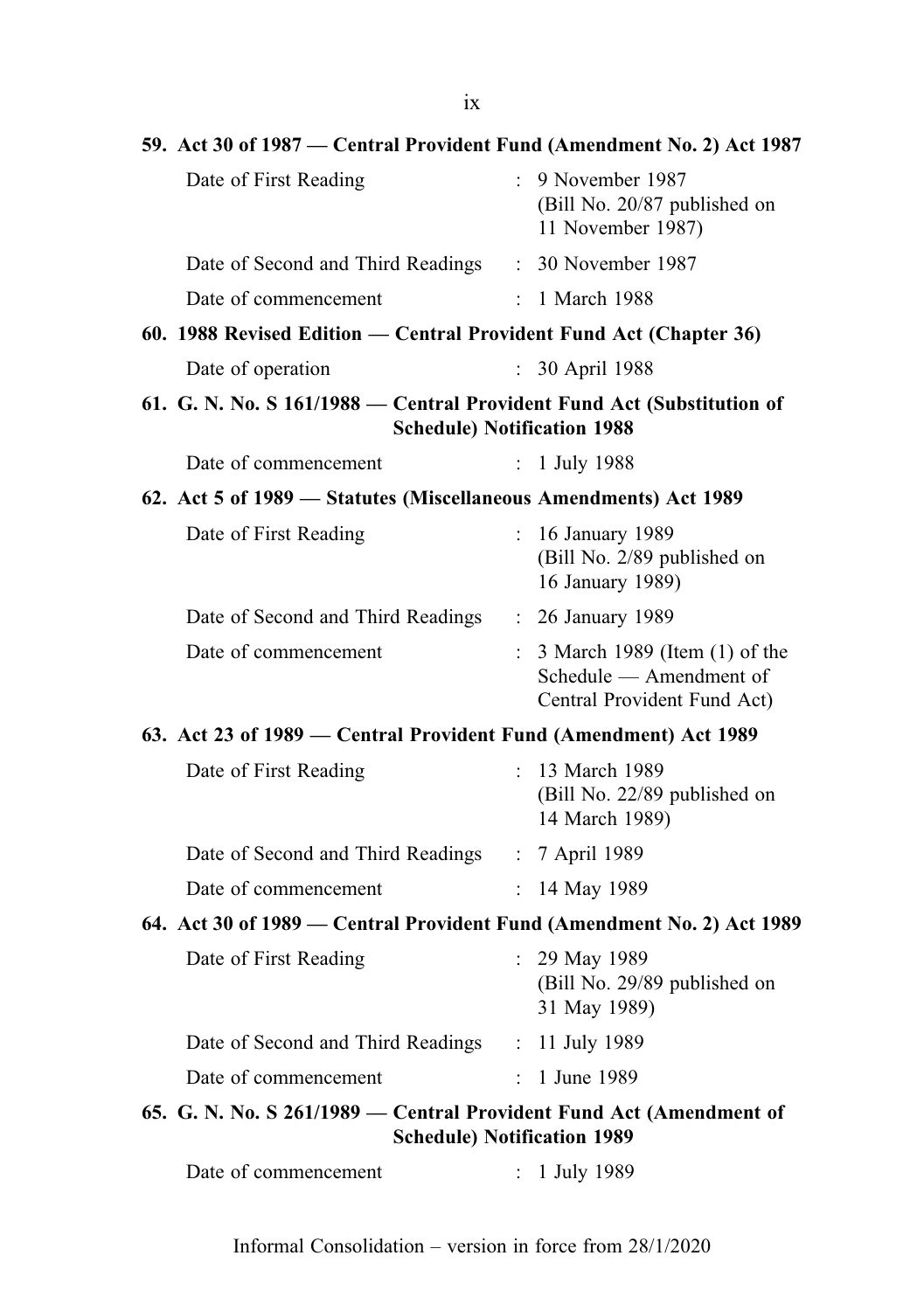# 66. G. N. No. S 104/1991 — Central Provident Fund Act (Amendment of Schedule) Notification 1991

| Date of commencement                                                   |    | : 1 January 1990                                                    |
|------------------------------------------------------------------------|----|---------------------------------------------------------------------|
| 67. Act 22 of 1990 — Central Provident Fund (Amendment No. 2) Act 1990 |    |                                                                     |
| Date of First Reading                                                  |    | : 30 August 1990<br>(Bill No. 21/90 published on<br>31 August 1990) |
| Date of Second and Third Readings : 4 October 1990                     |    |                                                                     |
| Date of commencement                                                   |    | $: 1$ January 1990                                                  |
| 68. G. N. No. S 293/1991 - Central Provident Fund Act (Amendment of    |    | Schedule) (No. 2) Notification 1991                                 |
| Date of commencement                                                   |    | : 6 April 1990                                                      |
| 69. G. N. No. S 256/1990 - Central Provident Fund Act (Amendment of    |    | <b>Schedule) Notification 1990</b>                                  |
| Date of commencement                                                   |    | : 6 June 1990                                                       |
| 70. Act 15 of 1990 - Central Provident Fund (Amendment) Act 1990       |    |                                                                     |
| Date of First Reading                                                  |    | : 12 June 1990<br>(Bill No. 15/90 published on<br>15 June 1990)     |
| Date of Second and Third Readings : 18 July 1990                       |    |                                                                     |
| Date of commencement                                                   |    | : $1 \text{ July } 1990$                                            |
| 71. G. N. No. S 293/1991 - Central Provident Fund Act (Amendment of    |    | Schedule) (No. 2) Notification 1991                                 |
| Date of commencement                                                   | ÷  | 11 January 1991                                                     |
| 72. 1991 Revised Edition - Central Provident Fund Act (Chapter 36)     |    |                                                                     |
| Date of operation                                                      | ÷. | 25 January 1991                                                     |
| 73. G. N. No. S 293/1991 - Central Provident Fund Act (Amendment of    |    | Schedule) (No. 2) Notification 1991                                 |
| Date of commencement                                                   |    | : $1$ July 1991                                                     |
| 74. G. N. No. S 266/1992 - Central Provident Fund Act (Amendment of    |    | <b>Schedule) Notification 1992</b>                                  |
| Date of commencement                                                   |    | : 17 August 1991                                                    |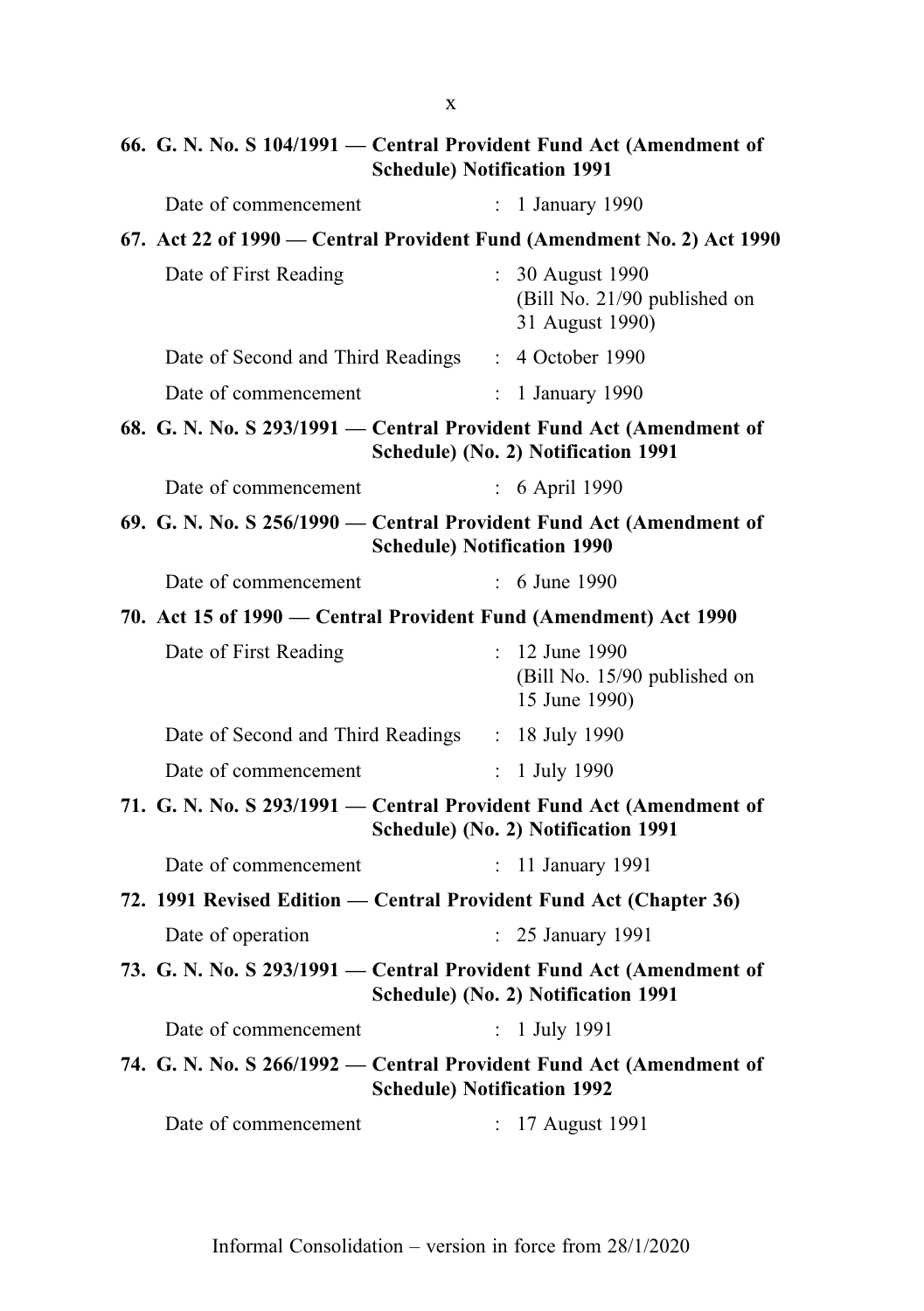# 75. G. N. No. S 266/1992 — Central Provident Fund Act (Amendment of Schedule) Notification 1992

| Date of commencement                                                                                        |              | : 15 October 1991                                                                                                                                                                                                                                                                                                                                                                                                                          |
|-------------------------------------------------------------------------------------------------------------|--------------|--------------------------------------------------------------------------------------------------------------------------------------------------------------------------------------------------------------------------------------------------------------------------------------------------------------------------------------------------------------------------------------------------------------------------------------------|
|                                                                                                             |              |                                                                                                                                                                                                                                                                                                                                                                                                                                            |
| Date of First Reading                                                                                       |              | : 3 January 1991<br>(Bill No. 4/91 published on<br>4 January 1991)                                                                                                                                                                                                                                                                                                                                                                         |
|                                                                                                             |              |                                                                                                                                                                                                                                                                                                                                                                                                                                            |
| Date of commencement                                                                                        |              | : 30 November 1991                                                                                                                                                                                                                                                                                                                                                                                                                         |
|                                                                                                             |              |                                                                                                                                                                                                                                                                                                                                                                                                                                            |
| Date of First Reading                                                                                       |              | : 13 January 1992<br>(Bill No. 4/92 published on<br>14 January 1992)                                                                                                                                                                                                                                                                                                                                                                       |
|                                                                                                             |              |                                                                                                                                                                                                                                                                                                                                                                                                                                            |
| Date of commencement                                                                                        |              | : 1 April 1992                                                                                                                                                                                                                                                                                                                                                                                                                             |
|                                                                                                             |              |                                                                                                                                                                                                                                                                                                                                                                                                                                            |
| Date of commencement                                                                                        |              | : 1 April 1992                                                                                                                                                                                                                                                                                                                                                                                                                             |
|                                                                                                             |              |                                                                                                                                                                                                                                                                                                                                                                                                                                            |
| Date of First Reading                                                                                       |              | : 29 May 1992                                                                                                                                                                                                                                                                                                                                                                                                                              |
|                                                                                                             |              | (Bill No. 28/92 published on<br>1 June 1992)                                                                                                                                                                                                                                                                                                                                                                                               |
| Date of Second and Third Readings : 31 July 1992                                                            |              |                                                                                                                                                                                                                                                                                                                                                                                                                                            |
| Date of commencement                                                                                        |              | : 28 August 1992                                                                                                                                                                                                                                                                                                                                                                                                                           |
| 80. G. N. No. S 273/1993 – Central Provident Fund Act (Amendment of                                         |              | <b>Schedule) Notification 1993</b>                                                                                                                                                                                                                                                                                                                                                                                                         |
| Date of commencement                                                                                        |              | $: 1$ September 1992                                                                                                                                                                                                                                                                                                                                                                                                                       |
| 81. G.N. No. S 34/93 – Central Provident Fund Act (Amendment of Third<br><b>Schedule) Notification 1993</b> |              |                                                                                                                                                                                                                                                                                                                                                                                                                                            |
| Date of commencement                                                                                        | $\mathbf{r}$ | 1 January 1993                                                                                                                                                                                                                                                                                                                                                                                                                             |
| 82. G. N. No. S 273/1993 – Central Provident Fund Act (Amendment of                                         |              | <b>Schedule) Notification 1993</b>                                                                                                                                                                                                                                                                                                                                                                                                         |
|                                                                                                             |              | 76. Act 11 of 1991 - Statutes (Miscellaneous Amendments) Act 1991<br>Date of Second and Third Readings : 14 January 1991<br>77. Act 3 of 1992 – Central Provident Fund (Amendment) Act 1992<br>Date of Second and Third Readings : 27 February 1992<br>78. G. N. No. S 266/1992 — Central Provident Fund Act (Amendment of<br><b>Schedule) Notification 1992</b><br>79. Act 27 of 1992 — Central Provident Fund (Amendment No. 2) Act 1992 |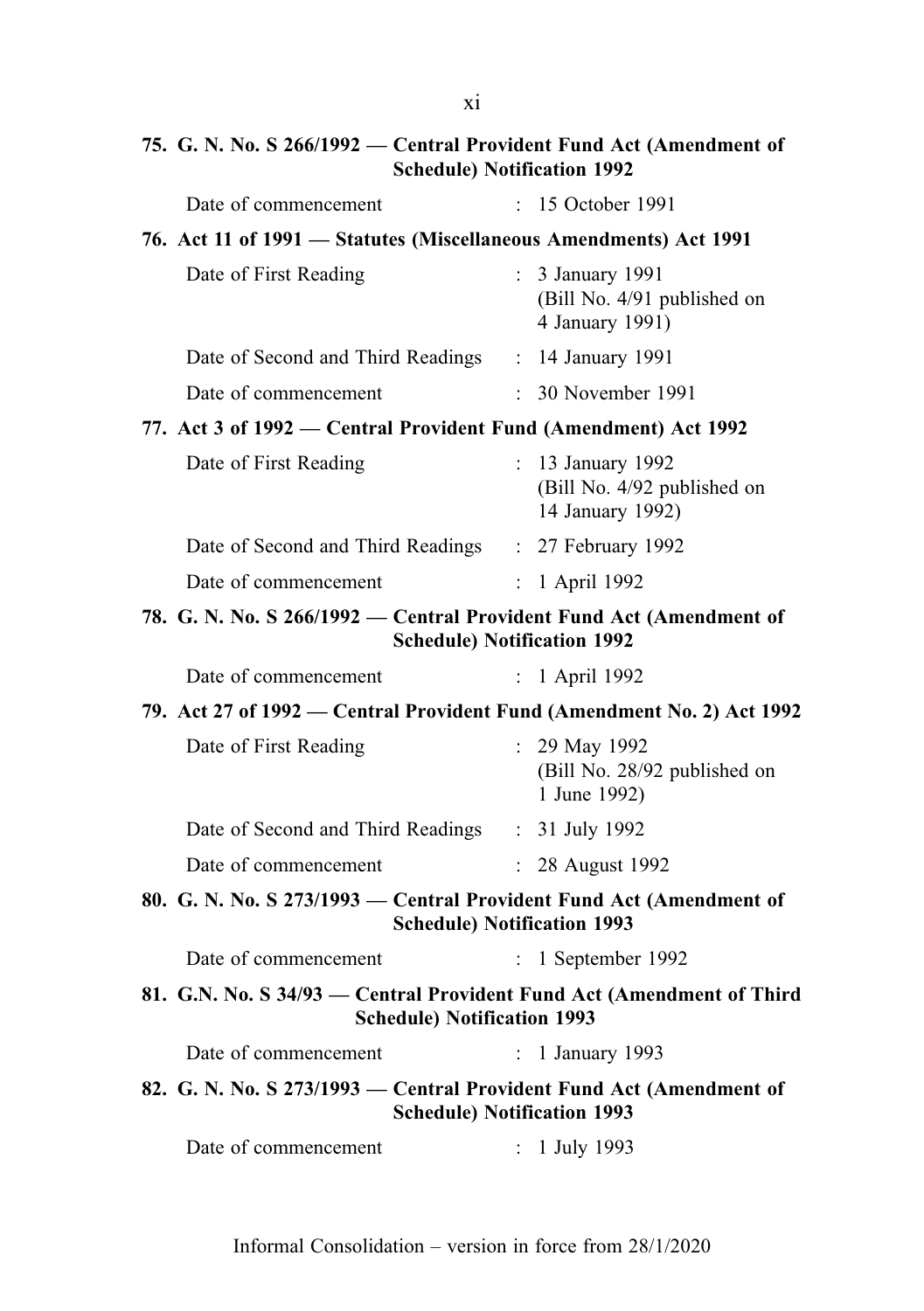| 83. Act 29 of 1993 – Central Provident Fund (Amendment) Act 1993                                             |                |                                                                 |
|--------------------------------------------------------------------------------------------------------------|----------------|-----------------------------------------------------------------|
| Date of First Reading                                                                                        |                | : 30 July 1993<br>(Bill No. 24/93 published on<br>31 July 1993) |
| Date of Second and Third Readings : 30 August 1993                                                           |                |                                                                 |
| Date of commencement                                                                                         |                | $: 1$ October 1993                                              |
| 84. G.N. No. S 258/2000 - Central Provident Fund Act (Amendment of                                           |                | <b>Third Schedule) Notification 2000</b>                        |
| Dates of commencement                                                                                        |                | : 18 February 1994 (paragraph<br>2(a)                           |
| 85. 1994 Revised Edition — Central Provident Fund Act (Chapter 36)                                           |                |                                                                 |
| Date of operation                                                                                            |                | : 15 March 1994                                                 |
| 86. Act 10 of 1994 – Central Provident Fund (Amendment) Act 1994                                             |                |                                                                 |
| Date of First Reading                                                                                        |                | : 23 May 1994<br>(Bill No. 11/94 published on<br>24 May 1994)   |
| Date of Second and Third Readings : 25 July 1994                                                             |                |                                                                 |
| Date of commencement                                                                                         | $\ddot{\cdot}$ | 1 July 1994 (sections 3 and 11)                                 |
| 87. G.N. No. S 273/94 - Central Provident Fund Act (Amendment of First<br><b>Schedule) Notification 1994</b> |                |                                                                 |
| Date of commencement                                                                                         |                | $: 1$ July 1994                                                 |
| 88. Act 10 of 1994 – Central Provident Fund (Amendment) Act 1994                                             |                |                                                                 |
| Date of First Reading                                                                                        |                | : 23 May 1994<br>(Bill No. 11/94 published on<br>24 May 1994)   |
| Date of Second and Third Readings : 25 July 1994                                                             |                |                                                                 |
| Date of commencement                                                                                         | $\ddot{\cdot}$ | 1 March 1995 (sections 7, 8 and<br>10)                          |
| 89. G. N. No. S 227/1995 - Revised Edition of the Laws (Rectification)<br><b>Order 1995</b>                  |                |                                                                 |
| Date of commencement                                                                                         |                | : 11 May 1995                                                   |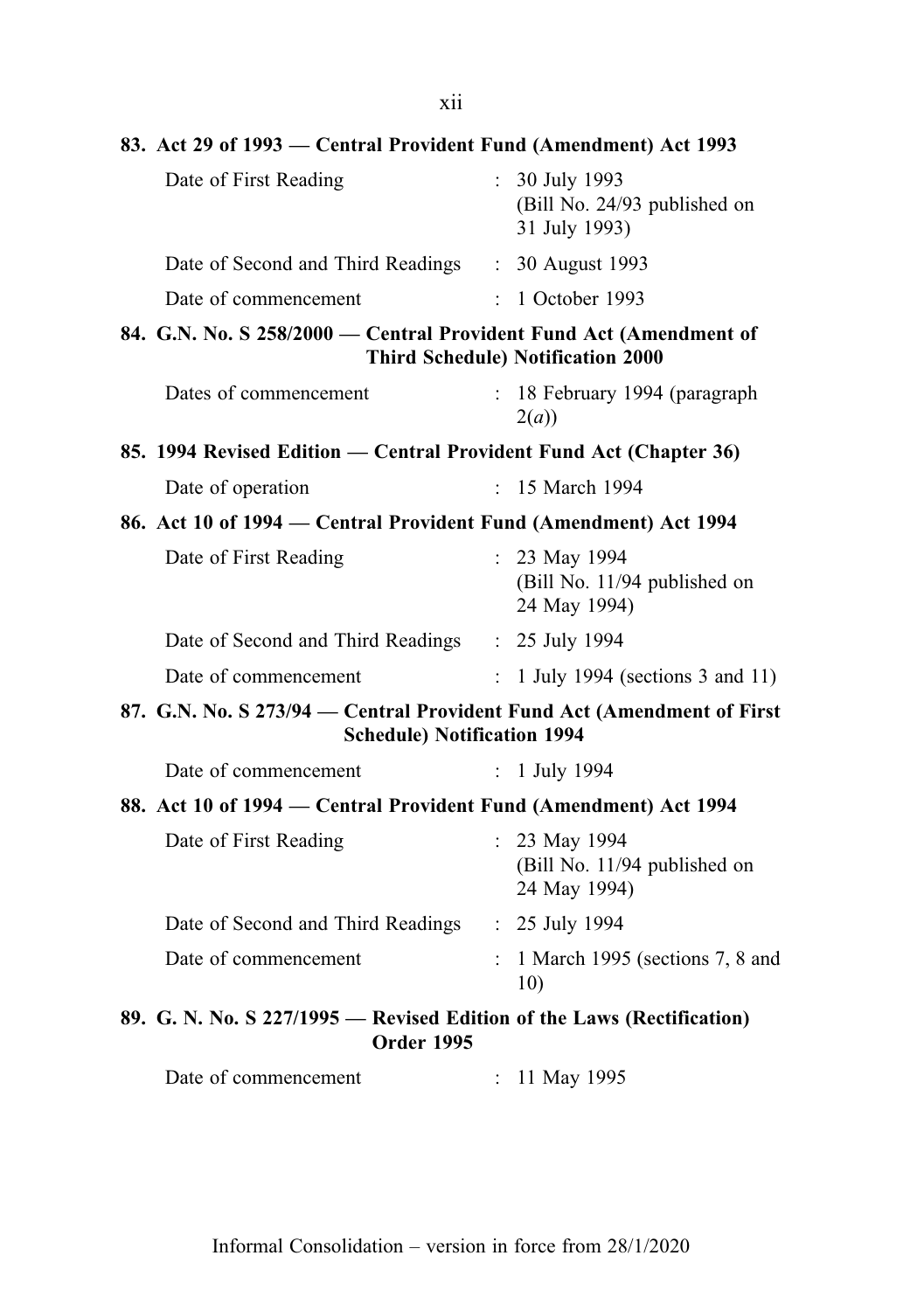| 90. Act 10 of 1994 – Central Provident Fund (Amendment) Act 1994                                      |                |                                                                          |
|-------------------------------------------------------------------------------------------------------|----------------|--------------------------------------------------------------------------|
| Date of First Reading                                                                                 |                | : 23 May 1994<br>(Bill No. 11/94 published on<br>24 May 1994)            |
| Date of Second and Third Readings : 25 July 1994                                                      |                |                                                                          |
| Date of commencement                                                                                  |                | : $14$ May 1995 (section 9)                                              |
| 91. Act 10 of 1994 – Central Provident Fund (Amendment) Act 1994                                      |                |                                                                          |
| Date of First Reading                                                                                 |                | $: 23$ May 1994<br>(Bill No. 11/94 published on<br>24 May 1994)          |
| Date of Second and Third Readings : 25 July 1994                                                      |                |                                                                          |
| Date of commencement                                                                                  |                | : 1 July 1995 (sections $2, 4, 5$<br>and $6)$                            |
| 92. Act 27 of 1995 — Land Titles (Strata) (Amendment) Act 1995<br>(Related amendments made to Act by) |                |                                                                          |
| Date of First Reading                                                                                 |                | : $25$ May 1995<br>(Bill No. 22/95 published on<br>26 May 1995)          |
| Date of Second and Third Readings : 7 July 1995                                                       |                |                                                                          |
| Date of commencement                                                                                  | $\ddot{\cdot}$ | 4 August 1995                                                            |
| 93. Act 29 of 1995 - Rapid Transit Systems Act 1995<br>(Consequential amendments made to Act by)      |                |                                                                          |
| Date of First Reading                                                                                 |                | : $7 \text{ July } 1995$<br>(Bill No. 25/95 published on<br>8 July 1995) |
| Date of Second and Third Readings                                                                     |                | : 7 August 1995                                                          |
| Date of commencement                                                                                  |                | 1 September 1995                                                         |
| 94. Act 31 of 1995 – Central Provident Fund (Amendment) Act 1995                                      |                |                                                                          |
| Date of First Reading                                                                                 | $\mathbf{r}$   | 7 July 1995<br>(Bill No. 23/95 published on<br>8 July 1995)              |
| Date of Second and Third Readings                                                                     |                | : 7 August 1995                                                          |
| Date of commencement                                                                                  |                | 1 January 1996                                                           |
|                                                                                                       |                |                                                                          |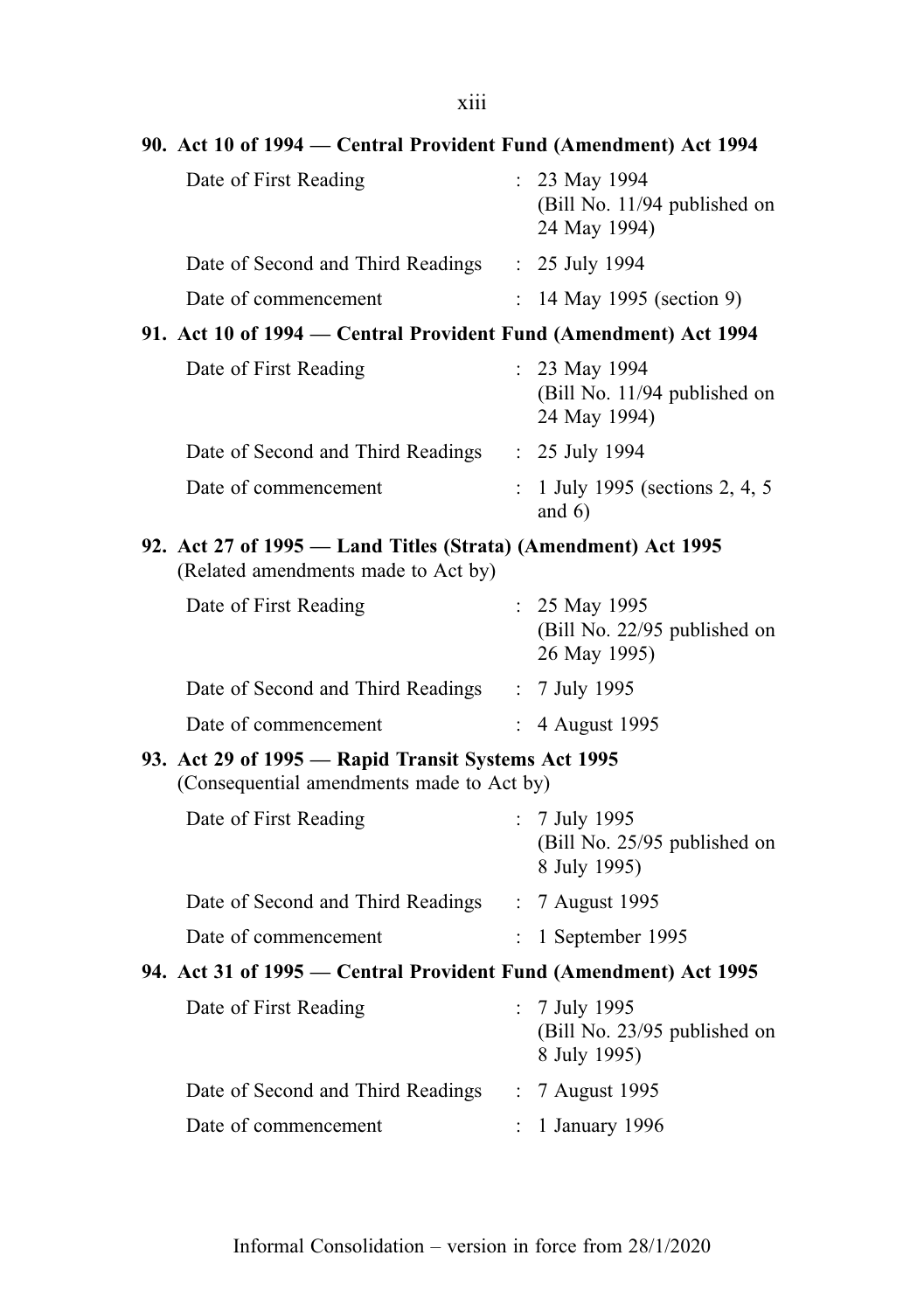# 95. G.N. No. S 570/95 — Central Provident Fund Act (Amendment of First Schedule) Notification 1995

| Date of commencement | 1 January 1996 |
|----------------------|----------------|
|----------------------|----------------|

96. Act 1 of 1996 — Singapore Productivity and Standards Board Act 1996 (Consequential amendments made to Act by)

| Date of First Reading             | $: 1$ November 1995<br>(Bill No. 39/95 published on<br>2 November 1995) |
|-----------------------------------|-------------------------------------------------------------------------|
| Date of Second and Third Readings | $\therefore$ 5 December 1995                                            |
| Date of commencement              | $: 1$ April 1996                                                        |

97. Act 7 of 1996 — Maritime and Port Authority of Singapore Act 1996 (Consequential amendments made to Act by)

| Date of First Reading             | $\therefore$ 5 December 1995<br>(Bill No. 46/95 published on<br>6 December 1995) |
|-----------------------------------|----------------------------------------------------------------------------------|
| Date of Second and Third Readings | $: 18$ January 1996                                                              |
| Date of commencement              | $\therefore$ 2 February 1996                                                     |

- 98. 1997 Revised Edition Central Provident Fund Act (Chapter 36)
	- Date of operation : 20 December 1997
- 99. Act 30 of 1998 Central Provident Fund (Amendment) Act 1998

| Date of First Reading             | : 1 June 1998<br>(Bill No. 26/98 published on<br>2 June 1998) |
|-----------------------------------|---------------------------------------------------------------|
| Date of Second and Third Readings | $: 29$ June 1998                                              |
| Date of commencement              | $: 1$ August 1998                                             |

# 100. G.N. No. S 258/2000 — Central Provident Fund Act (Amendment of Third Schedule) Notification 2000

| Dates of commencement                                                | $: 1$ September 1998 (paragraph<br>2(b) |
|----------------------------------------------------------------------|-----------------------------------------|
| 101. G. N. No. S 645/1998 — Central Provident Fund Act (Amendment of |                                         |

Schedule) Notification 1998

| Date of commencement |  | 1 January 1999 |
|----------------------|--|----------------|
|----------------------|--|----------------|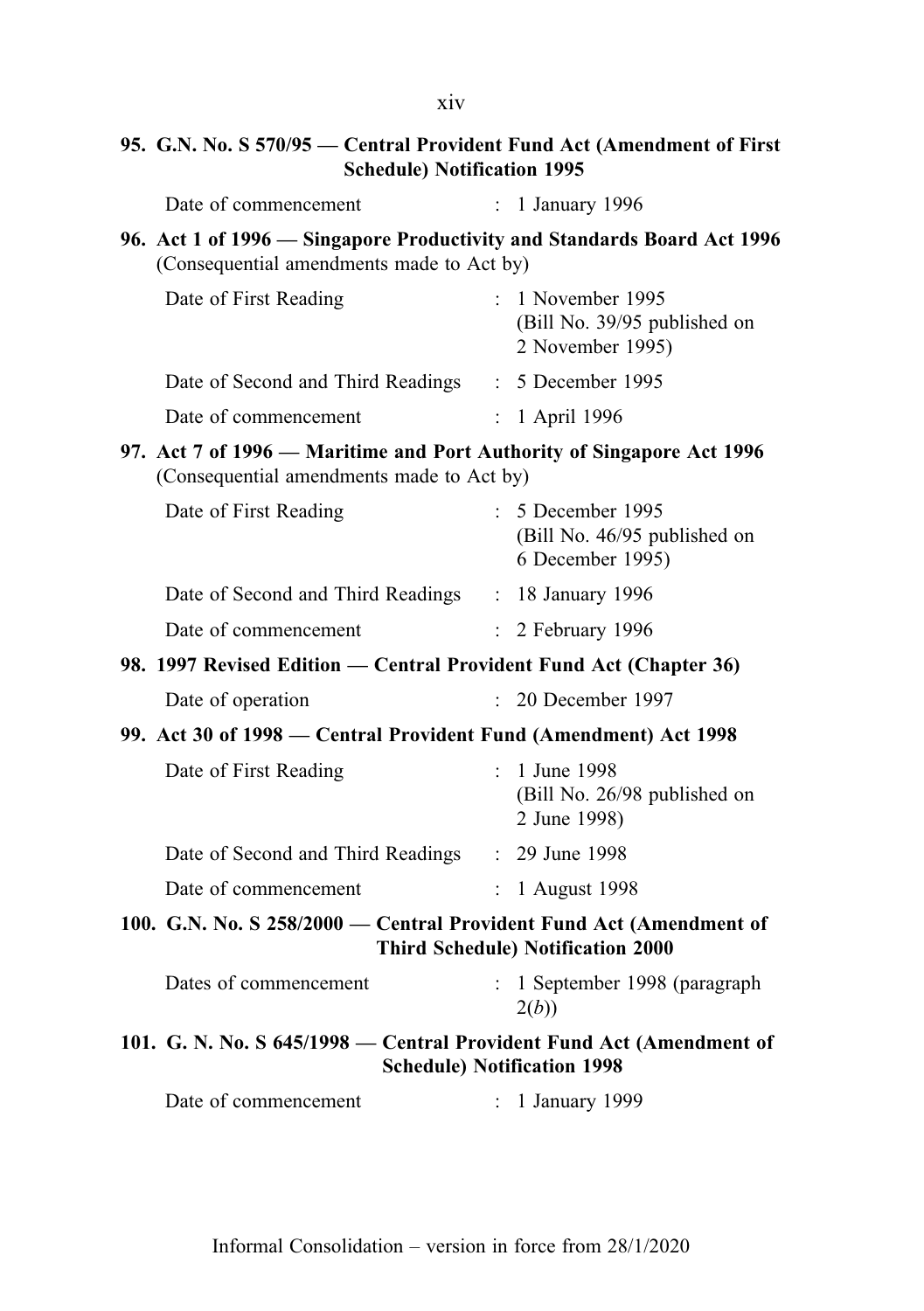102. Act 12 of 1999 — Central Provident Fund (Amendment) Act 1999 Date of First Reading : 20 January 1999 (Bill No. 4/99 published on 21 January 1999) Date of Second and Third Readings : 11 February 1999 Date of commencement : 1 March 1999 103. Act 4 of 1999 — Building and Construction Authority Act 1999 (Consequential amendments made to Act by) Date of First Reading : 23 November 1998 (Bill No. 51/98 published on 24 November 1998) Date of Second and Third Readings : 20 January 1999 Date of commencement : 1 April 1999 104. G.N. No. S 520/99 — Central Provident Fund Act (Amendment of Third Schedule) Notification 1999 Date of commencement : 29 November 1999 105. Act 41 of 1999 — Info-communications Development Authority of Singapore Act 1999 (Consequential amendments made to Act by) Date of First Reading : 11 October 1999 (Bill No. 36/99 published on 12 October 1999) Date of Second and Third Readings : 23 November 1999 Date of commencement : 1 December 1999 106. Act 43 of 1999 — Telecommunications Act 1999 (Consequential amendments made to Act by) Date of First Reading : 11 October 1999 (Bill No. 33/99 published on 12 October 1999) Date of Second and Third Readings : 23 November 1999 Date of commencement : 1 December 1999 107. G.N. No. S 258/2000 — Central Provident Fund Act (Amendment of Third Schedule) Notification 2000

| Dates of commencement | : 10 December 1999 (paragraph |
|-----------------------|-------------------------------|
|                       | 2(c)                          |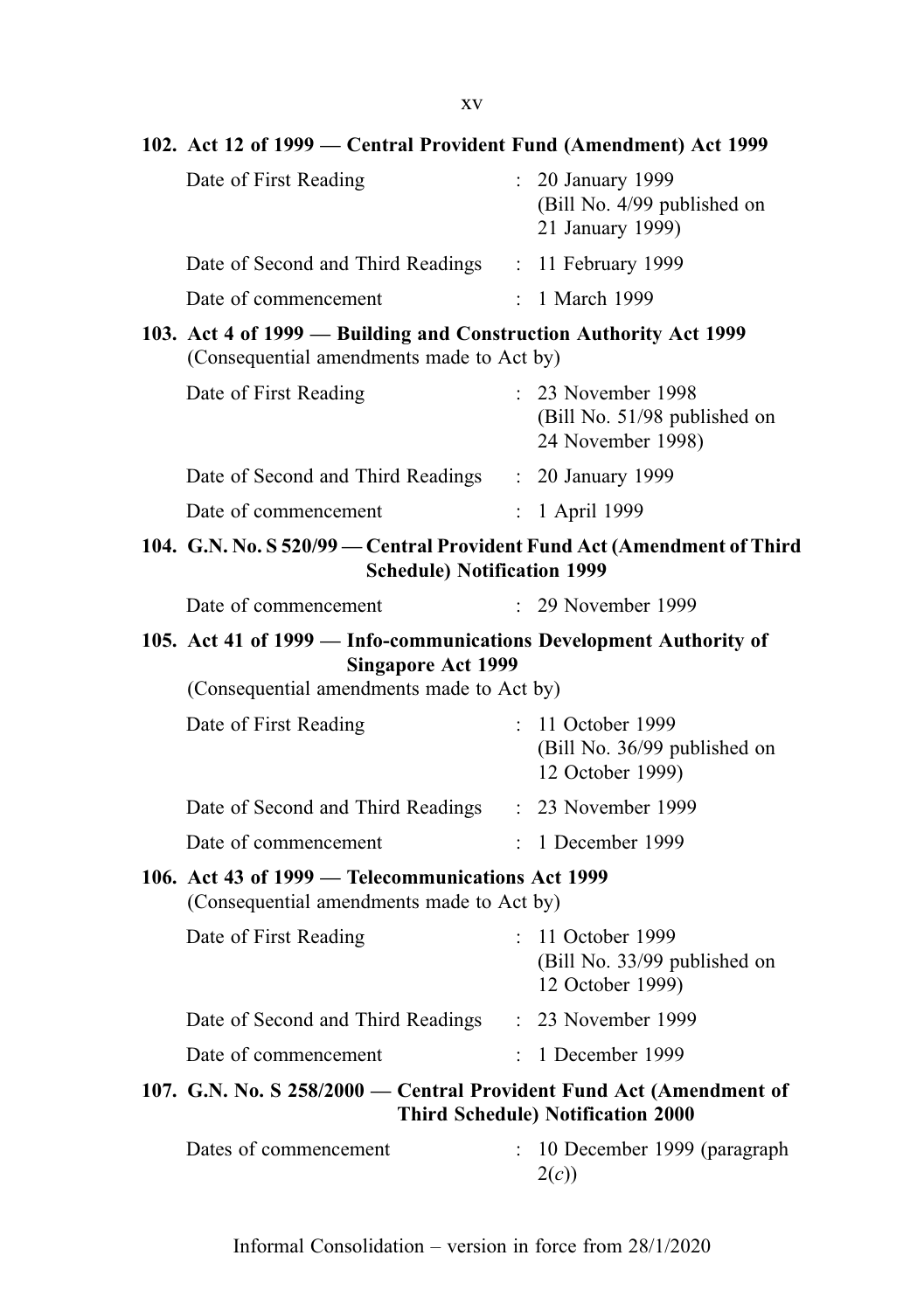108. 1999 Revised Edition — Central Provident Fund Act (Chapter 36)

| Date of operation                                                                                                | $\therefore$ 30 December 1999                                            |  |  |
|------------------------------------------------------------------------------------------------------------------|--------------------------------------------------------------------------|--|--|
| 109. Act 9 of 2000 — Defence Science and Technology Agency Act 2000<br>(Consequential amendments made to Act by) |                                                                          |  |  |
| Date of First Reading                                                                                            | $: 17$ January 2000<br>(Bill No. 1/2000 published on<br>18 January 2000) |  |  |
| Date of Second and Third Readings                                                                                | $\therefore$ 21 February 2000                                            |  |  |
| Date of commencement                                                                                             | : 15 March 2000                                                          |  |  |
| 110. G.N. No. S 156/2000 — Central Provident Fund Act (Amendment of<br><b>First Schedule) Notification 2000</b>  |                                                                          |  |  |
| Date of commencement                                                                                             | $: 1$ April 2000                                                         |  |  |

111. Act 22 of 2000 — Auctioneers' Licences (Amendment) Act 2000 (Consequential amendments made to Act by)

| Date of First Reading             | $: 22$ May 2000<br>(Bill No. 17/2000 published on<br>23 May 2000) |
|-----------------------------------|-------------------------------------------------------------------|
| Date of Second and Third Readings | $: 3$ July 2000                                                   |
| Date of commencement              | $\therefore$ 1 August 2000                                        |

112. Act 39 of 2000 — Central Provident Fund (Amendment) Act 2000

| Date of First Reading             | $: 13$ November 2000<br>(Bill No. $34/2000$ published on<br>13 November 2000)                         |
|-----------------------------------|-------------------------------------------------------------------------------------------------------|
| Date of Second and Third Readings | $\therefore$ 22 November 2000                                                                         |
| Date of commencement              | $: 28$ December 2000 (except<br>sections 2, 3, 4, 6, 8, 10, 11, 12,<br>13, 14, 15, 16, 17, 18 and 19) |

# 113. G.N. No. S 612/2000 — Central Provident Fund Act (Amendment of First Schedule) (No. 2) Notification 2000

| Date of commencement |  | 1 January 2001 |
|----------------------|--|----------------|
|----------------------|--|----------------|

## 114. Act 39 of 2000 — Central Provident Fund (Amendment) Act 2000

| Date of First Reading             | $\therefore$ 13 November 2000<br>(Bill No. 34/2000 published on<br>13 November 2000) |
|-----------------------------------|--------------------------------------------------------------------------------------|
| Date of Second and Third Readings | $\therefore$ 22 November 2000                                                        |

Informal Consolidation – version in force from 28/1/2020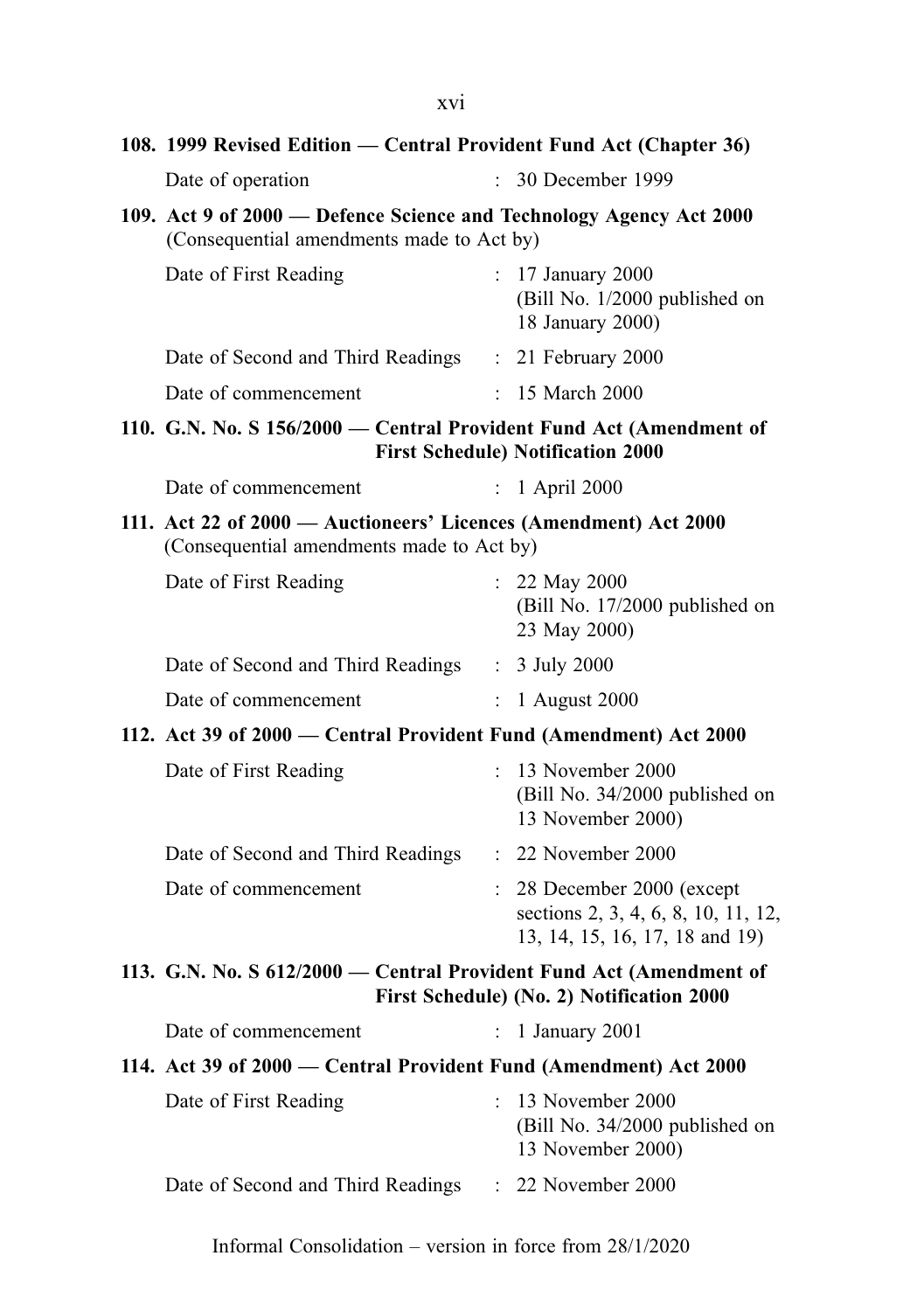| xvii                                                                                                                 |                      |                                                                           |
|----------------------------------------------------------------------------------------------------------------------|----------------------|---------------------------------------------------------------------------|
| Date of commencement                                                                                                 |                      | $: 1$ January 2001 (sections 2, 3, 4,<br>6, 8, 17, 18 and 19 $(b)$ )      |
| 115. Act 39 of 2000 – Central Provident Fund (Amendment) Act 2000                                                    |                      |                                                                           |
| Date of First Reading                                                                                                |                      | : 13 November 2000<br>(Bill No. 34/2000 published on<br>13 November 2000) |
| Date of Second and Third Readings                                                                                    |                      | : 22 November 2000                                                        |
| Date of commencement                                                                                                 |                      | : 1 March 2001 (sections 10, 11,<br>12, 13, 14, 15, 16 and 19 $(a)$ )     |
| 116. Act 3 of 2001 - Intellectual Property Office of Singapore Act 2001<br>(Consequential amendments made to Act by) |                      |                                                                           |
| Date of First Reading                                                                                                |                      | : 12 January 2001<br>(Bill No. 1/2001 published on<br>13 January 2001)    |
| Date of Second and Third Readings : 22 February 2001                                                                 |                      |                                                                           |
| Date of commencement                                                                                                 |                      | $: 1$ April 2001                                                          |
| 117. G.N. No. S 167/2001 - Central Provident Fund Act (Amendment of                                                  |                      | <b>First Schedule) Notification 2001</b>                                  |
| Date of commencement                                                                                                 | $\ddot{\phantom{0}}$ | 1 April 2001                                                              |
| 118. G.N. No. S 313/2001 - Central Provident Fund Act (Amendment of                                                  |                      | First Schedule) (No. 2) Notification 2001                                 |
| Date of commencement                                                                                                 |                      | $: 1$ April 2001                                                          |
| 119. Act 17 of 2001 - Singapore Land Authority Act 2001<br>(Consequential amendments made to Act by)                 |                      |                                                                           |
| Date of First Reading                                                                                                |                      | : 5 March 2001<br>(Bill No. 17/2001 published on<br>7 March 2001)         |
| Date of Second and Third Readings                                                                                    |                      | : 19 April 2001                                                           |
| Date of commencement                                                                                                 |                      | 1 June 2001                                                               |
| 120. G.N. No. S 550/2001 - Central Provident Fund Act (Amendment of                                                  |                      | First Schedule) (No. 3) Notification 2001                                 |
| Date of commencement                                                                                                 |                      | : 1 October 2001                                                          |
| 121. 2001 Revised Edition - Central Provident Fund Act (Chapter 36)                                                  |                      |                                                                           |
| Date of operation                                                                                                    |                      | : 31 December 2001                                                        |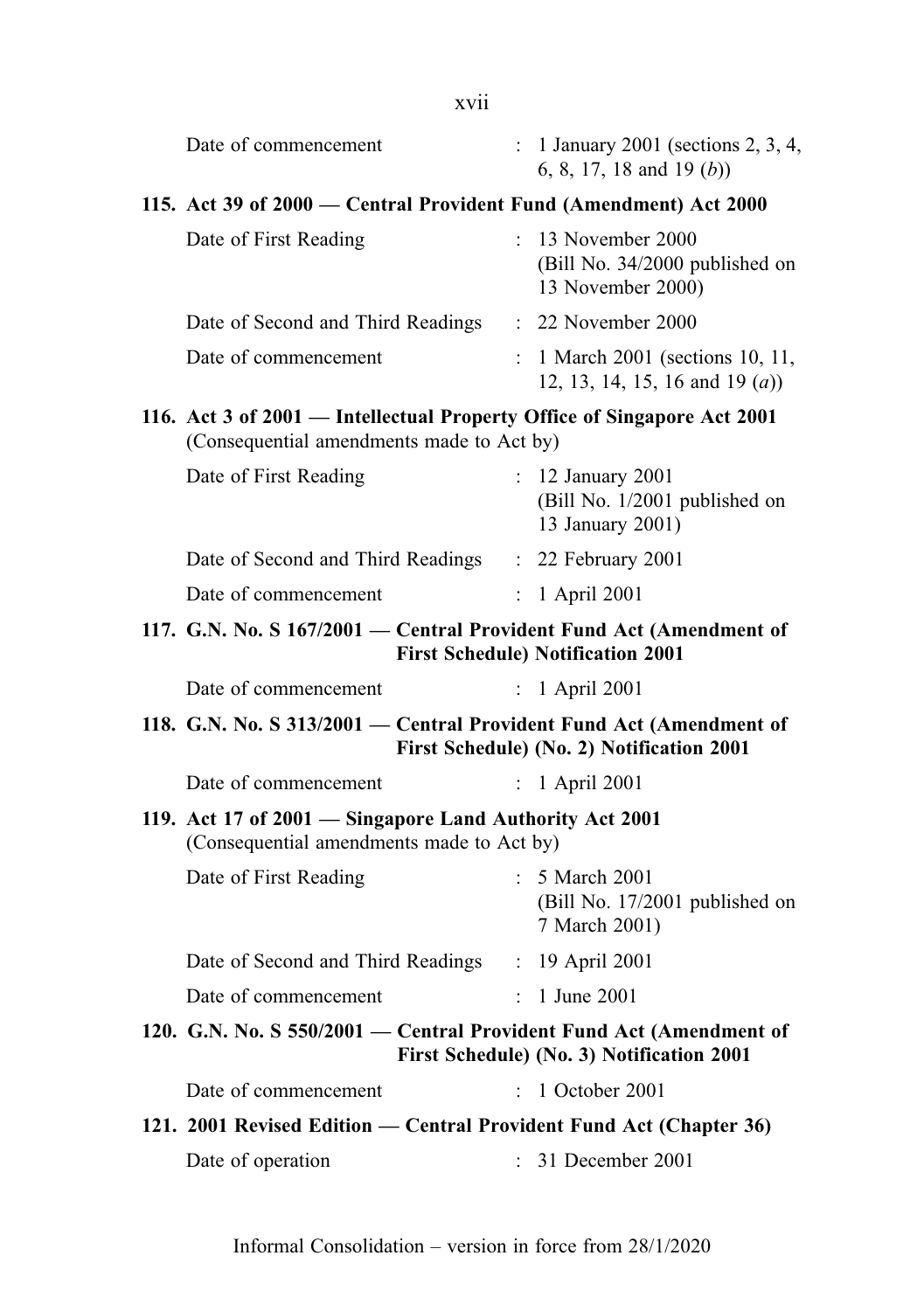# xviii

| 122. Act 34 of 2001 - Central Provident Fund (Amendment) Act 2001                                |                           |                                                                       |  |
|--------------------------------------------------------------------------------------------------|---------------------------|-----------------------------------------------------------------------|--|
| Date of First Reading                                                                            |                           | : 13 August 2001<br>(Bill No. 32/2001 published on<br>14 August 2001) |  |
| Date of Second and Third Readings                                                                |                           | $: 25$ September 2001                                                 |  |
| Date of commencement                                                                             | $\mathbb{R}^{\mathbb{Z}}$ | 1 January 2002                                                        |  |
| 123. Act 5 of 2002 - Statutory Corporations (Capital Contribution) Act<br>2002                   |                           |                                                                       |  |
| (Consequential amendments made to Act by)                                                        |                           |                                                                       |  |
| Date of First Reading                                                                            |                           | : $3$ May 2002<br>(Bill No. 7/2002 published on<br>4 May 2002)        |  |
| Date of Second and Third Readings : 24 May 2002                                                  |                           |                                                                       |  |
| Date of commencement                                                                             |                           | $: 15$ July 2002 (except item $(18)$ )<br>of the Schedule)            |  |
| 124. Act 5 of 2002 – Statutory Corporations (Capital Contribution) Act<br>2002                   |                           |                                                                       |  |
| (Consequential amendments made to Act by)                                                        |                           |                                                                       |  |
| Date of First Reading                                                                            |                           | : $3$ May 2002<br>(Bill No. 7/2002 published on<br>4 May 2002)        |  |
| Date of Second and Third Readings                                                                |                           | : $24$ May 2002                                                       |  |
| Dates of commencement                                                                            | ÷.                        | 29 July 2002 (Item (18) of the<br>Schedule)                           |  |
| 125. Act 25 of 2002 – Currency (Amendment) Act 2002<br>(Consequential amendments made to Act by) |                           |                                                                       |  |
| Date of First Reading                                                                            | $\mathbb{R}^{\mathbb{Z}}$ | 8 July 2002<br>$(Bill No. 23/2002$ published on<br>9 July 2002)       |  |
| Date of Second and Third Readings                                                                |                           | $: 23$ July 2002                                                      |  |
| Date of commencement                                                                             |                           | 1 October 2002                                                        |  |
| 126. G.N. No. S 524/2002 – Central Provident Fund Act (Amendment of                              |                           | <b>First Schedule) Notification 2002</b>                              |  |
| Date of commencement                                                                             |                           | 1 October 2002                                                        |  |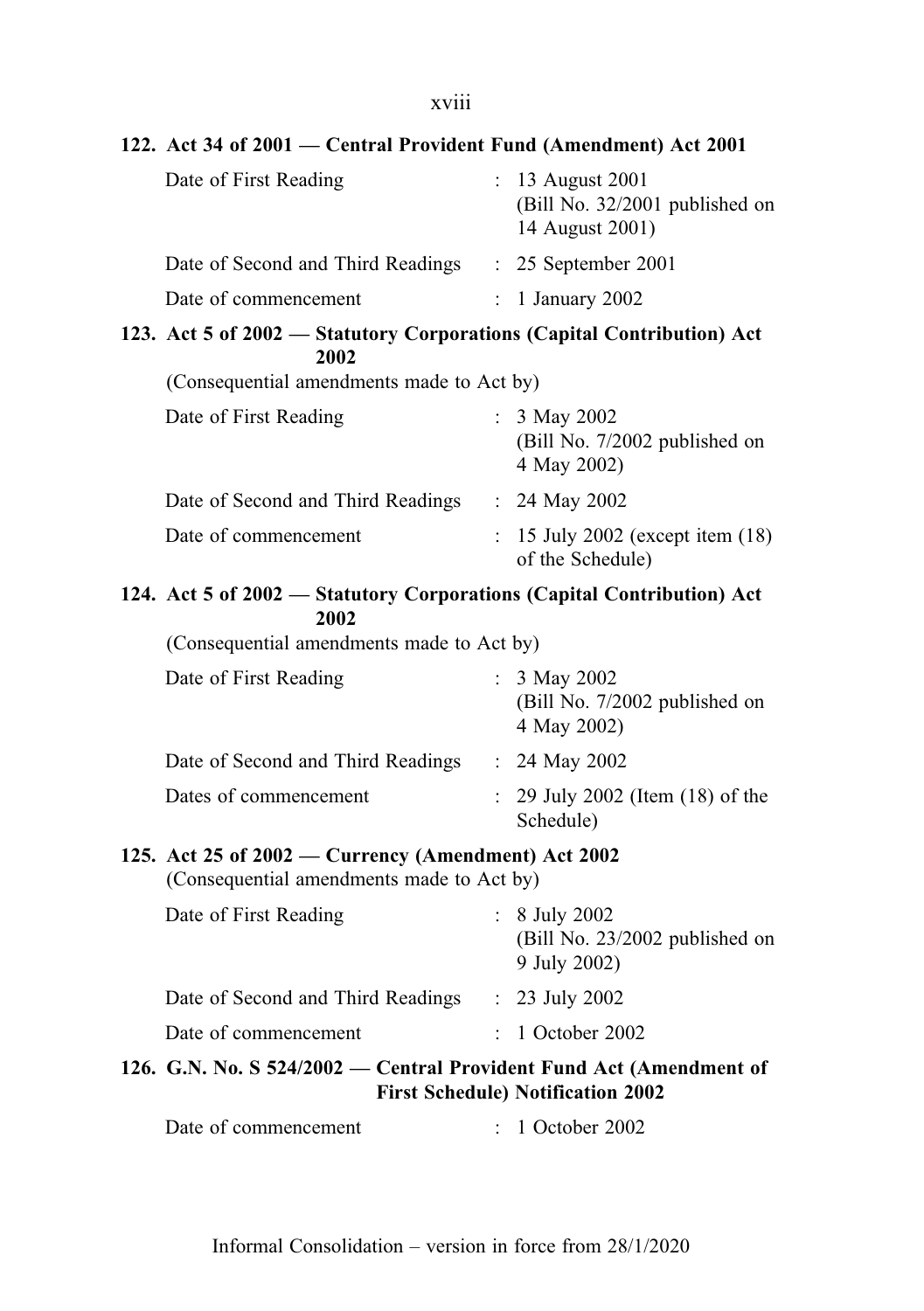| X1X                                                                                                |                |                                                                                                    |  |
|----------------------------------------------------------------------------------------------------|----------------|----------------------------------------------------------------------------------------------------|--|
| 127. Act 42 of 2001 – Securities and Futures Act 2001<br>(Consequential amendments made to Act by) |                |                                                                                                    |  |
| Date of First Reading                                                                              |                | : 25 September 2001<br>(Bill No. 33/2001 published on<br>26 September 2001)                        |  |
| Date of Second and Third Readings                                                                  |                | : 5 October 2001                                                                                   |  |
| Date of commencement                                                                               | $\ddot{\cdot}$ | 1 October 2002 (Item $(2)$ of the<br>Fourth Schedule — Amendment<br>of Central Provident Fund Act) |  |
| 128. Act 36 of 2002 – Central Provident Fund (Amendment) Act 2002                                  |                |                                                                                                    |  |
| Date of First Reading                                                                              |                | 1 October 2002<br>(Bill No. 34/2002 published on<br>2 October 2002)                                |  |
| Date of Second and Third Readings                                                                  |                | : 31 October 2002                                                                                  |  |
| Dates of commencement                                                                              |                | : $1$ January 2003 (except<br>sections 2 and 3)                                                    |  |
| 129. Act 36 of 2002 – Central Provident Fund (Amendment) Act 2002                                  |                |                                                                                                    |  |
| Date of First Reading                                                                              |                | : 1 October 2002<br>(Bill No. 34/2002 published on<br>2 October 2002)                              |  |
| Date of Second and Third Readings                                                                  |                | $: 31$ October 2002                                                                                |  |
| Dates of commencement                                                                              | $\mathbf{L}$   | 1 March 2003 (sections 2 and 3)                                                                    |  |
| 130. G.N. No. S 468/2003 - Central Provident Fund Act (Amendment of                                |                | <b>First Schedule) Notification 2003</b>                                                           |  |
| Date of commencement                                                                               | ÷.             | 1 October 2003                                                                                     |  |
| 131. G. N. No. S 457/2004 – Central Provident Fund Act (Amendment of                               |                | <b>Third Schedule) Notification 2004</b>                                                           |  |
| Date of commencement                                                                               |                | 22 December 2003                                                                                   |  |
| 132. Act 31 of 2003 – Central Provident Fund (Amendment) Act 2003                                  |                |                                                                                                    |  |
| Date of First Reading                                                                              | $\ddot{\cdot}$ | 16 October 2003<br>(Bill No. 30/2003 published on<br>17 October 2003)                              |  |
| Date of Second and Third Readings                                                                  |                | : 11 November 2003                                                                                 |  |
| Dates of commencement                                                                              |                | 1 January 2004 (except<br>sections 3, 6 and $10(a)$ )                                              |  |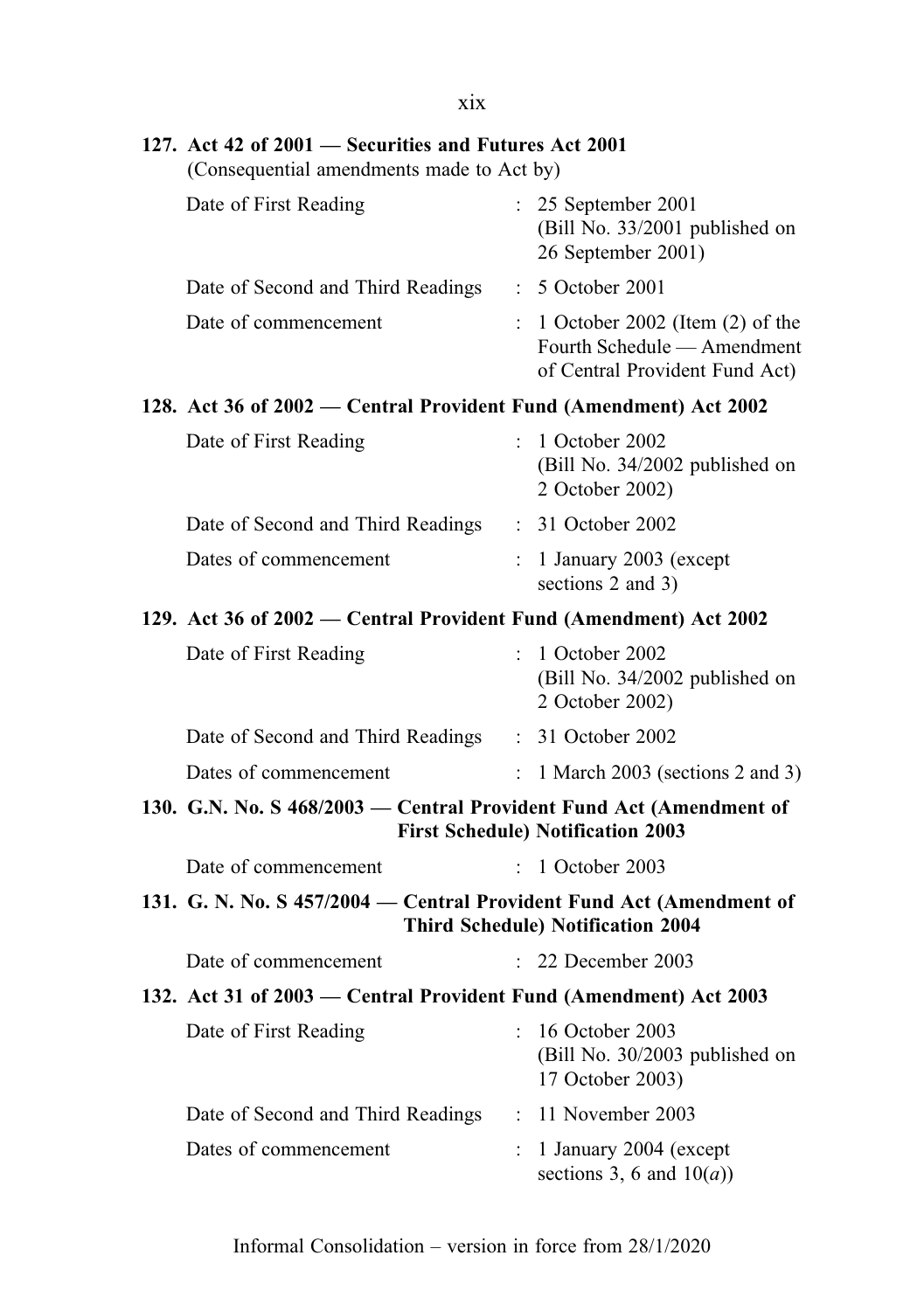# 133. G.N. No. S 657/2003 — Central Provident Fund Act (Amendment of First Schedule) (No. 2) Notification 2003

| Date of commencement                                                                             |                      | : 1 January 2004                                                              |
|--------------------------------------------------------------------------------------------------|----------------------|-------------------------------------------------------------------------------|
| 134. Act 3 of 2004 – Accounting and Corporate Regulatory Authority Act                           |                      |                                                                               |
| 2004<br>(Consequential amendments made to Act by)                                                |                      |                                                                               |
|                                                                                                  |                      |                                                                               |
| Date of First Reading                                                                            |                      | : 5 January 2004<br>(Bill No. 1/2004 published on<br>6 January 2004)          |
| Date of Second and Third Readings : 6 February 2004                                              |                      |                                                                               |
| Date of commencement                                                                             |                      | : 1 April 2004                                                                |
| 135. Act 31 of 2003 – Central Provident Fund (Amendment) Act 2003                                |                      |                                                                               |
| Date of First Reading                                                                            |                      | : 16 October 2003<br>(Bill No. 30/2003 published on<br>17 October 2003)       |
| Date of Second and Third Readings : 11 November 2003                                             |                      |                                                                               |
| Dates of commencement                                                                            | $\ddot{\cdot}$       | 1 July 2004 (sections 3, 6 and<br>10(a)                                       |
| 136. G.N. No. S 660/2004 - Central Provident Fund Act (Amendment of                              |                      | Third Schedule) (No. 2) Notification 2004                                     |
| Date of commencement                                                                             |                      | $: 1$ November 2004                                                           |
| 137. Act 45 of 2004 - Trustees (Amendment) Act 2004<br>(Consequential amendments made to Act by) |                      |                                                                               |
| Date of First Reading                                                                            |                      | $: 21$ September 2004<br>(Bill No. 43/2004 published on<br>22 September 2004) |
| Date of Second and Third Readings                                                                |                      | $: 19$ October 2004                                                           |
| Date of commencement                                                                             | ÷                    | 15 December 2004                                                              |
| 138. G.N. No. S 801/2004 - Central Provident Fund Act (Amendment of                              |                      | <b>First Schedule) Notification 2004</b>                                      |
| Date of commencement                                                                             | $\ddot{\phantom{0}}$ | 1 January 2005                                                                |
| 139. G.N. No. S 243/2005 - Central Provident Fund Act (Amendment of                              |                      |                                                                               |
|                                                                                                  |                      | <b>Third Schedule) Notification 2005</b>                                      |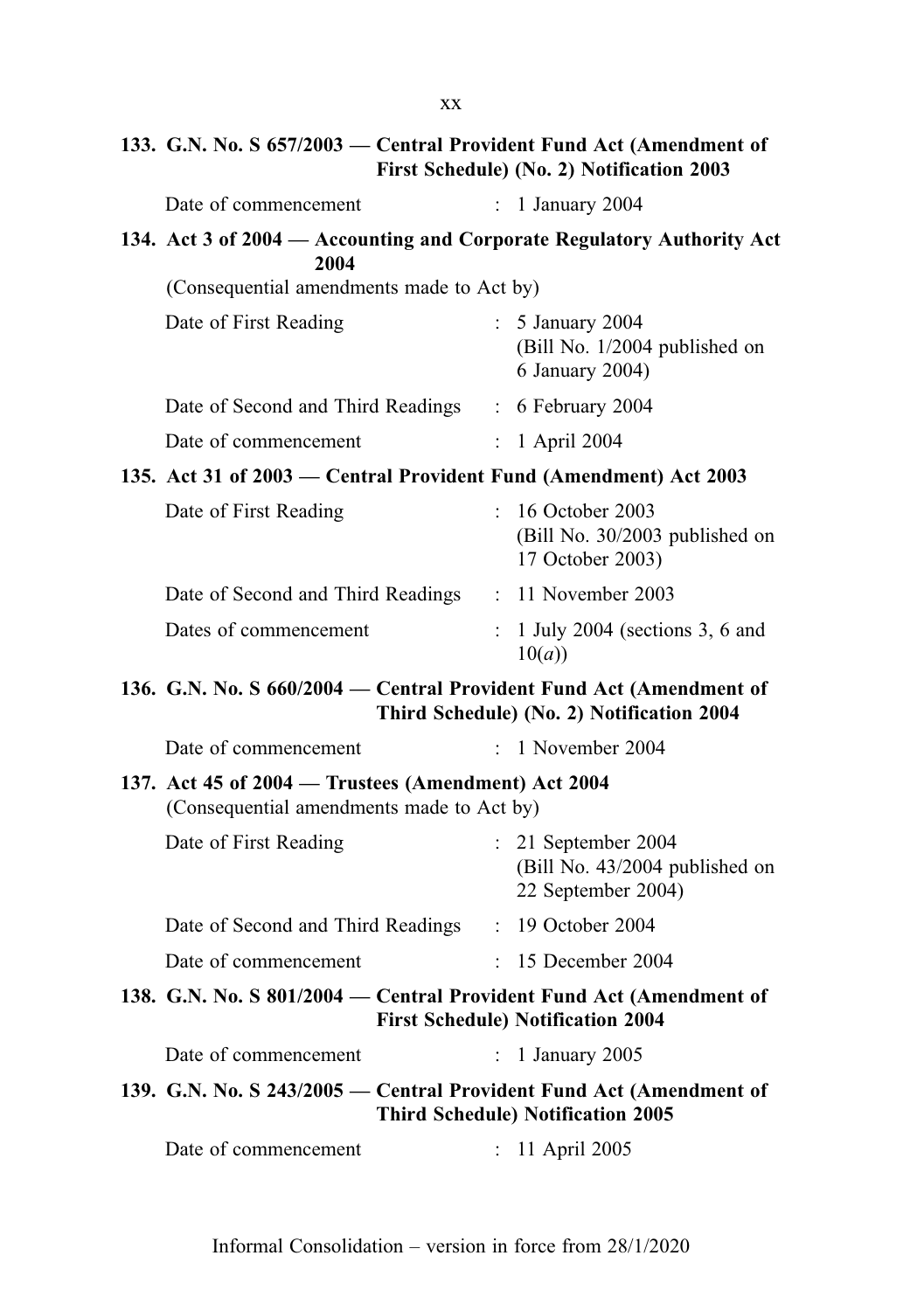| XX1                                                                                                       |                |                                                                         |
|-----------------------------------------------------------------------------------------------------------|----------------|-------------------------------------------------------------------------|
| 140. Act 3 of 2005 – CISCO (Dissolution) Act 2005<br>(Consequential amendments made to Act by)            |                |                                                                         |
| Date of First Reading                                                                                     |                | : 19 October 2004<br>(Bill No. 52/2004 published on<br>20 October 2004) |
| Date of Second and Third Readings                                                                         |                | : 25 January 2005                                                       |
| Date of commencement                                                                                      | $\mathcal{L}$  | 10 June 2005                                                            |
| 141. Act 23 of 2005 - Town Councils (Amendment) Act 2005<br>(Related amendments made to Act by)           |                |                                                                         |
| Date of First Reading                                                                                     |                | : $16$ May 2005<br>(Bill No. 13/2005 published on<br>17 May 2005)       |
| Date of Second and Third Readings : 18 July 2005                                                          |                |                                                                         |
| Date of commencement                                                                                      |                | : 15 August 2005                                                        |
| 142. Act 24 of 2005 – Central Provident Fund (Amendment) Act 2005                                         |                |                                                                         |
| Date of First Reading                                                                                     |                | : 16 May 2005<br>(Bill No. 14/2005 published on<br>17 May 2005)         |
| Date of Second and Third Readings : 19 July 2005                                                          |                |                                                                         |
| Dates of commencement                                                                                     |                | $: 22$ August 2005 (except<br>sections $3$ to $13$ and $17$ )           |
| 143. Act 29 of 2005 – Housing and Development (Amendment) Act 2005<br>(Related amendments made to Act by) |                |                                                                         |
| Date of First Reading                                                                                     |                | : $18$ July 2005<br>(Bill No. 19/2005 published on<br>19 July 2005)     |
| Date of Second and Third Readings : 15 August 2005                                                        |                |                                                                         |
| Date of commencement                                                                                      | $\ddot{\cdot}$ | 15 September 2005                                                       |
| 144. Act 24 of 2005 – Central Provident Fund (Amendment) Act 2005                                         |                |                                                                         |
| Date of First Reading                                                                                     | $\mathbf{r}$   | 16 May 2005<br>(Bill No. 14/2005 published on<br>17 May 2005)           |
| Date of Second and Third Readings                                                                         |                | : 19 July 2005                                                          |
| Dates of commencement                                                                                     |                | : 17 September 2005 (sections 3<br>to $13$ and $17$ )                   |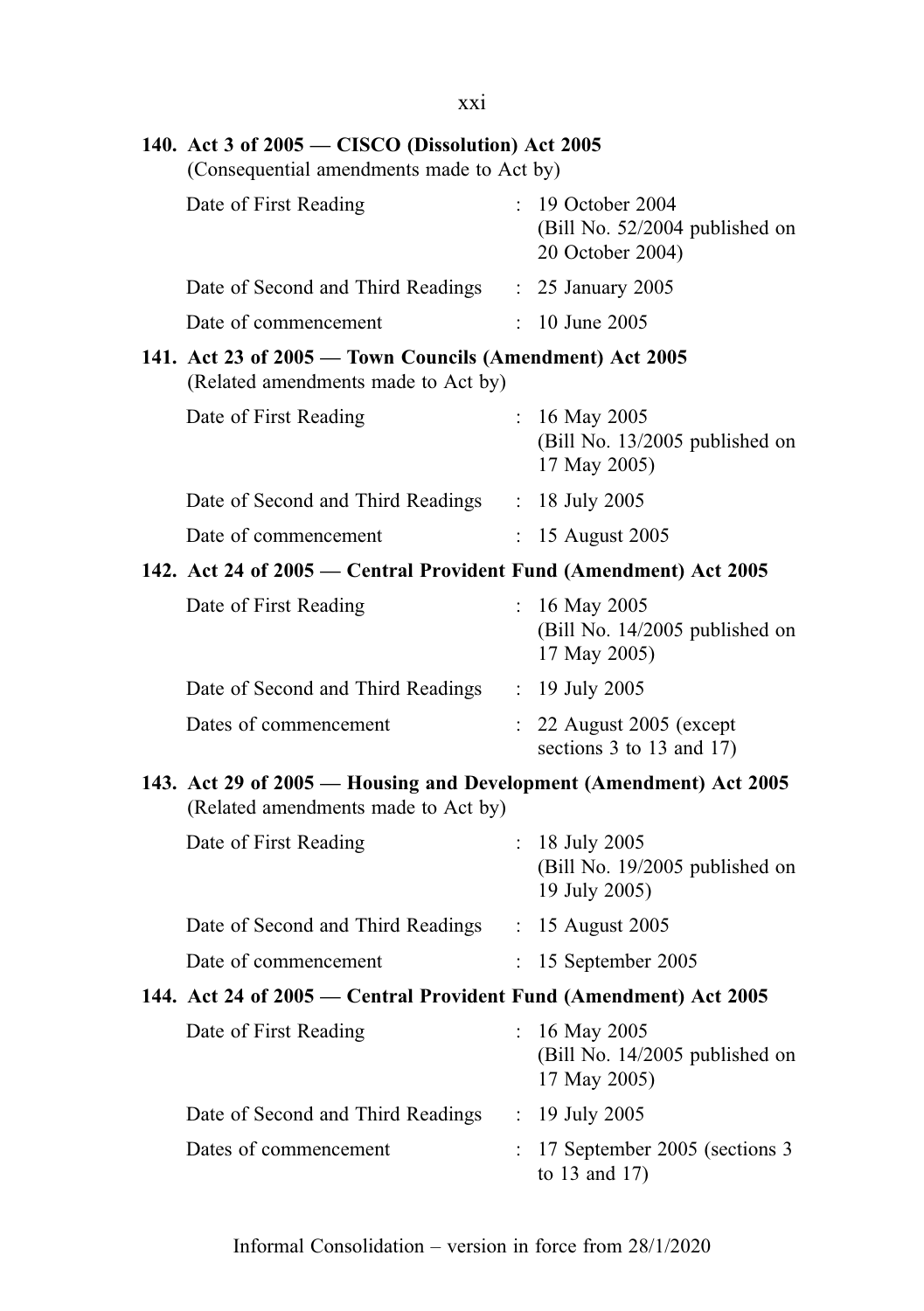# 145. G.N. No. S 830/2005 — Central Provident Fund Act (Amendment of First Schedule) Notification 2005

| Date of commencement                                                                                   |                           | : 1 January 2006                                                           |
|--------------------------------------------------------------------------------------------------------|---------------------------|----------------------------------------------------------------------------|
| 146. Act 7 of 2006 - Workplace Safety and Health Act 2006<br>(Consequential amendments made to Act by) |                           |                                                                            |
| Date of First Reading                                                                                  |                           | : 17 October 2005<br>(Bill No. 36/2005 published on<br>18 October 2005)    |
| Date of Second and Third Readings : 17 January 2006                                                    |                           |                                                                            |
| Date of commencement                                                                                   |                           | $: 1$ March 2006                                                           |
| 147. G.N. No. S 193/2006 – Central Provident Fund Act (Amendment of                                    |                           | <b>First Schedule) Notification 2006</b>                                   |
| Date of commencement                                                                                   | $\mathbb{R}^{\mathbb{Z}}$ | 1 April 2006                                                               |
| 148. Act 15 of 2006 – Central Provident Fund (Amendment) Act 2006                                      |                           |                                                                            |
| Date of First Reading                                                                                  | $\mathbb{R}^{\mathbb{Z}}$ | 13 February 2006<br>(Bill No. 6/2006 published on<br>14 February 2006)     |
| Date of Second and Third Readings                                                                      |                           | $\therefore$ 3 April 2006                                                  |
| Date of commencement                                                                                   | $\mathbb{R}^{\mathbb{Z}}$ | 1 July 2006                                                                |
| 149. G.N. No. S 324/2007 – Central Provident Fund Act (Amendment of                                    |                           | <b>First Schedule) Notification 2007</b>                                   |
| Date of commencement                                                                                   | $\ddot{\cdot}$            | 1 July 2007                                                                |
| 150. Act 40 of 2007 – Central Provident Fund (Amendment) Act 2007                                      |                           |                                                                            |
| Date of First Reading                                                                                  | $\ddot{\cdot}$            | 16 July 2007<br>(Bill No. 28/2007 published on<br>17 July 2007)            |
| Date of Second and Third Readings                                                                      |                           | $\therefore$ 27 August 2007                                                |
| Dates of commencement                                                                                  |                           | 1 October 2007 (Except<br>Section 5(1), (d) and (2), $6(a)$ ,<br>(b), (d)) |
| 151. Act 57 of 2007 – Central Provident Fund (Amendment No. 2) Act 2007                                |                           |                                                                            |
| Date of First Reading                                                                                  |                           | 22 October 2007<br>(Bill No. 44/2007 published on<br>23 October 2007)      |
| Date of Second and Third Readings                                                                      | $\mathbb{R}^{\mathbb{Z}}$ | 12 November 2007                                                           |

Informal Consolidation – version in force from 28/1/2020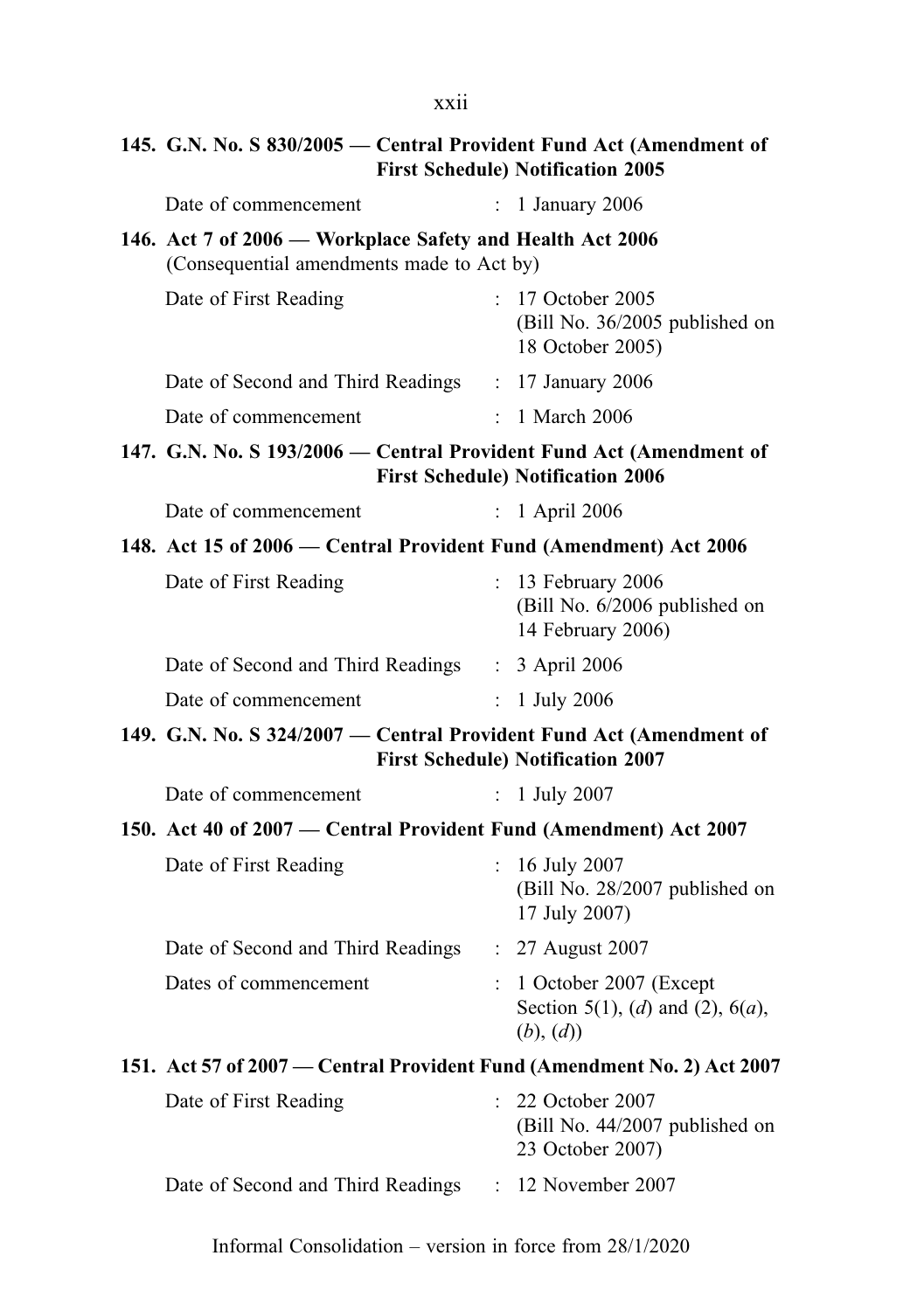| xxiii                                                                                               |                      |                                                                            |  |
|-----------------------------------------------------------------------------------------------------|----------------------|----------------------------------------------------------------------------|--|
| Dates of commencement                                                                               |                      | $: 1$ October 2007 (section 16)                                            |  |
| 152. Act 4 of 2007 - Secondhand Goods Dealers Act 2007<br>(Consequential amendments made to Act by) |                      |                                                                            |  |
| Date of First Reading                                                                               |                      | $: 8$ November 2006<br>(Bill No. 16/2006 published on<br>9 November 2006)  |  |
| Date of Second and Third Readings : 22 January 2007                                                 |                      |                                                                            |  |
| Date of commencement                                                                                |                      | $\therefore$ 1 December 2007                                               |  |
| 153. Act 57 of 2007 - Central Provident Fund (Amendment No. 2) Act 2007                             |                      |                                                                            |  |
| Date of First Reading                                                                               |                      | : 22 October 2007<br>(Bill No. 44/2007 published on<br>23 October 2007)    |  |
| Date of Second and Third Readings : 12 November 2007                                                |                      |                                                                            |  |
| Dates of commencement                                                                               |                      | : 28 December 2007 (sections 11<br>and $17)$                               |  |
| 154. Act 57 of 2007 – Central Provident Fund (Amendment No. 2) Act 2007                             |                      |                                                                            |  |
| Date of First Reading                                                                               |                      | : 22 October 2007<br>(Bill No. 44/2007 published on<br>23 October 2007)    |  |
| Date of Second and Third Readings                                                                   |                      | : 12 November 2007                                                         |  |
| Dates of commencement                                                                               |                      | $\therefore$ 1 January 2008 (sections 2 to 10,<br>12 to 15, 18, 19 and 20) |  |
| 155. Act 26 of 2007 - Environmental Pollution Control (Amendment) Act<br>2007                       |                      |                                                                            |  |
| (Consequential amendments made to Act by)                                                           |                      |                                                                            |  |
| Date of First Reading                                                                               | $\ddot{\phantom{0}}$ | 9 April 2007<br>$(Bill No. 13/2007$ published on<br>10 April 2007)         |  |
| Date of Second and Third Readings                                                                   |                      | : $21$ May 2007                                                            |  |
| Date of commencement                                                                                |                      | 1 January 2008 (sections 2, 3, 4,<br>6, 7 and 8)                           |  |
| 156. Act 40 of 2007 – Central Provident Fund (Amendment) Act 2007                                   |                      |                                                                            |  |
| Date of First Reading                                                                               | $\ddot{\phantom{0}}$ | 16 July 2007<br>(Bill No. 28/2007 published on<br>17 July 2007)            |  |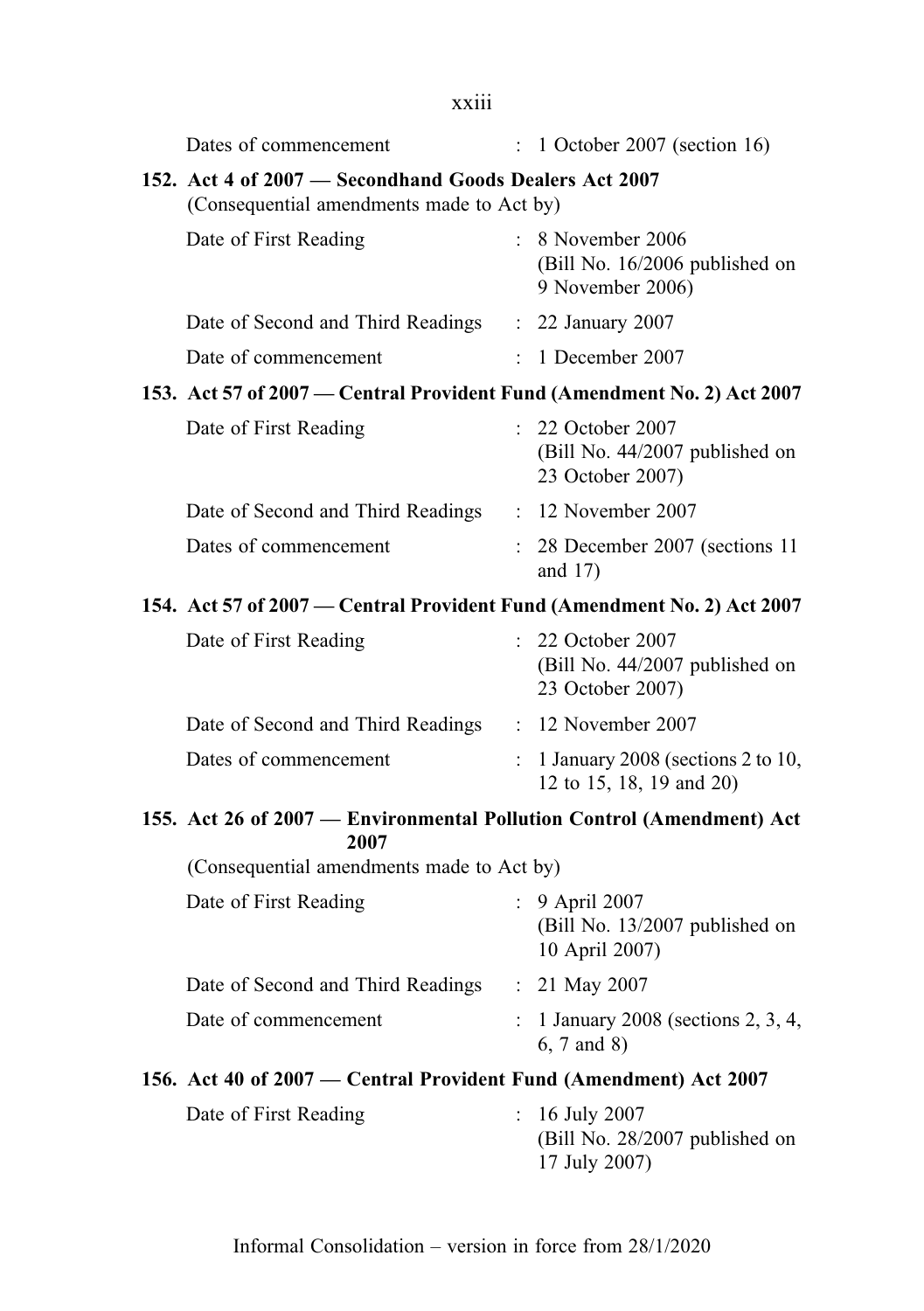xxiv

| Date of Second and Third Readings                                                                      | $\therefore$ 27 August 2007                                                                                                 |
|--------------------------------------------------------------------------------------------------------|-----------------------------------------------------------------------------------------------------------------------------|
| Dates of commencement                                                                                  | $:$ 1st January 2008<br>(sections $5(1)(d)$ and (2), $6(a)$ ,<br>(b), (d) and (f), 7(2), 8(c) and (d),<br>12 and 25 $(b)$ ) |
| 157. Act 36 of 2007 — Optometrists and Opticians Act 2007<br>(Consequential amendments made to Act by) |                                                                                                                             |

| Date of First Reading             | : 21 May 2007<br>(Bill No. 24/2007 published on<br>22 May 2007) |
|-----------------------------------|-----------------------------------------------------------------|
| Date of Second and Third Readings | $: 17$ July 2007                                                |
| Date of commencement              | $\therefore$ 22 February 2008                                   |

#### 158. G.N. No. S 415/2008 — Central Provident Fund Act (Amendment of First Schedule) Notification 2008

| Date of commencement | : $5$ May 2008 |
|----------------------|----------------|
|----------------------|----------------|

#### 159. Act 25 of 2008 — Central Provident Fund (Amendment) Act 2008

| Date of First Reading             | $\therefore$ 25 August 2008<br>(Bill No. 21/2008 published on<br>26 August 2008) |
|-----------------------------------|----------------------------------------------------------------------------------|
| Date of Second and Third Readings | $: 16$ September 2008                                                            |
| Date of commencement              | $\therefore$ 1 November 2008                                                     |

# 160. Act 38 of 2007 — Private Security Industry Act 2007

(Consequential amendments made to Act by)

| Date of First Reading             | $: 16$ July 2007<br>(Bill No. 26/2007 published on<br>17 July 2007) |
|-----------------------------------|---------------------------------------------------------------------|
| Date of Second and Third Readings | $\therefore$ 27 August 2007                                         |
| Date of commencement              | $: 27$ April 2009                                                   |
|                                   |                                                                     |

# 161. G. N. No. S 191/2009 — Central Provident Fund Act (Amendment of Third Schedule) Notification 2009

| Date of commencement | 4 May 2009 |
|----------------------|------------|
|----------------------|------------|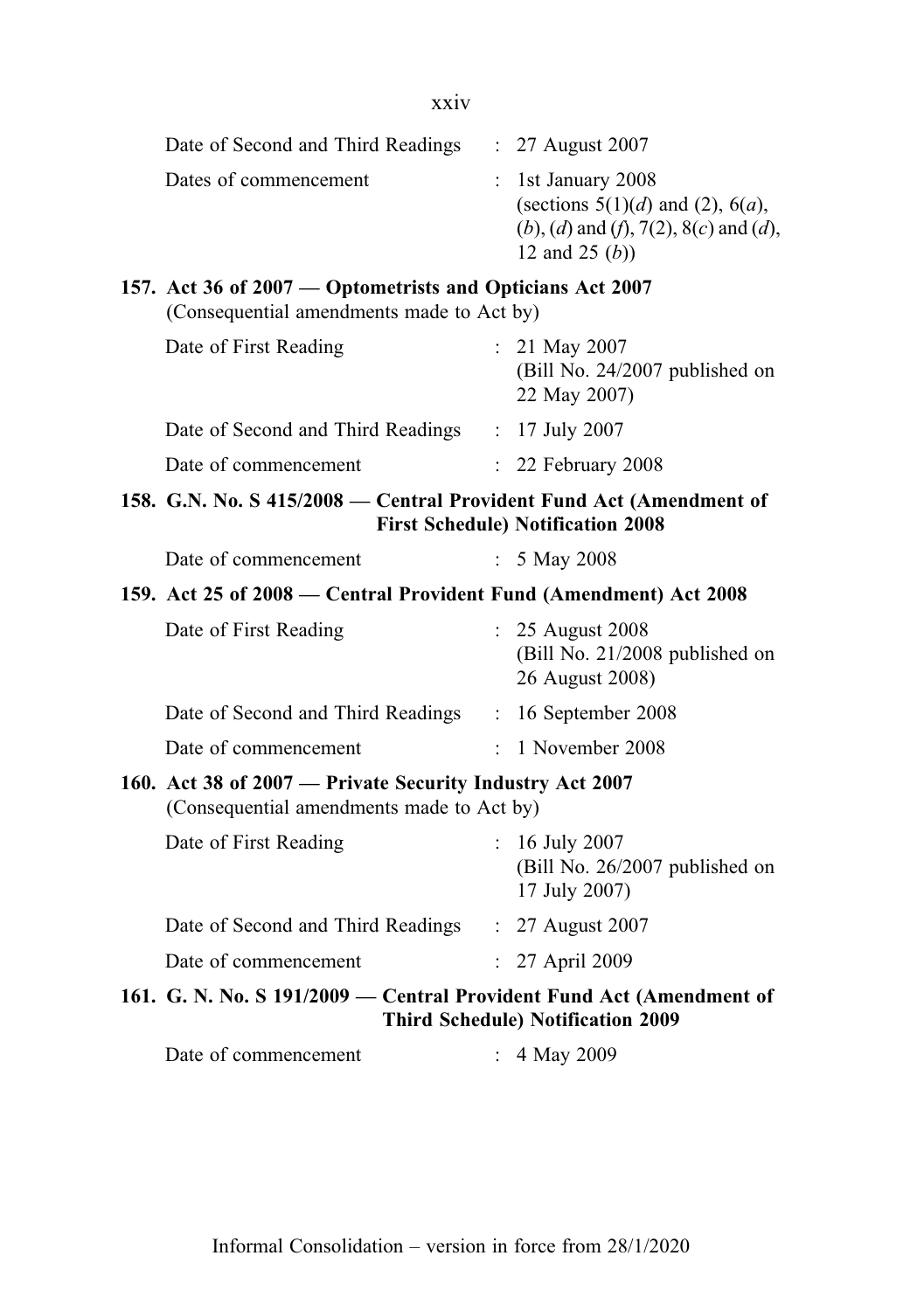xxv

| 162. Act 16 of 2009 - Preservation of Monuments Act 2009<br>(Consequential amendments made to Act by) |                     |                                                                                                                                                         |  |  |
|-------------------------------------------------------------------------------------------------------|---------------------|---------------------------------------------------------------------------------------------------------------------------------------------------------|--|--|
| Date of First Reading                                                                                 |                     | : 23 March 2009<br>(Bill No. 9/2009 published on<br>23 March 2009)                                                                                      |  |  |
| Date of Second and Third Readings : 13 April 2009                                                     |                     |                                                                                                                                                         |  |  |
| Date of commencement                                                                                  | $\mathcal{L}^{\pm}$ | 1 July 2009                                                                                                                                             |  |  |
| 163. Act 18 of 2009 – Central Provident Fund (Amendment) Act 2009                                     |                     |                                                                                                                                                         |  |  |
| Date of First Reading                                                                                 |                     | : $25$ May 2009<br>(Bill No. 11/2009 published on<br>25 May 2009)                                                                                       |  |  |
| Date of Second and Third Readings                                                                     |                     | : 20 July 2009                                                                                                                                          |  |  |
| Date of commencement                                                                                  |                     | $\therefore$ 20 August 2009 (sections 2( <i>a</i> )<br>and (d), 4, 5(c), (f), (m) and (o),<br>7, 8, 9, 11, 13 $(a)$ , $(c)$ and $(d)$ , 15<br>and $17)$ |  |  |
| 164. Act 3 of 2009 - Insurance (Amendment) Act 2009<br>(Related amendments made to Act by)            |                     |                                                                                                                                                         |  |  |
| Date of First Reading                                                                                 |                     | : 20 October 2008<br>(Bill No. 28/2008 published on<br>20 October 2008)                                                                                 |  |  |
| Date of Second and Third Readings : 19 January 2009                                                   |                     |                                                                                                                                                         |  |  |
| Date of commencement                                                                                  | $\mathcal{L}^{\pm}$ | 1 September 2009 (sections 2, 5)<br>to $11$ and $13$ )                                                                                                  |  |  |
| 165. Act 18 of 2009 - Central Provident Fund (Amendment) Act 2009                                     |                     |                                                                                                                                                         |  |  |
| Date of First Reading                                                                                 |                     | : $25$ May 2009<br>(Bill No. 11/2009 published on<br>25 May 2009)                                                                                       |  |  |
| Date of Second and Third Readings                                                                     |                     | $: 20$ July 2009                                                                                                                                        |  |  |
| Date of commencement                                                                                  |                     | 1 September 2009 (sections $2(b)$ )<br>and (c), 3, 5(a), (d), (e), (g) to (l),<br>$(n)$ and $(p)$ , 10, 12, 13 $(b)$ and 14)                            |  |  |
| 166. G.N. No. S 581/2009 - Central Provident Fund Act (Amendment of                                   |                     | <b>First Schedule) Notification 2009</b>                                                                                                                |  |  |
| Date of commencement                                                                                  |                     | 1 December 2009                                                                                                                                         |  |  |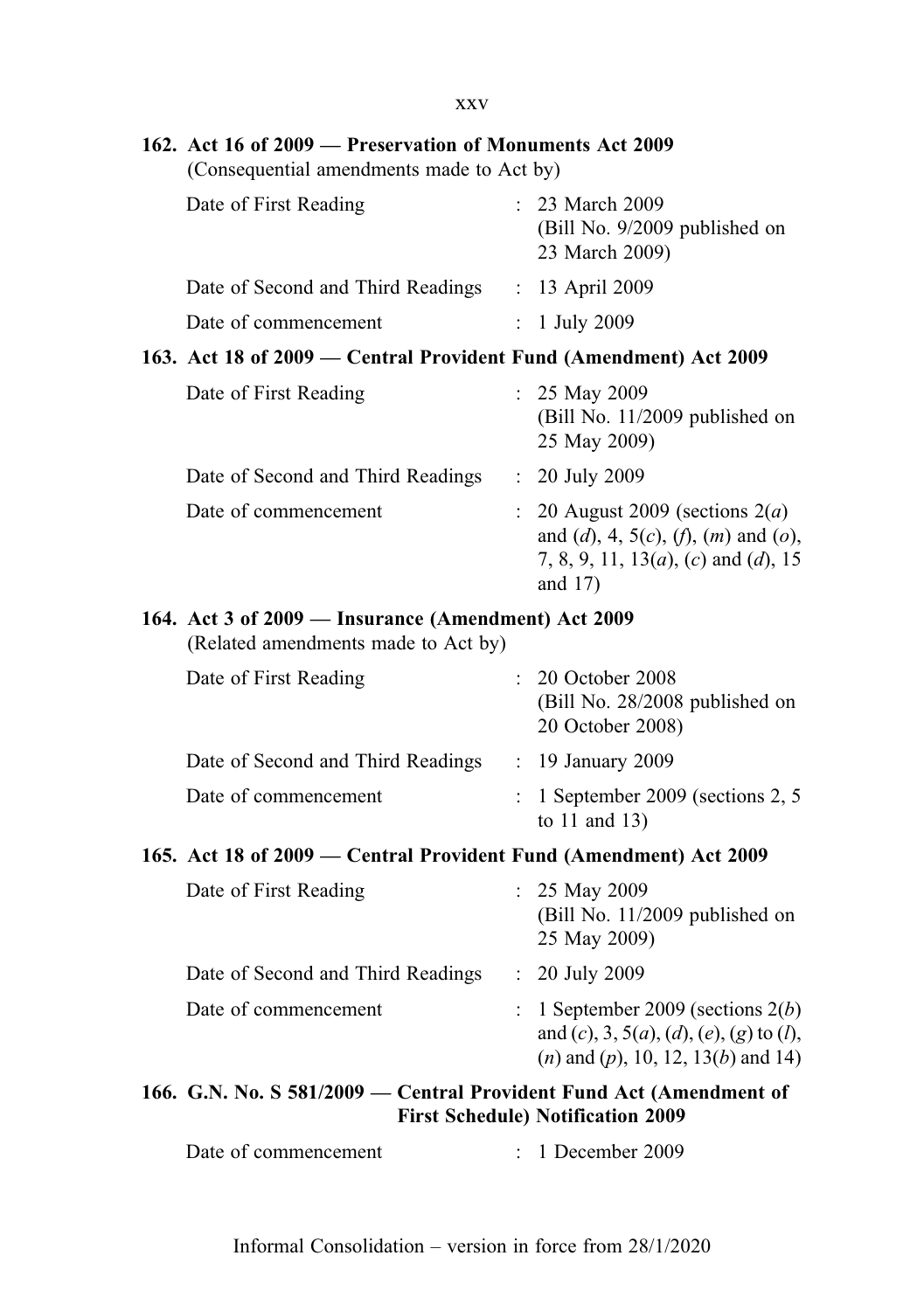# xxvi

| 167. Act 18 of 2009 – Central Provident Fund (Amendment) Act 2009                                               |                |                                                                                                                       |
|-----------------------------------------------------------------------------------------------------------------|----------------|-----------------------------------------------------------------------------------------------------------------------|
| Date of First Reading                                                                                           |                | : $25$ May 2009<br>(Bill No. 11/2009 published on<br>25 May 2009)                                                     |
| Date of Second and Third Readings                                                                               |                | $: 20$ July 2009                                                                                                      |
| Date of commencement                                                                                            |                | $: 28$ February 2010<br>(section $19(c)$ )                                                                            |
| 168. Act 18 of 2009 – Central Provident Fund (Amendment) Act 2009                                               |                |                                                                                                                       |
| Date of First Reading                                                                                           |                | : $25$ May 2009<br>(Bill No. 11/2009 published on<br>25 May 2009)                                                     |
| Date of Second and Third Readings                                                                               |                | $: 20$ July 2009                                                                                                      |
| Date of commencement                                                                                            |                | : 1 March 2010 (sections $2(e)$ ,<br>$5(b)$ , 6, 16, 18 and 19( <i>a</i> ), ( <i>b</i> ), ( <i>d</i> )<br>and $(e)$ ) |
| 169. Act 21 of 2008 - Mental Health (Care and Treatment) Act 2008<br>(Consequential amendments made to Act by)  |                |                                                                                                                       |
| Date of First Reading                                                                                           |                | $: 21$ July 2008<br>(Bill No. 11/2008 published on<br>22 July 2008)                                                   |
| Date of Second and Third Readings : 16 September 2008                                                           |                |                                                                                                                       |
| Date of commencement                                                                                            |                | 1 March 2010                                                                                                          |
| 170. G.N. No. S 154/2010 - Central Provident Fund Act (Amendment of<br><b>Third Schedule) Notification 2010</b> |                |                                                                                                                       |
| Date of commencement                                                                                            |                | : 15 March 2010                                                                                                       |
| 171. G.N. No. S 486/2010 - Central Provident Fund Act (Amendment of<br><b>First Schedule) Notification 2010</b> |                |                                                                                                                       |
| Date of commencement                                                                                            |                | $\therefore$ 1 September 2010                                                                                         |
| 172. Act 22 of 2010 – Central Provident Fund (Amendment) Act 2010                                               |                |                                                                                                                       |
| Date of First Reading                                                                                           | ÷              | 19 July 2010<br>(Bill No. 17/2010 published on<br>19 July 2010)                                                       |
| Date of Second and Third Readings                                                                               |                | : 16 August 2010                                                                                                      |
| Date of commencement                                                                                            | $\ddot{\cdot}$ | 1 October 2010 (sections $2(e)$ ,<br>( <i>f</i> ) and ( <i>g</i> ), 5, $6(e)$ , ( <i>g</i> ) and ( <i>j</i> ) to      |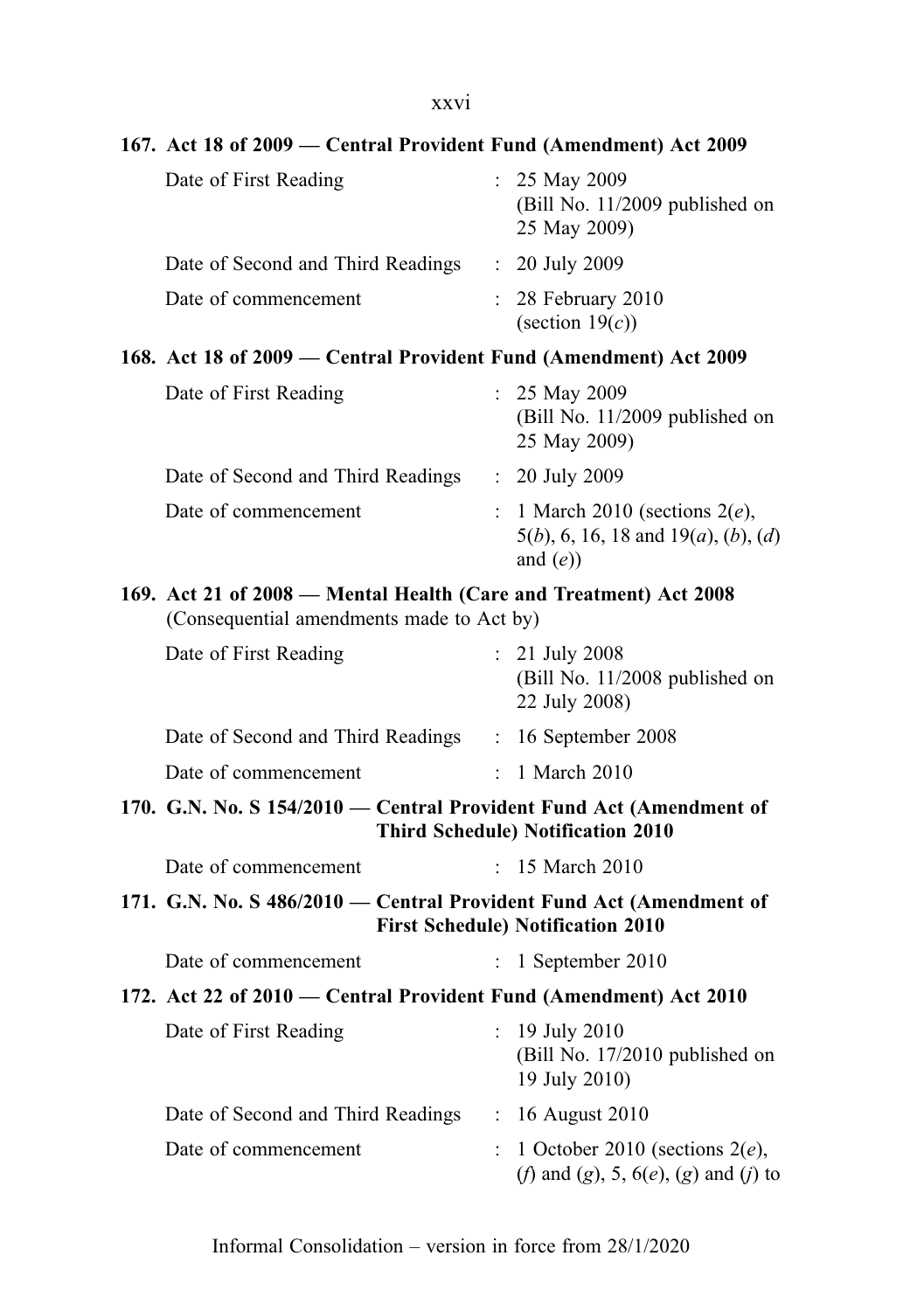| $(m)$ , 7, 8(c), 9, 10(b) and (c) and     |
|-------------------------------------------|
| $20(b)$ , ( <i>d</i> ), and ( <i>e</i> )) |
|                                           |

#### 173. Act 25 of 2010 — Estate Agents Act 2010

(Consequential amendments made to Act by)

| Date of First Reading             | : 16 August 2010<br>(Bill No. 19/2010 published on<br>16 August 2010) |
|-----------------------------------|-----------------------------------------------------------------------|
| Date of Second and Third Readings | $: 15$ September 2010                                                 |
| Date of commencement              | $\therefore$ 22 October 2010 (except<br>sections 29, 39, 41 and 44)   |

#### 174. Act 22 of 2010 — Central Provident Fund (Amendment) Act 2010

| Date of First Reading             | : $19$ July 2010<br>(Bill No. 17/2010 published on<br>19 July 2010)                                                                                                                                                                        |
|-----------------------------------|--------------------------------------------------------------------------------------------------------------------------------------------------------------------------------------------------------------------------------------------|
| Date of Second and Third Readings | : 16 August 2010                                                                                                                                                                                                                           |
| Date of commencement              | : 1 January 2011 (sections $2(a)$ to<br>$(d)$ , 3, 4, 6( <i>a</i> ) to ( <i>d</i> ), ( <i>f</i> ), ( <i>h</i> ) and<br>$(i)$ , 8( <i>a</i> ) and ( <i>b</i> ), 10( <i>a</i> ) and ( <i>d</i> ) to<br>(g), 11 to 19 and $20(a)$ and $(c)$ ) |

### 175. Act 15 of 2010 — Criminal Procedure Code 2010

(Consequential amendments made to Act by)

| Date of First Reading             | $: 26$ April 2010<br>(Bill No. $11/2010$ published on<br>26 April 2010) |
|-----------------------------------|-------------------------------------------------------------------------|
| Date of Second and Third Readings | : 19 May 2010                                                           |
| Date of commencement              | $\therefore$ 2 January 2011                                             |

### 176. G.N. No. S 107/2011 — Central Provident Fund Act (Amendment of First Schedule) Notification 2011

| Date of commencement | 1 March 2011 |
|----------------------|--------------|
|----------------------|--------------|

177. Act 2 of 2011 — Women's Charter (Amendment) Act 2011 (Related amendments made to Act by)

| Date of First Reading             | $\therefore$ 22 November 2010<br>(Bill No. $34/2010$ published on<br>22 November 2010) |
|-----------------------------------|----------------------------------------------------------------------------------------|
| Date of Second and Third Readings | $: 10$ January 2011                                                                    |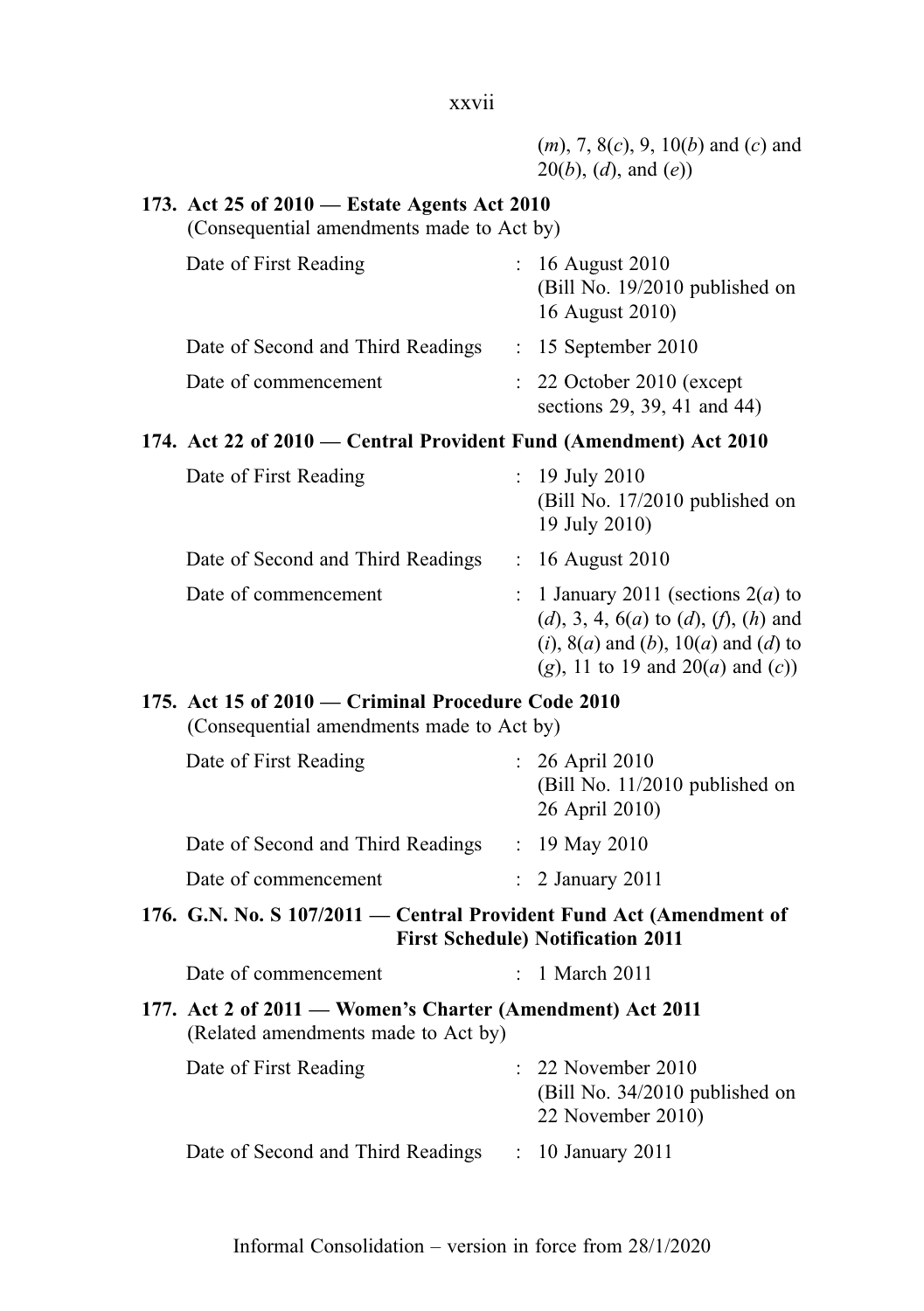| xxviii                                                                                                           |                           |                                                                                                                                                                        |  |  |
|------------------------------------------------------------------------------------------------------------------|---------------------------|------------------------------------------------------------------------------------------------------------------------------------------------------------------------|--|--|
| Date of commencement                                                                                             | $\mathbb{Z}^{\mathbb{Z}}$ | 1 June 2011 (Section 15)                                                                                                                                               |  |  |
| 178. G.N. No. S 508/2011 - Central Provident Fund Act (Amendment of<br>First Schedule) (No. 2) Notification 2011 |                           |                                                                                                                                                                        |  |  |
| Date of commencement                                                                                             | $\mathcal{I}$             | 1 September 2011                                                                                                                                                       |  |  |
| 179. Act 20 of 2011 – Central Provident Fund (Amendment) Act 2011                                                |                           |                                                                                                                                                                        |  |  |
| Date of First Reading                                                                                            |                           | : 17 October 2011 (Bill No.<br>17/2011 published on<br>17 October 2011)                                                                                                |  |  |
| Date of Second and Third Readings                                                                                |                           | $: 21$ November 2011                                                                                                                                                   |  |  |
| Date of commencement                                                                                             |                           | : 30 December 2011<br>(sections $2(b)$ , 5, $6(a)$ and $(c)$ to<br>( <i>j</i> ), 7 to 10, 16 to 24 and $25(b)$ )                                                       |  |  |
| 180. Act 20 of 2011 – Central Provident Fund (Amendment) Act 2011                                                |                           |                                                                                                                                                                        |  |  |
| Date of First Reading                                                                                            |                           | : 17 October 2011 (Bill No.<br>17/2011 published on<br>17 October 2011)                                                                                                |  |  |
| Date of Second and Third Readings                                                                                |                           | $: 21$ November 2011                                                                                                                                                   |  |  |
| Date of commencement                                                                                             |                           | : 6 February 2012 (sections $2(a)$<br>and $(c)$ , 3, 4, $6(b)$ , 11 to 15 and<br>25(a)                                                                                 |  |  |
| 181. G.N. No. S 441/2012 - Central Provident Fund Act (Amendment of<br><b>First Schedule) Notification 2012</b>  |                           |                                                                                                                                                                        |  |  |
| Date of commencement                                                                                             |                           | 1 September 2012                                                                                                                                                       |  |  |
| 182. Act 23 of 2012 – Central Provident Fund (Amendment) Act 2012                                                |                           |                                                                                                                                                                        |  |  |
| Date of First Reading                                                                                            |                           | 13 August 2012 (Bill No.<br>21/2012 published on 13 August<br>2012)                                                                                                    |  |  |
| Date of Second and Third Readings                                                                                | $\ddot{\cdot}$            | 10 September 2012                                                                                                                                                      |  |  |
| Date of commencement                                                                                             |                           | 1 November 2012<br>(Sections 2( <i>a</i> ), ( <i>c</i> ), ( <i>e</i> ), 3, 5, 6,<br>7(e), (f), (o), 9 to 12, 17, 24,<br>$27(b)$ and (c), 33 to 41, 42(c),<br>(d), (f)) |  |  |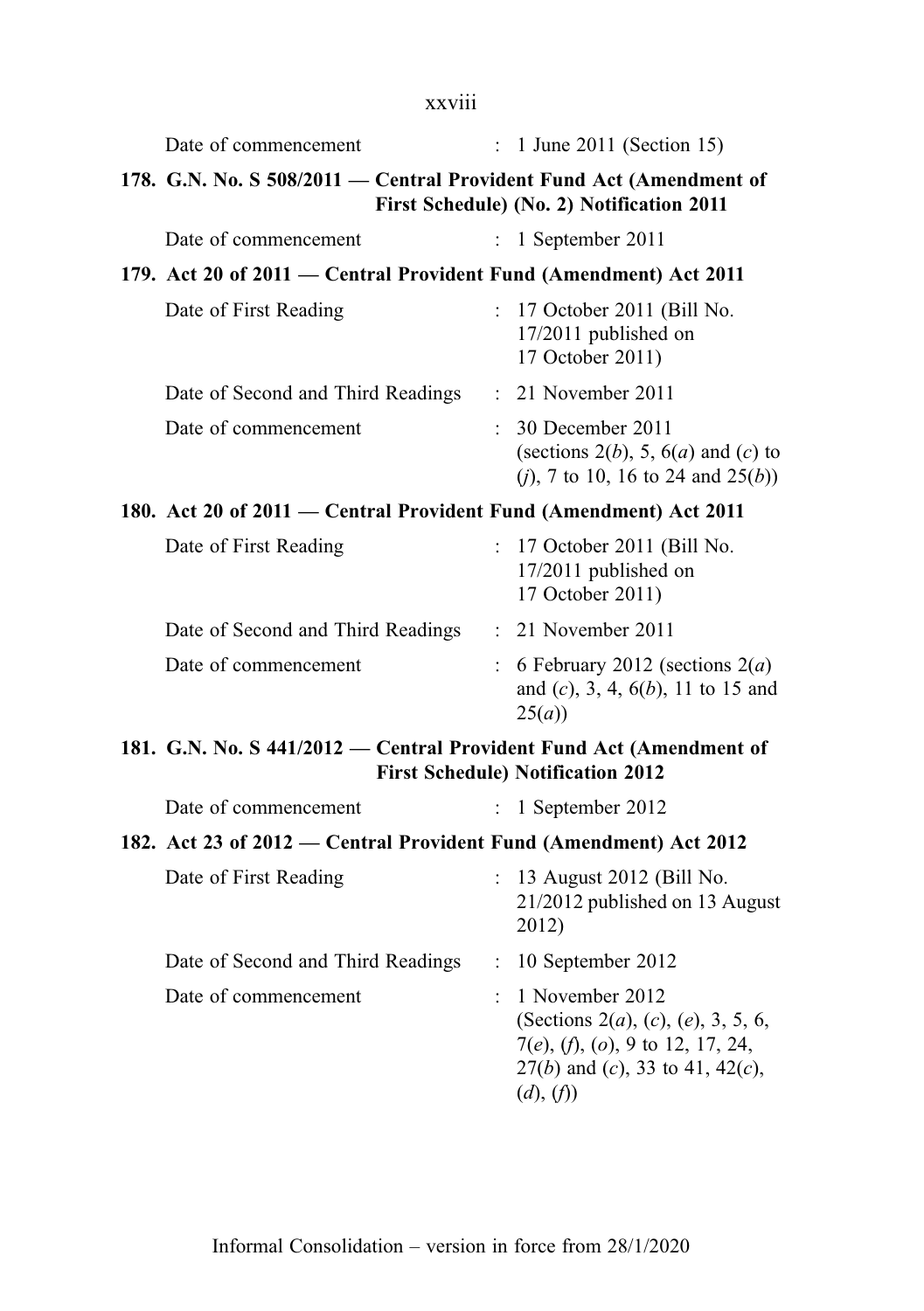#### 183. Act 23 of 2012 — Central Provident Fund (Amendment) Act 2012

| Date of First Reading             | : 13 August 2012 (Bill No.<br>21/2012 published on 13 August<br>2012)                                                                                                                                                                           |
|-----------------------------------|-------------------------------------------------------------------------------------------------------------------------------------------------------------------------------------------------------------------------------------------------|
| Date of Second and Third Readings | $: 10$ September 2012                                                                                                                                                                                                                           |
| Date of commencement              | : 1 January 2013 (sections $2(b)$<br>and (d), 4, 7(a) to (d), (g) to (n)<br>and (p) to (x), 13 to 16, 18 to 23,<br>25, 26, 27 $(a)$ , $(d)$ and $(e)$ , 28 to<br>32 and 42( <i>a</i> ), ( <i>b</i> ), ( <i>e</i> ) and ( <i>g</i> )<br>to $(m)$ |

#### 184. G. N. No. S 315/2013 — Central Provident Fund Act (Amendment of First Schedule) Notification 2013

| Date of commencement |  | 1 April 2013 |
|----------------------|--|--------------|
|----------------------|--|--------------|

## 185. Act 11 of 2013 — Insurance (Amendment) Act 2013 (Consequential amendments made to Act by)

| Date of First Reading             | $\therefore$ 4 February 2013<br>(Bill No. 5/2013 published on<br>4 February 2013) |
|-----------------------------------|-----------------------------------------------------------------------------------|
| Date of Second and Third Readings | : 15 March 2013                                                                   |
| Date of commencement              | $: 18$ April 2013 (except<br>section $65(a)$ and $(b)$ )                          |

186. 2013 Revised Edition — Central Provident Fund Act (Chapter 36)

| Date of operation | 30 June 2013 |
|-------------------|--------------|
|-------------------|--------------|

187. Act 23 of 2012 — Central Provident Fund (Amendment) Act 2012

| Date of First Reading                                             | $: 13$ August 2012 (Bill No.<br>21/2012 published on 13 August<br>2012) |
|-------------------------------------------------------------------|-------------------------------------------------------------------------|
| Date of Second and Third Readings                                 | $: 10$ September 2012                                                   |
| Date of commencement                                              | $: 1$ August 2013 (Section 8)                                           |
| 188. Act 24 of 2013 — Central Provident Fund (Amendment) Act 2013 |                                                                         |

| Date of First Reading             | $\therefore$ 21 October 2013 (Bill No.<br>$20/2013$ published on |
|-----------------------------------|------------------------------------------------------------------|
|                                   | 21 October 2013)                                                 |
| Date of Second and Third Readings | $: 12$ November 2013                                             |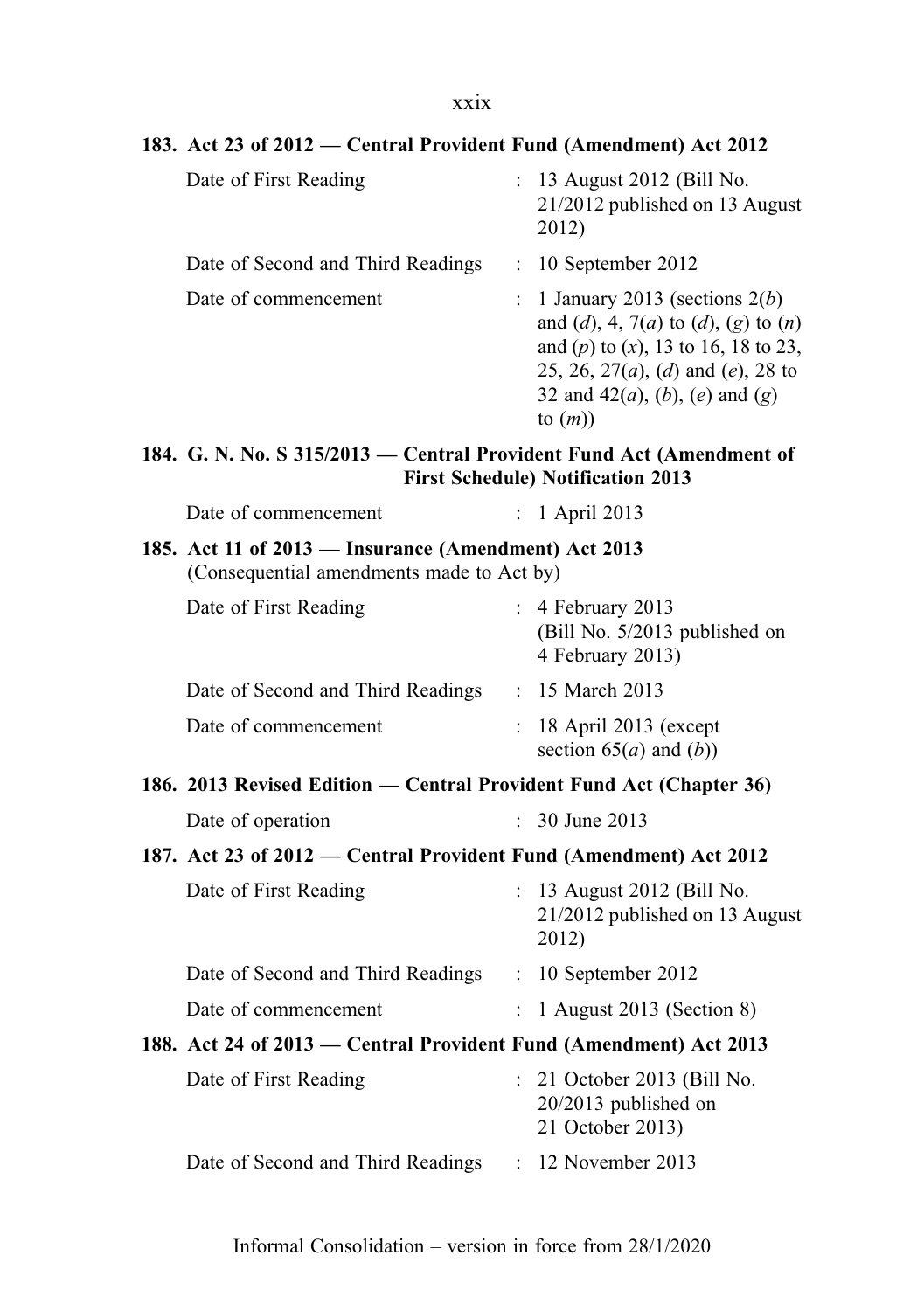| <b>XXX</b>                                                          |                      |                                                                                                                                  |  |
|---------------------------------------------------------------------|----------------------|----------------------------------------------------------------------------------------------------------------------------------|--|
| Date of commencement                                                | $\ddot{\phantom{0}}$ | 15 December 2013 (Section 15)                                                                                                    |  |
| 189. G.N. No. S 843/2013 – Central Provident Fund Act (Amendment of |                      | First Schedule) (No. 2) Notification 2013                                                                                        |  |
| Date of commencement                                                | $\mathbf{r}$         | 1 January 2014                                                                                                                   |  |
| 190. Act 24 of 2013 – Central Provident Fund (Amendment) Act 2013   |                      |                                                                                                                                  |  |
| Date of First Reading                                               |                      | : 21 October 2013 (Bill No.<br>20/2013 published on<br>21 October 2013)                                                          |  |
| Date of Second and Third Readings                                   |                      | $: 12$ November 2013                                                                                                             |  |
| Date of commencement                                                |                      | : 1 January 2014 (Section 3, $5(b)$ ,<br>$(c), (e), (f), (h), (i), (k), (l)$ and<br>$(m)$ , 6, 8, 9, 10, 14, 16 to 19 and<br>21) |  |
| 191. Act 24 of 2013 – Central Provident Fund (Amendment) Act 2013   |                      |                                                                                                                                  |  |
| Date of First Reading                                               |                      | 21 October 2013 (Bill No.<br>20/2013 published on<br>21 October 2013)                                                            |  |
| Date of Second and Third Readings                                   |                      | $: 12$ November 2013                                                                                                             |  |
| Date of commencement                                                |                      | 1 June 2014 (Sections 2, $5(a)$ )<br>and (d), (g), (j) and $20(d)$ )                                                             |  |
| 192. Act 24 of 2013 – Central Provident Fund (Amendment) Act 2013   |                      |                                                                                                                                  |  |
| Date of First Reading                                               |                      | : 21 October 2013<br>(Bill No. 20/2013 published on<br>21 October 2013)                                                          |  |
| Date of Second and Third Readings                                   |                      | : 12 November 2013                                                                                                               |  |
| Date of commencement                                                |                      | 28 June 2014 (Sections 7, 20( <i>a</i> ),<br>(b), (c)                                                                            |  |
| 193. Act 24 of 2013 – Central Provident Fund (Amendment) Act 2013   |                      |                                                                                                                                  |  |
| Date of First Reading                                               | $\mathbf{r}$         | 21 October 2013<br>(Bill No. 20/2013 published on<br>21 October 2013)                                                            |  |
| Date of Second and Third Readings                                   |                      | : 12 November 2013                                                                                                               |  |
| Date of commencement                                                |                      | 1 September 2014 (Sections 4,<br>11, 12, 13)                                                                                     |  |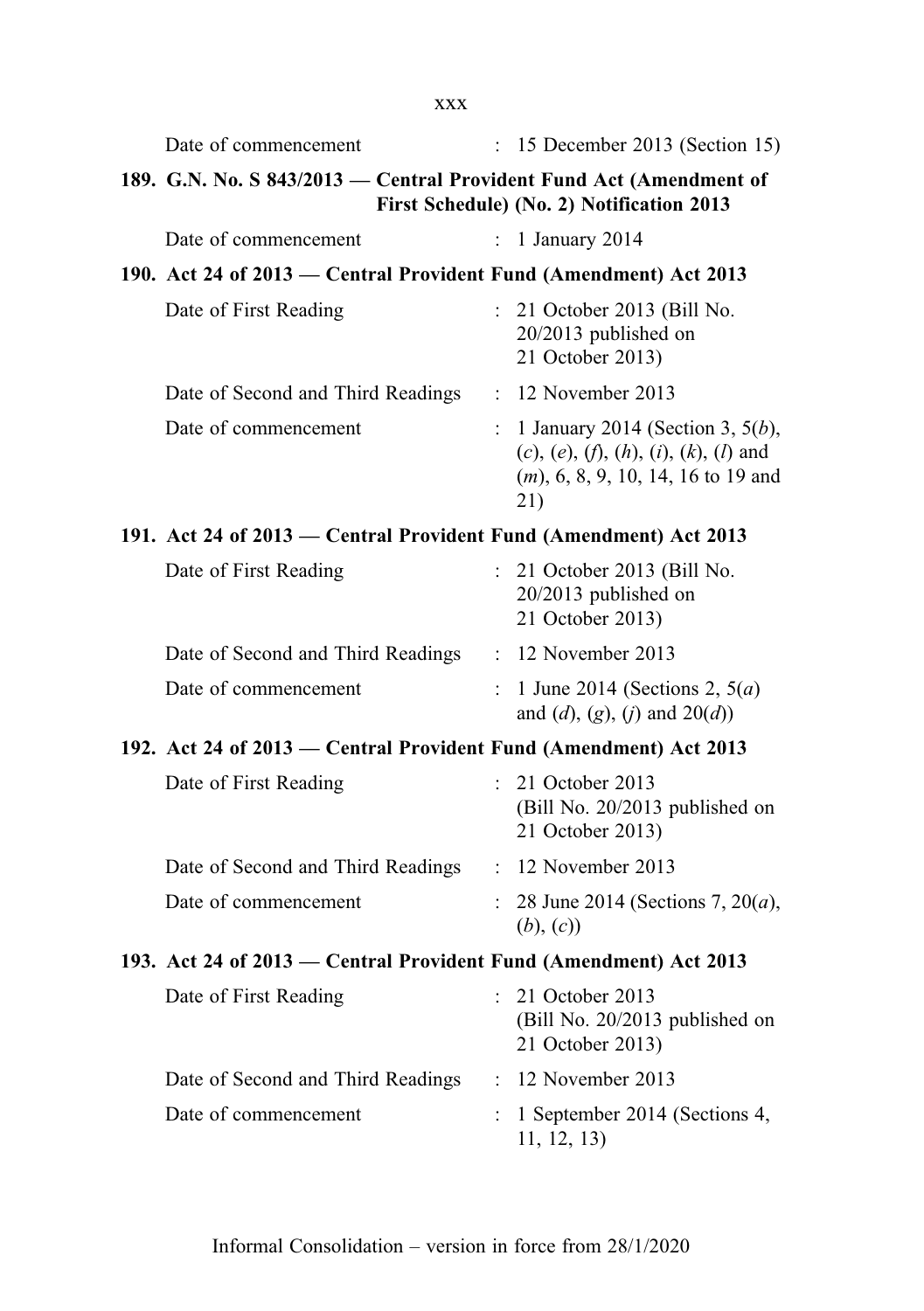| XXX1                                                                                                    |                      |                                                                           |
|---------------------------------------------------------------------------------------------------------|----------------------|---------------------------------------------------------------------------|
| 194. Act 27 of 2014 - Family Justice Act 2014<br>(Consequential amendments made to Act by)              |                      |                                                                           |
| Date of First Reading                                                                                   |                      | : 8 July 2014 (Bill No. 21/2014)<br>published on 8 July 2014)             |
| Date of Second and Third Readings : 4 August 2014                                                       |                      |                                                                           |
| Date of commencement                                                                                    |                      | $\therefore$ 1 October 2014                                               |
| 195. G.N. No. S 860/2014 - Central Provident Fund Act (Amendment of                                     |                      | <b>First Schedule) Notification 2014</b>                                  |
| Date of commencement                                                                                    |                      | : 1 January 2015                                                          |
| 196. Act 2 of 2015 - Pawnbrokers Act 2015                                                               |                      |                                                                           |
| Date of First Reading                                                                                   |                      | $: 4$ November 2014 (Bill No.<br>42/2014 published on<br>4 November 2014) |
| Date of Second and Third Readings : 19 January 2015                                                     |                      |                                                                           |
| Date of commencement                                                                                    |                      | $: 1$ April 2015                                                          |
| 197. Act 23 of 2015 - Institute of Southeast Asian Studies (Amendment) Act<br>2015                      |                      |                                                                           |
| Date of First Reading                                                                                   |                      | : 11 May 2015 (Bill No. 20/2015)<br>published on 11 May 2015)             |
| Date of Second and Third Readings : 14 July 2015                                                        |                      |                                                                           |
| Date of commencement                                                                                    |                      | $: 12$ August 2015                                                        |
| 198. Act 4 of 2015 - MediShield Life Scheme Act 2015                                                    |                      |                                                                           |
| Date of First Reading                                                                                   |                      | : 19 January 2015 (Bill No.<br>3/2015 published on 19 January<br>2015)    |
| Date of Second and Third Readings : 29 January 2015                                                     |                      |                                                                           |
| Date of commencement                                                                                    |                      | $: 1$ November 2015                                                       |
| 199. G.N. No. S 752/2015 - Central Provident Fund Act (Amendment of                                     |                      | <b>First Schedule) Notification 2015</b>                                  |
| Date of commencement                                                                                    | $\ddot{\phantom{0}}$ | 1 January 2016                                                            |
| 200. Act 29 of 2014 - Business Names Registration Act 2014<br>(Consequential amendments made to Act by) |                      |                                                                           |
| Date of First Reading                                                                                   |                      | 8 September 2014<br>(Bill No. 26/2014)                                    |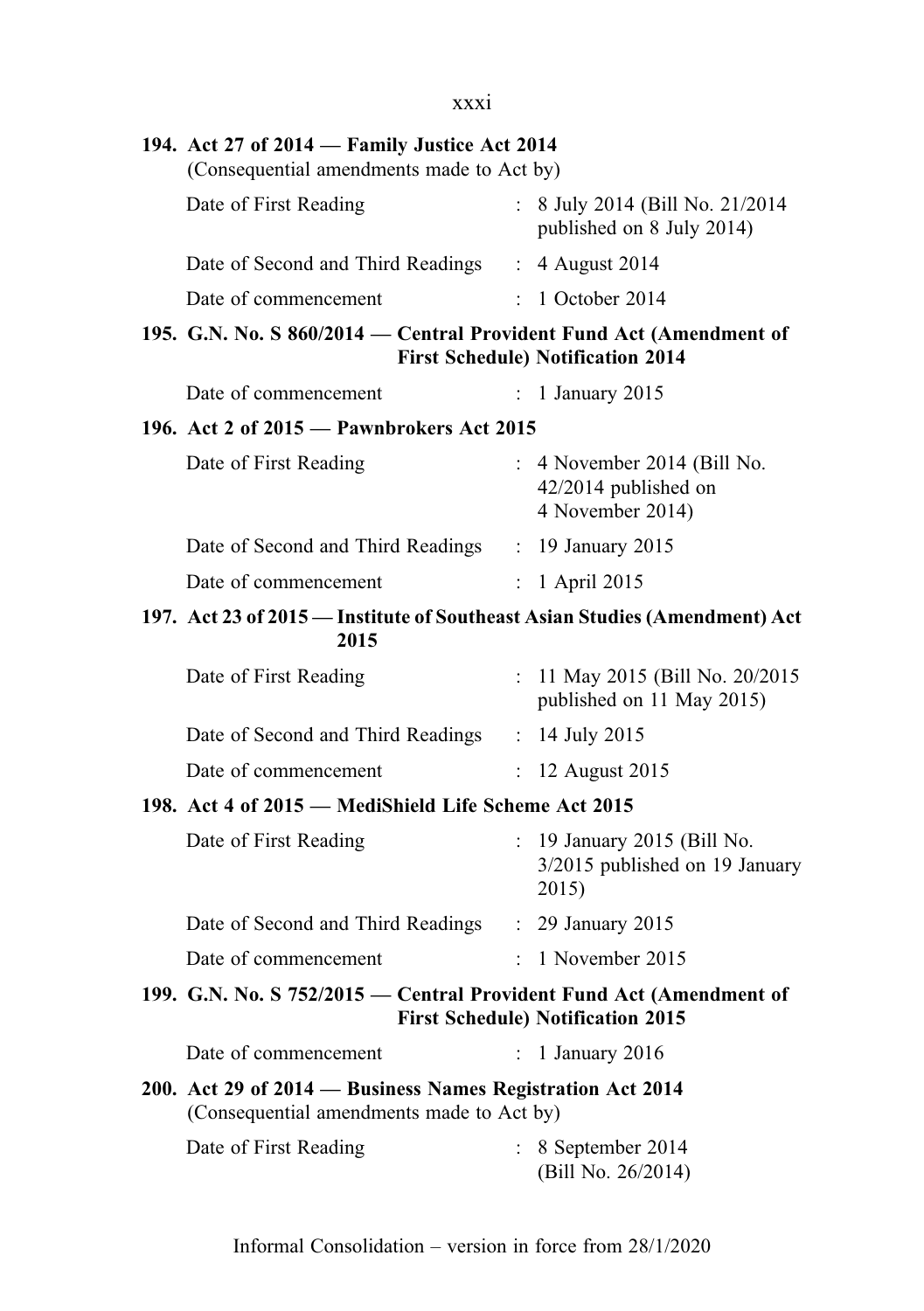| Date of Second and Third Readings | : 8 October 2014            |
|-----------------------------------|-----------------------------|
| Date of commencement              | $\therefore$ 3 January 2016 |

#### 201. Act 6 of 2016 — Central Provident Fund (Amendment) Act 2016

| Date of First Reading             | $\therefore$ 26 January 2016 (Bill No.<br>4/2016 published on 26 January<br>2016) |
|-----------------------------------|-----------------------------------------------------------------------------------|
| Date of Second and Third Readings | $\therefore$ 29 February 2016                                                     |
| Date of commencement              | : 1 May 2016                                                                      |

#### 202. G.N. No. S 233/2016 — Central Provident Fund Act (Amendment of Third Schedule) Notification 2016

| Date of commencement | 26 May 2016 |
|----------------------|-------------|
|----------------------|-------------|

#### 203. Act 22 of 2016 — Info-communications Media Development Authority Act 2016

| Date of First Reading  | : 11 July 2016 (Bill No. 21/2016)<br>published on 11 July 2016) |
|------------------------|-----------------------------------------------------------------|
| Date of Second Reading | $\therefore$ 16 August 2016                                     |
| Date of Third Reading  | $: 17$ September 2016                                           |
| Date of commencement   | $\therefore$ 1 October 2016                                     |

## 204. Act 23 of 2016 — Government Technology Agency Act 2016

| Date of First Reading             | : 11 July 2016 (Bill No. $22/2016$<br>published on 11 July 2016) |
|-----------------------------------|------------------------------------------------------------------|
| Date of Second and Third Readings | : 16 August 2016                                                 |
| Date of commencement              | $\therefore$ 1 October 2016                                      |

## 205. Act 26 of 2016 — SkillsFuture Singapore Agency Act 2016

| Date of First Reading             | : 11 July 2016 (Bill No. $24/2016$<br>published on 11 July 2016) |
|-----------------------------------|------------------------------------------------------------------|
| Date of Second and Third Readings | $\therefore$ 16 August 2016                                      |
| Date of commencement              | $\therefore$ 3 October 2016                                      |

#### 206. Act 20 of 2016 — Singapore Workforce Development Agency (Amendment) Act 2016

| Date of First Reading             | : 11 July 2016 (Bill No. $19/2016$<br>published on 11 July 2016) |
|-----------------------------------|------------------------------------------------------------------|
| Date of Second and Third Readings | $\therefore$ 16 August 2016                                      |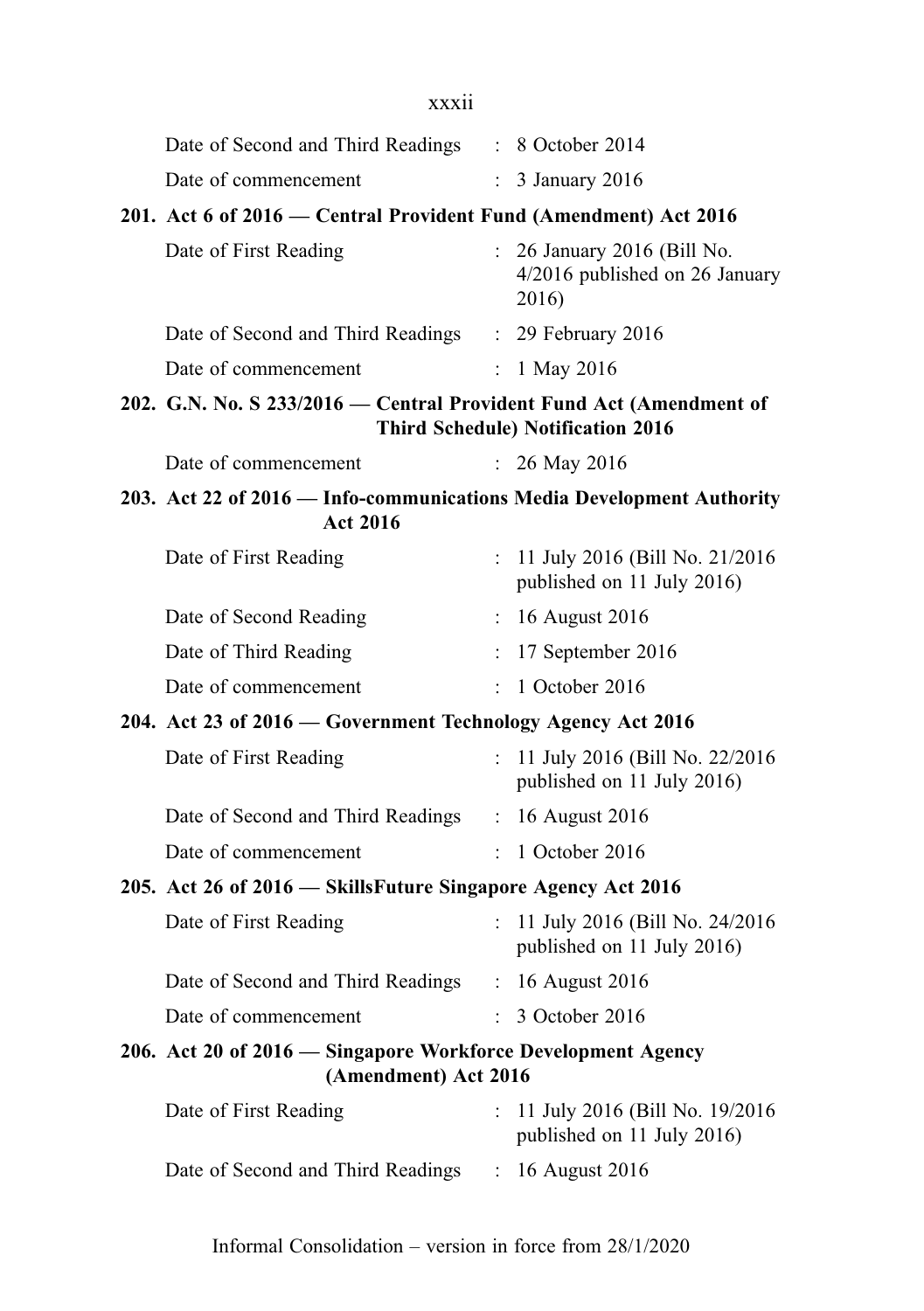## xxxiii

| Date of commencement                                                                    |                           | : 4 October 2016                                                       |
|-----------------------------------------------------------------------------------------|---------------------------|------------------------------------------------------------------------|
| 207. Act 6 of 2016 – Central Provident Fund (Amendment) Act 2016                        |                           |                                                                        |
| Date of First Reading                                                                   |                           | : 26 January 2016 (Bill No.<br>4/2016 published on 26 January<br>2016) |
| Date of Second and Third Readings                                                       |                           | $: 29$ February 2016                                                   |
| Date of commencement                                                                    |                           | $: 1$ November 2016                                                    |
| 208. G. N. No. S 532/2016 – Central Provident Fund Act (Amendment of                    |                           | <b>First Schedule) Notification 2016</b>                               |
| Date of commencement                                                                    |                           | $: 1$ November 2016                                                    |
| 209. Act 6 of 2016 – Central Provident Fund (Amendment) Act 2016                        |                           |                                                                        |
| Date of First Reading                                                                   |                           | : 26 January 2016 (Bill No.<br>4/2016 published on 26 January<br>2016) |
| Date of Second and Third Readings : 29 February 2016                                    |                           |                                                                        |
| Date of commencement                                                                    |                           | : 31 December 2016                                                     |
| 210. Act 26 of 2016 – Central Provident Fund (Amendment No. 2) Act 2016                 |                           |                                                                        |
| Date of First Reading                                                                   | $\mathbf{L}$              | 13 September 2016<br>(Bill No. 26/2016)                                |
| Date of Second and Third Readings                                                       |                           | $: 10$ October 2016                                                    |
| Date of commencement                                                                    | $\mathbb{R}^{\mathbb{Z}}$ | 1 January 2017                                                         |
| 211. Act 6 of 2016 – Central Provident Fund (Amendment) Act 2016                        |                           |                                                                        |
| Date of First Reading                                                                   |                           | : 26 January 2016 (Bill No.<br>4/2016 published on 26 January<br>2016) |
| Date of Second and Third Readings : 29 February 2016                                    |                           |                                                                        |
| Date of commencement                                                                    |                           | : 1 January 2017                                                       |
| 212. Act 28 of 2017 — Public Entertainments and Meetings (Amendment)<br><b>Act 2017</b> |                           |                                                                        |
| Date of First Reading                                                                   |                           | 3 April 2017 (Bill No. 22/2017<br>published on 3 April 2017)           |
| Date of Second and Third Readings                                                       | $\mathbb{R}^{\mathbb{Z}}$ | 8 May 2017                                                             |
| Date of commencement                                                                    |                           | 1 August 2017                                                          |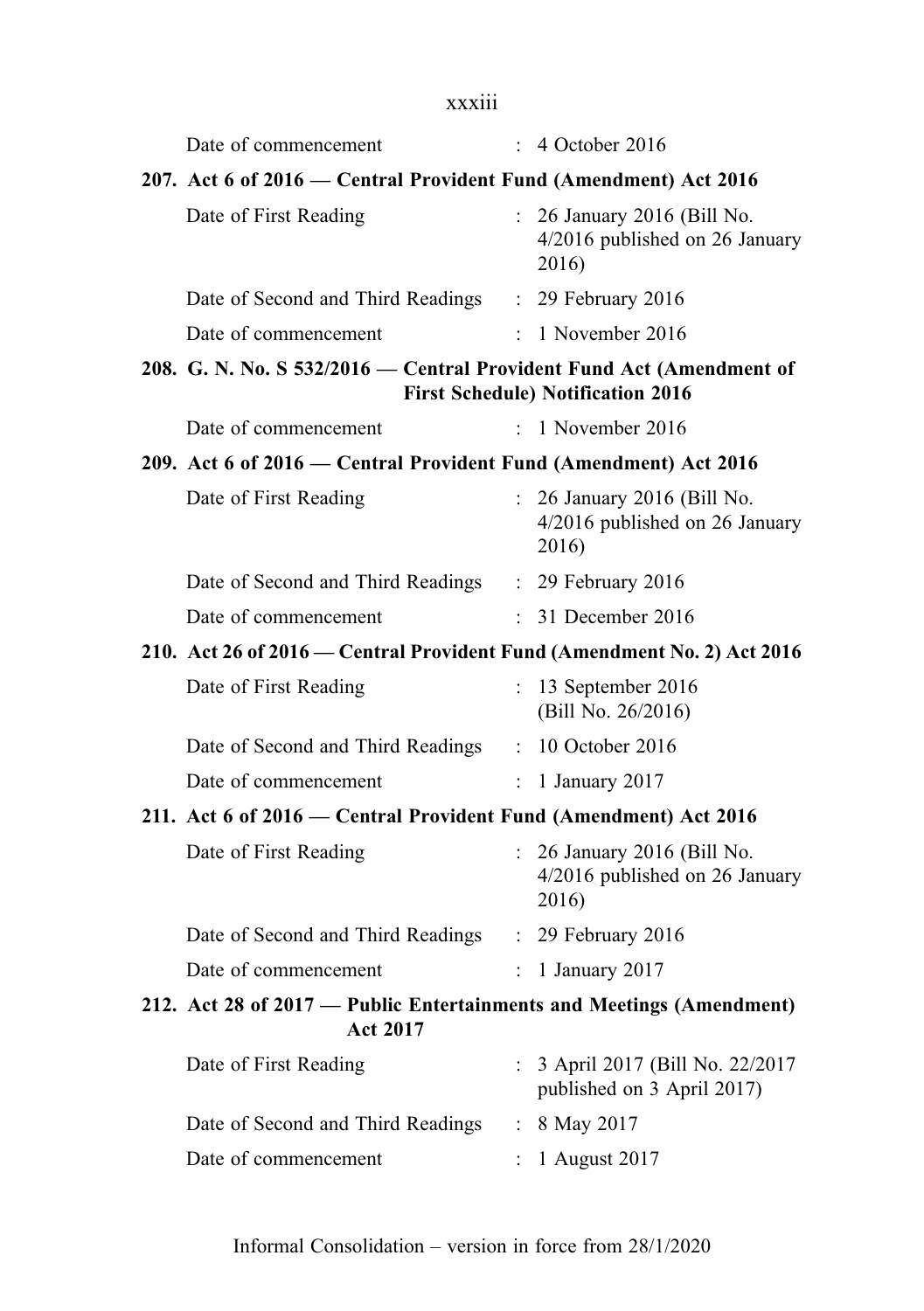## xxxiv

| 213. Act 26 of 2016 – Central Provident Fund (Amendment No. 2) Act 2016                                         |                           |                                                                           |
|-----------------------------------------------------------------------------------------------------------------|---------------------------|---------------------------------------------------------------------------|
| Date of First Reading                                                                                           |                           | $: 13$ September 2016<br>(Bill No. 26/2016)                               |
| Date of Second and Third Readings                                                                               |                           | : 10 October 2016                                                         |
| Date of commencement                                                                                            | ÷.                        | 1 January 2018                                                            |
| 214. G.N. No. S 717/2017 - Central Provident Fund Act (Amendment of<br><b>First Schedule) Notification 2017</b> |                           |                                                                           |
| Date of commencement                                                                                            | $\ddot{\phantom{0}}$      | 1 January 2018                                                            |
| 215. Act 45 of 2017 - Massage Establishments Act 2017                                                           |                           |                                                                           |
| Date of First Reading                                                                                           |                           | : 2 October 2017 (Bill No.<br>39/2017 published on 2 October<br>2017)     |
| Date of Second and Third Readings : 6 November 2017                                                             |                           |                                                                           |
| Date of commencement                                                                                            |                           | : 1 March 2018                                                            |
| 216. Act 5 of 2018 – Public Sector (Governance) Act 2018                                                        |                           |                                                                           |
| Date of First Reading                                                                                           |                           | $: 6$ November 2017 (Bill No.<br>45/2017 published on<br>6 November 2017) |
| Date of Second and Third Readings : 8 January 2018                                                              |                           |                                                                           |
| Date of commencement                                                                                            | $\ddot{\phantom{0}}$      | 1 April 2018                                                              |
| 217. Act 10 of 2018 - Enterprise Singapore Board Act 2018                                                       |                           |                                                                           |
| Date of First Reading                                                                                           | $\mathbb{R}^{\mathbb{Z}}$ | 8 January 2018 (Bill No. 3/2018)<br>published on 8 January 2018)          |
| Date of Second and Third Readings : 5 February 2018                                                             |                           |                                                                           |
| Date of commencement                                                                                            | $\mathbb{R}^{\mathbb{Z}}$ | 1 April 2018                                                              |
| 218. Act 43 of 2017 - Central Provident Fund (Amendment) Act 2017                                               |                           |                                                                           |
| Date of First Reading                                                                                           |                           | 2 October 2017<br>(Bill No. 37/2017)                                      |
| Date of Second and Third Readings                                                                               | $\ddot{\cdot}$            | 6 November 2017                                                           |
| Date of commencement                                                                                            |                           | 1 January 2018<br>1 October 2018                                          |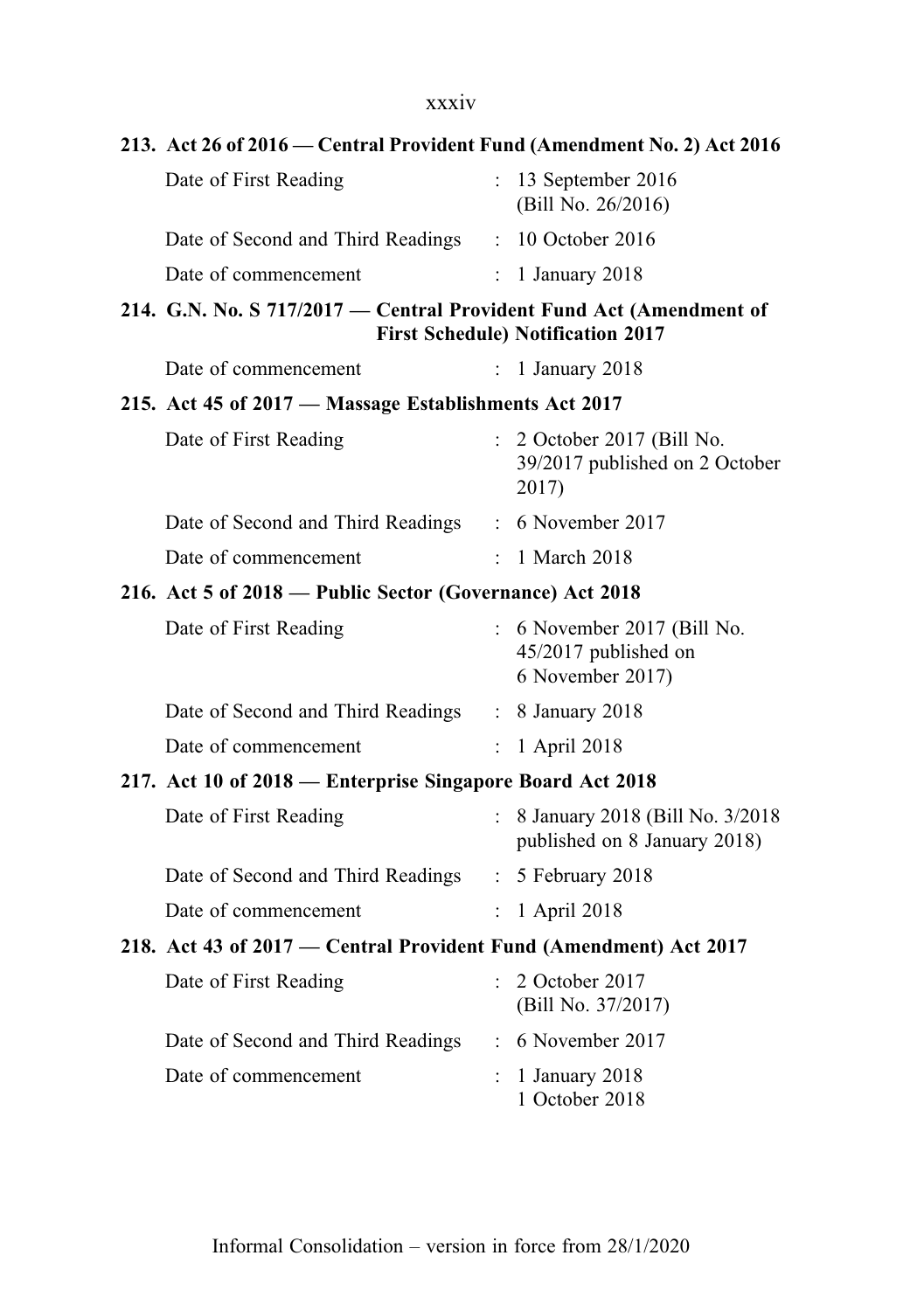xxxv

|                                                                        | 219. Act 19 of 2017 - Early Childhood Development Centres Act 2017 |                      |                                                                           |  |  |
|------------------------------------------------------------------------|--------------------------------------------------------------------|----------------------|---------------------------------------------------------------------------|--|--|
|                                                                        | Date of First Reading                                              |                      | : 6 February 2017 (Bill No.<br>7/2017 published on 6 February<br>2017)    |  |  |
|                                                                        | Date of Second and Third Readings                                  |                      | : 28 February 2017                                                        |  |  |
|                                                                        | Date of commencement                                               |                      | 2 January 2019                                                            |  |  |
|                                                                        | 220. Act 11 of 2019 - Singapore Food Agency Act 2019               |                      |                                                                           |  |  |
|                                                                        | Date of First Reading                                              |                      | 15 January 2019 (Bill No.<br>5/2019 published on 15 January<br>2019)      |  |  |
|                                                                        | Date of Second and Third Readings : 12 February 2019               |                      |                                                                           |  |  |
|                                                                        | Date of commencement                                               | $\mathcal{L}$        | 1 April 2019                                                              |  |  |
| 221. Act 21 of 2019 - Home Team Science and Technology Agency Act 2019 |                                                                    |                      |                                                                           |  |  |
|                                                                        | Date of First Reading                                              |                      | : 8 July 2019 (Bill No. 15/2019)<br>published on 8 July 2019)             |  |  |
|                                                                        | Date of Second and Third Readings : 6 August 2019                  |                      |                                                                           |  |  |
|                                                                        | Date of commencement                                               |                      | $: 1$ December 2019                                                       |  |  |
|                                                                        | 222. Act 37 of 2019 – Central Provident Fund (Amendment) Act 2019  |                      |                                                                           |  |  |
|                                                                        | Date of First Reading                                              |                      | : 7 October 2019<br>(Bill No. 34/2019)                                    |  |  |
|                                                                        | Date of Second and Third Readings                                  |                      | $: 4$ November 2019                                                       |  |  |
|                                                                        | Date of commencement                                               | $\ddot{\phantom{a}}$ | 1 January 2020                                                            |  |  |
|                                                                        | 223. Act 2 of 2019 - Payment Services Act 2019                     |                      |                                                                           |  |  |
|                                                                        | Date of First Reading                                              |                      | : 19 November 2018 (Bill No.<br>48/2018 published on<br>19 November 2018) |  |  |
|                                                                        | Date of Second and Third Readings : 14 January 2019                |                      |                                                                           |  |  |
|                                                                        | Date of commencement                                               |                      | 28 January 2020                                                           |  |  |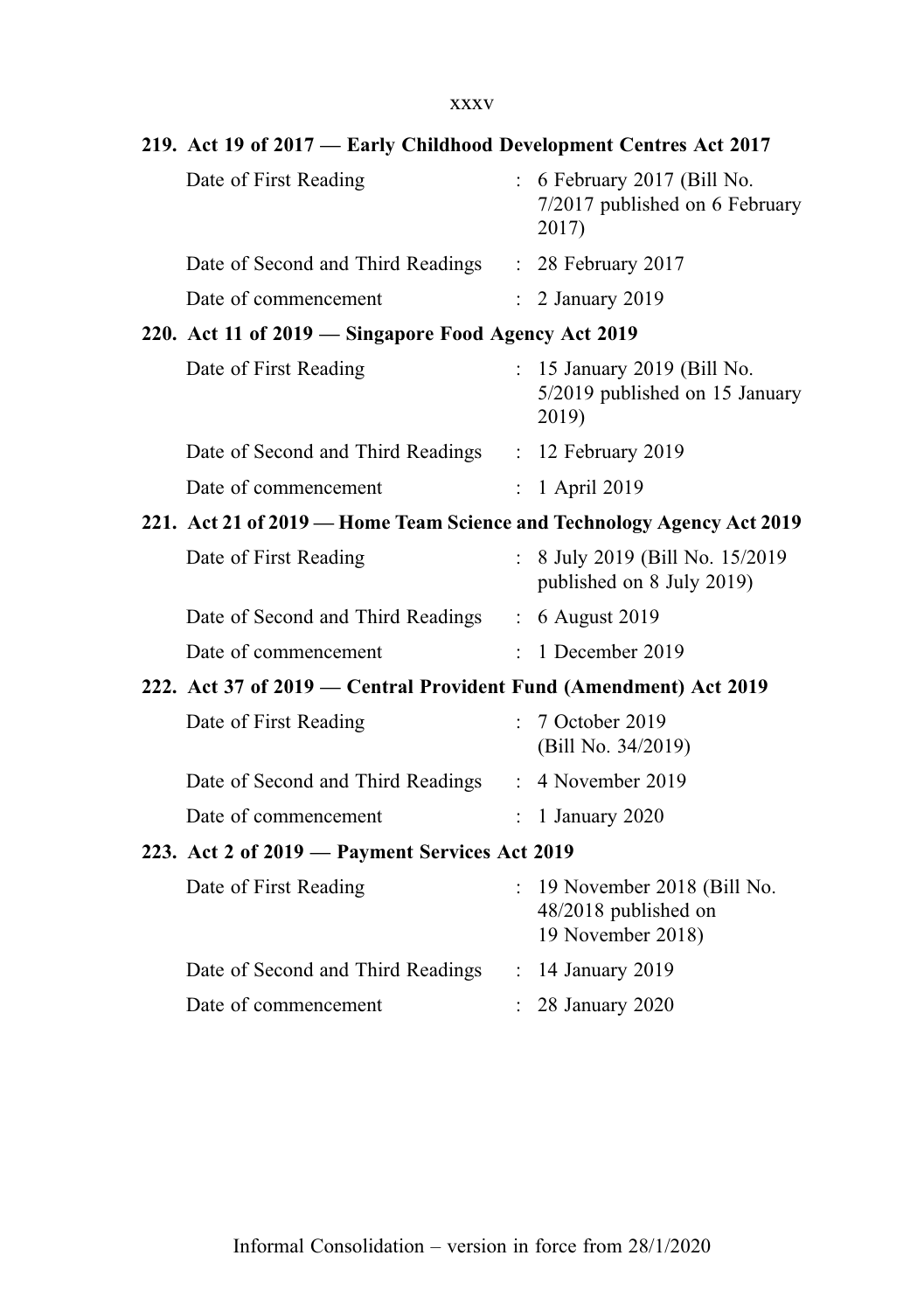# COMPARATIVE TABLE CENTRAL PROVIDENT FUND ACT (CHAPTER 36)

The following provisions in the 1999 Revised Edition of the Central Provident Fund Act were renumbered by the Law Revision Commissioners in the 2001 Revised Edition.

This Comparative Table is provided for the convenience of users. It is not part of the Central Provident Fund Act.

| 1999 Ed.                            |
|-------------------------------------|
| $\mathbf{2}$                        |
| $13B-(1)$                           |
| $(2)$ and $(3)$                     |
| $15B-(4)$                           |
| <b>34</b> (Repealed by Act 39/2000) |
| 35 (Repealed by Act 39/2000)        |
| $36 - (3A)$                         |
| (3B)                                |
| (3C)                                |
| (3D)                                |
| $(4)$ , $(5)$ and $(6)$             |
| $47 - (2)$                          |
| (3)                                 |
| $49 - (3A)$                         |
| (4)                                 |
| $61-(1)$                            |
| $(2)$ (Deleted by Act 39/2000)      |
| (3)                                 |
| <b>61A</b>                          |
| $68 - (1A)$                         |
| (1B)                                |
|                                     |